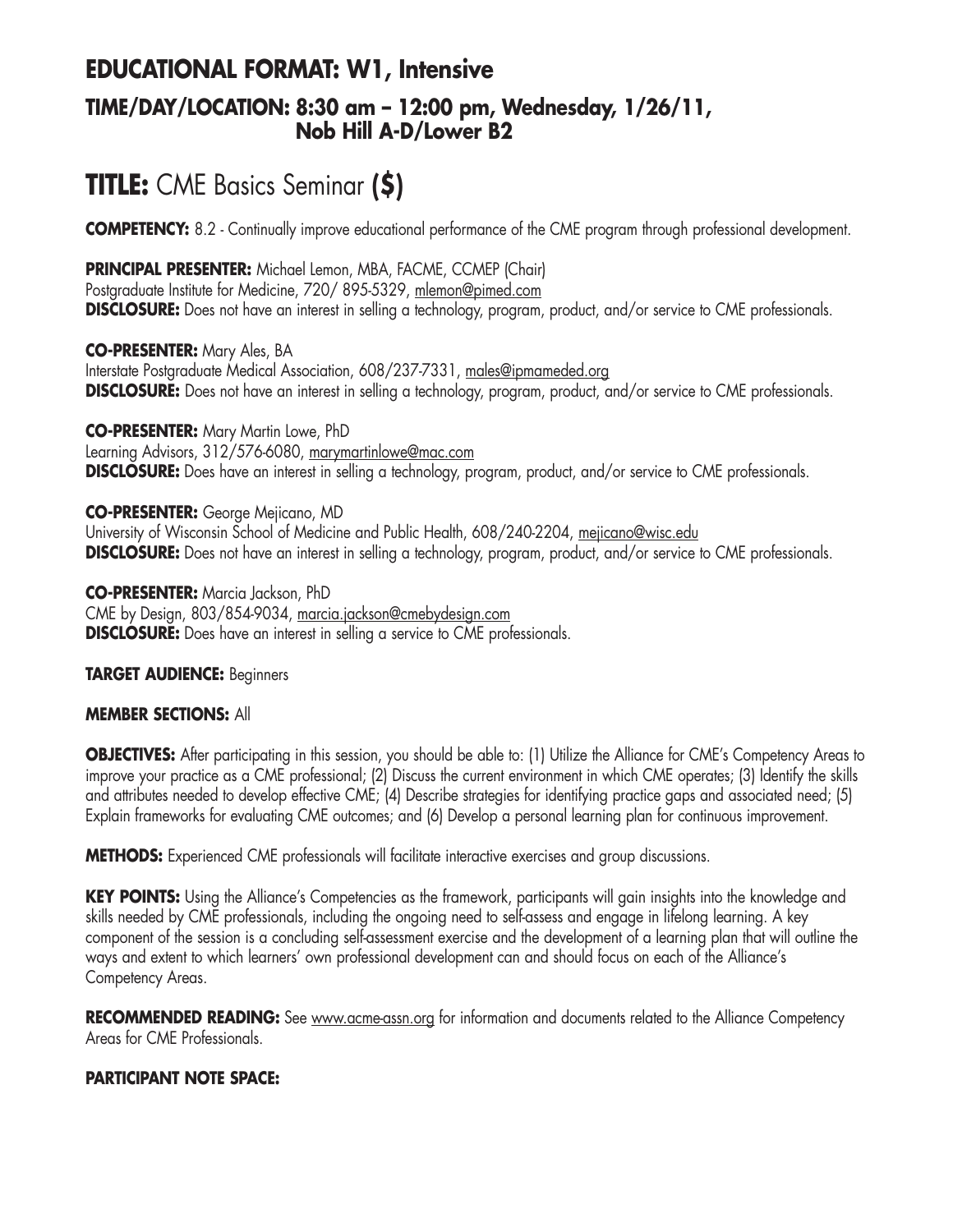## **EDUCATIONAL FORMAT: W2, Intensive**

### **TIME/DAY/LOCATION: 8:30 am – 12:00 pm, Wednesday, 1/26/11, Yerba Buena 4-6/Lower B2**

# **TITLE:** CE/CME/CPD 501: A Transformational Leadership Workshop - Year 2 **(\$)**

**THEME RELATED AREA:** Multi- and inter-disciplinary education

**COMPETENCY:** 6.4 - Promote and support appropriate change as an essential component of an effective CME program.

**PRINCIPAL PRESENTER:** Maureen Doyle-Scharff, MBA Pfizer Inc, 212/733-6360, maureen.doyle-scharff@pfizer.com **DISCLOSURE:** Does not have an interest in selling a technology, program, product, and/or service to CME professionals.

**CO-PRESENTER:** Jann Balmer, PhD University of Virginia, 434/242-2868, jbalmer@virginia.edu **DISCLOSURE:** Does not have an interest in selling a technology, program, product, and/or service to CME professionals.

**CO-PRESENTER:** James Leist, EdD Alliance for Continuing Medical Education, 704/394-6294, jleist@carolina.rr.com **DISCLOSURE:** Does not have an interest in selling a technology, program, product, and/or service to CME professionals.

**CO-PRESENTER:** Shelly Rodrigues, CAE California Academy of Family Physicians, 415/345-8667, srodrigues@familydocs.org **DISCLOSURE:** Does not have an interest in selling a technology, program, product, and/or service to CME professionals.

**CO-PRESENTER:** Jack Kues, PhD University of Cincinnati, 513/558-3196, kuesjr@uc.edu **DISCLOSURE:** Does not have an interest in selling a technology, program, product, and/or service to CME professionals.

**CO-PRESENTER:** Damon Marquis, MA, MS, FACME The Society of Thoracic Surgeons, 312/202-5813, dmarquis@sts.org **DISCLOSURE:** Does not have an interest in selling a technology, program, product, and/or service to CME professionals.

**CO-PRESENTER:** Mary Ales, BA Interstate Postgraduate Medical Association, 608/237-7331, males@ipmameded.org **DISCLOSURE:** Does not have an interest in selling a technology, program, product, and/or service to CME professionals.

**CO-PRESENTER:** Chris Larrison, BA Healthcare Performance Consulting, Inc., 317/733-9816, larrison@changingperformance.com **DISCLOSURE:** Does have an interest in selling a service to CME professionals.

**CO-PRESENTER:** Tom McKeithen, MBA Healthcare Performance Consulting, Inc., 904/529-6571, mckeithen@changingperformance.com **DISCLOSURE:** Does have an interest in selling a product and/or service to CME professionals.

**CO-PRESENTER:** Lois Colburn

University of NE Medical Center, 402/559-2824, lcolburn@unmc.edu **DISCLOSURE:** Does not have an interest in selling a technology, program, product, and/or service to CME professionals.

**CO-PRESENTER:** Todd Dorman, MD

Johns Hopkins University School of Medicine, 410/955-5928, tdorman@jhmi.edu **DISCLOSURE:** Does not have an interest in selling a technology, program, product, and/or service to CME professionals.

**continued next page**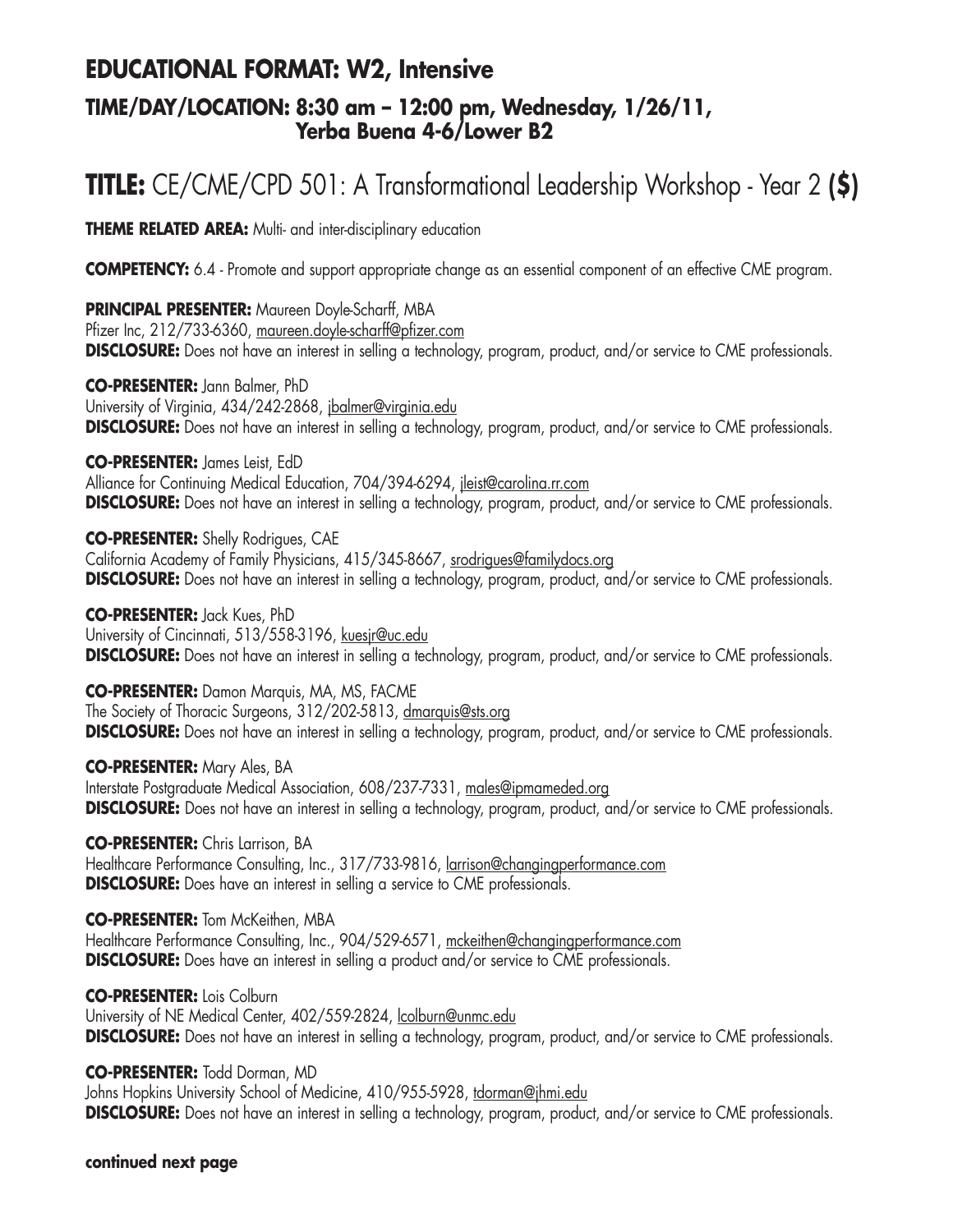# **EDUCATIONAL FORMAT: W2, Intensive (continued)**

### **CO-PRESENTER:** Pamela Mason, BS, CCMEP, FACME

AstraZeneca PLP, 302/885-1325, Pamela.Mason@astrazeneca.com **DISCLOSURE:** Does not have an interest in selling a technology, program, product, and/or service to CME professionals.

#### **CO-PRESENTER:** Robert Kristofco, MSW

Pfizer, Inc., 212/733-0055, robert.krisofco@pfizer.com **DISCLOSURE:** Does not have an interest in selling a technology, program, product, and/or service to CME professionals.

### **CO-PRESENTER:** George Mejicano, MD

University of Wisconsin School of Medicine and Public Health, 608/240-2204, mejicano@wisc.edu **DISCLOSURE:** Does not have an interest in selling a technology, program, product, and/or service to CME professionals.

### **TARGET AUDIENCE:** Non-beginners

### **MEMBER SECTIONS:** All

**OBJECTIVES:** A pre-conference workshop, targeting advanced (10+ years of experience) CE/CME/CPD professionals, this session will address the critical needs of the CME arena in the area of transformational leadership. Participants will:

- Recognize the urgent call for leaders and change-agents in the world of CE/CME/CPD
- Identify partners and collaborators to leverage for transformational change strategies
- Describe the leading change process and how to use it in their CE/CME/CPD program
- Apply the change process to a case study on inter-disciplinary education in the group exercise
- Develop and participate in communities of practice around transformational change
- Develop a transformational change 'Plan of Action'

**METHODS:** A variety of methods will be utilized during this session including, but not limited to:

- keynote speaker
- small group breakouts
- expert panel discussion (faculty TBD)
- audience response technology
- self-assessment
- post-activity follow-up

### **KEY POINTS:**

- The need for change in CE/CME/CPD is here.
- CME needs leaders to facilitate this change.
- CME leaders need to understand how to facilitate change that positions CME as a relevent component of practice/performance improvement for healthcare professionals that leads to improvement patient care/outcomes.

### **RECOMMENDED READING:**

- Kotter, JP, Leading Change
- Kotter, JP, A Sense of Urgency
- Senge, PM, The Fifth Discipline: The Art and Practice of the Learning Organization Senge, PM, Kleiner, A, Roberts, C, Ross, R, Smith, B, The Fifth Discipline
- Fieldbook: Strategies and Tools for Building a Learning Organization Schein, EH, Organizational Culture and Leadership

**FINANCIAL OR IN-KIND SUPPORT:** Audience response technology provider to be determined.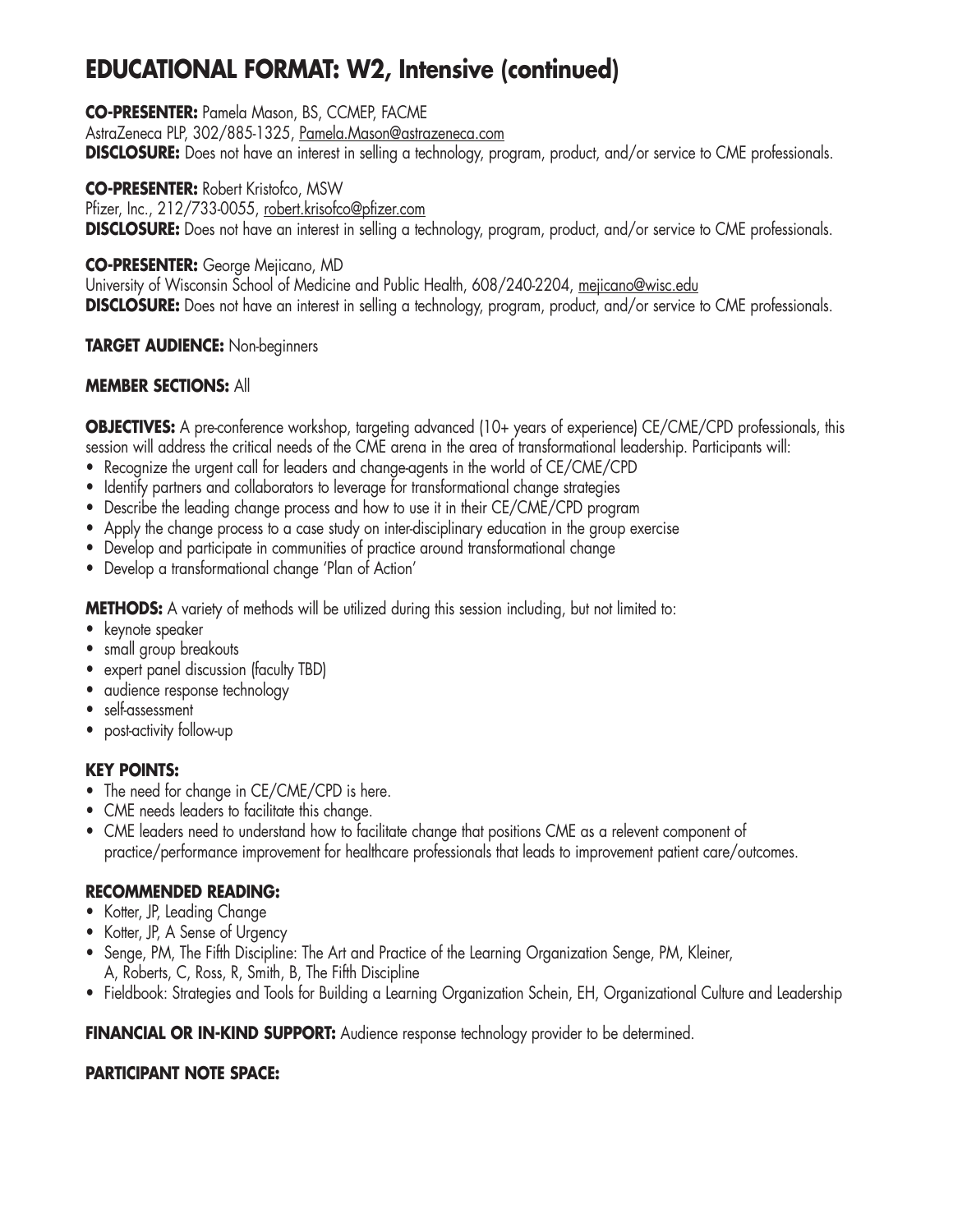## **EDUCATIONAL FORMAT: W3, Intensive**

### **TIME/DAY/LOCATION: 8:30 am – 12:00 pm, Wednesday, 1/26/11, Yerba Buena 1-3/Lower B2**

# **TITLE:** Advanced Program Analysis: Practical Methods to Quantify Learning **(\$)**

**THEME RELATED AREA:** Skills (e.g., focus group facilitation, data analysis, test/question writing, etc.)

### **COMPETENCY:**

2.3 - Facilitate physician self-assessment, self-directed learning and evaluation using appropriate data. 3.2 - Use measurement data to assess outcomes/results of the learning intervention as a basis for determining future learning needs and for determining the application of the educational knowledge and skills. 3.3 - Use data to assess the performance of the CME office in meeting its mission and organizational goals.

### **PRINCIPAL PRESENTER:** Erik Brady, PhD

Clinical Care Options, 919/280-6519, ebrady@clinicaloptions.com **DISCLOSURE:** Does have an interest in selling a service to CME professionals.

### **PRINCIPAL PRESENTER:** Scott Hershman, MD

Postgraduate Institute for Medicine, 720/895-5353, shershman@pimed.com **DISCLOSURE:** Does not have an interest in selling a technology, program, product, and/or service to CME professionals.

### **CO-PRESENTER:** Marilyn Peterson, MA

Texas Health Research & Education Institute, 682/236-6744, MarilynPeterson@TexasHealth.org **DISCLOSURE:** Does not have an interest in selling a technology, program, product, and/or service to CME professionals.

### **CO-PRESENTER:** Alicia Reese, PharmD

Endo Pharmaceuticals Inc, 610/459-6479, reese.alicia@endo.com **DISCLOSURE:** Does not have an interest in selling a technology, program, product, and/or service to CME professionals.

### **TARGET AUDIENCE:** Non-beginners

### **MEMBER SECTIONS:** All

**OBJECTIVES:** At the completion of this session, participants should be better able to: (1) relate the value of applying quantitative methods to the assessment of an educational activity; (2) describe characteristics of strong multiple-choice test items that accurately and fairly assess learners' knowledge and competency; and (3) translate data derived from individual activities into an analysis of the CME program.

**METHODS:** Learners will study examples of different forms of assessment questions in order to understand the importance of advanced question item writing. Participants will engage in a hands-on and interactive workshop regarding challenges, accomplishments, and learnings regarding the construction and use of multiple-choice test items for assessment in CME activities. Learners will study examples of methods for assessing the success of their organization's Mission, in line with Criterion 12. In this case study–based session, practical examples of each objective will be discussed in an interactive format.

KEY POINTS: This session will focus on the methods of program analysis with a focus on translating data from individual activities into a quantitative measure of overall program success. The key points:

- 1. Sound question item writing allows for quantification of the impact of an educational activity.
- 2. Construction of effective test items and revision of test items to improve clarity is a critical skill for CME professionals who use them as a tool for learner self-assessment, performance improvement, and/or evaluation of CME activities through pre- and post-tests.
- 3. Setting appropriate goals for your CME program provides a mechanism for quantifying success.

### **RECOMMENDED READING:**

- 1. NBME Item Writing Manual, http://www.nbme.org/publications/item-writing-manual-download.html
- 2. Test Item Writing, http://www.uab.edu/uasomume/cdm/test.htm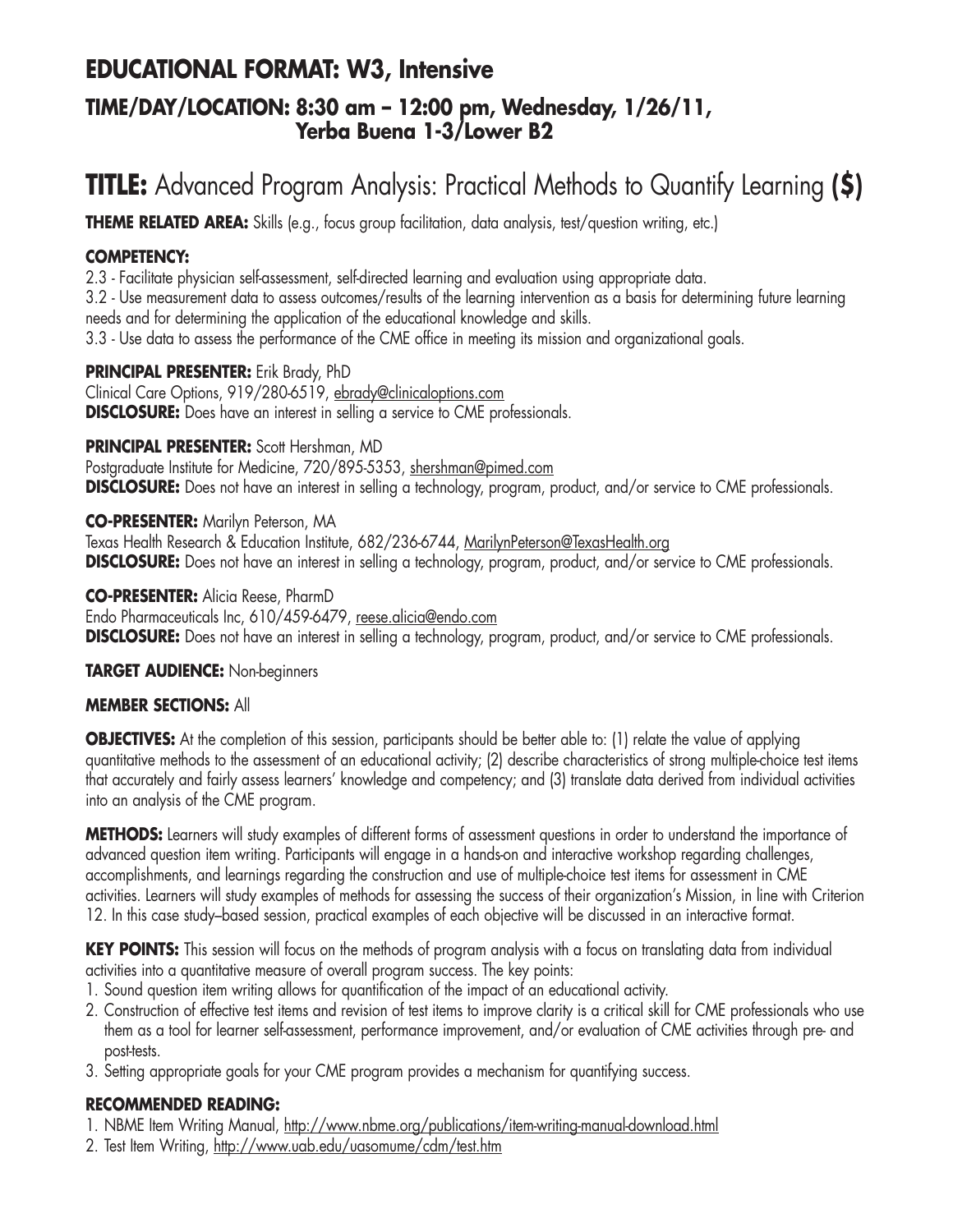## **EDUCATIONAL FORMAT: W4, Intensive TIME/DAY/LOCATION: 8:30 am – 12:00 pm, Wednesday, 1/26/11, Yerba Buena 10-12/Lower B2**

# **TITLE:** Informatics Boot Camp with the American Medical Informatics Association (AMIA) and MedBiquitous **(Invited Abstract) (\$)**

### **THEME RELATED AREA:** Informatics

**PRINCIPAL PRESENTER:** Don Detmer, MD, MA University of Virginia, 301/657-1291, ded2x@virginia.edu **DISCLOSURE:** Does not have an interest in selling a technology, program, product, and/or service to CME professionals.

### **TARGET AUDIENCE:** Non-beginners

### **MEMBER SECTIONS:** All

**OBJECTIVES:** (1) Identify the key aspects of biomedical informatics, (2) relate the role of biomedical informatics to healthcare delivery, patient safety and education, and (3) discuss the impact of BMI on communication, healthcare research and problem solving and public health.

**METHODS:** Boot camp style tutorial

**KEY POINTS:** This intensive is intended to introduce those with little or no knowledge of informatics, to the nature, key concepts, and applications of the discipline of biomedical informatics. The material targets the high profile areas of informatics such as clinical or health care informatics, bioinformatics, clinical research informatics, and public health informatics, and points the participants in the direction of broader and deeper enquiry. Topics covered include grand challenges for BMI (biomedical informatics); the nature, structure, and management of health data, information, and knowledge intelligent health Systems; health communications systems; user interface and interactive systems; human and social aspects of HIT; major applications to health care; and training and education.

Biomedical informatics (BMI) is the interdisciplinary field that studies and pursues the effective uses of biomedical data, information, and knowledge for scientific inquiry, problem solving and decision making, driven by efforts to improve human health. The Obama administration's emphasis on building out the nation's health information infrastructure and increasing the capacity and skills of the HIT workforce has thrust informaticians into key positions that will impact health care for years to come. Significant federal awards for informatics research and HIT workforce training are a prelude to the requirement for meaningful use of electronic health records that is looming in the future.

### **ACKNOWLEDGEMENTS:**

Dr. Detmer is a member of the MedBiquitous Consortium Board of Directors.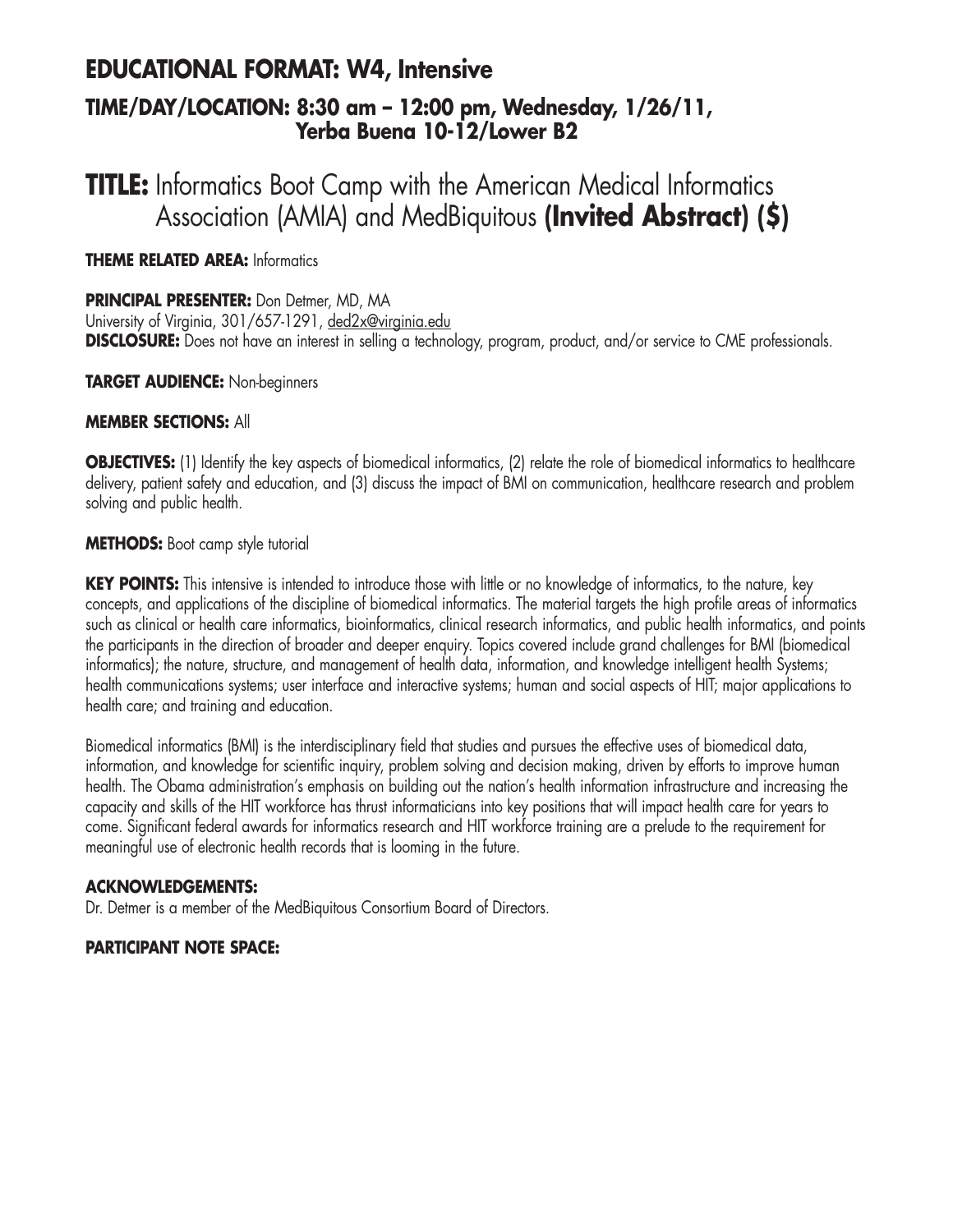# **EDUCATIONAL FORMAT: W5, Member Section Meeting (Health Care Education Associations – All Conference Participants Welcome)**

### **TIME/DAY/LOCATION: 1:30 – 5:00 pm, Wednesday, 1/26/11, Pacific J/4th**

# **TITLE:** Health Care Education Associations Member Section Meeting

**PRINCIPAL PRESENTER:** Lauren Ero, MS (Section Co-Leader)

National Foundation for Infectious Diseases, 301/656-0003, ext. 12, lero@nfid.org **DISCLOSURE:** Does not have an interest in selling a technology, program, product, and/or service to CME professionals.

**CO-PRESENTER:** Dierdre McKee, MPH (Section Co-Leader) National Comprehensive Cancer Network, 215/690-0247, mckee@nccn.org **DISCLOSURE:** Does not have an interest in selling a technology, program, product, and/or service to CME professionals.

### **TARGET AUDIENCE:** All

**MEMBER SECTIONS: Health Care Education Associations** 

**OBJECTIVES:** This member section meeting will highlight:

- 1. Update from the Alliance for Continuing Medical Education Board
- 2. Performance Improvement CME: Different Perspectives
- 3. Implementing the New Accreditation Standards: Reaccreditation, Progress Reports and Moving Forward Under the New **Standards**
- 4. Presentation of Great Ideas Award and a presentation by the awardee about the great idea
- 5. Update of Member Section Activity and discussion of additional, timely topics affecting health care education Associations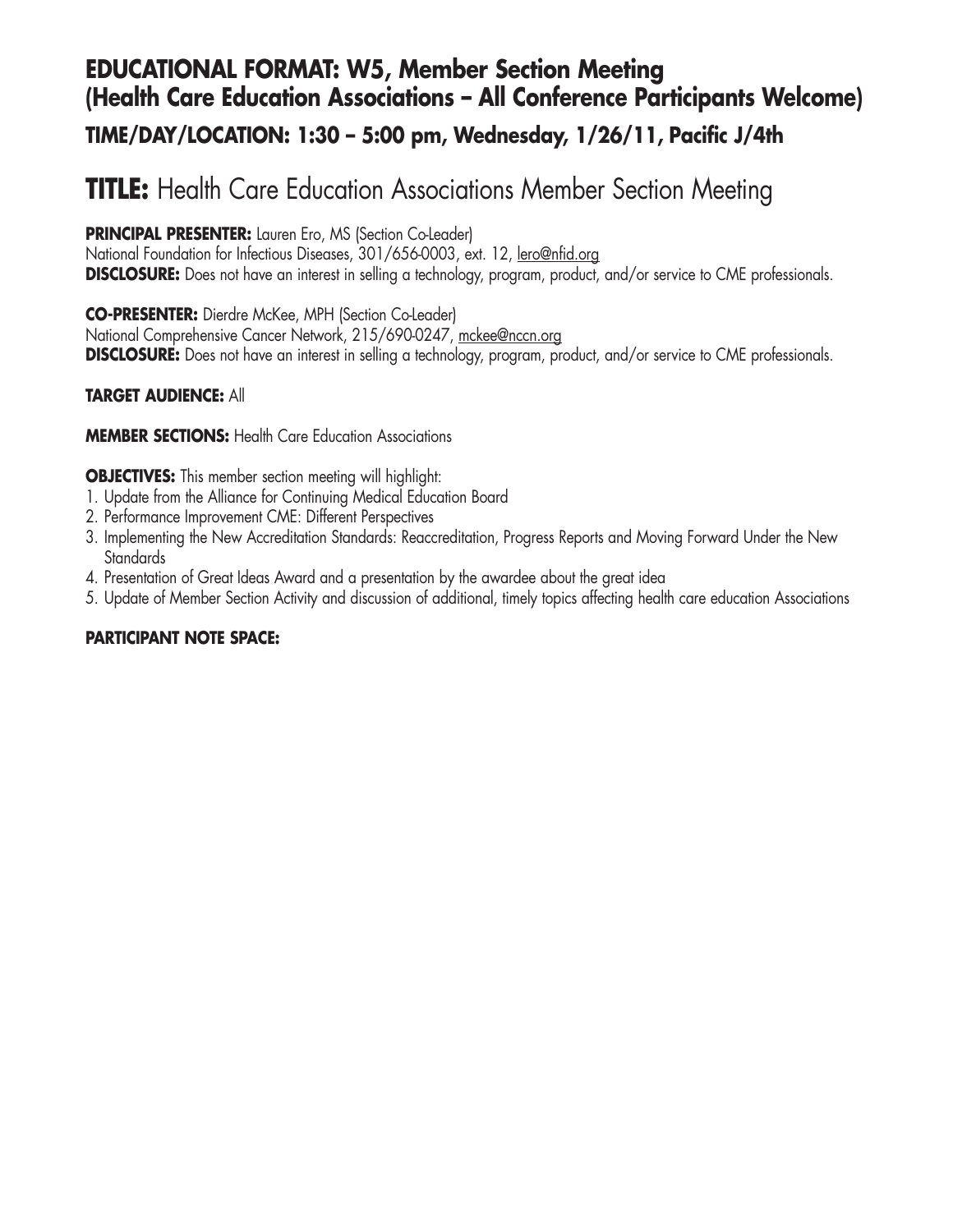### **EDUCATIONAL FORMAT: W6, Member Section Meeting (Hospitals and Health Systems – All Conference Participants Welcome)**

### **TIME/DAY/LOCATION: 1:30 – 5:00 pm, Wednesday, 1/26/11, Yerba Buena 4-6/Lower B2**

# **TITLE:** Hospitals and Health Systems Member Section Meeting

**PRINCIPAL PRESENTER:** Linda DuPont, BA (Section Leader) Aurora Health Care, 414/448-1112, linda.sue.dupont@aurora.org **DISCLOSURE:** Does not have an interest in selling a technology, program, product, and/or service to CME professionals.

**CO-PRESENTER:** Debra Jorden, MS, CCMEP (Section Co-leader) Cook Children's Medical Center, 682/885-7961, debra.jorden@cookchildrens.org **DISCLOSURE:** Does not have an interest in selling a technology, program, product, and/or service to CME professionals.

### **TARGET AUDIENCE:** All

### **MEMBER SECTIONS:** Hospitals and Health Systems

**OBJECTIVES:** At the completion of this session, participants should be able to:

- 1. Identify common issues of concern to CME professionals working in hospitals and health systems settings;
- 2. Access their program for changes necessary for Updated Criteria;
- 3. Review suggested solutions presented by colleagues in lecture, panel discussion and small group formats.

**METHODS:** Mini-lectures will focus on ongoing issues and challenges as well as the program changes necessary for compliance. In addition, topics identified by attendees through the Hospital/Health System List Serve will be discussed. Panel discussion and question and answer sessions will follow.

**KEY POINTS:** Collaboration with other CME professionals who work in similar settings can provide solutions to challenges presented in the planning and delivery of educational programs including system changes necessary for accreditation.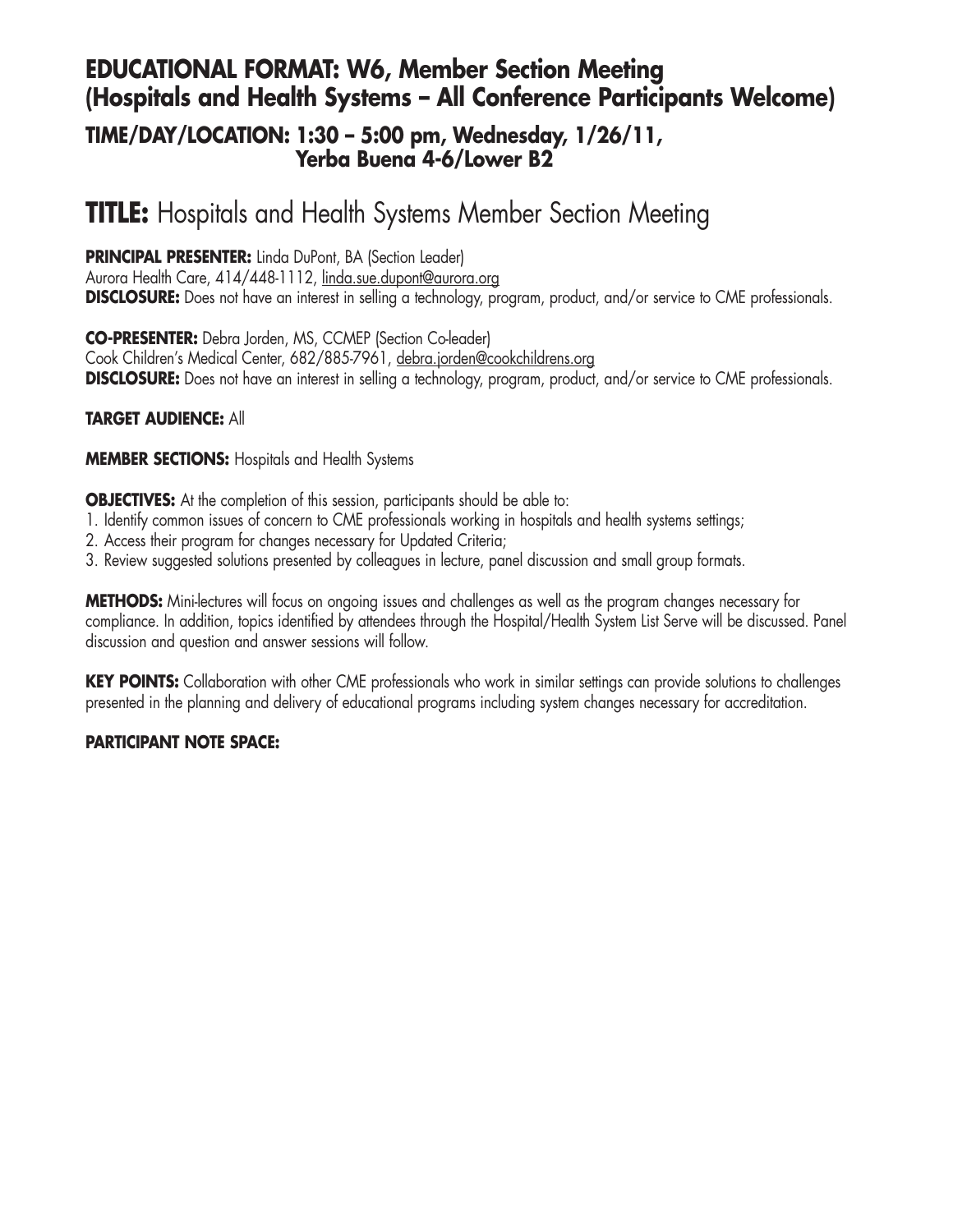### **EDUCATIONAL FORMAT: W7, Member Section Meeting (Medical Education and Communication Company Alliance [MECCA] - All Conference Participants Welcome)**

### **TIME/DAY/LOCATION: 1:30 – 5:00 pm, Wednesday, 1/26/11, Yerba Buena 10-12/Lower B2**

# **TITLE:** Medical Education and Communication Company Alliance Member Section Meeting

**THEME RELATED AREA:** Electronic-based information systems and/or e-learning

**COMPETENCY:** 6.3 - Provide and support an environment of continuous improvement in educational practice and office operations.

**PRINCIPAL PRESENTER:** Alicia Sutton, CCMEP (Section Leader) Omnia Education, Inc., 215/237-5892, asutton@omniaeducation.com **DISCLOSURE:** Does not have an interest in selling a technology, program, product, and/or service to CME professionals.

**CO-PRESENTER:** Jan Perez, CCMEP (Section Co-Leader) CME Outfitters LLC, 240/243-1301, jperez@cmeoutfitters.com **DISCLOSURE:** Does not have an interest in selling a technology, program, product, and/or service to CME professionals.

### **TARGET AUDIENCE:** All

**MEMBER SECTIONS:** Medical Education and Communication Companies

**OBJECTIVES:** At the conclusion of this meeting, participants should be able to:

- 1. Identify opportunities where social media can improve learning and measure educational outcomes.
- 2. Describe how social media can impact physician communication and/or patient outcomes.
- 3. Evaluate a variety of social media technologies to incorporate into differing learning formats.
- 4. Develop a network of peers with knowledge about social media who many serve as resources.

**METHODS:** Case studies, panel discussion and audience participation utilizing audience response technology (ARS)

**KEY POINTS:** Social Media was an active discussion topic in last year's MECCA Member Section Meeting, and in 2011 we delve more deeply into specific applications of Social Media in adult learning, in CME, in healthcare professionals' communications with patients and colleagues, and more. We will explore a variety of uses of social media: text messaging, online communities of interest, Twitter, networking sites (such as LinkedIn), YouTube, Blogs, customized Apps, and more. The panel will reflect a broad base from the CME industry who will share their successes, challenges, and best practices in the implementation of a social media strategy and/or education.

We will also: (1) Hear an update from the Alliance for Continuing Medical Education Board. (2) Vote in a new MECCA Chair, who will assume the role of Chair for the 2011-2012 term (candidates' credentials will be presented at least 30 days prior to the MECCA Meeting). (3) Discuss "Hot Topics" on the horizon in CME.

**FINANCIAL OR IN-KIND SUPPORT:** Audience response technology provider to be determined.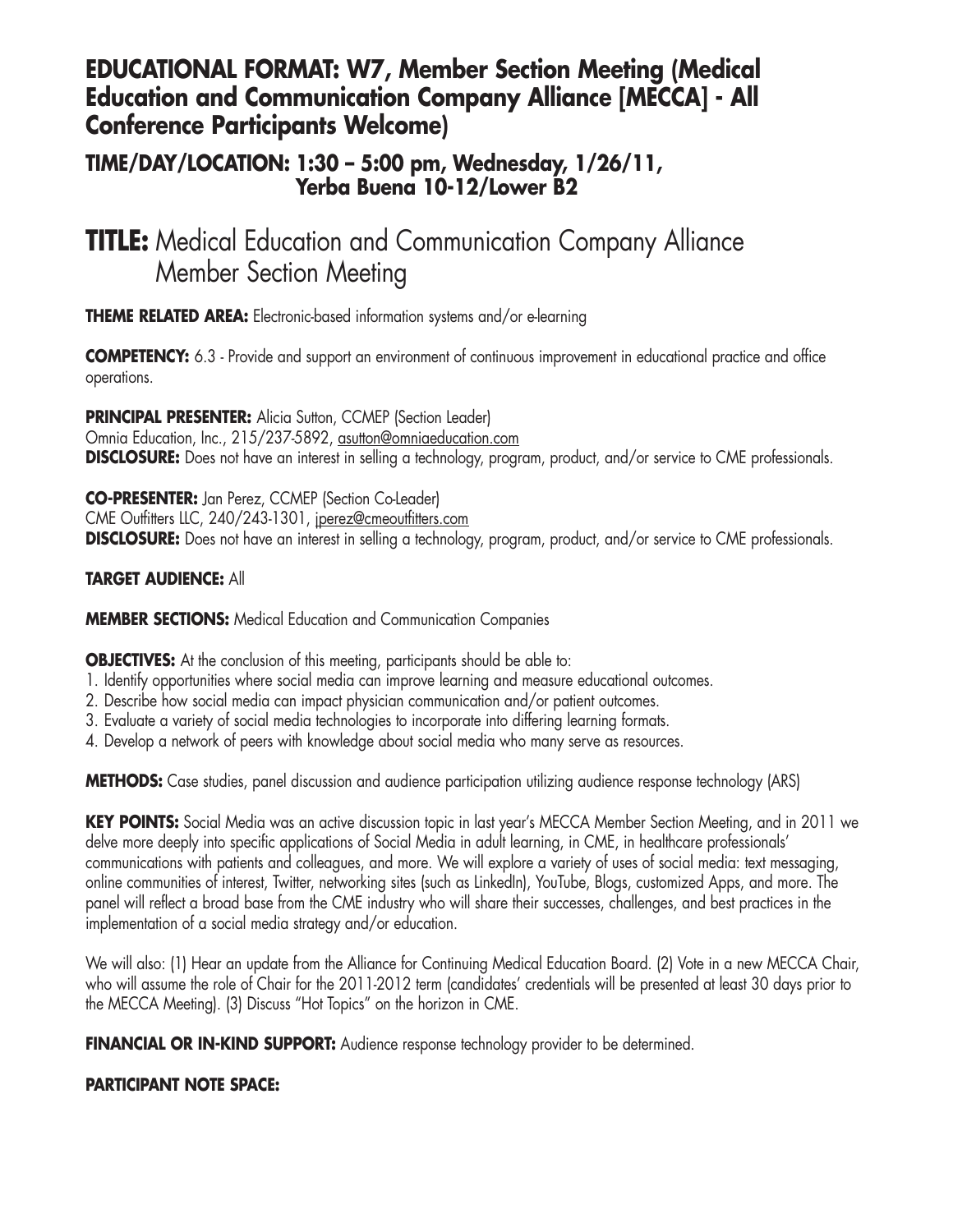## **EDUCATIONAL FORMAT: W8, Member Section Meeting (Medical Schools – All Conference Participants Welcome)**

### **TIME/DAY/LOCATION: 1:30 – 5:00 pm, Wednesday, 1/26/11, Nob Hill A-D/Lower B2**

# **TITLE:** Medical Schools Member Section Meeting

### **PRINCIPAL PRESENTER:** Andrew Crim, BS (Section Leader)

University of North Texas Health Science Center-Fort Worth, andrew.crim@unthsc.edu **DISCLOSURE:** Does not have an interest in selling a technology, program, product, and/or service to CME professionals.

### **TARGET AUDIENCE:** All

### **MEMBER SECTIONS:** Medical Schools

**OBJECTIVES:** This section is designed for CME providers practicing n a medical school or similar academic setting. Unique issues related to medical school CME, including internal and external pressures, will be addressed and discussed.

### **METHODS:** Interactive forum

### **KEY POINTS:** Agenda items include:

- 1. Update from the Alliance for CME
- 2. Presentation of "Great Ideas" Award
- 3. Nominations for incoming MSS Leader
- 4. The Year in Review and Practical Takeaways:
	- a. Healthcare Reform implications for academic CME programs
	- b. Review of Commercial Support: Trends and Analysis
	- c. Advances in MOC
- 5. CME's Role in Faculty Development
- 6. New Concepts in COI Does CME Have an Institutional Role?
- 7. Late Breaking Issues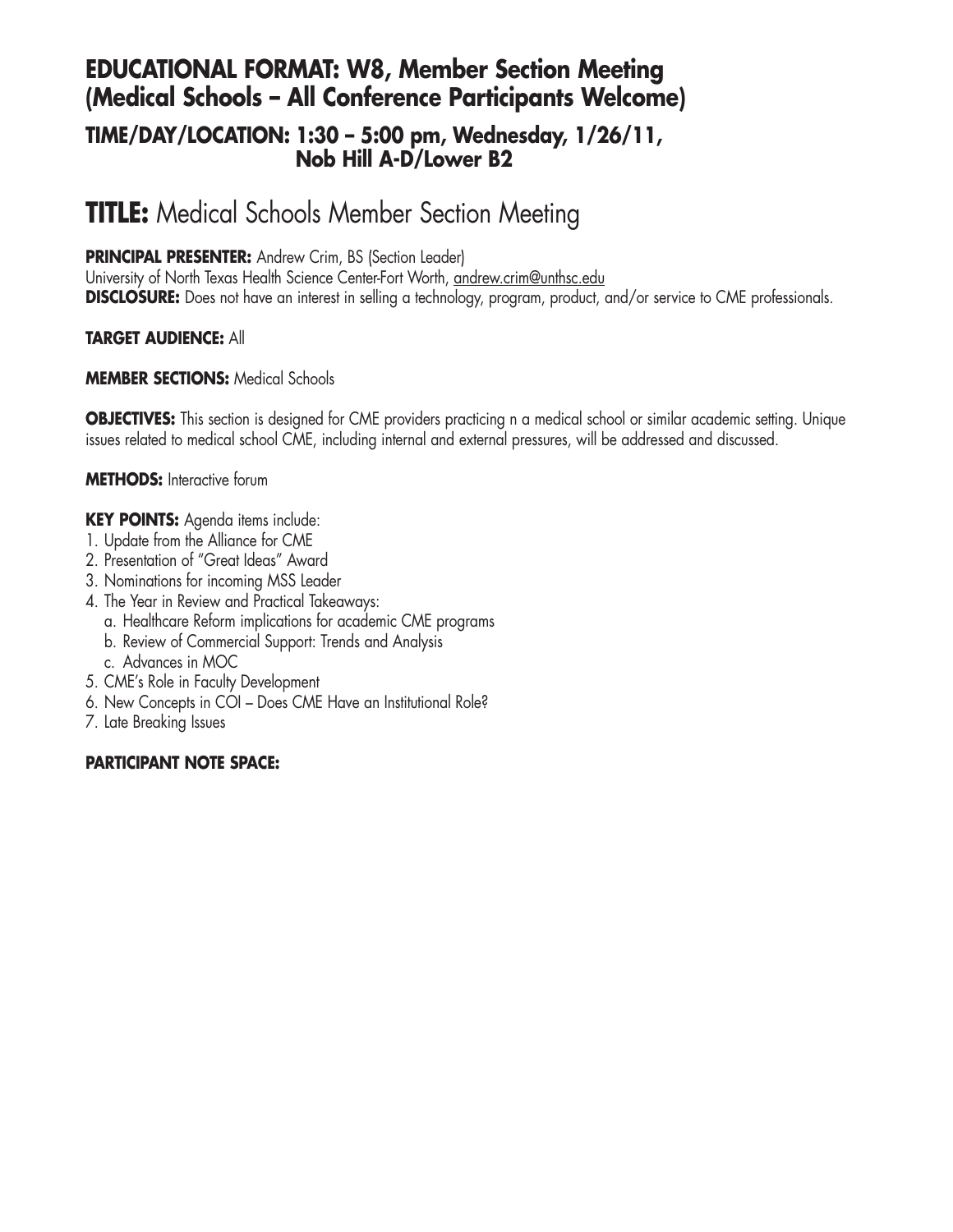## **EDUCATIONAL FORMAT: W9, Member Section Meeting (Medical Specialty Societies – All Conference Participants Welcome)**

### **TIME/DAY/LOCATION: 1:30 – 5:00 pm, Wednesday, 1/26/11, Yerba Buena 1-3/Lower B2**

# **TITLE:** Medical Specialty Societies Member Section Meeting

**PRINCIPAL PRESENTER:** Deborah Samuel, MBA (Section Leader) American Academy of Pediatrics, 847/434-7097, dsamuel@aap.org **DISCLOSURE:** Does not have an interest in selling a technology, program, product, and/or service to CME professionals.

**CO-PRESENTER:** Charles Willis, MBA (Section Leader-Elect) AGA Institute, 301/654-2055, cwillis@gastro.org **DISCLOSURE:** Does not have an interest in selling a technology, program, product, and/or service to CME professionals.

**CO-PRESENTER:** Robert Bartel, MS (Education Work Group Chair) The Endocrine Society, 301/951-2606, rbartel@endo-society.org **DISCLOSURE:** Does not have an interest in selling a technology, program, product, and/or service to CME professionals.

**CO-PRESENTER:** Debbie Szczesniak, BA (Communications Work Group Chair) College of American Pathologists, 847/832-7419, dszczes@cap.org **DISCLOSURE:** Does not have an interest in selling a technology, program, product, and/or service to CME professionals.

### **TARGET AUDIENCE:** All

#### **MEMBER SECTIONS:** Medical Specialty Societies

**OBJECTIVES:** The overall objective of the Medical Specialty Societies (MSS) Member Section meeting is to stimulate thought and promote action through sharing of valuable information on CME topics.

**METHODS:** This meeting will incorporate short lecture presentations, panel presentations on current hot topics with question and answer sessions, and informal sessions on new and pressing issues in CME.

### **KEY POINTS:**

- 1. Identify peers from other MSS who can serve as resources for addressing common challenges as providers of CME;
- 2. Evaluate and implement best practices of the ACCME's Updated Criteria in daily CME unit operations;
- 3. Discuss the Alliance Competencies for CME Professionals and describe how these may be employed to strengthen the professional competence of our staff members.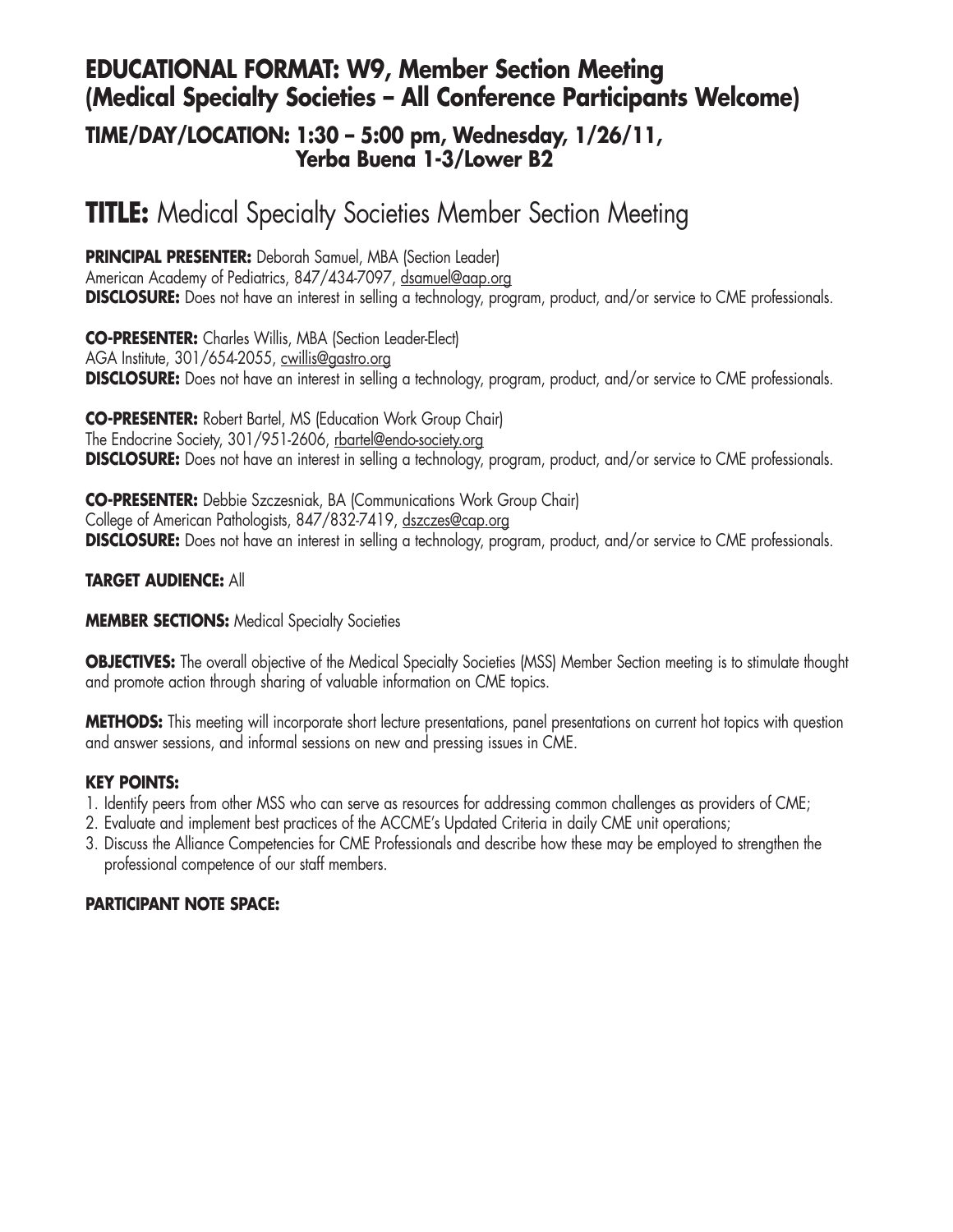### **EDUCATIONAL FORMAT: W10, Member Section Meeting (Pharmaceutical Alliance for Continuing Medical Education [PACME] – All Conference Participants Welcome)**

### **TIME/DAY/LOCATION: 1:30 – 5:00 pm, Wednesday, 1/26/11, Yerba Buena 13-15/Lower B2**

# **TITLE:** Optimizing the CME Planning Process, the Circle Continues to Evolve

**THEME RELATED AREA:** Performance consulting and/or organizational development

**COMPETENCY:** 6.3 - Provide & support environment of continuous improvement in educational practice & operations.

**PRINCIPAL PRESENTER:** Pamela Mason, BS, CCMEP, FACME AstraZeneca PLP, 302/885-1325, Pamela.Mason@astrazeneca.com **CO-PRESENTER:** Hilary Schmidt, PhD sanofi-aventis, 908/981-5152, Hilary.Schmidt@sanofi-aventis.com **CO-PRESENTER:** Michael Paradiso Novartis, 862/778-6028, mike.paradiso@novartis.com **CO-PRESENTER:** Alicia Reese, PharmD Endo Pharmaceuticals, 610/459-6479, reese.alicia@endo.com **CO-PRESENTER:** Laura Muttini, RPh, MBA, CCMEP Abbott, 847/937-7888, laura.muttini@abbott.com **CO-PRESENTER:** Cathy Kirk, MSN Abbott, 847/936-1332, catherine.kirk@abbott.com

**DISCLOSURE:** Presenters do not have an interest in selling a technology, program, product, and/or service to CME professionals.

#### **TARGET AUDIENCE:** All

#### **MEMBER SECTIONS:** PACME

**OBJECTIVES:** At the end of this educational intervention, participants will be better able to: (1) Adopt appropriate methods to improve the strategic & tactical planning process within an organization. (2) Discover opportunities to increase efficiency of their educational grant management processes. (3) Strengthen the use of outcomes data to improve their educational plans and interventions. (4) Improve the understanding of the strategic value of CME to both internal and external stakeholders.

**METHODS:** This will be an interactive session, utilizing actual examples and case studies that stimulate comments, discussion on best practices and lead to suggestions that benefit audience members.

**KEY POINTS:** A review and updates on several key PACME initiatives and important issues confronting its members. Focus on the current concern of resource allocation and management. As resources continue to tighten within the industry and internal stakeholders search for opportunities to improve process efficiency and reduce costs, IME departments are continually searching for opportunities to further streamline their operations and improve their processes without sacrificing quality or compliance. Session leaders will challenge all participants to explore their current practices and processes in the management of grant funding requests to determine which practices provide true value to one's organization, which processes demand change and which processes should be stopped and removed from their operations. An interactive discussion will be held to review potential alternatives that may be a "best practice" from within the industry to meet today's economic challenges and changing business models. Group discussions will explore "out-of-the –box" alternatives from both large and small organizations that participants may consider to implement in their own organizations. The discussion will include a focus on partnerships to further common interests for all participants in the practice of CME, such as regulatory issues, monitoring/auditing of programs and the advent of REMS. This session will also continue to provide suggestions on the continuing challenge of improving the *Strategic Value* of your IME department to both internal and external stakeholders. Case study presented on Demonstrating the Value-Proposition of Education Using the Strategic Planning Process.

**ACKNOWLEDGEMENTS:** Education Committee: Christine Berger (Celgene), Geraldine Carroll (Allergan), Anne Marie Dubois (Novo Nordisk), Patty Jassak (sanofi-aventis), Kristin Rand (Genentech) Helen Kostarides & Jason Singer (Lilly).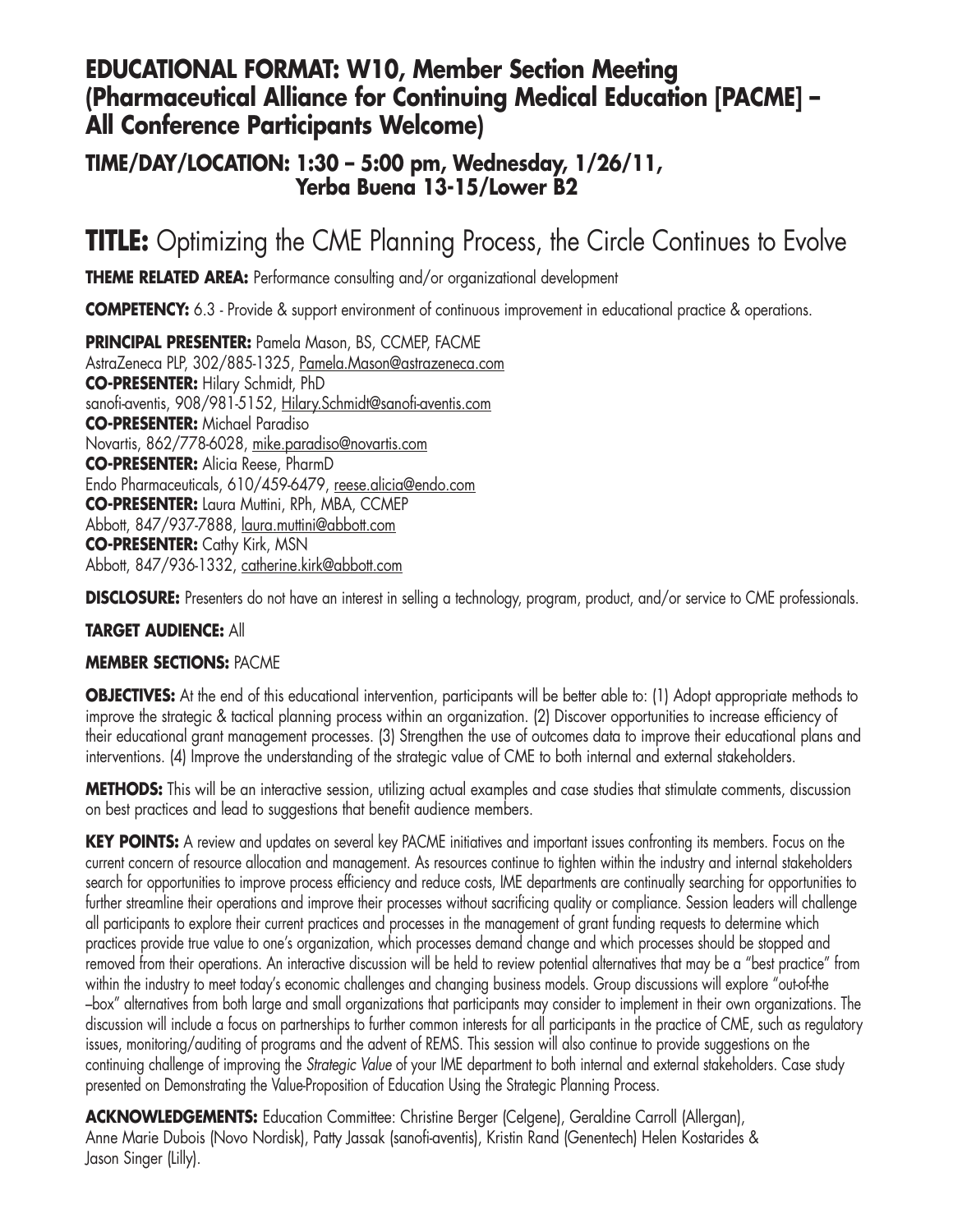# **EDUCATIONAL FORMAT: W11, Member Section Meeting (State Medical Societies – All Conference Participants Welcome)**

### **TIME/DAY/LOCATION: 1:30 – 5:00 pm, Wednesday, 1/26/11, Pacific H/4th**

# **TITLE:** State Medical Societies Member Section Meeting

**PRINCIPAL PRESENTER:** Leslie Howell, BA (Section Leader)

Pennsylvania Medical Society, 717/909-2624, lhowell@pamedsoc.org

**DISCLOSURE:** Does not have an interest in selling a technology, program, product, and/or service to CME professionals.

### **TARGET AUDIENCE:** All

### **MEMBER SECTIONS:** State Medical Societies

**OBJECTIVES:** This meeting is intended for staff and committee volunteers who work with state medical societies as accreditors of intrastate providers and/or as an Accreditation Council for Continuing Medical Education-accredited state medical society. Its purpose is to:

- 1. Share information on current issues in the accreditation of intrastate providers, as well as issues related to offering CME activities.
- 2. Identify a network of CME professionals who can be contacted for information and assistance throughout the year.

### **METHODS:** Interactive session

**KEY POINTS:** This meeting will include the following content areas:

- 1. Update from Alliance for CME Board of Directors
- 2. Best practices for continued implementation of the Updated Criteria among state-accredited CME providers,
- 3. Great Ideas Award
- 4. Coordination/Collaboration with SMS peers
- 5. Physician leadership in CME, and
- 6. Any other timely topics affecting state medical society involvement in CME.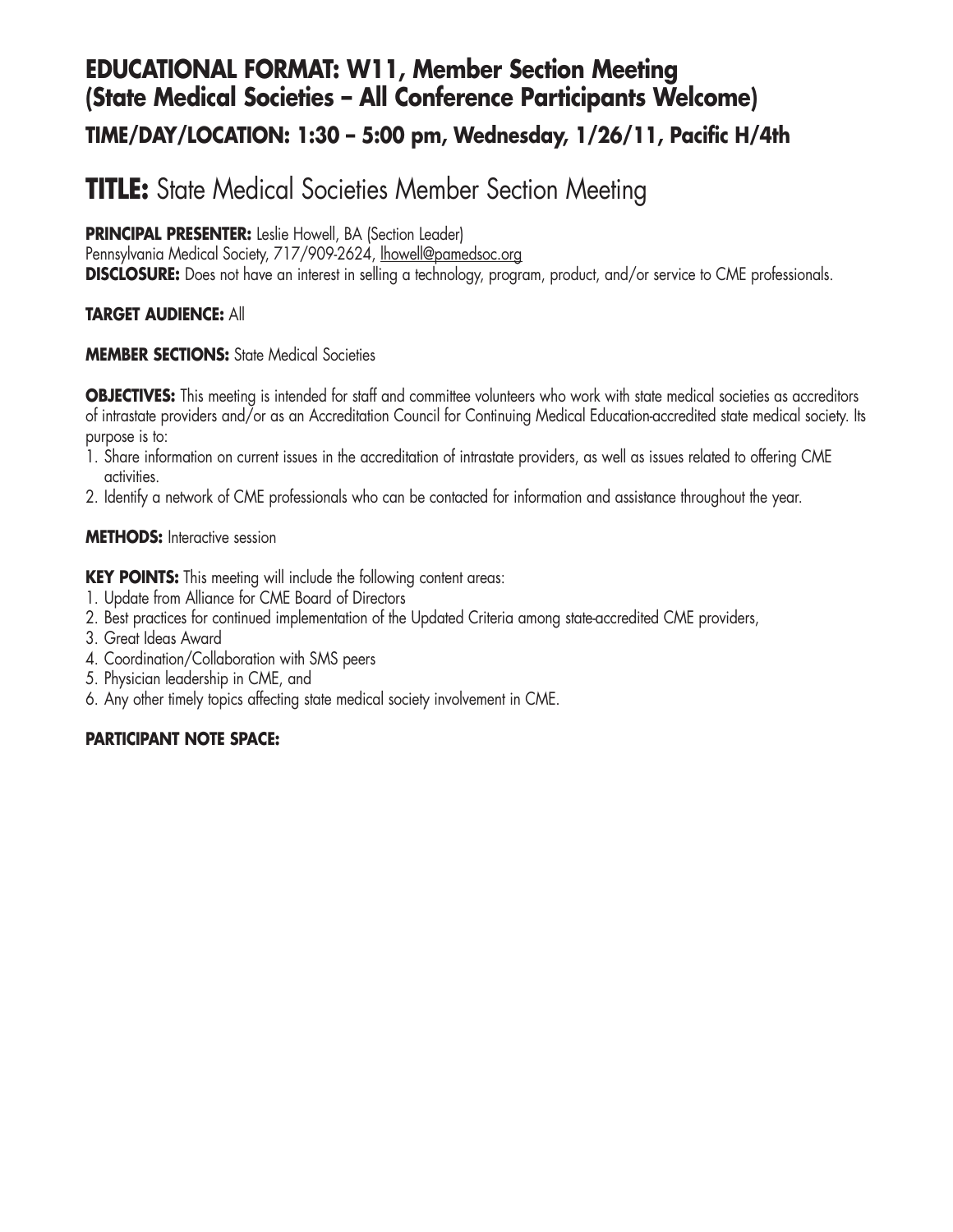## **EDUCATIONAL FORMAT: W12, Member Section Meeting (Federal Health Care Educators – All Conference Participants Welcome)**

### **TIME/DAY/LOCATION: 3:30 – 5:00 pm, Wednesday, 1/26/11, Pacific I/4th**

# **TITLE:** Federal Health Care Educators Member Section Meeting

**PRINCIPAL PRESENTER:** Sylvia Scherr, MS, RN (Section Leader) Uniformed Services University, 301/295-1537, sscherr@usuhs.mil **DISCLOSURE:** Does not have an interest in selling a technology, program, product, and/or service to CME professionals.

### **TARGET AUDIENCE:** All

**MEMBER SECTIONS: Federal Health Care Educators** 

### **OBJECTIVES:**

- 1. Welcome
- 2. Review of lessons learned and accomplished achievements in past year
- 3. Share contact information and best practices
- 4. Discuss future plans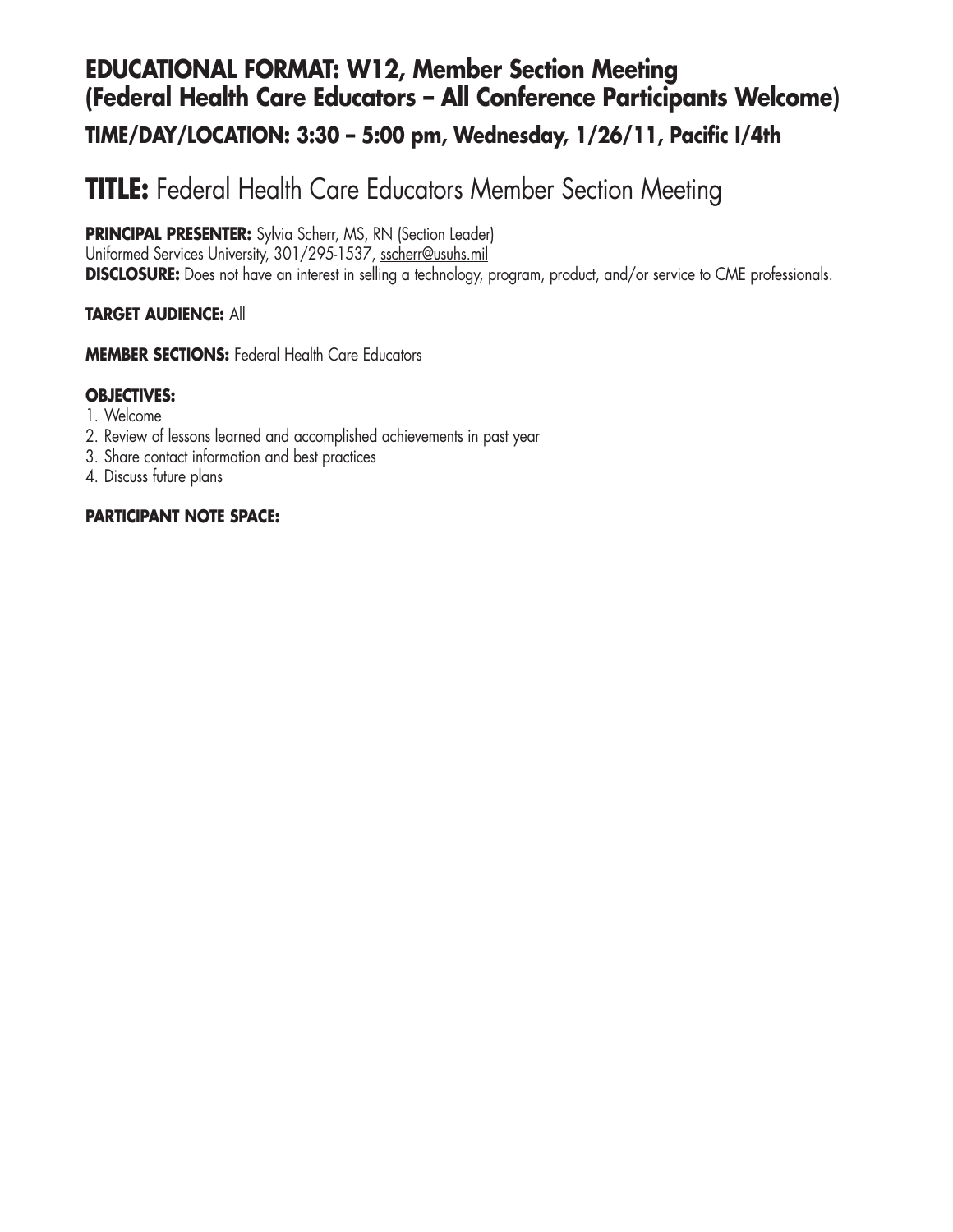## **EDUCATIONAL FORMAT: W13, Breakout TIME/DAY/LOCATION: 5:15 – 7:00 pm, Wednesday, 1/26/11, Nob Hill A-D/Lower B2**

# **TITLE:** Frances Maitland Memorial Lecture and Mentor/Mentee Program

**THEME RELATED AREA:** Skills (e.g., focus group facilitation, data analysis, test/question writing, etc.)

**COMPETENCY:** 8.3 - Promote professional development for self and staff.

**PRINCIPAL PRESENTER:** Lewis Miller, MS, CCMEP WentzMiller & Associates LLC, 203/662-9690, lew@wentzmiller.org **DISCLOSURE:** Does have an interest in selling a service to CME professionals.

### **TARGET AUDIENCE:** All

#### **PROVIDER GROUPS:** All

**OBJECTIVES:** At the conclusion of this session, attendees will understand the relevance of mentoring for CME professionals at every level. The session will also present useful strategies for mentoring processes related to practical exercises to identify individual personal and professional goals with educational opportunities during the Annual Conference, as well as resources of the Alliance and other relevant organizations for goal attainment.

**METHODS:** The Memorial Lecture was established in 2000 as a way to honor Frances Maitland and continue her legacy as CME's best known mentor. The purpose of this lecture is to emphasize the value of mentoring with the enthusiasm and spirit of Frances who embodied the essence of mentoring.

**KEY POINTS:** Mentoring is a tradition in CME, as either a formal or informal process. Mentoring has been proven to work, as evidenced by the many CME professionals who have been mentored by someone like Frances Maitland, who took the time to mentor. In the time that ideas and experiences are exchanged, the tradition of the mentoring process is continuously renewed.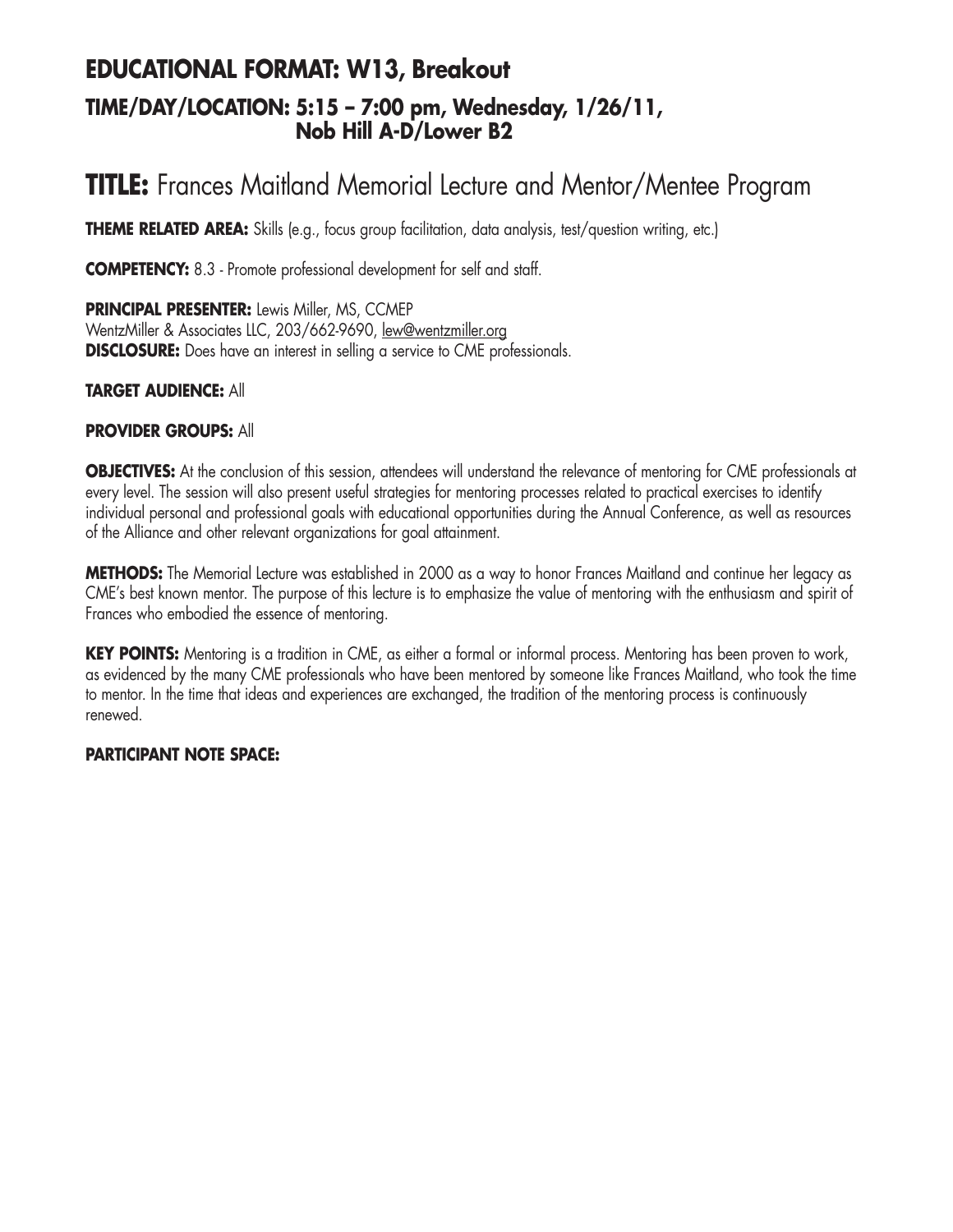## **EDUCATIONAL FORMAT: W14, Breakout TIME/DAY/LOCATION: 5:15 – 7:00 pm, Wednesday, 1/26/11, Nob Hill A-D/Lower B2**

# **TITLE:** Frances Maitland Memorial Lecture and Mentor/Mentee Program

**THEME RELATED AREA:** Skills (e.g., focus group facilitation, data analysis, test/question writing, etc.)

**COMPETENCY:** 8.1 - Engage in self-assessment, identify gaps in knowledge/practice, and design an individual learning plan for ongoing improvement.

**PRINCIPAL PRESENTER:** To Be Determined

#### **TARGET AUDIENCE:** All

#### **MEMBER SECTIONS:** All

**OBJECTIVES:** This session will enable Mentees (newcomers to CME and/or this meeting) to competently and confidently navigate the Alliance Annual Conference, select sessions to attend, identify networking opportunities, find resources, etc; and Mentors (experienced CME professionals) should be able to address the needs of Mentees, communicate knowledge and demonstrate skills effectively, and provide necessary resources and networking opportunities to best help Mentees within the context of this meeting and early career development.

**METHODS:** Mentors and Mentees will be matched according to provider type and/or geographic location as much as possible. Those who pre-register before the meeting will be sent contact information so they can communicate before arriving. Those who register on-site will be matched at this session.

**KEY POINTS:** (1) Successful mentoring requires a commitment of time from both the Mentor and Mentee both before and during the Annual Conference, communicating and doing some homework (self-assessment/identifying educational gaps, looking through the Advance Program for sessions and networking opportunities, gathering resources, etc.); and (2) communication of needs, goals, realistic expectations and responsibilities is essential.

**RECOMMENDED READING:** Mentor Mentee Program Materials on Alliance web site at www.acme-assn.org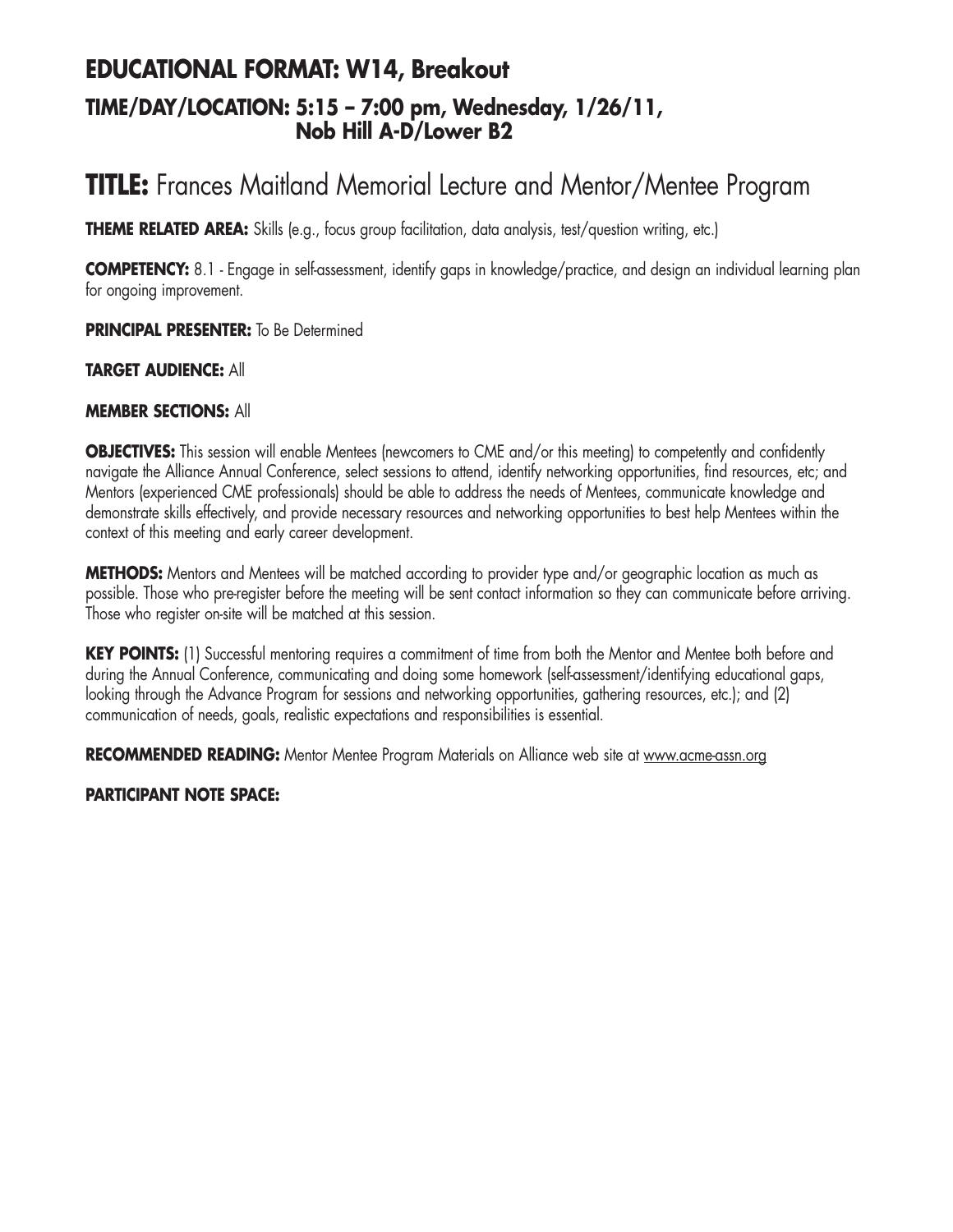# **EDUCATIONAL FORMAT: P1, Poster (Cancelled)**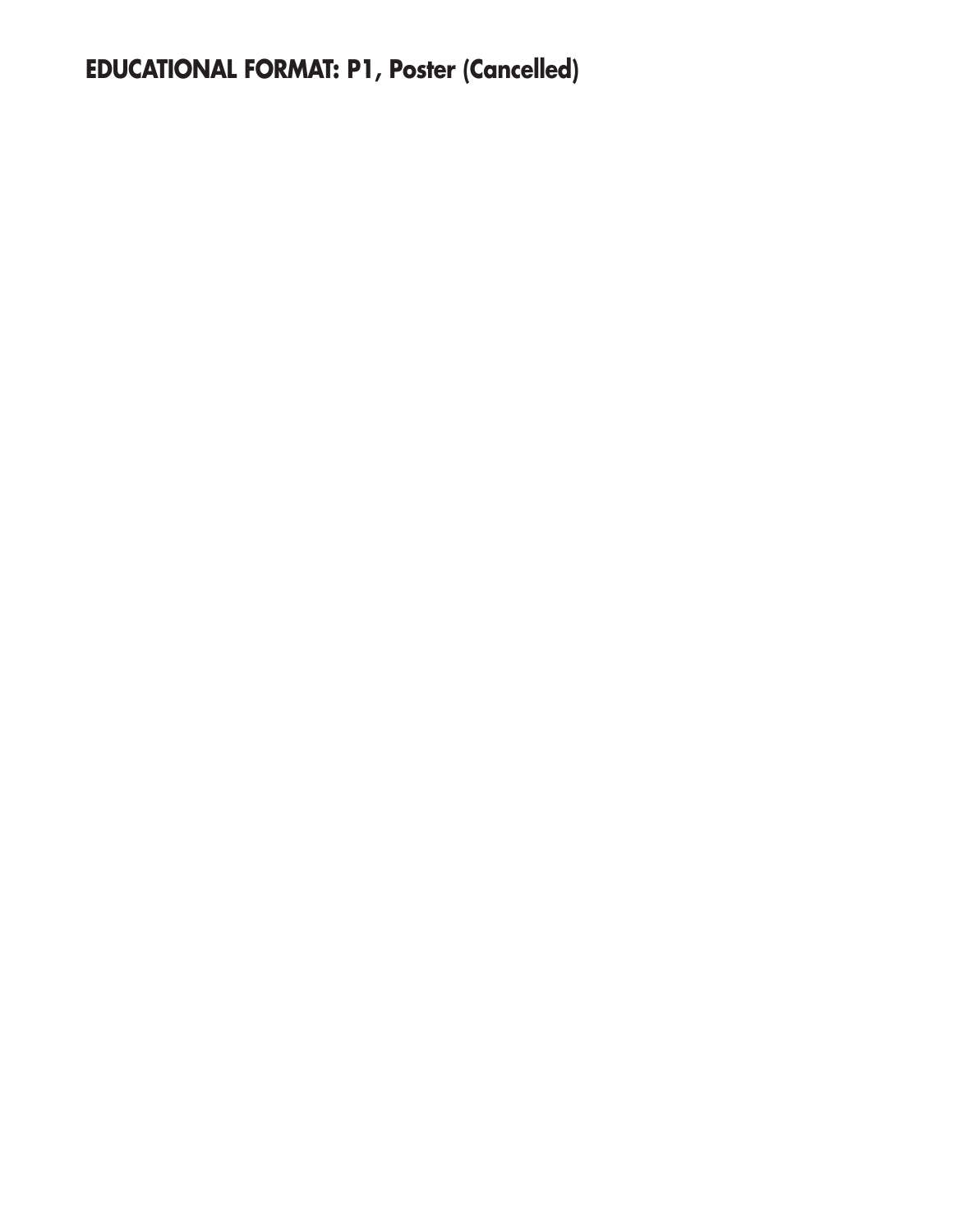## **EDUCATIONAL FORMAT: P2, Poster**

### **TIME/DAY/LOCATION: 7:30 am – 4:00 pm, Thursday, 1/27/11; 7:30 am – 4:00 pm, Friday, 1/28/11; Yerba Buena Grand Assembly/Lower B2**

# **TITLE:** The Role of Case Simulations for Learning and Assessment

**THEME RELATED AREA:** Electronic-based information systems and/or e-learning

**COMPETENCY:** 2.10 - Emphasize problem-based/practice-based learning.

#### **PRINCIPAL PRESENTER:** Martin Robert

HIT Global Consulting Services, Inc., 514/932-3232, ext. 439, martin.robert@hit-global.com **DISCLOSURE:** Does have an interest in selling a technology, product, and/or service to CME professionals.

**CO-PRESENTER:** France St-Germain

sanofi-aventis Canada Inc., 514/956-4156, france.st-germain@sanofi-aventis.com **DISCLOSURE:** Does not have an interest in selling a technology, program, product, and/or service to CME professionals.

**TARGET AUDIENCE:** Non-beginners

#### **MEMBER SECTIONS:** All

**OBJECTIVES:** Subsequent to reading this poster, participants should be able to:

- 1. Differentiate types of case studies that can be used in a CME program
- 2. Describe how to employ case simulations in learning and assessment
- 3. Discuss the impact of a problem-based program on practice improvement

#### **METHODS:** Poster

**KEY POINTS:** This poster will outline the experience of creating and implementing a national CME problem-based learning program. The program focused on the implications of the employment of evidence-based data in the treatment of atherothrombosis. A series of online case studies/simulations was used in the needs assessment (pre-test), learning, post-test and follow-up testing. By means of these methods, the program successfully measured improvements in clinical decisions made by participants.

FINANCIAL OR IN-KIND SUPPORT: Supported by an independent medical education grant from a sanofi-aventis Canada/Bristol-Myers Squibb Canada partnership.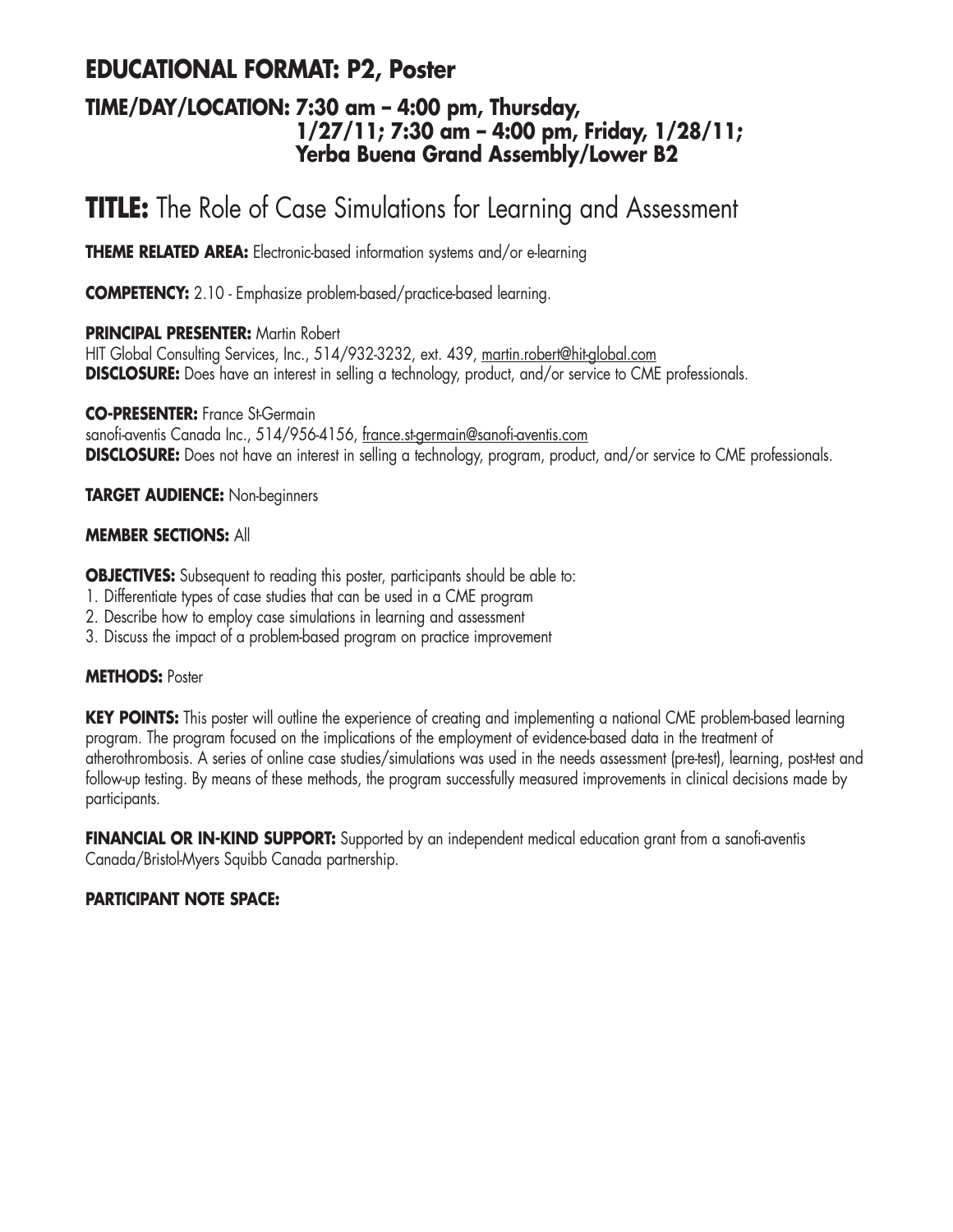## **EDUCATIONAL FORMAT: P3, Poster**

### **TIME/DAY/LOCATION: 7:30 am – 4:00 pm, Thursday, 1/27/11; 7:30 am – 4:00 pm, Friday, 1/28/11; Yerba Buena Grand Assembly/Lower B2**

# **TITLE:** Evaluation of the Internationally Educated Health Professionals' (IEHP) Initiative in Newfoundland and Labrador

**THEME RELATED AREA:** Skills (e.g., focus group facilitation, data analysis, test/question writing, etc.)

**COMPETENCY:** 3.2 - Use measurement data to assess outcomes/results of the learning intervention as a basis for determining future learning needs and for determining the application of the educational knowledge and skills.

**PRINCIPAL PRESENTER:** Lisa Fleet, MA Memorial University, 709/777-4293, lfleet@mun.ca **DISCLOSURE:** Does not have an interest in selling a technology, program, product, and/or service to CME professionals.

**TARGET AUDIENCE:** Non-beginners

### **MEMBER SECTIONS:** All

**OBJECTIVES:** To report on the evaluation of the eight (8) projects funded via Health Canada's IEHP Initiative in Newfoundland and Labrador, Canada. Projects focused on issues related to retention, orientation, assessment, and preceptor training. Formal evaluation frameworks were developed for each project. Data was collected related to immediate and long-term outcomes.

**METHODS:** Poster presentation of evaluation methodologies used and outcomes.

**KEY POINTS:** This funding has enabled the province to work towards making evidence-based decisions that will improve its ability to retain physicians in the province. Each of the projects funded under this initiative addresses the strategic outcomes that have been identified as needing development or improvement in the province's effort to recruit and retain international medical graduates. As well, it is enabling the creation of tools, resources, and services in a variety of areas, such as licensure/practice preparation, community integration, assessment, preceptor training, orientation, and mentorship that have value to both the provincial and national health care systems.

**RECOMMENDED READING:** Audas R, Ryan A, Vardy D. Where did the doctors go? A study of retention and migration of provisionally licensed international medical graduates practicing in Newfoundland and Labrador between 1995 and 2006. Can J Rural Med. 2009;14(1):21-4.

**FINANCIAL OR IN-KIND SUPPORT:** Health Canada, Internationally Educated Health Professionals' Initiative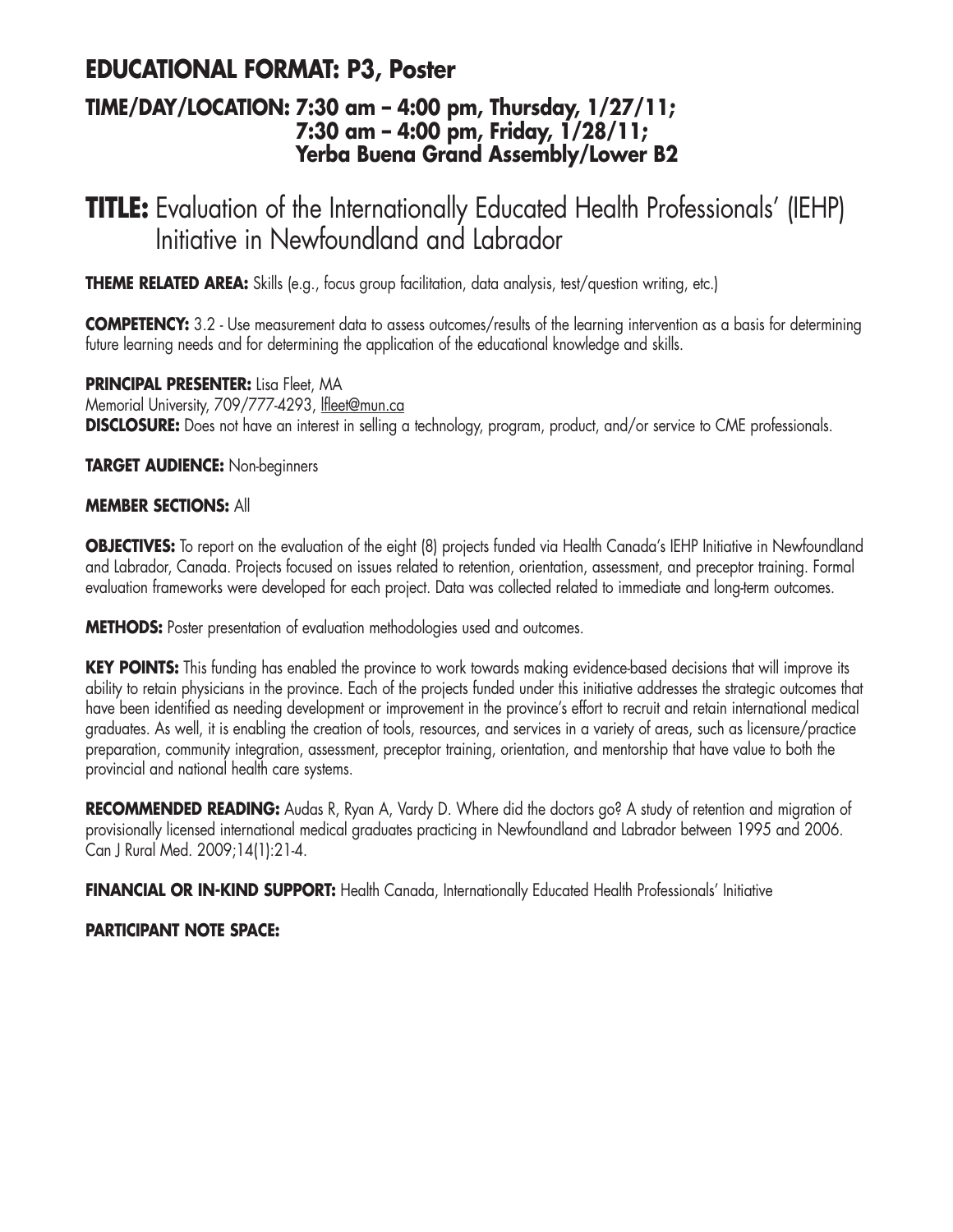## **EDUCATIONAL FORMAT: P4, Poster**

### **TIME/DAY/LOCATION: 7:30 am – 4:00 pm, Thursday, 1/27/11; 7:30 am – 4:00 pm, Friday, 1/28/11; Yerba Buena Grand Assembly/Lower B2**

# **TITLE:** Outcome Measurement Results from a 4-part Point-of-Care Performance Improvement Program

**THEME RELATED AREA:** Quality of care and patient health outcomes improvement

**COMPETENCY:** 3.2 - Use measurement data to assess outcomes/results of the learning intervention as a basis for determining future learning needs and for determining the application of the educational knowledge and skills.

**PRINCIPAL PRESENTER:** David Airdrie, BSc Integrated Healthcare Communications, 416/955-4593, davida@ihcinc.com **DISCLOSURE:** Does have an interest in selling a service to CME professionals.

**CO-PRESENTER:** Alan Bell, MD Humber River Regional Hospital, 416/633-6812, alan.bell@rogers.com **DISCLOSURE:** Does not have an interest in selling a technology, program, product, and/or service to CME professionals.

**CO-PRESENTER:** Carl Fournier, MD Clinique Medicale Cadillac, 514/253-1211, carl.fournier@videotron.ca **DISCLOSURE:** Does not have an interest in selling a technology, program, product, and/or service to CME professionals.

#### **TARGET AUDIENCE:** Non-beginners

### **MEMBER SECTIONS:** All

**OBJECTIVES:** Upon completion of this presentation, participants should be able to:

- 1. Recognize the value of ongoing program measurement in determining future learning needs based upon the statistically significant (p<0001) results of the program presented.
- 2. Understand how measurement at multiple stages of a multi-faceted program can be used as a basis for improvement of future programs.
- 3. Discuss the opportunities that robust program measurement presents for future programs.

**METHODS:** We will review the program and outcomes achieved and discuss the value of measurement in considering future needs and program improvements.

**KEY POINTS:** A multi-component accredited program (small-group presentation, patient assessment, reflective discussion and sharing with peers) was assessed at each of the 4 stages to determine the effectiveness of knowledge translation and behavior intent-to-change among participants. The assessment was completed through a questionnaire that included case vignettes as well as multi-part knowledge and practice-focused questions. Participants completed a questionnaire starting with a baseline questionnaire against which other questionnaires were compared. The purpose of this presentation is to share the insights that resulted from the robust measurement of the program.

**FINANCIAL OR IN-KIND SUPPORT:** This program was funded through an educational grant from sanofi-aventis and Bristol-Myers Squibb.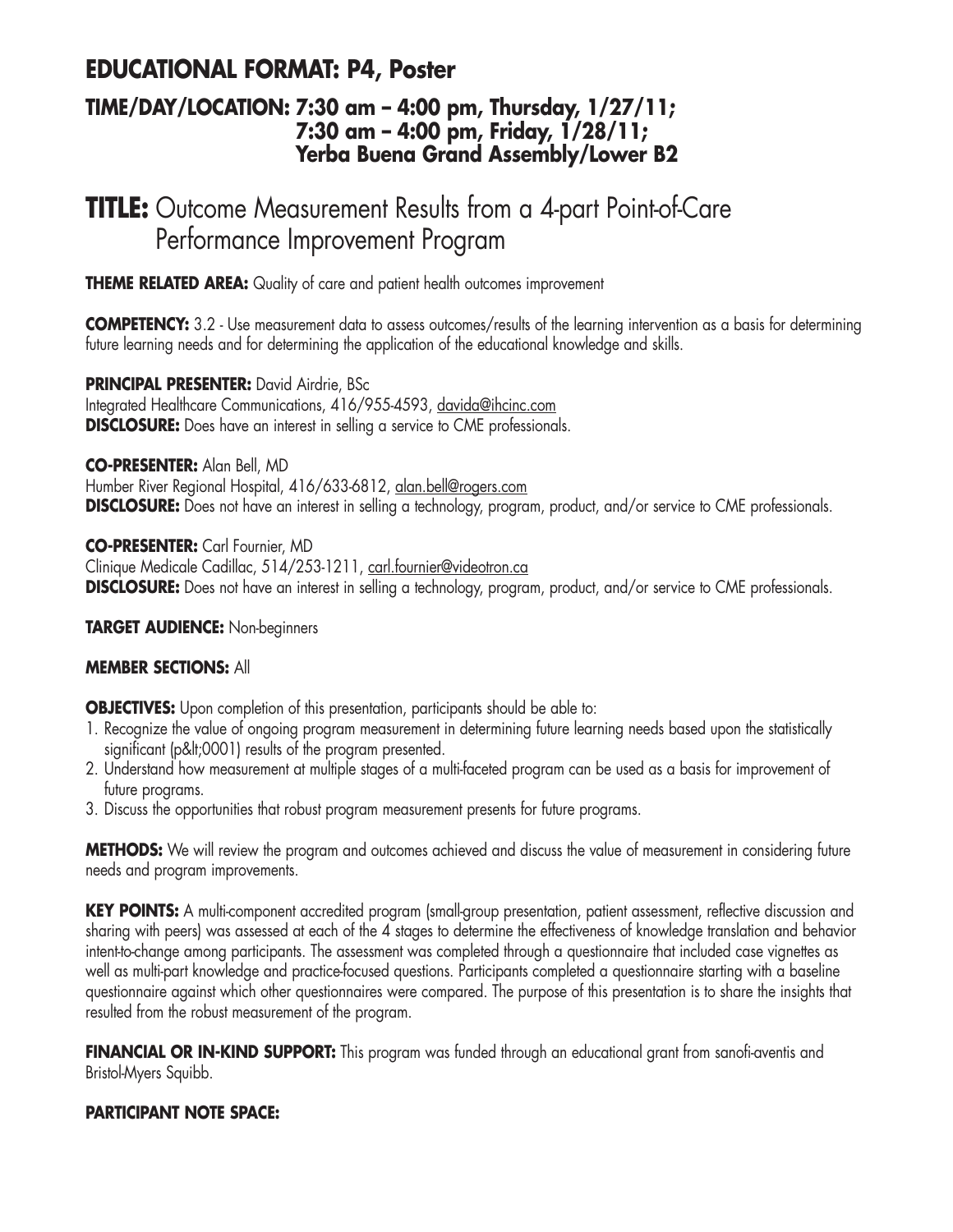## **EDUCATIONAL FORMAT: P5, Poster**

### **TIME/DAY/LOCATION: 7:30 am – 4:00 pm, Thursday, 1/27/11; 7:30 am – 4:00 pm, Friday, 1/28/11; Yerba Buena Grand Assembly/Lower B2**

**TITLE:** Longitudinal Multi-phased, Interdisciplinary Educational Program: Dementia Assessment and Management in Primary Care

**THEME RELATED AREA:** Multi- and inter-disciplinary education

**COMPETENCY:** 4.5 - Design activities with a cumulative goal of helping physicians, or teams of learners, to adopt change incrementally, assuring there is compatibility with present systems and advantage over present behaviors.

**PRINCIPAL PRESENTER:** William Dalziel, MD Ottawa Regional Geriatric Program of Eastern Ontario, 613/761-4795, wdalziel@ottawahospital.on.ca **DISCLOSURE:** Does not have an interest in selling a technology, program, product, and/or service to CME professionals.

**CO-PRESENTER:** Nicola Banks, BSc Myelin & Associates, 416/471-9100, nicola@myelinassociates.ca **DISCLOSURE:** Does have an interest in selling a program to CME professionals.

### **TARGET AUDIENCE:** Non-beginners

#### **MEMBER SECTIONS:** All

#### **OBJECTIVES:**

- 1. Describe the multi-level interventions for a longitudinal, multi-phased interdisciplinary educational program.
- 2. Highlight levels of desired outcomes and opportunities to influence behaviour/practice change
- 3. Discuss changes in the interdisciplinary management of dementia through the acquisition of knowledge, skill, competence and performance.

**METHODS:** Poster presentation by co-authors to highlight program elements, levels of evaluation and behaviour change results.

**KEY POINTS:** Using visual representation of program elements, the co-authors will discuss the identified barriers and opportunities for enhanced collaborative care in family health teams and community health clinics in the Ottawa/Champlain Region for the management of dementia. Through a series of educational interventions and serial learning exercises, the authors will highlight changes in knowledge, skill, competence and performance amongst 18 FHT/CHCs. These results also suggest change in practice behaviour and identify follow-up opportunities for continuous learning

**FINANCIAL OR IN-KIND SUPPORT:** Program sponsored by Pfizer Canada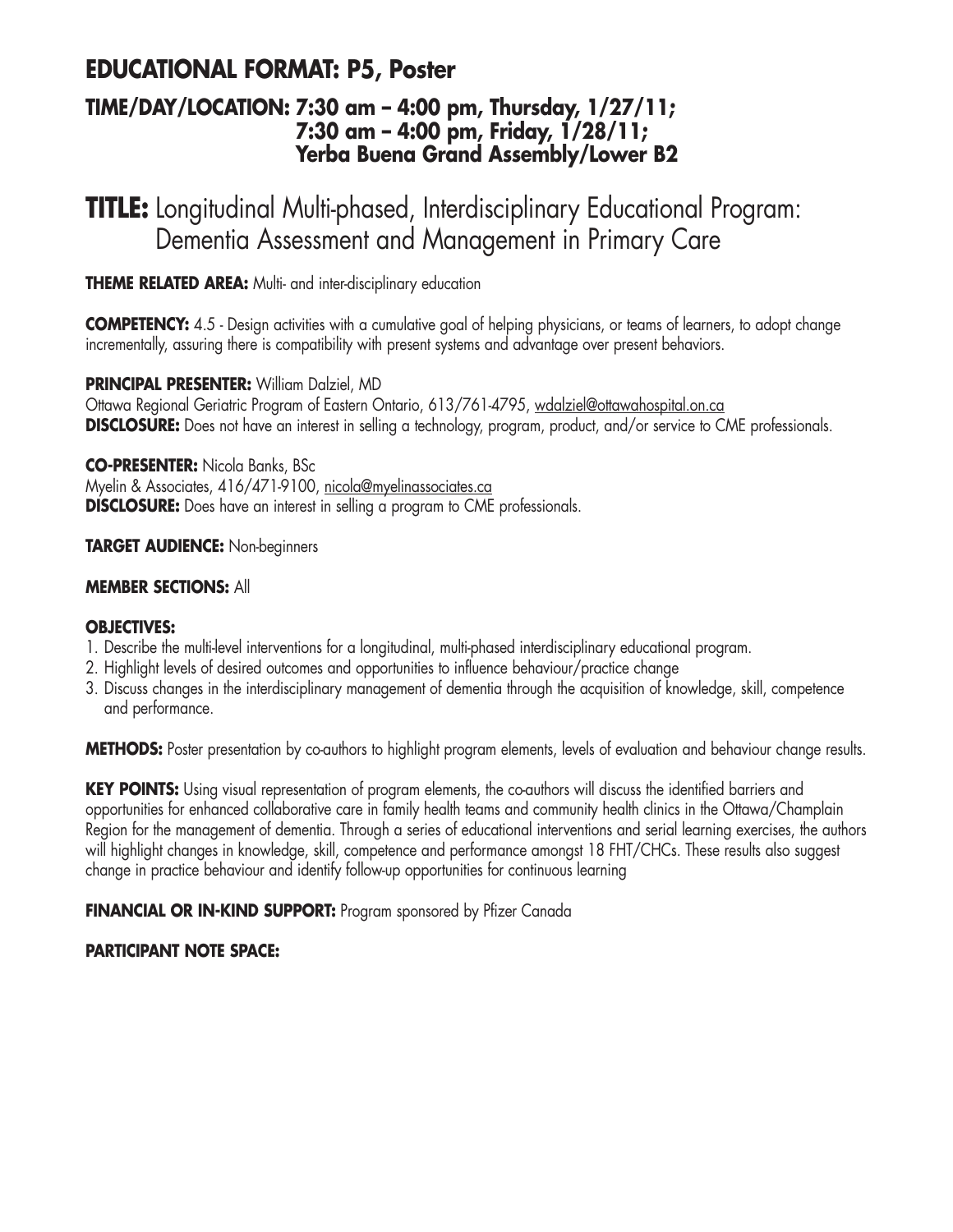## **EDUCATIONAL FORMAT: P6, Poster**

### **TIME/DAY/LOCATION: 7:30 am – 4:00 pm, Thursday, 1/27/11; 7:30 am – 4:00 pm, Friday, 1/28/11; Yerba Buena Grand Assembly/Lower B2**

# **TITLE:** Experience of the Accreditation System of the College of Physicians of Barcelona, 2000-2010

**THEME RELATED AREA:** Accreditation and Competence

**COMPETENCY:** 7.5 - Develop a management culture of the office that will reflect a collaborative, service oriented, continuous improvement system that meets the needs of the physicians served, the organization of the CME program, and the accreditation standards.

**PRINCIPAL PRESENTER:** Alex Ramos, MD, MEd

College of Physicians of Barcelona, +34 935 678 858, aramos@comb.cat **DISCLOSURE:** Does not have an interest in selling a technology, program, product, and/or service to CME professionals.

**CO-PRESENTER:** Raquel Dolado, Bsc

College of Physicians of Barcelona, +34 935 678 858, rdolado@comb.cat **DISCLOSURE:** Does not have an interest in selling a technology, program, product, and/or service to CME professionals.

**CO-PRESENTER:** Ramón Pujol, MD, PhD College of Physicians of Barcelona, +34 935 678 858, fmcd.cec@comb.cat **DISCLOSURE:** Does not have an interest in selling a technology, program, product, and/or service to CME professionals.

**CO-PRESENTER:** Miquel Vilardell, MD, PhD

College of Physicians of Barcelona, +34 935 678 858, fmcd.cec@comb.cat **DISCLOSURE:** Does not have an interest in selling a technology, program, product, and/or service to CME professionals.

**TARGET AUDIENCE:** Non-beginners

#### **MEMBER SECTIONS:** All

**OBJECTIVES:** To describe two experiences in the Physician's Accreditation of the College of Physicians of Barcelona: (1) Accreditation of CME, and (2) Accreditation of Competence for not (or insufficient) regulated specialties.

**METHODS:** Description of the requirements for applying for and obtaining the Professional Accreditation Diploma in Continuing Medical Education (PAD-CME) and the Competence Accreditation Diploma (CAD) in not regulated specialties. Description of applicant statistics for the periods 2000-2010 and 2004-2010 respectively.

**KEY POINTS:** The PAD-CME of the College of Physicians of Barcelona recognizes and promotes physician's CME and Continuing Professional Development (CPD). With the CAD of the College of Physicians of Barcelona, training and work experience in a particular activity linked to a medical specialization without official recognition and/or insufficient professional regulation, is endorsed and recognized after an accreditation process.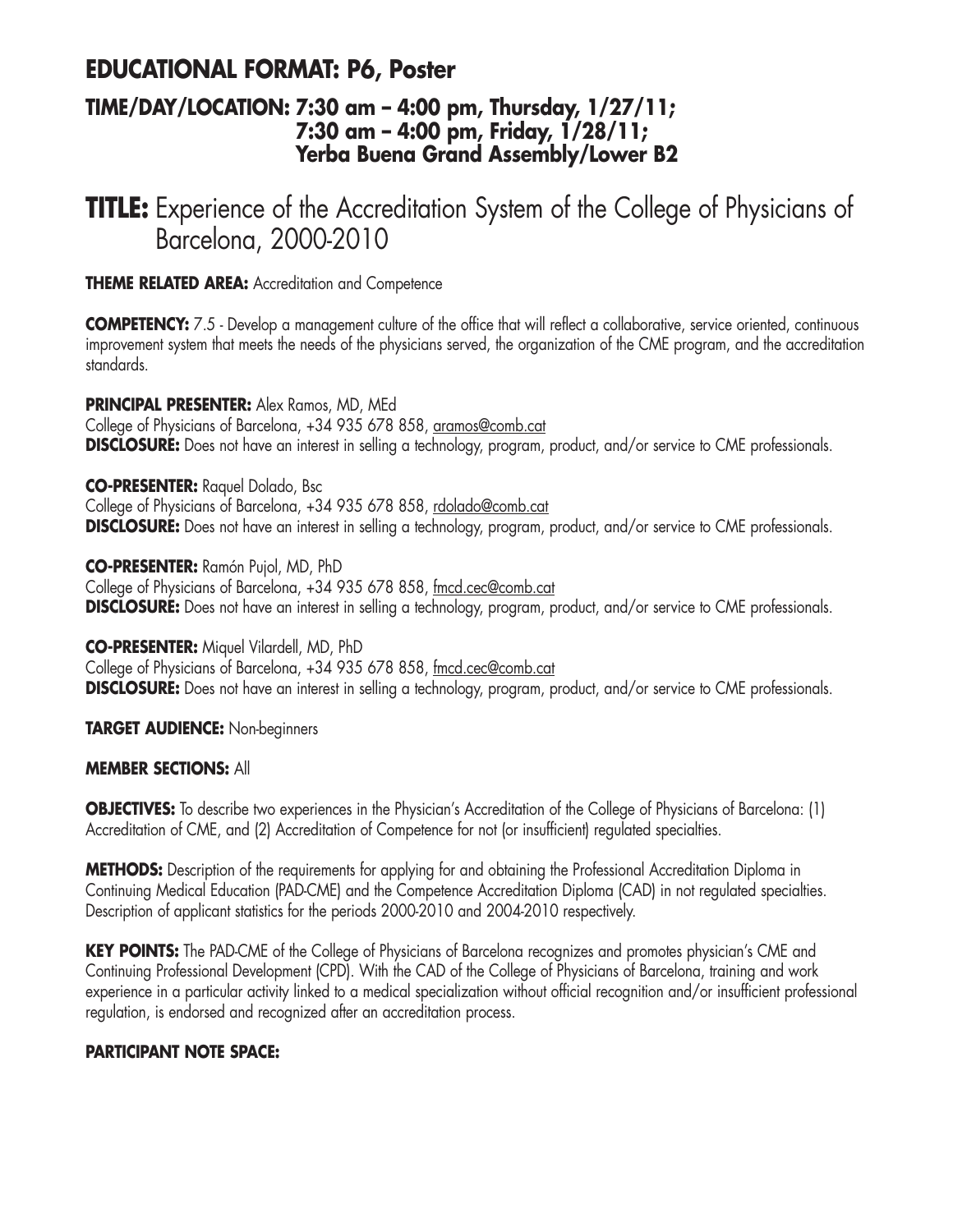## **EDUCATIONAL FORMAT: P7, Poster**

### **TIME/DAY/LOCATION: 7:30 am – 4:00 pm, Thursday, 1/27/11; Yerba Buena Grand Assembly/Lower B2**

# **TITLE:** The Use of CME in a Certificate of Completion Program

**THEME RELATED AREA:** Performance consulting and/or organizational development

**COMPETENCY:** 2.1 - Use evidence based adult learning principles to quide the practice of CME.

### **PRINCIPAL PRESENTER:** Beth Corey

American College of Chest Physicians, 847/498-8366, bcorey@chestnet.org **DISCLOSURE:** Does not have an interest in selling a technology, program, product, and/or service to CME professionals.

### **TARGET AUDIENCE:** Beginners

### **MEMBER SECTIONS:** All

**OBJECTIVES:** Upon reading this poster, the participants should be able to:

- 1. Describe the methods used to create a certificate of completion based assessment program.
- 2. Identify potential barriers in developing a certificate of completion based assessment program.
- 3. Apply the concepts of a CME program.

**METHODS:** A two-hurdle evaluation system was developed to provide course participants a certificate of completion. One evaluation instrument focused on the psychomotor skills required to collect critical diagnostic information the other focused on cognitive abilities that proficient user of pulmonary and critical care ultrasonography would master. Each participant had to pass the psychomotor skills check off before taking the posttest. Success on both evaluations was required to earn the certificate of completion.

**KEY POINTS:** The American College of Chest Physicians (ACCP) developed a learning module in accordance to the Institute for Credentialing Excellence in the use of ultrasonography for physicians who specialize in pulmonary and critical care medicine. The certificate of completion documented that each learner was found to be proficient by virtue of evaluation of his or her psychomotor skills and cognitive abilities, thus measuring an educational impact in performance, skill and competence. Learners participated collectively in 57 hours of multi-educational interventions.

### **RECOMMENDED READING:**

- 1. Moores, L, Baumann, M, Addrizzo-Harris, D, et al; Effectiveness of Continuing Medical Education: American College of Chest Physicians Evidence-Based Educational Guidelines CHEST March 2009; 135:1S-75S.
- 2. Mayo, P, Beaulieu, Y, Doelken, P, et al; American College of Chest Physicians/La Société de Réanimation de Langue Française Statement on Competence in Critical Care Ultrasonography CHEST April 2009; 135:1050-1060.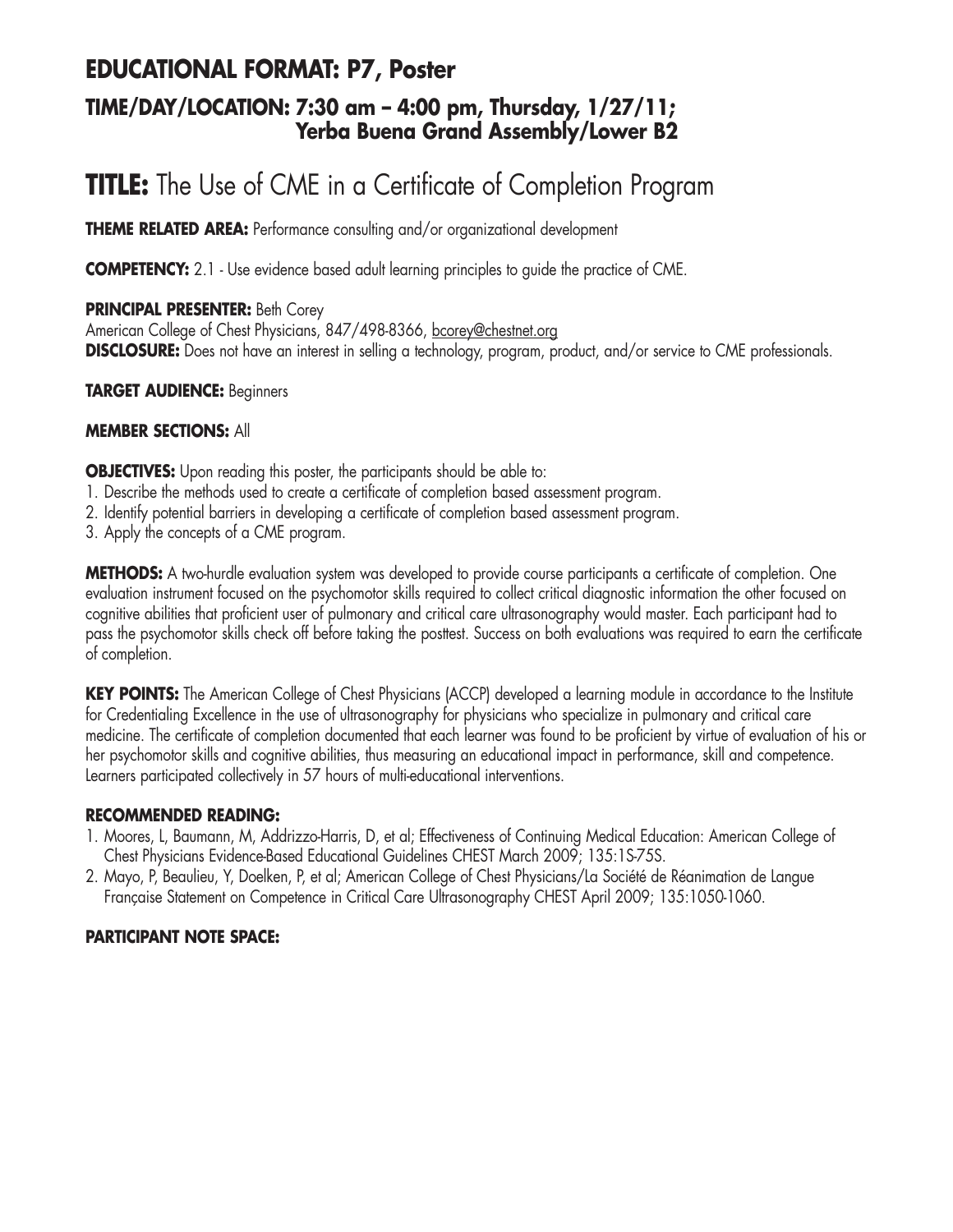## **EDUCATIONAL FORMAT: P8, Poster**

### **TIME/DAY/LOCATION: 7:30 am – 4:00 pm, Thursday, 1/27/11; Yerba Buena Grand Assembly/Lower B2**

# **TITLE:** Application of Medical Claims Data in the CME Environment

**THEME RELATED AREA:** Skills (e.g., focus group facilitation, data analysis, test/question writing, etc.)

**COMPETENCY:** 2.2 - Identify physician learning needs using data, especially clinical practice data.

### **PRINCIPAL PRESENTER:** Steve Bender

Curatio CME Institute, 610/363-1619, steve.bender@curatiocme.com **DISCLOSURE:** Does not have an interest in selling a technology, program, product, and/or service to CME professionals.

**CO-PRESENTER:** Derek Warnick, MSPT Curatio CME Institute, 610/363-1619, derek.warnick@curatiocme.com **DISCLOSURE:** Does not have an interest in selling a technology, program, product, and/or service to CME professionals.

**TARGET AUDIENCE:** Non-beginners

### **MEMBER SECTIONS:** All

**OBJECTIVES:** Learners will be able to describe how medical claims data can be applied to identify the appropriate learners, verify educational gaps and measure the impact of physician's participation in CME activities.

**METHODS:** The poster will illustrate Curatio's experience in implementing the application of a medical claims database across a series of CME activities associated with one multi-supported national CME initiative.

**KEY POINTS:** Attendees will see how Curatio has applied medical claims data to determine if physician's participation in a CME activity can have an effect on their performance. Since Curatio's staff has been utilizing this type of analysis over the last few years, through a discussion with the presenter, the learners will be able to experience the evolution of the applications and analysis over a 2.5 year period. During the discussion period, the presenters will also be prepared to answer questions about when the application of claims data is appropriate and inappropriate.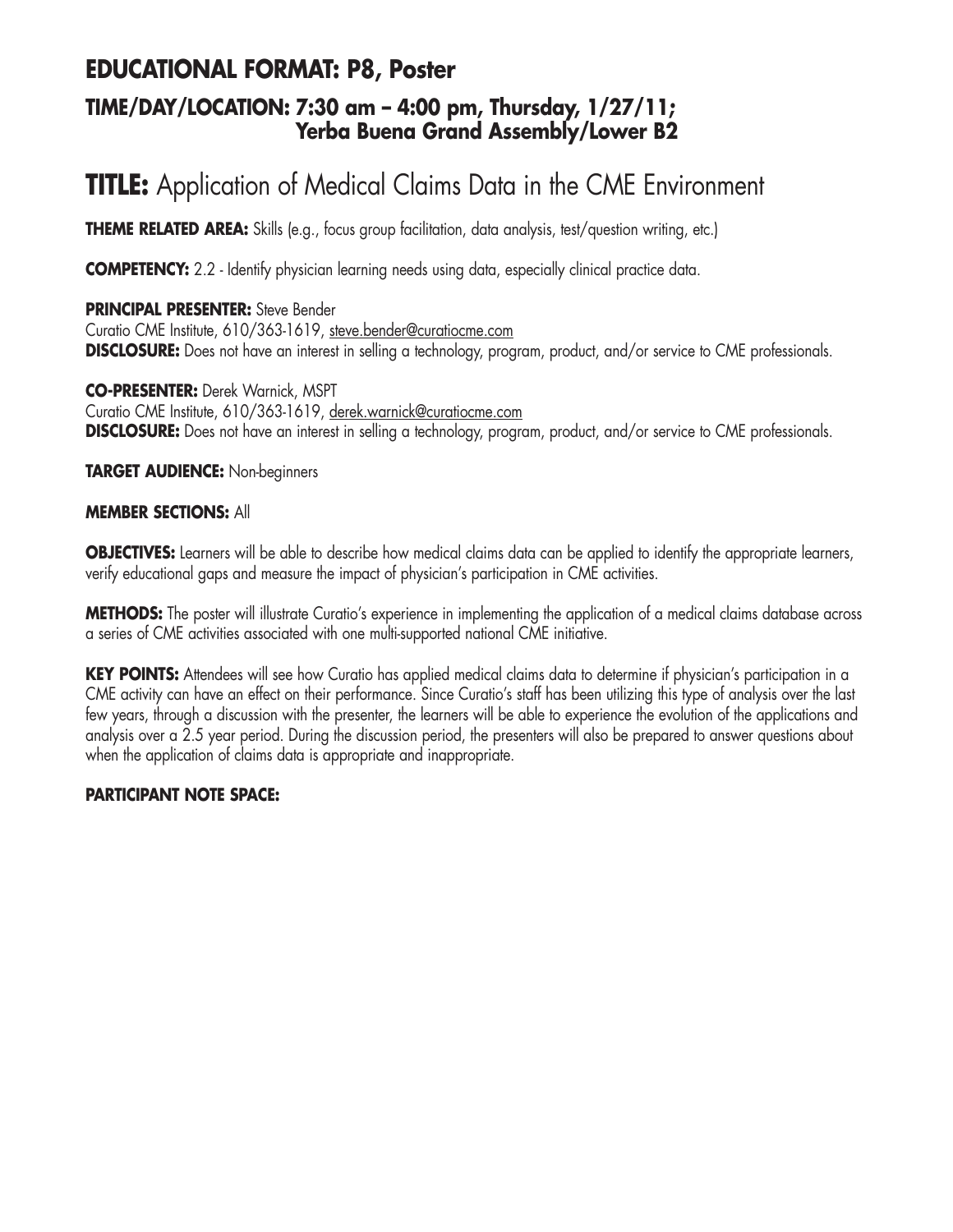## **EDUCATIONAL FORMAT: P9, Poster**

### **TIME/DAY/LOCATION: 7:30 am – 4:00 pm, Thursday, 1/27/11; Yerba Buena Grand Assembly/Lower B2**

# **TITLE:** A Longitudinal Approach to Assessing Need: A National Assessment of the Management of Colorectal Cancer

**THEME RELATED AREA:** Skills (e.g., focus group facilitation, data analysis, test/question writing, etc.)

**COMPETENCY:** 2.2 - Identify physician learning needs using data, especially clinical practice data.

**PRINCIPAL PRESENTER:** Maziar Abdolrasulnia, PhD CE Outcomes, LLC, 205/259-1500, mazi@ceoutcomes.com **DISCLOSURE:** Does have an interest in selling a product and/or service to CME professionals.

**CO-PRESENTER:** Janet Moga Genentech, 650/467-8468, moga.janet@gene.com **DISCLOSURE:** Does not have an interest in selling a technology, program, product, and/or service to CME professionals.

**TARGET AUDIENCE:** Non-beginners

### **MEMBER SECTIONS:** All

### **OBJECTIVES:**

- 1. Recognize the value of tracking educational need over time.
- 2. Understand how education has impacted practice patterns regarding the management of colorectal cancer.

**METHODS:** A poster will be designed to show how education has impacted evidence-based practice over the course of 3 years using colorectal cancer as an example.

**KEY POINTS:** Directed education, as well as other influences, has the ability to change practice patterns over time. However, without recurrent assessments, educators have little data to design interventions that meet the up-to-date demands of the rapidly changing medical field. This poster will detail how the practices of managing colorectal cancer have changed over the course of several years, as well as providing an example of how longitudinal assessments can be effectively utilized, and the impact it may have on the prioritization of educational needs, goals and objectives by potential commercial supporters.

**FINANCIAL OR IN-KIND SUPPORT:** This poster is supported by Genentech.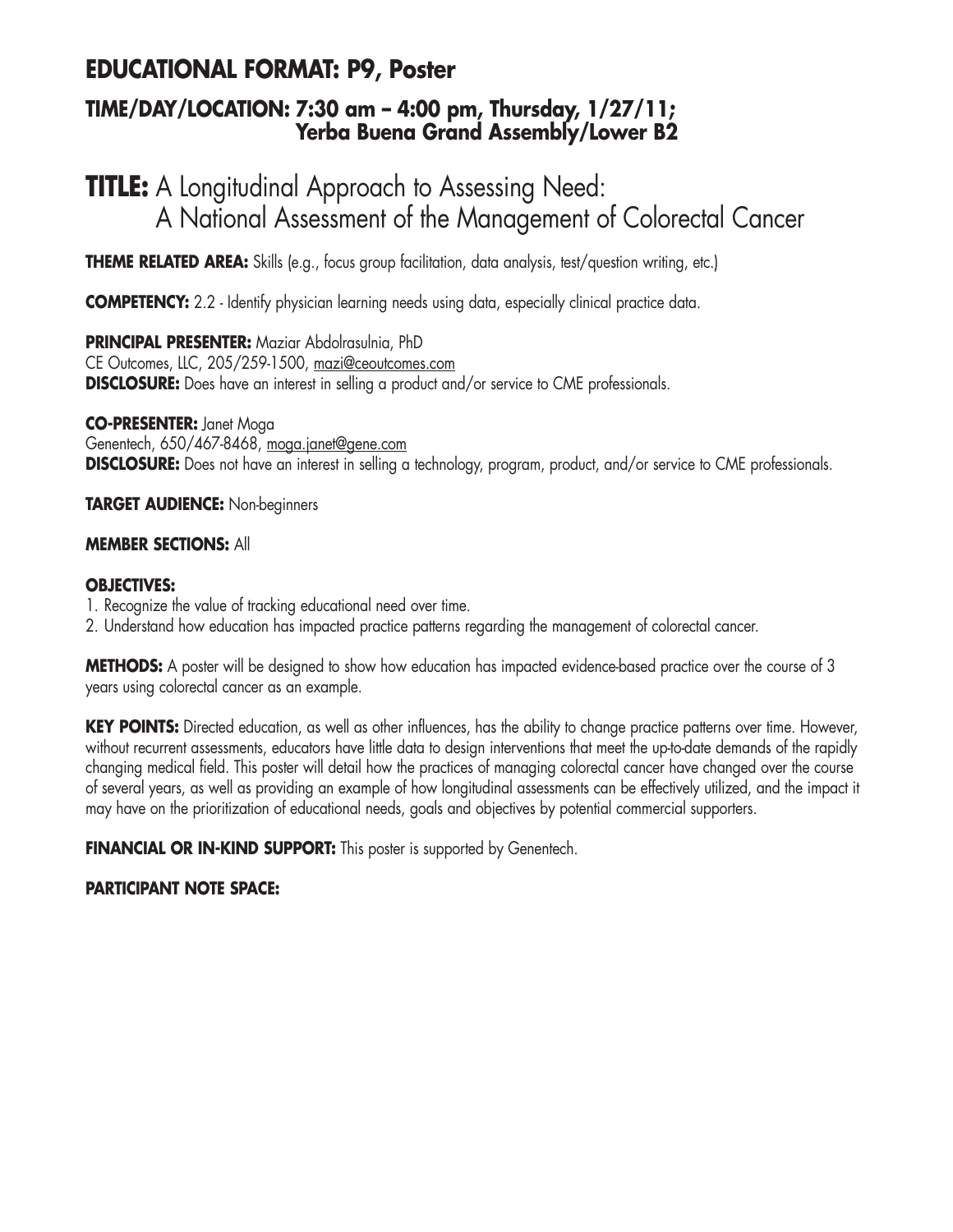## **EDUCATIONAL FORMAT: P10, Poster**

### **TIME/DAY/LOCATION: 7:30 am – 4:00 pm, Thursday, 1/27/11; Yerba Buena Grand Assembly/Lower B2**

# **TITLE:** Using Layers of Geographical Information System Data to Assess Regional Educational Needs in Pain

**THEME RELATED AREA:** Multi- and inter-disciplinary education

**COMPETENCY:** 2.2 - Identify physician learning needs using data, especially clinical practice data.

**PRINCIPAL PRESENTER:** Alicia Reese, PharmD Endo Pharmaceuticals Inc., 610/459-6479, reese.alicia@endo.com **DISCLOSURE:** Does not have an interest in selling a technology, program, product, and/or service to CME professionals.

### **TARGET AUDIENCE:** Non-beginners

### **MEMBER SECTIONS:** All

**OBJECTIVES:** Upon reviewing this poster, participants will be able to synthesize regional educational needs for a given therapeutic area and/or disease state using geographical information system (GIS) data that must be compiled from a number of sources. Participants will be able to describe an example in which GIS approach can aid in the assessment of regional educational needs and resultant deployment of educational interventions.

**METHODS:** Using pain as an example, geographically-distributed data regarding a disease, clinicians (specialists and primary care), and other clinical factors (e.g., risk factors for aberrant behaviors associated with opioid use) were compiled to produce an objective tool to assist the educational and pain communities to assess educational needs.

**KEY POINTS:** Needs assessments are conducted in a number of ways, including using geographically-distributed data. Although data are available for a number of diseases from the Centers for Disease Control and Prevention, there are therapeutic areas not represented whose regional practice gaps may be assessed using other datasets. CME professionals are encouraged to seek other unique sources of disease-oriented data that can be used to assess educational needs and practice gaps and therefore provide more appropriately targeted education that will improve patient care in a resource-sensitive manner.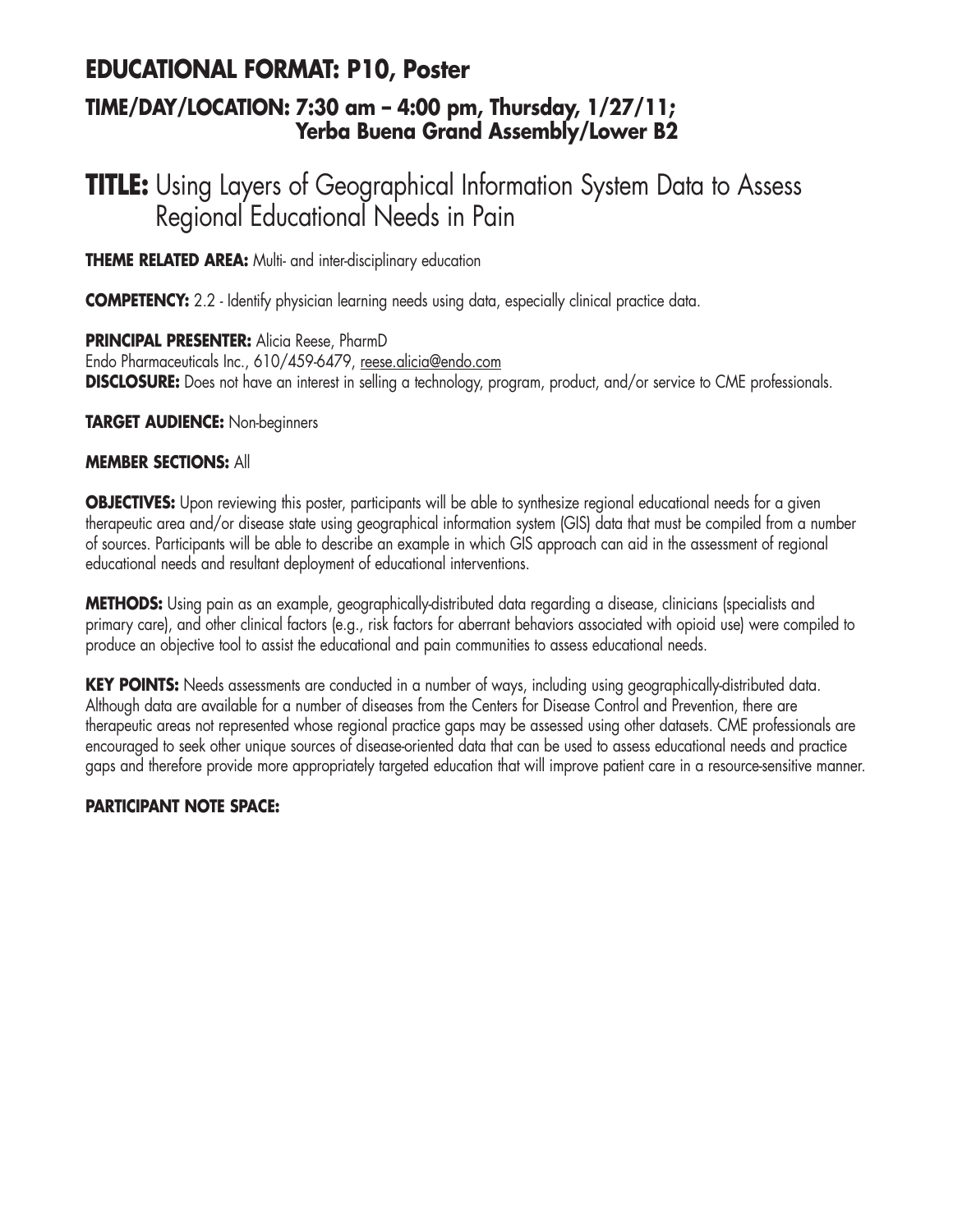## **EDUCATIONAL FORMAT: P11, Poster**

### **TIME/DAY/LOCATION: 7:30 am – 4:00 pm, Thursday, 1/27/11; Yerba Buena Grand Assembly/Lower B2**

# **TITLE:** Application of Continuing Professional Development (CPD) through Continuing Education Activities

**THEME RELATED AREA:** Skills (e.g., focus group facilitation, data analysis, test/question writing, etc.)

**COMPETENCY:** 2.4 - Assist physician-learners to reflect upon present and desired levels of performance and plan the next step in their personal education.

**PRINCIPAL PRESENTER:** Carol Abel, MA American Pharmacists Association, 202/429-6312, cabel@aphanet.org **DISCLOSURE:** Does not have an interest in selling a technology, program, product, and/or service to CME professionals.

**CO-PRESENTER:** CoraLynn Trewet, PharmD

University of Iowa College of Pharmacy, 515/282-5630, coralynn-trewet@uiowa.edu **DISCLOSURE:** Does not have an interest in selling a technology, program, product, and/or service to CME professionals.

#### **CO-PRESENTER:** Nancy Fjortoft, PhD

Midwestern University Chicago College of Pharmacy, 630/971-6417, NFJORT@midwestern.edu **DISCLOSURE:** Does not have an interest in selling a technology, program, product, and/or service to CME professionals.

### **CO-PRESENTER:** Deborah Ruddy

American Pharmacists Association, 202/429-6305, druddy@aphanet.org **DISCLOSURE:** Does not have an interest in selling a technology, program, product, and/or service to CME professionals.

**TARGET AUDIENCE:** Non-beginners

### **MEMBER SECTIONS:** All

#### **OBJECTIVES:**

- 1. Evaluate the effectiveness of print-based instruments designed to guide the pharmacists through the Continuing Professional Development (CPD) process in preparation for attendance at live CE programming.
- 2. Assess the impact of participation in the process on participants' learning and competence outcomes.
- 3. Determine if use of the instruments affect participants' level of awareness of the four cycle CPD model.

**METHODS:** Pharmacists attending live education were randomized into control and intervention groups. The intervention group was instructed to complete a set of CPD planning worksheets; no guidance was provided to the controls. Both groups will complete three surveys to assess components of the CPD processes and their impact on implementing practice changes.

**KEY POINTS:** This is research in progress. Data will be collected in March and April 2010 and analyzed using descriptive statistics and wilcoxan signed rank for paired data. The Institute of Medicine's December 2009 report "Redesigning Continuing Education in the Health Professions" calls for a new vision for professional development in healthcare that focuses on CPD as a central tenet. This research evaluates the impact of tools to facilitate CPD thinking used in conjunction with traditional continuing education activities.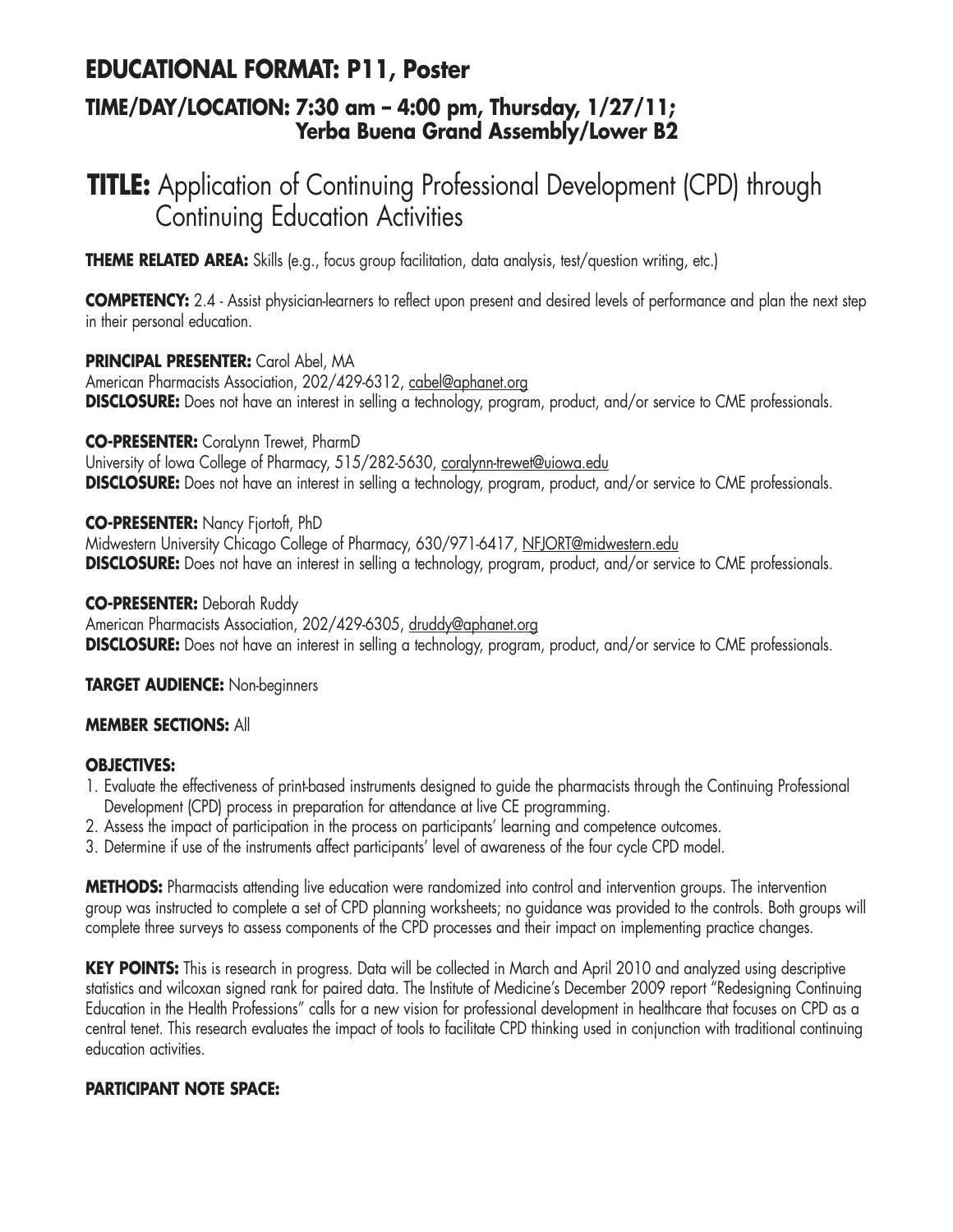## **EDUCATIONAL FORMAT: P12, Poster**

### **TIME/DAY/LOCATION: 7:30 am – 4:00 pm, Thursday, 1/27/11; Yerba Buena Grand Assembly/Lower B2**

# **TITLE:** MRSA Resource Center: An Online Educational Center with Interactive Web-based Educational Activities and Resources

**THEME RELATED AREA:** Electronic-based information systems and/or e-learning

**COMPETENCY:** 2.6 - Consider the learning environment, select and apply learning formats that are effective for physician learning and meeting the expected outcome.

**PRINCIPAL PRESENTER:** Lauren Ero, MS

National Foundation for Infectious Diseases, 301/656-0003, ext. 12, lero@nfid.org **DISCLOSURE:** Does not have an interest in selling a technology, program, product, and/or service to CME professionals.

**TARGET AUDIENCE:** Non-beginners

### **MEMBER SECTIONS:** All

### **OBJECTIVES:**

- 1. Describe the development of an online resource center housing numerous educational offerings.
- 2. Select a mix of educational activities and learning formats to address skills, knowledge and attitudinal gaps while using adult learning theory to maximize effectiveness.

**METHODS:** This poster presentation outlines the rationale, development, implementation and evaluation of an online MRSA (Methicillin Resistant Staphylococcus aureus) Resource Center.

KEY POINTS: In 2009, the National Foundation for Infectious Diseases (NFID) partnered with Medscape to develop an online resource center housing numerous educational offerings for a multidisciplinary target audience in a variety of formats. The mix of educational activities and learning formats were specifically selected to address skills, knowledge and attitudinal gaps to lead learners from awareness to knowledge acquisition and finally to application. NFID and Medscape measured changes in competence and performance in the evaluation of the included activities and were able to identify gaps in knowledge in the content area that will guide future online activities.

**RECOMMENDED READING:** Moore M, Kearsley G. Distance education: A systems view. Belmont, CA: Thomson Wadsworth, 2005.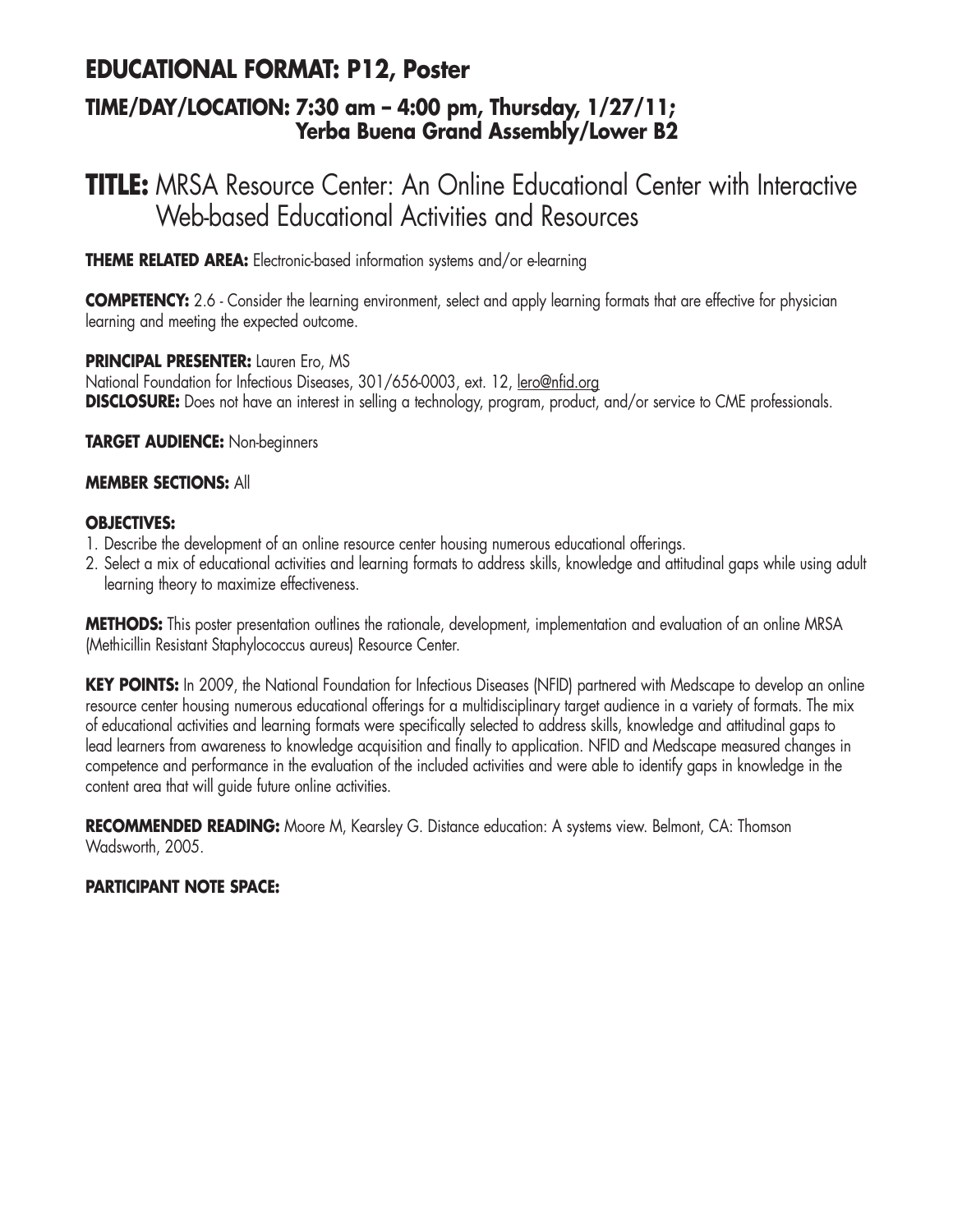## **EDUCATIONAL FORMAT: P13, Poster**

### **TIME/DAY/LOCATION: 7:30 am – 4:00 pm, Thursday, 1/27/11; Yerba Buena Grand Assembly/Lower B2**

# **TITLE:** Debate Format to Address Clinical Management Dilemmas

**THEME RELATED AREA:** Performance consulting and/or organizational development

**COMPETENCY:** 2.6 - Consider the learning environment, select and apply learning formats that are effective for physician learning and meeting the expected outcome.

### **PRINCIPAL PRESENTER:** John Sim, MD

Kaiser Permanente Los Angeles Medical Center, 323/783-1428, john.j.sim@kp.org **DISCLOSURE:** Does not have an interest in selling a technology, program, product, and/or service to CME professionals.

**CO-PRESENTER:** Melanie Moore, MEd Kaiser Permanente Los Angeles Medical Center, 323/783-0526, melanie.x.moore@kp.org **DISCLOSURE:** Does not have an interest in selling a technology, program, product, and/or service to CME professionals.

### **CO-PRESENTER:** Luis Salazar, CCMEP

Kaiser Permanente Los Angeles Medical Center, 323/783-1429, luis.r.salazar@kp.org **DISCLOSURE:** Does not have an interest in selling a technology, program, product, and/or service to CME professionals.

**TARGET AUDIENCE:** Non-beginners

### **MEMBER SECTIONS:** Medical Education and Communication Company Alliance (MECCA)

**OBJECTIVES:** Critical and reflective thinking is an essential element in patient care, practice-based learning and improvement, and systems-based practice. To incorporate an educational experience that promotes these physician competencies, we implemented a nephrology debate CME activity where participants are asked to review the literature and provide arguments for or against a specific management strategy regardless of their own pre-existing opinions.

**METHODS:** One month prior to the debate, physicians are presented with a clinical scenario with a management dilemma. They are randomly selected to be on either one of two opposing teams. Each team consists of three individuals who provide introductory comments, rebuttal arguments, and concluding statements, respectively, with each team presenting in turn. At the conclusion, each team has an opportunity to field questions from both the opposing team and the audience. The activity is evaluated using pre- and post-test questions, confidence ratings, intentions to change practice, and relevant practice data measures during the six months after the activity.

**KEY POINTS:** We have conducted an annual debate for the past eight years. Topics included: renal vascular disease, indications for renal biopsy, anticoagulation in nephrotic syndrome, cardiac catheterization in advanced chronic kidney disease, role of parathyroidectomy, beta blockers in uncomplicated hypertension, whether all patients should be offered dialysis, and peritoneal dialysis vs hemodialysis. These topics have addressed important clinical outcomes such as medication related adverse outcomes, end of life issues, and optimization of chronic conditions. Pre- and post-test evaluations have shown that the debate changed management opinions in up to 30% of the audience. The most recent debate tackled the controversy of beta blocker use for uncomplicated hypertension and the outcomes associated with different types of beta blockers, using inpatient and outpatient beta blocker prescription data for at our medical center. We subsequently measured the prescriptions for beta blockers after the debate and found greater use of metoprolol and lesser prescriptions for atenolol which was reflective of the post-test evaluation. The nephrology debate has become an annual CME event for all Southern California Kaiser Permanente nephrologists.

An annual debate has been a worthwhile educational experience for physicians addressing the patient care, practice-based learning and improvement, and systems-based practice. It has become an integral part of the addressing controversial issues to improve physician competence and performance at our institution.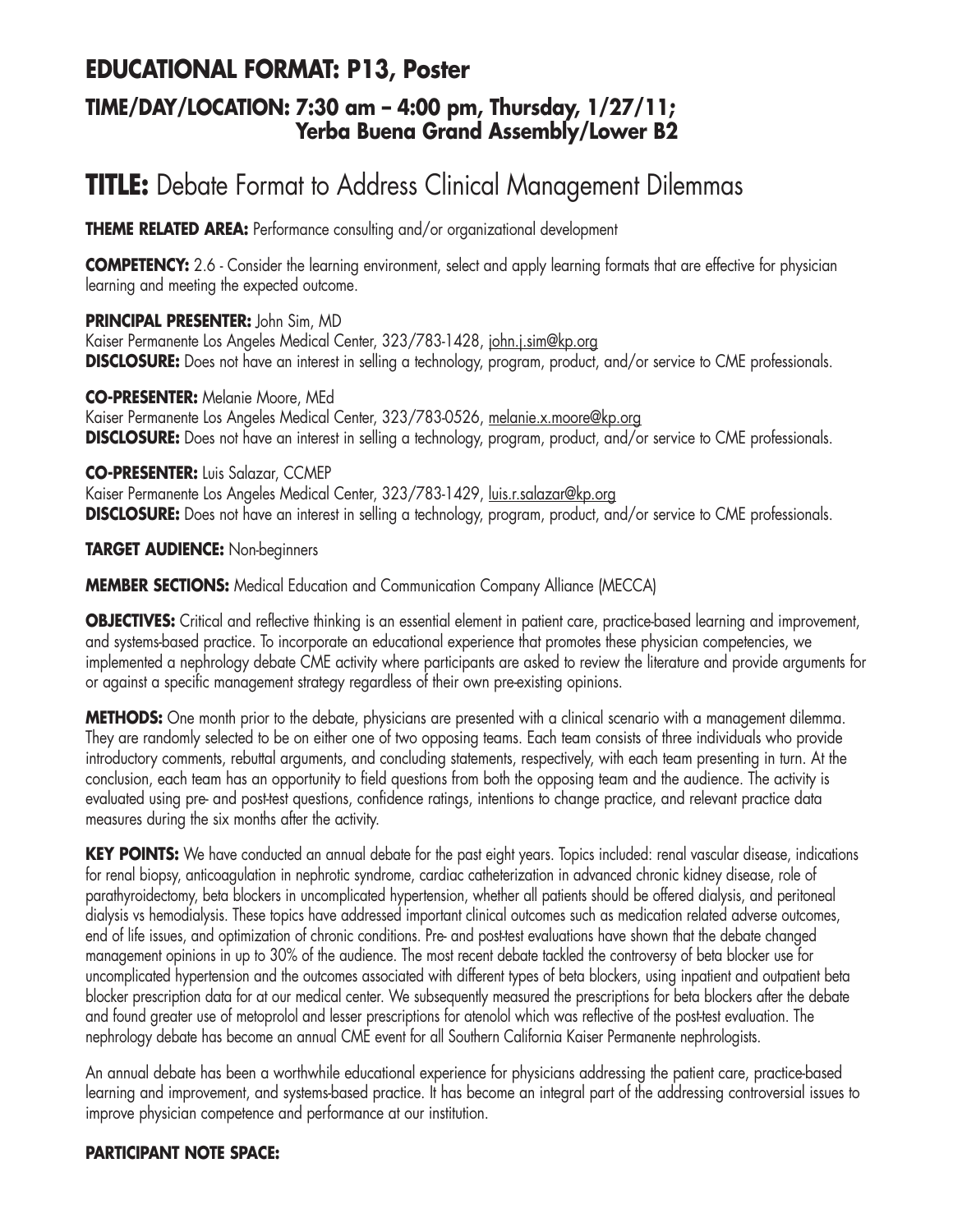## **EDUCATIONAL FORMAT: P14, Poster**

### **TIME/DAY/LOCATION: 7:30 am – 4:00 pm, Thursday, 1/27/11; Yerba Buena Grand Assembly/Lower B2**

# **TITLE:** A Case Study in Bench-to-Bedside Education

**THEME RELATED AREA:** Quality of care and patient health outcomes improvement

**COMPETENCY:** 2.6 - Consider the learning environment, select and apply learning formats that are effective for physician learning and meeting the expected outcome.

**PRINCIPAL PRESENTER:** Linda Ritter, PhD Coalition of Bone Health Educators, 732/992-1885, linda@coexm.com **DISCLOSURE:** Does not have an interest in selling a technology, program, product, and/or service to CME professionals.

**CO-PRESENTER:** Brian Tyburski Coalition of Bone Health Educators, 732/992-1023, brian@coexm.com **DISCLOSURE:** Does not have an interest in selling a technology, program, product, and/or service to CME professionals.

**CO-PRESENTER:** Kristin Gusack, RD Medical Learning Institute, Inc., 609/333-1693, kgusack@mlicme.org **DISCLOSURE:** Does not have an interest in selling a technology, program, product, and/or service to CME professionals.

#### **TARGET AUDIENCE:** Non-beginners

#### **MEMBER SECTIONS:** All

**OBJECTIVES:** Appraise a series of CME/CE activities in bench-to-bedside education and describe how a "high science" program can be re-purposed and developed into effective education for clinical health care professionals.

**METHODS:** This case-study will illustrate the re-purposing of a "high science" program into clinically relevant and successful CME/CE activities for health care professionals.

**KEY POINTS:** Clinically important problems often benefit from rigorous basic science approaches. A symposium held during the Cancer and Bone Society's International Meeting on Cancer-Induced Bone Disease was captured and re-purposed into a learning continuum that included newsletters and webinars. These activities provided health care practitioners, who have knowledge of what concerns and affects their patients, opportunities to benefit from the advances being made by scientists engaged in basic research and translational medicine.

**FINANCIAL OR IN-KIND SUPPORT:** The CME/CE activities described in this presentation were supported by an educational grant from Millennium Pharmaceuticals, Inc. and jointly sponsored by University of Cincinnati and Medical Learning Institute, Inc. Content/logistics: The Coalition of Bone Health Educators™ and Center of Excellence Media, LLC.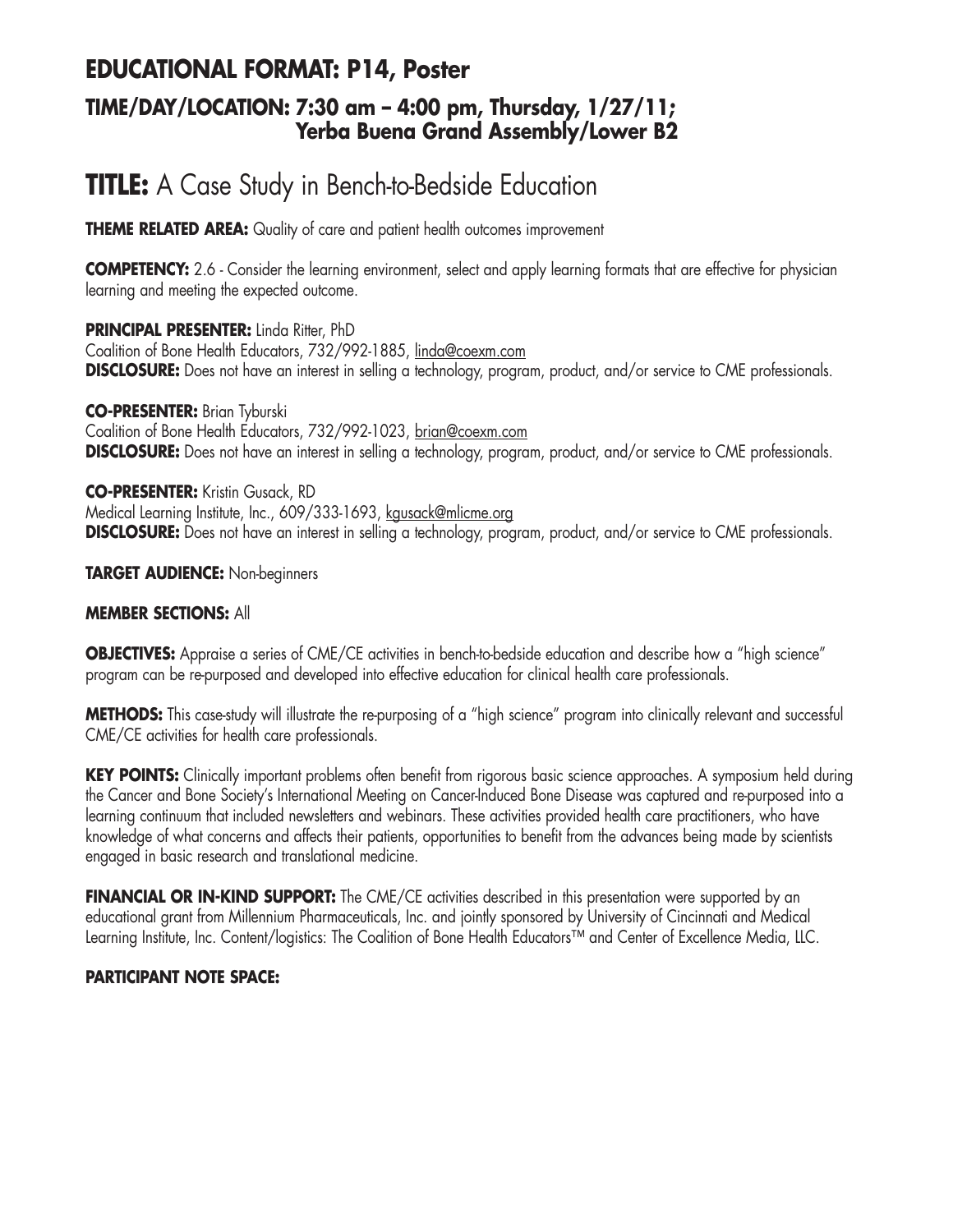## **EDUCATIONAL FORMAT: P15, Poster**

### **TIME/DAY/LOCATION: 7:30 am – 4:00 pm, Thursday, 1/27/11; Yerba Buena Grand Assembly/Lower B2**

# **TITLE:** Online CME Activity Design: Blending Preference and Effectiveness Measures to Facilitate Adult Learning

**THEME RELATED AREA:** Electronic-based information systems and/or e-learning

**COMPETENCY:** 2.6 - Consider the learning environment, select and apply learning formats that are effective for physician learning and meeting the expected outcome.

**PRINCIPAL PRESENTER:** Sarah Janesz, MAFM Cleveland Clinic, 216/445-6026, janeszs@ccf.org **DISCLOSURE:** Does not have an interest in selling a technology, program, product, and/or service to CME professionals.

**CO-PRESENTER:** Steven Kawczak, MA Cleveland Clinic, 216/444-2572, kawczas@ccf.org **DISCLOSURE:** Does not have an interest in selling a technology, program, product, and/or service to CME professionals.

**TARGET AUDIENCE:** Non-beginners

### **MEMBER SECTIONS:** All

**OBJECTIVES:** At completion of this poster session, participants should be able to: (1) Identify online CME delivery formats and describe the advantages and disadvantages of these technologies. (2) Identify learning preferences of health care professionals in an e-learning format. (3) Recognize the opportunities within e-learning formats for delivering content. (4) Utilize data obtained from a large e-learning database and research into prospective learner preferences.

**METHODS:** Poster will include practical format examples, feedback from prospective learner surveys, highlights from research and identify effective e-learning formats based on user preference.

**KEY POINTS:** Over 56,000 CME certificates were issued to healthcare professionals (78% physicians) completing online activities on www.clevelandclinicmeded.com over a 12-month period. Evaluation data from this large database reveals elearning preferences and effectiveness. By understanding physician learning preferences and the effectiveness of delivery formats offered the CME office can address the needs of physicians and enhance their e-learning experience. Surveying prospective learners is a useful tool for facilitating learning and maximizing the effectiveness of CME.

### **RECOMMENDED READING:** http://www.clevelandclinicmeded.com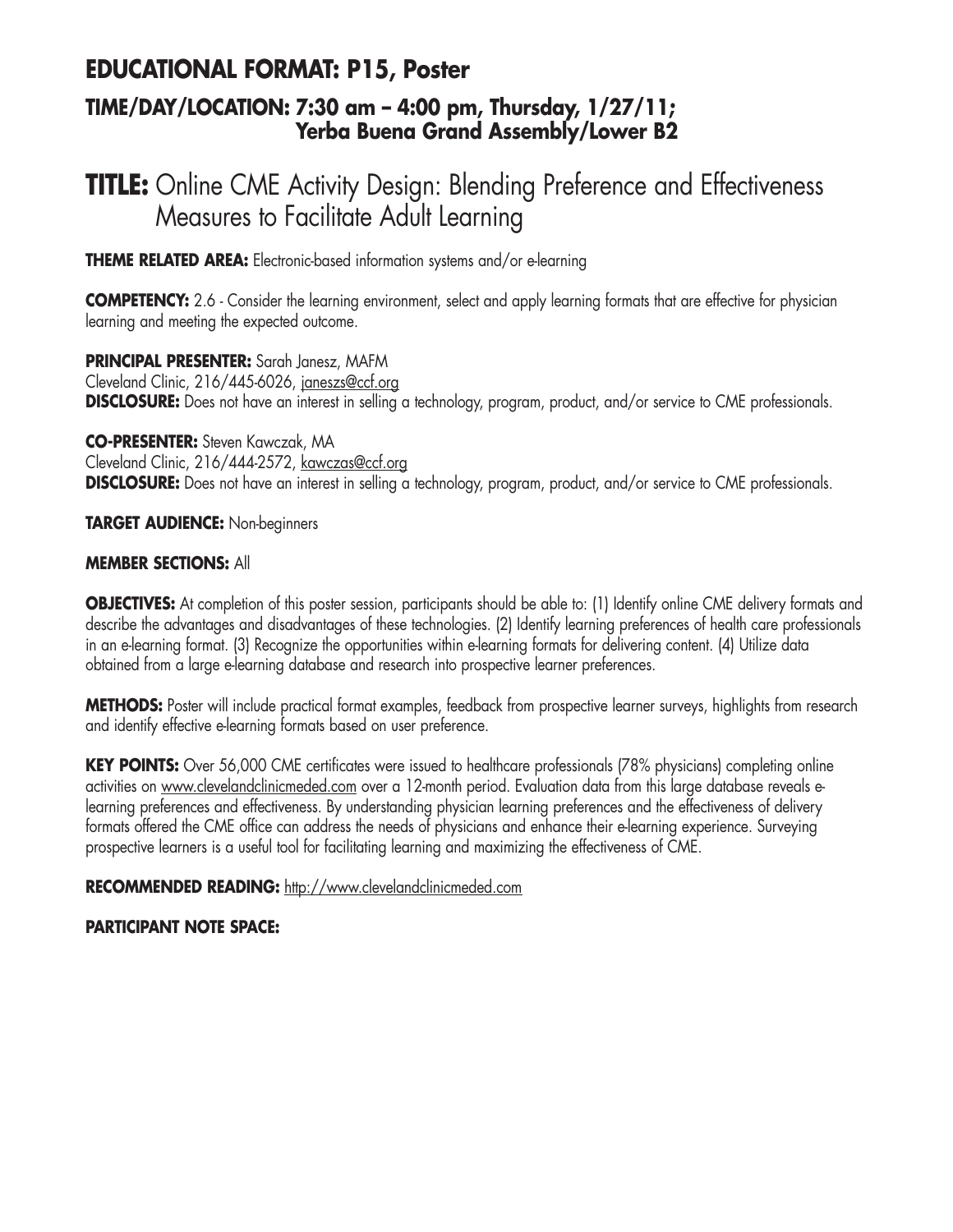## **EDUCATIONAL FORMAT: P16, Poster**

### **TIME/DAY/LOCATION: 7:30 am – 4:00 pm, Thursday, 1/27/11; Yerba Buena Grand Assembly/Lower B2**

# **TITLE:** Outcomes from the 2009 Chairs in Psychiatry Summit

**THEME RELATED AREA:** Quality of care and patient health outcomes improvement

**COMPETENCY:** 2.9 - Provide interactive learning and opportunities to practice skills that lead to change in physician performance.

**PRINCIPAL PRESENTER:** Christina Ansted, MPH

CME Outfitters, LLC, 614/328-4516, cansted@cmeoutfitters.com

**DISCLOSURE:** Does not have an interest in selling a technology, program, product, and/or service to CME professionals.

**CO-PRESENTER:** Michael Lemon, MBA

Postgraduate Institute for Medicine (PIM), 720/895-5329, mlemon@pimed.com

**DISCLOSURE:** Does not have an interest in selling a technology, program, product, and/or service to CME professionals.

**CO-PRESENTER:** Shari Tordoff, CCMEP

CME Outfitters, LLC, 614/328-4499, stordoff@cmeoutfitters.com

**DISCLOSURE:** Does not have an interest in selling a technology, program, product, and/or service to CME professionals.

### **TARGET AUDIENCE:** Non-beginners

### **MEMBER SECTIONS:** All

### **OBJECTIVES:**

- 1. Address the concept of active learning, which converts into information translation and application
- 2. Recognize varied educational formats, inclusive of didactic presentations, small group interactions, chart review sessions, one-on-one opportunities for interaction, and networking with faculty and colleagues
- 3. Evaluate outcomes data from participation in educational sessions that reflect a strong impact on clinicians

**METHODS:** Poster presentation will illustrate audience demographics, audience generation tactics, review of the three-pronged outcomes process, and the CMEO Feedback Frame involved with the innovative CME Outfitters, LLC approach to the integration of adult learning principles and models of outcomes measurement utilized in the development of a comprehensive educational program, which fosters a robust learning environment.

**KEY POINTS:** Review outcomes data from the 2009 Chairs in Psychiatry Summit meeting and gain valuable information on utilizing a clinical assertion model and Moore's model of outcomes measurement, when designing educational programming that meets rigorous educational standards and metrics of outcomes reporting.

### **RECOMMENDED READING:**

- 1. Stechler G. Clinical applications of a psychoanalytic system model of assertion and aggression. Psychoanalytic Inquiry 1987;7:348-363.
- 2. Tennen H. Teach our students well: A call for training models that embrace the wisdom of the past. J Clin Psychol 2005;61:1095-1099.
- 3. Moore DE. A framework for outcomes evaluation in the continuing professional development of physicians. In: Davis D, Barnes BE, Fox R, eds. The Continuing Professional Development of Physicians: From Research to Practice. Chicago, Ill: American Medical Association; 2003.
- 4. Moore DE Jr, Green JS, Gallis HA. Achieving desired results and improved outcomes: integrating planning and assessment throughout learning activities. J Contin Educ Health Prof 2009;29:1-15.
- 5. Wakefield J. Commitment to change: exploring its role in changing behavior through continuing education. J Contin Educ Health Prof 2004;24:197-204.

**FINANCIAL OR IN-KIND SUPPORT:** Funding for this CME/CE-certified activity was provided by CME Outfitters, LLC, and by educational grants from Cephalon for the Sleep-Wake track, Janssen, Division of Ortho-McNeil-Janssen Pharmaceuticals, Inc., Lilly USA, LLC, Pfizer Inc., and Shire Pharmaceuticals.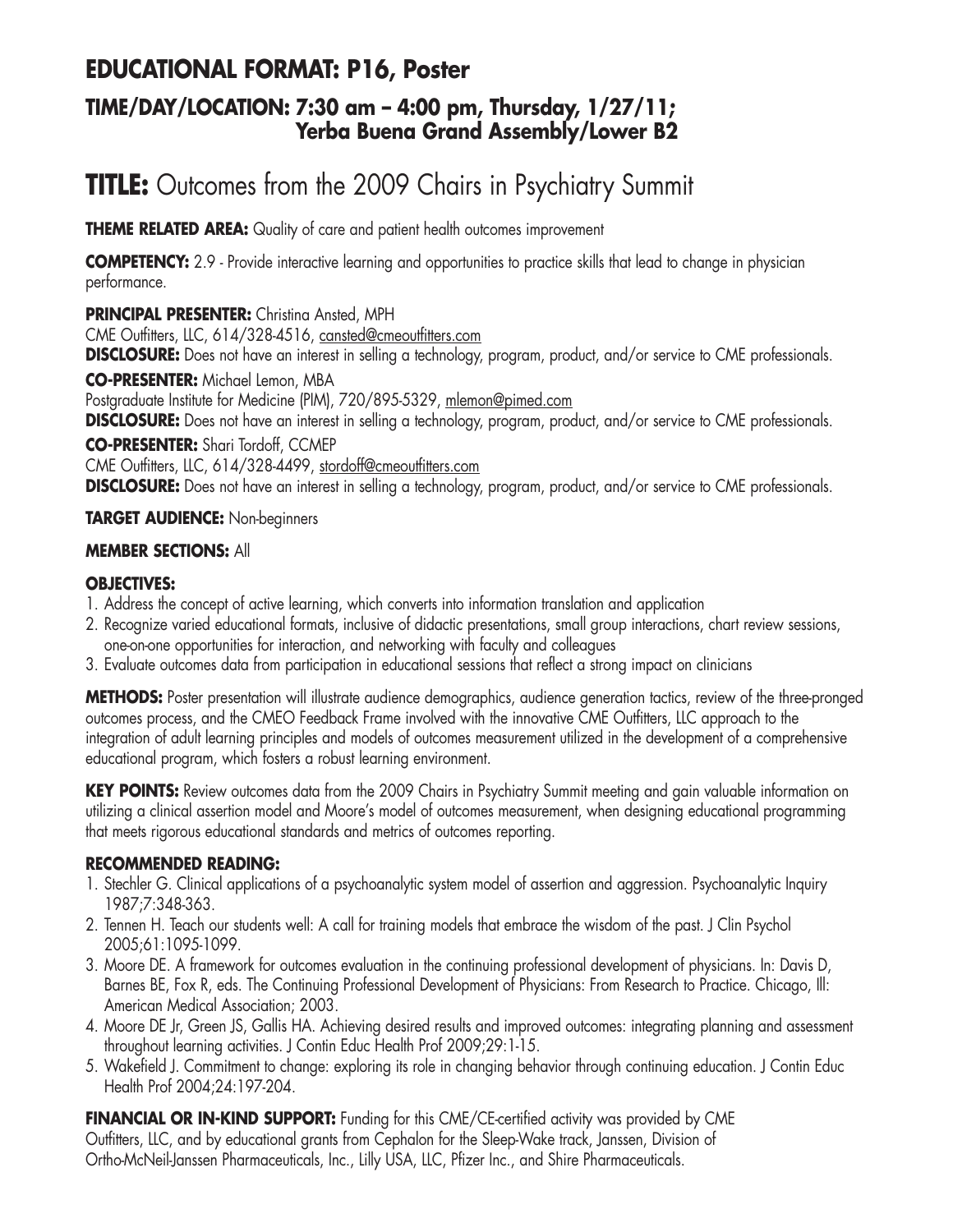## **EDUCATIONAL FORMAT: P17, Poster**

### **TIME/DAY/LOCATION: 7:30 am – 4:00 pm, Thursday, 1/27/11; Yerba Buena Grand Assembly/Lower B2**

# **TITLE:** Interactive Multi-session Programs Impact Physician Behavior on Hypertension Management: Outcomes of a New CME Model

**THEME RELATED AREA:** Quality of care and patient health outcomes improvement

**COMPETENCY:** 2.9 - Provide interactive learning and opportunities to practice skills that lead to change in physician performance.

**PRINCIPAL PRESENTER:** Carole Drexel, PhD Potomac Center for Medical Education, 443/539-4071, cdrexel@potomacme.org **DISCLOSURE:** Does not have an interest in selling a technology, program, product, and/or service to CME professionals.

**CO-PRESENTER:** Kathy Merlo Potomac Center for Medical Education, 443/539-4077, kmerlo@potomacme.org **DISCLOSURE:** Does not have an interest in selling a technology, program, product, and/or service to CME professionals.

**CO-PRESENTER:** Ben Whitfield CE Outcomes, LLC, 205/259-1506, ben.whitfield@ceoutcomes.com **DISCLOSURE:** Does have an interest in selling a product to CME professionals.

**CO-PRESENTER:** Jan Basile, MD Medical University of South Carolina, 843/789-6680, basilejn@musc.edu **DISCLOSURE:** Does not have an interest in selling a technology, program, product, and/or service to CME professionals.

### **TARGET AUDIENCE:** Non-beginners

### **MEMBER SECTIONS:** All

**OBJECTIVES:** (1) Characterize the impact of CME on primary care provider (PCP) knowledge and competency. (2) Understand the effect of intensive, highly-interactive, case-based live CME on PCP practice behaviors in managing patients with hypertension.

**METHODS:** Presentation will describe the processes used to plan, develop, and implement a series of live, half-day, highly interactive CME events that addressed identified knowledge, competency, and performance gaps in hypertension diagnosis and management in the PCP community and successfully changed physician behavior toward improved patient outcomes.

KEY POINTS: Participation in an intensive, highly-interactive, case-based didactic program was significantly associated with an increase in PCP knowledge and competency in diagnosing and managing patients with hypertension, as well as a high likelihood to change practice and make guideline-driven and evidence-based decisions to positively impact patient care. A greater portion (p<0.05) of participants were able to choose the appropriate blood pressure goal and select the correct pharmacotherapy regimen for specific patients. Quality of education index indicated that participants were 52% more likely to practice guideline-driven and evidence-based medicine than those who did not participate.

**RECOMMENDED READING:** Colliver JA. Call for greater emphasis on effect-size measures in published articles in Teaching and Learning in Medicine. Teach Learn Med. 2002;14(4):206-210.

**FINANCIAL OR IN-KIND SUPPORT:** The program used for this presentation was supported by an educational grant from Novartis.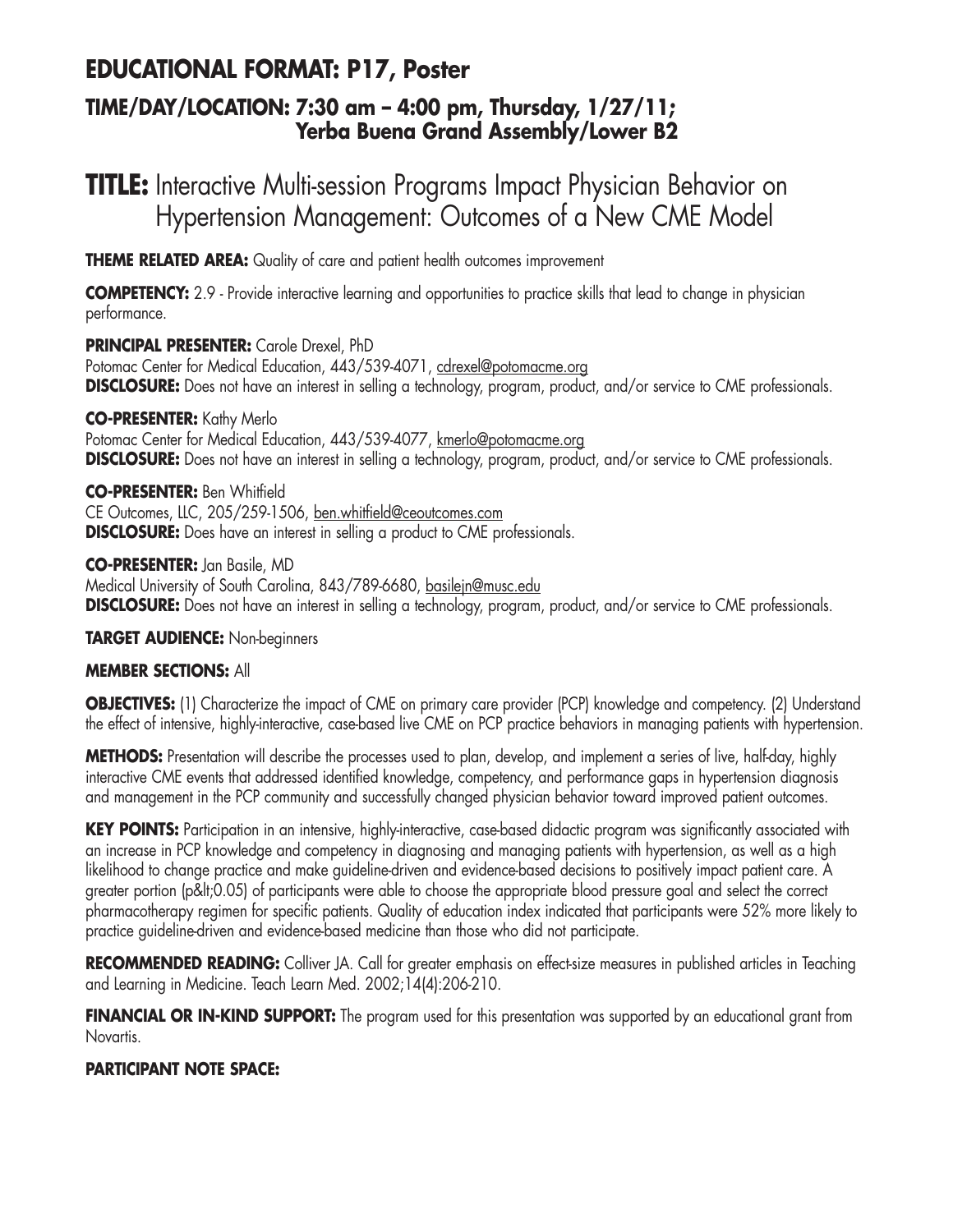## **EDUCATIONAL FORMAT: P18, Poster**

### **TIME/DAY/LOCATION: 7:30 am – 4:00 pm, Thursday, 1/27/11; Yerba Buena Grand Assembly/Lower B2**

# **TITLE:** Intensive Audience-Faculty Interaction Affects Physicians' Attitudes About Evidence-based COPD Care

**THEME RELATED AREA:** Quality of care and patient health outcomes improvement

**COMPETENCY:** 2.9 - Provide interactive learning and opportunities to practice skills that lead to change in physician performance.

**PRINCIPAL PRESENTER:** Carole Drexel, PhD Potomac Center for Medical Education, 443/539-4071, cdrexel@potomacme.org **DISCLOSURE:** Does not have an interest in selling a technology, program, product, and/or service to CME professionals.

**CO-PRESENTER:** Anne Jacobson, MPH Potomac Center for Medical Education, 410/309-0690, cdrexel@potomacme.org **DISCLOSURE:** Does not have an interest in selling a technology, program, product, and/or service to CME professionals.

**CO-PRESENTER:** Ben Whitfield CE Outcomes, LLC, 205/259-1506, ben.whitfield@ceoutcomes.com **DISCLOSURE:** Does have an interest in selling a product to CME professionals.

**CO-PRESENTER:** Jay Katz, CCMEP Rockpointe, 443/539-4069, jkatz@rockpointe.com **DISCLOSURE:** Does not have an interest in selling a technology, program, product, and/or service to CME professionals.

**TARGET AUDIENCE:** Non-beginners

### **MEMBER SECTIONS:** All

**OBJECTIVES:** (1) Explain the rationale, benefits, and methods of facilitating audience-faculty interaction during a live CME activity; (2) Characterize the impact of CME education on primary care provider (PCP) knowledge and competency in managing patients with chronic obstructive pulmonary disease (COPD); and (3) Identify opportunities to adapt successful strategies in program planning, design, and outcomes measurement for future educational programs.

**METHODS:** Presentation will describe the processes used to plan, develop, and implement a series of live CME events that successfully changed physician behavior toward improved patient outcomes.

**KEY POINTS:** CME providers are challenged to design educational activities that will enhance the delivery of evidence-based care, and to document the educational benefits of such programs. We developed a series of intensive, highly-interactive, casebased programs that successfully improved PCP knowledge and behavior regarding the management of COPD. Program elements included intensive participant-faculty interaction in the form of role playing, case studies, audience response, and oneon-one instruction and practice on the use of spirometry. The calculated quality of education index among participating physicians was 50%, indicating a high likelihood to change practice toward making guideline-driven and evidence-based decisions.

**RECOMMENDED READING:** Foster JA, Yawn BP, Abdolrasulnia M, Jenkins T, Rennard SI, Casebeer LL. Enhancing COPD Management in Primary Care Settings. Medscape General Medicine. 2007;9(3):24.

**FINANCIAL OR IN-KIND SUPPORT:** The program used for this presentation was supported by an educational grant from Novartis.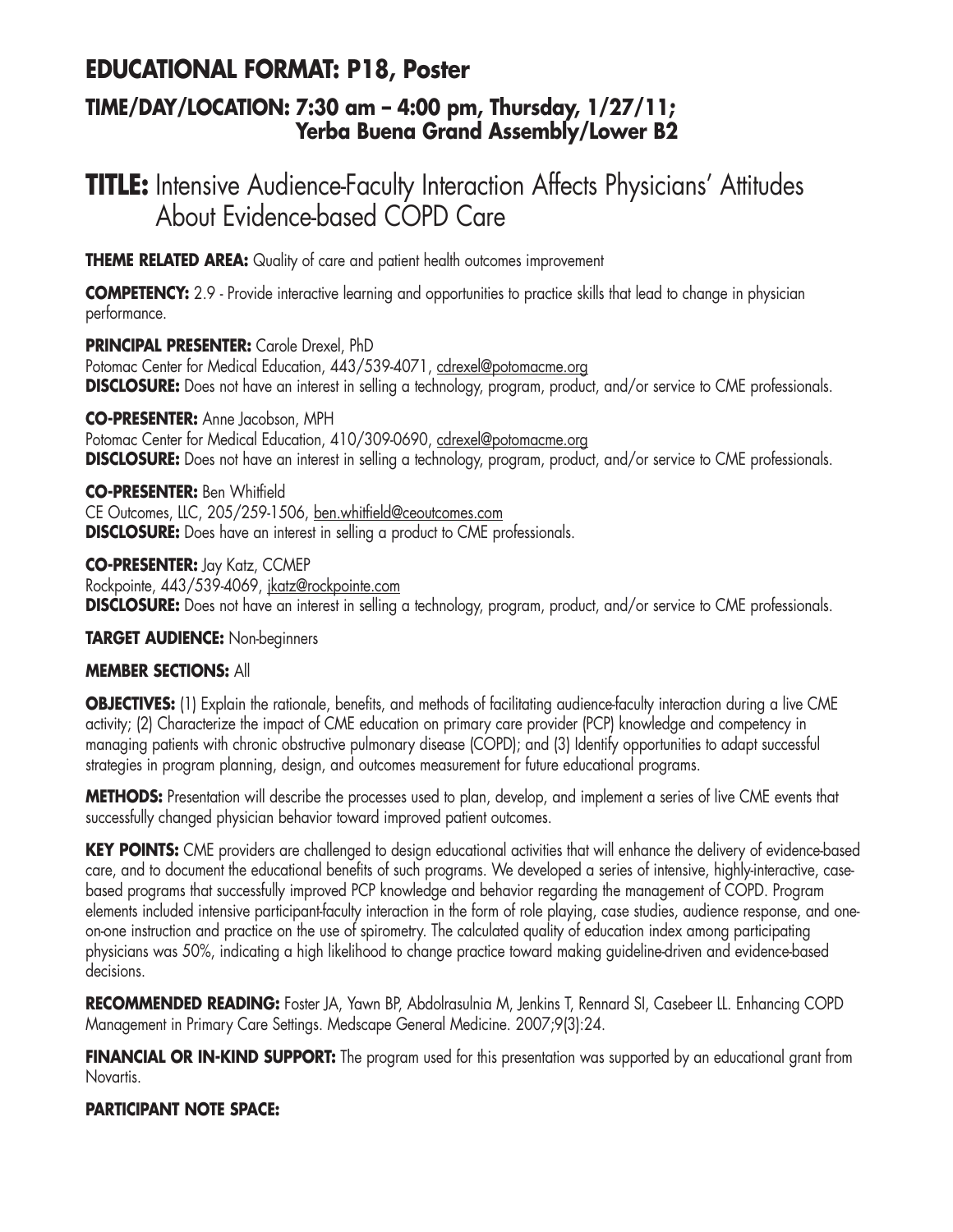## **EDUCATIONAL FORMAT: P19, Poster**

### **TIME/DAY/LOCATION: 7:30 am – 4:00 pm, Friday, 1/28/11; Yerba Buena Grand Assembly/Lower B2**

# **TITLE:** Using an Online Evaluation to Drive Improvement in Regularly Scheduled Series (RSS)

**THEME RELATED AREA:** Electronic-based information systems and/or e-learning

**COMPETENCY:** 3.1 - Develop, use and support an effective data management system for educational and administrative purposes.

### **PRINCIPAL PRESENTER:** Jeanne Cole, MS

Jefferson Medical College of Thomas Jefferson University, 215/955-8411, jeanne.cole@jefferson.edu **DISCLOSURE:** Does not have an interest in selling a technology, program, product, and/or service to CME professionals.

### **CO-PRESENTER:** Daphney Wright, AS

Jefferson Medical College of Thomas Jefferson University, 215/955-6993, daphney.wright@jefferson.edu **DISCLOSURE:** Does not have an interest in selling a technology, program, product, and/or service to CME professionals.

### **CO-PRESENTER:** Pauline Sylvester, MBA

Jefferson Medical College of Thomas Jefferson University, 215/955-5945, pauline.sylvester@jefferson.edu **DISCLOSURE:** Does not have an interest in selling a technology, program, product, and/or service to CME professionals.

#### **CO-PRESENTER:** Vaughn Wurst, BS

Jefferson Medical College of Thomas Jefferson University, 215/955-1286, vaughn.wurst@jefferson.edu **DISCLOSURE:** Does not have an interest in selling a technology, program, product, and/or service to CME professionals.

#### **TARGET AUDIENCE:** Non-beginners

### **MEMBER SECTIONS:** All

**OBJECTIVES:** After viewing this poster, participants should be able to: (1) evaluate the functionality and effectiveness of an online evaluation process for RSS; (2) identify the components of the process that address the ACCME Updated Criteria; (3) develop methods to demonstrate the impact of RSS on competence, performance and/or patient care; and (4) formalize a continuous improvement process for the administration of RSS.

**METHODS:** Jefferson's CME Office developed an online tool designed to integrate evaluation data into annual recertification process. The new application covering all updated criteria provides a summary of their own evaluation data against aggregated results of all RSS activities. Performance improvement plans are incorporated as part of recertification.

KEY POINTS: We enhanced the RSS application, leading applicants through online recertification that incorporates prior year evaluation directly compared to other RSS data.

By combining 2 online processes (evaluation/recertification) we made it easier for the RSS applicant to view and react to their results. If needed, we require they develop improvement plans. This allows the OCME to monitor the application status and demonstrate compliance with Updated Criteria.

This process improves documentation that our RSS have an impact on competency, performance and/or patient outcomes. RSS applicants are enriched as we work with them to complete the process.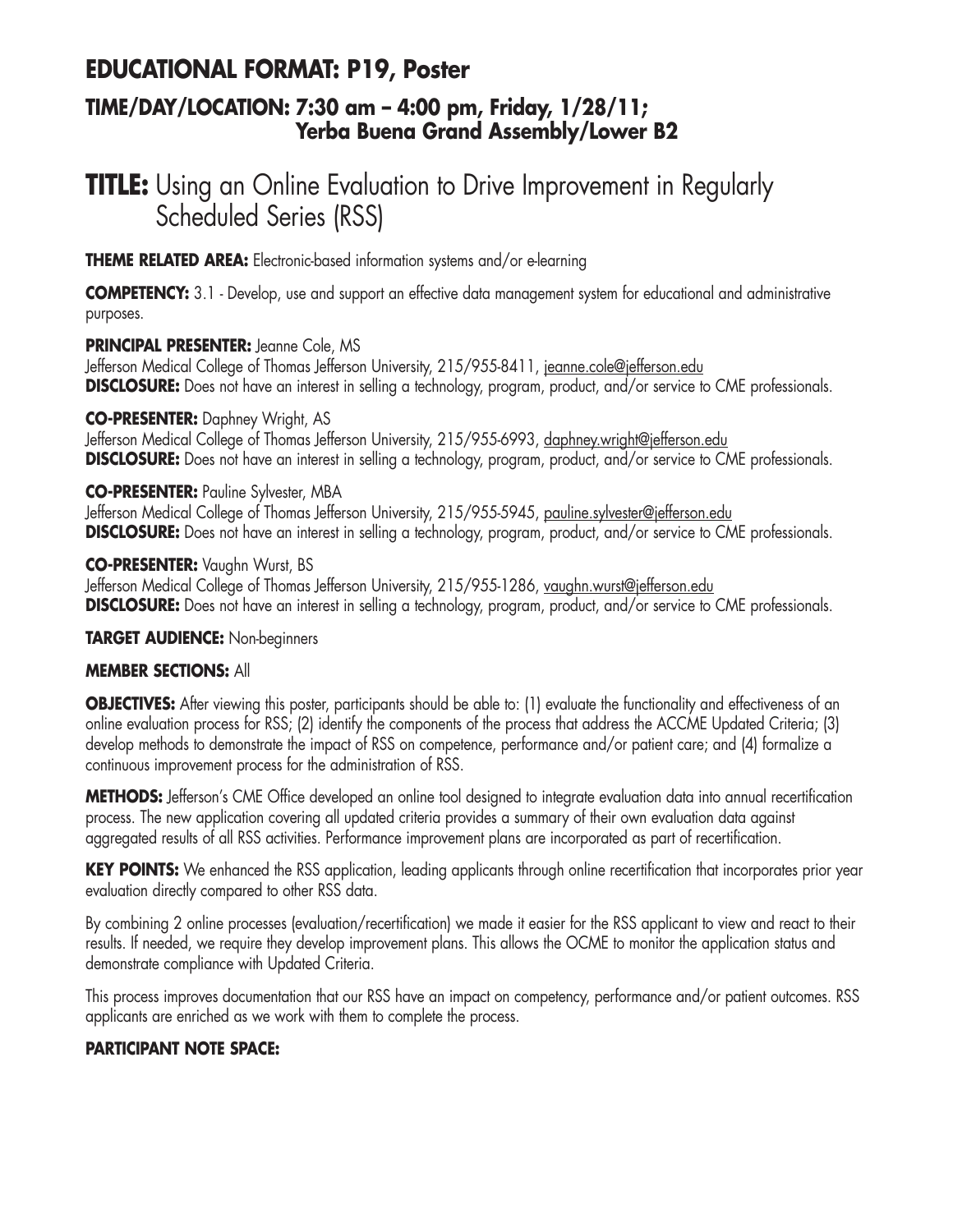## **EDUCATIONAL FORMAT: P20, Poster**

### **TIME/DAY/LOCATION: 7:30 am – 4:00 pm, Friday, 1/28/11; Yerba Buena Grand Assembly/Lower B2**

# **TITLE:** Using Combined Data from Clinicians and Their Patients to Evaluate Effectiveness of ADHD Education

**THEME RELATED AREA:** Quality of care and patient health outcomes improvement

**COMPETENCY:** 3.2 - Use measurement data to assess outcomes/results of the learning intervention as a basis for determining future learning needs and for determining the application of the educational knowledge and skills.

**PRINCIPAL PRESENTER:** Monique Johnson, MD, CCMEP CME Outfitters LLC, 614/328-4515, mjohnson@cmeoutfitters.com **DISCLOSURE:** Does not have an interest in selling a technology, program, product, and/or service to CME professionals.

**CO-PRESENTER:** Greg Salinas, PhD CE Outcomes LLC, 205/259-1500, greg.salinas@ceoutcomes.com **DISCLOSURE:** Does have an interest in selling a product and/or service to CME professionals.

**CO-PRESENTER:** Sharon Tordoff, CCMEP CME Outfitters, LLC, 614/328-4499, stordoff@cmeoutfitters.com **DISCLOSURE:** Does not have an interest in selling a technology, program, product, and/or service to CME professionals.

### **TARGET AUDIENCE:** Non-beginners

#### **MEMBER SECTIONS:** All

**OBJECTIVES:** (1) Identify benefits associated with the use of an outcomes study using data collected from clinicians who participated in a CME intervention and their patients. (2) Delineate the merits associated with combining analysis of quantitative and qualitative data to evaluate CME intervention effectiveness.

**METHODS:** Presentation and guided interactive discussion will be used to teach CME professionals how a systematic process was used to assess the impact of education on clinicians' performance and patient health.

**KEY POINTS:** To determine the effectiveness of an educational intervention on the management of ADHD, surveys were developed to assess practice change of participating physicians and the perceptions of their patients. Surveying a subset of patients cared for by clinician learners provides for valid assessment of performance-in-practice. Combining quantitative and qualitative outcomes data provides for the broadest interpretation of data.

**RECOMMENDED READING:** Moore DE. A framework for outcomes evaluation in the continuing professional development of physicians. In: Davis D, Barnes BE, Fox R, eds. The Continuing Professional Development of Physicians. Chicago, IL: American Medical Association; 2003, p 249-274.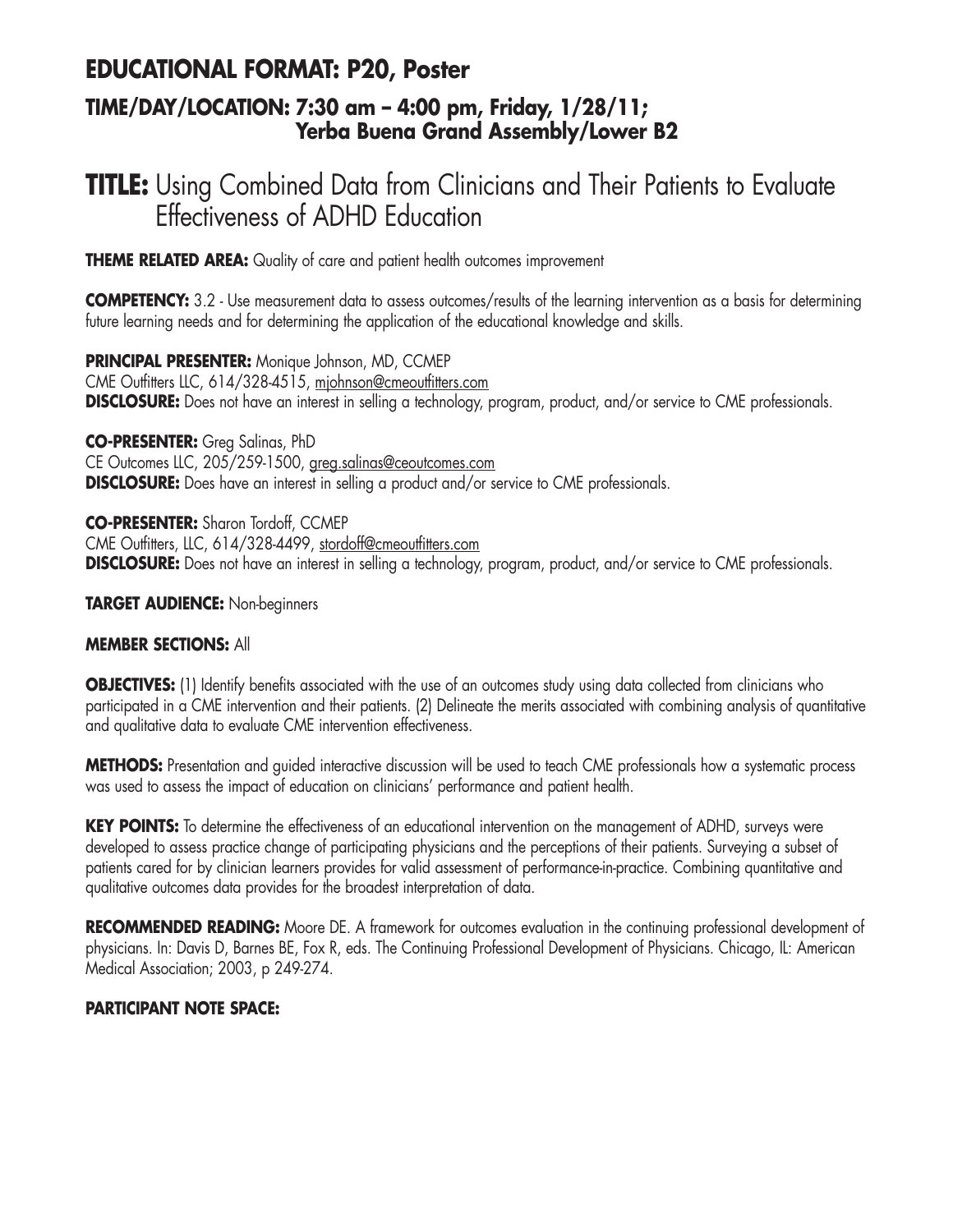## **EDUCATIONAL FORMAT: P21, Poster**

### **TIME/DAY/LOCATION: 7:30 am – 4:00 pm, Friday, 1/28/11; Yerba Buena Grand Assembly/Lower B2**

# **TITLE:** Tackling Inpatient Diabetes: Online Learning Offers Greater Flexibility and Knowledge Retention than Classroom Setting

**THEME RELATED AREA:** Electronic-based information systems and/or e-learning

**COMPETENCY:** 3.2 - Use measurement data to assess outcomes/results of the learning intervention as a basis for determining future learning needs and for determining the application of the educational knowledge and skills.

**PRINCIPAL PRESENTER:** Ronald Tamler, MD Mount Sinai School of Medicine, 212/241-3422, ronald.tamler@mssm.edu **DISCLOSURE:** Does not have an interest in selling a technology, program, product, and/or service to CME professionals.

**CO-PRESENTER:** Tracy Breen, MD Mount Sinai School of Medicine, 212/241-3422, tracy.breen@mssm.edu **DISCLOSURE:** Does not have an interest in selling a technology, program, product, and/or service to CME professionals.

**CO-PRESENTER:** Maria Skamagas, MD Mount Sinai School of Medicine, 212/241-3422, maria.skamagas@mssm.edu **DISCLOSURE:** Does not have an interest in selling a technology, program, product, and/or service to CME professionals.

**CO-PRESENTER:** Dina Green, MD Mount Sinai School of Medicine, 212/241-3422, dina.green@mssm.edu **DISCLOSURE:** Does not have an interest in selling a technology, program, product, and/or service to CME professionals.

### **TARGET AUDIENCE:** Non-beginners

### **MEMBER SECTIONS:** All

**OBJECTIVES:** At the completion of this session, participants should be able to: (1) discuss the benefits of online vs. classroom education for inpatient diabetes for program directors attempting to avoid conflicts with work hour limitations, and (2) draw on the reported experience to design similar high-yield online learning opportunities.

**METHODS:** The results of an educational intervention will be presented in the form of a poster. The presenter will be available to discuss questions and comments. Participant interaction will be highly encouraged.

**KEY POINTS:** Hyperglycemia and hypoglycemia affect morbidity and mortality of hospitalized patients and increase length of stay and cost. Education of inpatient care providers is essential to achieve target blood glucose levels. We assigned all medical residents at a University Hospital to classroom education or online teaching. Both groups reported significantly greater confidence in treating inpatient diabetes and displayed significantly greater knowledge than before the educational intervention. However, the online group had higher knowledge scores and flexibility to comply with resident work hour restrictions. These data provide guidance for effective CME targeting all providers of inpatient care.

**RECOMMENDED READING:** Fordis M, King JE, Ballantyne CM, Jones PH, Schneider KH, Spann SJ, Greenberg SB, Greisinger AJ. Comparison of the instructional efficacy of Internet-based CME with live interactive CME workshops: a randomized controlled trial. JAMA. 2005 Sep 7;294(9):1043-51.

**FINANCIAL OR IN-KIND SUPPORT:** Funded by a grant from the Endocrine Fellows' Foundation.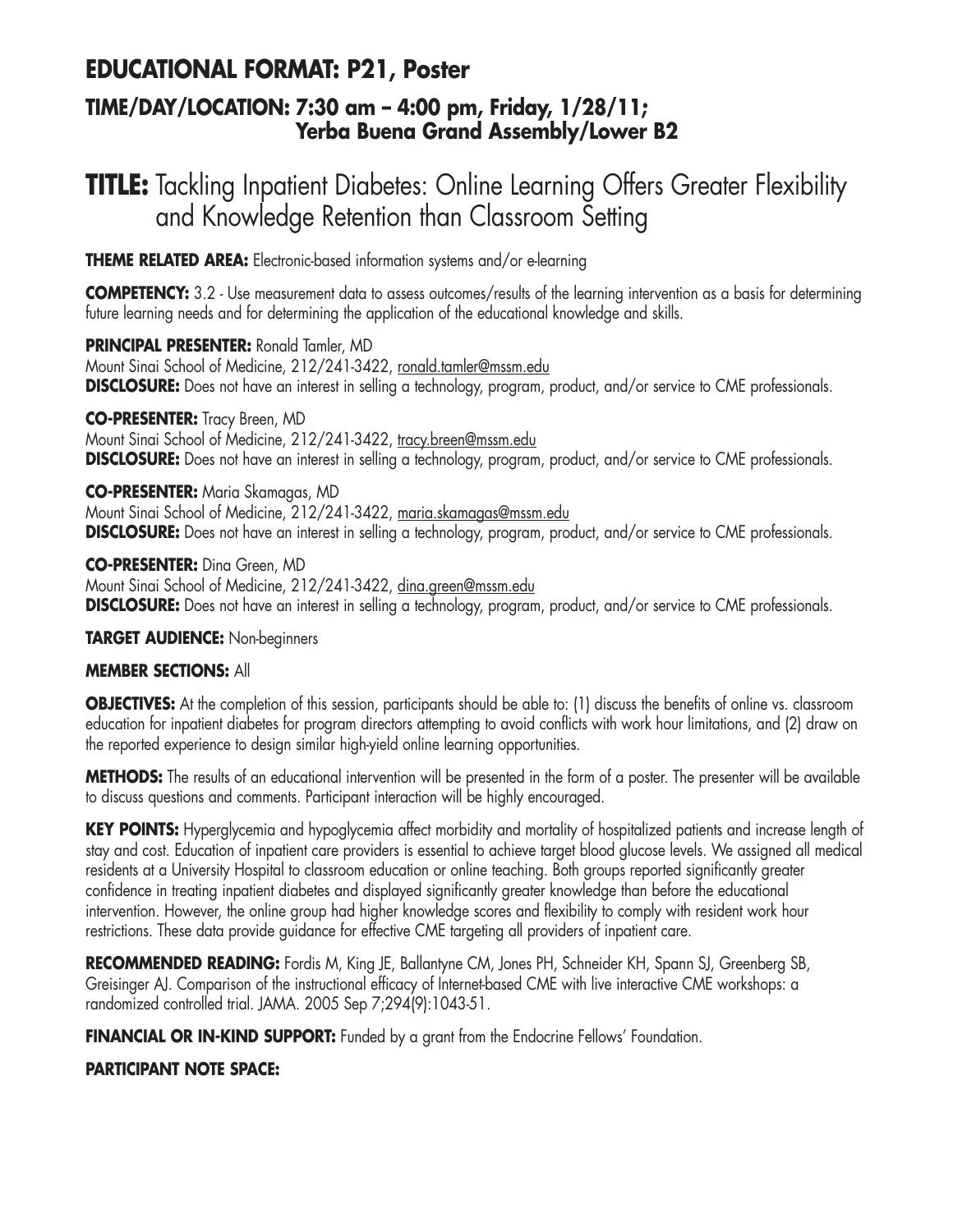## **EDUCATIONAL FORMAT: P22, Poster**

### **TIME/DAY/LOCATION: 7:30 am – 4:00 pm, Friday, 1/28/11; Yerba Buena Grand Assembly/Lower B2**

# **TITLE:** Measuring Outcomes Associated with a Multi-day, Multi-event Annual Meeting

**THEME RELATED AREA:** Skills (e.g., focus group facilitation, data analysis, test/question writing, etc.)

**COMPETENCY:** 3.2 - Use measurement data to assess outcomes/results of the learning intervention as a basis for determining future learning needs and for determining the application of the educational knowledge and skills.

**PRINCIPAL PRESENTER:** Carol Abel, MA American Pharmacists Association, 20/429-6312, cabel@aphanet.org **DISCLOSURE:** Does not have an interest in selling a technology, program, product, and/or service to CME professionals.

**CO-PRESENTER:** Deborah Ruddy

American Pharmacists Association, 202/429-6305, druddy@aphanet.org **DISCLOSURE:** Does not have an interest in selling a technology, program, product, and/or service to CME professionals.

**TARGET AUDIENCE:** Non-beginners

#### **MEMBER SECTIONS:** All

**OBJECTIVES:** This poster presentation is intended to depict a methodology for assessing the assessing the learning, competence, and performance outcomes of participants in a multi-day, multi-education event annual meeting. Results and lessons learned from an initial and second-year application of the methodology will be presented.

**METHODS:** Participants in the APhA Annual Meeting in 2009 and 2010 were asked to use audience response to answer knowledge questions pre- and post-program. Data from these questions were combined with session evaluations and a 6-8 week post program survey to evaluate learning, self-report of competence and self-report of performance. Data on barriers to change and additional needs were also collected.

**KEY POINTS:** Outcomes collection for continuing medical education activities is a critical component of the educational development, implementation and evaluation processes. This poster presents one method for incorporating an outcomes analysis process into a large national meeting with multiple educational offerings. Data collection processes and considerations in working with faculty will be discussed, including lessons learned during the initial and repeat implementations of the methodology. Results of both the initial and second-year surveys will be included.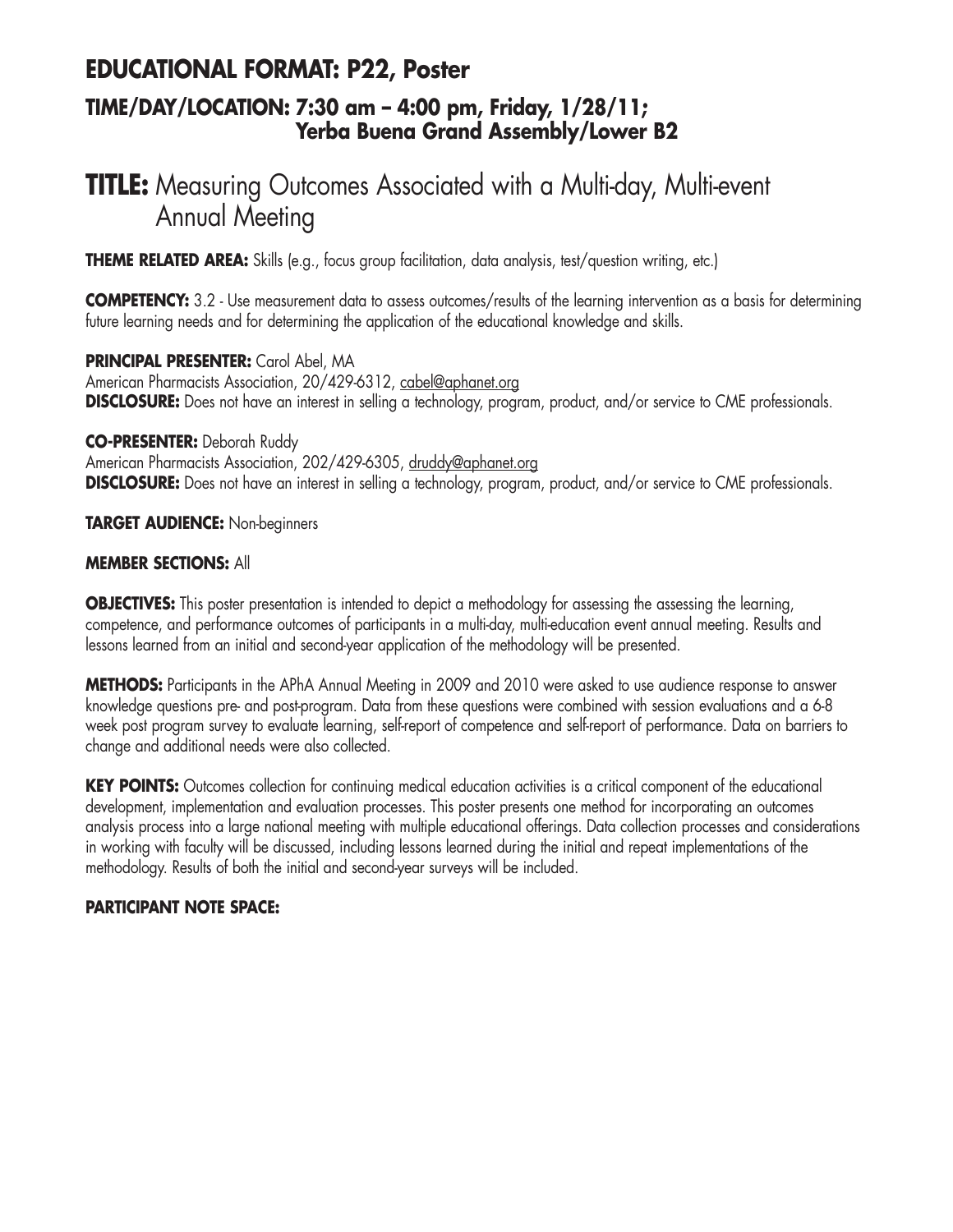## **EDUCATIONAL FORMAT: P23, Poster**

### **TIME/DAY/LOCATION: 7:30 am – 4:00 pm, Friday, 1/28/11; Yerba Buena Grand Assembly/Lower B2**

# **TITLE:** First Steps in Assessing Metabolic Risk: An MUSC Office of CME & Diabetes Initiative of SC Practice Improvement Project

**THEME RELATED AREA:** Quality of care and patient health outcomes improvement

**COMPETENCY:** 3.2 - Use measurement data to assess outcomes/results of the learning intervention as a basis for determining future learning needs and for determining the application of the educational knowledge and skills.

**PRINCIPAL PRESENTER:** Odessa Ussery, MEd Medical University of South Carolina, 843/876-1925, usseryo@musc.edu **DISCLOSURE:** Does not have an interest in selling a technology, program, product, and/or service to CME professionals.

#### **CO-PRESENTER:** Pamela Benjamin

Medical University of South Carolina, 843/876-1925, benjamin@musc.edu **DISCLOSURE:** Does not have an interest in selling a technology, program, product, and/or service to CME professionals.

#### **CO-PRESENTER:** Tina Kehoe, MAEd

Medical University of South Carolina, 843/876-1925, kehoet@musc.edu **DISCLOSURE:** Does not have an interest in selling a technology, program, product, and/or service to CME professionals.

#### **CO-PRESENTER:** Daniel Lackland, DrPH

Medical University of South Carolina, 843/876-1141, lackland@musc.edu **DISCLOSURE:** Does not have an interest in selling a technology, program, product, and/or service to CME professionals.

**TARGET AUDIENCE:** Non-beginners

#### **MEMBER SECTIONS:** All

**OBJECTIVES:** (1) Integrate a practice wide process to directly affect the identification of metabolic risk, and (2) incorporate a simple strategy that begins in a traditional CME conference or non-educational method, involves systems based practice, provides outcome measures, and results in improved patient health.

**METHODS:** Lead participants through a process to implement a strategy that will directly affect patient health outcomes in the area of metabolic risk assessment.

**KEY POINTS:** Following the identification of a practice gap and related barriers in the assessment of BMI in primary care practices, the clinically preferred method of assessing metabolic risk was identified and incorporated into educational and noneducational content for PCPs in SC and surrounding states. Use of waist circumference instead of BMI in the assessment of metabolic risk was targeted as a practice improvement opportunity. Physicians and other HCPs are given the opportunity to complete commitment to change documents to implement this change in practice. They will be contacted at 3, 6 and 9 months to assess outcomes.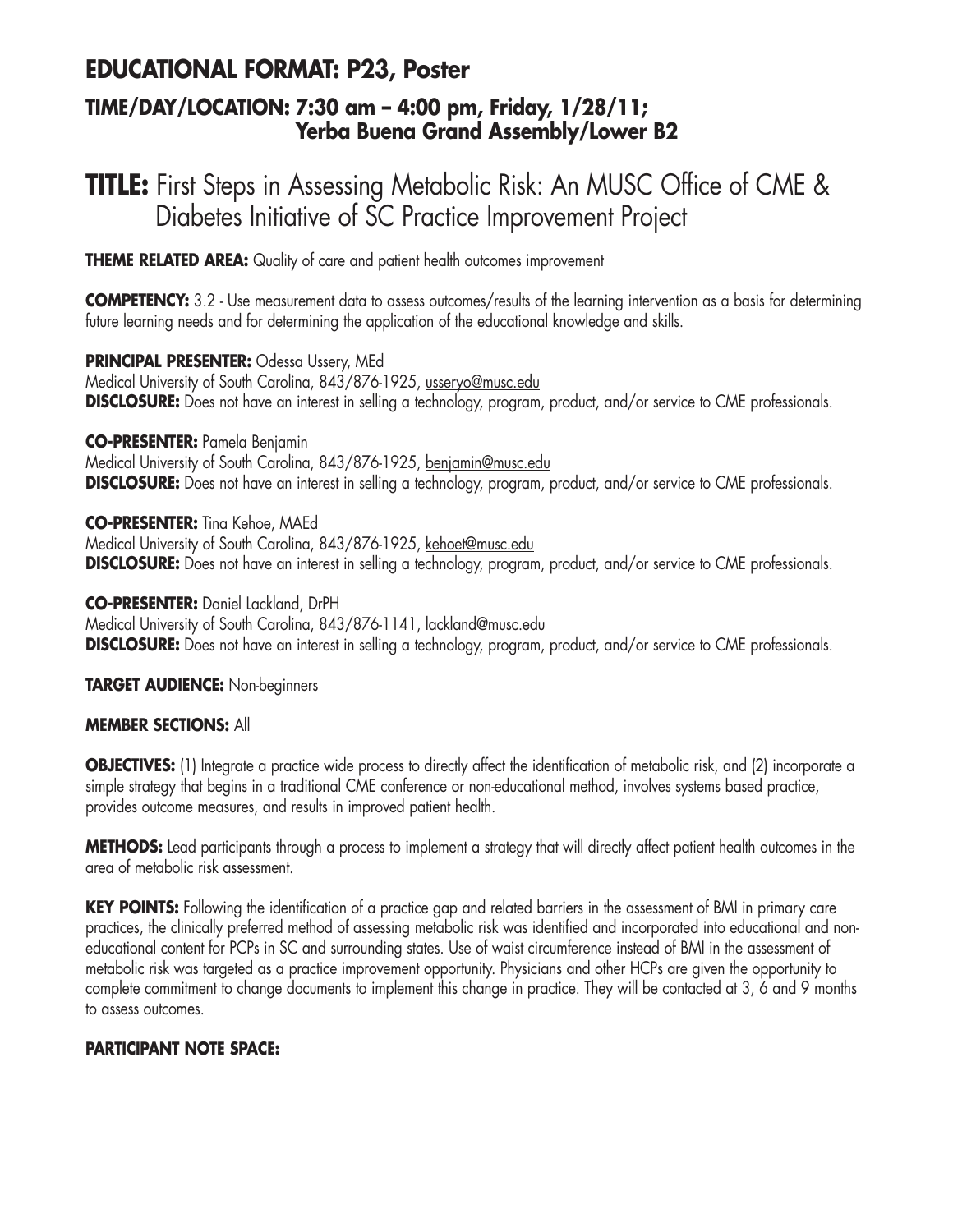## **EDUCATIONAL FORMAT: P24, Poster**

### **TIME/DAY/LOCATION: 7:30 am – 4:00 pm, Friday, 1/28/11; Yerba Buena Grand Assembly/Lower B2**

# **TITLE:** Impact of Safety Coordinator Pharmacist Involvement on Continuing Medical Education Programming

**THEME RELATED AREA:** Quality of care and patient health outcomes improvement

**COMPETENCY:** 3.4 - Promote continuous improvement and performance measurement as skills for physicians during educational interventions.

**PRINCIPAL PRESENTER:** Kathleen Cubera, RPh Summa Health System, 330/375-6113, cuberak@summa-health.org **DISCLOSURE:** Does not have an interest in selling a technology, program, product, and/or service to CME professionals.

**CO-PRESENTER:** Dale Murphy, MD Summa Health System, 330/375-3314, murphyd@summa-health.org **DISCLOSURE:** Does not have an interest in selling a technology, program, product, and/or service to CME professionals.

**CO-PRESENTER:** Jay Williamson, MD Summa Health System, 330/375-3584, jcw@neoucom.edu **DISCLOSURE:** Does not have an interest in selling a technology, program, product, and/or service to CME professionals.

**CO-PRESENTER:** Joseph Myers, MD Summa Health System, 330/375-3742, myersj@summa-health.org **DISCLOSURE:** Does not have an interest in selling a technology, program, product, and/or service to CME professionals.

**TARGET AUDIENCE:** Non-beginners

#### **MEMBER SECTIONS:** All

**OBJECTIVES:** (1) Describe the role of a medication safety coordinator pharmacist on the CME (continuing medical education) committee to assist in identifying pertinent organizational performance topics for interdisciplinary education based on safety data reports. (2) Understand the partnership of the pharmacist with the Quality Department and the Internal Medicine Department in providing CME and GME (graduate medical education) to our health system.

**METHODS:** The medication safety coordinator pharmacist is a member of the CME committee. The committee regularly promotes grand rounds CME/GME presentations for the Internal Medicine group that highlight medication safety issues for an interdisciplinary audience. Presentations include audience response questions. Follow-up includes post core measures data.

KEY POINTS: Pharmacists have demonstrated to be an effective resource for sharing medication safety reports that may be translated to pertinent organizational educational opportunities. Partnership with the quality department is an ideal method to provide an overview of the organizational stance. Safety oriented CME/GME presentations have immediate clinical value to providers. The overlap between CME and GME is an optimal way to bridge the gap between attending and resident physicians. Effectiveness on organizational performance may be evaluated by using core measures data as well as medication error data. These well received presentations continue as a series.

RECOMMENDED READING: National Quality Forum Safe Practices 2009 (www.qualityforum.org)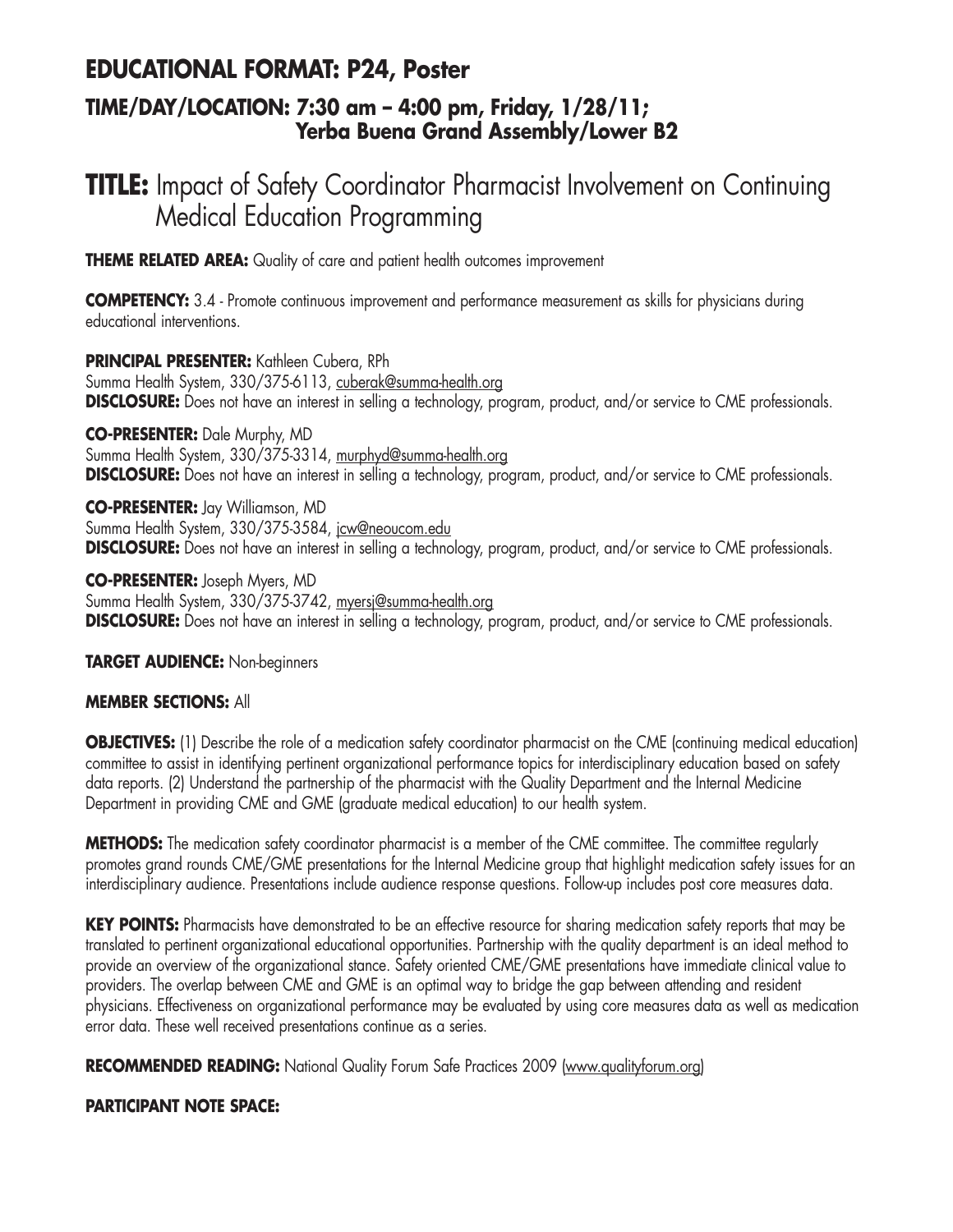## **EDUCATIONAL FORMAT: P25, Poster**

### **TIME/DAY/LOCATION: 7:30 am – 4:00 pm, Friday, 1/28/11; Yerba Buena Grand Assembly/Lower B2**

# **TITLE:** At the Crossroads: Organizational Integration of CME and QI in a Hospital-Clinic

**THEME RELATED AREA:** Performance consulting and/or organizational development

**COMPETENCY:** 5.1 - Identify and collaborate with critical internal partners, including the quality improvement unit, performance improvement unit, the library, patients, and other related units, to accomplish the CME mission.

**PRINCIPAL PRESENTER:** Bharat Gopal, MD Carle Foundation Hospital, 217/383-3302, bharat.gopal@carle.com **DISCLOSURE:** Does not have an interest in selling a technology, program, product, and/or service to CME professionals.

**CO-PRESENTER:** Barbara Huffman, MEd

Carle Foundation Hospital, 217/383-4647, barbara.huffman@carle.com **DISCLOSURE:** Does not have an interest in selling a technology, program, product, and/or service to CME professionals.

#### **TARGET AUDIENCE:** Non-beginners

#### **MEMBER SECTIONS:** All

#### **OBJECTIVES:**

- 1. Describe a process for integrating CME and QI at an organization level while maintaining the CME mission.
- 2. Illustrate the linkages between CME and QI that are naturally convergent and divergent.
- 3. Generalize the process of integration so that audience members can incorporate analogous structures in other institutions.

**METHODS:** Use of visual representations of process flowcharts and organization diagrams will demonstrate the structure of CME and QI integration with illustration of the convergent and divergent areas.

**KEY POINTS:** This poster is an example of a means to integrate CME and PI within the goals of New CME. With the need to redefine CME based on a model of ongoing individual and group clinical performance improvement, Carle Foundation Hospital ventured to integrate CME into the organizational structure of the QI department with seamless sharing of data across the enterprise. The use of PI CME and Maintenance of Certificate creates a learning environment of shared process improvement. Consideration is given to generalizability of our findings in an attempt to foster analogous organizational structures in other institutions.

**RECOMMENDED READING:** NIH Public Access Manuscript: "Learning to collaborate: A case study of performance improvement CME". Available at: http://www.ncbi.nlm.nih.gov/pmc/articles/PMC2782606/pdf/nihms153372.pdf. Accessed March 9, 2010.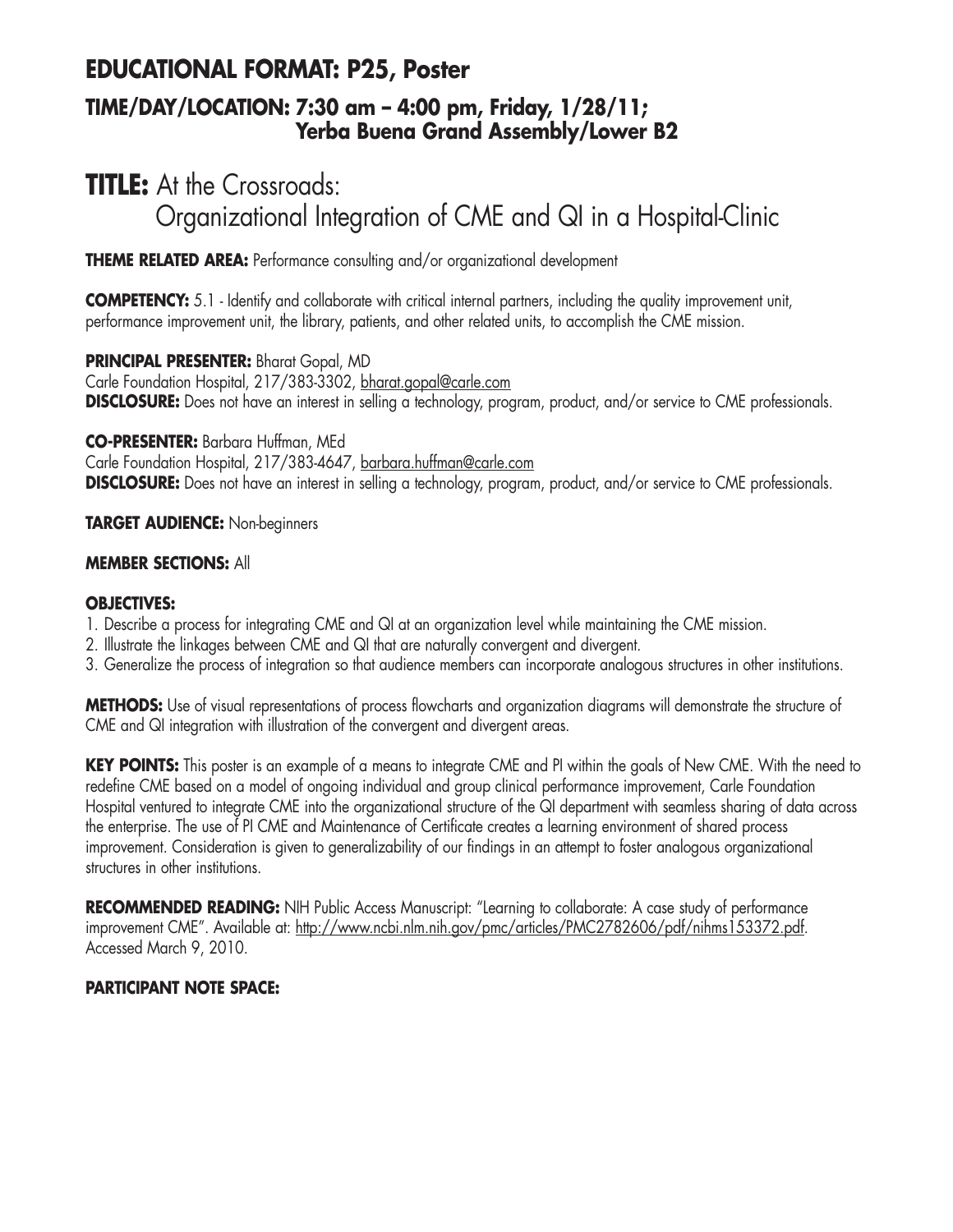## **EDUCATIONAL FORMAT: P26, Poster**

### **TIME/DAY/LOCATION: 7:30 am – 4:00 pm, Friday, 1/28/11; Yerba Buena Grand Assembly/Lower B2**

# **TITLE:** Development, Implementation, and Evaluation of an Educational Intervention to Increase Colorectal Cancer (CRC) Screening

**THEME RELATED AREA:** Quality of care and patient health outcomes improvement

**COMPETENCY:** 5.2 - Identify and collaborate with external partners that enhance effective CME activities.

**PRINCIPAL PRESENTER:** April Salisbury, MBA LCF Research, 505/938-9925, april.salisbury@LCFresearch.org **DISCLOSURE:** Does not have an interest in selling a technology, program, product, and/or service to CME professionals.

**TARGET AUDIENCE:** Non-beginners

#### **MEMBER SECTIONS:** All

**OBJECTIVES:** (1) Describe how relationships forged across diverse organizations enabled a small CME provider to produce practice-based continuing medical education activities and evaluate their impact on patient outcome indicators. (2) Identify the valuable skills and resources brought together by the organizations: Centers for Disease Control and Prevention (CDC), Battelle Centers for Public Health Research and Evaluation (Battelle), Henry Ford Health System (HFHS), and Lovelace Clinic Foundation, dba LCF Research (LCF).

**METHODS:** This poster presentation will illustrate LCF Research's experience as a CME provider participating with several diverse organizations in the development, implementation, and evaluation of an educational intervention to increase colorectal cancer (CRC) screening in primary care settings, and describe the contributions of each organization.

**KEY POINTS:** (1) Scientists from the CDC, Battelle, LCF, and HFHS designed, implemented, and evaluated an intervention to increase CRC screening in two diverse healthcare systems, ABQ Health Partners and HFHS. (2) Partnering with these organizations enabled LCF's continuing professional education division to: a) plan a well-designed CME activity based on behavioral research concepts, b) objectively measure patient level outcomes, and c) evaluate the impact of the live educational activities over time by comparing the outcomes of the learner groups that were randomly assigned to one of the three arms of the study.

**RECOMMENDED READING:** Rollnick, S.R., Miller, W.R., and C.C. Butler (2008) Motivational interviewing in Health Care: Helping patients change behavior. NY: The Guilford Press.

**FINANCIAL OR IN-KIND SUPPORT:** This project is funded by The Division of Cancer Prevention and Control (DCPC) at the Centers for Disease Control and Prevention (CDC). Battelle is funded under a contract with the CDC and the MCO collaborators are supported through a sub-contract with Battelle.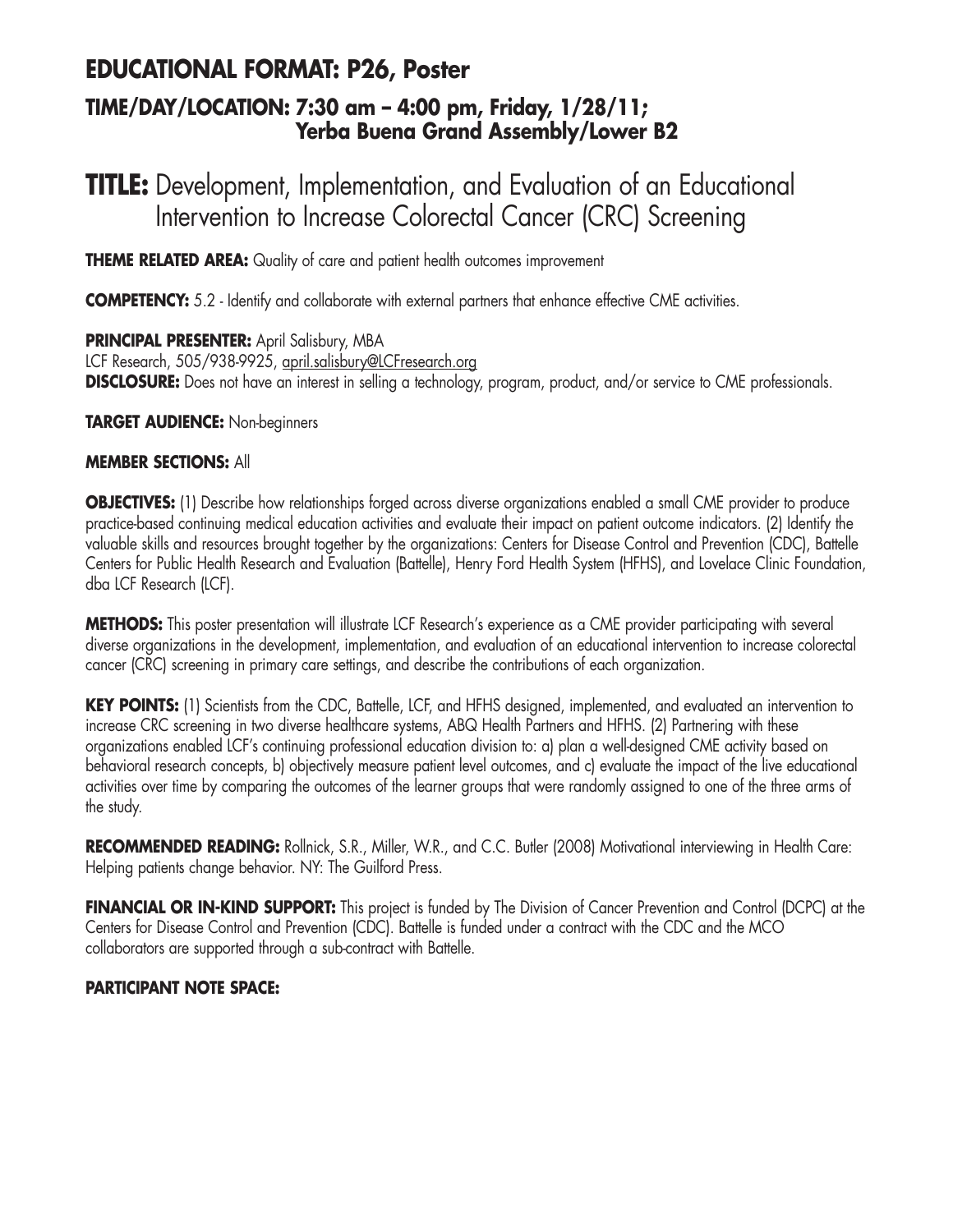# **EDUCATIONAL FORMAT: P27, Poster**

### **TIME/DAY/LOCATION: 7:30 am – 4:00 pm, Friday, 1/28/11; Yerba Buena Grand Assembly/Lower B2**

# **TITLE:** Carilion Field Heart Alert: A System-wide Model for Improving ST-Elevation Myocardial Infarction (STEMI) Care

**THEME RELATED AREA:** Quality of care and patient health outcomes improvement

**COMPETENCY:** 5.3 - Collaborate and build relationships that support educational improvements for the patient, the physician, and the organization in which the physician works.

**PRINCIPAL PRESENTER:** Linda Wells Carilion Clinic, 540/981-8589, lmwells@carilionclinic.org **DISCLOSURE:** Does not have an interest in selling a technology, program, product, and/or service to CME professionals.

**CO-PRESENTER:** Paula Robertson Carilion Clinic, 540/981-8974, pgrobertson@carilionclinic.org **DISCLOSURE:** Does not have an interest in selling a technology, program, product, and/or service to CME professionals.

**TARGET AUDIENCE:** Non-beginners

#### **MEMBER SECTIONS:** All

**OBJECTIVES:** (1) Outline the development of an educational intervention for physicians, support staff, EMSs and patients to address a system-wide model for improving door to percutaneous coronary intervention (PCI) time for STEMI. (2) Explain the process of system-wide collaboration and cooperation to make available to the target audience educational and noneducational interventions to narrow or close the gap of "door to PCI intervention". (3) Measure the impact of a system-wide model on improving patient outcomes.

**METHODS:** The educational/non-educational interventions were a three prong collaborative approach. (1) Physicians received three pieces of material: an educational piece, a set of simple questions to test their knowledge acquisition and an evaluation form. The materials were sent via e-mail with a two week follow-up of the same materials via postal service. (2) Office mangers received a laminated graphic of the Carilion Field Heart Alert Protocol to be posted in a central area easily visible to the physicians and support staff for activation of the protocol. (3) Office managers also received "Just Call 911" static clings with instructions to post in the waiting areas and exam rooms for the patient education prong. The exceptional teamwork and collaboration of multiple departments produced city-wide billboards, local TV advertisements and articles featured in the Roanoke Times as well as in Ourhealth Southwest Virginia's Premier Healthcare Magazine.

**KEY POINTS:** Visit our poster site so we may outline the process undertaken to educate physicians, support staff and patients to improve "door to PCI intervention" in STEMI. Review the barriers that were overcome to meet the challenges of educating a diverse target audience (physicians to patients). Let us share with you quality data reflecting outcomes.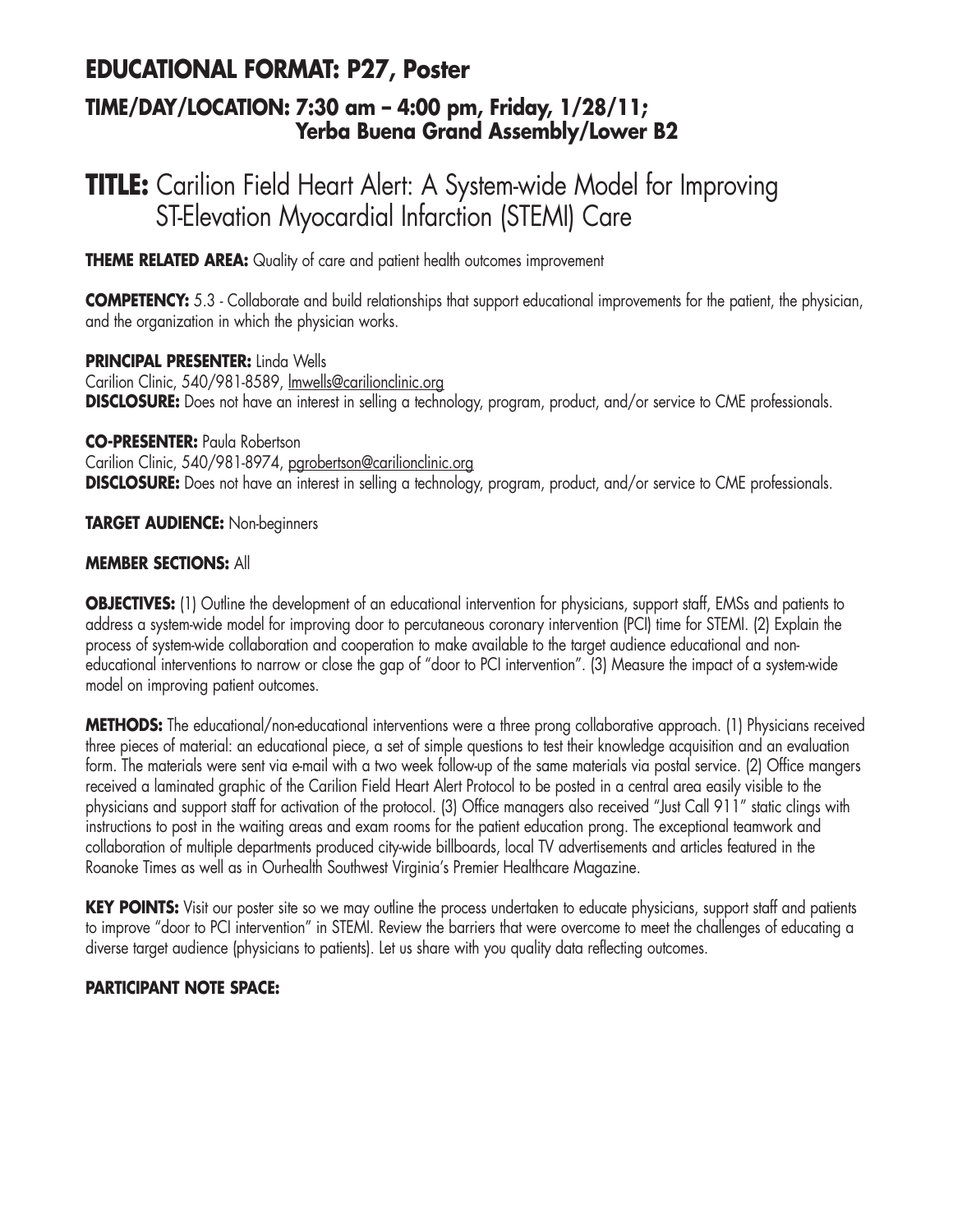## **EDUCATIONAL FORMAT: P28, Poster**

### **TIME/DAY/LOCATION: 7:30 am – 4:00 pm, Friday, 1/28/11; Yerba Buena Grand Assembly/Lower B2**

# **TITLE:** Improving the CME Accreditation and Implementation Process through "Lean" Methodology

**THEME RELATED AREA:** Performance consulting and/or organizational development

**COMPETENCY:** 6.4 - Promote and support appropriate change as an essential component of an effective CME program.

**PRINCIPAL PRESENTER:** Jane Grube, BS Lehigh Valley Health Network, 610/402-2398, jane\_m.grube@lvh.com **DISCLOSURE:** Does not have an interest in selling a technology, program, product, and/or service to CME professionals.

**CO-PRESENTER:** Karen Craig, MEd Lehigh Valley Health Network, 610/402-2481, karen\_c.craig@lvh.com **DISCLOSURE:** Does not have an interest in selling a technology, program, product, and/or service to CME professionals.

**TARGET AUDIENCE:** Non-beginners

#### **MEMBER SECTIONS:** All

#### **OBJECTIVES:**

- 1. Describe the lean concepts employed for process and performance improvement
- 2. Determine countermeasures to eliminate waste and improve the CME planning process
- 3. Identify "outside" processes and departments that affect the CME department and approval process
- 4. Develop standard work to streamline the CME approval and implementation process

**METHODS:** Obtain necessary support from hospital administrators, department leadership and staff to start the process improvement. Invite collaboration from other hospital/organization stakeholders including physicians and nurses, research, marketing, quality/performance improvement, nursing administration, IS, E-learning, finance and organizational development to gain perspective on all aspects and impact of the CME application and approval process through the activity planning and implementation. Utilize "lean" tools and concepts to analyze current processes, identify problems, develop countermeasures and standard work, eliminate waste and develop a more efficient and effective CME application, approval and activity implementation process.

**KEY POINTS:** The current regulatory and healthcare environment necessitates a change in how we provide CME accreditation approval and activity implementation services to our physicians and healthcare network customers. Lack of knowledge of current criteria and system issues create challenges with implementation that necessitate evaluating current processes and identifying opportunities for change. CME departments working with multiple planning teams and clinical departments, along with the reality of system-based challenges, need tools to streamline and improve their processes. This poster reviews the performance improvement process of a CME department as it evaluates its core value and service, current state, goals and gap analysis, countermeasures, and metrics tracking.

**RECOMMENDED READING:** Shook, J., (2008), Managing to Learn, The Lean Enterprise Institute.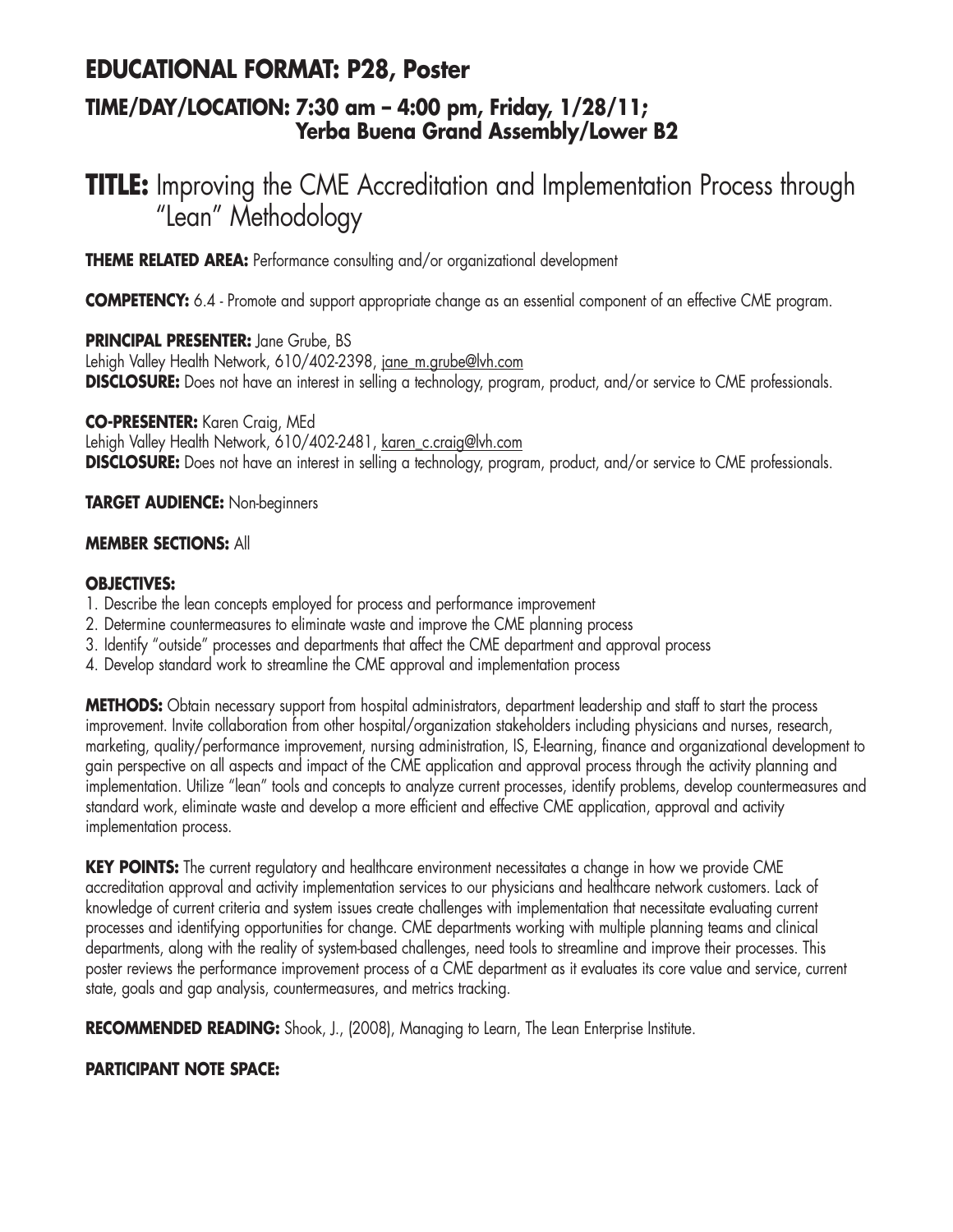# **EDUCATIONAL FORMAT: P29, Poster (Cancelled)**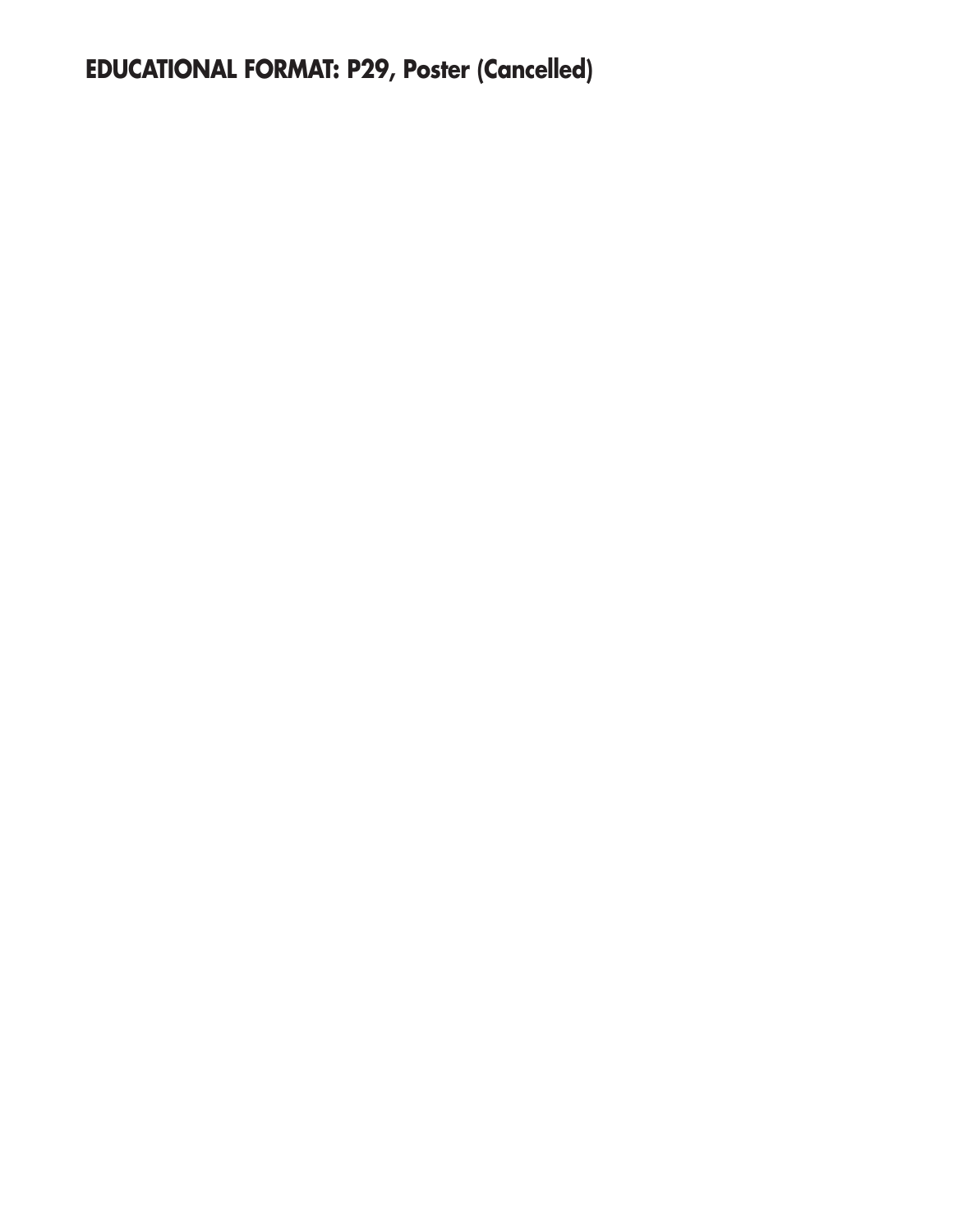# **EDUCATIONAL FORMAT: T1, President's Address and Opening Plenary TIME/DAY/LOCATION: 8:30 – 10:00 am, Thursday, 1/27/11, Yerba Buena 7-9/Lower B2**

# **TITLE:** Building a High Performance Workplace in Healthcare **(Invited Abstract)**

#### **PRINCIPAL PRESENTER:** Marijke Thamm Kehrhahn, PhD

University of CT Neag School of Education, 860/486-0248, marijke.kehrhahn@uconn.edu **DISCLOSURE:** Does not have an interest in selling a technology, program, product, and/or service to CME professionals.

**CO-PRESENTER:** Don Moore, PhD Vanderbilt University School of Medicine, 615/322-4030, don.moore@vanderbilt.edu **DISCLOSURE:** Does have an interest in selling a service to CME professionals.

**CO-PRESENTER:** David Price, MD Colorado Permanente Med Group/The Permanente Federation, 303/614-1308, david.price@kp.org **DISCLOSURE:** Does not have an interest in selling a technology, program, product, and/or service to CME professionals.

#### **CO-PRESENTER:** George Mejicano, MD

University of Wisconsin School of Medicine and Public Health, 608/240-2204, mejicano@wisc.edu **DISCLOSURE:** Does not have an interest in selling a technology, program, product, and/or service to CME professionals.

#### **TARGET AUDIENCE:** All

#### **MEMBER SECTIONS:** All

**OBJECTIVES:** As a result of participation in this session, participants will be able to:

- 1. Describe the need to move beyond focusing on individual development to organization development
- 2. Define organization development (OD) and review practical approaches to guide it
- 3. Explore research on the high performance workplace (HPW)
- 4. Review, through a panel discussion, specific examples of how OD and the HPW have been applied in medical settings

**METHODS:** CME professionals are tasked to move beyond thinking about individual development to thinking about team and organization development. The first part of this opening keynote will explore the move from individually-focused to group- and organizationally-focused development. It will also examine the characteristics of a high performance workplace (HPW), understood to mean a work setting where individuals are encouraged to perform to their peak productivity. The second part will provide specific examples of how that can be done in medical settings.

#### **KEY POINTS:**

- 1. Development of a **High Performance Workplace** requires learning experiences that occur within the context of an organization or work framework.
- 2. Group/team change differs from individual change.
- 3. CME providers will benefit by being able to define, measure and implement education within the HPW.

#### **RECOMMENDED READING:**

- 1. Continuing Medical Education, Quality Improvement, and Organizational Change: Implications of Recent Theories for Twenty-First-Century CME, David Price, MD, Colorado Permanente Medical Group, Denver, USA, Online Publication Date: 01 May 2005.
- 2. Physician Practice Change I: A Critical Review and Description of an Integrated Systems Model, Mark Albanese, MA, PhD, George Mejicano, MS, MD, George Xakellis, MBA, MD, and Patricia Kokotailo, MD, MPH, Academic Medicine, Vol. 84, No. 8 / August 2009.
- 3. Practicing Organization Development: A Guide for Consultants, 3<sup>rd</sup> ed (Pfeiffer, 2009), William J. Rothwell, PhD, SPHR.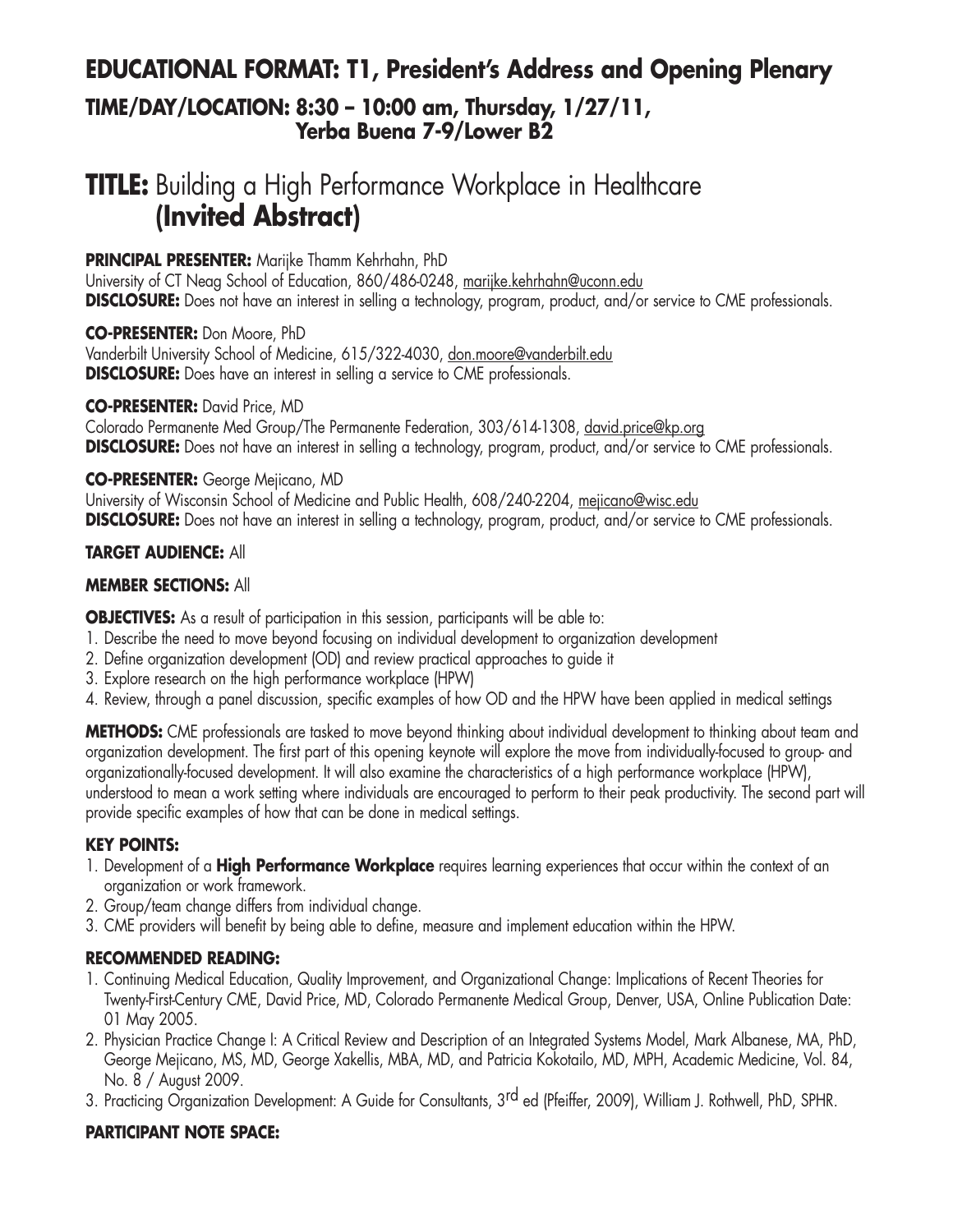## **EDUCATIONAL FORMAT: T2, Intensive**

### **TIME/DAY/LOCATION: 10:30 – 11:30 am; 1:15 – 2:15 pm; 2:45 – 3:45 pm, Thursday, 1/27/11, Club/2nd**

# **TITLE:** Putting the Quality Tools to Work: A Practical Intensive

**THEME RELATED AREA:** Skills (e.g., focus group facilitation, data analysis, test/question writing, etc.)

**COMPETENCY:** 2.9 - Provide interactive learning and opportunities to practice skills that lead to change in physician performance.

#### **PRINCIPAL PRESENTER:** Robert Addleton, EdD

Physicians' Institute for Excellence in Medicine, 404/964-7734, bob@mag.org **DISCLOSURE:** Does not have an interest in selling a technology, program, product, and/or service to CME professionals.

**CO-PRESENTER:** Mike Speight, BS Iowa Foundation for Medical Care, 515/ 223-2900, ext. 8251, MSpeight@ifmc.org **DISCLOSURE:** Does not have an interest in selling a technology, program, product, and/or service to CME professionals.

**TARGET AUDIENCE:** Non-beginners

#### **MEMBER SECTIONS:** All

#### **OBJECTIVES:**

- 1. Review the application of Quality Improvement techniques to CME
- 2. Learn how to use the 7 basic Quality Improvement tools
- 3. Apply the tools to case studies illustrating a CME office management example and a CME activity development example
- 4. Practice facilitating a Quality Improvement team
- 5. Develop an action plan for utilizing these tools and skills

**METHODS:** Presentation, demonstration, small group work and case-study discussion will illustrate how to use the 7 basic Quality Improvement tools in both management of the CME office and in CME activity development.

**KEY POINTS:** Join us for a highly hands-on and interactive experience as we learn how to apply the basic tools of quality improvement using CME management and activity development case studies. This is the workshop for you if you are looking to move from theory into practice.

#### **RECOMMENDED READING:**

- 1. www.memoryjogger.com
- 2. www.ihi.org
- 3. Langely, G., et al The Improvement Guide. Jossey-Bass:1996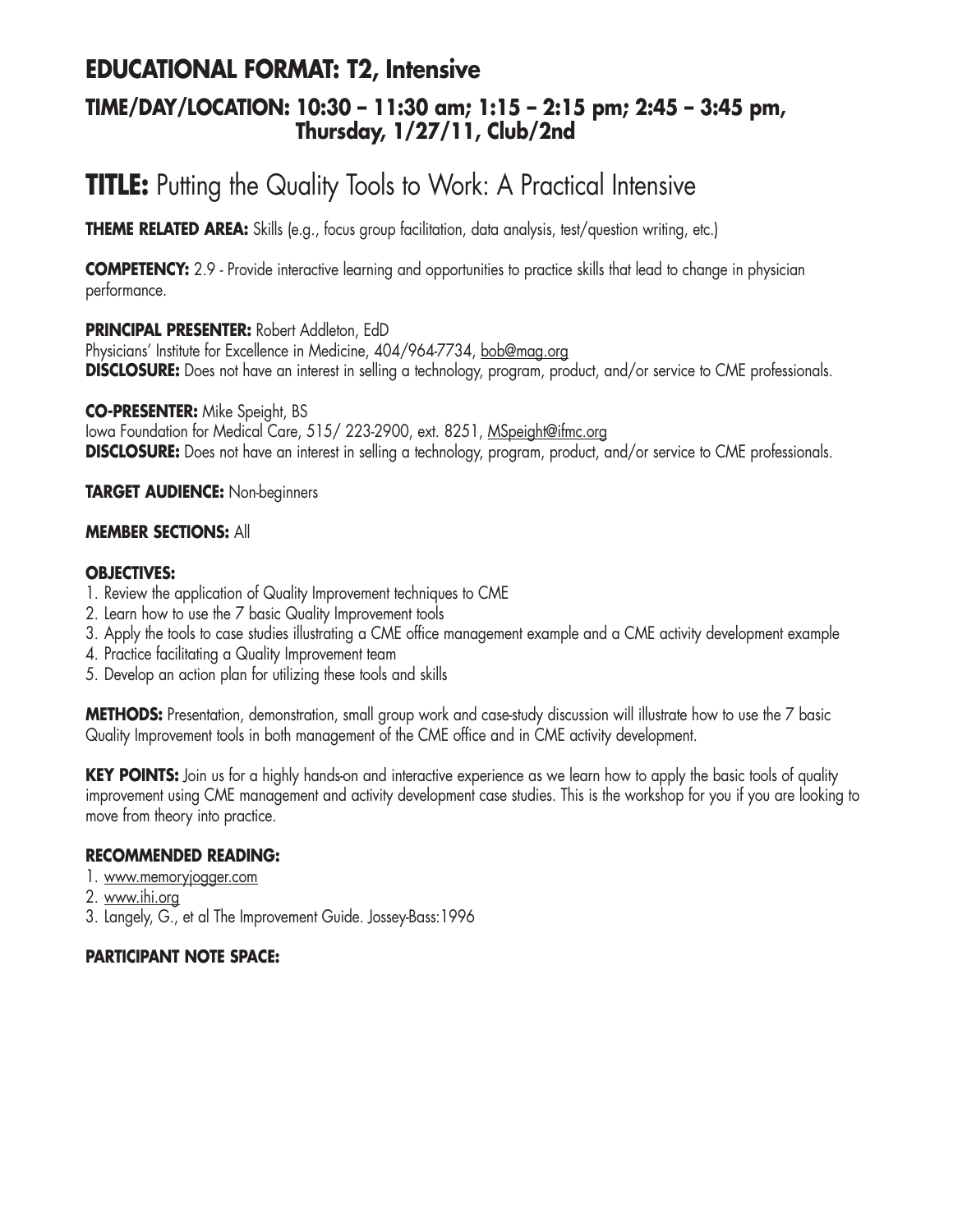## **EDUCATIONAL FORMAT: T3, Mini-plenary TIME/DAY/LOCATION: 10:30 – 11:30 am, Thursday, 1/27/11, Yerba Buena 7-9/Lower B2**

# **TITLE:** The Translation of CME Research into Practice: Putting the CME literature to Operational Use **(Invited Abstract)**

**COMPETENCY:** 2.1 - Use evidenced-based adult learning principles to guide the practice of CME.

**PRINCIPAL PRESENTER:** Jack Kues, PhD, FACME, CCMEP University of Cincinnati Academic Health Center, 513/558-3196, kuesjr@uc.edu **DISCLOSURE:** Does not have an interest in selling a technology, program, product, and/or service to CME professionals.

**CO-PRESENTER:** Curtis Olson, PhD University of Wisconsin School of Medicine, 608/240-6005, caolson2@wisc.edu **DISCLOSURE:** Does not have an interest in selling a technology, program, product, and/or service to CME professionals.

**CO-PRESENTER:** Robert Orsetti, MA, FACME, CCMEP Blackwood CME, 856/481-4805, Bob.Orsetti@BlackwoodCME.com **DISCLOSURE:** Does not have an interest in selling a technology, program, product, and/or service to CME professionals.

**CO-PRESENTER:** Laure Perrier, MEd, MLIS

Li Ka Shing Knowledge Institute of St. Michael's Hospital, 416/864-6060 ext. 7820, Lperrier@utoronto.ca **DISCLOSURE:** Does not have an interest in selling a technology, program, product, and/or service to CME professionals.

**TARGET AUDIENCE:** Non-beginners

#### **MEMBER SECTIONS:** All

**OBJECTIVES:** At the completion of this session, participants will be able to: (1) search existing CME literature to find answers to operational questions, (2) improve existing CME operations based on published CME research, and (3) integrate CME research findings into program planning.

**METHODS**: Short overviews of major CME research resources (JCEHP, CE Outcomes, and RDRB) that highlight their current objectives and operations. The overviews will be followed by a facilitated discussion focusing on strategies for translating research into practice and Q&A with the audience.

**KEY POINTS:** CME research is a foundation for our profession. However, it is often considered to be "too academic" and difficult to apply to daily operations. Consequently, many CME providers and planners do not seek answers to operational questions from the research literature. The editors of JCEHP and CE Outcomes will describe the objectives for their journals and the Manager of the RDRB will discuss how the database is organized and updated. From this foundation, a discussion will be facilitated to identify how research can be "translated" into practice. This is also an opportunity for the audience to suggest strategies for making these key resources more valuable on an operational level.

#### **ACKNOWLEDGEMENTS:**

Curtis Olson is the Editor of The Journal of Continuing Education in the Health Professions. Robert Orsetti is the Editor of CE Measure.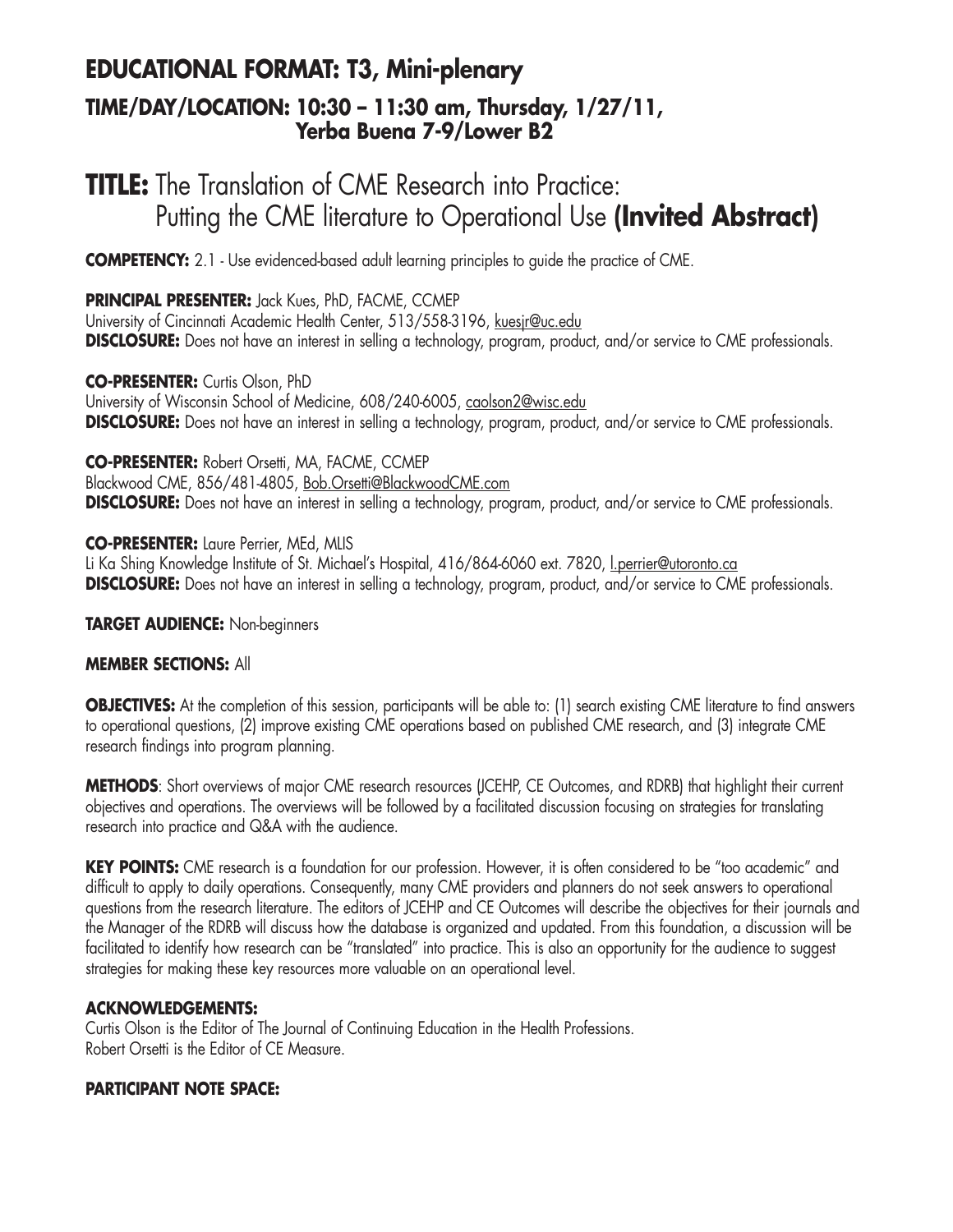## **EDUCATIONAL FORMAT: T4, Breakout (Follow-up Discussion from Opening Plenary)**

### **TIME/DAY/LOCATION: 10:30 – 11:30 am, Thursday, 1/27/11, Pacific H/4th**

# **TITLE:** Fundamentals of Organizational and Performance Development: An Informal Discussion of Key Concepts **(Invited Abstract)**

**THEME RELATED AREA:** Performance consulting and/or organizational development

**COMPETENCY:** 1.2 - Maintain awareness of organizational development practices that improve individual and organizational learning and performance.

**PRINCIPAL PRESENTER:** Marijke Thamm Kehrhahn, PhD

University of CT Neag School of Education, 860/486-0248, marijke.kehrhahn@uconn.edu **DISCLOSURE:** Does not have an interest in selling a technology, program, product, and/or service to CME professionals.

**CO-PRESENTER:** Barbara Huffman, MEd, FACME Carle Foundation Hospital, 217/383-4647, barbara.huffman@carle.com **DISCLOSURE:** Does not have an interest in selling a technology, program, product, and/or service to CME professionals.

**TARGET AUDIENCE:** Non-beginners

#### **MEMBER SECTIONS:** All

**OBJECTIVES:** As a result of participation in this session, participants will be able to examine three or more key principles of education applied to organizational development strategies.

**METHODS:** This session is organized as a scenario-based, small group discussion to demonstrate application of key concepts from the opening plenary presentation.

#### **KEY POINTS:**

- 1. Learning transfer improves when provided within the context of the work environment.
- 2. The culture of the organization is influential in adoption of change and improvement efforts.
- 3. Individual learning must go beyond the individual.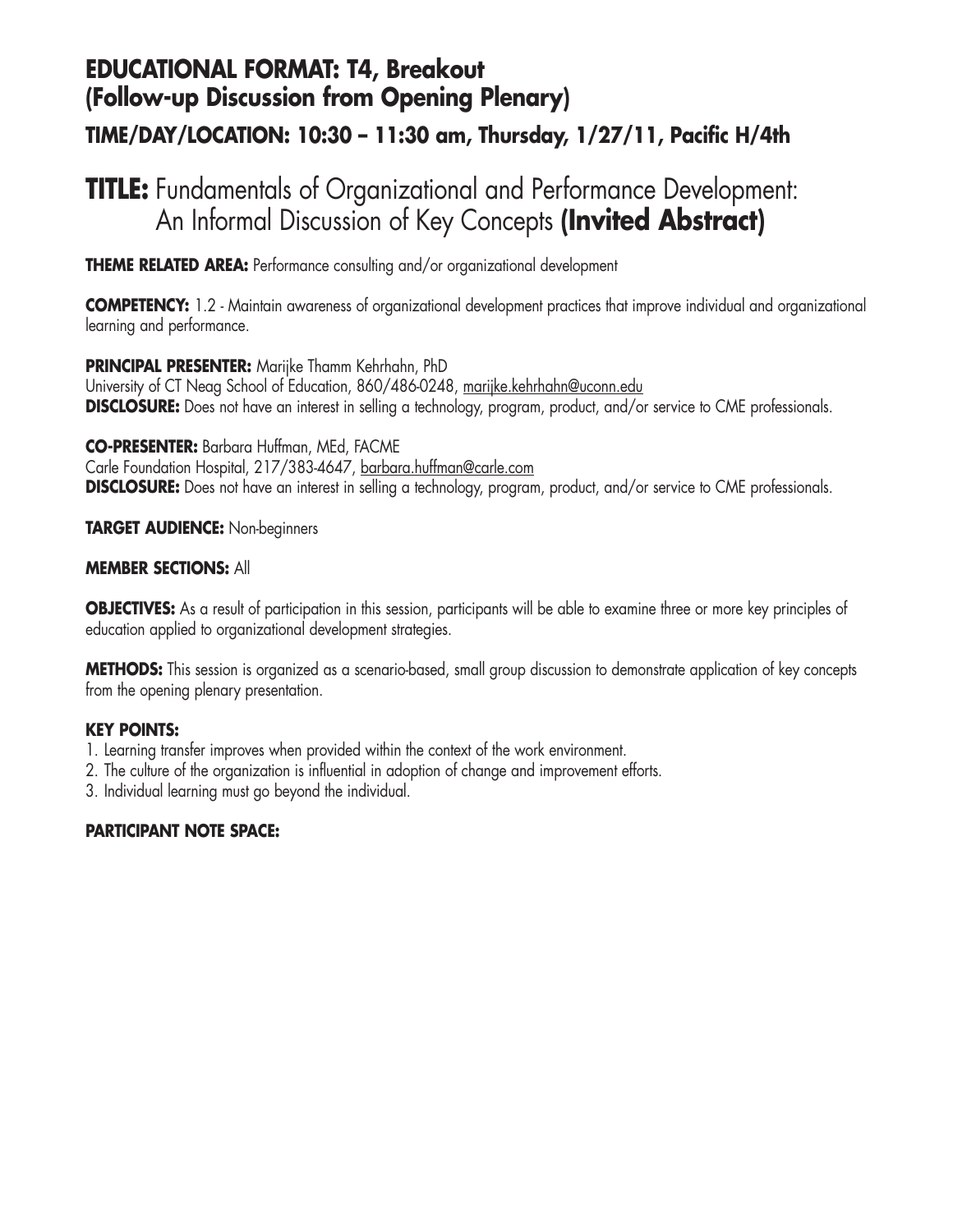## **EDUCATIONAL FORMAT: T5, Breakout (4x6, Part 1) TIME/DAY/LOCATION: 10:30 – 11:30 am, Thursday, 1/27/11, Yerba Buena 1-2/Lower B2**

# **TITLE:** Interdisciplinary Education: Touching the Whole Healthcare Team

**THEME RELATED AREA:** Multi- and inter-disciplinary education

**COMPETENCY:** 2.7 - Consider multi-disciplinary educational interventions when appropriate.

**MODERATOR:** Christopher Larrison, BA Healthcare Performance Consulting, 317/733-9816, larrison@changingperformance.com **DISCLOSURE:** Does have an interest in selling a service to CME professionals.

**PRINCIPAL PRESENTER:** Karen Thomas, CCMEP

Institute for Continuing Healthcare Education, 215/446-8088, kthomas@iche.edu **DISCLOSURE:** Does not have an interest in selling a technology, program, product, and/or service to CME professionals.

#### **CO-PRESENTER:** Scott Kober, CCMEP

Institute for Continuing Healthcare Education, 215/446-8088, ext. 1600, skober@iche.edu **DISCLOSURE:** Does not have an interest in selling a technology, program, product, and/or service to CME professionals.

**TARGET AUDIENCE:** Non-beginners

#### **MEMBER SECTIONS:** All

**OBJECTIVES:** (1) Assess opportunities for interdisciplinary educational interventions. (2) Explore the continuing medical education/continuing professional development (CME/CPD) opportunity as it relates to the total healthcare patient team. (3) Identify key considerations when developing interdisciplinary educational activities that meet the needs of multiple accrediting organizations and promote the evolution of the healthcare team.

**METHODS:** Breakout session combining didactic presentations and review of the interdisciplinary education planning do's and don'ts. A review of best practices and management considerations as well as identification of signal indicators that one stakeholder group may face intimidation and how to assist in overcoming that hurdle.

**KEY POINTS:** Collaboration in patient care? It has been done for decades! Learning together – physicians, nurses, pharmacists, case managers, social workers? You better believe it! Improved quality of life for patients is the ultimate goal, and how better to ensure improved care than to approach learning from a total team perspective. While the majority of funding focuses on physician education, anyone who does not recognize that the rest of the healthcare team needs to be educated is missing the big picture and slows the progress towards improving population health. Join us as we review the pitfalls and best practices involved in bringing members of the patient healthcare team together for combined learning.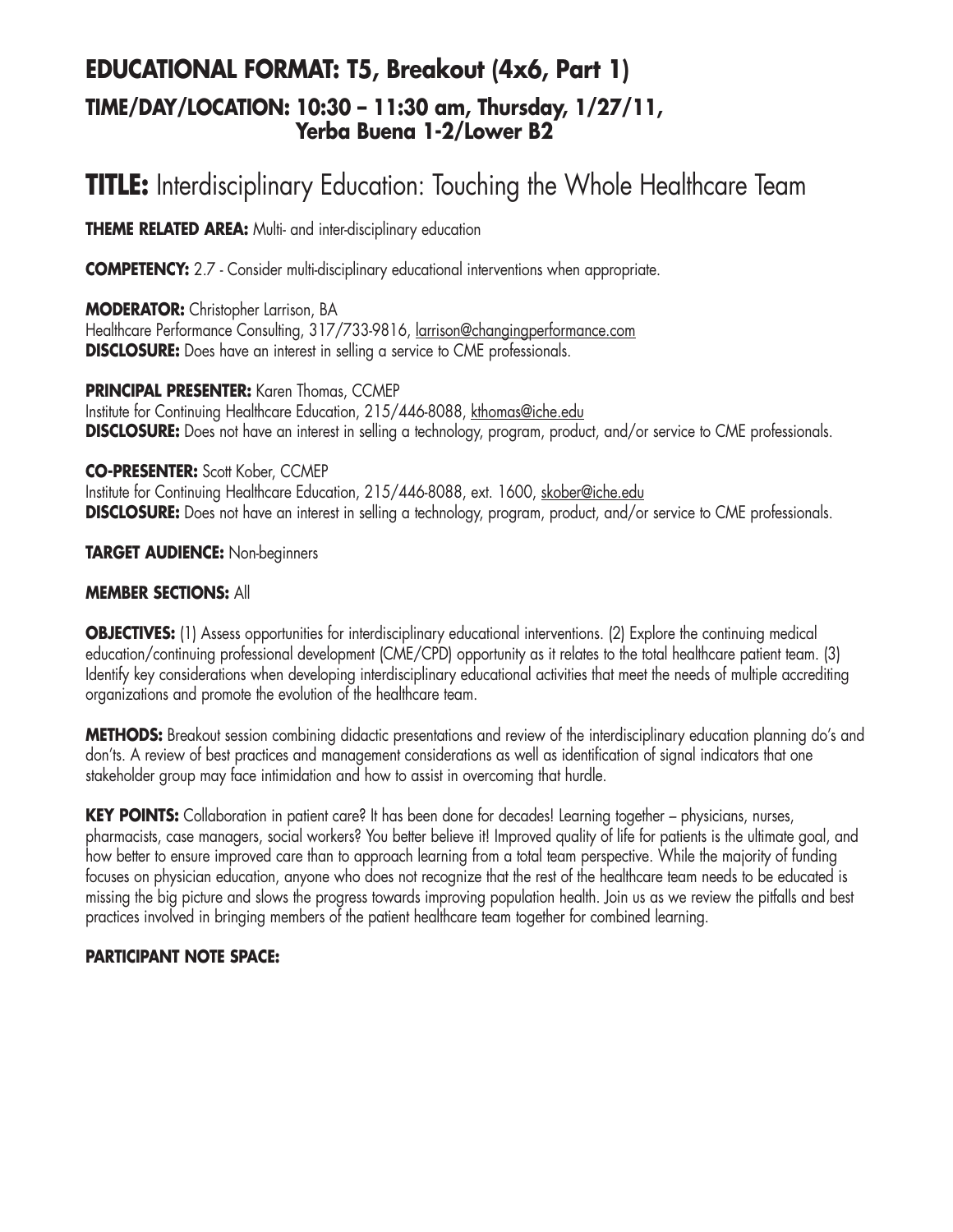## **EDUCATIONAL FORMAT: T5, Breakout (4x6, Part 2) TIME/DAY/LOCATION: 10:30 – 11:30 am, Thursday, 1/27/11, Yerba Buena 1-2/Lower B2**

# **TITLE:** Educational and Team-based Non-educational Learning Strategies in the ICU and their Effect on Physician Performance

**THEME RELATED AREA:** Quality of care and patient health outcomes improvement

**COMPETENCY:** 2.9 - Provide interactive learning and opportunities to practice skills that lead to change in physician performance.

**MODERATOR:** Christopher Larrison, BA

Healthcare Performance Consulting, 317/733-9816, larrison@changingperformance.com **DISCLOSURE:** Does have an interest in selling a service to CME professionals.

#### **PRINCIPAL PRESENTER:** Sandra Pinkerton, PhD

Texas Health Research & Education Institute, 682/236-6739, SandraPinkerton@TexasHealth.org **DISCLOSURE:** Does not have an interest in selling a technology, program, product, and/or service to CME professionals.

**CO-PRESENTER:** Marilyn Peterson, MA Texas Health Research & Education Institute, 682/236-6744, MarilynPeterson@TexasHealth.org **DISCLOSURE:** Does not have an interest in selling a technology, program, product, and/or service to CME professionals.

**TARGET AUDIENCE:** Non-beginners

#### **MEMBER SECTIONS:** Hospitals and Health Systems

**OBJECTIVES:** (1) Describe educational and non-educational strategies employed, (2) Characterize variation in Intensive Care Unit (ICU) patient care teams and their interactions, (3) Describe the application of electronic health record tools, namely electronic order sets and a linked risk assessment calculator, promoting improved venous thromboembolism (VTE) outcomes, and (4) Principle Intervention: Describe educational outreach by ICU nurses in their interactions with physicians who are supposed to calculate VTE risk and order appropriate prophylaxis.

**METHODS:** Presentation and case-study discussion will illustrate the non-educational strategy employed to engage ICU physicians in team-based, workplace learning to improve physician performance related to venous thromboembolism (VTE). Participants will be encouraged to ask questions and share their own experiences with physician engagement in their workplace settings.

**KEY POINTS:** VTE is a major health issue, with at least 201,000 new cases each year in the United States and an estimated cost of \$1.5 billion. Yet VTE prophylaxis remains highly underutilized. Formal CME activities can raise awareness of the need for VTE risk assessment and appropriate prophylaxis and address barriers to physician performance, but need to be complemented with experiential non-educational strategies in the workplace. A team-based non-educational strategy for improving appropriate VTE prophylaxis is scripted educational outreach by ICU nurses, encouraging physician use of VTErelated electronic health record tools.

**RECOMMENDED READING:** Soumeral, S.B. and J. Avorn, Principles of Educational Outreach ('Academic Detailing') to Improve Clinical Decision Making. JAMA, 1990;263(4):549-556.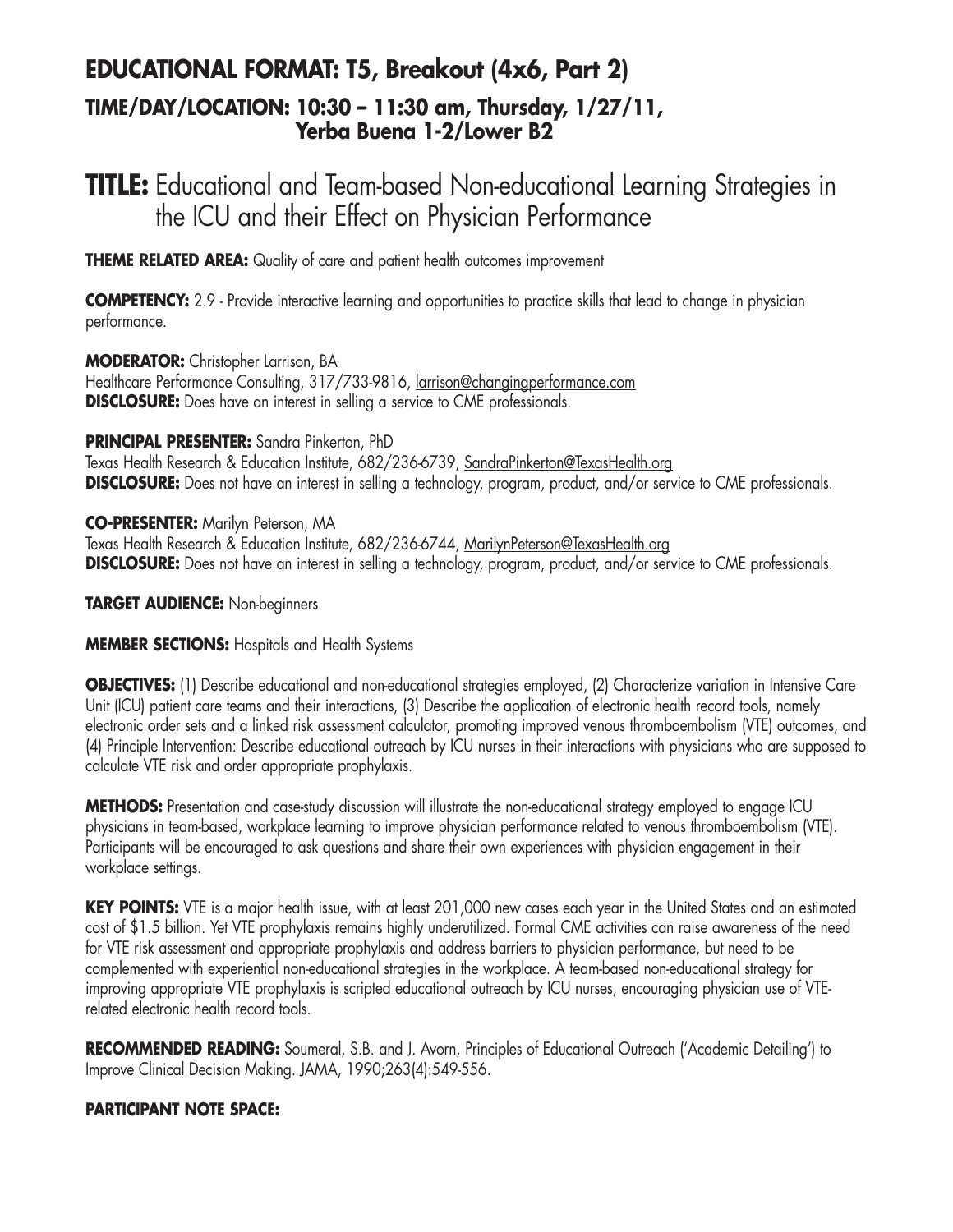## **EDUCATIONAL FORMAT: T5, Breakout (4x6, Part 3) TIME/DAY/LOCATION: 10:30 – 11:30 am, Thursday, 1/27/11, Yerba Buena 1-2/Lower B2**

# **TITLE:** Interdisciplinary Education: Improving Outcomes within an Organization

**THEME RELATED AREA:** Multi- and inter-disciplinary education

**COMPETENCY:** 4.2 - Consider a multi-disciplinary focus for needs assessment, educational design, and evaluation, as appropriate.

**MODERATOR:** Christopher Larrison, BA Healthcare Performance Consulting, 317/733-9816, larrison@changingperformance.com **DISCLOSURE:** Does have an interest in selling a service to CME professionals.

**PRINCIPAL PRESENTER:** Brian Tyburski Center of Excellence Media, LLC, 732/992-1023, brian@coexm.com **DISCLOSURE:** Does not have an interest in selling a technology, program, product, and/or service to CME professionals.

**CO-PRESENTER:** Linda Ritter, PhD Center of Excellence Media, LLC, 732/992-1885, linda@coexm.com **DISCLOSURE:** Does not have an interest in selling a technology, program, product, and/or service to CME professionals.

**CO-PRESENTER:** Kristin Gusack, RD Medical Learning Institute, Inc., 609/333-1693, kgusack@mlicme.org **DISCLOSURE:** Does not have an interest in selling a technology, program, product, and/or service to CME professionals.

**TARGET AUDIENCE:** Non-beginners

#### **MEMBER SECTIONS:** All

**OBJECTIVES:** Describe how learning modules that provide competence-based education with commentary targeted to various professions within an inter-disciplinary team can empower those team members to initiate performance change within their organization.

**METHODS:** Case-study will illustrate the development, implementation, and measurement of an ongoing activity series in hematologic malignancies that provides individual members of an inter-professional team with the information necessary for applying individual learning toward the performance improvement of the team and organization.

**KEY POINTS:** For inter-professional health care teams to succeed, collaborative learning should foster an understanding of the value of each profession for improving patient outcomes. Individual activities that focused on various aspects involved in the management of a particular hematologic malignancy were developed and simultaneously made available in The Oncology Nurse, The Oncology Pharmacist, and Journal of Multidisciplinary Cancer Care. Each publication contained commentary that targeted professional improvement of the individual readership. Follow-up research investigated how organizational change occurs when multiple members of a health care team take part in the same educational activity with profession-targeted application directives.

**FINANCIAL OR IN-KIND SUPPORT:** The activities described in this presentation were supported by an educational grant from Millennium Pharmaceuticals, Inc. and jointly sponsored by Global Education Group and Medical Learning Institute, Inc. Content development and logistics were provided by Center of Excellence Media, LLC.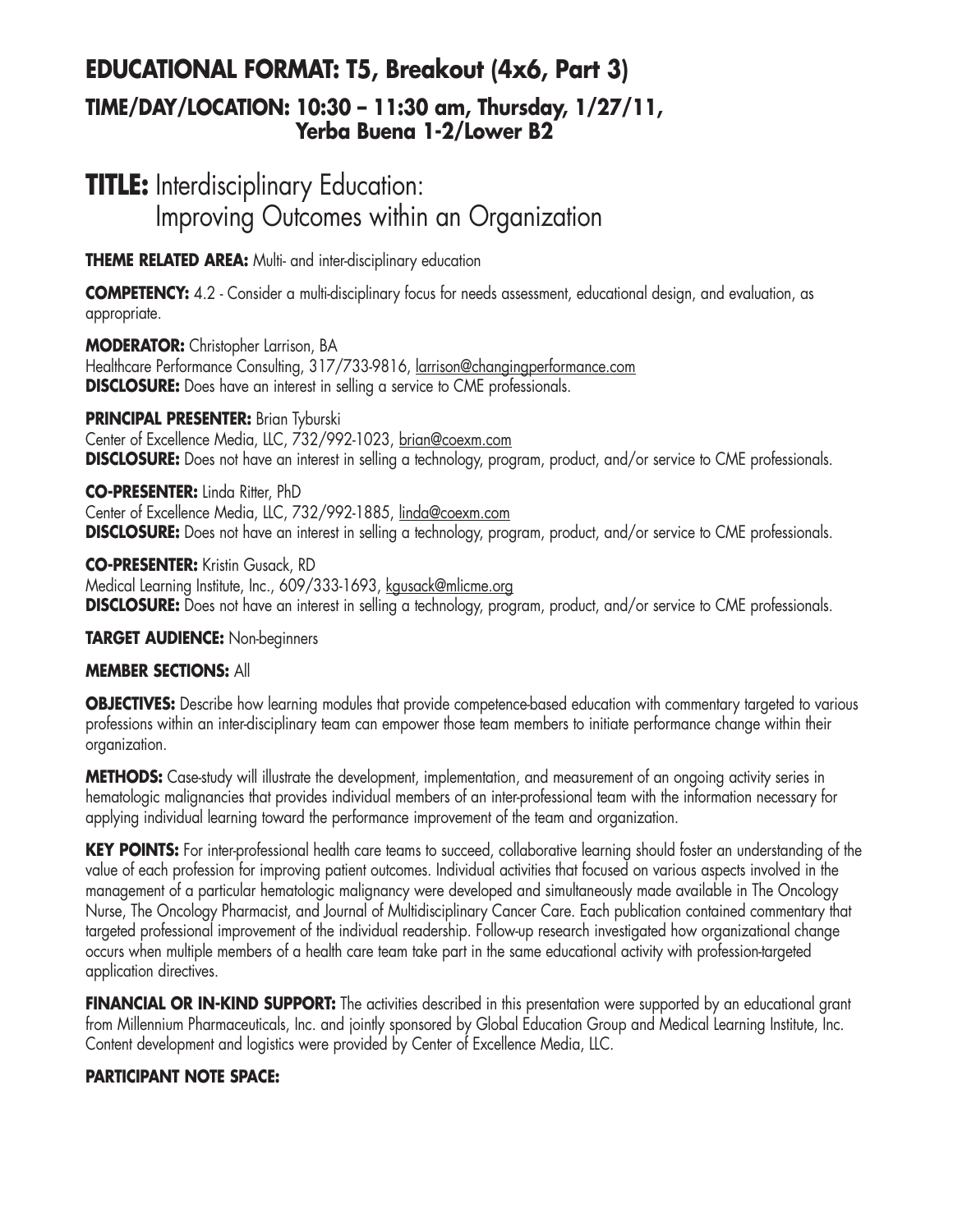## **EDUCATIONAL FORMAT: T5, Breakout (4x6, Part 4) TIME/DAY/LOCATION: 10:30 – 11:30 am, Thursday, 1/27/11, Yerba Buena 1-2/Lower B2**

# **TITLE:** Expanding the Role of CME in Patient Centered Care

**THEME RELATED AREA:** Quality of care and patient health outcomes improvement

**COMPETENCY:** 5.3 - Collaborate and build relationships that support educational improvements for the patient, the physician, and the organization in which the physician works.

**MODERATOR:** Christopher Larrison, BA Healthcare Performance Consulting, 317/733-9816, larrison@changingperformance.com **DISCLOSURE:** Does have an interest in selling a service to CME professionals.

**PRINCIPAL PRESENTER:** Bob Meinzer, BS New Jersey Academy of Family Physicians, 651/636-2729, rlmeinz@visi.com **DISCLOSURE:** Does not have an interest in selling a technology, program, product, and/or service to CME professionals.

**TARGET AUDIENCE:** Non-beginners

#### **MEMBER SECTIONS:** All

#### **OBJECTIVES:**

- 1. Describe patient centered care
- 2. Identify patient communication tools that improve self-care
- 3. Integrate a patient centered approach into CME that provides a shared responsibility to improve outcomes

**METHODS:** Presentation, demonstration and case-study discussion on Hypertension in African Americans and Parkinson's: A Family Physician's Guide

KEY POINTS: Care that is truly patient centered puts responsibility for important aspects of self-care and monitoring in patient's hands. Communicating effectively with patients and families is a cornerstone of providing quality healthcare. The manner which a healthcare provider communicates information to a patient can be equally as important as the information being conveyed. Integrating tools that improve physician-patient communication into CME interventions will help physicians engage the patient and family care givers into shared decision making, information therapy and patient self management. Effective communication between healthcare providers and their patients improves outcomes. CME should include tools that enhance patient centered care.

#### **RECOMMENDED READING:**

1. http://www.ihi.org/IHI/Topics/PatientCenteredCare/PatientCenteredCareGeneral/.

2. http://www.altfutures.com/pubs/Picker%20Final%20Report%20May%2014%202004.pdf.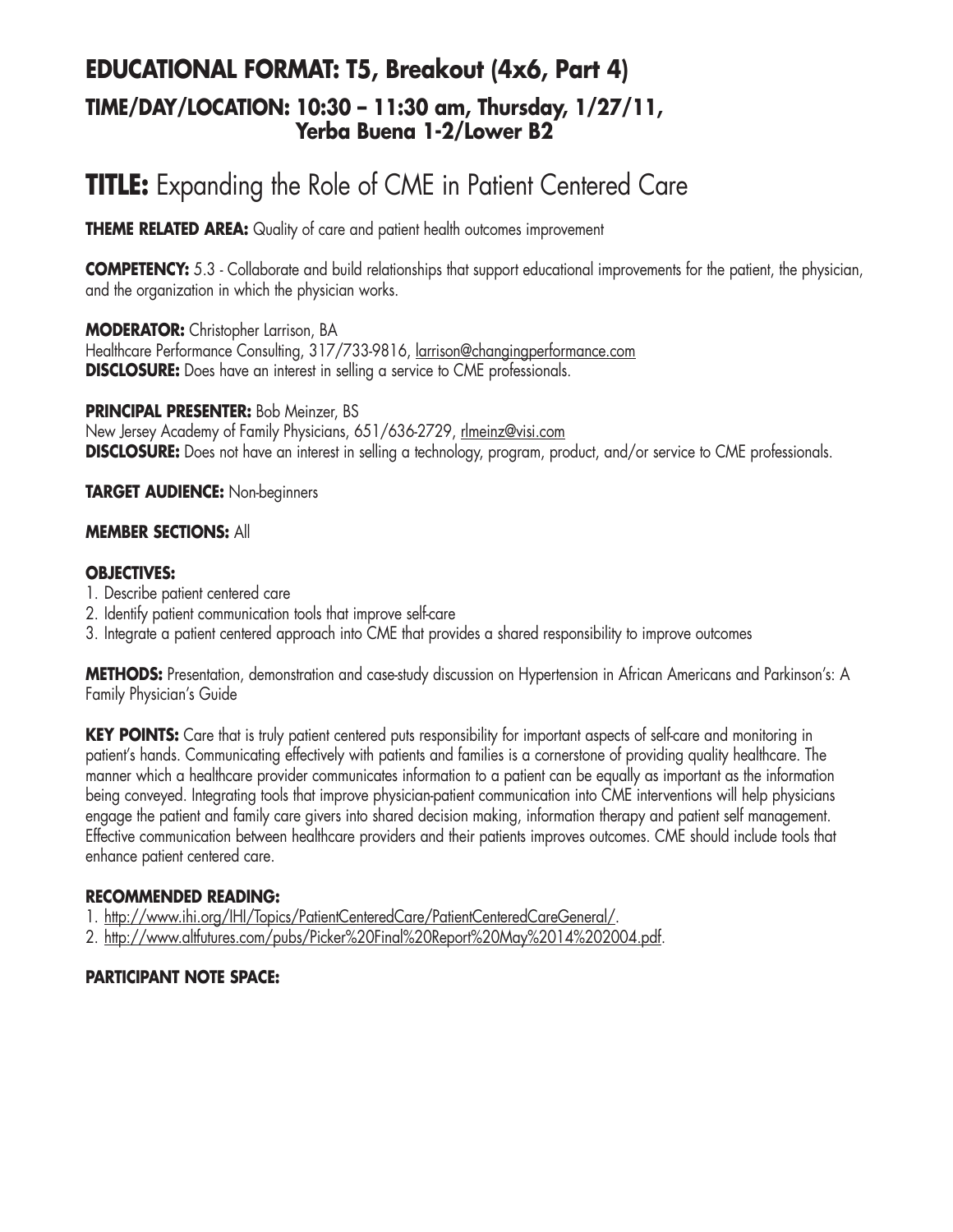### **EDUCATIONAL FORMAT: T6, Breakout TIME/DAY/LOCATION: 10:30 – 11:30 am, Thursday, 1/27/11, Yerba Buena 3-4/Lower B2**

# **TITLE:** Thinking Outside of the Box: Moving CME from Didactic to Interactive

**THEME RELATED AREA:** Performance consulting and/or organizational development

**COMPETENCY:** 1.3 - Conduct, support, and/or apply educational research on how physicians learn and change.

#### **PRINCIPAL PRESENTER:** Allison Kickel

Global Education Group, 303/395-1782, ext. 77, akickel@globaleducationgroup.com **DISCLOSURE:** Does not have an interest in selling a technology, program, product, and/or service to CME professionals.

#### **TARGET AUDIENCE:** Beginners

#### **MEMBER SECTIONS:** All

**OBJECTIVES:** At the completion of this session, participants should be better able to:

- 1. Recognize the importance of interactive formats in enhancement of the adult learning experience
- 2. Identify ways to produce educational designs that promote interactive environments in the CME space
- 3. Discuss logistical elements of incorporating interactivity into your activity

#### **METHODS:** Use a case-based discussion to:

- 1. Review adult learning theory, the importance of interaction in the learning process and elements required to develop interactive activities, followed by
- 2. Practical examples (case studies) to focus the employment of these educational designs for successful interactive program implementation

KEY POINTS: During this session we will review aspects of adult learning and how different instructional methods facilitate application based learning. We will also discuss tapping learners' affective and cognitive domains and results of willingness to learn. A case-based discussion will also highlight methods of employing interactivity into specific activity formats and discuss benefits to specific target audiences.

**RECOMMENDED READING:** Aviation Instructor's Handbook: Chapter 2- The Learning Process. Retrieved: March 1, 2010 from the Federal Aviation Administration Website, http://www.faa.gov/LIBRARY/manuals/aviation/aviation\_instructors\_handbook/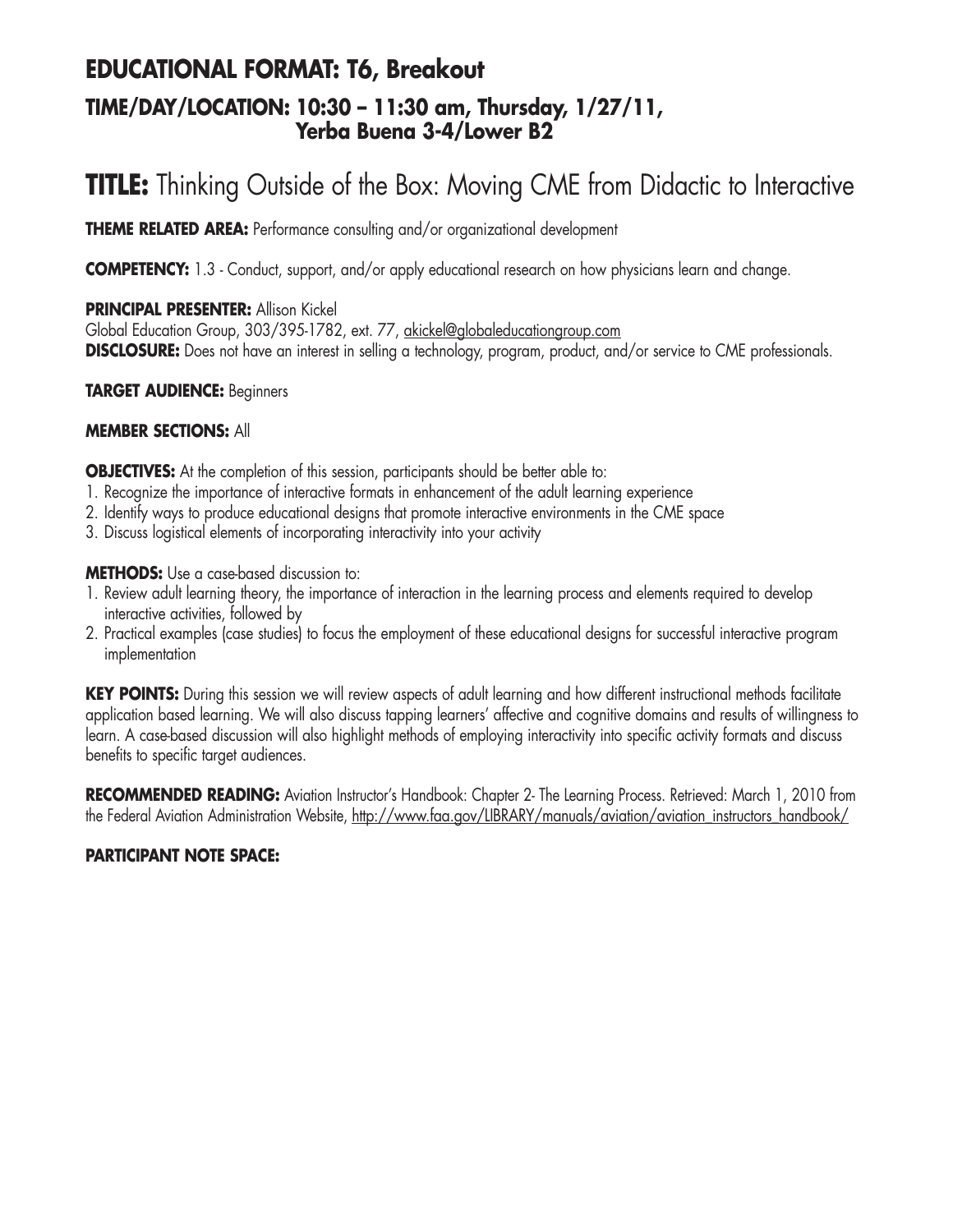# **EDUCATIONAL FORMAT: T7, Breakout TIME/DAY/LOCATION: 10:30 – 11:30 am, Thursday, 1/27/11, Pacific I/4th**

# **TITLE:** Employing Adult Education Principles to Tackle Performance Improvement Challenges

**THEME RELATED AREA:** Quality of care and patient health outcomes improvement

**COMPETENCY:** 2.1 - Use evidence based adult learning principles to guide the practice of CME.

**PRINCIPAL PRESENTER:** Julie White, MS Boston University School of Medicine, 617/638-4605, jlwhite@bu.edu **DISCLOSURE:** Does not have an interest in selling a technology, program, product, and/or service to CME professionals.

**CO-PRESENTER:** Lara Zisblatt, MA Boston University School of Medicine, 617/638-4605, laraz@bu.edu **DISCLOSURE:** Does not have an interest in selling a technology, program, product, and/or service to CME professionals.

#### **TARGET AUDIENCE:** Non-beginners

#### **MEMBER SECTIONS:** All

**OBJECTIVES:** Following this session, participants should be able to (1) describe how adult education principles inform the practice of Performance Improvement (PI) CME, (2) use adult education principles to design PI CME activities, (3) employ adult education principles to confront PI CME challenges

**METHODS:** The presenters will conduct a review of information and lead participants through a process

**KEY POINTS:** This session will discuss how PI CME can be improved through the use of adult education principles. Tips and tools for confronting the challenges of PI CME activities will be discussed. Perspectives gleaned from 5 years of sponsoring PI CME will be shared.

**RECOMMENDED READING:** Epstein et al. "Self-Monitoring in Clinical Practice: A Challenge for Medical Educators." The Journal of Continuing Medical Education in the Health Professions, 28.1 (2008): 5-13.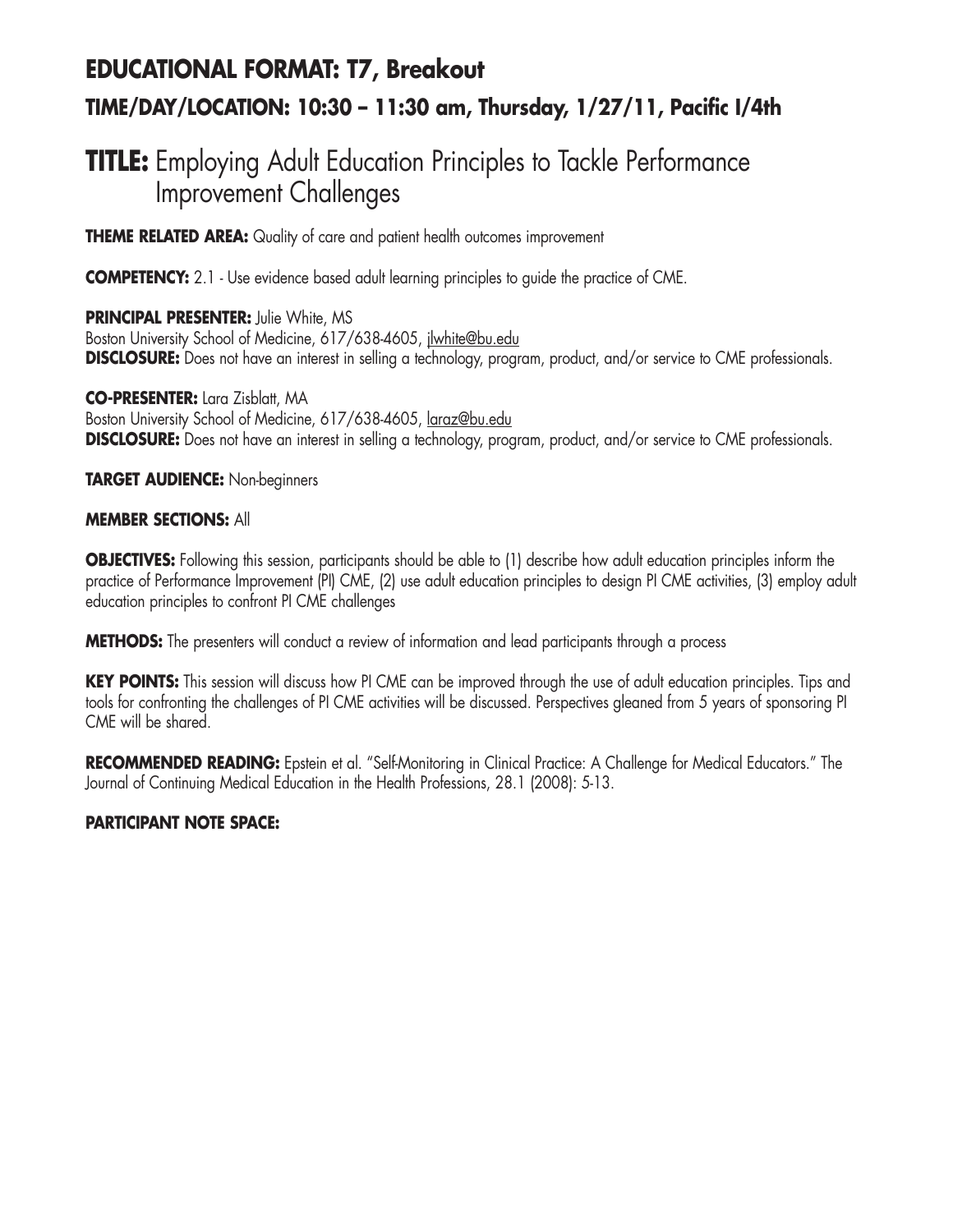### **EDUCATIONAL FORMAT: T8, Breakout TIME/DAY/LOCATION: 10:30 – 11:30 am, Thursday, 1/27/11, Yerba Buena 5-6/Lower B2**

# **TITLE:** Creating and Expanding Self-assessment Activities for Multiple Physician Audiences

**THEME RELATED AREA:** Multi- and inter-disciplinary education

**COMPETENCY:** 2.3 - Facilitate physician self-assessment, self-directed learning and evaluation using appropriate data.

**PRINCIPAL PRESENTER:** Eve Wilson, PhD The Endocrine Society, 301/951-2614, ewilson@endo-society.org **DISCLOSURE:** Does not have an interest in selling a technology, program, product, and/or service to CME professionals.

**CO-PRESENTER:** Robert Bartel, MS The Endocrine Society, 301/951-2606, rbartel@endo-society.org **DISCLOSURE:** Does not have an interest in selling a technology, program, product, and/or service to CME professionals.

#### **TARGET AUDIENCE:** Beginners

#### **MEMBER SECTIONS:** All

**OBJECTIVES:** Upon completing this session, participants should be able to: (1) explain the value self-assessment tools bring to physicians; (2) list steps and components essential to planning and developing self-assessment activities; (3) evaluate question performance and learner performance; (4) use learner performance data to identify gaps and communicate needs to questionwriting committees; and (5) expand self-assessment planning to include modules for new target audiences.

**METHODS:** Interactive presentations combined with case studies will demonstrate development of self-assessment activities from conception through evaluation and expansion to multiple target audiences. Attendees are invited to bring concepts and/or examples of self-assessment activities for group discussion.

**KEY POINTS:** In this session, presenters will explain the educational rationale behind physician self-assessment tools and their value to trainees and physicians in practice. Elements critical to creating self-assessment activities will be explored, such as strategies for identifying faculty/experts to develop content, approaches to identifying target audience-specific clinical practice gaps in content planning, tips and techniques for question writing, technological tools that can enhance physicians' learning experience, and methods for assessing question performance.

#### **RECOMMENDED READING:**

- 1. Galbraith R. et al. Making self-assessment more effective. Journal of Continuing Education in the Health Professions 2008; 28:20–24.
- 2. Duffy FD, Holmboe ES. Self-assessment in lifelong learning and improving performance in practice. JAMA 2006; 296:1137–1139.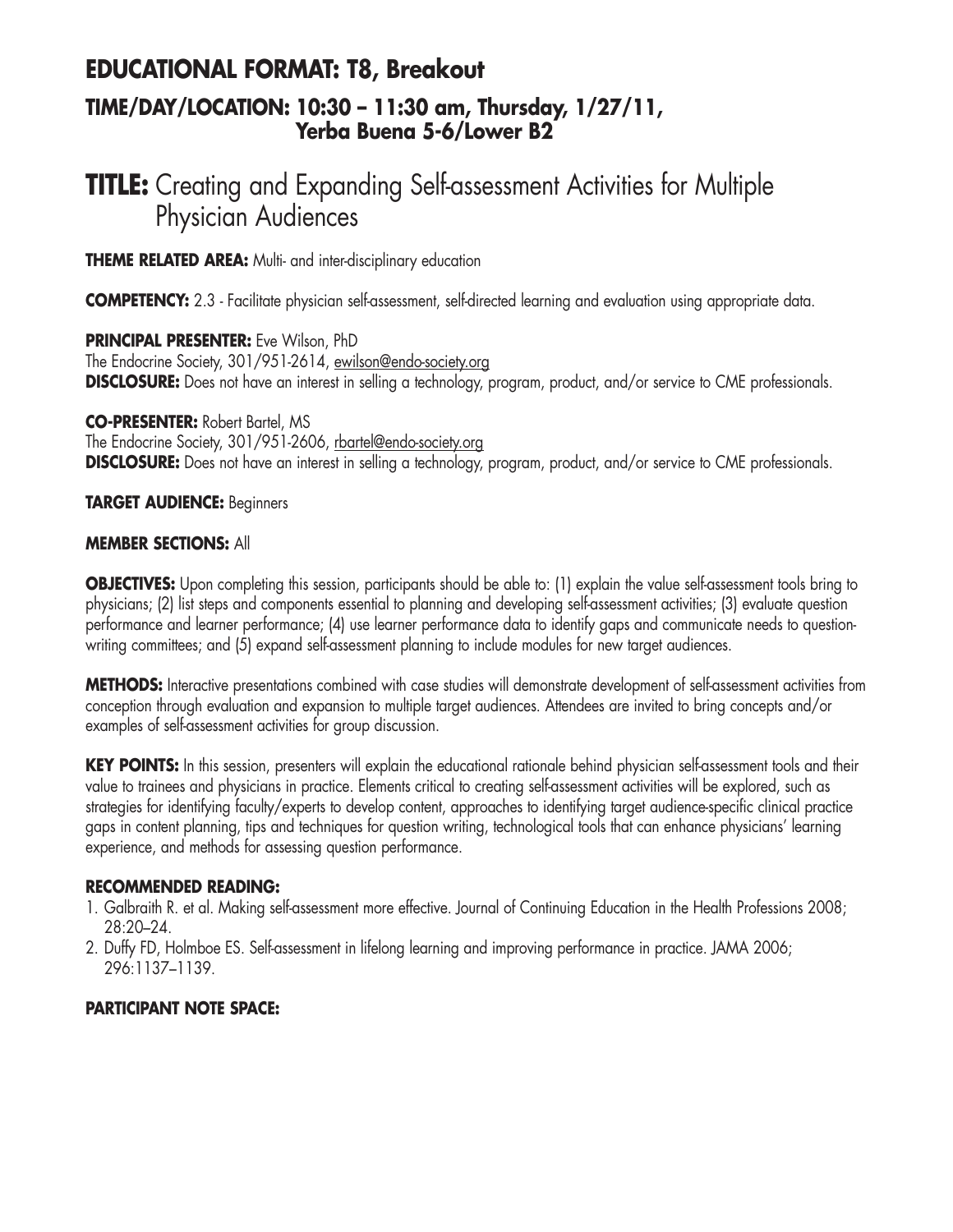### **EDUCATIONAL FORMAT: T9, Breakout TIME/DAY/LOCATION: 10:30 – 11:30 am, Thursday, 1/27/11, Yerba Buena 10-11/Lower B2**

# **TITLE:** Cn U Txt Ur Way to Hlth? A Case Study in the Use of Text Messaging to Improve Patient Outcomes

**THEME RELATED AREA:** Electronic-based information systems and/or e-learning

**COMPETENCY:** 3.2 - Use measurement data to assess outcomes/results of the learning intervention as a basis for determining future learning needs and for determining the application of the educational knowledge and skills.

**PRINCIPAL PRESENTER: Alicia Sutton, CCMEP** Omnia Education, Inc., 215/237-5892, asutton@omniaeducation.com **DISCLOSURE:** Does not have an interest in selling a technology, program, product, and/or service to CME professionals.

**CO-PRESENTER:** Bonnie Carroll University of California-Irvine, 949/824-9163, bcarroll@uci.edu **DISCLOSURE:** Does not have an interest in selling a technology, program, product, and/or service to CME professionals.

**TARGET AUDIENCE:** Non-beginners

#### **MEMBER SECTIONS:** All

**OBJECTIVES:** After participating in this interactive session, learners will be prepared to:

- 1. Evaluate the use of text messaging programs to gather patient information
- 2. Explore ways to engage physicians and empower their patients through text messaging
- 3. Design a text messaging outreach to patients that ties into a CME intervention
- 4. Review industry guidelines on mobile health technology
- 5. Assess education programs that have used text messaging in diabetes, fibromyalgia, obesity, smoking cessation, and more.

**METHODS:** This is a case-based presentation that will demonstrate how to utilize a text messaging program to educate patients, all within a CME activity. Learners will participate in developing a series of text messages, abiding by mobile health constraints in message size and content. Learners also will sign up (during the session) for and review common mobile health message platforms of the CDC and more.

KEY POINTS: Text messaging is a social media tool that brings effective communication to patients and their providers. After participating in this interactive session, learners will be prepared to utilize a text messaging program to educate patients, develop a CME activity that utilizes text messaging, understand the common guidelines of mobile health text messaging, and participate in a text message program on the spot.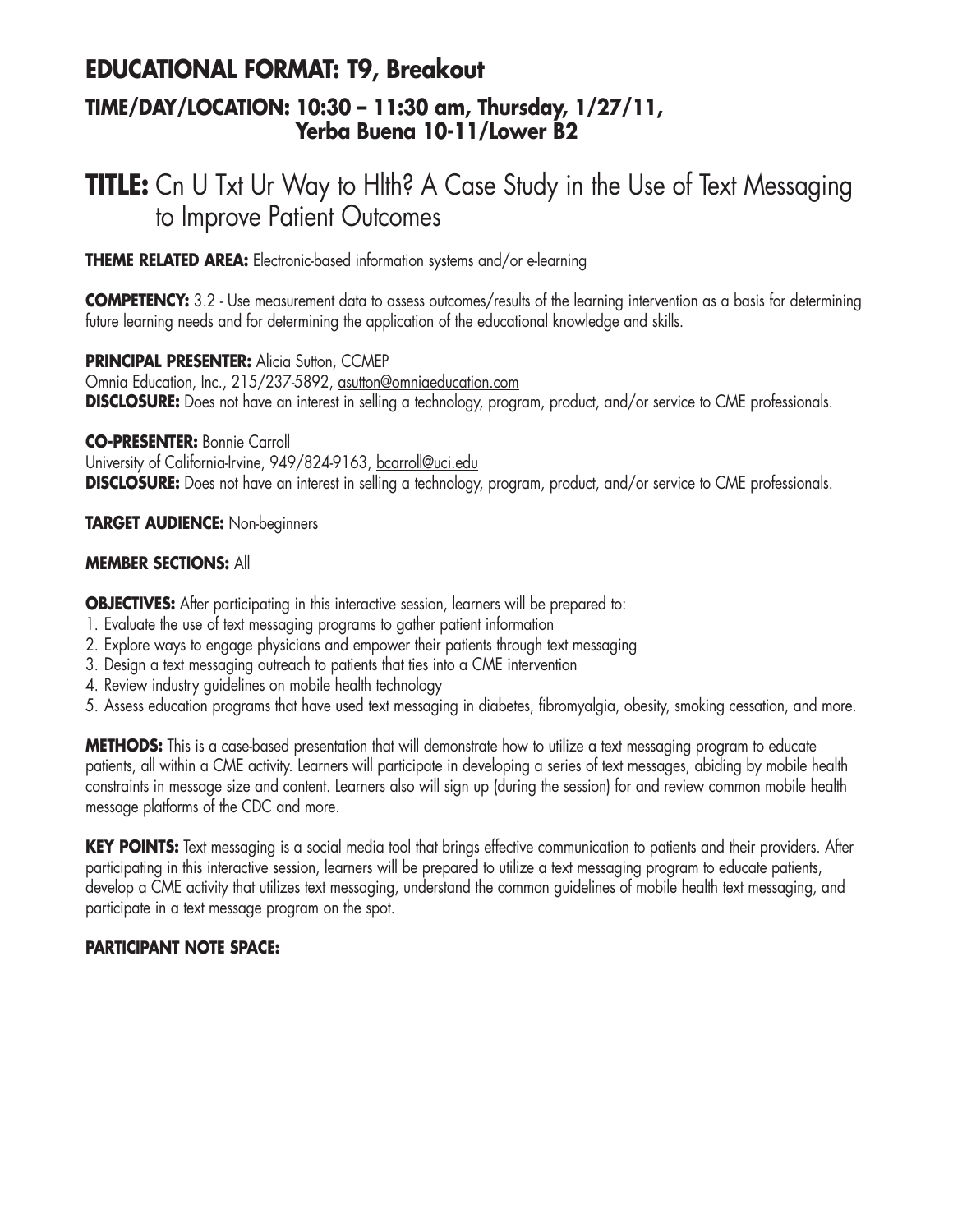# **EDUCATIONAL FORMAT: T10, Breakout**

### **TIME/DAY/LOCATION: 10:30 – 11:30 am, Thursday, 1/27/11, Yerba Buena 12-13/Lower B2**

# **TITLE:** Designing a Performance Improvement Activity that Earns ABP and ABIM Maintenance of Certification Part 4 Approval

**THEME RELATED AREA:** Quality of care and patient health outcomes improvement

**COMPETENCY:** 3.6 - Provide measurement tools and utilize reliable data to enable physician-learners to compare present levels of performance with optimum performance.

**PRINCIPAL PRESENTER:** Victoria Street, CCMEP National Committee for Quality Assurance (NCQA), 202/955-1708, street@ncqa.org **DISCLOSURE:** Does not have an interest in selling a technology, program, product, and/or service to CME professionals.

**CO-PRESENTER:** Jennifer D'Alessandro, MPA

National Committee for Quality Assurance (NCQA), 303/841-1202, dalessandro@ncqa.org **DISCLOSURE:** Does not have an interest in selling a technology, program, product, and/or service to CME professionals.

**CO-PRESENTER:** Jill Foster, MD CE Outcomes, LLC, 205/259-1508, jill.foster@ceoutcomes.com **DISCLOSURE:** Does have an interest in selling a product and/or service to CME professionals.

**CO-PRESENTER:** Annette Boyer, RPh CECity, Inc., 412/338-0366, ext. 312, aboyer@cecity.com **DISCLOSURE:** Does have an interest in selling a technology to CME professionals.

#### **TARGET AUDIENCE:** Non-beginners

#### **MEMBER SECTIONS:** All

**OBJECTIVES:** At the conclusion of this session, participants will be able to: (1) Describe a comprehensive model for a Performance Improvement CME program;( 2) Explain the processes for obtaining Maintenance of Certification Part 4 approval for an activity from the American Board of Pediatrics and the American Board of Internal Medicine, and (3) Discuss best practices in creating PI activities that are eligible for MOC Part 4.

**METHODS:** A didactic presentation will review a Performance Improvement (PI) activity that includes nationally-recognized performance measures plus pre-Stage A and pre-Stage C learner self-assessment. This model, developed by a threeorganization collaborative, provides immediate feedback and an added level of comprehension to guide performance change for the learner as well as strong needs assessment data for the provider. The requirements for MOC Part 4 approval from the American Board of Pediatrics and the American Board of Internal Medicine will be reviewed along with strategies for aligning PI CME with MOC objectives. Participants will apply learning by designing a mock PI activity that meets MOC Part 4 requirements.

**KEY POINTS:** (1) ABP's and ABIM's requirements for MOC Part 4. (2) Using nationally-recognized performance measures. (3) Using an additional assessment instrument before Stage A and Stage C to gather data beyond the performance measurement. (4) Expanding the PI activity to have applicability for the entire health care team. (5) Employing user-friendly technology to enhance the learning, tracking and reporting experience in addition to leveraging access to PI content.

**RECOMMENDED READING: (**1) The AMA CPPD Report, Spring 2007 "Performance Improvement CME: Core of the new CME". (2) Maintenance of Certification for Pediatric Subspecialists (PMCP-S™) James A. Stockman III, MD, President, Paul V. Miles, MD, Vice President, Quality Improvement, Hazen P. Ham, PhD, Director of Recertification Programs; 4/16/03.

**FINANCIAL OR IN-KIND SUPPORT:** The ADHD Performance Improvement Program is supported by an educational grant from McNeil Pediatrics Division of Ortho-McNeil-Janssen Pharmaceuticals, Inc., administered by Ortho-McNeil Janssen Scientific Affairs, LLC.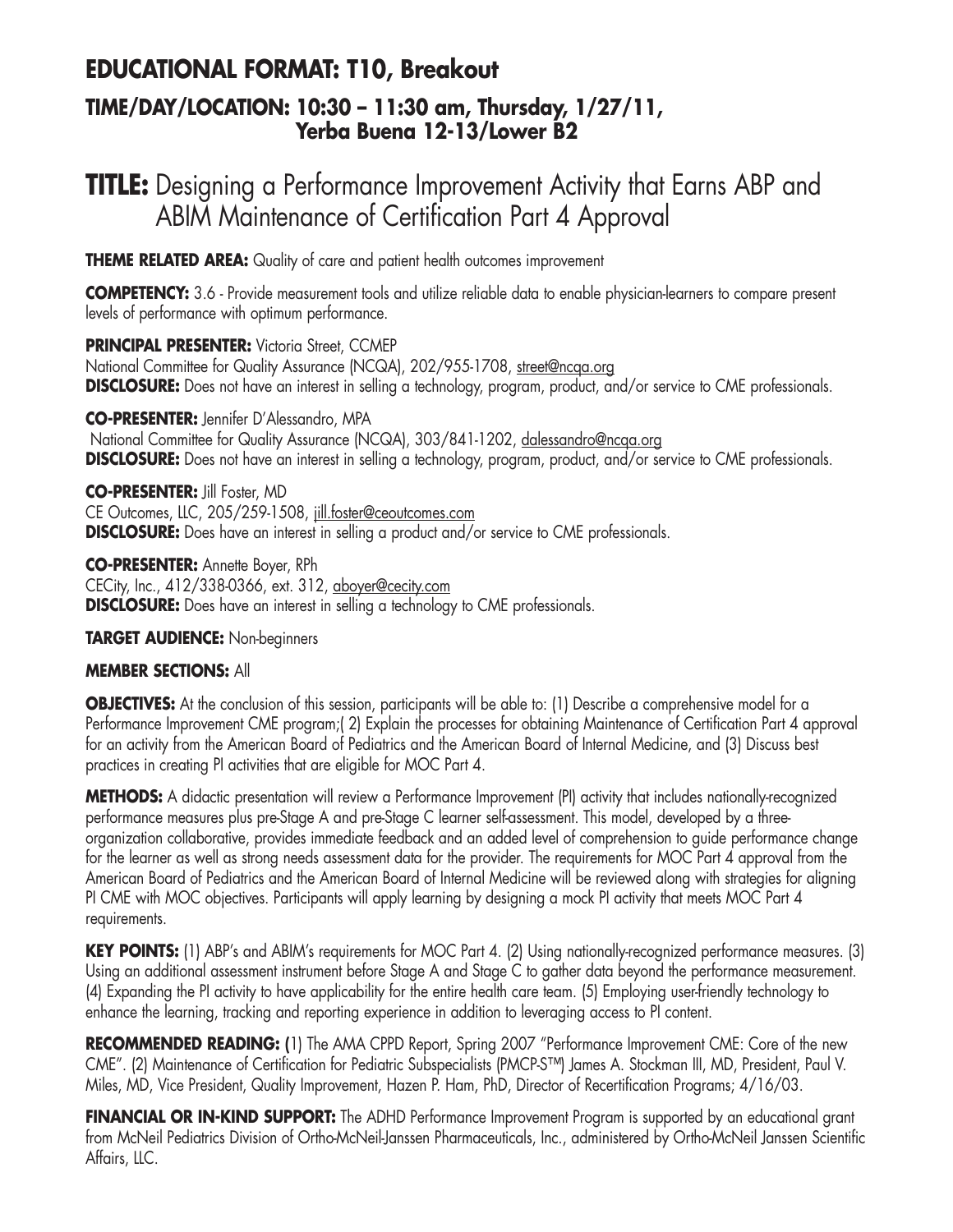# **EDUCATIONAL FORMAT: T11, Breakout**

## **TIME/DAY/LOCATION: 10:30 – 11:30 am, Thursday, 1/27/11, Foothill G1-G2/2nd**

# **TITLE:** Using Editorial Roundtables to Drive Multi-disciplinary Education

**THEME RELATED AREA:** Multi- and inter-disciplinary education

**COMPETENCY:** 4.2 - Consider a multi-disciplinary focus for needs assessment, educational design, and evaluation, as appropriate.

**PRINCIPAL PRESENTER: Matthew Horn, MD** Curatio CME Institute, 908/707-1480, matthew.horn@curatiocme.com **DISCLOSURE:** Does not have an interest in selling a technology, program, product, and/or service to CME professionals.

**CO-PRESENTER:** Bonnie Bixler, MEd Penn State College of Medicine, 717/531-6483, bbixler1@hmc.psu.edu **DISCLOSURE:** Does not have an interest in selling a technology, program, product, and/or service to CME professionals.

**CO-PRESENTER:** Samantha Libby-Cap American Pain Foundation, 860/575-5360, slibby-cap@painfoundation.org **DISCLOSURE:** Does not have an interest in selling a technology, program, product, and/or service to CME professionals.

**TARGET AUDIENCE:** Non-beginners

#### **MEMBER SECTIONS:** All

**OBJECTIVES:** At the completion of this session, participants should be able to (1) summarize the enhanced educational value provided through editorial roundtables and multi-disciplinary education; (2) list tips and precautions for developing and implementing editorial roundtables; (3) explain the roles of the organizer, accredited providers, and advocacy partners in an editorial roundtable; and (4) utilize an editorial roundtable to develop a multi-disciplinary continuing education activity.

**METHODS:** Representatives from the collaborative partners for a multi-disciplinary, multi-tactic educational initiative on the management of chronic pain will discuss their roles in the development of the Steering Committee editorial roundtable and subsequent educational activities. This session will consist of a combination of presentations and question and answer period.

**KEY POINTS:** The goal of this session is to show how an editorial roundtable can be the keystone to organizing, developing and implementing complex, multi-disciplinary programs. Balancing Chronic Pain Management and Rational Opioid Use for Primary Care Providers is a multi-disciplinary, multi-tactic, multi-funded, multimedia educational initiative that included the involvement of nine organizations. The aim of this initiative is to provide long-term continuing education through a network of activities to encourage practice change in primary care. It was developed to meet the current educational needs of primary care physicians, registered nurses, nurse practitioners, physician assistants and pharmacists.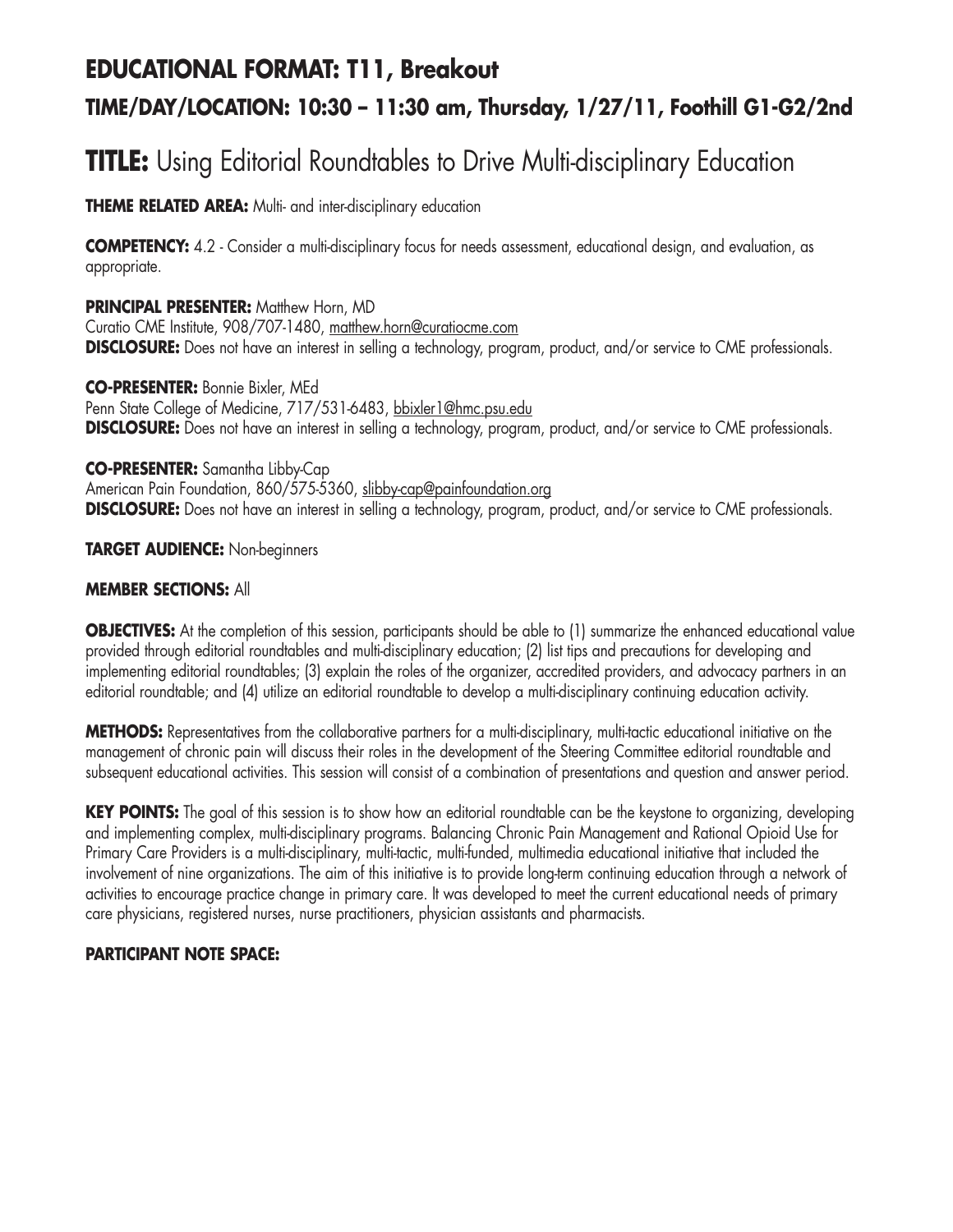# **EDUCATIONAL FORMAT: T12, Breakout**

### **TIME/DAY/LOCATION: 10:30 – 11:30 am, Thursday, 1/27/11, Yerba Buena 14-15/Lower B2**

# **TITLE:** The Proof is in the Partnership: Collaborating with Regional Stakeholders to Prevent the Spread of MRSA in Ohio

**THEME RELATED AREA:** Quality of care and patient health outcomes improvement

**COMPETENCY:** 5.2 - Identify and collaborate with external partners that enhance effective CME activities.

**PRINCIPAL PRESENTER:** Monique Johnson, MD, CCMEP CME Outfitters LLC, 614/328-4515, mjohnson@cmeoutfitters.com **DISCLOSURE:** Does not have an interest in selling a technology, program, product, and/or service to CME professionals.

**CO-PRESENTER:** Richard Snow, DO Doctors Hospital, 614/544-2160, rsnow@ohiohealth.com **DISCLOSURE:** Does not have an interest in selling a technology, program, product, and/or service to CME professionals.

**CO-PRESENTER:** Sharon Tordoff, CCMEP CME Outfitters LLC, 614/328-4499, stordoff@cmeoutfitters.com **DISCLOSURE:** Does not have an interest in selling a technology, program, product, and/or service to CME professionals.

**TARGET AUDIENCE:** Non-beginners

#### **MEMBER SECTIONS:** All

**OBJECTIVES:** (1) Describe a collaborative process used to integrate ideas and resources from a medical education company, a hospital system, a state medical association, and a community health department to develop a multi-disciplinary educational initiative. (2) Leverage partnerships with community hospitals and state health agencies to enhance reach to target audience clinicians. (3) Partner with health systems to access peer advocates who can encourage clinical performance change.

**METHODS:** Presentation and interactive discussion formats will be used to share key learning from a partnership between CME Outfitters LLC, Doctors Hospital, the Columbus Medical Association, the Ohio Department of Health, and PMG Communications that resulted in a comprehensive, multimodal initiative to prevent and reduce the spread of methicillin-resistant Staphylococcus aureus (MRSA) in both hospital and community settings.

**KEY POINTS:** Best partnerships are a result of having a shared goal. Goal-setting should be a highly collaborative activity that takes place as the initial step among all partners. Assignment of roles and responsibilities should take advantage of each partner's best strengths and resources. CME providers should recognize that building partnerships can take significant time, but once built, become enormous assets for improving clinical practice and patient safety.

**RECOMMENDED READING:** Alliance CME Competency Area 5: Partnering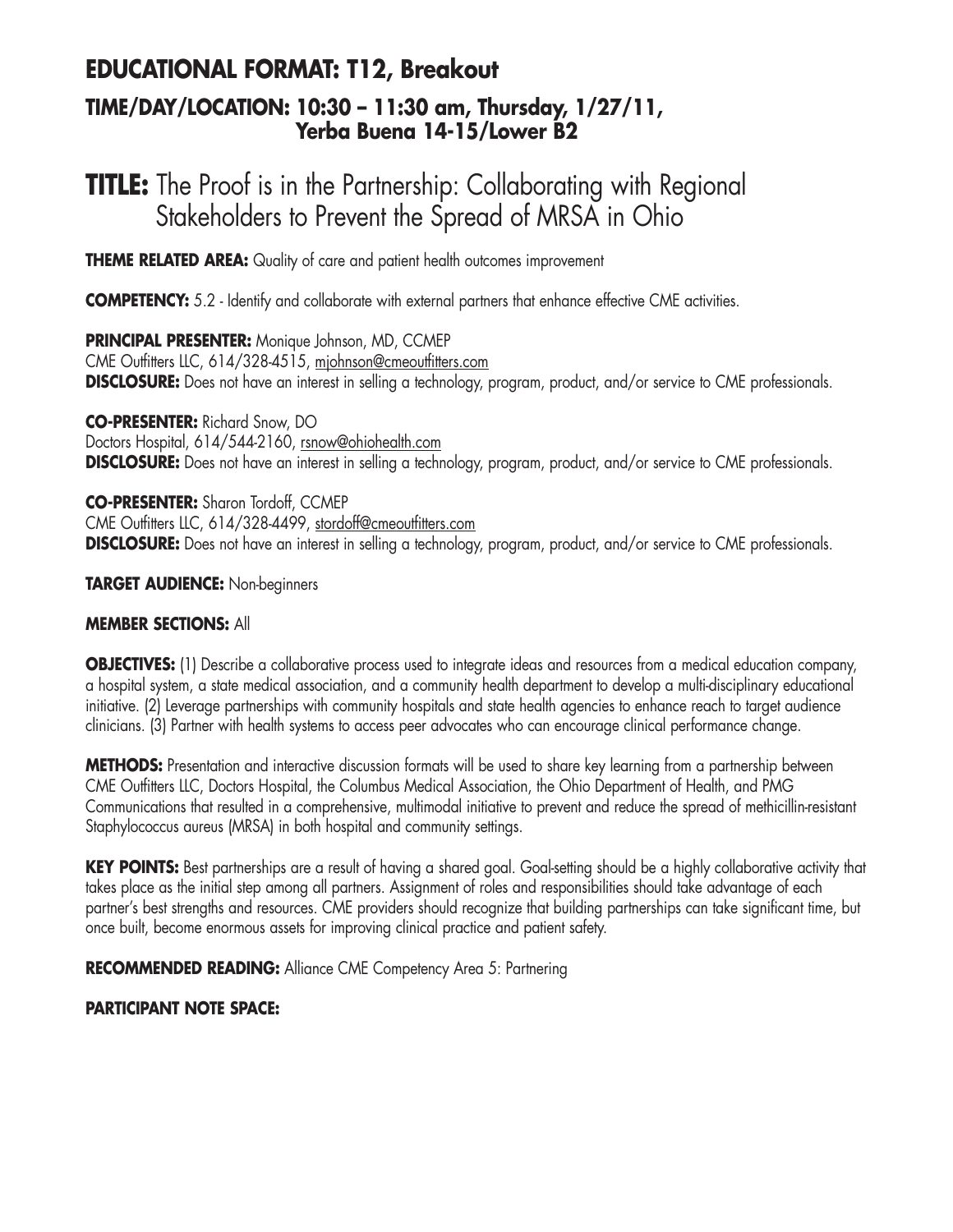## **EDUCATIONAL FORMAT: T13, Breakout TIME/DAY/LOCATION: 10:30 – 11:30 am, Thursday, 1/27/11, Nob Hill A-B/Lower B2**

# **TITLE:** "Oh No You Didn't!" and Other Responses to Avoid! Interactive Session on Appropriate Provider/Supporter Communication

**THEME RELATED AREA:** Skills (e.g., focus group facilitation, data analysis, test/question writing, etc.)

**COMPETENCY:** 5.2 - Identify and collaborate with external partners that enhance effective CME activities.

**PRINCIPAL PRESENTER:** Lawrence Sherman, FACME, CCMEP Prova Education, 646/701-0041, LS@provaeducation.com **DISCLOSURE:** Does not have an interest in selling a technology, program, product, and/or service to CME professionals.

**CO-PRESENTER:** Jason Singer, PharmD Lilly USA LLC, 317/277-8333, singer\_jason@lilly.com **DISCLOSURE:** Does not have an interest in selling a technology, program, product, and/or service to CME professionals.

**CO-PRESENTER:** Mahj Motiwala, PharmD sanofi-aventis U.S., 908/981-5134, mahj.motiwala@sanofi-aventis.com **DISCLOSURE:** Does not have an interest in selling a technology, program, product, and/or service to CME professionals.

**TARGET AUDIENCE:** Non-beginners

#### **MEMBER SECTIONS:** All

**OBJECTIVES:** At the completion of this session, participants should be able to: (1) discuss the early stages of interaction between commercial supporters and accredited providers, who cannot receive guidance, either nuanced or direct, on the content of the activity or on who should deliver that content.; (2) define "Prohibited guidance"; (3) Apply best practices in provider/supporter communication

**METHODS:** The results of a pre-activity survey and social media queries will be interwoven with presenter case studies to form the core curriculum. Inherent to the session will be interactive discussions with the audience. Interactive presentations utilizing case studies and audience interaction to convey and discuss communication between grantors and providers will be used. Participant interaction will be highly encouraged through various case vignettes and ARS-styled questions.

**KEY POINTS:** Communication between supporters and providers in CME has evolved greatly. What was once permissible may now represent a "worst practice." The continually changing CME environment necessitates that all stakeholders be accountable for designing, implementing, and evaluating quality education that complies with all relevant guidelines. This accountability requires that stakeholders choose educational partners who share their values regarding CME. To help stakeholders form effective educational partnerships, a joint effort towards appropriate communication between grantors and providers is necessary.

**FINANCIAL OR IN-KIND SUPPORT:** Audience response technology provider to be determined.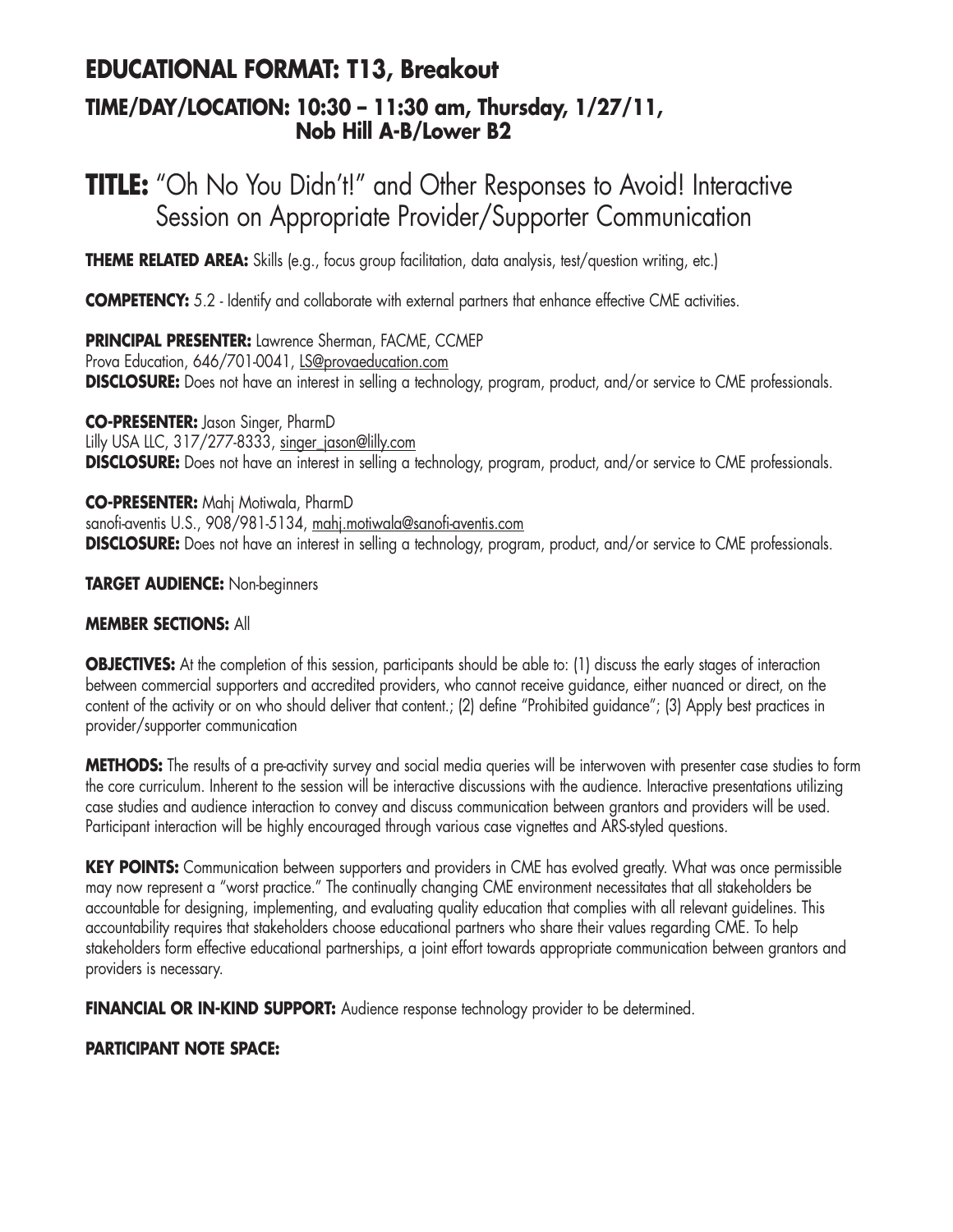# **EDUCATIONAL FORMAT: T14, Breakout TIME/DAY/LOCATION: 10:30 – 11:30 am, Thursday, 1/27/11, Foothill E/2nd**

# **TITLE:** Physician Leadership in CME

**THEME RELATED AREA:** Skills (e.g., focus group facilitation, data analysis, test/question writing, etc.)

**COMPETENCY:** 6.1 - Provide a vision of present role and future direction for CME and physician role and responsibilities in continued learning.

**PRINCIPAL PRESENTER:** Alejandro Aparicio, MD American Medical Association, 312/464-5531, alejandro.aparicio@ama-assn.org **DISCLOSURE:** Does not have an interest in selling a technology, program, product, and/or service to CME professionals.

**CO-PRESENTER:** Melvin Freeman, MD Washington State Medical Association, 425/454-4868, bfreeman@u.washington.edu **DISCLOSURE:** Does not have an interest in selling a technology, program, product, and/or service to CME professionals.

**CO-PRESENTER:** Norman Kahn Jr, MD Council of Medical Specialty Societies, 312/224-2585, nkahn@cmss.org **DISCLOSURE:** Does not have an interest in selling a technology, program, product, and/or service to CME professionals.

**CO-PRESENTER:** Ajit Sachdeva, MD American College of Surgeons, 312/202-5000, asachdeva@facs.org **DISCLOSURE:** Does not have an interest in selling a technology, program, product, and/or service to CME professionals.

#### **TARGET AUDIENCE:** Non-beginners

#### **MEMBER SECTIONS:** All

**OBJECTIVES:** At the end of the activity, participants will be able to (1) explain the importance of physician involvement in the CME community at multiple levels; (2) describe the skills necessary for physician leadership in different provider groups; and (3) discuss ways in which these skills can be developed and nurtured.

**METHODS:** This presentation from physician leaders in the field of CME will be followed by discussion with the audience regarding barriers that need to be addresses and ways to address them.

**KEY POINTS:** It is critically important that physicians be engaged in the development of CME activities and creation of CME policies, and participate in CME organizations in order to have all the different professional groups working to continuously improve CME.

**RECOMMENDED READING:** Physicians as Leaders. Who, How, And Why Now? by Mindi McKenna, PhD, MBA and Perry Pugno, MD, MPH, CPE.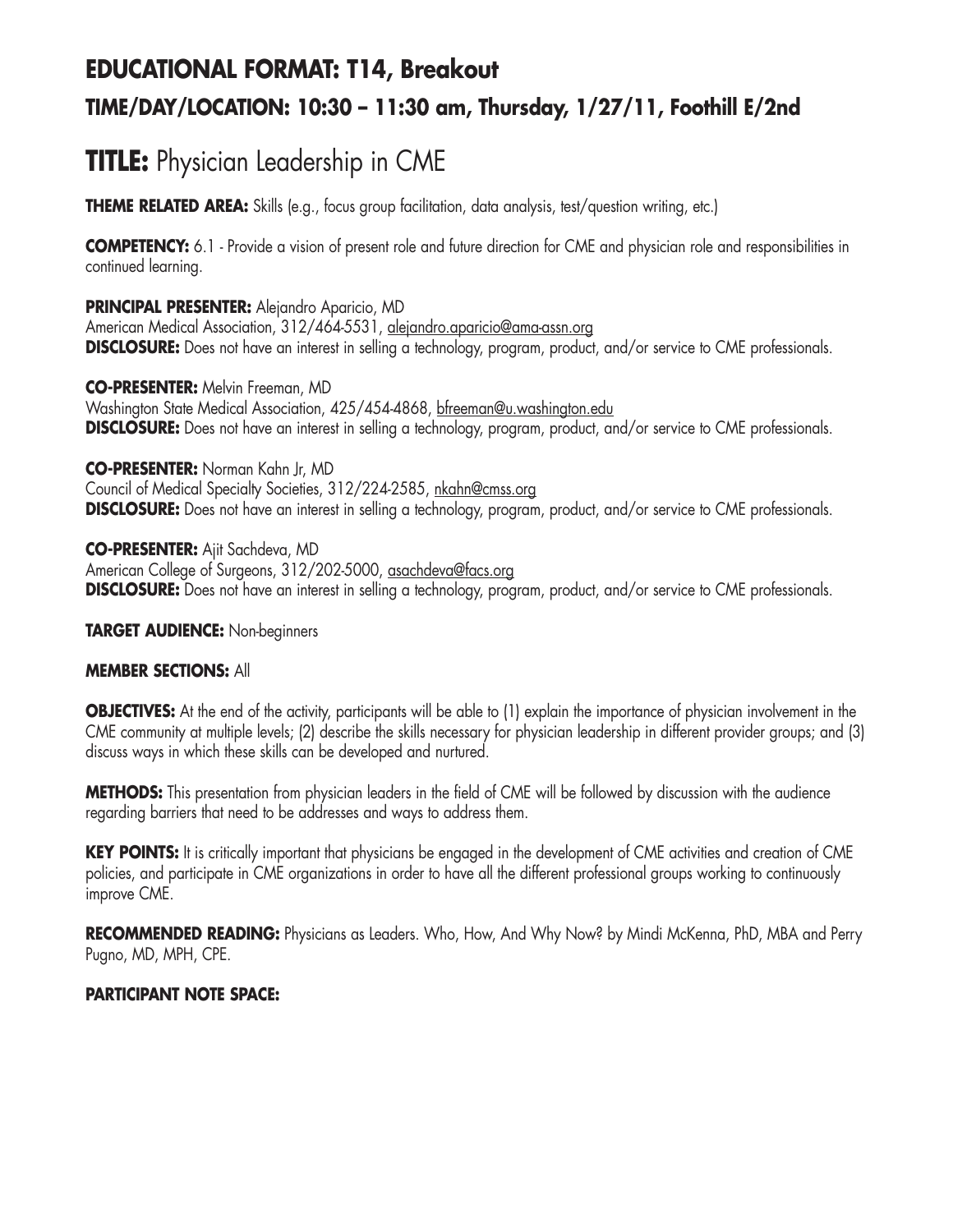## **EDUCATIONAL FORMAT: T15, Breakout TIME/DAY/LOCATION: 10:30 – 11:30 am, Thursday, 1/27/11, Nob Hill C-D/Lower B2**

# **TITLE:** The CME Price Tag: A Fee for Service Approach

**THEME RELATED AREA:** Electronic-based information systems and/or e-learning

**COMPETENCY:** 7.2 - Manage finances of the CME program to meet the organizational needs.

#### **PRINCIPAL PRESENTER:** Mary Bany

Mayo Clinic College of Medicine-Rochester, 507/538-4376, bany.mary@mayo.edu **DISCLOSURE:** Does not have an interest in selling a technology, program, product, and/or service to CME professionals.

**CO-PRESENTER:** Kari Schilling Mayo Clinic College of Medicine-Rochester, 507/284-4370, schilling.kari@mayo.edu **DISCLOSURE:** Does not have an interest in selling a technology, program, product, and/or service to CME professionals.

#### **TARGET AUDIENCE:** Non-beginners

#### **MEMBER SECTIONS:** All

**OBJECTIVES:** At the completion of this session, participants should be able to: (1) Implement a system to estimate the effort required to plan and implement a CME activity; (2) Identify planning service fee structures used in various CME settings; (3) Implement a budget and financial management tool for CME activities; (4) Implement a fee for service approach in one's own CME setting.

**METHODS:** The presenters will use an interactive, question and answer format accompanied by a demonstration of a software tool used to budget and track finances, as well as estimate the effort required to plan and implement CME activities. Handouts and an electronic copy of the Microsoft Excel™ tool will be available to attendees.

**KEY POINTS:** The financial management and effort assessment template serves as a multi-purpose tool which links specific planning tasks with associated service fees, and provides a blueprint for ensuring proper resource and financial management from inception through the life of a CME activity.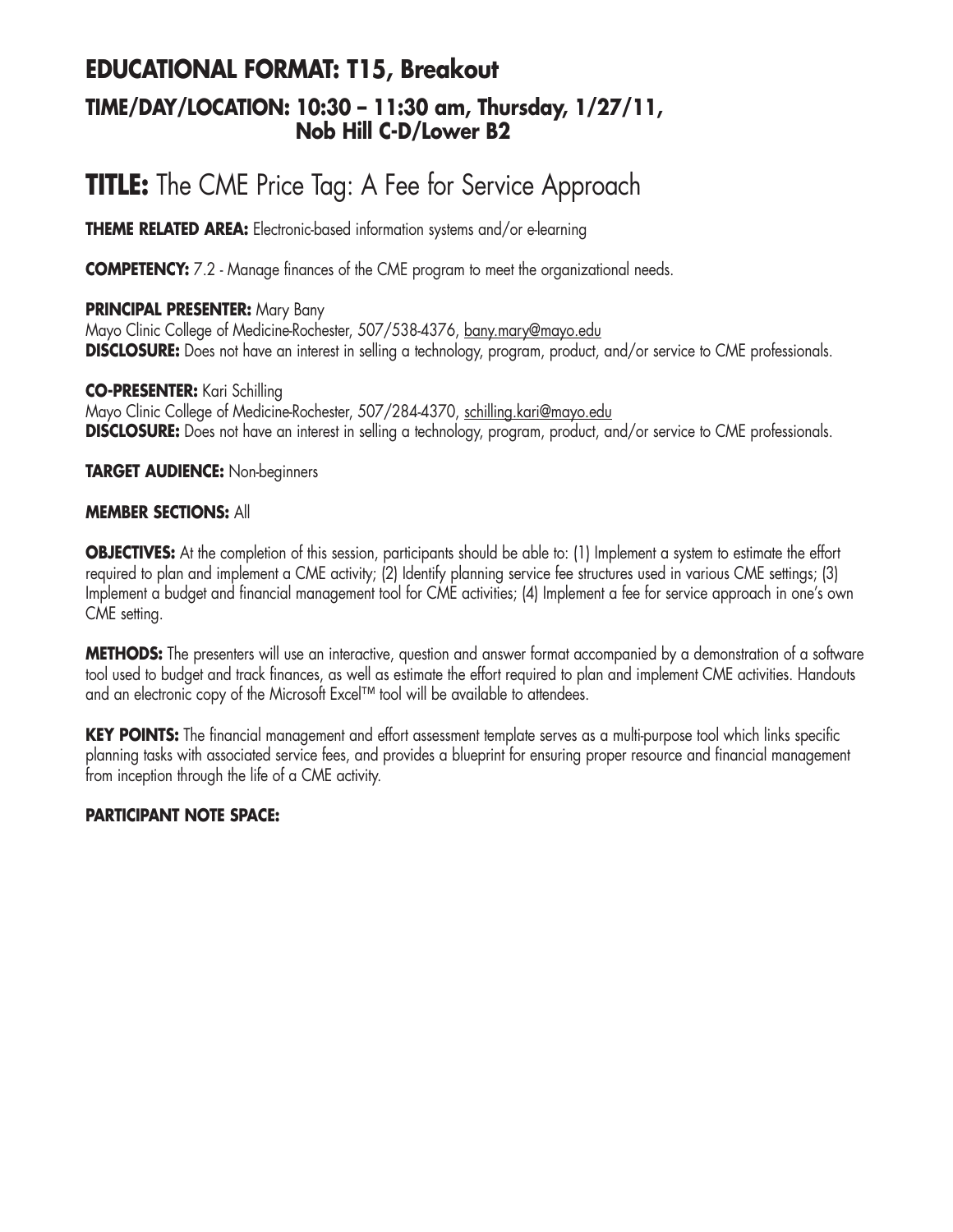## **EDUCATIONAL FORMAT: T16, Mini-plenary TIME/DAY/LOCATION: 1:15 – 2:15 pm, Thursday, 1/27/11, Yerba Buena 7-9/Lower B2**

# **TITLE:** Insights into Interprofessional Education and Care: Barriers to and Strategies for Working Together **(Invited Abstract)**

**MODERATOR:** Greg Paulos, MBA

602/502-5227, greg.paulos1@gmail.com

**DISCLOSURE:** Does not have an interest in selling a technology, program, product, and/or service to CME professionals.

**PRINCIPAL PRESENTER:** Greg Thomas, MPH

American Academy of Physician Assistants, 703/836-2272, ext. 3107, greg@aapa.org **DISCLOSURE:** Does not have an interest in selling a technology, program, product, and/or service to CME professionals.

**CO-PRESENTER:** Jeanne Floyd, PhD, RN, CAE American Nurses Credentialing Center, 301/628-5256, Jeanne.floyd@ana.org **DISCLOSURE:** Does not have an interest in selling a technology, program, product, and/or service to CME professionals.

#### **CO-PRESENTER:** Dimitra Travlos, PharmD, BCPS

Accreditation Council for Pharmacy Education (ACPE), 312/664-3575, dtravlos@acpe-accredit.org **DISCLOSURE:** Does not have an interest in selling a technology, program, product, and/or service to CME professionals.

**CO-PRESENTER:** Don Moore, PhD Vanderbilt University School of Medicine, 615/322-4030, don.moore@vanderbilt.edu **DISCLOSURE:** Does have an interest in selling a service to CME professionals.

#### **TARGET AUDIENCE:** Non-beginners

#### **MEMBER SECTIONS:** All

**OBJECTIVES:** (1) Review the implications of recent IOM and AAMC/AACN reports that highlight the importance of interdisciplinary education. (2) Discuss ideas and strategies for coordination/collaboration of education that fosters improved care that reflects a strong interdisciplinary focus. (3) Describe the role of enhanced communication within and among the disciplines to improve education and care to patients. (4) Identify the metrics that would be valuable in assessing educational and care outcomes from interdisciplinary education and care.

**METHODS:** Leaders in significant healthcare organizations dedicated to quality education within their disciplines meet to have an interactive panel discussion on the insights into interdisciplinary education and care.

#### **KEY POINTS:** The themes for the discussion can include:

- 1. How to build strong education frameworks that foster team philosophy in professional development and care.
- 2. Foster collaboration in education/care—increasing the relevance factor for interdisciplinary/interprofessional care and professional development.
- 3. Facilitate enhanced communication awareness and strategies that overcome organizational and systems barriers to education and care.
- 4. Discuss the impact of interdisciplinary educational philosophies to foster patient adherence, patient safety etc.

#### **RECOMMENDED READING:**

- 1. IOM Reports 2000-2008 (multiple reports)
- 2. AAMC/AACN Report on Lifelong Learning, release December 2009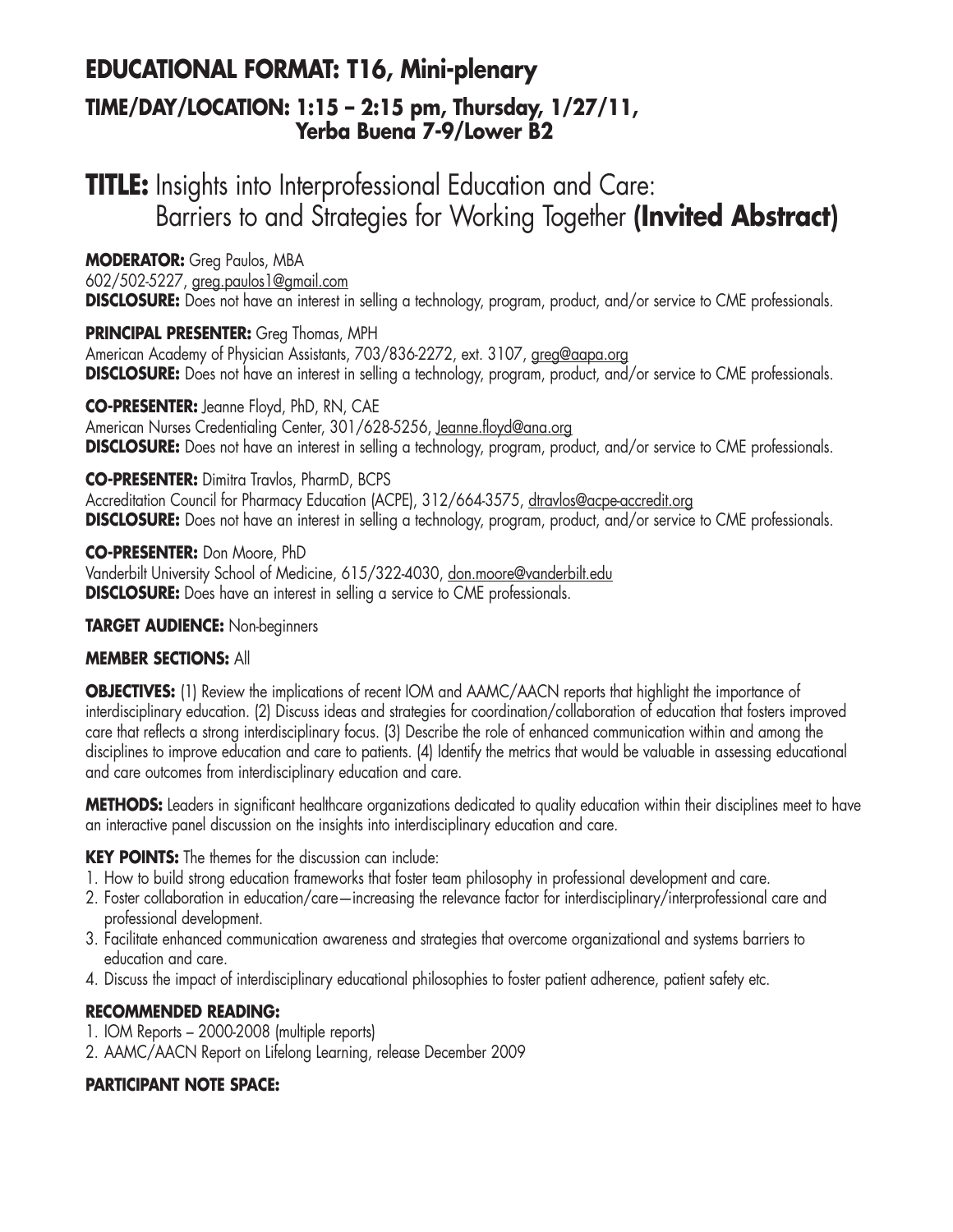# **EDUCATIONAL FORMAT: T17, Breakout TIME/DAY/LOCATION: 1:15 – 2:15 pm, Thursday, 1/27/11, Pacific H/4th**

# **TITLE:** Medical Writers: Where Do They Fit in Accredited CME Programming?

**THEME RELATED AREA:** Performance consulting and/or organizational development

**COMPETENCY:** 2.1 - Use evidence based adult learning principles to quide the practice of CME.

**PRINCIPAL PRESENTER:** Debra Gordon, MS GordonSquared, Inc., 757/645-2660, debra@debragordon.com **DISCLOSURE:** Does have an interest in selling a service to CME professionals.

**CO-PRESENTER:** Erik Brady, PhD Clinical Care Options, 919/280-6519, ebrady@clinicaloptions.com **DISCLOSURE:** Does have an interest in selling a service to CME professionals.

**TARGET AUDIENCE:** Non-beginners

#### **MEMBER SECTIONS:** All

**OBJECTIVES:** After completing the session participants will be able to:

- 1. Identify the potential role of medical writers in CME needs assessments and programming.
- 2. Describe barriers to the use of medical writers in their organization.
- 3. Integrate policies and procedures into their organization to facilitate quality working relationships with medical writers.

#### **METHODS:** Didactic, demonstrative

#### **KEY POINTS:**

- 1. The requirements for needs assessments and CME content from accredited CME providers have increased in recent years even as funding for such programs have declined.
- 2. Many CME providers work with very small staffs.
- 3. Using independent medical writers to prepare needs assessments and work with faculty on presentations and enduring materials provides a flexible option to meet these increasingly complex demands.
- 4. Many CME providers do not know how to identify quality medical writers or how to work with them to ensure they receive quality products.
- 5. The issue of "ghostwriting" that has arisen in the pharmaceutical industry has implications for CME providers that use medical writers and should be discussed.

**RECOMMENDED READING:** American Medical Writers Association (AMWA) Code of Ethics (http://www.amwa.org/default.asp?id=114).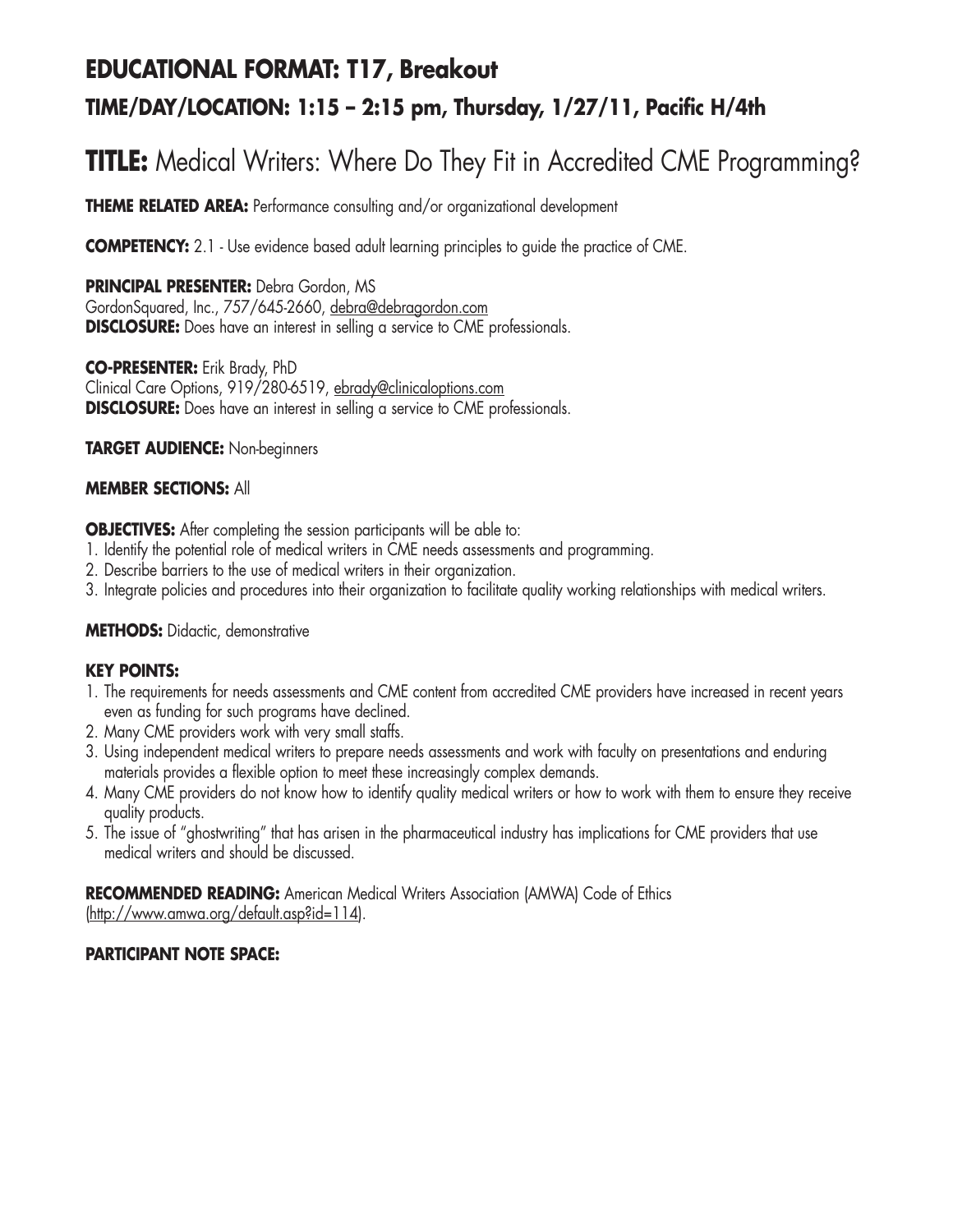## **EDUCATIONAL FORMAT: T18, Breakout TIME/DAY/LOCATION: 1:15 – 2:15 pm, Thursday, 1/27/11, Yerba Buena 1-2/Lower B2**

# **TITLE:** Good Needs Assessment or Bad Needs Assessment: You Make the Call!

**THEME RELATED AREA:** Skills (e.g., focus group facilitation, data analysis, test/question writing, etc.)

**COMPETENCY:** 2.2 - Identify physician learning needs using data, especially clinical practice data.

**PRINCIPAL PRESENTER:** Robert Kristofco, MSW Pfizer, Inc., 212/733-0055, robert.krisofco@pfizer.com **DISCLOSURE:** Does not have an interest in selling a technology, program, product, and/or service to CME professionals.

**CO-PRESENTER:** Katie Crenshaw, JD University of Alabama at Birmingham, 205/934-2687, kcrenshaw@uab.edu **DISCLOSURE:** Does not have an interest in selling a technology, program, product, and/or service to CME professionals.

#### **TARGET AUDIENCE:** Non-beginners

#### **MEMBER SECTIONS:** All

**OBJECTIVES:** At completion of this session, participants should be better able to: (1) describe the characteristics of quality needs assessment; (2) identify needs assessment data that best inform program planning; and (3) discuss the importance of using the highest quality needs assessment data available for educational content and format development.

**METHODS:** In this break-out session, participants will review and discuss the importance of quality needs assessment processes to the New CME. After a brief didactic presentation of basic needs assessment tenets, participants will be asked to select the most appropriate approaches to identifying learning needs from among a variety of examples from actual (blinded) medical education grant requests. Needs assessment data from several successful requests will be described and discussed in detail such that participants will take away plans for conducting needs assessment and gathering meaningful data in their organizations.

**KEY POINTS:** A cardinal factor in attaining optimal individual/organizational performance improvement and moving in the direction of the New CME is effective and meaningful assessment of physician learning needs such that providers build programs on solid foundations. This workshop provides a forum for exchange with peers about the centrality of good needs assessment in adult learning and the appropriateness, completeness, and overall value that various forms of educational needs data lend to the quality of their educational program proposals.

#### **RECOMMENDED READING:**

- 1. Moore DE Jr, Green JS, Gallis HA. Achieving desired results and improved outcomes: integrating planning and assessment throughout learning activities. J Contin Educ Health Prof. 2009 Winter;29(1):1.
- 2. Miller BM, Moore DE, Stead WW, Balser JR. Beyond Flexner: a new model for continuous learning in the health professions. Acad Med. 2010 Feb;85(2):266-72.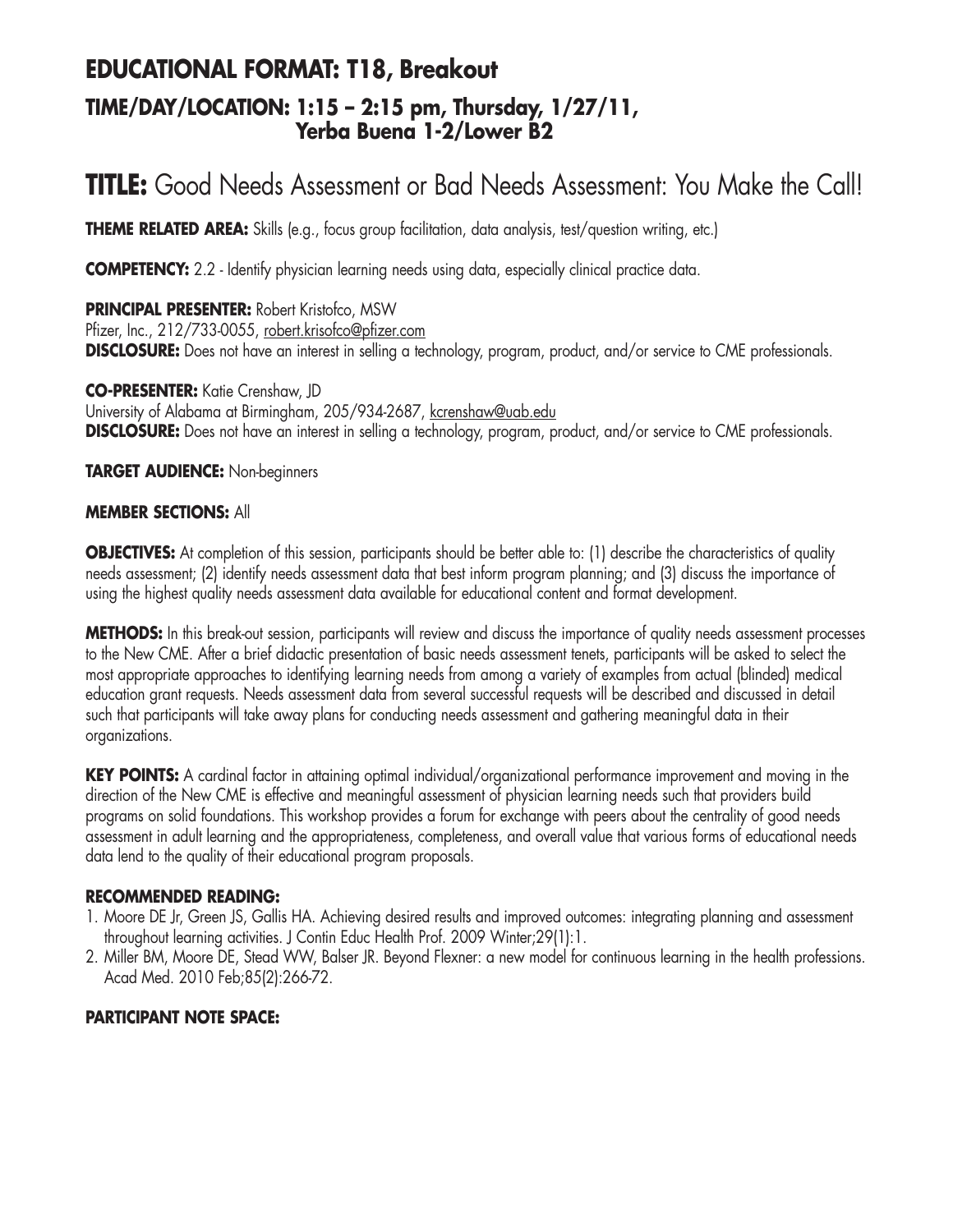## **EDUCATIONAL FORMAT: T19, Breakout TIME/DAY/LOCATION: 1:15 – 2:15 pm, Thursday, 1/27/11, Yerba Buena 3-4/Lower B2**

# **TITLE:** Maintenance of Certification: A Physician's Perspective

**THEME RELATED AREA:** Quality of care and patient health outcomes improvement

**COMPETENCY:** 2.4 - Assist physician-learners to reflect upon present and desired levels of performance and plan the next step in their personal education.

#### **PRINCIPAL PRESENTER:** George Mejicano, MD

University of Wisconsin School of Medicine and Public Health, 608/240-2204, mejicano@wisc.edu **DISCLOSURE:** Does not have an interest in selling a technology, program, product, and/or service to CME professionals.

**TARGET AUDIENCE:** Non-beginners

#### **MEMBER SECTIONS:** All

#### **OBJECTIVES:**

- 1. Understand the role that CME providers can play in Maintenance of Certification (MOC).
- 2. Appreciate the learner's perspective of navigating through the MOC requirements.
- 3. Design educational activities that will qualify for MOC credits/points.

**METHODS:** The first part of this breakout session will consist of a didactic presentation related to the speaker's experience and participation in Maintenance of Certification. The second part of the session will consist of a dialogue with participants related to how CME providers can best support the MOC process of their learners.

**KEY POINTS:** Every physician has a professional responsibility to stay abreast of his/her field in order to provide optimal care to patients. In addition, licensing authorities, hospital credentialing committees, and specialty certifying boards have a duty to ensure that physicians practice in a safe and competent manner. In that spirit, the American Board of Medical Specialties has championed the concept of Maintenance of Certification wherein physicians must regularly engage in learning and assessment opportunities. Since CME providers can play a critical role in the MOC process, understanding the experience of physician learners will help educators better design continuing medical education activities that also have been approved as a component of a maintenance of certification program.

**RECOMMENDED READING:** Information about Maintenance of Certification can be found at: http://abms.org/Maintenance\_of\_Certification/.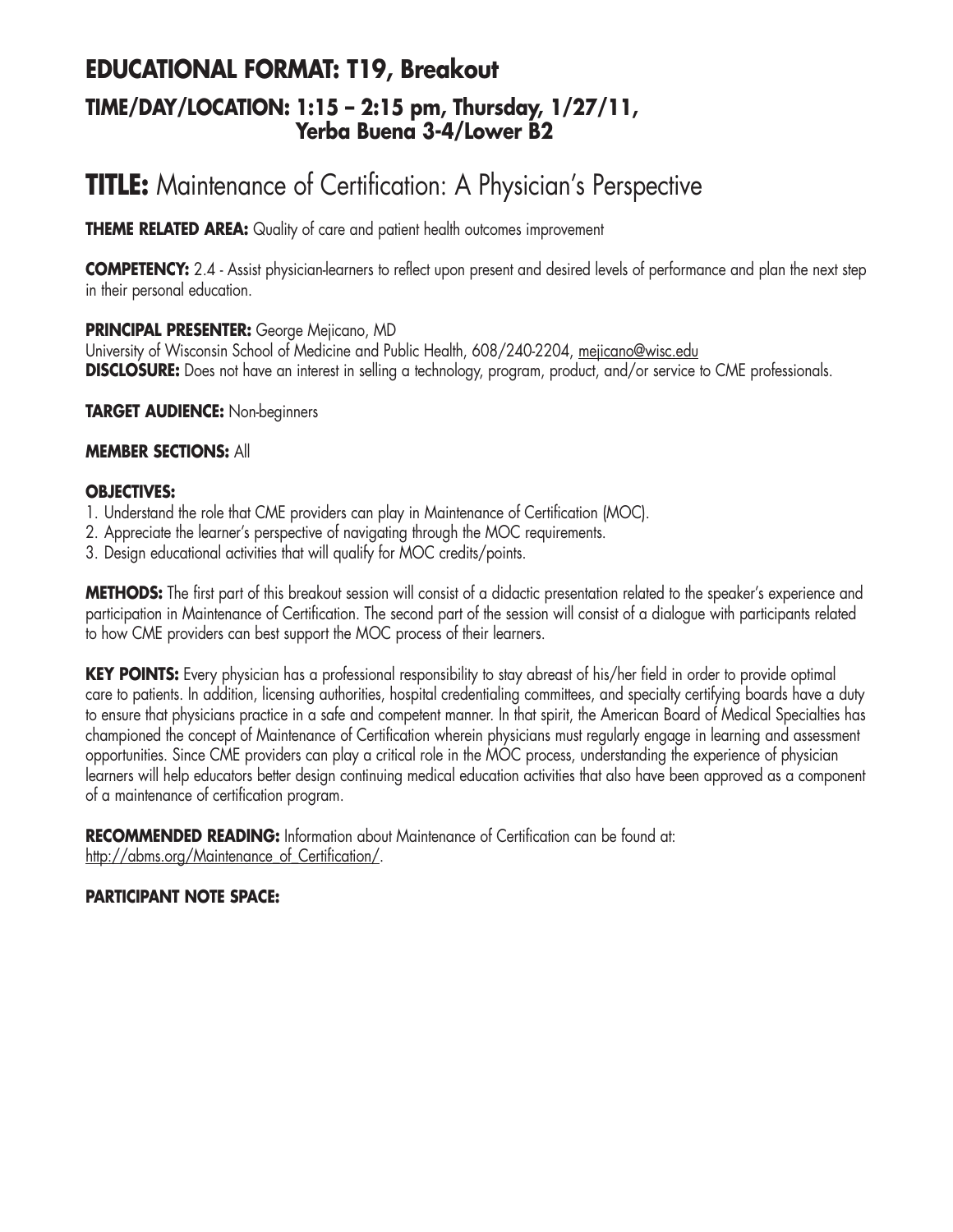# **EDUCATIONAL FORMAT: T20, Breakout TIME/DAY/LOCATION: 1:15 – 2:15 pm, Thursday, 1/27/11, Pacific I/4th**

# **TITLE:** An Adult Learning Model to Enhance Organizational Performance

**THEME RELATED AREA:** Performance consulting and/or organizational development

**COMPETENCY:** 2.9 - Provide interactive learning and opportunities to practice skills that lead to change in physician performance.

#### **PRINCIPAL PRESENTER: Patricia McNally, EdD**

Loyola University Stritch School of Medicine, 708/216-4998, pmcnally@lumc.edu **DISCLOSURE:** Does not have an interest in selling a technology, program, product, and/or service to CME professionals.

#### **TARGET AUDIENCE:** Beginners

#### **MEMBER SECTIONS:** All

#### **OBJECTIVES:**

- 1. Compare faculty-driven vs. learner-driven curriculum.
- 2. Create interactive, just-in-time learning for clinical teachers.
- 3. Evaluate 'who am I, who am I becoming by my actions, and what are the tenets that undergird my practice as an educator' as questions to guide self-reflection and self-assessment.

**METHODS:** Discuss concepts of adult learning as they manifest themselves in the faculty-development arena as well as best practices for faculty development among participants in those attending the session.

KEY POINTS: This innovative outcome based faculty development initiative is a four course Certificate in Academic Medicine. Each course is designed to be immediately applicable for the learner with an outcome that is useful as a teaching tool. Currently, attendings, fellows, and residents attend the sessions. This certificate is slated to become a requirement for promotion.

In addition to presenting this program and how it models the best of adult education techniques, participation from those attending to discuss best practices from their institutions will be built into the program.

#### **RECOMMENDED READING:**

- 1. Curriculum Development for Medical Education: A Six-Step Approach by Kern, Thomas and Hughes.
- 2. Becoming a Critically Reflective Teacher by Brookfield.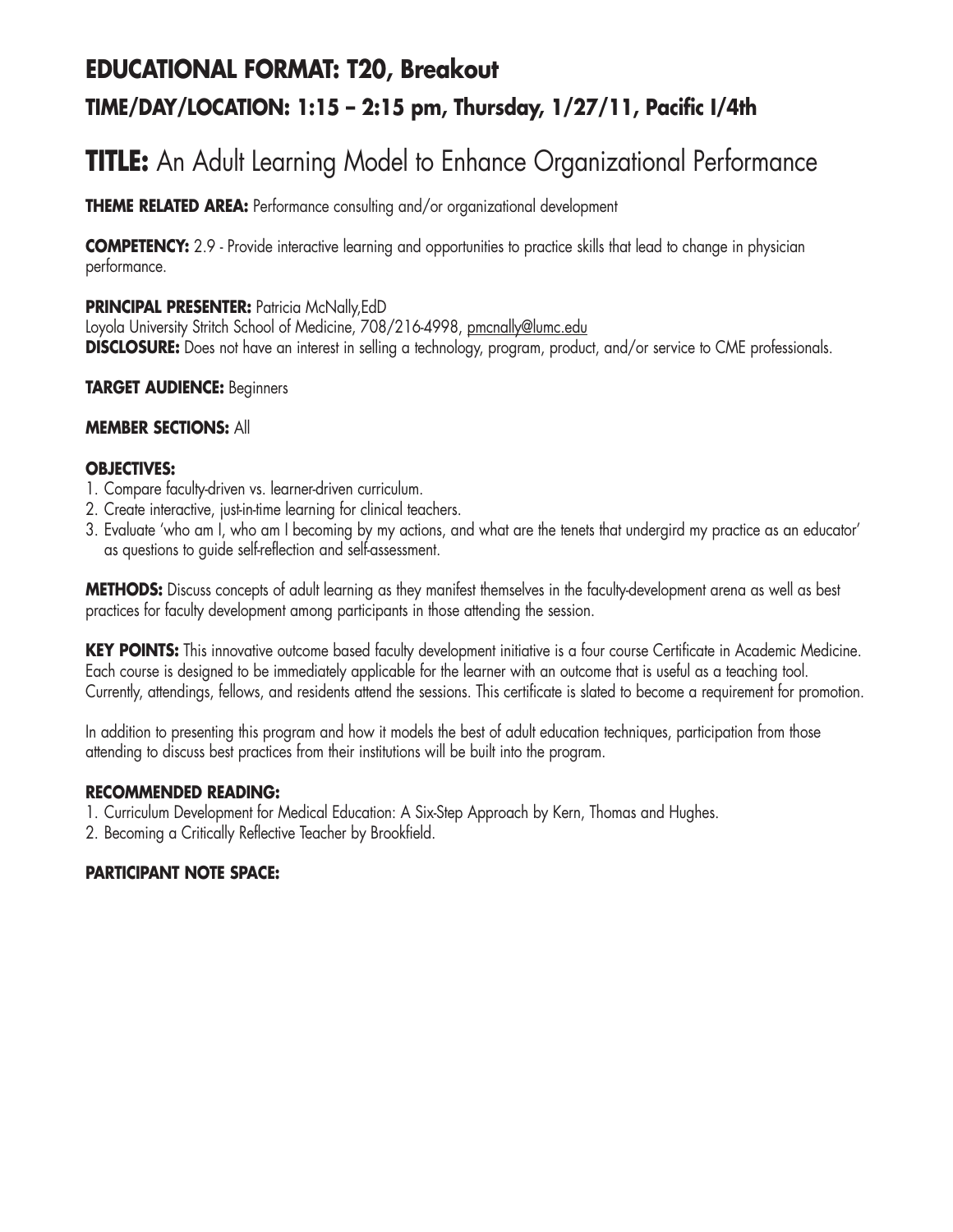## **EDUCATIONAL FORMAT: T21, Breakout TIME/DAY/LOCATION: 1:15 – 2:15 pm, Thursday, 1/27/11, Yerba Buena 5-6/Lower B2**

# **TITLE:** "I Need to Measure Outcomes, but Don't Know Where to Start": Considerations for Developing Evaluation Frameworks

**THEME RELATED AREA:** Skills (e.g., focus group facilitation, data analysis, test/question writing, etc.)

**COMPETENCY:** 3.2 - Use measurement data to assess outcomes/results of the learning intervention as a basis for determining future learning needs and for determining the application of the educational knowledge and skills.

**PRINCIPAL PRESENTER:** Lisa Fleet, MA Memorial University, 709/777-4293, lfleet@mun.ca **DISCLOSURE:** Does not have an interest in selling a technology, program, product, and/or service to CME professionals.

**TARGET AUDIENCE:** Beginners

#### **MEMBER SECTIONS:** All

**OBJECTIVES:** To discuss the experiences of this presenter and her CME office in developing and implementing various outcomes evaluation studies. Session participants will be able to: (1) increase their knowledge of how to develop frameworks/methodologies for evaluating CME outcomes; (2) discuss the factors which must be considered when developing evaluation frameworks; (3) discuss the challenges and best practices of measuring outcomes; and (4) reflect on their experiences with outcomes evaluation with other participants.

**METHODS:** Combination of didactic lecture and group discussion. Participants will be encouraged to share their experiences, challenges, and tips for others.

**KEY POINTS:** One of the goals of accredited CME is to address the educational needs of physicians in order to improve the health care patients receive. Measuring outcomes is one way to determine if this is actually happening. While the presenter and her CME office have had success in measuring outcomes, developing the frameworks/methodologies to guide this process has highlighted the existence of several challenges: participant buy-in; lack of resources (HR and financial) to conduct the evaluations and move beyond self-report methodologies; and trying to measure outcomes across diverse CME formats.

**RECOMMENDED READING:** Tian J, Atkinson N, Portnoy B, Gold R. A systematic review of evaluation in formal continuing medical education. J Contin Educ Health Prof. 2007;27(1):16-27.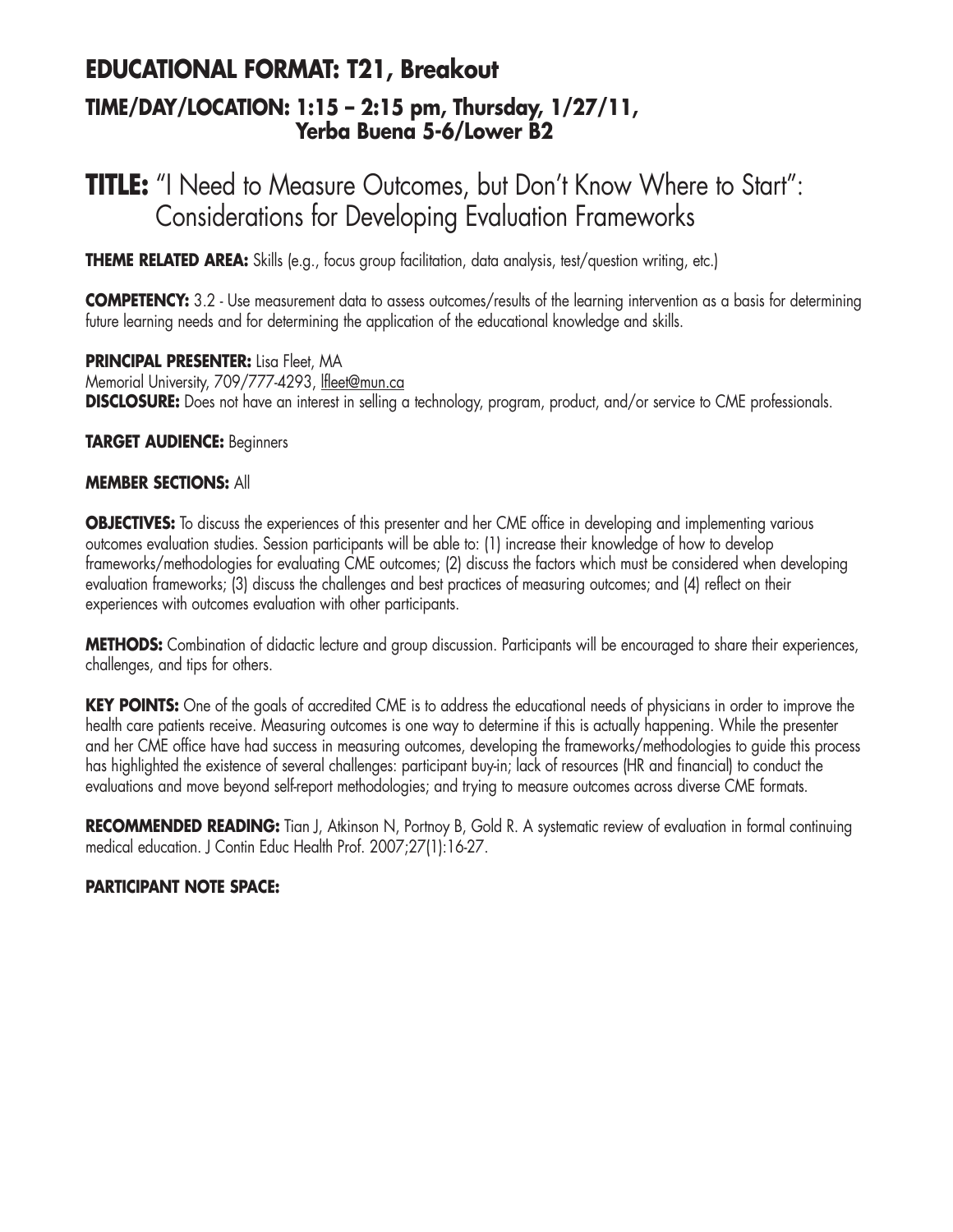## **EDUCATIONAL FORMAT: T22, Breakout TIME/DAY/LOCATION: 1:15 – 2:15 pm, Thursday, 1/27/11, Yerba Buena 10-11/Lower B2**

# **TITLE:** Designing for Change: Lessons from Three Examples Related to Inpatient Glycemic Control

**THEME RELATED AREA:** Quality of care and patient health outcomes improvement

**COMPETENCY:** 3.4 - Promote continuous improvement and performance measurement as skills for physicians during educational interventions.

**PRINCIPAL PRESENTER:** Eric Peterson, EdM

Annenberg Center for Health Sciences at Eisenhower, 760/773-4587, epeterson@annenberg.net **DISCLOSURE:** Does not have an interest in selling a technology, program, product, and/or service to CME professionals.

**CO-PRESENTER:** Ali Gersh, MA Network for Continuing Medical Education (NCME), 201/867-3550, ext. 268, agersh@ncme.com **DISCLOSURE:** Does not have an interest in selling a technology, program, product, and/or service to CME professionals.

**CO-PRESENTER:** Derek LeRoith, MD, PhD Mount Sinai School of Medicine, 212/24- 6306, derek.leroith@mssm.edu **DISCLOSURE:** Does not have an interest in selling a technology, program, product, and/or service to CME professionals.

**CO-PRESENTER:** Terry Dex, PharmD sanofi-aventis U.S., 908/981-7834, terry.dex@sanofi-aventis.com **DISCLOSURE:** Does not have an interest in selling a technology, program, product, and/or service to CME professionals.

**TARGET AUDIENCE:** Non-beginners

#### **MEMBER SECTIONS:** All

**OBJECTIVES:** At the conclusion of this session, participants will be able to describe an approach to prioritizing and developing educational interventions based on the following principles: (1) uses performance data to target resources, (2) evaluates options for intervention based on their ability to have impact on meaningful performance outcomes, (3) addresses system factors, (4) promotes improvement and builds capacity for future improvement, and (5) assesses impact of interventions continuously.

**METHODS:** This session will use brief presentations, panel discussion, and dialogue with participants to achieve its objectives.

**KEY POINTS:** Improving glycemic control in the hospital is not unlike many issues faced in medicine today. It is important to the health and safety of patients, yet achievable only through the sustained and coordinated action of an interdisciplinary team of healthcare professionals supported by an appropriately configured infrastructure. The presenters will describe three very different approaches to a similar problem in different settings. These include resident training, hospital-based learning and improvement, and multidisciplinary team regional meetings Participants will be encouraged to apply the same principles to different problems that they may face in their own settings.

**RECOMMENDED READING:** Moore DE, Green JS, Gallis HA. Achieving desired results and improved outcomes: integrating planning and assessment throughout learning activities. JCEHP 2009;29:1-15.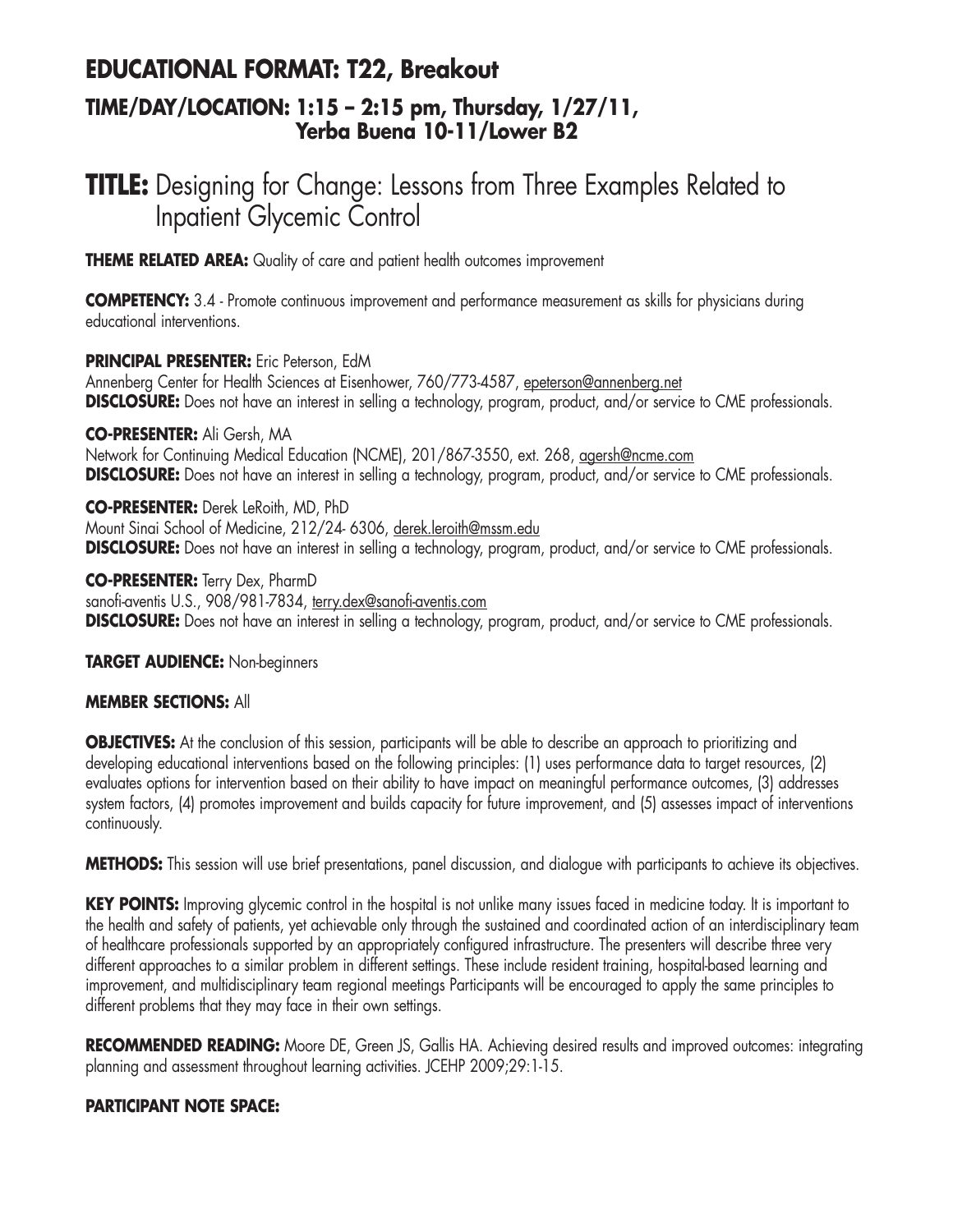## **EDUCATIONAL FORMAT: T23, Breakout TIME/DAY/LOCATION: 1:15 – 2:15 pm, Thursday, 1/27/11, Yerba Buena 12-13/Lower B2**

# **TITLE:** Linking Pieces of the CME Puzzle: The Whole is Greater Than the Sum of Its Parts

**THEME RELATED AREA:** Skills (e.g., focus group facilitation, data analysis, test/question writing, etc.)

**COMPETENCY:** 4.2 - Consider a multi-disciplinary focus for needs assessment, educational design, and evaluation, as appropriate.

#### **PRINCIPAL PRESENTER:** Jeffrey Mallin, MD

Kaiser Permanente Downey Medical Center, 562/657-2343, jeffrey.s.mallin@kp.org **DISCLOSURE:** Does not have an interest in selling a technology, program, product, and/or service to CME professionals.

#### **CO-PRESENTER:** Joyce Kersey, MSA

Kaiser Permanente-Pasadena, 626/405-6501, joyce.a.kersey@kp.org **DISCLOSURE:** Does not have an interest in selling a technology, program, product, and/or service to CME professionals.

#### **TARGET AUDIENCE:** Non-beginners

#### **MEMBER SECTIONS:** All

#### **OBJECTIVES:**

- 1. Implement a simple process for developing engaging, outcomes-based educational activities.
- 2. Link actual educational needs and data with appropriate content, format, and outcome measures that drive changes in competence, performance, and patient outcomes.

**METHODS:** Participants will work in small groups, using a hands-on interactive approach, to piece together an activity. Facilitators will engage the participants in a reflective process on appropriate planning, content, and evaluative methods that address various needs and data underlying the gap.

**KEY POINTS:** Connecting the CME pieces can feel a bit like forcing a puzzle. Then, they say, "Make it interactive." A successful CME process is about linking elements in a meaningful way to measurably improve care. While finding an expert faculty on diabetes is one way to address the gap of poor diabetes control, it's not likely to address the specific needs and data of one's own learners and lead to desired change. Using actual puzzles, the facilitators take the topic of diabetes to engage participants in a logical planning paradigm, while developing components of multiple educational interventions.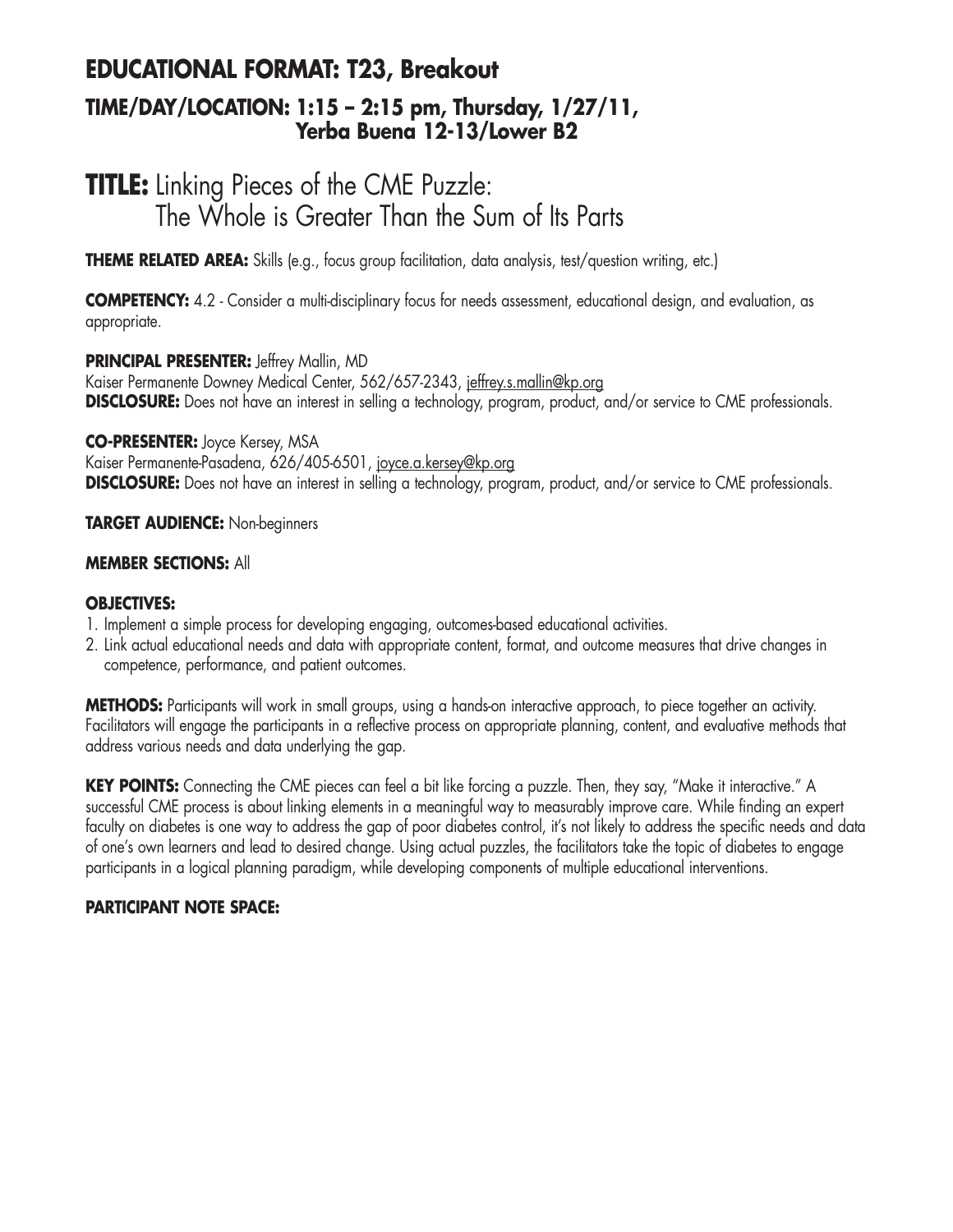## **EDUCATIONAL FORMAT: T24, Breakout TIME/DAY/LOCATION: 1:15 – 2:15 pm, Thursday, 1/27/11, Yerba Buena 14-15/Lower B2**

# **TITLE:** A Practice Improvement Designed to Improve Diabetic Patient Care

**THEME RELATED AREA:** Quality of care and patient health outcomes improvement

**COMPETENCY:** 4.5 - Design activities with a cumulative goal of helping physicians, or teams of learners, to adopt change incrementally, assuring there is compatibility with present systems and advantage over present behaviors.

**PRINCIPAL PRESENTER:** Saria Carter Saccocio, MD

Danville Regional Medical Center, 434/799-4454, saria.saccocio@lpnt.net **DISCLOSURE:** Does not have an interest in selling a technology, program, product, and/or service to CME professionals.

**CO-PRESENTER:** Amaryllis Soto, CCMEP sanofi-aventis U.S., 908/981-5149, amaryllis.soto@sanofi-aventis.com **DISCLOSURE:** Does not have an interest in selling a technology, program, product, and/or service to CME professionals.

#### **CO-PRESENTER:** Angela Flanigan, BA

Georgia Academy of Family Physicians, 404/321-7445, aflanigan@gafp.org **DISCLOSURE:** Does not have an interest in selling a technology, program, product, and/or service to CME professionals.

**CO-PRESENTER:** Susan Reichman

CME Resource, Inc., 404/583-0539, cmeresource@bellsouth.net **DISCLOSURE:** Does not have an interest in selling a technology, program, product, and/or service to CME professionals.

#### **TARGET AUDIENCE:** Non-beginners

#### **MEMBER SECTIONS:** All

#### **OBJECTIVES:**

- 1. Evaluate Clinical Information: Interventions include live and enduring educational activities.
- 2. Implement Practice-Based Change: Show how success is reviewed with physician's self-selecting practice based change (METRIC) and how to evaluate the change.
- 3. Introduce Systems-Based Practice Change: Education on the implementation of system based practice change among a smaller cohort that shows patient improvement.
- 4. Spreading the Good News: Facilitate ongoing learning by producing additional research outreach through posters, journals, and interactive website.

**METHODS:** PowerPoint presentation, case studies, and interactive panel discussion will be used to inform participants on the background of this project and the positive impact it's had on practice and behavioral change.

KEY POINTS: In 2009, the Georgia and Oklahoma Chapters of the American Academy of Family Physicians expanded Diabetes practice improvement projects to 16 states and 55 family medicine residency programs. It consisted of diabetes education in residency programs with a chart review component of both pre and post education intervention using the AAFP's METRIC database, and in some programs, the implementation of a disease management registry that produced report cards for the patients and clinicians. There has been a positive impact on the care of diabetic patients seen by residents and faculty, with documented improvement in patient care.

RECOMMENDED READING: Georgia Academy of Family Physicians website, http://www.gafp.org/GO\_Diabetes.asp.

**FINANCIAL OR IN-KIND SUPPORT:** This activity was supported, in part, by an educational grant from Sanofi-Aventis.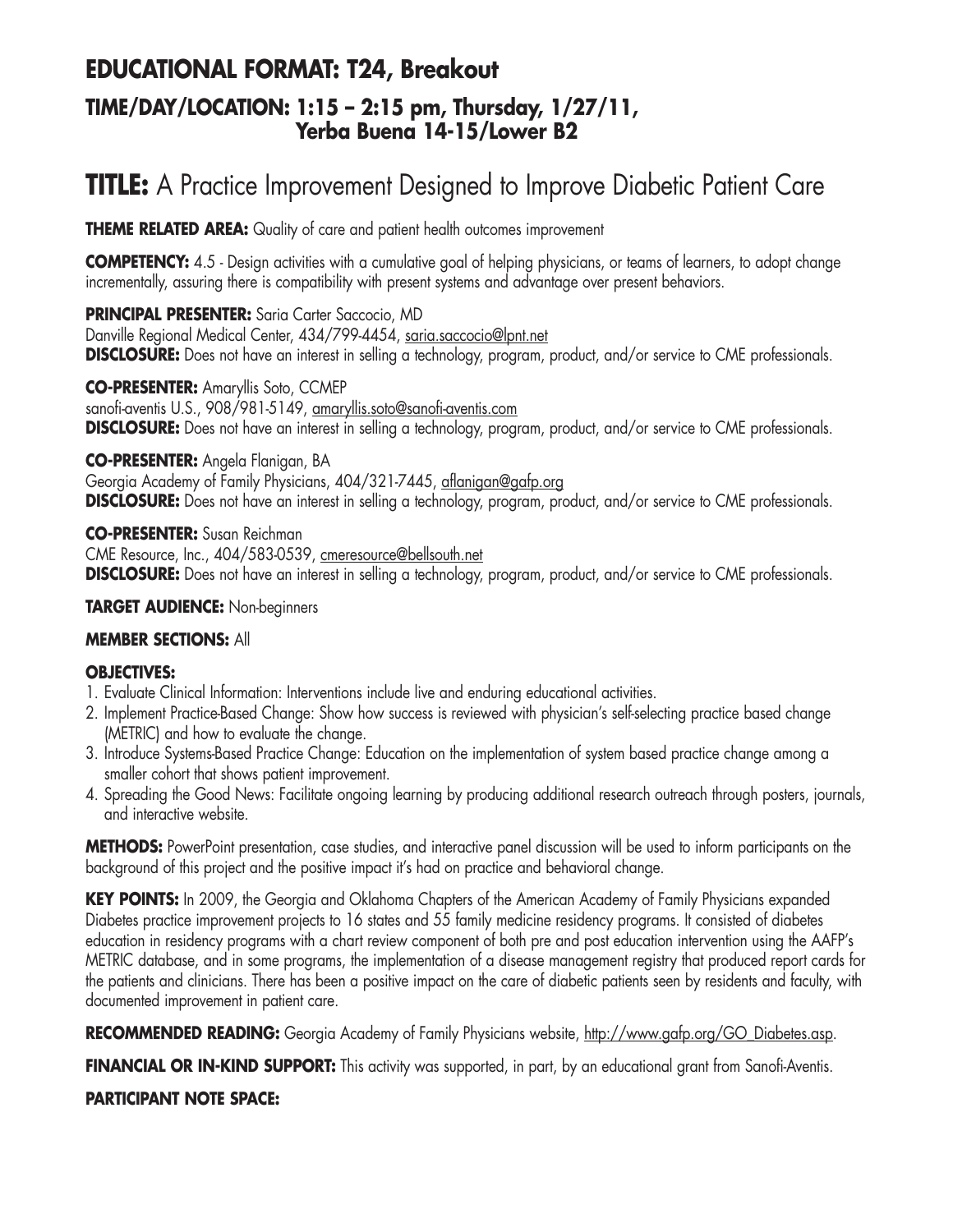# **EDUCATIONAL FORMAT: T25, Breakout**

## **TIME/DAY/LOCATION: 1:15 – 2:15 pm, Thursday, 1/27/11, Nob Hill A-B/Lower B2**

# **TITLE:** The Role of Mobile Short Message Service (SMS) Text Messaging Technology in Managing Attendance at Academic Regularly Scheduled Series

**THEME RELATED AREA:** Electronic-based information systems and/or e-learning

**COMPETENCY:** 5.2 - Identify and collaborate with external partners that enhance effective CME activities.

**PRINCIPAL PRESENTER:** Jeremy Lundberg, MSSW DLC Solutions, 703/593-3641, jlundberg@dlc-solutions.com **DISCLOSURE:** Does have an interest in selling a technology to CME professionals.

**CO-PRESENTER:** Mila Kostic, BA

University of Pennsylvania School of Medicine, 215/898-8872, mkostic@upenn.edu **DISCLOSURE:** Does not have an interest in selling a technology, program, product, and/or service to CME professionals.

**CO-PRESENTER:** Zalman Agus, MD University of Pennsylvania School of Medicine, 215/898-6125, agus@upenn.edu

**DISCLOSURE:** Does not have an interest in selling a technology, program, product, and/or service to CME professionals.

**CO-PRESENTER:** Rodman Campbell

University of Pennsylvania School of Medicine, 215/898-6125, rodmanc@upenn.edu **DISCLOSURE:** Does not have an interest in selling a technology, program, product, and/or service to CME professionals.

**TARGET AUDIENCE:** Non-beginners

#### **MEMBER SECTIONS:** All

**OBJECTIVES:** (1) Describe the rationale for comparing mobile device SMS text messaging vs. other methods of tracking attendance at RSSs. (2) Demonstrate the SMS text messaging technology platform, algorithms, and underlying learning management software platform. (3) Discuss the findings from the feasibility study, including participants' response, cost savings, considerations for effective implementation, and outcomes data.

**METHODS:** Presentation, demonstration, and case study discussion will illustrate the University of Pennsylvania School of Medicine Office of Continuing Medical Education experience implementing an SMS text-messaging platform for tracking RSS participant attendance.

**KEY POINTS:** In an era of shrinking budgets and resources, healthcare organizations are looking to technology to minimize costs associated with administering continuing medical education. The ubiquitous nature of mobile devices and SMS text messaging capabilities provides CME providers with a novel method to automate attendance tracking at live CME events. The University of Pennsylvania School of Medicine Office of Continuing Medical Education implemented a pilot program comparing mobile SMS text messaging with other methods of attendance tracking for RSS portion of this large academic CME program. Join us as we discuss our technological approach, practical considerations for the CME enterprise, and our findings.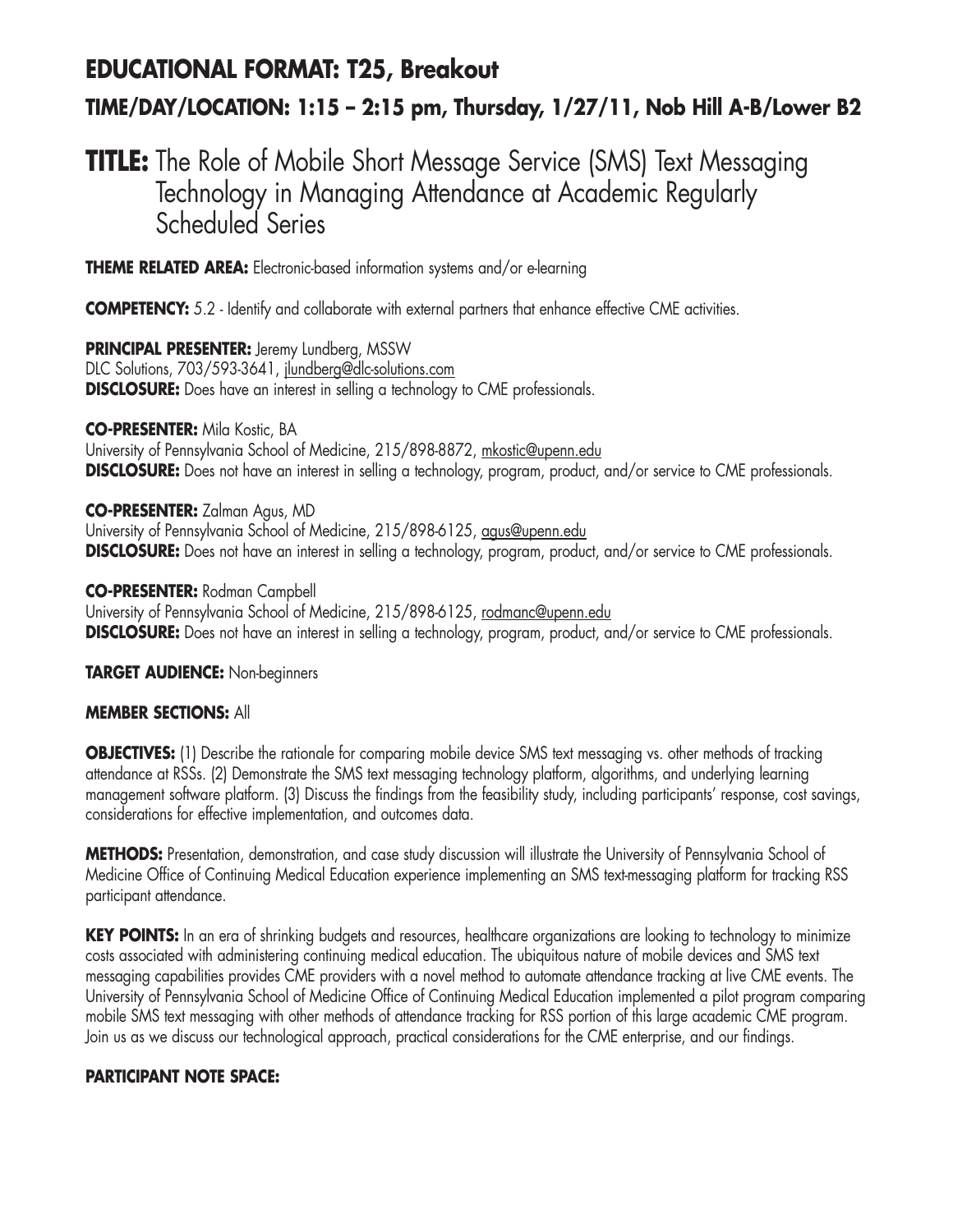# **EDUCATIONAL FORMAT: T26, Breakout TIME/DAY/LOCATION: 1:15 – 2:15 pm, Thursday, 1/27/11, Nob Hill C-D/Lower B2**

# **TITLE:** Lessons Learned in Creating a Robust PI CME Program: From Proof of Concept to National Rollout

**THEME RELATED AREA:** Performance consulting and/or organizational development

**COMPETENCY:** 6.4 - Promote and support appropriate change as an essential component of an effective CME program.

### **PRINCIPAL PRESENTER:** Ron Murray, EdD

University of Virginia School of Medicine, 434/982-3687, rtm7a@virginia.edu **DISCLOSURE:** Does not have an interest in selling a technology, program, product, and/or service to CME professionals.

**CO-PRESENTER:** Anthia Mandarakas, MBA sanofi-aventis U.S., 908/981-5319, anthia.mandarakas@sanofi-aventis.com **DISCLOSURE:** Does not have an interest in selling a technology, program, product, and/or service to CME professionals.

**CO-PRESENTER:** Stephanie Bedasse, BSc

HIT Global Consulting Services Inc., 514/932-3232, stephanie.bedasse@hit-global.com **DISCLOSURE:** Does have an interest in selling a technology, product, and/or service to CME professionals.

### **TARGET AUDIENCE:** Non-beginners

## **MEMBER SECTIONS:** All

**OBJECTIVES:** Upon completion of this presentation, participants should be able to:

- 1. Define methods for incorporating feedback mechanisms into existing PI CME programs
- 2. Communicate strategies for adapting PI CME activities based on feedback from existing programs
- 3. Assess how changes made to a PI CME activity affect its success

**METHODS:** Didactic presentation, interactive case study, and group discussion will link lessons learned from national program with strategies that can be applied to future PI CME programs.

**KEY POINTS:** We will examine our experience in creating a nationally implemented PI CME program on acute coronary syndrome. A PI CME model was modified based on initial results from a pilot program to create the nationally delivered program. By comparing the pilot and national program data, we will discuss how adjustments made to the program ultimately affected its impact in terms of recruitment rates, educational and performance outcomes, and overall perception of the PI CME process by participants. We will also touch on the role of e-learning as a supporting tool that links individual and organizational performance.

**FINANCIAL OR IN-KIND SUPPORT:** Supported by an independent medical education grant from Bristol-Myers Squibb/Sanofi Pharmaceuticals partnership.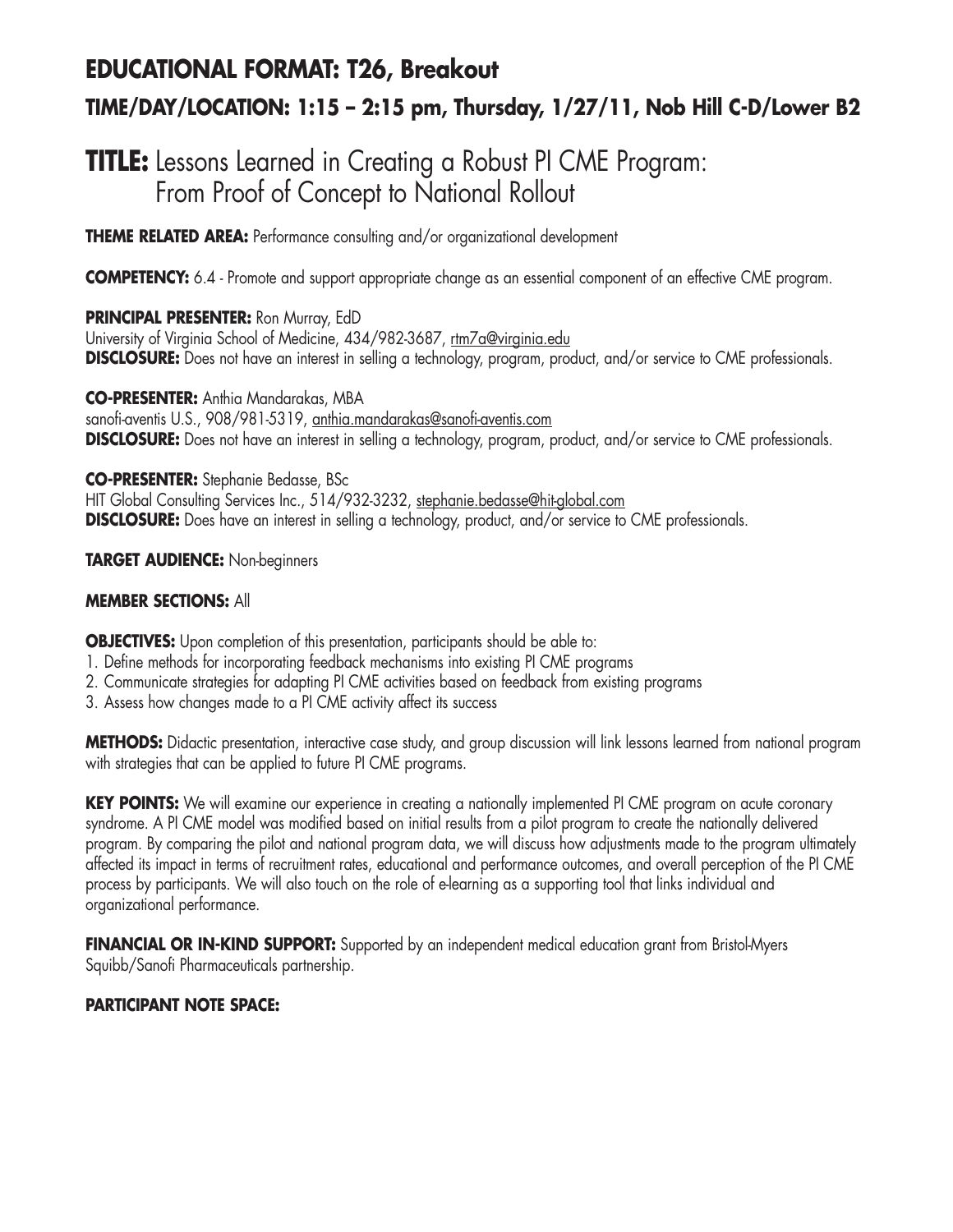# **EDUCATIONAL FORMAT: T27, Breakout TIME/DAY/LOCATION: 1:15 – 2:15 pm, Thursday, 1/27/11, Foothill E/2nd**

# **TITLE:** Achieving Group Consensus around Educational Priorities

**THEME RELATED AREA:** Skills (e.g., focus group facilitation, data analysis, test/question writing, etc.)

**COMPETENCY:** 7.4 - Facilitate the work of educational committees to achieve CME program goals.

### **PRINCIPAL PRESENTER:** Céline Monette, BSc

Association des médecins de langue française du Canada, 514/388-2228, cmonette@amlfc.ca **DISCLOSURE:** Does not have an interest in selling a technology, program, product, and/or service to CME professionals.

**CO-PRESENTER:** Réjean Laprise, PhD Fédération des médecins spécialistes du Québec, 514/350-5176, rlaprise@fmsq.org **DISCLOSURE:** Does not have an interest in selling a technology, program, product, and/or service to CME professionals.

**TARGET AUDIENCE:** Non-beginners

### **MEMBER SECTIONS:** All

**OBJECTIVES:** At the end of this session, participants should be able to conduct an efficient, strategic or scientific committee meeting, with the goal of determining long or short term organizational priorities, taking into account important factors that increase potential impacts of CME interventions on practice such as physicians' motivation, societal needs and participants' capacity to adjust current practice.

**METHODS:** Interactive workshop with enduring material. We will present a method and a scoring tool developed to achieve consensus around educational priorities. Participants will be provided with a case to experiment the method in small groups. Benefits and applicability in other settings will be discussed in a plenary.

**KEY POINTS:** Identifying practice gaps and learning needs of physicians takes time and resources. Once done, CME providers must establish priorities that will maximize educational outcomes. Establishing priorities should be a team effort resulting in shared decisions, which in turn should be based on the relative importance of competing alternatives. The proposed method ensures that all committee members are included in the process and that the discussion is quickly focused on key factors that influence CME outcomes. It can be used for planning single CME events as well as for programs of activities.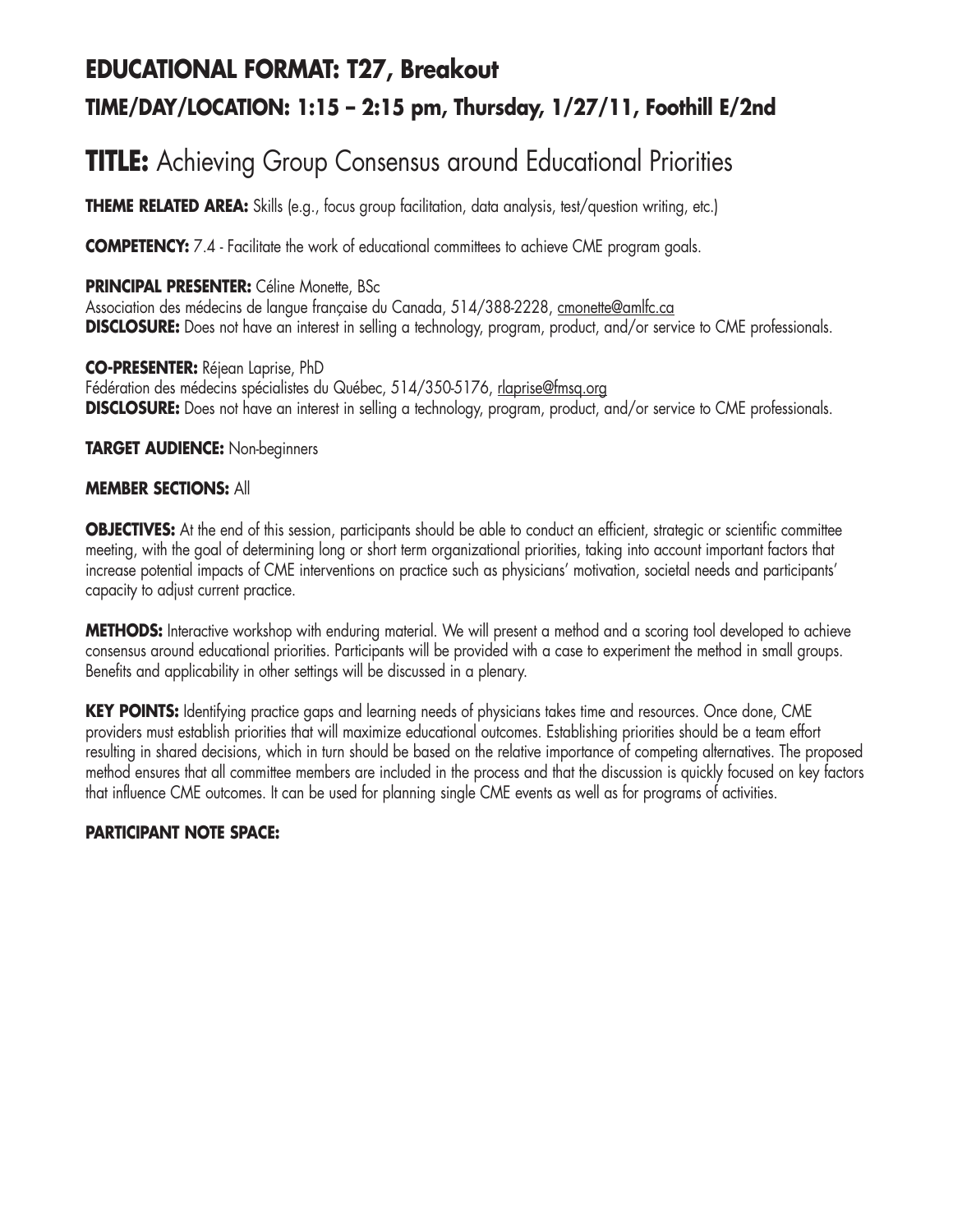# **EDUCATIONAL FORMAT: T28, Breakout TIME/DAY/LOCATION: 1:15 – 2:15 pm, Thursday, 1/27/11, Foothill G1-G2/2nd**

# **TITLE:** Come Fly with Me: Creating Faculty Orientation to Prepare for the CME Journey Ahead

**THEME RELATED AREA:** Performance consulting and/or organizational development

**COMPETENCY:** 8.2 - Continually improve educational performance of the CME program through professional development.

### **PRINCIPAL PRESENTER:** Kim Carrington, MPA

American Academy of Family Physicians, 800/274-2237, ext. 6560, kcarrington@aafp.org **DISCLOSURE:** Does have an interest in selling a service to CME professionals.

### **CO-PRESENTER:** Octavia Jones

American Academy of Family Physicians, 800/274-2237, ext. 6558, ojones@aafp.org **DISCLOSURE:** Does have an interest in selling a service to CME professionals.

**TARGET AUDIENCE:** Non-beginners

**MEMBER SECTIONS:** Medical Specialty Societies

**OBJECTIVES:** From attending this session, participants will be able to:

- 1. Recognize the essential components of a faculty orientation;
- 2. Assess methods of presenting the orientation materials to faculty that would best apply to their organization;
- 3. Create formalized roles of each stakeholder to ensure an efficient process;
- 4. Prepare products in relation to the needs of their organization.

**METHODS:** Components of a faculty orientation are addresses and examples of AAFP products will be shared as a springboard for participants to create their own working documents. A question and answer session will serve as an opportunity for participants to share the successes and challenges they face in relation of faculty orientation.

**KEY POINTS:** Having a faculty orientation model designed to formalize the professional relationship between the faculty and the CME organization protect both parties involved. This allows each member to understand their function and those of others which will facilitate a more efficient process. Components of a faculty orientation are addresses including; creating a faculty and staff matrix of responsibilities, production schedules, formalizing contracts, intellectual properties permissions, conflict of interest, partnerships and repurposing live to enduring materials. Clarity of process allows the CME professional to design courses with a strategic, collaborative plan to ensure a positive experience for all stakeholders.

### **RECOMMENDED READING:**

1. "CME Faculty Resources." American Academy of Family Physicians, 09/01/2009. Wed. 16 Mar 2010.

2. http://www.aafp.org/online/en/home/cme/cmefacultydevelopment.html.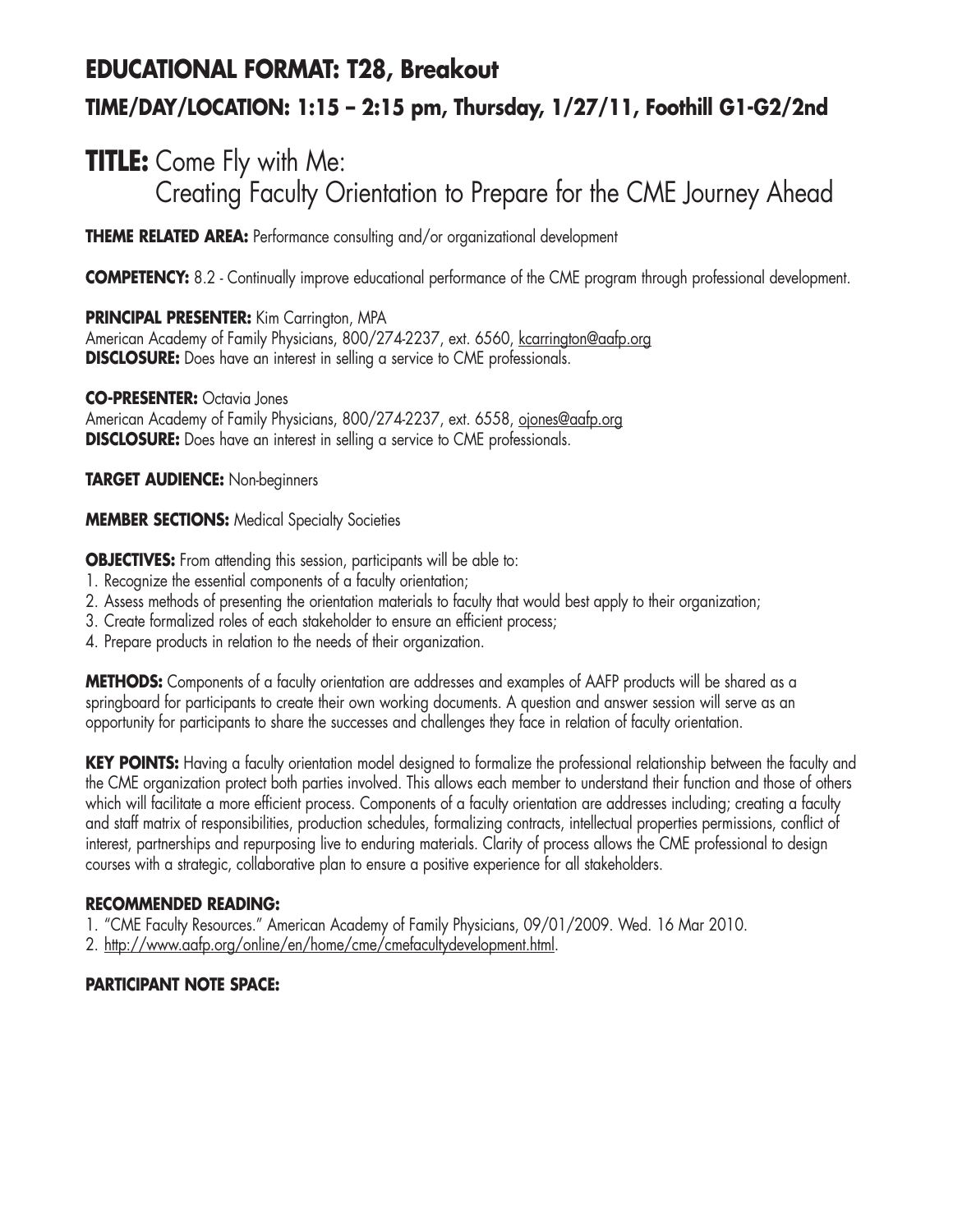# **EDUCATIONAL FORMAT: T29, Breakout TIME/DAY/LOCATION: 2:45 – 3:45 pm, Thursday, 1/27/11, Yerba Buena 1-2/Lower B2**

# **TITLE:** Quality Improvement: A Practical Workshop on Tools and Process

**THEME RELATED AREA:** Skills (e.g., focus group facilitation, data analysis, test/question writing, etc.)

**COMPETENCY:** 1.2 - Maintain awareness of organizational development practices that improve individual and organizational learning and performance.

**PRINCIPAL PRESENTER:** Jack Kues, PhD

University of Cincinnati, 513/558-3196, Kuesjr@uc.edu **DISCLOSURE:** Does not have an interest in selling a technology, program, product, and/or service to CME professionals.

**TARGET AUDIENCE:** Non-beginners

#### **MEMBER SECTIONS:** All

#### **OBJECTIVES:**

- 1. Know the principles underlying quality improvement in a healthcare setting.
- 2. Apply a team-based process to identify QI aims, key drivers, and interventions.
- 3. Implement plans to change practice in a team-based clinical environment.
- 4. Use tools to gather and monitor change in practice.
- 5. Facilitate practice environment variables that facilitate and inhibit practice change.
- 6. Connect the QI process to Performance Improvement CME.

**METHODS:** This workshop will include a short didactic presentation of QI concepts. There will be a hands-on exercise that utilizes QI processes and tools so that learners will experience the QI mechanism while learning to apply tools for identifying effective changes and mechanisms to gather and analyze data related to practice change.

KEY POINTS: CME professionals have very little exposure to the theory, mechanisms, and tools that are driving Quality Improvement efforts in health care. There are strong parallels between Quality Improvement and Performance Improvement CME that allow the QI tools to be very effective in a CME environment. Learning these tools, and how to use them, can make CME professionals valuable facilitators of practice change as well as CME. This workshop is an introduction to a set of QI tools as well as the process by which they can be used.

#### **RECOMMENDED READING:**

- 1. www.ihi.org/ihi/workspace
- 2. www.cincinnatichildrens.org/research/project/health-quality/resources/default.htm
- 3. The Improvement Guide: A Practical Approach to Enhancing Organizational Performance by Langley, Nolan, Norman, Provost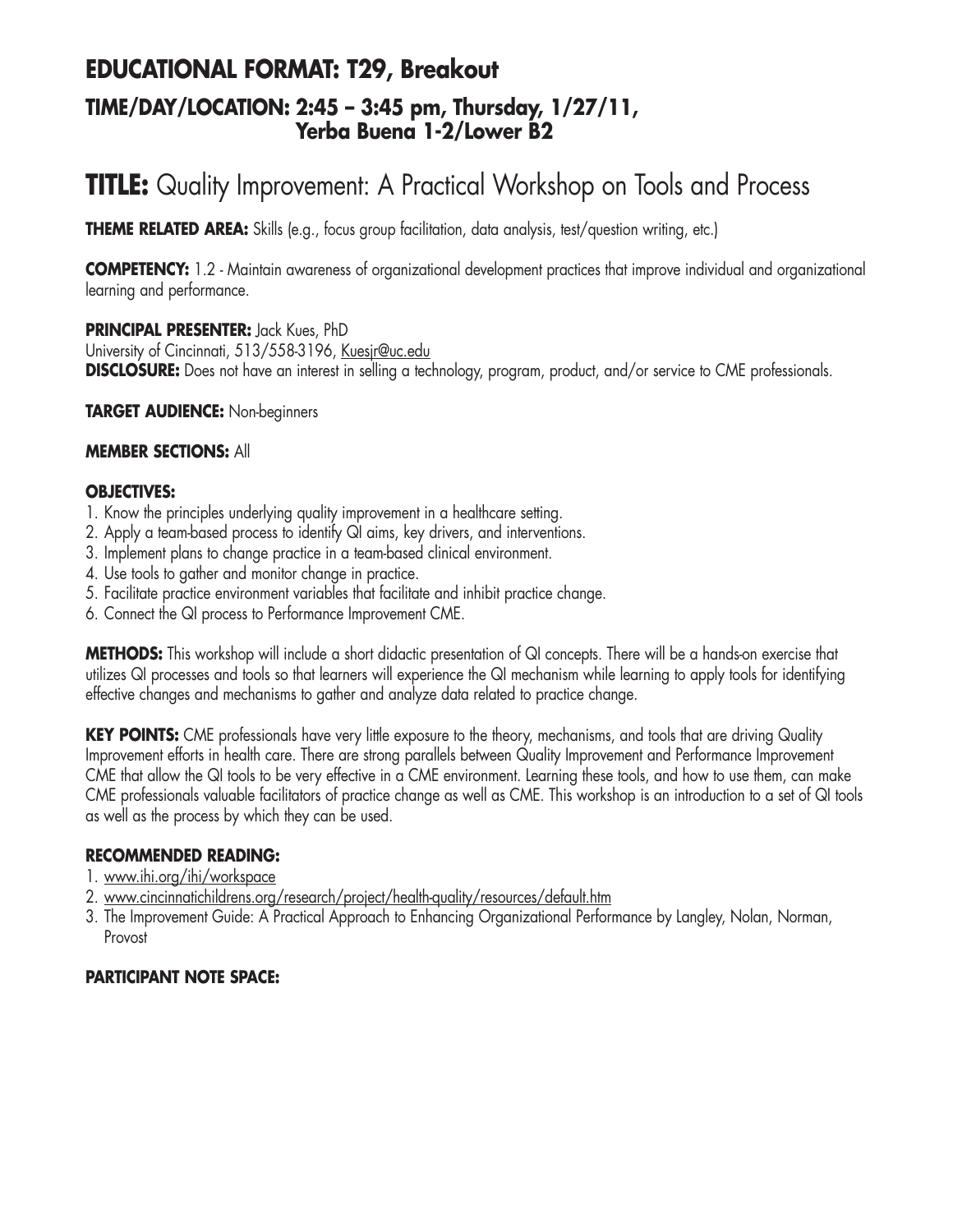## **EDUCATIONAL FORMAT: T30, Breakout TIME/DAY/LOCATION: 2:45 – 3:45 pm, Thursday, 1/27/11, Yerba Buena 3-4/Lower B2**

# **TITLE:** Meeting the Challenge: Designing Effective Learning Experiences

**THEME RELATED AREA:** Skills (e.g., focus group facilitation, data analysis, test/question writing, etc.)

**COMPETENCY:** 2.1 - Use evidence based adult learning principles to quide the practice of CME.

### **PRINCIPAL PRESENTER:** Theresa Barrett, MS

New Jersey Academy Family Physicians, 609/394-1711, tib@njafp.org **DISCLOSURE:** Does not have an interest in selling a technology, program, product, and/or service to CME professionals.

**CO-PRESENTER:** Ray Saputelli, CAE

New Jersey Academy of Family Physicians, 609/394-1711, ray@njafp.org **DISCLOSURE:** Does not have an interest in selling a technology, program, product, and/or service to CME professionals.

#### **TARGET AUDIENCE:** Beginners

### **MEMBER SECTIONS:** All

**OBJECTIVES:** At the conclusion of this program the learner will be able to:

- 1. Identify and overcome obstacles to learning
- 2. Develop best practices in implementing adult education in CME
- 3. Design effective CME educational programs
- 4. Think strategically for long-term educational success

**METHODS:** This session is designed to be interactive, with a blend of presentation and group discussion on effective practice. Both presenters have experience in engaging the learners in an ongoing dialogue regarding the subject matter. In addition, table exercises will be used to engage the learners and keep the session moving forward.

**KEY POINTS:** - Overview of adult learning theory and its application to CME

- 1. Discussion of how to design learning experiences that change behavior
- 2. Importance of strategic thinking in curriculum design
- 3. Engaging the learner in their learning
- 4. Presentation of a case study exploring the design of an educational intervention that changed behavior
- 5. Group learning activity on designing an effective CME program
- 6. Debrief of group learning activity
- 7. Q&A

### **RECOMMENDED READING:**

- 1. Brookfield, S. Understanding and facilitating adult learning: a comprehensive analysis of principles and effective practices Jossey-Bass.
- 2. Knowles, M. The modern practice of adult education. Prentice Hall Regents.Baumgartner, L. et al. Adult Learning Theory: A Primer. ERIC database (ED 482337).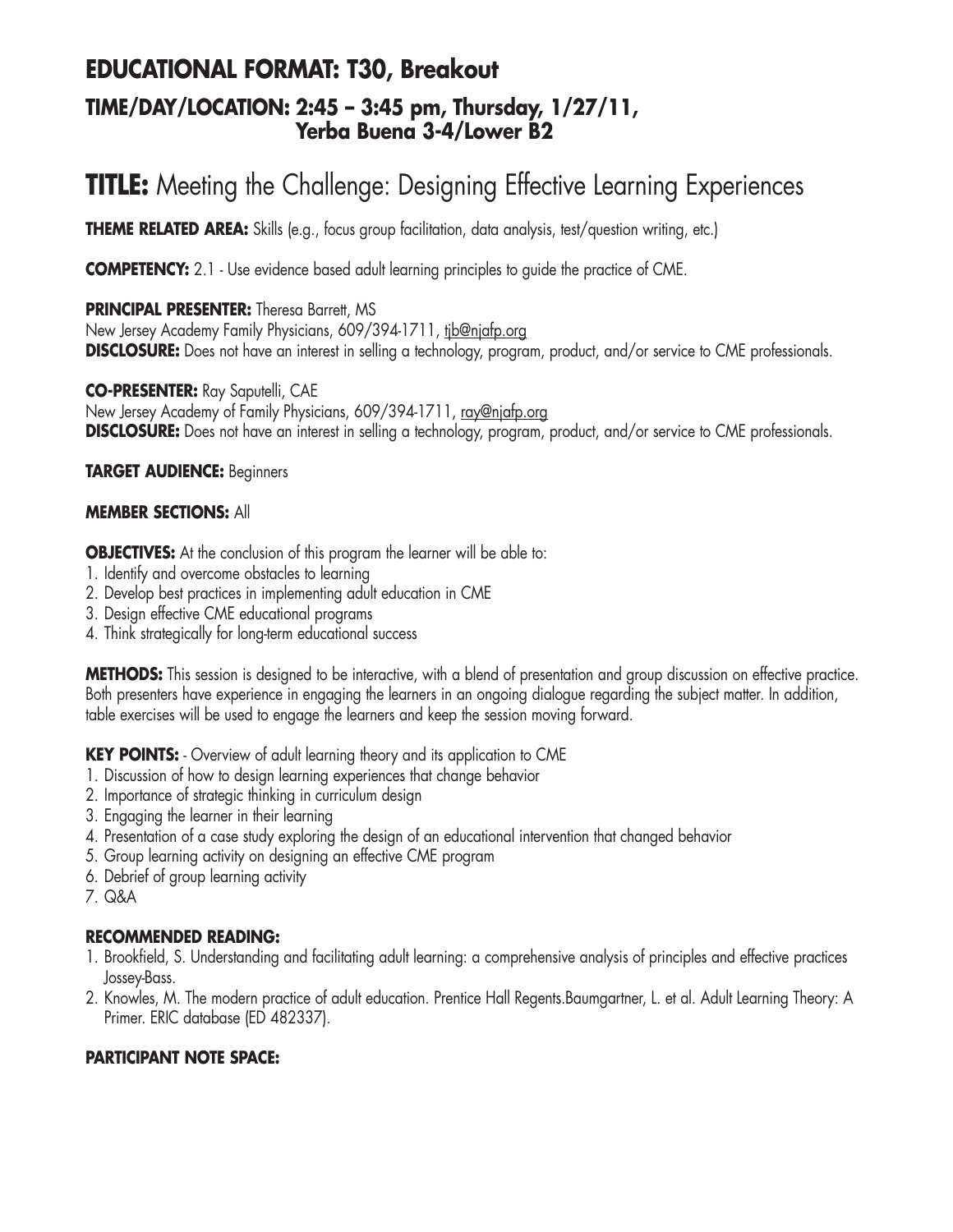# **EDUCATIONAL FORMAT: T31, Breakout**

## **TIME/DAY/LOCATION: 2:45 – 3:45 pm, Thursday, 1/27/11, Yerba Buena 5-6/Lower B2**

# **TITLE:** Developing Strong Practice Gaps and Needs Assessments

**THEME RELATED AREA:** Skills (e.g., focus group facilitation, data analysis, test/question writing, etc.)

**COMPETENCY:** 2.2 - Identify physician learning needs using data, especially clinical practice data.

**PRINCIPAL PRESENTER:** Cynthia Tyska, MA American Academy of Orthopaedic Surgeons, 847/384-4075, tyska@aaos.org **DISCLOSURE:** Does not have an interest in selling a technology, program, product, and/or service to CME professionals.

**CO PRESENTER:** Amanda Glazar, PhD Global Education Group, 303/395-1782, ext. 73, agalazar@globaleducationgroup.com **DISCLOSURE:** Does not have an interest in selling a technology, program, product, and/or service to CME professionals

### **TARGET AUDIENCE:** Beginners

### **MEMBER SECTIONS:** All

**OBJECTIVES:** At the completion of this session, participants will have the knowledge to:

- 1. Describe what methods can be used to identify a professional practice gap
- 2. Create a practice gap statement and document that helps in strategizing plans beyond one event
- 3. List the components that should be included in a quality needs assessment

**METHODS:** Presentation and demonstration will be used to facilitate audience's understanding of ideas followed by practical examples of robust needs assessments that have been developed around the identification of professional practice gaps.

**KEY POINTS:** In addition to mandates, expert opinion, audience survey results and evaluation data, reviewing the research literature can provide a perspective for developing practice gaps that not only guides a particular educational event but also better shapes a broader plan that can be implemented—and modified if needed—for many events, products and years. This session offers guidance and steps for developing research-based practice gaps. Needs assessments build upon strong practice gaps, and this session also demonstrates a new approach and format for building clear, well-referenced needs assessment. The audience will see examples of practice gap statements and robust needs assessments.

### **RECOMMENDED READING:**

- 1. ACCME (2009). Measuring Professional Practice Gaps of Your Learners. http://education.accme.org/video/accme-videofaq/measuring-professional-practice-gaps-your-learners.
- 2. ACCME Webinar (2009). Documenting Professional Practice Gaps. http://education.accme.org/video/accme-videofaq/documenting-professional-practice-gaps.
- 3. Presta, C. & DeVivo, R. (2010). Transitioning from Needs Assessment to Practice Gaps. Alliance for CME 35th Annual Conference, January 27-30, 2010, New Orleans.

**ACKNOWLEDGEMENT:** There is no relationship between the American Academy of Orthopaedic Surgeons (AAOS) and Global Education Group.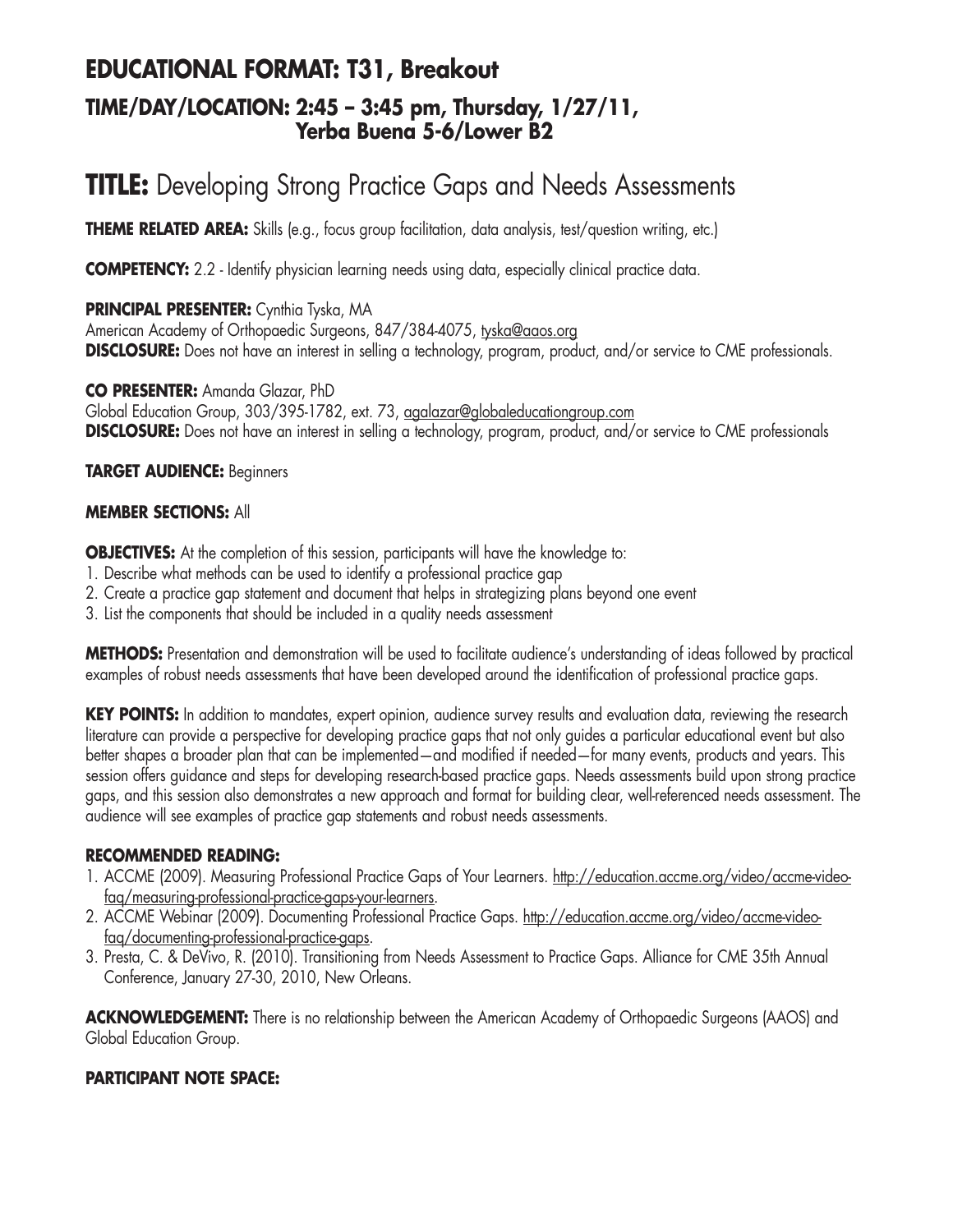## **EDUCATIONAL FORMAT: T32, Breakout TIME/DAY/LOCATION: 2:45 – 3:45 pm, Thursday, 1/27/11, Yerba Buena 10-11/Lower B2**

# **TITLE:** Multi-interventional Education: Tools and Strategies for Design and Implementation

**THEME RELATED AREA:** Multi- and inter-disciplinary education

**COMPETENCY:** 2.6 - Consider the learning environment, select and apply learning formats that are effective for physician learning and meeting the expected outcome.

**PRINCIPAL PRESENTER:** Jennifer French, MEd The Permanente Medical Group, 510/625-6163, Jennifer.French@kp.org **DISCLOSURE:** Does not have an interest in selling a technology, program, product, and/or service to CME professionals.

**CO-PRESENTER:** Carol Havens, MD The Permanente Medical Group, 510/625-3317, Carol.Havens@kp.org **DISCLOSURE:** Does not have an interest in selling a technology, program, product, and/or service to CME professionals.

**TARGET AUDIENCE:** Non-beginners

### **MEMBER SECTIONS:** All

**OBJECTIVES:** (1) Identify multiple needs that underlie complex gaps (unpacking gaps). (2) Match needs to target audience and interventions. (3) Develop a comprehensive "scaffolded" plan that includes educational and non-educational interventions.

**METHODS:** This session will examine the value and applicability of multi-interventional strategies in CME and present models and processes for design and implementation. In small groups, participants will utilize tools and resources to apply the presented concepts to case studies. Large group discussion will identify the broader application of these strategies to participants' own educational programs.

**KEY POINTS:** A multi-interventional education plan must begin with an extensive needs assessment and an identification of the reasons for each identified gap. This process can help unpack complex clinical problems and determine the most appropriate and effective educational interventions. In addition, using multi-interventional strategies can augment more traditional approaches to reach target audiences more effectively, increase learning and retention, and improve impact on competence and practice change.

**RECOMMENDED READING:** Price D. Continuing medical education, quality improvement, and organizational change: implications of recent theories for twenty-first-century CME. Med Teach. 2005 May;27(3):259-68.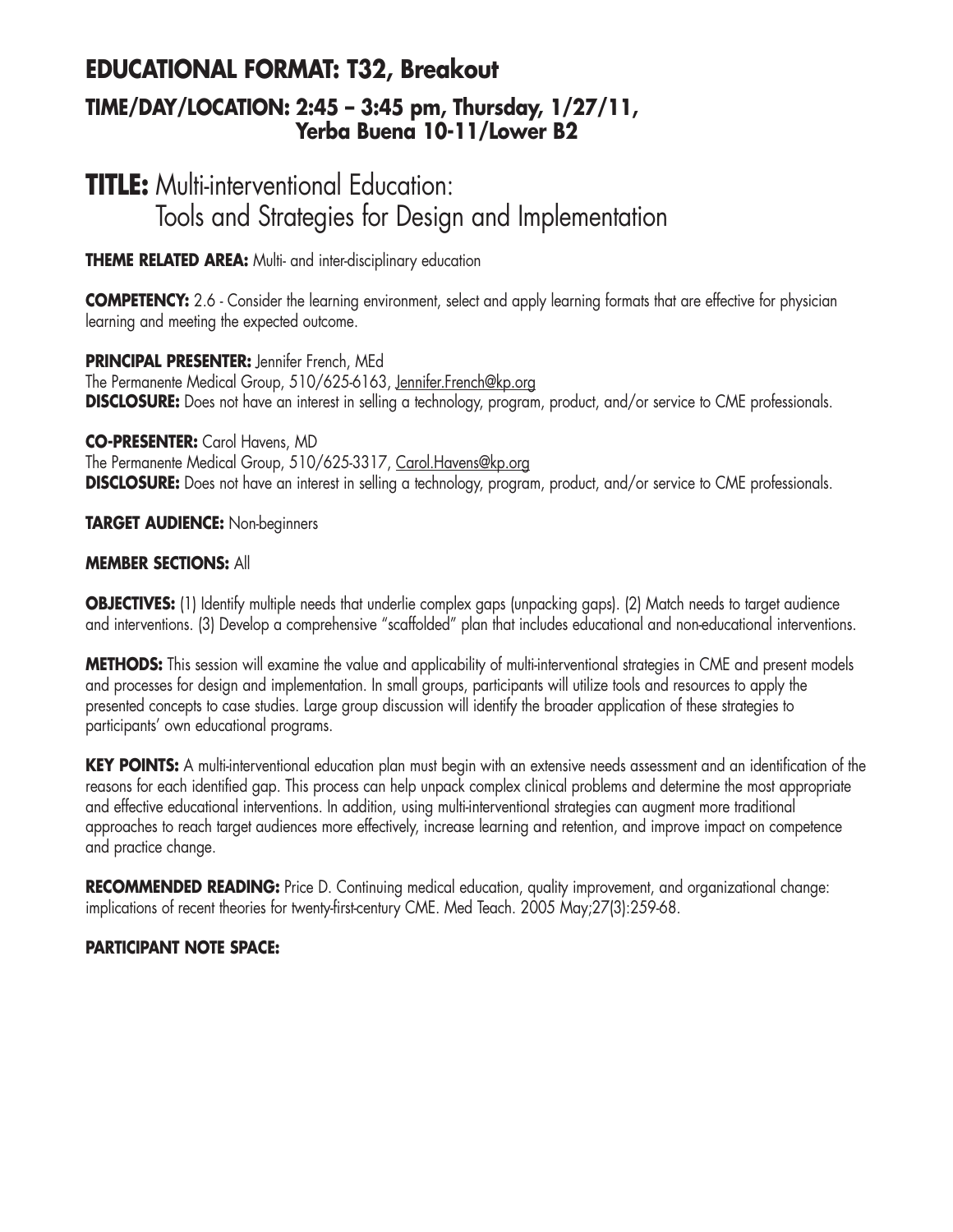# **EDUCATIONAL FORMAT: T33, Breakout TIME/DAY/LOCATION: 2:45 – 3:45 pm, Thursday, 1/27/11, Foothill G1-G2/2nd**

# **TITLE:** Experiential CME: Moving Hearts and Minds

**THEME RELATED AREA:** Skills (e.g., focus group facilitation, data analysis, test/question writing, etc.)

**COMPETENCY:** 2.6 - Consider the learning environment, select and apply learning formats that are effective for physician learning and meeting the expected outcome.

### **PRINCIPAL PRESENTER:** Debra Bryan, MEd

HealthPartners Institute for Medical Education, 952/883-6904, debra.j.bryan@healthpartners.com **DISCLOSURE:** Does not have an interest in selling a technology, program, product, and/or service to CME professionals.

**CO-PRESENTER:** Carl Patow, MD HealthPartners Institute for Medical Education, 952/883-7185, carl.a.patow@healthpartners.com **DISCLOSURE:** Does not have an interest in selling a technology, program, product, and/or service to CME professionals.

### **TARGET AUDIENCE:** Non-beginners

#### **MEMBER SECTIONS:** All

**OBJECTIVES:** At the completion of this session, participants will: (1) identify the most effective educational methods to change physician attitudes, beliefs and behaviors; (2) describe the use of patients' narratives as an effective means for participants to acknowledge, absorb, interpret and act on the stories of others; and (3) describe the importance of eliciting (or building) participants' self awareness, curiosity, imagination, and empathy and the relationship of these qualities to excellent patient care.

**METHODS:** This presentation will demonstrate a variety of interactive learning techniques that best achieve affective, attitudinal objectives in CME. Exercises and examples will demonstrate a range of experiential learning formats.

**KEY POINTS:** CME is often presented in a lecture and PowerPoint format. Lectures have advantages in transferring information and are low cost, but they are ineffective in changing attitudes and behaviors. CME professionals play an important role in assisting physicians in gaining awareness of how attitudes and beliefs affect patient care. For example, listening to patient narratives can heighten physician's awareness and sensitivities to issues of disparity, barriers to care and life experiences. This type of learning is experienced in one's heart, not just the mind. Creating imaginative learning environments using experiential CME can lead to empathy, compassion and ultimately, to better patient care.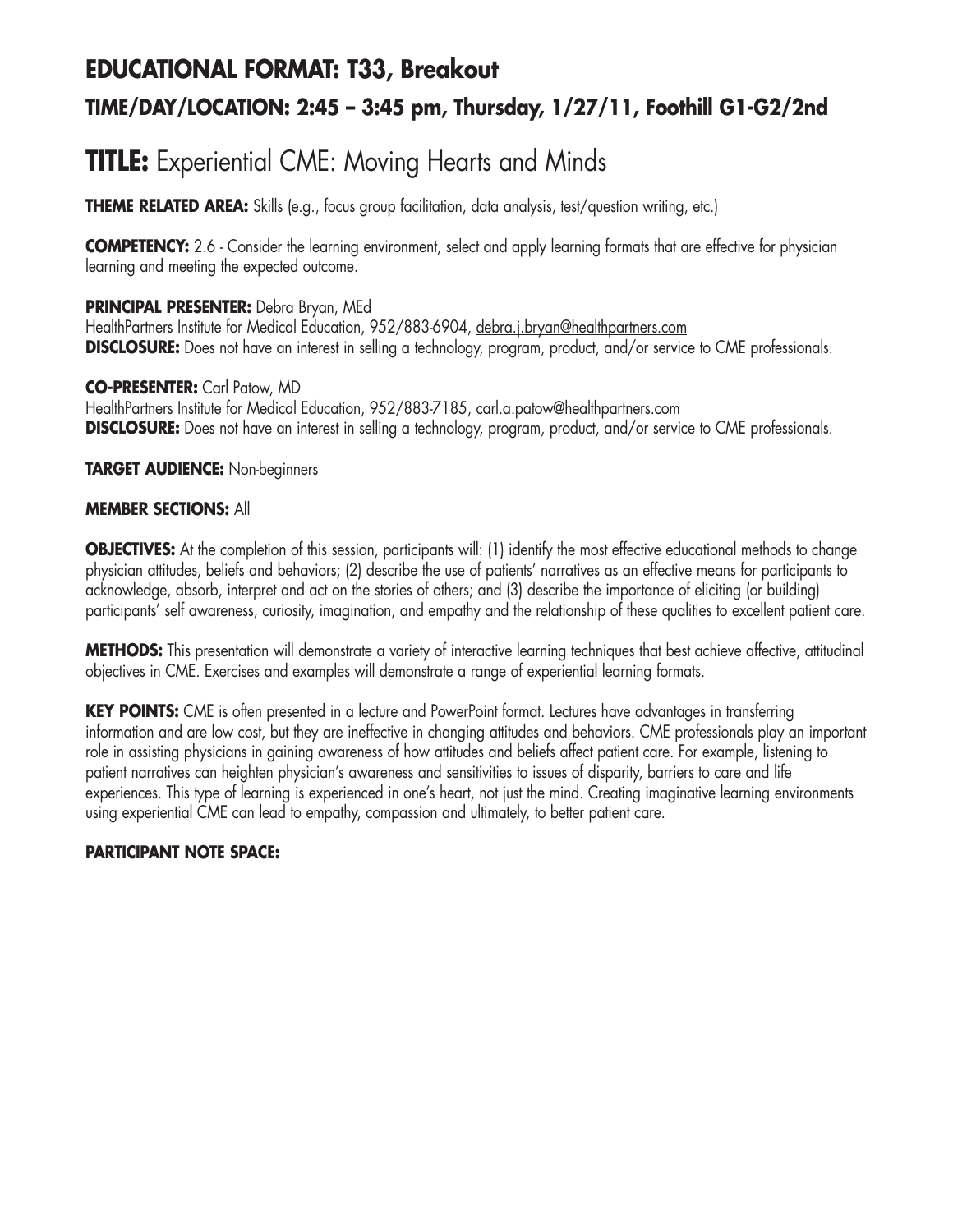## **EDUCATIONAL FORMAT: T34, Breakout TIME/DAY/LOCATION: 2:45 – 3:45 pm, Thursday, 1/27/11, Yerba Buena 12-13/Lower B2**

# **TITLE:** A Mixed-method Outcomes Assessment: Review, Comparison, and Lessons Learned

**THEME RELATED AREA:** Performance consulting and/or organizational development

**COMPETENCY:** 3.2 - Use measurement data to assess outcomes/results of the learning intervention as a basis for determining future learning needs and for determining the application of the educational knowledge and skills.

### **PRINCIPAL PRESENTER:** Tom McKeithen, MBA

Healthcare Performance Consulting, Inc., 904/529-6571, mckeithen@changingperformance.com **DISCLOSURE:** Does have an interest in selling a product and/or service to CME professionals.

**CO-PRESENTER:** Jeanne Prater Spire Learning, 973/605-2922, jprater@spirelearning.com **DISCLOSURE:** Does have an interest in selling a product and/or service to CME professionals.

### **TARGET AUDIENCE:** Non-beginners

### **MEMBER SECTIONS:** All

**OBJECTIVES:** Upon completion of this activity, participants should be able to:

- 1. Select appropriate outcomes methodologies for their educational activities.
- 2. Develop an outcomes plan that utilizes mixed methodologies when appropriate.
- 3. Compare outcomes results of activities using different methodologies.
- 4. Use triangulation to develop a complete outcomes assessment of their educational activities.

**METHODS:** This breakout presentation will incorporate the following learning methods:

- 1. Large group presentation
- 2. Small group and individual exercise
- 3. Small and large group discussion
- 4. Panel question and answer.

KEY POINTS: Continuing medical education activities may be assessed by a variety of methods. The outcomes methodology used depends on a variety of factors, including format, number of participants, content, and budget. CME providers should select the best methodologies for their activities. In some cases, multiple methodologies may be used in order to achieve the most thorough assessment of the activity. This session will guide participants through the selection and implementation of a mixed-method outcomes assessment, using a real-life case example. Participants will be able to apply the lessons learned from this case example to their own mixed methods assessments.

### **RECOMMENDED READING:**

- 1. Davis DA Thomson MA, Oxman AD, Haynes RB. JAMA 1995; 274(9).
- 2. Charlin B, Demeester A, Fournier B Medical Informatics and Decision Making 2008, 8:18.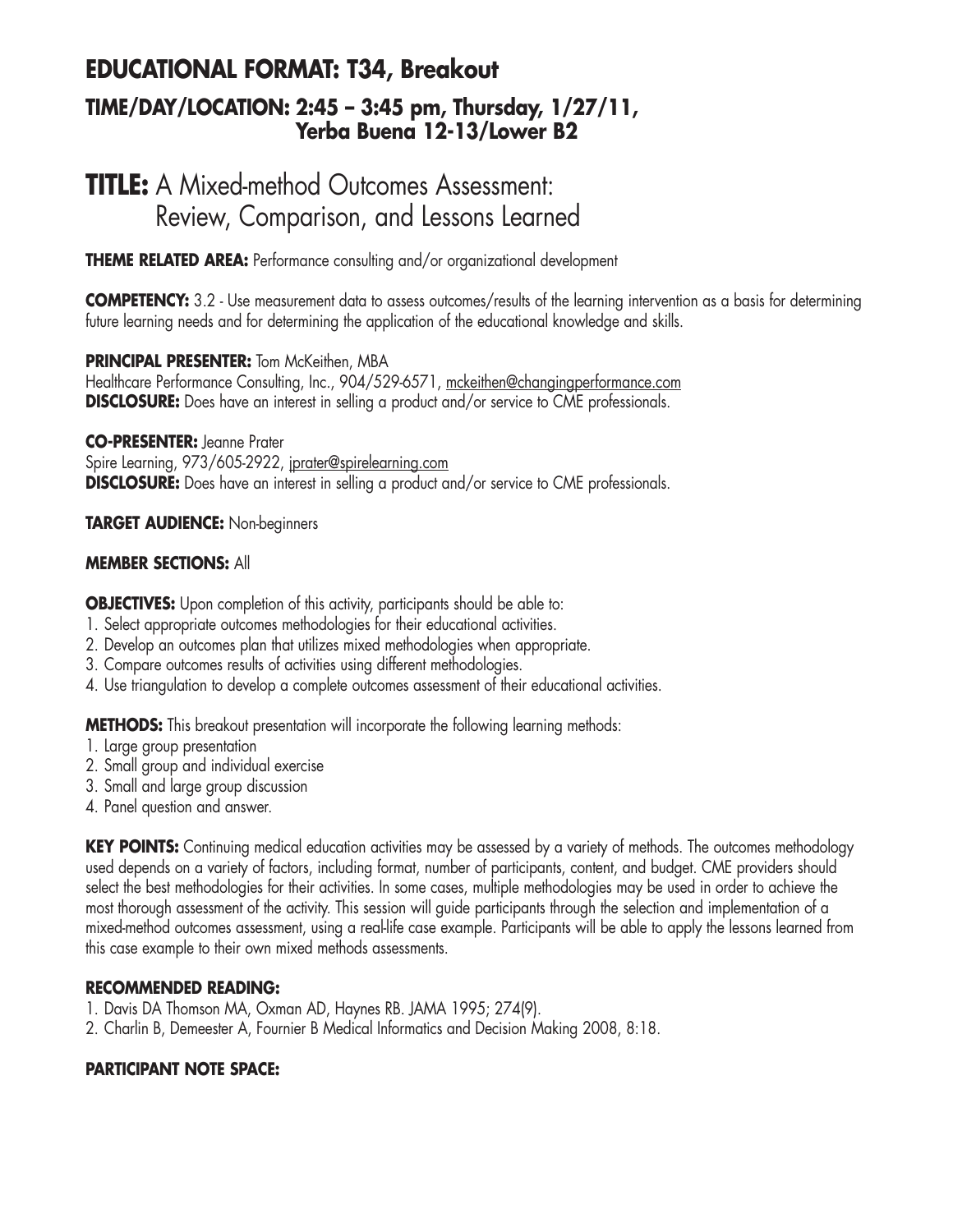**EDUCATIONAL FORMAT: T35, Breakout (Cancelled)**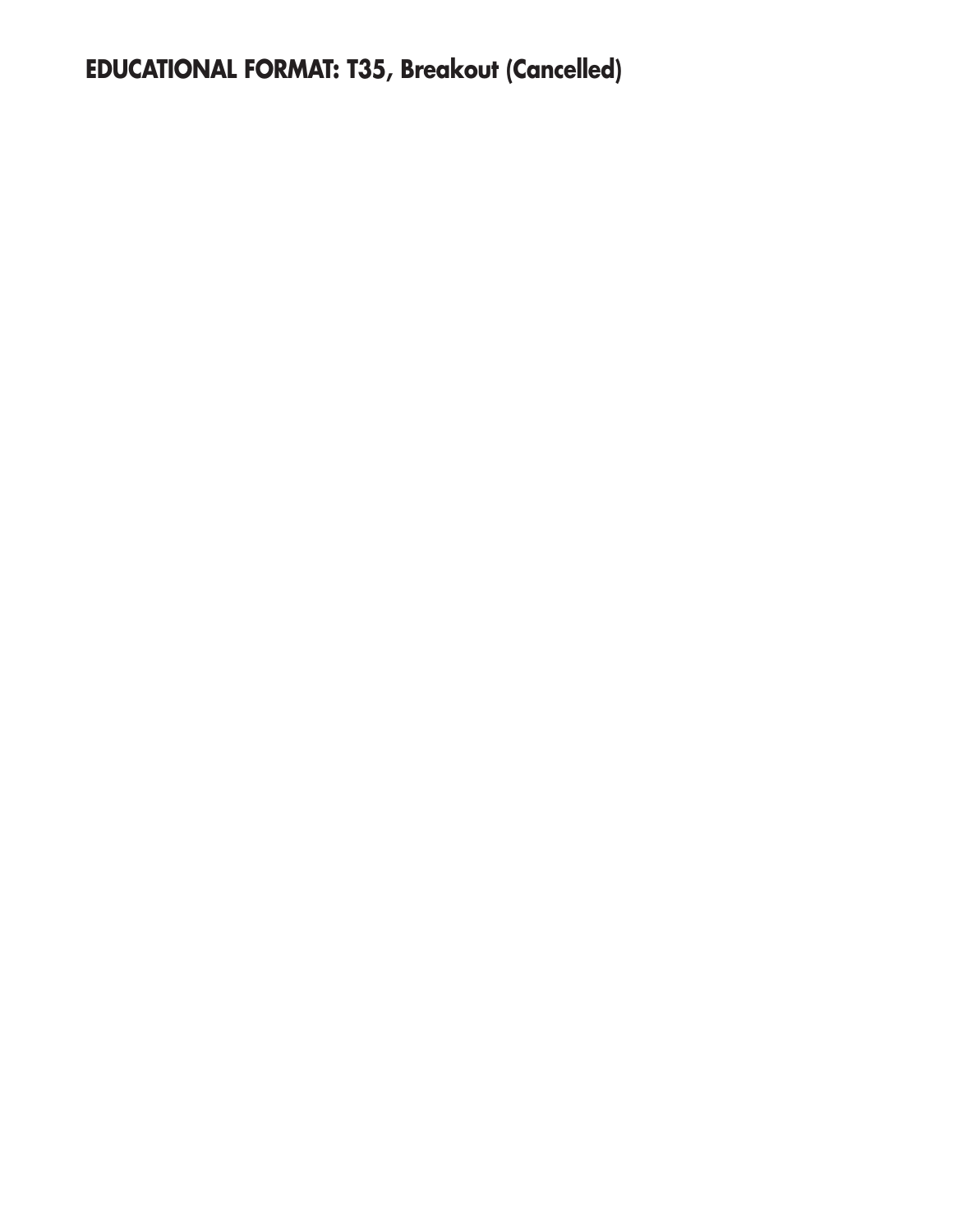# **EDUCATIONAL FORMAT: T36, Breakout TIME/DAY/LOCATION: 2:45 – 3:45 pm, Thursday, 1/27/11, Pacific H/4th**

# **TITLE:** Implementing Physician Education that Improves Organizational Performance: A Multi-modality Approach within the VA Aims

**THEME RELATED AREA:** Multi- and inter-disciplinary education

**COMPETENCY:** 4.6 - Identify and help modify processes that are barriers to change and the implementation of new knowledge.

### **PRINCIPAL PRESENTER: Matthew Frese, MBA**

Quintiles Medical Education/SCEPTER, 914/829-4202, matthew.frese@quintiles.com **DISCLOSURE:** Does not have an interest in selling a technology, program, product, and/or service to CME professionals.

### **CO-PRESENTER:** Anthia Mandarakas, MBA

sanofi-aventis U.S., 908/981-5319, anthia.mandarakas@sanofi-aventis.com **DISCLOSURE:** Does not have an interest in selling a technology, program, product, and/or service to CME professionals.

### **CO-PRESENTER:** Donna Wilt

Biomedical Research Institute of New Mexico, 505/260-1033, donna@brinm.org **DISCLOSURE:** Does not have an interest in selling a technology, program, product, and/or service to CME professionals.

### **CO-PRESENTER:** Kathleen Marley-Matts

Quintiles Medical Education, 914/829-4125, kathleen.marley-matts@quintiles.com **DISCLOSURE:** Does not have an interest in selling a technology, program, product, and/or service to CME professionals.

### **TARGET AUDIENCE:** Non-beginners

## **MEMBER SECTIONS:** All

## **OBJECTIVES:**

- 1. Describe strategies for successful collaboration
- 2. Outline adult learning principles to enhance educational experience for physician learners and support commitment to change practice behaviors
- 3. Examine the team approach to identifying challenges and overcoming healthcare system barriers
- 4. Understand how to implement processes that aid the implementation of new knowledge in an established system

**METHODS:** Case-based discussion, presentation, ARS, and didactic lecture will be utilized to explain and demonstrate the scope and breadth of this unique methodology.

**KEY POINTS:** The AXIOM Series is a multi-modality program designed to raise the standard of care that patients with primary or secondary stroke receive in the VA. Through a successful partnership (Quintiles Medical Education, New Mexico Veterans Affairs, Biomedical Research Institute of New Mexico), we have been able to re-assess the VA system of acute stroke care, determine best practices that will aid in the development of standardized stroke care, designed an implementation plan within the context of learner preferences and organizational parameters, and planned for outcomes evaluation to capture the successes and key learnings for future initiatives.

RECOMMENDED READING: Heiser KE, Dawdy WD. A shared-outcomes model for improving medical education in an academic medical center. CE Meas. 2009;3:60-64.

**FINANCIAL OR IN-KIND SUPPORT:** Audience response technology provider to be determined.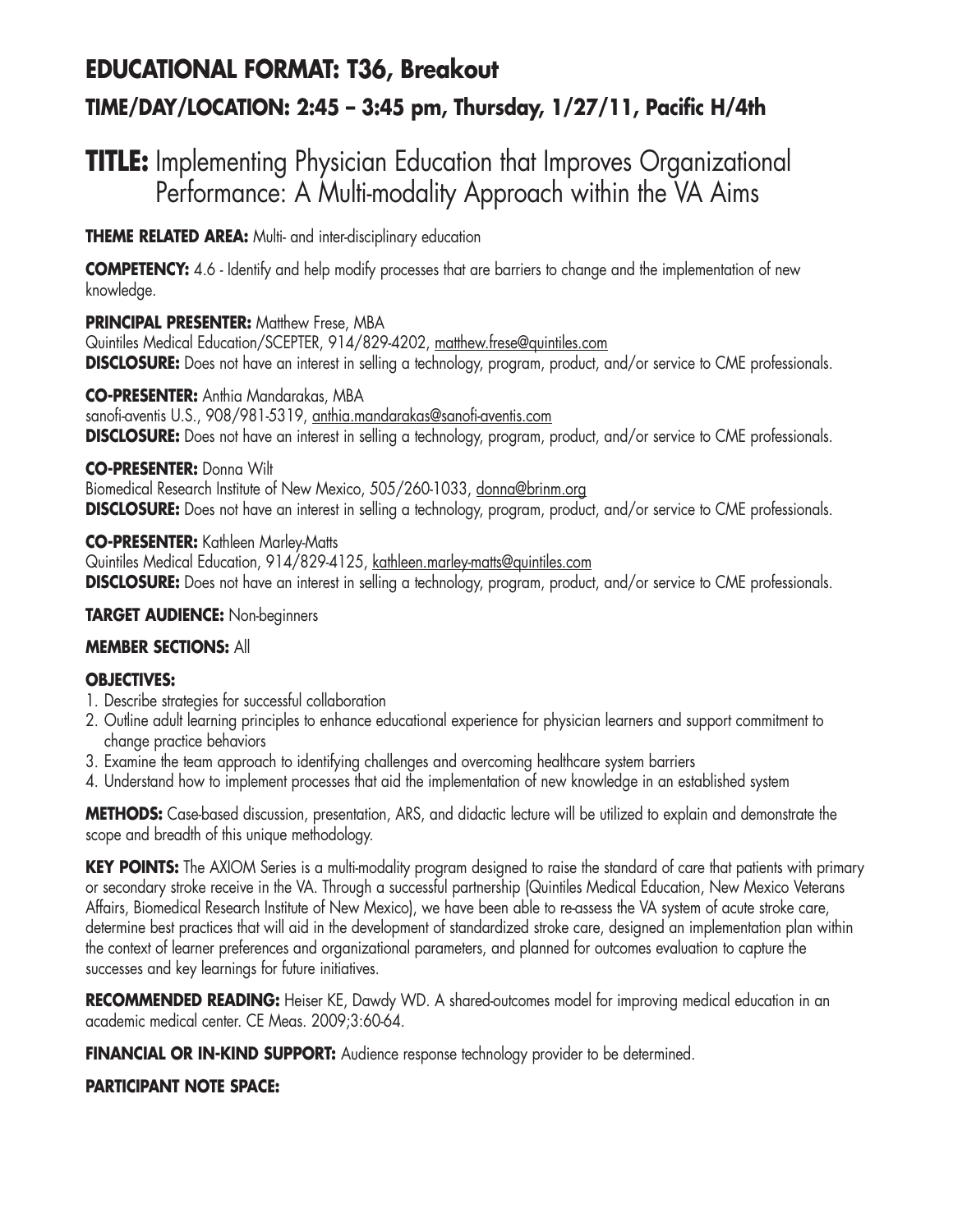# **EDUCATIONAL FORMAT: T37, Breakout TIME/DAY/LOCATION: 2:45 – 3:45 pm, Thursday, 1/27/11, Nob Hill A-B/Lower B2**

# **TITLE:** The Collaboration Handbook: Tips and Tools for Establishing and Furthering Collaborations

**THEME RELATED AREA:** Performance consulting and/or organizational development

**COMPETENCY:** 5.2 - Identify and collaborate with external partners that enhance effective CME activities.

### **PRINCIPAL PRESENTER:** Mary Ales, BA

Interstate Postgraduate Medical Association, 608/237-7331, males@ipmameded.org **DISCLOSURE:** Does not have an interest in selling a technology, program, product, and/or service to CME professionals.

### **CO-PRESENTER:** Shelly Rodrigues, CAE

California Academy of Family Physicians, 415/345-8667, srodrigues@familydocs.org **DISCLOSURE:** Does not have an interest in selling a technology, program, product, and/or service to CME professionals.

### **CO-PRESENTER:** Robyn Snyder, BA

CME Enterprise, 317/846-2761, robyn\_snyder@cmeenterprise.com **DISCLOSURE:** Does not have an interest in selling a technology, program, product, and/or service to CME professionals.

**CO-PRESENTER:** Mary Conklin, BS Interstate Postgraduate Medical Association, 608/237-1356, msconklin@ipmameded.org **DISCLOSURE:** Does not have an interest in selling a technology, program, product, and/or service to CME professionals.

### **TARGET AUDIENCE:** Beginners

### **MEMBER SECTIONS:** All

**OBJECTIVES:** At the completion of this session, participants should be able to:

- 1. Describe factors to consider when choosing partners.
- 2. Evaluate best practices in collaborative management.
- 3. Integrate relevant best practices into your CME collaborations.
- 4. Understand the importance of continuous quality improvement to ongoing collaborations and strategies to use in making course corrections.

**METHODS:** Panelists will share their experience, factors they have identified as important when choosing partners and the tools and techniques they utilize to manage collaborations, facilitate communication, manage risk, and assess collaboration's health. Discussion among learners will focus on the challenges of forming, maintaining, and concluding collaborations.

**KEY POINTS:** Collaborative partnerships require coordination, communication, and accountability to thrive. Proactive discussions and decisions around a communication platform, budget management, project milestones, governance, reporting, and project changes are critical to ensuring all partners meet both internal and external organizational demands and enabling the partnership to supply stakeholders with necessary information. Continuous quality improvement is of critical importance to the ongoing success of a collaborative partnership; therefore, we will share strategies to use when making ongoing improvements within your collaborative group. Best practices from ongoing collaborations will be shared, along with tools and processes utilized by the presenters.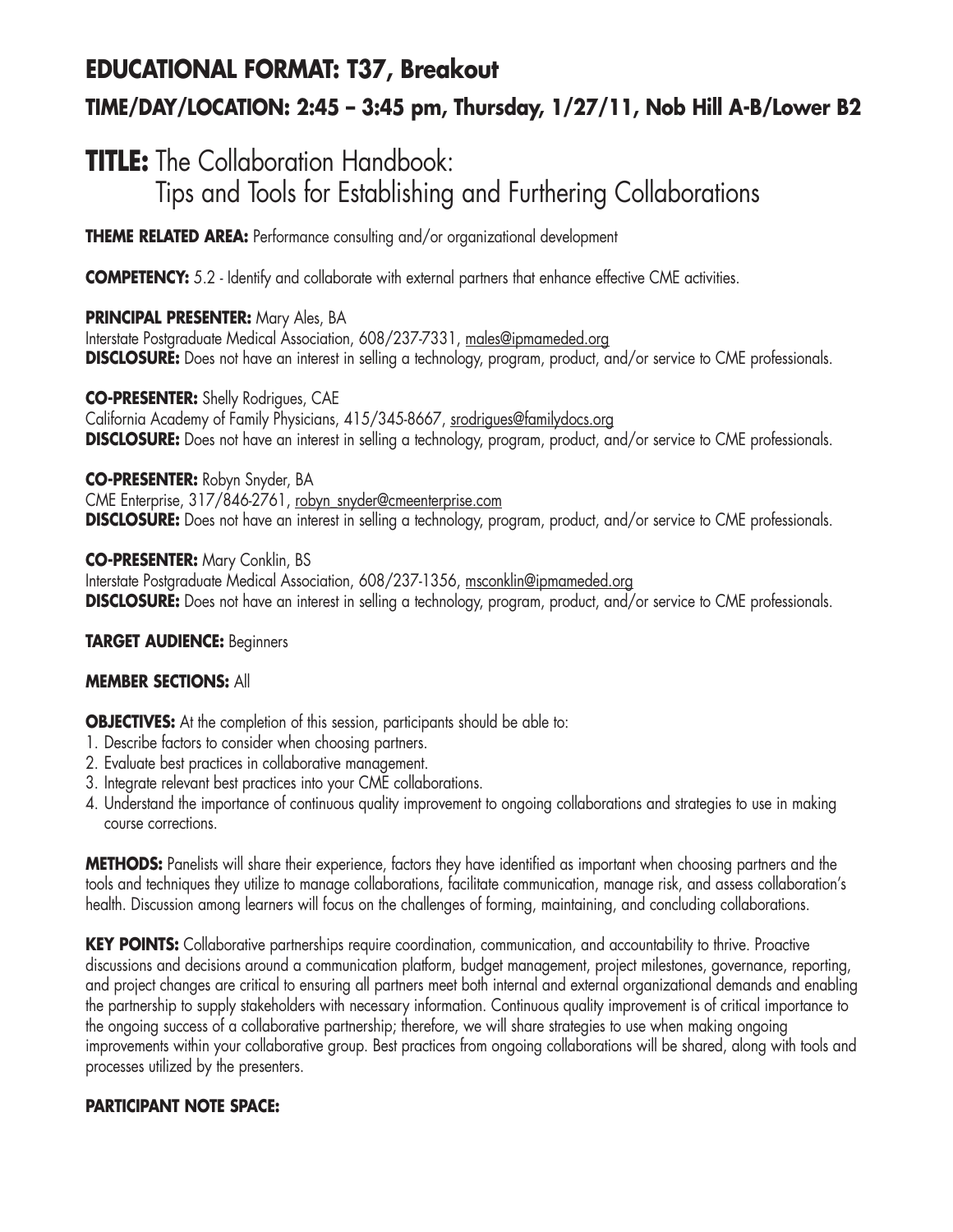# **EDUCATIONAL FORMAT: T38, Breakout TIME/DAY/LOCATION: 2:45 – 3:45 pm, Thursday, 1/27/11, Nob Hill C-D/Lower B2**

# **TITLE:** Hospital Quality Improvement: How and Why it Needs to be Linked to the "New" CME

**THEME RELATED AREA:** Quality of care and patient health outcomes improvement

**COMPETENCY:** 5.3 - Collaborate and build relationships that support educational improvements for the patient, the physician, and the organization in which the physician works.

## **PRINCIPAL PRESENTER:** Theodore Bruno, MD

The France Foundation, 860/598-2272, tbruno@francefoundation.com **DISCLOSURE:** Does not have an interest in selling a technology, program, product, and/or service to CME professionals.

### **CO-PRESENTER:** Steven Minnick, MD

St. John Hospital and Medical Center, 313/343-3877, Steven.Minnick@stjohn.org **DISCLOSURE:** Does not have an interest in selling a technology, program, product, and/or service to CME professionals.

### **CO-PRESENTER:** Nancy DeRita

St. John Hospital and Medical Center, 313/343-3877, Nancy.Derita@stjohn.org **DISCLOSURE:** Does not have an interest in selling a technology, program, product, and/or service to CME professionals.

## **TARGET AUDIENCE:** Non-beginners

## **MEMBER SECTIONS:** All

## **OBJECTIVES:**

- 1. Discuss the connection between institutional quality improvement initiatives and performance improvement based CME initiatives
- 2. Describe how to link hospital quality improvement with institutional and or individual CME to improve performance and ultimately patient outcomes
- 3. Indentify an initiative that you will consider recommending or implementing within your own or a partners institution within the next year

**METHODS:** We will outline the similarities of institutional QI and PI-CME, the importance of and ability to link hospital quality improvement initiatives with CME to allow for this critical alignment to improve performance and patient outcomes. A practical example of a how this can be accomplished will be outlined. There will be time for questions and discussions.

**KEY POINTS:** Improving the quality and safety of care provided has been discussed for many years. The alignment of improving physician performance to CME is recently being implemented among many CME providers and is now becoming a standard for parts of MOC by ABMS. However collaborations between QI departments and CME offices are not the standard practice and most physician learners still equate CME with didactic lectures. To address the current variable and inconsistent quality of care and physician performance, there is a need to partner with QI to support these initiatives and utilize the "new" CME models, such as PI-CME. These collaborations and partnerships will allow the physician learners to gain further understanding and experience with self-assessment and performance improvement.

## **RECOMMENDED READING:**

- 1. Institute of Medicine. Health Professions Education: A Bridge to Quality. Greiner AC, Knebel E, eds. Washington, DC: National Academy Press. 2003.
- 2. ACCME. "CME as a Bridge to Quality" Updated Accreditation Criteria, September 2006.

**FINANCIAL OR IN-KIND SUPPORT:** The France Foundation and GSK for support of SJH PI-CME VTE Prevention Initiative example.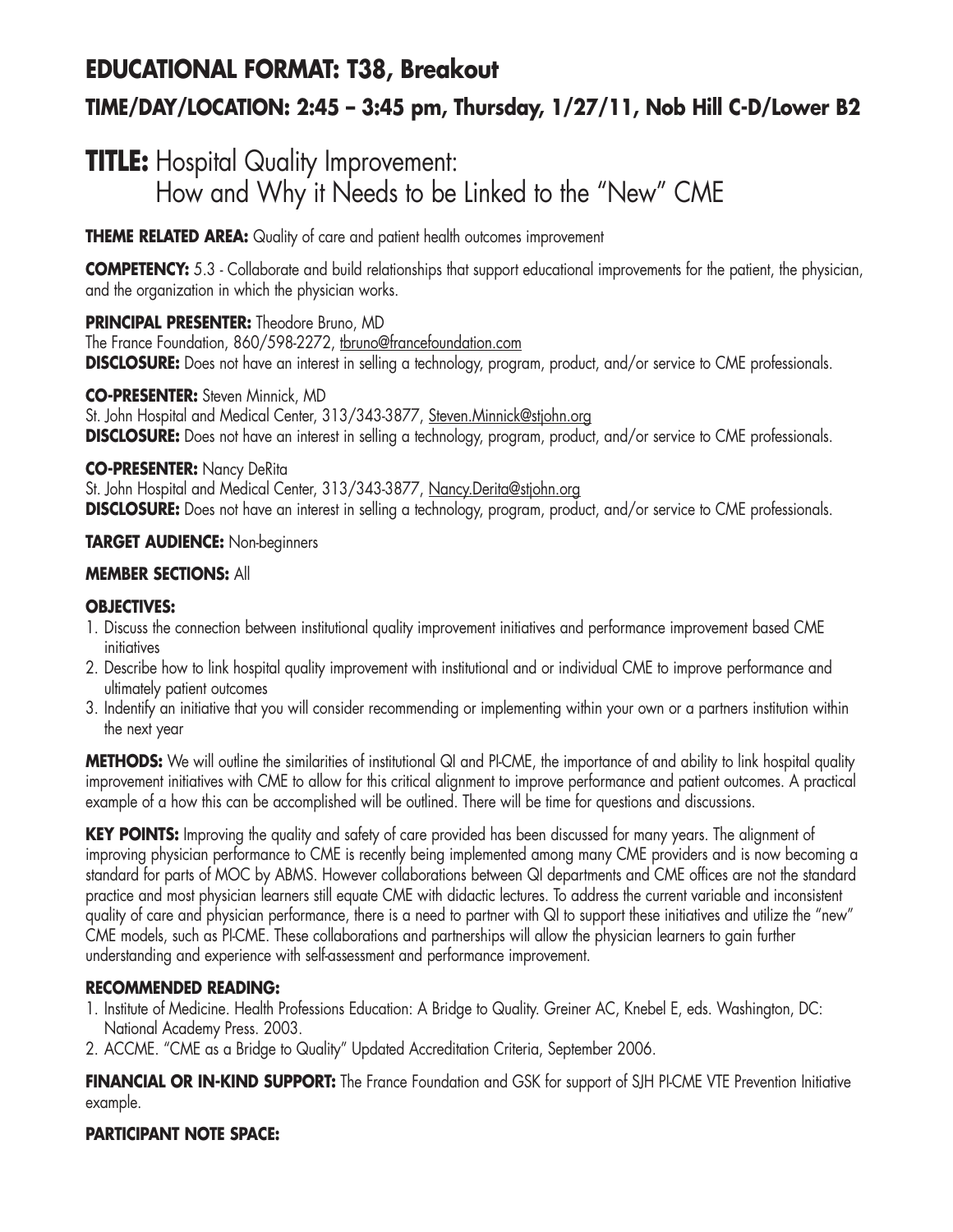# **EDUCATIONAL FORMAT: T39, Breakout**

## **TIME/DAY/LOCATION: 2:45 – 3:45 pm, Thursday, 1/27/11, Foothill E/2nd**

# **TITLE:** Re-structuring Your CME Office: Successes and Challenges

**THEME RELATED AREA:** Performance consulting and/or organizational development

**COMPETENCY:** 6.3 - Provide and support an environment of continuous improvement in educational practice and office operations.

**PRINCIPAL PRESENTER:** Fran Kirby, MEd Memorial University, 709/777-8381, fkirby@mun.ca **DISCLOSURE:** Does not have an interest in selling a technology, program, product, and/or service to CME professionals.

**CO-PRESENTER:** Lisa Fleet, MA Memorial University, 709/777-4293, lfleet@mun.ca **DISCLOSURE:** Does not have an interest in selling a technology, program, product, and/or service to CME professionals.

**TARGET AUDIENCE:** Non-beginners

### **MEMBER SECTIONS:** All

**OBJECTIVES:** To report on the re-structuring of our CME office (Professional Development & Conferencing Services (PDCS)); the processes, challenges, and successes. Session participants will be able to: (1) increase their knowledge regarding the processes for facilitating an organizational review; and (2) discuss the challenges and successes of undergoing such a review.

**METHODS:** Combination of didactic lecture and group discussion.

**KEY POINTS:** PDCS provides innovative, accredited continuing medical education/continuing professional development (CME/CPD) in a variety of formats to promote lifelong learning, facilitate recruitment and retention, and enhance competencies and performance of health care professionals, faculty and students. In 2008, our office underwent an organizational review in efforts to improve work processes, project management, and staff effectiveness and morale. It was a challenging process, which has since resulted in successes.

**RECOMMENDED READING:** Davis D, Baron R, Grichnik K, Topulos GP, Agus ZS, Dorman T. Commentary: CME and its role in the academic medical center: increasing integration, adding value. Acad Med. 2010;85(1):12-5.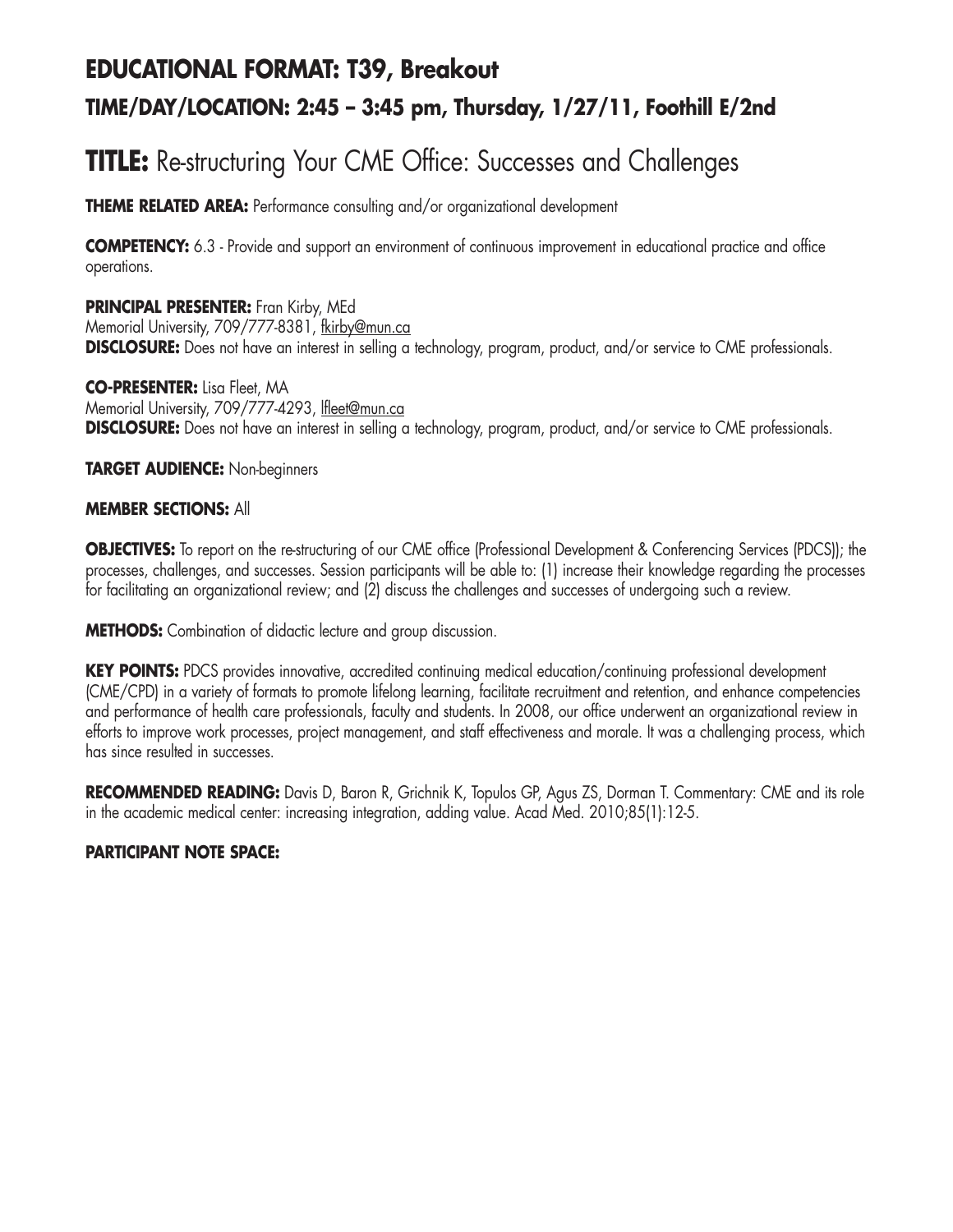# **EDUCATIONAL FORMAT: T40, Breakout**

## **TIME/DAY/LOCATION: 2:45 – 3:45 pm, Thursday, 1/27/11, Yerba Buena 7-9/Lower B2**

# **TITLE:** 2011 AMA Update: Changes to the AMA PRA Credit System

**THEME RELATED AREA:** Performance consulting and/or organizational development

**COMPETENCY:** 7.6 - Assure that the CME program is in compliance with the Accreditation Essentials, Elements, and Policies and other regulatory requirements.

**PRINCIPAL PRESENTER:** Sue Ann Capizzi, MBA

American Medical Association, 312/464-4230, sue.ann.capizzi@ama-assn.org **DISCLOSURE:** Does not have an interest in selling a technology, program, product, and/or service to CME professionals.

**CO-PRESENTER:** Jeanette Harmon, MBA American Medical Association, 312/464-4667, jeanette.harmon@ama-assn.org **DISCLOSURE:** Does not have an interest in selling a technology, program, product, and/or service to CME professionals.

**TARGET AUDIENCE:** Non-beginners

#### **MEMBER SECTIONS:** All

**OBJECTIVES:** At the conclusion of this session, participants should be able to (1) explain the changes to the AMA PRA credit system; (2) modify their planning process for CME activities certified for AMA PRA credit to ensure compliance; (3) apply the knowledge gained to the process of appropriately designating and awarding AMA PRA credit and; (4) cite resources for further information related to the AMA PRA credit system.

**METHODS:** The session will consist of a didactic presentation, after which the presenters will answer participants' questions regarding the AMA PRA credit system.

**KEY POINTS:** Changes to the AMA PRA credit system are anticipated to be approved by the AMA Council on Medical Education in 2010. These changes will impact all accredited providers certifying activities for AMA PRA credit. This session will highlight the changes, clarify new policies, and share additional resources for both providers and physicians.

**RECOMMENDED READING:** The Physician's Recognition Award and Credit System: Information for Accredited Providers and Physicians. (www.ama-assn.org/go/prabooklet).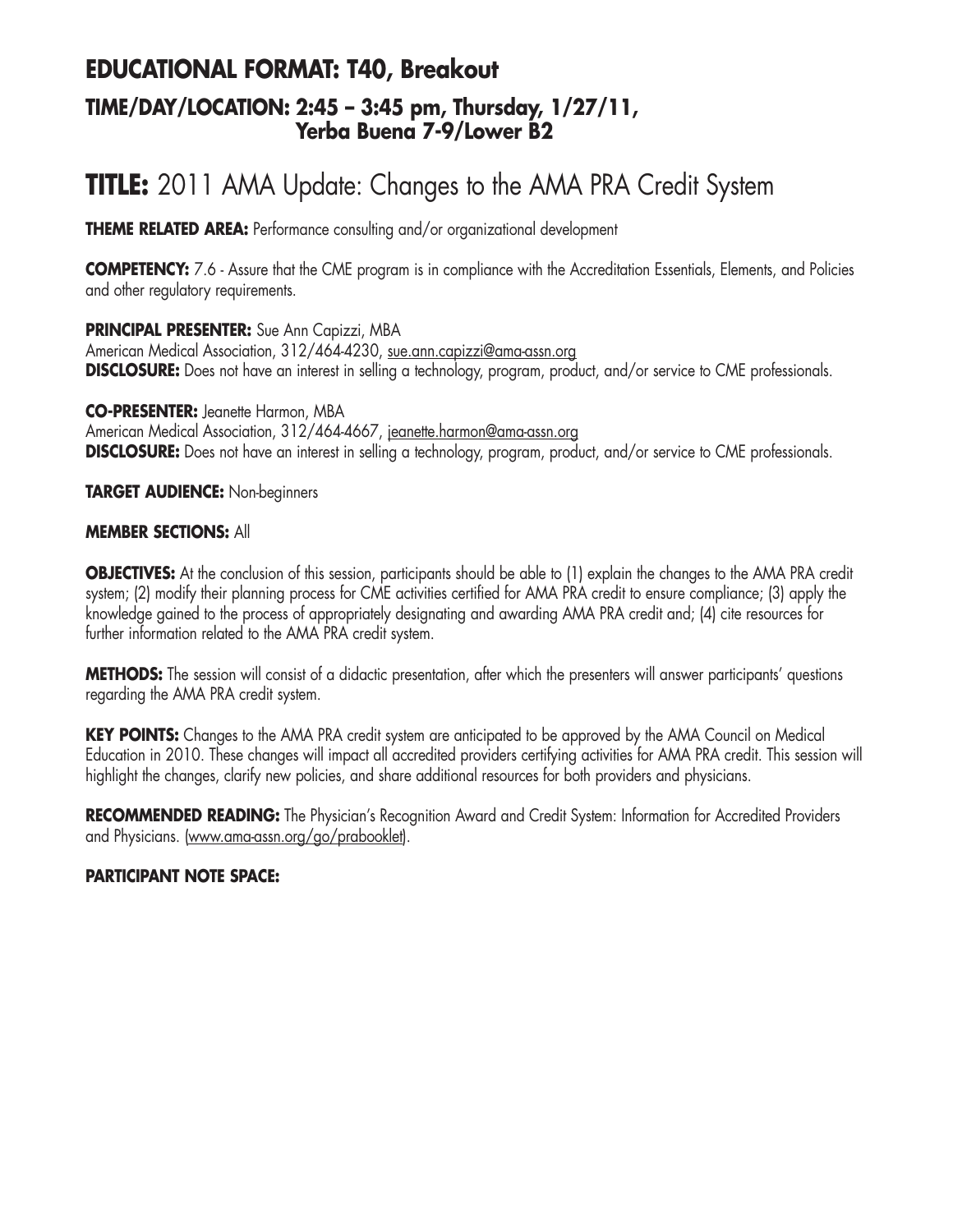# **EDUCATIONAL FORMAT: T41, Breakout TIME/DAY/LOCATION: 2:45 – 3:45 pm, Thursday, 1/27/11, Pacific I/4th**

# **TITLE:** Maintaining Creativity and Innovation in Ourselves and Others

**THEME RELATED AREA:** Performance consulting and/or organizational development

**COMPETENCY:** 8.3 - Promote professional development for self and staff.

**PRINCIPAL PRESENTER:** Elizabeth Kachur, PhD Medical Education Development, 212/982-8436, mededdev@earthlink.net **DISCLOSURE:** Does have an interest in selling a service to CME professionals.

**CO-PRESENTER:** Lisa Altshuler, PhD

Maimonides Infants and Children's Hospital of Brooklyn, 718/283-6160, laltshuler@maimonidesmed.org **DISCLOSURE:** Does not have an interest in selling a technology, program, product, and/or service to CME professionals.

**TARGET AUDIENCE:** Non-beginners

#### **MEMBER SECTIONS:** All

#### **OBJECTIVES:**

- 1. Discuss different models of creativity and innovation (e.g., Medici Effect).
- 2. Identify personal and institutional barriers to creativity and innovation.
- 3. List potential actions and activities that could help explore new ideas.
- 4. Assist others with "thinking out of the box" (e.g., team work, mentoring).

#### **METHODS:**

- 1. Presentation and trigger tape to introduce topic and generate discussion.
- 2. Individual, small and large group activities to reflect on and discuss facilitators and barriers to creativity, and how to mentor others to become more creative.
- 3. The wrap-up includes Take-Home Points and the preparation of reminder cards which will be sent 6 months later.

**KEY POINTS:** Every field needs new ideas in order to retain its vitality. Similarly, creativity is important for the growth of individuals and institutions. There are personal and institutional strategies to promote new approaches to learning, teaching and administrative tasks. They can work even when difficult-to-influence environmental factors have a stifling effect. Everyone has the potential to be creative, but producing innovations requires work and courage to change.

#### **RECOMMENDED READING:**

- 1. Irby DM, Wilkerson L. Educational innovations in academic medicine and environmental trends. J Gen Intern Med. 2003 May;18(5):370-6.
- 2. Johansson F. The Medici Effect. Boston, MA: Harvard Business School Press, 2006.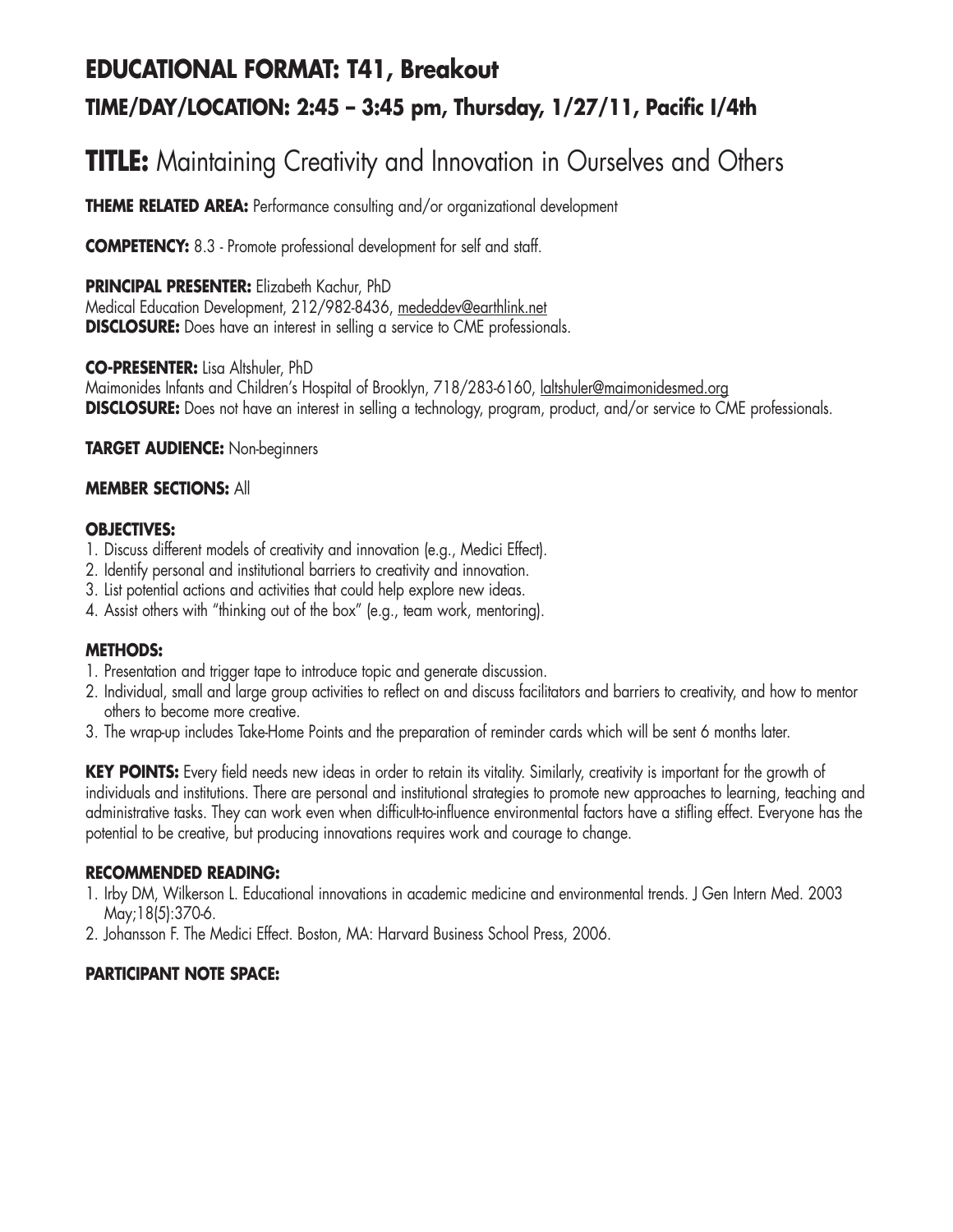# **EDUCATIONAL FORMAT: T42, Member Section Follow-up Meeting (Federal Health Care Educators – All Conference Participants Welcome)**

## **TIME/DAY/LOCATION: 4:00 – 5:00 pm, Thursday, 1/27/11, Yerba Buena 1-2/Lower B2**

**TITLE:** Best Practices and Lessons Learned: Tips and Tools from the Frontlines of Continuing Health Professional Education

**THEME RELATED AREA:** Performance consulting and/or organizational development

## **COMPETENCY:**

6.1 - Provide a vision for CME professionals' and physicians' role in continued learning

- 6.2 Develop a model learning organization
- 6.3 Provide and support an environment for continuous improvement
- 6.4 Promote and support appropriate change as an essential to the CME program
- 6.5 Maintain a high standard of professionalism and ethics
- 6.6 Be an advocate for the CME program

## **PRINCIPAL PRESENTER:** Sylvia Scherr MS, RN (Section Leader)

Uniformed Services University, 301/295-1537, sscherr@usuhs.mil

**DISCLOSURE:** Does not have an interest in selling a technology, program, product, and/or service to CME professionals.

**CO-PRESENTER:** Diana Durham Pusavat, PhD

VA Employee Education System, 562/826-5505, ext. 4188, Diana.Durham2@va.gov

**DISCLOSURE:** Does not have an interest in selling a technology, program, product, and/or service to CME professionals.

### **CO-PRESENTER:** Nori Buising, MD

U.S. Army, 703/681-8036, nori.buising@amedd.army.mil

**DISCLOSURE:** Does not have an interest in selling a technology, program, product, and/or service to CME professionals.

### **CO-PRESENTER:** Sandra Elliott

Uniformed Services University, 301/295-3831, selliott@usuhs.mil

**DISCLOSURE:** Does not have an interest in selling a technology, program, product, and/or service to CME professionals.

## **TARGET AUDIENCE:** All

## **MEMBER SECTIONS:** Federal Health Care Educators

**OBJECTIVES:** Identify potential barriers to overcome and best practices to utilize in creating a federally-funded continuing health professional education program that results in exemplary accreditation and improves the health of the nation.

**METHODS:** The Federal Healthcare Educators Provider group will host a best practices-centered session that will use a blend of learning strategies to engage and involve members of this varied group from the most seasoned to the newest members. A series of brief presentations on best practices will be followed by expert-led topical round table discussions.

**KEY POINTS:** A series of brief reports in topics on successful strategies such as building multi-disciplinary, integrated application processes and practices; establishing systems for educational outcome measurement, performing self studies; creating needs/gap assessments; tools for interagency collaboration; and developing mechanisms for incorporating social learning and traditional learning strategies into educational activities will be followed by round tables. Attendees will then gather at self-selected topical round tables with expert facilitators to share barriers overcome and best practices on subjects of interest including achieving 16-22, educational outcome measurement, planning activities, and reaccreditation challenges.

## **RECOMMENDED READING:**

### 1. ACCME Criterion 1-22

- 2. Overton GK and MacVicar R. Requesting a commitment to change: Conditions that produce behavioral or attitudinal commitment. *J Cont Educ Health Prof* 2008; 28:60-66.
- 3. Jason J. Olivieri MPH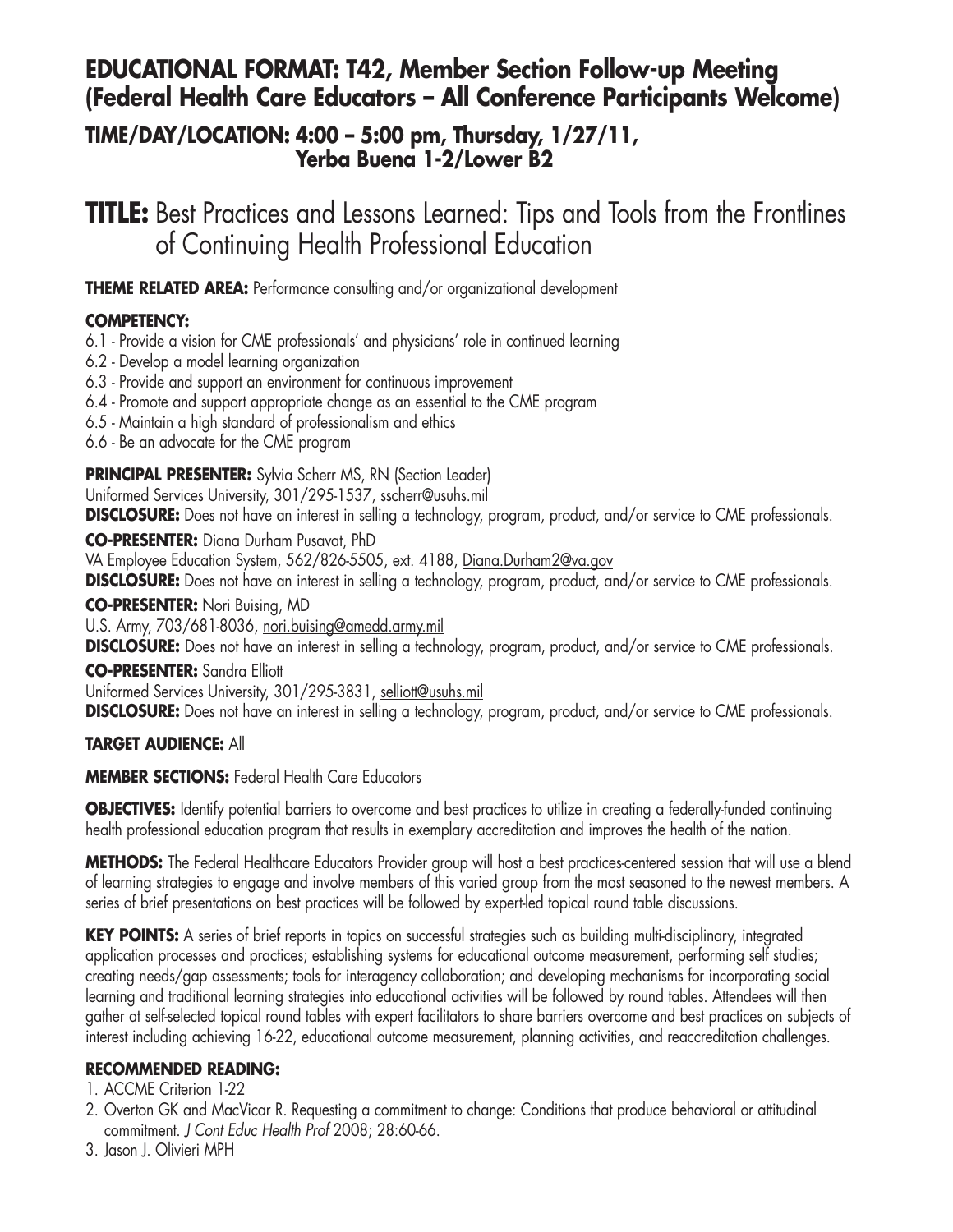## **EDUCATIONAL FORMAT: T43, Member Section Follow-up Meeting (Health Care Education Associations – All Conference Participants Welcome)**

## **TIME/DAY/LOCATION: 4:00 – 5:00 PM, Thursday, 1/27/11, Yerba Buena 14-15/Lower B2**

# **TITLE:** Monitoring Activities Systematically for Overall Program Improvement

**THEME RELATED AREA:** Quality of care and patient health outcomes improvement

**COMPETENCY:** 6.3 - Provide and support an environment of continuous improvement in educational practice and office operations.

**PRINCIPAL PRESENTER:** Philip Bellman, MPH The Permanente Medical Group, 510/625-2425, philip.bellman@kp.org **DISCLOSURE:** Does not have an interest in selling a technology, program, product, and/or service to CME professionals.

**CO-PRESENTER:** Carol Havens, MD The Permanente Medical Group, 510/625-3317, carol.havens@kp.org **DISCLOSURE:** Does not have an interest in selling a technology, program, product, and/or service to CME professionals.

**CO-PRESENTER:** Jennifer French, MEd The Permanente Medical Group, 510/625-6163, jennifer.french@kp.org **DISCLOSURE:** Does not have an interest in selling a technology, program, product, and/or service to CME professionals.

### **TARGET AUDIENCE:** All

### **MEMBER SECTIONS: Health Care Education Associations**

**OBJECTIVES:** (1) Apply a systematic approach to monitor and document the effectiveness of educational activities. (2) Aggregate data from multiple activities to assess the overall strengths, deficiencies, and impact of the overall CME program. (3) Utilize the overall program analyses to strengthen planner competencies, future activities, and the overall program's strategic contribution to improved patient care.

**METHODS:** Presentation, database demonstration, case examples of analyses, and interactive discussion will examine strategies for gathering, assessing, and applying program improvement data.

**KEY POINTS:** Increasing the quality of patient care through CME depends ultimately on the aggregate impact of multiple activities and interventions over time. Improving an overall CME program requires a systematic assessment and analysis of the factors affecting both individual activities and the collective outcomes. A relatively simple system for monitoring educational planning processes, instructional methods, and outcomes can provide summary data useful in enhancing future activities, planner competence, and the overall CME program. A monitoring system also establishes baseline metrics that can be used for continuous program improvement.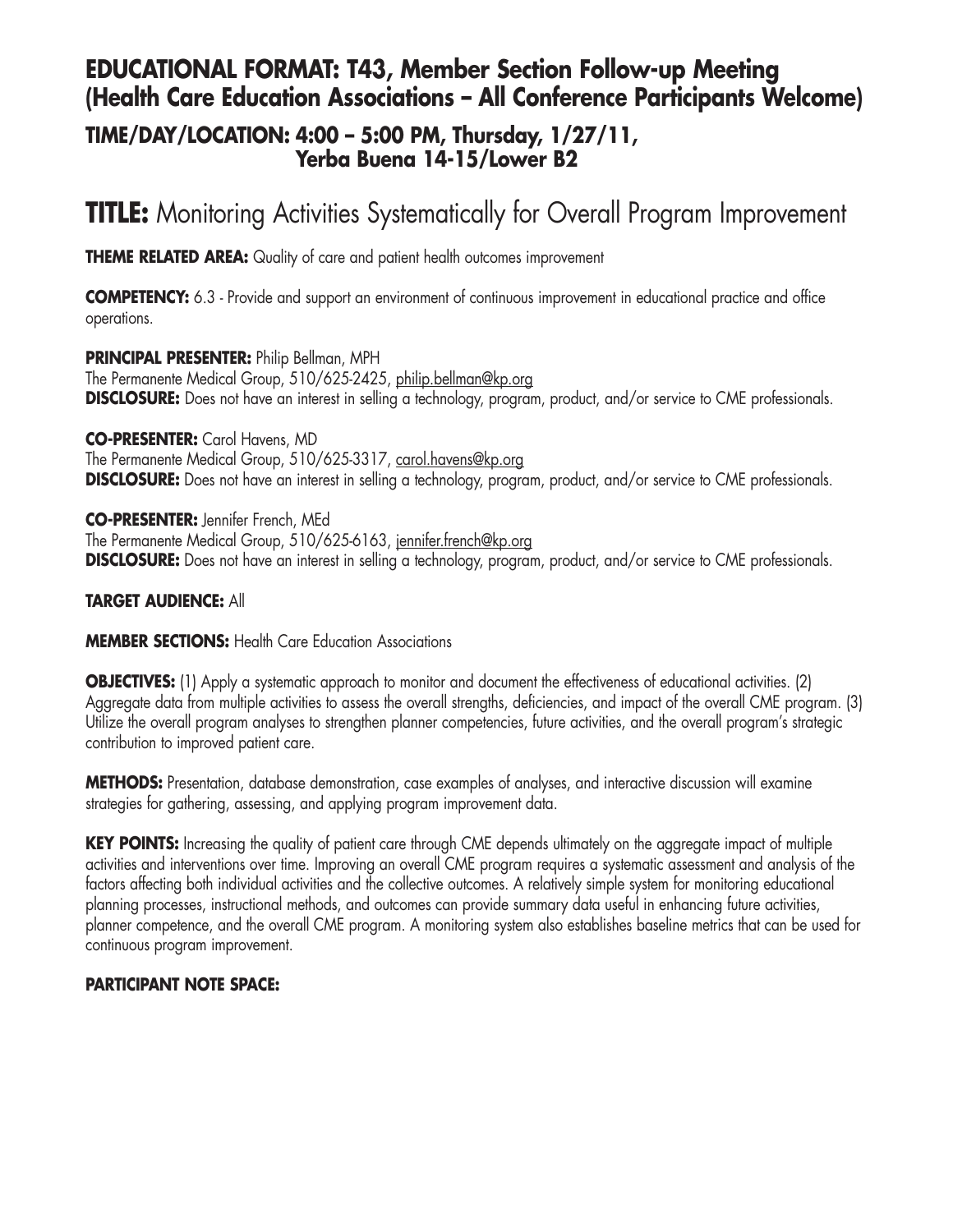## **EDUCATIONAL FORMAT: T44, Member Section Follow-up Meeting (Medical Education and Communication Company Alliance [MECCA] – All Conference Participants Welcome)**

## **TIME/DAY/LOCATION: 4:00 – 5:00 pm, Thursday, 1/27/11, Yerba Buena 3-4/Lower B2**

**TITLE:** Pearls for Education Companies on Partnering: Takeaways to Share from Selected Sessions

**THEME RELATED AREA:** Performance consulting and/or organizational development

### **COMPETENCY:**

5.1 - Identify and collaborate with internal partners, including the quality improvement unit, performance improvement unit, the library, patients, and other related units, to accomplish the CME mission. 5.2 - Identify and collaborate with external partners that enhance effective CME activity.

**PRINCIPAL PRESENTER:** Alicia Sutton, CCMEP (Section Chair)

Omnia Education, Inc., 215/237-5892, asutton@omniaeducation.com **DISCLOSURE:** Does not have an interest in selling a technology, program, product, and/or service to CME professionals.

**PRINCIPAL PRESENTER:** Jan Perez, CCMEP (Section Co-Chair) CME Outfitters, LLC, 240/243-1301, jperez@cmeoutfitters.com **DISCLOSURE:** Does not have an interest in selling a technology, program, product, and/or service to CME professionals.

### **TARGET AUDIENCE:** All

**MEMBER SECTIONS:** Medical Education and Communication Companies

#### **OBJECTIVES:**

- 1. Describe key takeaways from selected sessions of the ACME Annual Conference regarding partnering opportunities.
- 2. Identify "pearls for practice" to enhance partnering within systems (hospitals, medical schools, patient resources, electronic health records, etc.).

**METHODS:** Group discussion, reports and perceptions from MECC members

**KEY POINTS:** The ACME Annual Conference provides a multitude of educational and professional networking opportunities. Pearls from the many sessions can be shared by fellow MECC members through this open forum where participants will provide their own takeaways from sessions they have already attended — sharing their experiences and plans for future enhancements to their educational designs, collaborations, and outcomes measurements by way of partnering.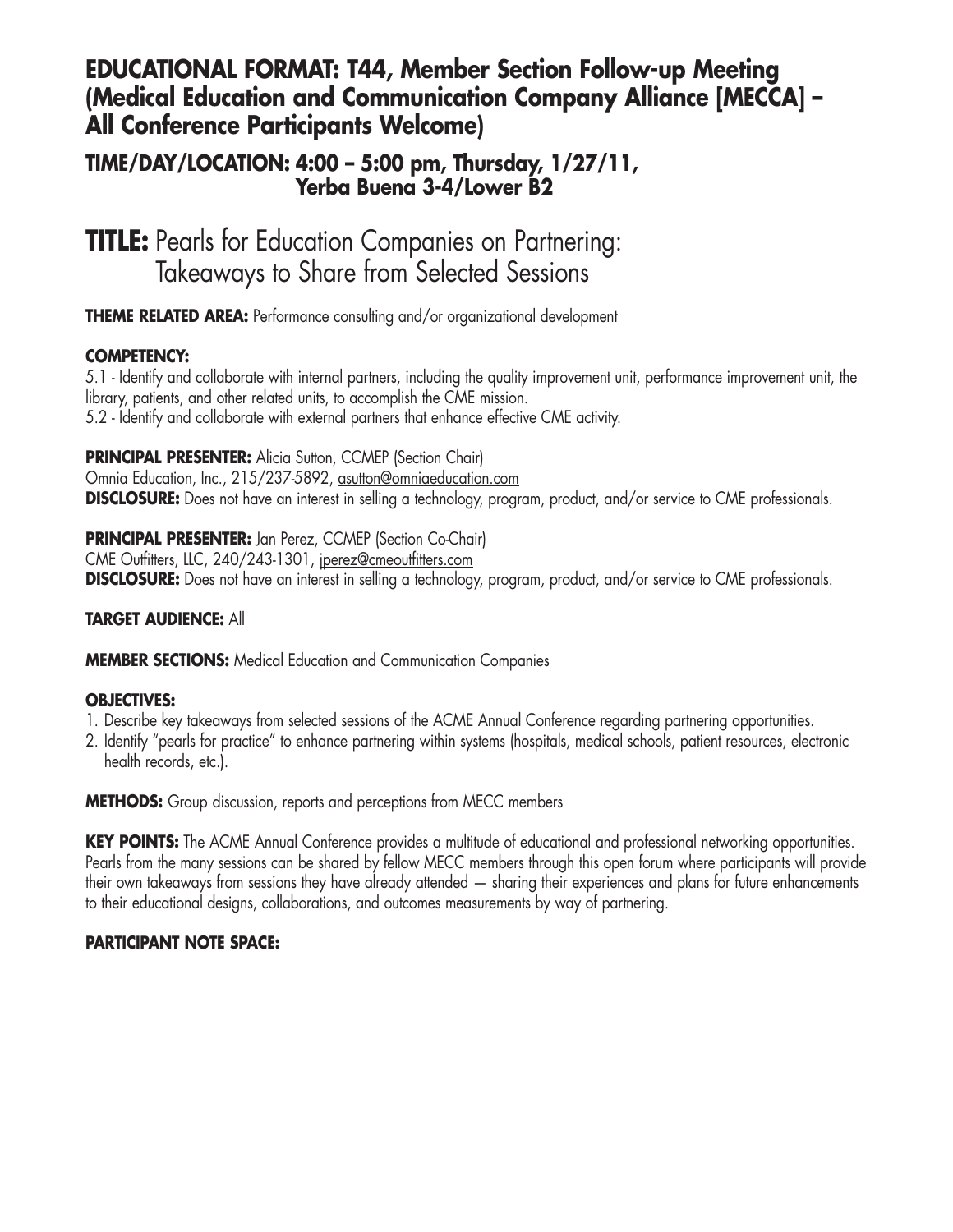# **EDUCATIONAL FORMAT: T45, Member Section Follow-up Meeting (Medical Schools – All Conference Participants Welcome)**

## **TIME/DAY/LOCATION: 4:00 – 5:00 pm, Thursday, 1/27/11, Yerba Buena 5-6/Lower B2**

# **TITLE:** Pearls for Providers: Highlights and Implications from Selected Sessions

**THEME RELATED AREA:** Performance consulting and/or organizational development

**COMPETENCY:** 4.1 - Recognize that, when offering learning interventions, CME professionals and the individual physicians they serve are part of a team and the system in which they work.

**PRINCIPAL PRESENTER:** Andrew Crim (Section Leader) University of North Texas Health Science Center, 817/735-2644, andrew.crim@unthsc.edu **DISCLOSURE:** Does not have an interest in selling a technology, program, product, and/or service to CME professionals.

### **TARGET AUDIENCE:** All

**MEMBER SECTIONS:** Medical Schools

### **OBJECTIVES:**

1. Describe potential implications of selected sessions of the ACME Annual Conference for Medical School CME Providers.

2. Identify "pearls for practice" to enhance academic medical school CME.

**METHODS:** Experience panel - reports and perceptions from a group of medical school CME providers.

KEY POINTS: The ACME Annual Conference provides a multitude of educational opportunities. It is impossible to attend every session and sessions which don't appear relevant to medical school CME providers can provide pearls for the practice of CME. This session will be an open forum where participants will review some of the best pearls from the sessions they have attended, sharing experiences, perceptions and thoughts for enhancing medical school CME.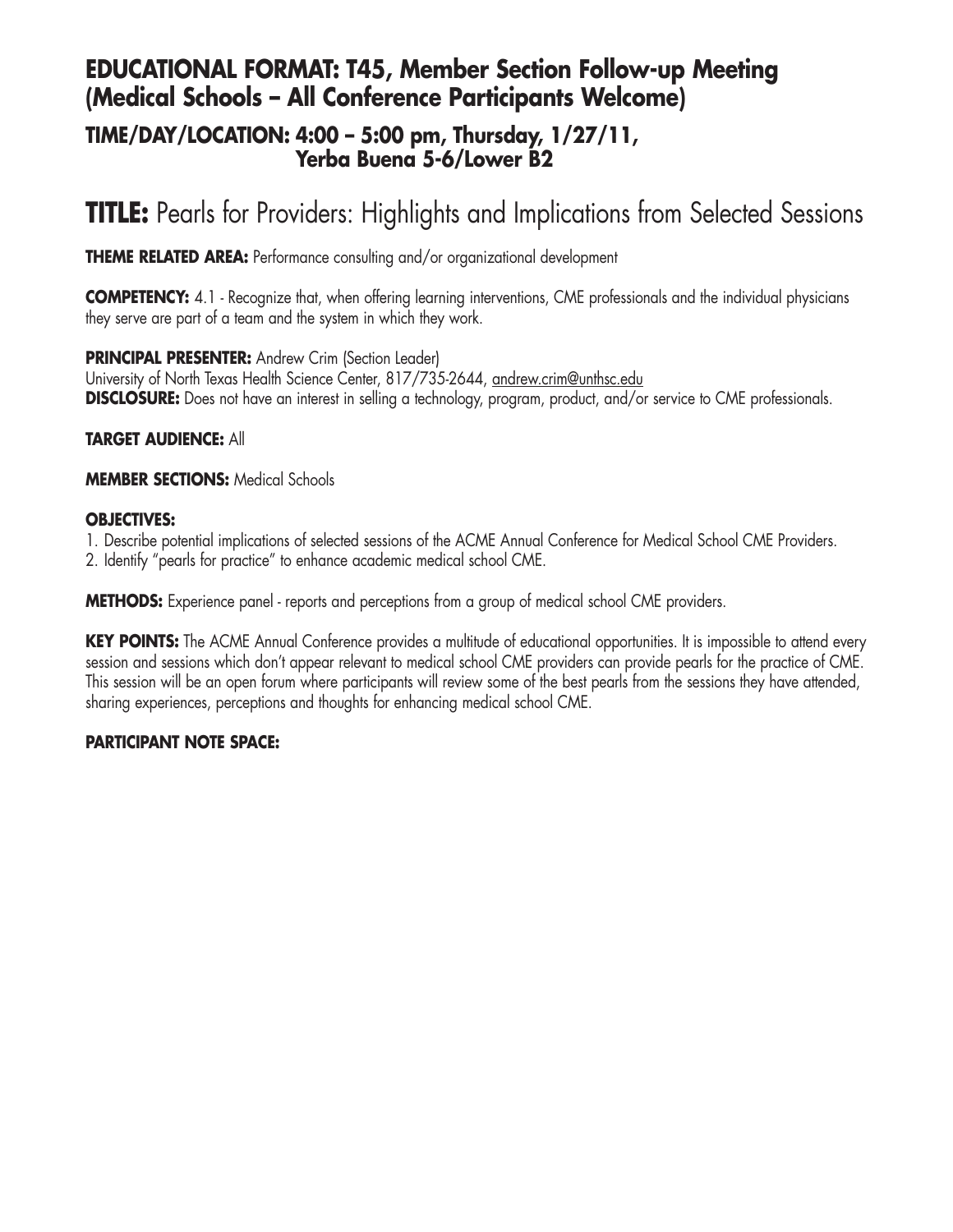# **EDUCATIONAL FORMAT: T46, Member Section Joint Follow-up Meeting (Medical Specialty Societies and Pharmaceutical Alliance for CME [PACME])**

## **TIME/DAY/LOCATION: 4:00 – 5:00 pm, Thursday, 1/27/11, Yerba Buena 7-9/Lower B2**

**TITLE:** Association and Industry Interactions: Developing Effective Strategies and Compliant Solutions

**THEME RELATED AREA:** Performance consulting and/or organizational development

## **COMPETENCY:**

5.2 - Identify and collaborate with external partners that enhance effective CME activities.

5.4 - Apply effective communication and interpersonal skills to facilitate partnering with appropriate organizations.

7.5 - Develop a management culture of the office that will reflect a collaborative, service-oriented, continuous improvement

system that meets the needs of the physicians served, the organization of the CME program, and the accreditation standards.

**PRINCIPAL PRESENTER:** Pamela Mason, BS, CCMEP, FACME (Section Leader)

AstraZeneca PLP, 302/885-1325, pamela.mason@astrazeneca.com

**DISCLOSURE:** Does not have an interest in selling a technology, program, product, and/or service to CME professionals. **CO-PRESENTER:** Deborah Samuel, MBA (Section Leader)

American Academy of Pediatrics, 847/434-7097, dsamuel@aap.org

**DISCLOSURE:** Does not have an interest in selling a technology, program, product, and/or service to CME professionals **CO-PRESENTER:** Walt Wolyniec

Confluent Healthcare Solutions, Inc, 203/417-3990, wwolynie@hotmail.com

**DISCLOSURE:** Does have an interest in selling a service to CME professionals.

## **TARGET AUDIENCE:** All

## **MEMBER SECTIONS:** Medical Specialty Societies and PACME

**OBJECTIVES:** (1) Recognize challenges faced by the other stakeholder group from their perspective; (2) Identify possible strategies that can be incorporated into their organization to ensure ACCME compliance from the best practice examples shared; and (3) Describe key components needed to develop an internal roadmap for their organization to ensure compliance and effective communication strategies between both stakeholder groups.

**METHODS:** Interactive session, utilizing examples and case studies that stimulate comments and discussion on best practices that can lead to suggested solutions that benefit participants in their own organizations

**KEY POINTS:** The agenda will include an update of key topics important to both member sections. An update from a joint initiative will provide suggested key definitions, compliant routing and mechanisms to interact between the two stakeholders. Utilizing examples, session leaders will challenge participants to explore their current practices and processes. Results from this discussion will assist the representatives from Medical Specialty Societies and Industry to understand the perspective of each other as they seek solutions that are appropriate for and meet the needs of their organizations. An overview will be provided on recent interpretations/clarifications provided by the ACCME and the CMSS (*Code for Interaction with Companies)*. An interactive discussion will be held on options and strategies that ensure ACCME compliance when managing interactions between industry and medical specialty societies.

## **RECOMMENDED READING:**

- 1. ACCME (Accreditation Council for Continuing Medical Education), 2004. *ACCME Standards for Commercial Support 2004.* <u>http://www.accme.org/dir\_docs/doc\_upload/68b2902a-fb73-44d1-8725-80a1504e520c\_uploaddocument.pdf</u> (accessed-June 15, 2010).
- 2. ACCME (Accreditation Council for Continuing Medical Education), 2009. *Ask ACCME: Standards for Commercial Support: Independence 2009.* http://www.accme.org/index.cfm/fa/faq.detail/category\_id/667b72cf-6277-4317-99f9- 1e476b621e76.cfm (accessed June 15, 2010).
- 3. PhRMA (The Pharmaceutical Research and Manufacturers of America) 2008. *Code on Interactions with Healthcare Professionals* 2008. http://www.phrma.org/files/attachments/PhRMA%20Marketing%20Code%202008.pdf (accessed June 15, 2010).
- 4. CMSS (Council of Medical Specialty Societies) 2010. *Code for Interaction with Companies 2010.* http://www.cmss.org/codeforinteractions.aspx (accessed June 15, 2010).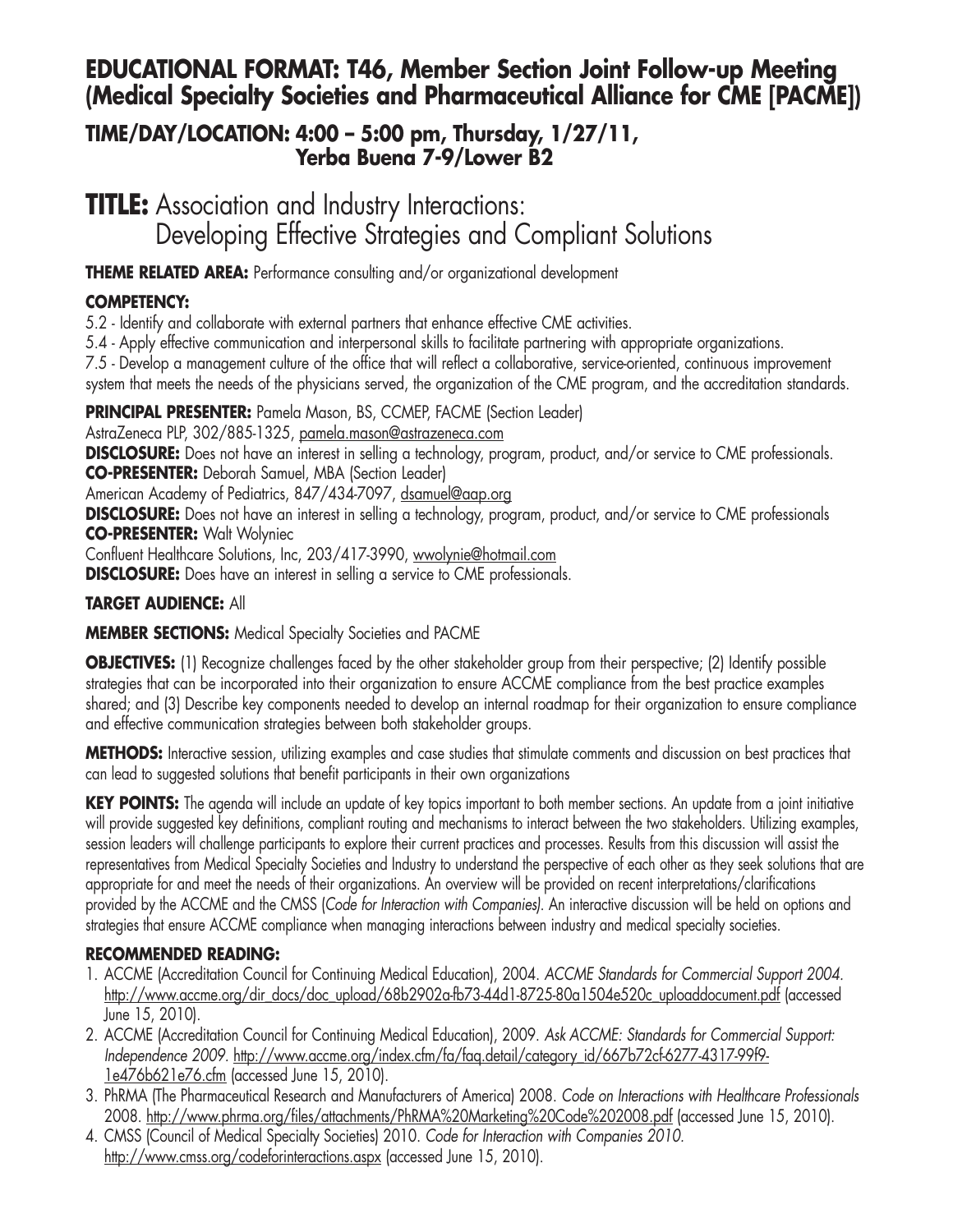## **EDUCATIONAL FORMAT: T47, Member Section Joint Follow-up Meeting (State Medical Societies & Hospitals and Health Systems)**

## **TIME/DAY/LOCATION: 4:00 – 5:00 pm, Thursday, 1/27/11, Yerba Buena 10-11/Lower B2**

# **TITLE:** Cultivating Physician Champions and Leaders in CME

**THEME RELATED AREA:** Performance consulting and/or organizational development

**COMPETENCY:** 6.1 - Provide a vision of present role and future direction for CME and physician role and responsibilities in continued learning.

**PRINCIPAL PRESENTER:** Leslie Howell, BA (Section Leader) Pennsylvania Medical Society, 717/909-2624, howell@pamedsoc.org **DISCLOSURE:** Does not have an interest in selling a technology, program, product, and/or service to CME professionals

**CO-PRESENTER:** Debra Jorden, MS, CHES, CCMEP Cook Children's, 682/885-7961, Debra.Jorden@cookchildrens.org **DISCLOSURE:** Does not have an interest in selling a technology, program, product, and/or service to CME professionals

**CO-PRESENTER:** Linda DuPont (Section Leader) Aurora Health Care, 414/448-1112, linda.sue.dupont@aurora.org **DISCLOSURE:** Does not have an interest in selling a technology, program, product, and/or service to CME professionals

**CO-PRESENTER:** Timothy Holder, MD Oklahoma State Medical Association, 918/682-4318, tholder@mfpclinic.com **DISCLOSURE:** Does not have an interest in selling a technology, program, product, and/or service to CME professionals

## **TARGET AUDIENCE:** All

**MEMBER SECTIONS:** State Medical Societies and Hospitals and Health Systems

**OBJECTIVES:** (1) Examine the roles and responsibilities of CME physician leaders and the value these individuals bring to the CME program and organization in these roles. (2) Discuss the skills, competencies, and traits a physician should possess or develop to successfully fulfill each role and responsibility as a CME leader. (3) Formulate a list of strategies and resources to design an education or skill development plan for the CME physician leader so the physician is empowered to embrace the leadership role.

**METHODS:** This will be an interactive brainstorming session with the audience. An email survey will be distributed to members of the SMS section and the Hospital & Healthcare section prior to the conference to solicit input on the three key points listed below. Through facilitated discussion, this joint session will build upon the responses collected. Participants will be encouraged to share best practices and strategies. Following the session's discussion, a summary will be prepared and distributed to the list serves.

**KEY POINTS:** To successfully implement the 2006 Updated Criteria and secure the buy-in of physician participants, CME coordinators need the support of CME leaders - physician champions. Join us as we consider these leaders and the roles they play in the new CME paradigm.

- 1. What are the expectations of the CME program with regard to the role of CME physician leaders?
- 2. What skills do these key players need?
- 3. What education and resources can/do we give to these physician leaders, committee members, and/or planners to help them meet the expectations and fulfill their roles?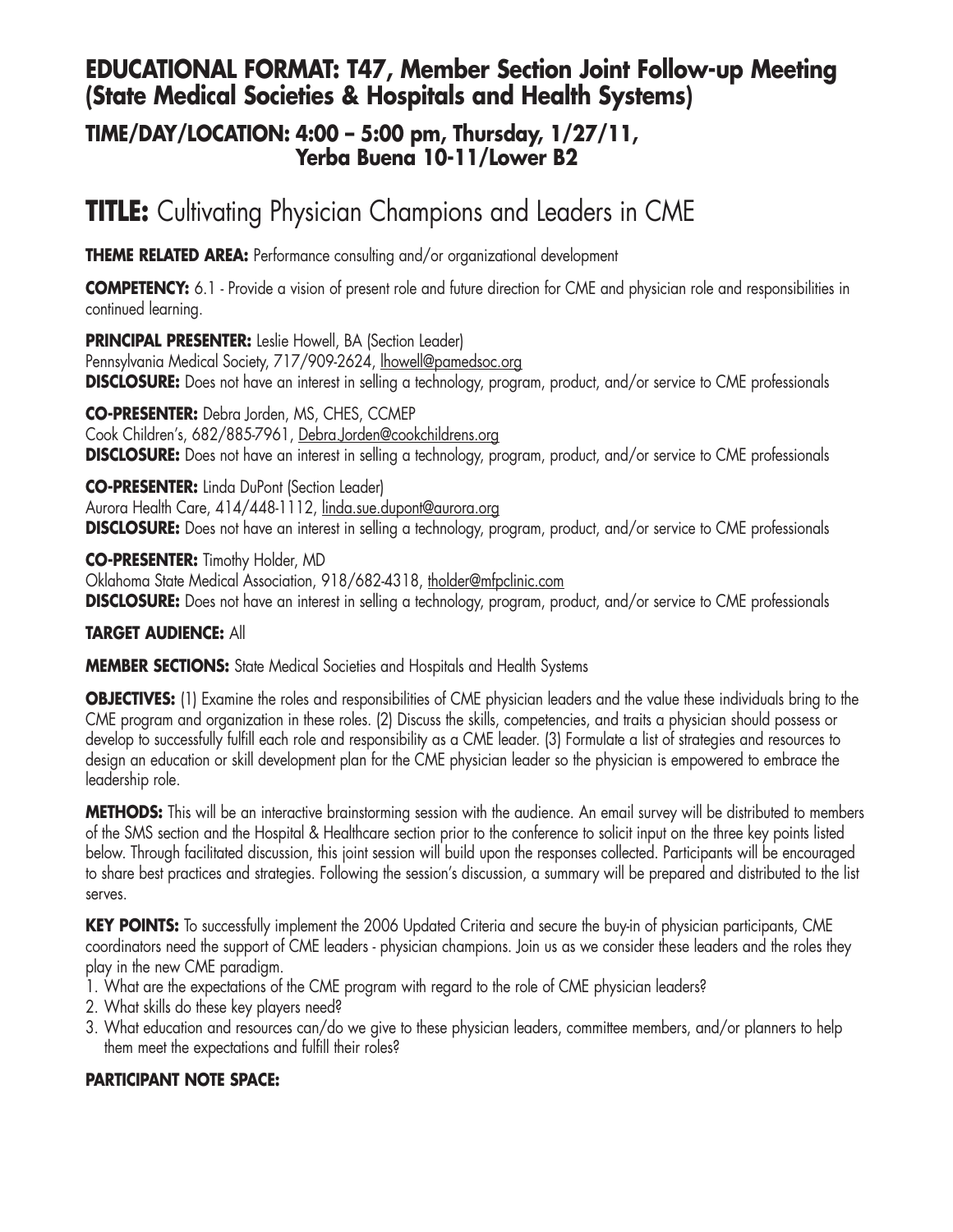## **EDUCATIONAL FORMAT: F1, Plenary TIME/DAY/LOCATION: 8:30 – 9:30 am, Friday, 1/28/11, Yerba Buena 7-9/Lower B2**

# **TITLE:** Hot Topics in CME: Future Imperatives for Physicians Licensed in the United States **(Invited Abstract)**

### **PRINCIPAL PRESENTER:** Humayun Chaudhry, DO, FACP

Federation of State Medical Boards of the United States, Inc., 817/868-4044, hchaudhry@fsmb.org, sMcAllister@fsmb.org **DISCLOSURE:** Does not have an interest in selling a technology, program, product, and/or service to CME professionals.

#### **TARGET AUDIENCE:** All

#### **MEMBER SECTIONS:** All

#### **OBJECTIVES:**

- 1. Describe the content of the 2010 action by FSMB, as the representative for the 70 medical boards of the United States and its territories that laid the groundwork for strengthening the medical licensure renewal process by implementing new standards for lifelong learning among physicians.
- 2. Recognize and examine how changes to MOL will influence healthcare quality and protection of the public in the United States.
- 3. Identify new roles for CME programs to support physician lifelong learning and the improvement of performance in healthcare delivery.

**METHODS:** This session will use illustrated lecture to communicate the decisions and the climate surrounding MOL in the United States. We will field audience questions as time allows. A follow up session with a reactor panel will follow this session.

#### **KEY POINTS:**

- 1. For improved patient and public protection, methods in which physicians are licensed and renewal of licensing need to change to reflect the dynamic world of medicine.
- 2. Improvements to maintenance of licensure (MOL) will continue to drive the scope and content of continuing physician education.

**RECOMMENDED READING:** Adopted Maintenance of Licensure Policy, 2010 Maintenance of Licensure Information Center at the FSMB Homepage: www.fsmb.org.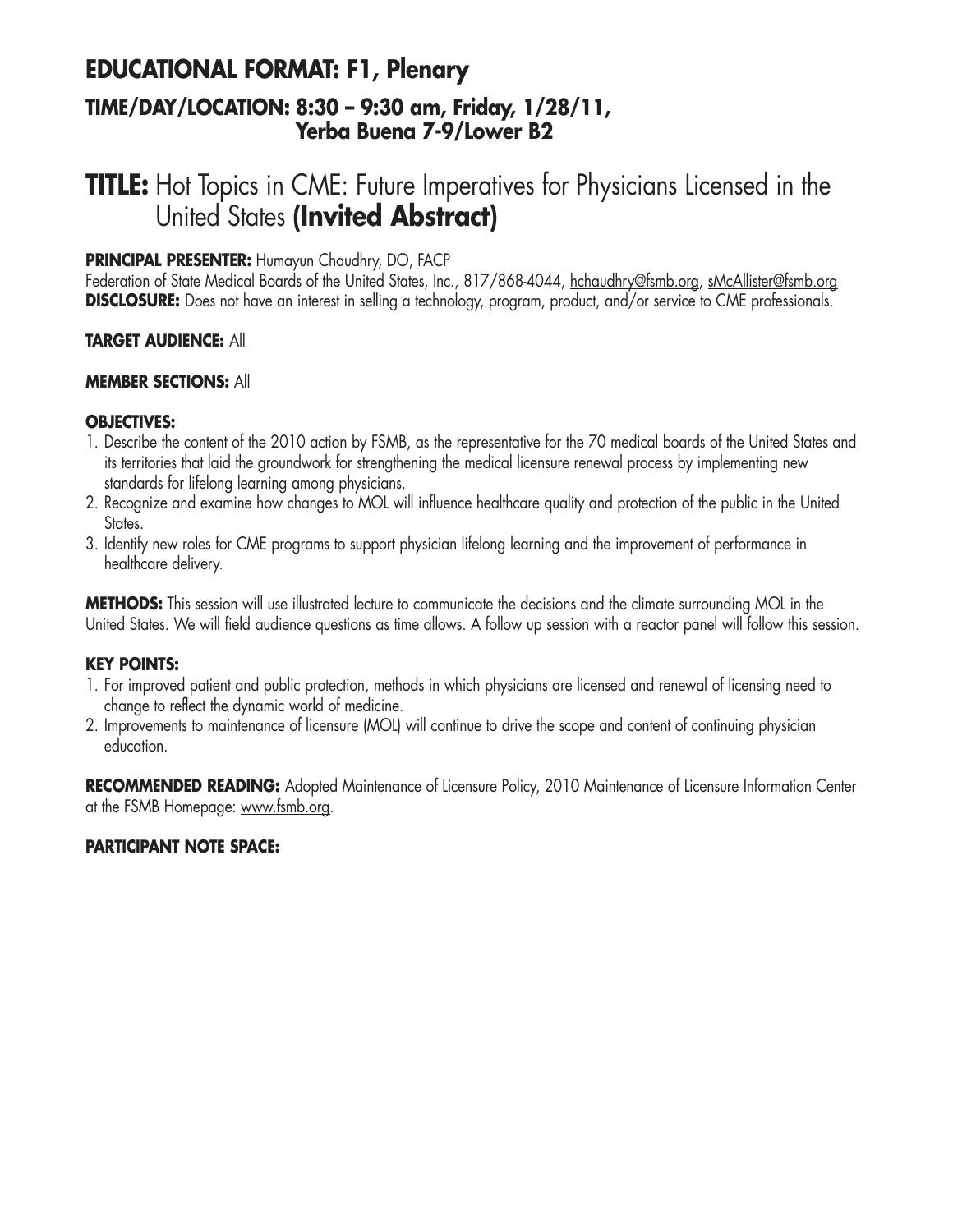# **EDUCATIONAL FORMAT: F2, Intensive TIME/DAY/LOCATION: 10:00 am – 12:15 pm, Friday, 1/28/11, Club/2nd**

# **TITLE:** New Directions in CME Worldwide

(Presentation Co-hosted by the Alliance for Continuing Medical Education and the Global Alliance for Medical Education [GAME])

**THEME RELATED AREA:** Performance consulting and/or organizational development

**COMPETENCY:** 5.2 - Identify and collaborate with external partners that enhance effective CME activities.

**PRINCIPAL PRESENTER:** Paul Piché, MBA (President, GAME 2009-2011) GAME, 514/932-3232, ext. 223, paul.piche@game-cme.org **DISCLOSURE:** Does have an interest in selling a technology, product, and/or service to CME professionals

**CO-PRESENTER:** Bernard Maillet, MD UEMS Brussels, 32-475-64-22-21, bernie.mail@skynet.be **DISCLOSURE:** Does not have an interest in selling a technology, program, product, and/or service to CME professionals

**CO-PRESENTER:** Hervé Maisonneuve, MD Université de Paris, 33-158-07-35-80, hervemaisonneuve@gmail.com **DISCLOSURE:** Does not have an interest in selling a technology, program, product, and/or service to CME professionals

**CO-PRESENTER:** Lisa Sullivan In Vivo Communications, +65 6416-2900, l.sullivan@invivocom.com **DISCLOSURE:** Does have an interest in selling a technology, product, and/or service to CME professionals

**TARGET AUDIENCE:** Non-beginner

### **MEMBER SECTIONS:** All

**OBJECTIVES:** Upon completion of this presentation, participants should be able to:

- Describe different approaches to commercially support and fund CME
- Compare the advantages and disadvantages of different CME systems
- Relate best practices from their experiences

**METHODS:** Didactic presentation with group discussion

**KEY POINTS:** Worldwide, the face of CME is changing. As in Europe, India is moving to reform its healthcare system. In Japan, there has been as dramatic a change in the medical education system. Participation in CME activities by registered medical practitioners in Malaysia has been poor. This panel will examine the political pressures underlying the drive to reform, the likely framework of the new healthcare policies, and assess the impact on the CME and healthcare industries.

### **RECOMMENDED READING:** CME Systems at www.game-cme.org

**FINANCIAL FUNDING SOURCES:** Supported by an independent medical education grant from the Global Alliance for Medical Education.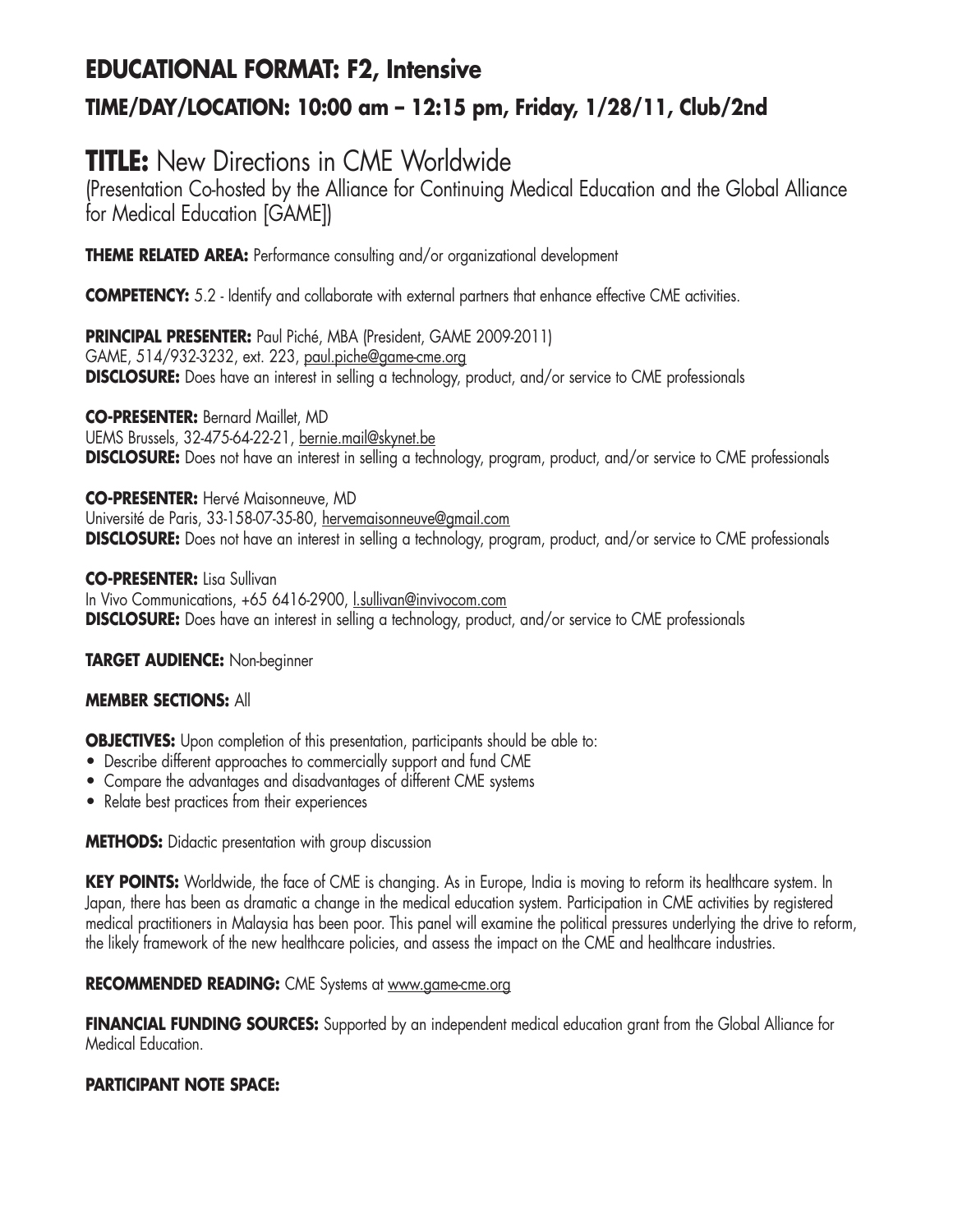## **EDUCATIONAL FORMAT: F3, Mini-plenary TIME/DAY/LOCATION: 10:00 – 11:00 am, Friday, 1/28/11, Yerba Buena 7-9/Lower B2**

# **TITLE:** Future Imperatives for Physicians Licensed in the United States: Reactor Panel **(Invited Abstract)**

**THEME RELATED AREA:** Quality of care and patient health outcomes improvement

**COMPETENCY:** 3.4 - Promote continuous improvement and performance measurement as skills for physicians during educational interventions.

**PRINCIPAL PRESENTER:** Peter Vlasses, PharmD (Moderator)

Accreditation Council for Pharmacy Education, 800/533-3606, pvlasses@acpe-accredit.org **DISCLOSURE:** Does not have an interest in selling a technology, program, product, and/or service to CME professionals.

**CO-PRESENTER:** Humayun Chaudhry, DO (Panelist)

Federation of State Medical Board of the United States, Inc., 817/868-4044, hchaudhry@fsmb.org, sMcAllister@fsmb.org **DISCLOSURE:** Does not have an interest in selling a technology, program, product, and/or service to CME professionals.

**CO-PRESENTER:** Robert Galbraith, MD (Panelist) National Board of Medical Examiners, 610/764-7408, RGalbraith@NBME.org **DISCLOSURE:** Does not have an interest in selling a technology, program, product, and/or service to CME professionals.

**CO-PRESENTER:** Richard Hawkins, MD (Panelist) American Board of Medical Specialties, 312/ 436-2603, rhawkins@ABMS.org **DISCLOSURE:** Does not have an interest in selling a technology, program, product, and/or service to CME professionals.

**CO-PRESENTER:** Norman Kahn, Jr., MD (Panelist) Council of Medical Specialty Societies, 312/224-2585, nkahn@cmss.org **DISCLOSURE:** Does not have an interest in selling a technology, program, product, and/or service to CME professionals.

**TARGET AUDIENCE:** Non-beginners

### **MEMBER SECTIONS:** All

### **OBJECTIVES:**

1. Recognize the perspective of leading licensing and certification authorities with regard to physician competency and skills. 2. Apply knowledge of the driving forces behind changes in MOL and MOC to local CME provider programs.

**METHODS:** Using a moderated panel format, this session will consist of panelists representing key MOL and MOC organizations responding to prepared questions and extemporaneous questions from the audience.

**KEY POINTS:** Changes to maintenance of licensure and maintenance of board certification have and will continue to drive the scope and content of continuing physician education in ways that are more patient-focused, outcomes-oriented and competency-based. CME providers who can critically synthesize these relationships and changes will be best positioned to seize new opportunities in the modern healthcare system.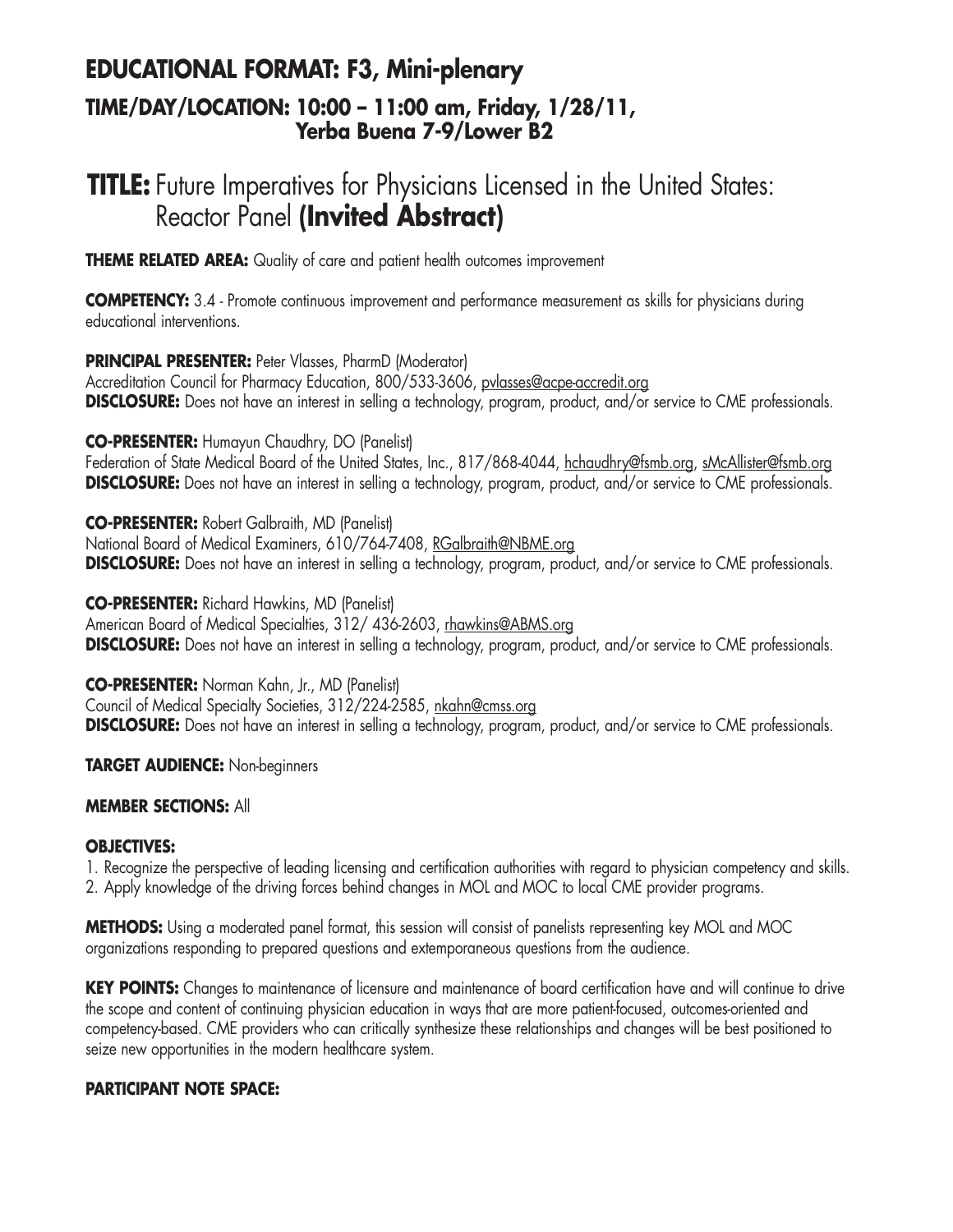# **EDUCATIONAL FORMAT: F4, Breakout**

## **TIME/DAY/LOCATION: 10:00 – 11:00 am, Friday, 1/28/11, Yerba Buena 1-2/Lower B2**

# **TITLE:** PACME Benchmarking Study: Current Practices and Future Trends in Independent Medical Education (IME) among Commercial Supporters

**THEME RELATED AREA:** Analysis of trends in CME

**COMPETENCY:** 1.4 - Remain current on the CME literature.

**PRINCIPAL PRESENTER:** Patty Jassak, MS, RN, CCMEP sanofi-aventis U.S., 908/981-5162, Patty.Jassak@sanofi-aventis.com **DISCLOSURE:** Does not have an interest in selling a technology, program, product, and/or service to CME professionals.

**CO-PRESENTER** Suzette Tomaska, MBA, CCMEP Purdue Pharma L.P., 203/588-7716, Suzette.Tomaska@pharma.com **DISCLOSURE:** Does not have an interest in selling a technology, program, product, and/or service to CME professionals.

### **CO-PRESENTER** Kristan Cline, PhD, CCMEP

Ortho-McNeil Janssen Scientific Affairs, LLC, 908/927-6670, KCline1@its.jnj.com **DISCLOSURE:** Does not have an interest in selling a technology, program, product, and/or service to CME professionals.

### **CO-PRESENTER** Kevin Harris

Millennium: The Takeda Oncology Company, 617/444-2130, kevin.harris@mpi.com **DISCLOSURE:** Does not have an interest in selling a technology, program, product, and/or service to CME professionals.

### **TARGET AUDIENCE:** Non-beginners

### **MEMBER SECTIONS:** All

**OBJECTIVES:** Commercial supporters: Apprise their organizations current Independent Medical Education (IME) department processes compared with trends across PACME member organizations. Providers of IME: Understand supporter expectations and trends in support for IME grant applications among PACME member organizations.

**METHODS:** Presenters will review the results and trend analyses from benchmarking studies conducted in 2010 amongst PACME members and will share their views and insights through a panel format. Audience will be engaged in group discussion on current practices and trends in IME among commercial supporters.

**KEY POINTS:** These benchmarking surveys were designed to identify current practices and future trends in IME among commercial supporters. Areas covered by this survey include: (a) Budgets, (b) Interactions with Providers, (c) Requests for Proposals, (d) Outcomes Measures, and (e) CME Trends. The findings will illuminate current practices and future trends, allowing industry participants to better understand where their organization stands relative to others. Providers of IME will gain important insight into the direction and future trends of IME grant support provided by pharmaceutical and biotechnology companies.

**ACKNOWLEDGEMENTS:** Pamela Mason, BS, AstraZeneca Pharmaceuticals and Hilary Schmidt , PhD, sanofi-aventis U.S. of the PACME Leadership and Christine Beebe, MS, Takeda Pharmaceuticals, Sharon L. Park, PharmD, Astellas Pharma Global Development, Inc., Sue Garnett, RPH, MBA, CCMEP, Celgene Corporation, Samantha B. Lansdowne, MSJ, CCMEP | Manager, CME Daiichi Sankyo, Inc and Betsy Woodall, PharmD, MBA, Pfizer Inc. of the PACME benchmarking work group contributed to the design and analysis of the survey.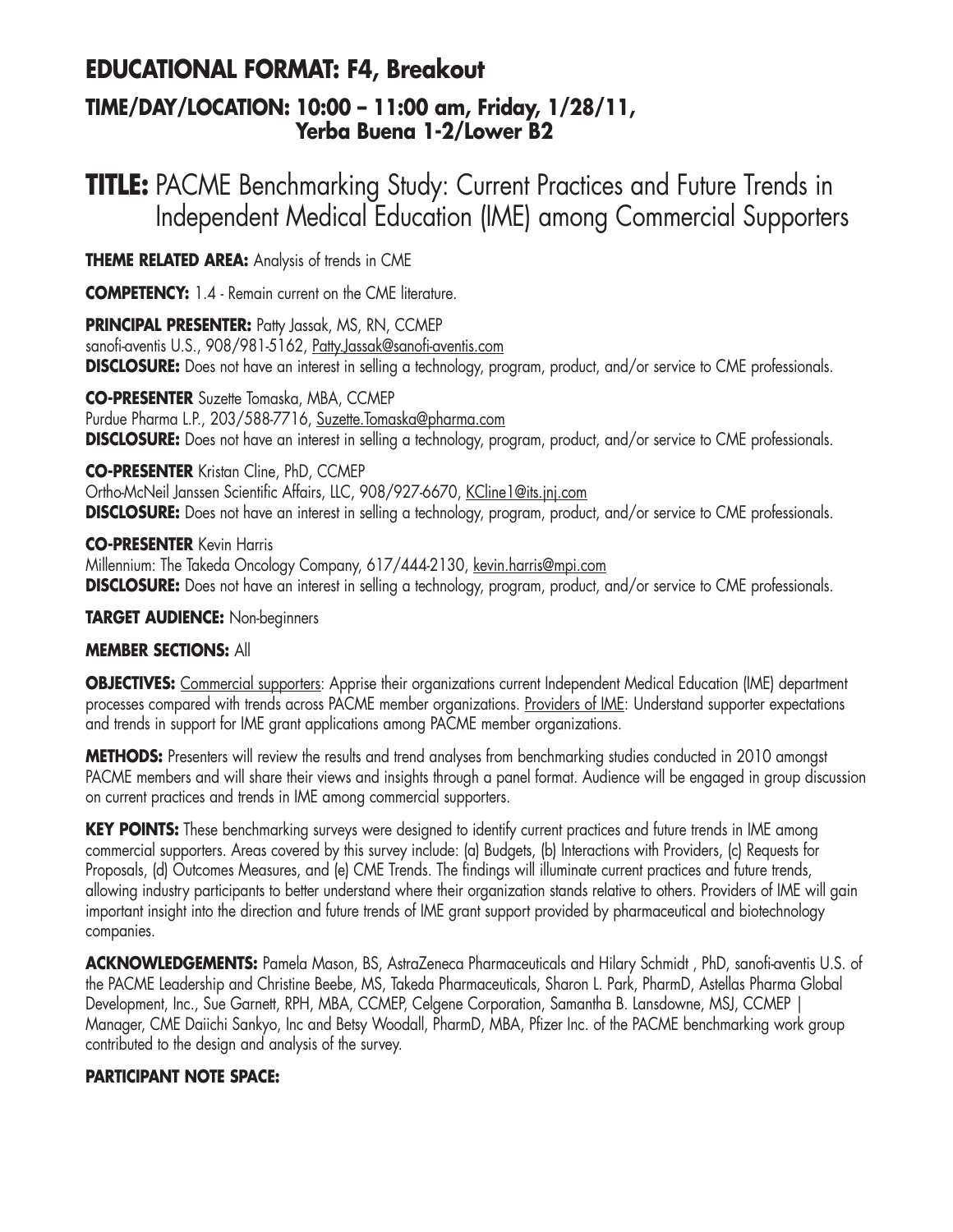## **EDUCATIONAL FORMAT: F5, Breakout TIME/DAY/LOCATION: 10:00 – 11:00 am, Friday, 1/28/11, Yerba Buena 3-4/Lower B2**

# **TITLE:** Putting Together a Comprehensive Needs Assessment Involving Multiple Stakeholders by Multiple Educational Partners

**THEME RELATED AREA:** Multi- and inter-disciplinary education

**COMPETENCY:** 2.1 - Use evidence based adult learning principles to guide the practice of CME.

**PRINCIPAL PRESENTER:** Christopher Larrison, BA Healthcare Performance Consulting, 317/733-9816, larrison@changingperformance.com **DISCLOSURE:** Does have an interest in selling a service to CME professionals.

**CO-PRESENTER:** Amy Holthusen, BA Interstate Postgraduate Medical Association, 206/617-3173, aholthusen@ipmameded.org **DISCLOSURE:** Does not have an interest in selling a technology, program, product, and/or service to CME professionals.

**CO-PRESENTER:** Michael Montalto, PhD Abbott Nutrition Health Institute, 614/624-3447, michael.montalto@abbott.com **DISCLOSURE:** Does not have an interest in selling a technology, program, product, and/or service to CME professionals.

**TARGET AUDIENCE:** Non-beginners

#### **MEMBER SECTIONS:** All

**OBJECTIVES:** At the completion of this session, participants should be able to: (1) identify various methods to gather information for a needs assessment; (2) contrast qualitative and quantitative methods for identifying needs and barriers to change; and (3) develop a strategy for data collection identifying multiple stakeholders to include knowledge gaps as well as, system and personal barriers to change.

**METHODS:** A brief didactic lecture will be used to frame this workshop and provide information on the benefits and disadvantages of qualitative and quantitative data collection. This will be followed by a group discussion on the need for triangulation in gathering data from various stakeholders. An exercise will follow teaming participants to develop a strategy for data collection. A practical example will be provided following the exercise.

**KEY POINTS:** Simply combing literature for a needs assessment is ineffective for developing strategies to change physician behavior. It is important to realize not only where practice strays from best evidence but also why these variances exist. Only by taking into account the system in which healthcare providers practice is effective educational programming developed.

**RECOMMENDED READING:** Davis DA, Barnes BE, Fox RD, eds. The continuing professional development of physicians. Chicago: American Medical Association, 2003.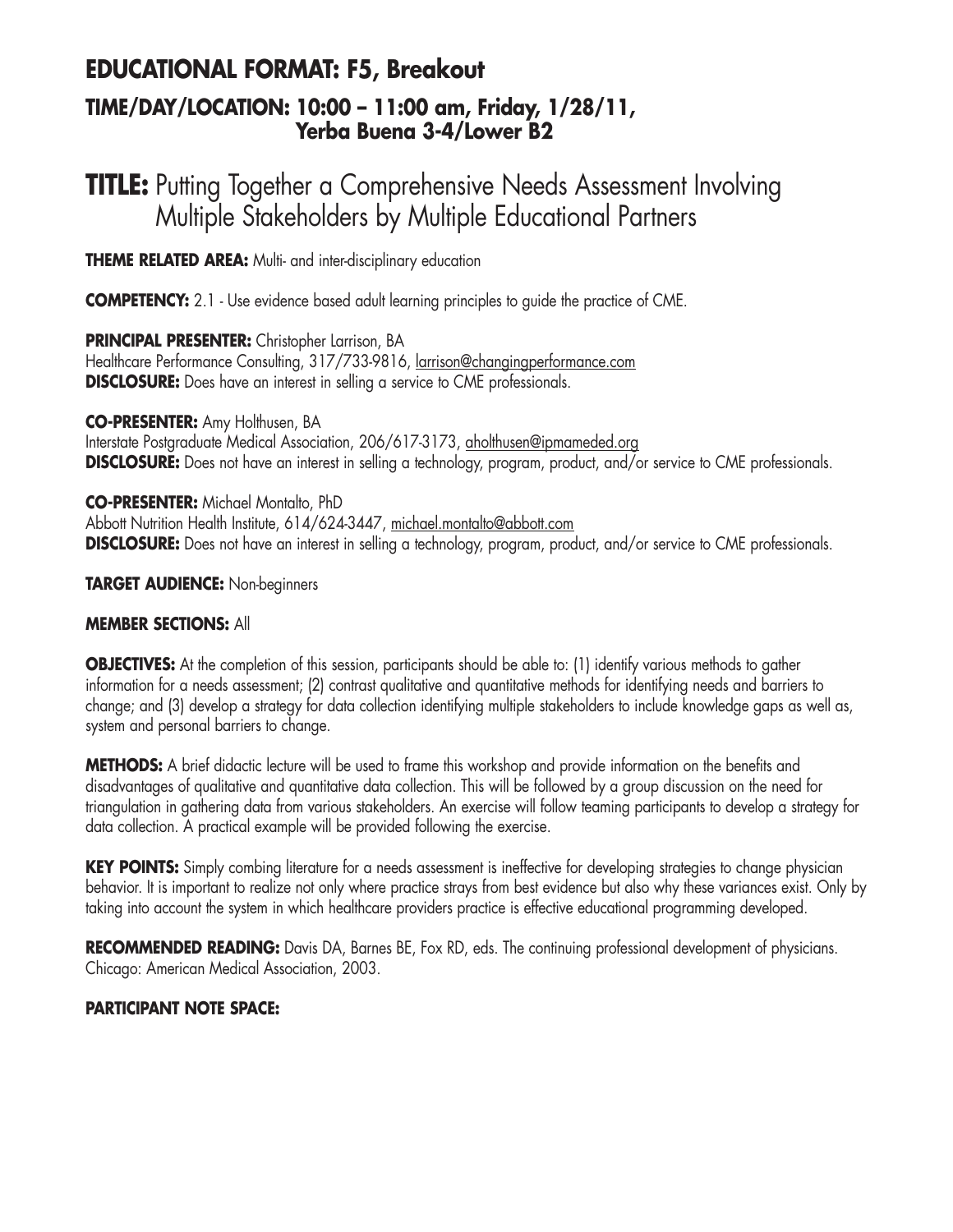# **EDUCATIONAL FORMAT: F6, Breakout**

## **TIME/DAY/LOCATION: 10:00 – 11:00 am, Friday, 1/28/11, Yerba Buena 5-6/Lower B2**

# **TITLE:** Translating Aviation's Best Practices to Healthcare: A Case Study in Facilitating Quality Improvement Innovation

**THEME RELATED AREA:** Performance consulting and/or organizational development

**COMPETENCY:** 2.9 - Provide interactive learning and opportunities to practice skills that lead to change in physician performance.

**PRINCIPAL PRESENTER: Peter Sheldon** 

Med-IQ, 443/543-5213, psheldon@med-iq.com

**DISCLOSURE:** Does not have an interest in selling a technology, program, product, and/or service to CME professionals.

**CO-PRESENTER:** Randy Weeks

Citrus Memorial Health System, 352/344-5614, rweeks@citrusmh.org **DISCLOSURE:** Does not have an interest in selling a technology, program, product, and/or service to CME professionals.

**CO-PRESENTER:** Sherry Layton, MA

Duke University School of Medicine, 919/401-1217, sherry.layton@duke.edu

**DISCLOSURE:** Does not have an interest in selling a technology, program, product, and/or service to CME professionals.

**CO-PRESENTER:** Eric Jones, PharmD sanofi-aventis U.S., 908/981-7277, eric.jones2@sanofi-aventis.com **DISCLOSURE:** Does not have an interest in selling a technology, program, product, and/or service to CME professionals.

## **TARGET AUDIENCE:** Non-beginners

## **MEMBER SECTIONS:** All

**OBJECTIVES:** (1) Identify strategies to translate aviation's best practices for integrating departmental performance improvement (PI), quality improvement (QI) innovation, and CME within healthcare systems to optimize quality of care and guidelines adherence. (2) Identify barriers to QI in the hospital environment. (3) Describe methods to integrate cultural change into quality initiatives to improve organizational development, results, and retention. (4) Design outcomes methodologies that provide insight into educational effectiveness and change in clinician performance.

**METHODS:** Presenters will guide participants through the design and delivery of a hospital-specific quality improvement initiative. The presentation will include examples of practice-related institutional barriers and strategies to overcome those barriers. A combination of presentation, interactive discussion, and metrics will be used to demonstrate activity impact.

**KEY POINTS:** Demonstrate successes achieved through departmental PI, QI, and CME integration. Each year in US hospitals, an estimated 98,000 deaths result from preventable medical errors. The aviation industry's Crew Resource Management (CRM) optimizes safety by teaching leadership skills/methods to eliminate communication barriers. Learn how training hospital staff on CRM techniques improves process and clinical care. This 2009 activity integrated knowledge-based CME, case exercises, and practical CRM simulations to improve adherence to VTE prevention guidelines. Pre and post surveys measured participant knowledge and competence, and patient chart reviews assessed changes in performance (Moore's Level 5).

RECOMMENDED READING: Nance John J., Why Hospitals Should Fly, 2008.

**FINANCIAL OR IN-KIND SUPPORT:** Commercial support provided by Ortho-McNeil, Division of Ortho-McNeil-Janssen Pharmaceuticals, Inc., administered by Ortho-McNeil Janssen Scientific Affairs, LLC, and sanofi-aventis, U.S

**ACKNOWLEDGEMENTS:** Kristan Cline, PhD, CCMEP, Ortho-McNeil Janssen Scientific Affairs, contributed to the content of the commercial supporter perspective of this presentation.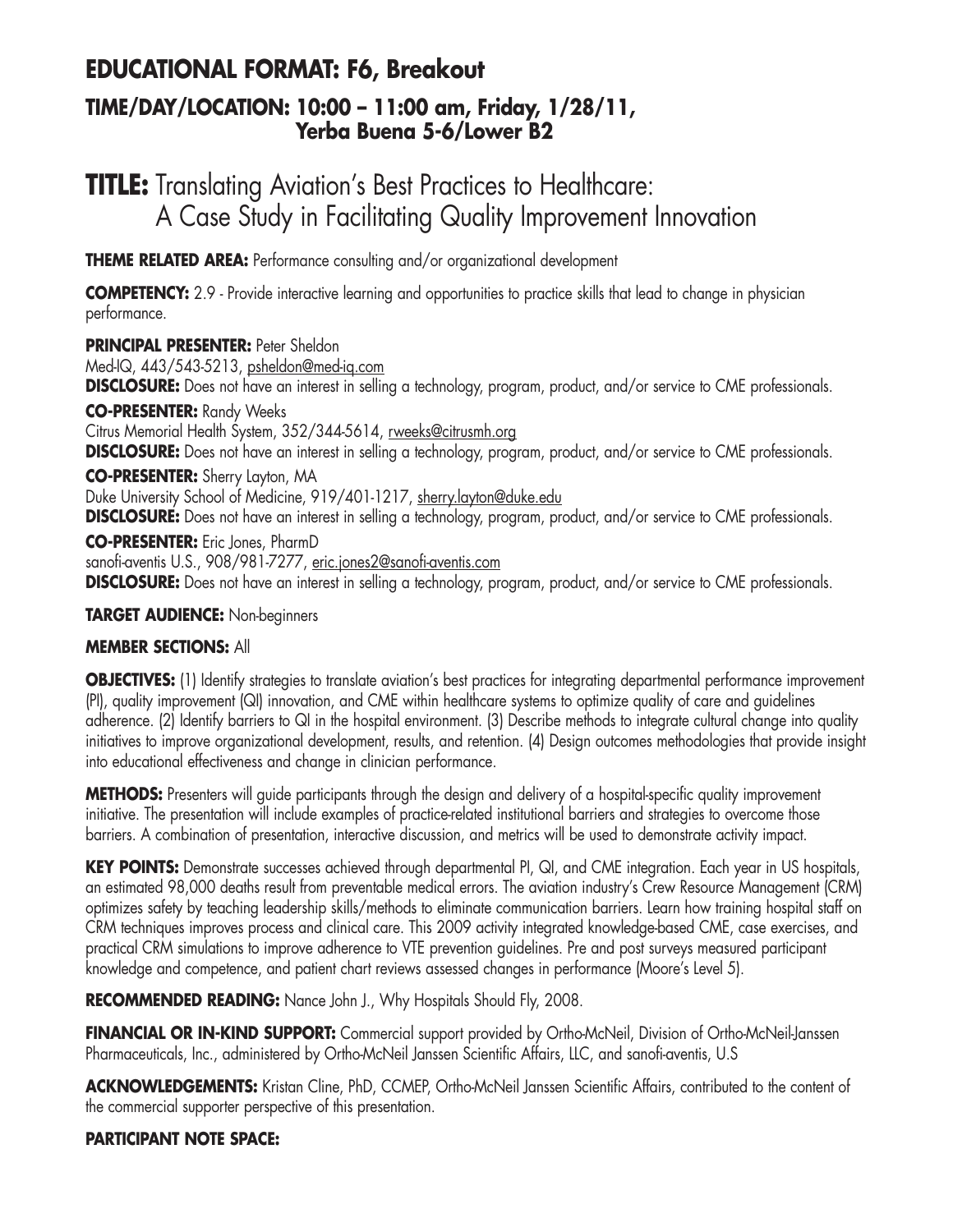## **EDUCATIONAL FORMAT: F7, Breakout**

## **TIME/DAY/LOCATION: 10:00 – 11:00 am, Friday, 1/28/11, Yerba Buena 10-11/Lower B2**

# **TITLE:** Beyond the Didactic Lecture: Using Innovative Content Platforms and Novel Technologies to Enhance Live CME Activities

**THEME RELATED AREA:** Electronic-based information systems and/or e-learning

**COMPETENCY:** 2.6 - Consider the learning environment, select and apply learning formats that are effective for physician learning and meeting the expected outcome.

#### **PRINCIPAL PRESENTER: Brian Moss** Research To Practice, 305/377-4448, bmoss@researchtopractice.com **DISCLOSURE:** Does not have an interest in selling a technology, program, product, and/or service to CME professionals.

**CO-PRESENTER:** Nancy Lutz-Paynter

Genentech BioOncology, 650/225-7707, npaynter@gene.com

**DISCLOSURE:** Does not have an interest in selling a technology, program, product, and/or service to CME professionals.

### **TARGET AUDIENCE:** Non-beginners

### **MEMBER SECTIONS:** All

### **OBJECTIVES:**

- 1. Discuss formats beyond didactic lectures that can be successfully employed to create engaging learning platforms for live CME activities.
- 2. Understand how different technologies can facilitate greater interaction between moderator, faculty and the audience.
- 3. Review relevant outcomes demonstrating the effectiveness of these formats and technologies in educating clinicians, improving their competency and changing their behaviors.
- 4. Evaluate how data obtained via these mechanisms can be incorporated into needs assessment and activity development.

**METHODS:** The presenter will review examples and case studies of how novel content platforms and interactive technologies have been used to enhance learning during live CME interventions. An industry representative will provide additional perspectives on how these "models" are evaluated during the grant review and reconciliation processes.

**KEY POINTS:** Didactic presentations pervade live CME despite data suggesting they may be suboptimal in facilitating changes in behavior. This presentation will describe how novel content platforms such as case registries, patterns of care studies and Skype-based tumor panels, and interactive technology including closed chat rooms, networked PDAs and interactive kiosks can be utilized to enhance live education. The presenter will provide examples of how these formats and tools enhanced learning, increased interaction and resonated with learners. The discussion will also explore potential logistical and financial challenges with these approaches and provide strategies to overcome them.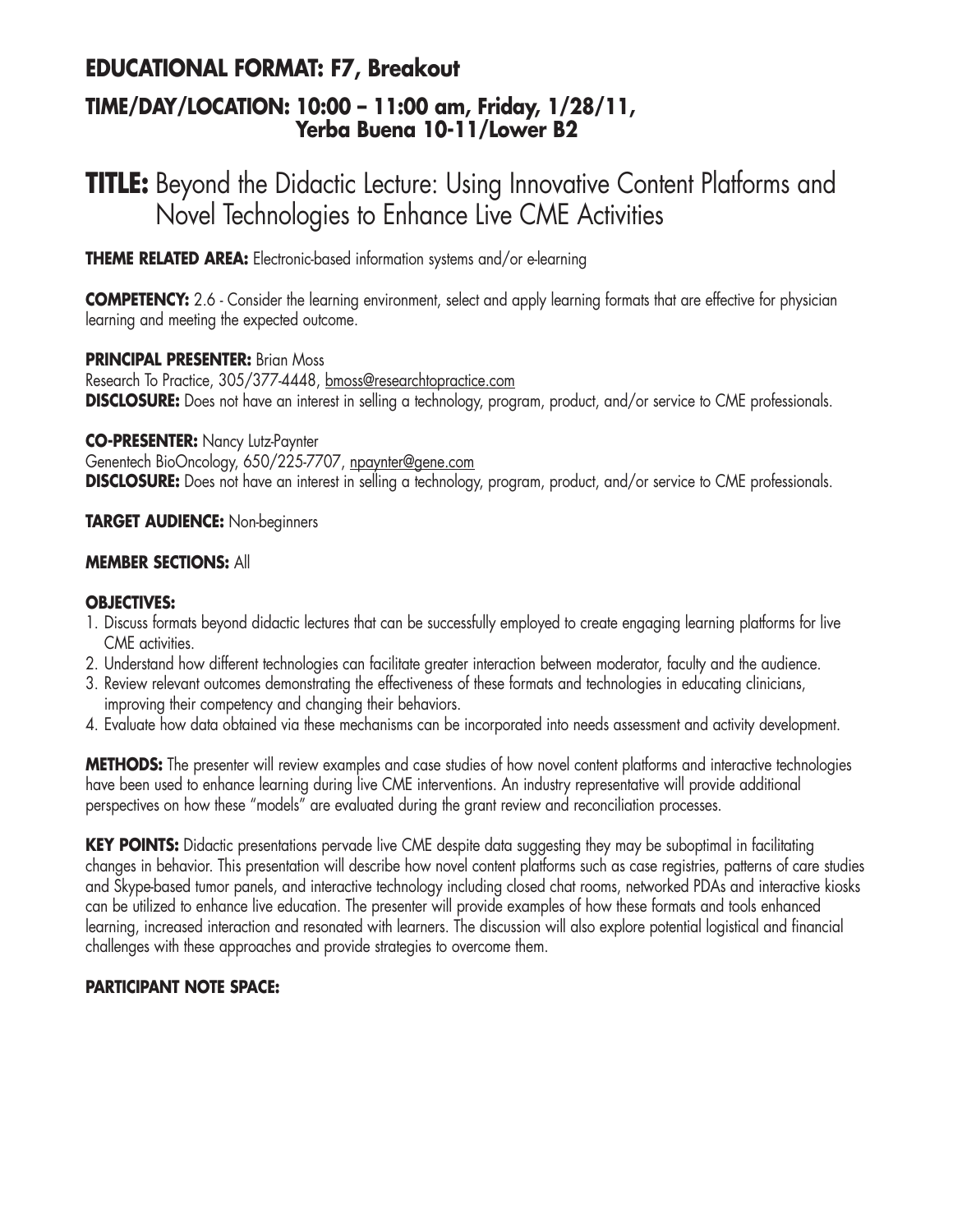# **EDUCATIONAL FORMAT: F8, Breakout**

## **TIME/DAY/LOCATION: 10:00 – 11:00 am, Friday, 1/28/11, Pacific H/4th**

# **TITLE:** Teaching and Evaluating Effective Communication Skills in Physicians

### **THEME RELATED AREA:** Effective communication skills

**COMPETENCY:** 2.9 - Provide interactive learning and opportunities to practice skills that lead to change in physician performance.

**PRINCIPAL PRESENTER:** Darryl Chutka, MD Mayo School of CPD-Rochester, 507/538-1703, chutka.darryl@mayo.edu **DISCLOSURE:** Does not have an interest in selling a technology, program, product, and/or service to CME professionals.

**CO-PRESENTER:** Kari Schilling Mayo School of CPD-Rochester, 507/284-4370, schilling.kari@mayo.edu **DISCLOSURE:** Does not have an interest in selling a technology, program, product, and/or service to CME professionals.

### **TARGET AUDIENCE:** Non-beginners

#### **MEMBER SECTIONS:** All

#### **OBJECTIVES:**

- 1. Describe techniques used to assess health care providers' competence in communication skills with patients.
- 2. Evaluate health care providers' abilities to assess patients 'verbal and non-verbal cues related to their health problems (e.g. depression, domestic abuse, etc.).
- 3. Demonstrate effective communication techniques designed to improve health care providers' ability to acquire information from patients efficiently in order to assess their needs, while conveying compassion towards the patient.

**METHODS:** A lecture presentation and role-playing demonstration will be provided in order to instruct and recreate the techniques that we use in both the assessment of communication skills and the acquisition of effective communications skills in a variety of health care providers.

**KEY POINTS:** Mayo Clinic uses standardized patients within our Simulation Center in teaching communication skills to our medical students, medical residents and in continuing medical education. The program has been extremely effective at both identifying problem areas in communication as well as teaching effective techniques in improving communication skills. This form of teaching has allowed us to both assess and teach health care providers communication skills with patients under very lifelike clinical situations. Prioritizing a complex list of problems, managing angry patients and giving patients bad news are routinely covered. We also assess health care providers' competence in detecting subtle symptoms regarding depression, suicidal risk, or the presence of domestic abuse.

### **RECOMMENDED READING:**

- 1. Coulehan JL. Platt FW. Egener B. Frankel R. Lin CT. Lown B. Salazar WH. "Let me see if I have this right": words that help build empathy. Ann of Internal Medicine. 2001;135(3):221-7.
- 2. Stewart MA. Effective physician-patient communication and health outcomes: a review. CMAJ. 1995;152:1423-33.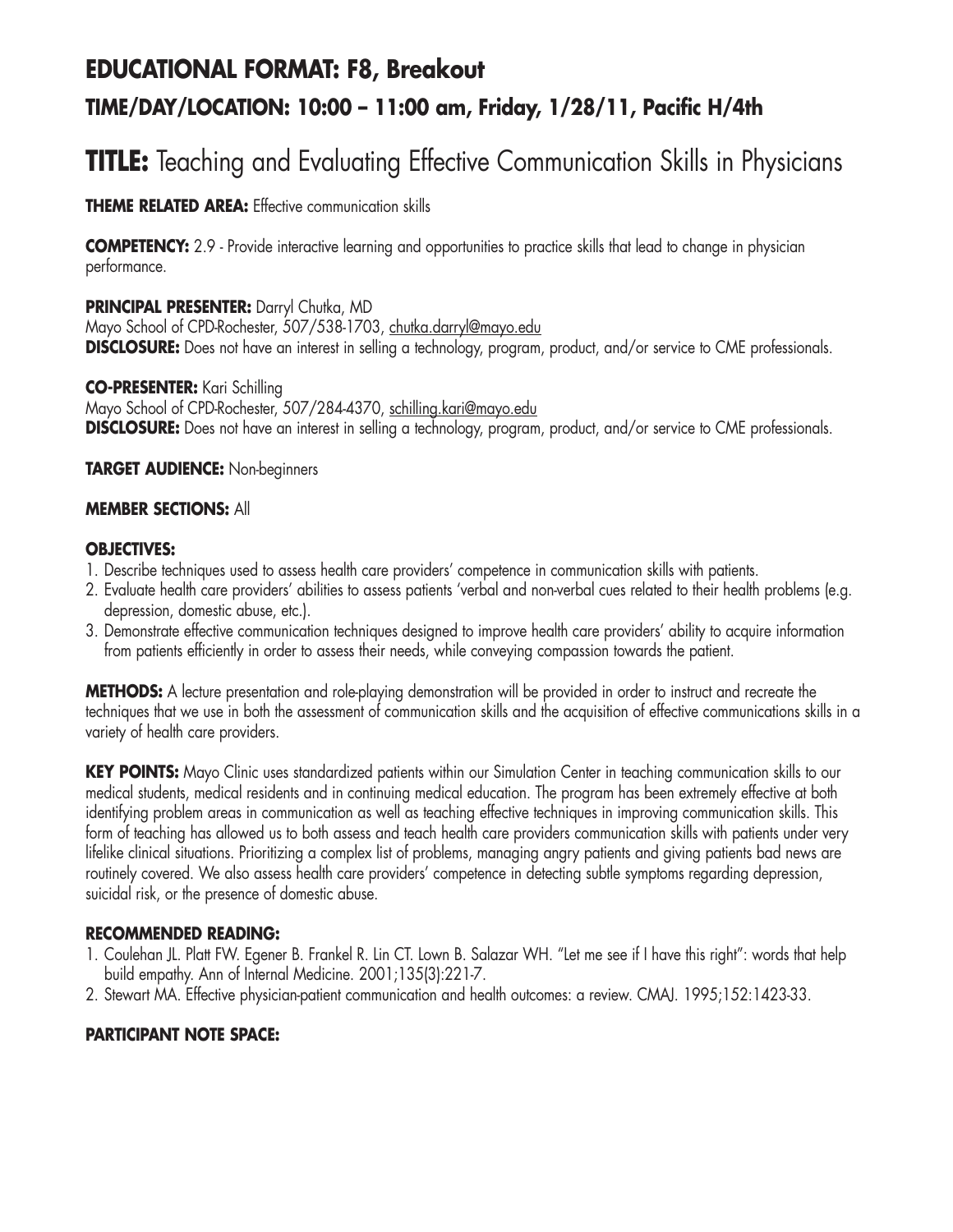# **EDUCATIONAL FORMAT: F9, Breakout TIME/DAY/LOCATION: 10:00 – 11:00 am, Friday, 1/28/11, Pacific I/4th**

# **TITLE:** Acquiring the Skill to Use Challenge Cycles in CME Activities

**THEME RELATED AREA:** Skills (e.g., focus group facilitation, data analysis, test/question writing, etc.)

**COMPETENCY:** 2.10 - Emphasize problem-based/practice-based learning.

**PRINCIPAL PRESENTER:** Don Moore, PhD Vanderbilt University School of Medicine, 615/322-4030, don.moore@vanderbilt.edu **DISCLOSURE:** Does have an interest in selling a service to CME professionals.

**CO-PRESENTER:** Harry Gallis, MD Duke University, 704/883-4077, performanceCME@gmail.com **DISCLOSURE:** Does have an interest in selling a service to CME professionals.

**TARGET AUDIENCE:** Non-beginners

#### **MEMBER SECTIONS:** All

#### **OBJECTIVES:**

- 1. Describe and discuss the relationship between active learning techniques and transfer of knowledge into practice.
- 2. Describe and discuss using challenge cycles in large group CME activities to foster transfer of knowledge into practice.
- 3. Demonstrate basic competence in designing and implementing a challenge cycle in a CME activity.
- 4. Create an action plan to integrate a challenge cycle in a CME activity.

**METHODS:** Participants will be asked in small groups to develop a CME activity using a challenge cycle to address a professional practice gap.

**KEY POINTS:** One of the major issues in health care today is the slow uptake of research findings into practice. CME activities stand at the nexus of research and practice, but have demonstrated only limited success in knowledge transfer. A variety of techniques, including but not limited to case studies, audience response systems, and pre- and post-testing, have been used but have not demonstrated wide-spread effectiveness. The challenge cycle is an approach to active learning that provides an opportunity for learners to interact within an authentic problem-based environment that has been shown to faciltate the transfer of knowledge to practice.

#### **RECOMMENDED READING:**

- 1. Bransford JD, et.al. How Prople Learn. Washington DC: National Academies Press, 2000.
- 2. Barry BE, et. al. Developing professional competencies through challenge to project experiences. Int. J. Engng. Ed. 2008;24.6:1148-1162.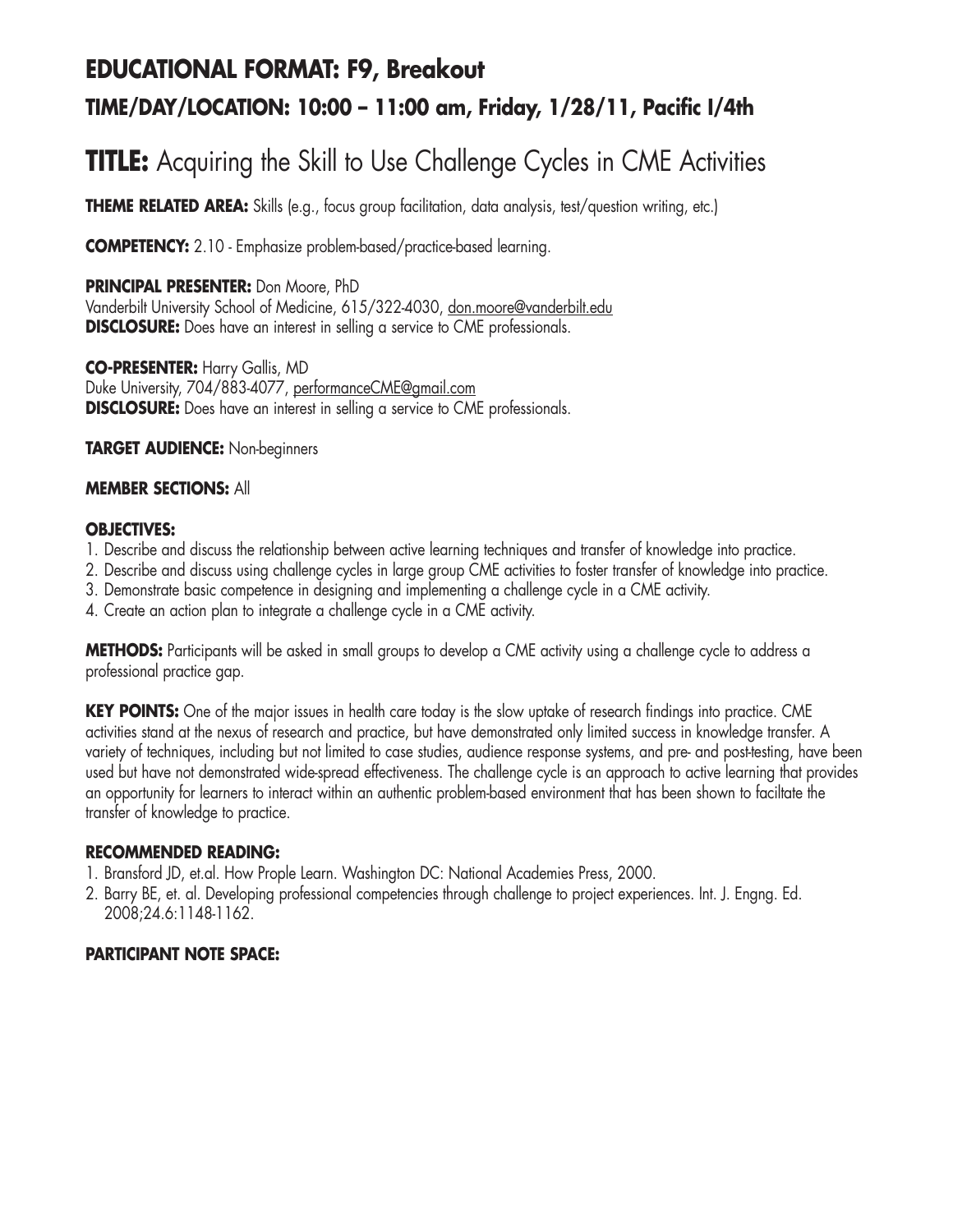# **EDUCATIONAL FORMAT: F10, Breakout TIME/DAY/LOCATION: 10:00 – 11:00 am, Friday, 1/28/11, Yerba Buena 12-13/Lower B2**

# **TITLE:** Resolving Conflict between Staff in a CME Office (or Between Anyone for that Matter)

**THEME RELATED AREA:** Skills (e.g., focus group facilitation, data analysis, test/question writing, etc.)

**COMPETENCY:** 7.7 - Apply effective management skills including problem solving, communication and interpersonal skills, performance management, delegation and supervision, and organizational development.

**PRINCIPAL PRESENTER:** Brad Poquette, MBA, CCMEP PESI HealthCare, 715/855-5255, bpoquette@pesihealthcare.com **DISCLOSURE:** Does not have an interest in selling a technology, program, product, and/or service to CME professionals.

**TARGET AUDIENCE:** Beginners

#### **MEMBER SECTIONS:** All

#### **OBJECTIVES:**

- 1. Identify the most common reasons for conflict within a workplace.
- 2. Describe effective processes for dealing with conflict between staff members.
- 3. List behaviors that assist in conflict resolution and those that detract from an effective resolution process.

**METHODS:** Presentation and case studies will illustrate the common reasons conflicts develop, the process to get to the real reasons and the methods by which conflicts can often times be resolved leaving the both parties feeling better about each other.

**KEY POINTS:** There are many reasons that conflicts develop between people. Conflicts can cause organizations and individuals to become ineffective and deter moving forward. We'll explore the benefits of conflict and the relatively simple process to save face and move to a healthy resolution that actually improves relationships and morale. Although the focus will be on a CME office the principles relate to outside the office as well.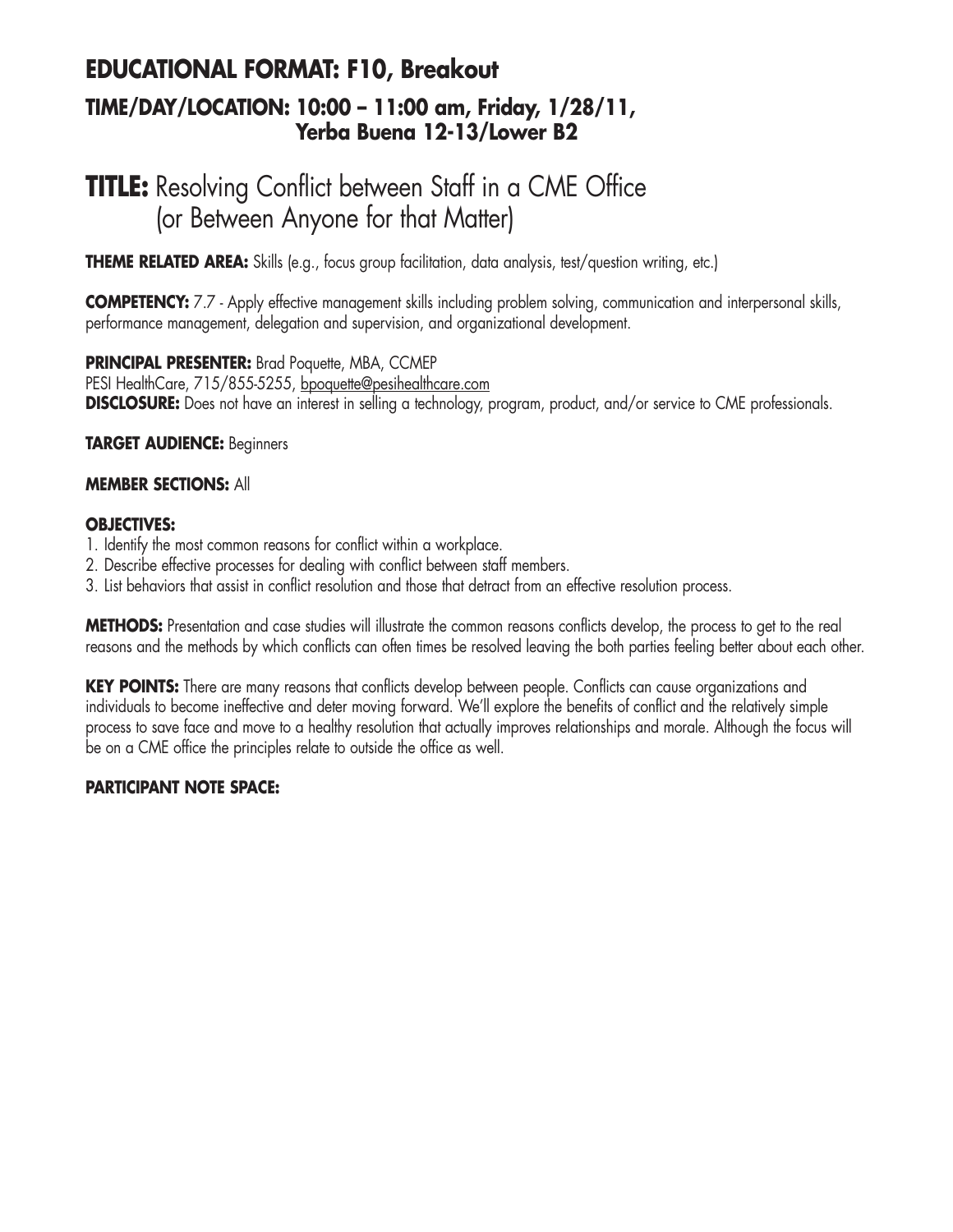# **EDUCATIONAL FORMAT: F11, Breakout TIME/DAY/LOCATION: 10:00 – 11:00 am, Friday, 1/28/11, Yerba Buena 14-15/Lower B2**

# **TITLE:** Data Analysis Tips and Tricks

**THEME RELATED AREA:** Skills (e.g., focus group facilitation, data analysis, test/question writing, etc.)

**COMPETENCY:** 3.2 - Use measurement data to assess outcomes/results of the learning intervention as a basis for determining future learning needs and for determining the application of the educational knowledge and skills.

**PRINCIPAL PRESENTER:** Betsy Woodall, PharmD Pfizer, 484/865-3969, betsy.woodall@pfizer.com **DISCLOSURE:** Does not have an interest in selling a technology, program, product, and/or service to CME professionals.

**CO-PRESENTER:** Peg Bollella, PharmD sanofi-aventis U.S., 908/981-5145, Peg.Bollella@sanofi-aventis.com **DISCLOSURE:** Does not have an interest in selling a technology, program, product, and/or service to CME professionals.

**CO-PRESENTER:** Christine Beebe, MS Takeda, 773/960-1963, cbeebe@tpna.com **DISCLOSURE:** Does not have an interest in selling a technology, program, product, and/or service to CME professionals.

#### **TARGET AUDIENCE:** Beginners

#### **MEMBER SECTIONS:** All

**OBJECTIVES:** (1) Discuss data analysis principles to appropriately link learning objectives to educational needs, instructional design, and measures of educational effectiveness. (2) List validated techniques to ensure accurate interpretation of outcomes measures. (3) Identify common omissions in outcomes reports critical to understanding the context of impact of the educational activity. (4) Create a variety of best practice models for data analysis to accompany common methods of instructional design.

**METHODS:** The presenters will discuss approaches to data analysis related to measuring outcomes of CME activities. Interactive case studies will illustrate relevancy and challenges, clearly demonstrating effectiveness for individual interventions and in the aggregate. Participants will be encouraged to complete a commitment-to-change form to reinforce their intended practice changes.

**KEY POINTS:** Commercial supporters are exposed to a plethora of outcomes data, which attempts to illustrate educational effectiveness of the supported activities. This presentation (1) describes various data analysis methodologies commonly submitted across provider types; (2) identifies strengths and weaknesses to data analysis; and (3) suggests techniques that can be applied to both providers' and supporters' data analysis to enhance the usefulness to the medical community and the industry.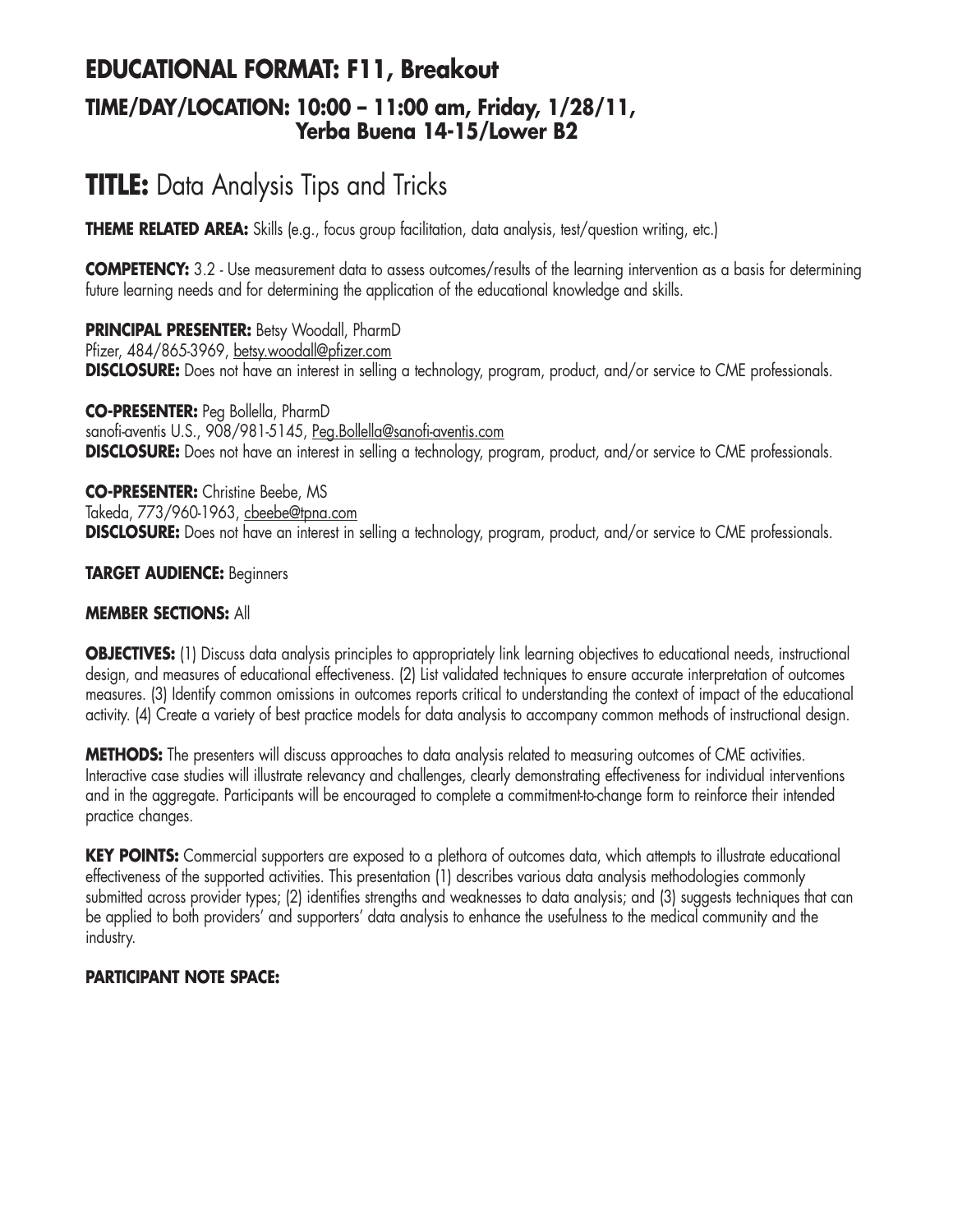# **EDUCATIONAL FORMAT: F12, Breakout TIME/DAY/LOCATION: 10:00 – 11:00 am, Friday, 1/28/11, Foothill E/2nd**

# **TITLE:** Creating an Institutional CME Program Dashboard using CME Mission-based Metrics: A Visual Assessment of a CME Program

**THEME RELATED AREA:** Performance consulting and/or organizational development

**COMPETENCY:** 3.3 - Use data to assess the performance of the CME office in meeting its mission and organizational goals.

**PRINCIPAL PRESENTER:** Jennifer Steuck, BA Marshfield Clinic, 715/389-4155, steuck.jennifer@marshfieldclinic.org **DISCLOSURE:** Does not have an interest in selling a technology, program, product, and/or service to CME professionals.

**CO-PRESENTER:** Erik Stratman, MD Marshfield Clinic, 715/221-7432, stratman.erik@marshfieldclinic.org **DISCLOSURE:** Does not have an interest in selling a technology, program, product, and/or service to CME professionals.

**TARGET AUDIENCE:** Non Beginners

### **MEMBER SECTIONS:** All

**OBJECTIVES:** Upon completion of this session, participants should be able to:

- 1. Describe how the development of a CME Dashboard can be utilized to measure the health of your CME program
- 2. Identify measurable components of your CME mission statement
- 3. Develop your activity worksheet to enable your mission-based metrics to be more easily tracked
- 4. Discuss how data collection and data analysis can be used to identify educational gaps in your CME program

**METHODS:** A didactic presentation will describe the strategies and processes implemented by one health care organization to identify and address gaps in CME programming.

KEY POINTS: CME providers must use activity data, including practice gaps, needs data, outcomes to incorporate improvements. Achieving viable educational outcomes through CME requires CME providers to collaborate with key stakeholders to identify gaps within their program, and address those gaps through strategically targeted educational activities. Data from multiple metrics and milestones that are tied directly to the CME Mission statement can be compiled into a formidable dashboard assessment of the program's performance. This includes identifying gaps, targeting goals, and planning educational interventions to close those CME program gaps. Similar to traditional strategic plans, a CME metrics-based dashboard is a living tool, guiding professionals in medical education in addressing educational gaps. The process of developing the institution's CME program dashboard will be discussed, including the creation of data collection tools that supply the metrics in the dashboard. This presentation will focus on how one organization developed and implemented a CME metrics-based dashboard to improve their overall program.

**RECOMMENDED READING:** Whitney Redding, The Right Metrics for Association Boards. Associations Now January 2010; 23-26.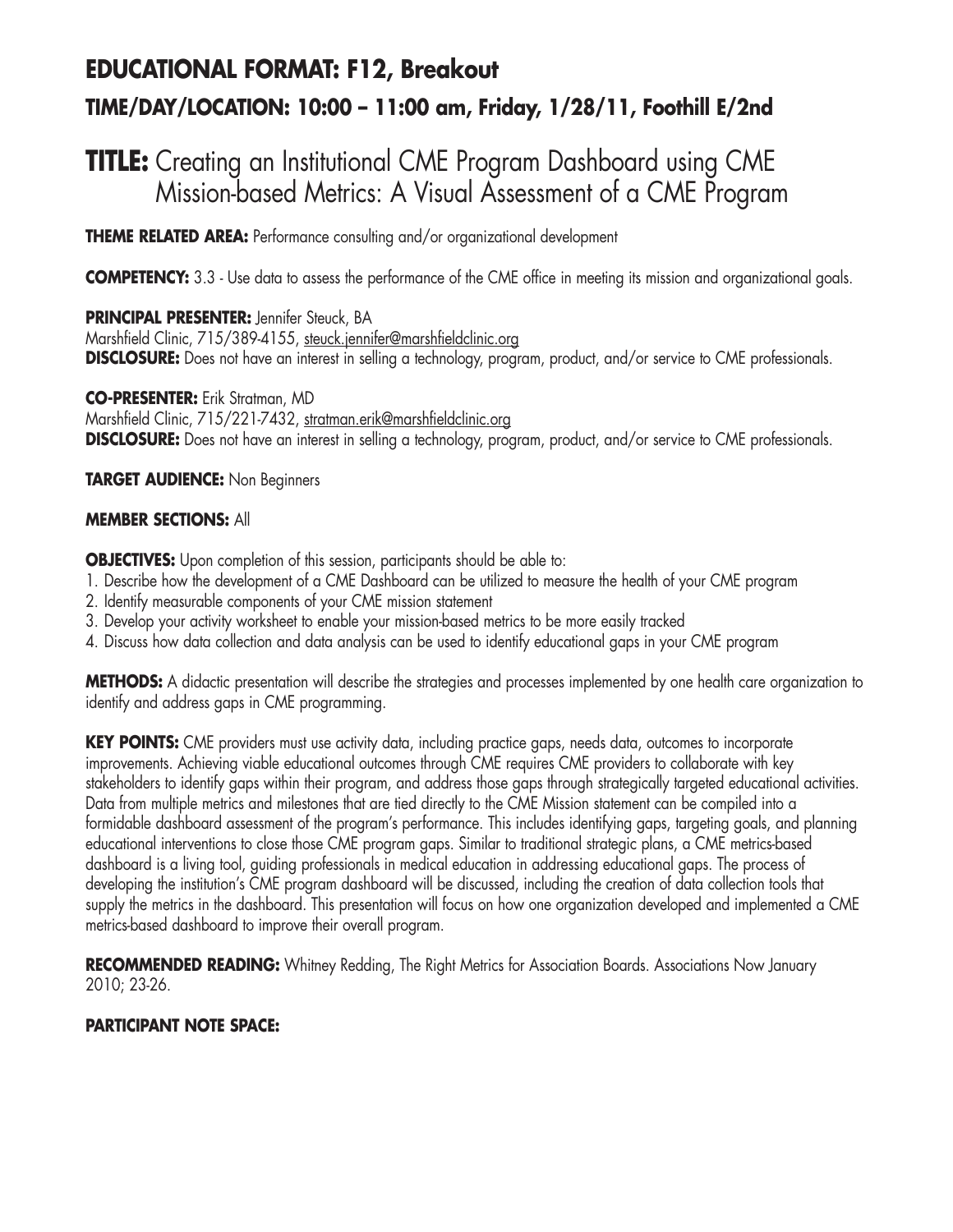# **EDUCATIONAL FORMAT: F13, Breakout TIME/DAY/LOCATION: 10:00 – 11:00 am, Friday, 1/28/11, Nob Hill A-B/Lower B2**

# **TITLE:** The New CME: What's Medical Professional Liability Insurance Got to Do With It?

**THEME RELATED AREA:** Performance consulting and/or organizational development

**COMPETENCY:** 4.5 - Design activities with a cumulative goal of helping physicians, or teams of learners, to adopt change incrementally, assuring there is compatibility with present systems and advantage over present behaviors.

**PRINCIPAL PRESENTER:** Stephen Farber NORCAL Mutual Insurance Co., 415/397-9700, sfarber@norcalmutual.com **DISCLOSURE:** Does not have an interest in selling a technology, program, product, and/or service to CME professionals.

**CO-PRESENTER:** Jo Townson NORCAL Mutual Insurance Co., 415/397-9700, jtownson@norcalmutual.com **DISCLOSURE:** Does not have an interest in selling a technology, program, product, and/or service to CME professionals.

**TARGET AUDIENCE:** Non-beginners

### **MEMBER SECTIONS:** All

**OBJECTIVES:** At the conclusion of this session participants should be able to:

- 1. Explain how medical professional liability risk management plays a role in patient outcomes.
- 2. Identify sources in the medical professional liability industry that can be used for CME planning.

**METHODS:** Presentation and case-study discussion will illustrate NORCAL Mutual's experience in designing a successful risk management-based CME program.

KEY POINTS: As accredited medical education aligns with the safety and quality movements, lessons from a medical professional liability insurance environment prove valuable to the CME industry. This presentation explores how a medical professional liability insurer's risk management department uses unique data pools to identify breakdowns in patient care and design appropriate (educational and non-educational) interventions that address and overcome areas of significant risk. The presentation will review how phased, multi-format, collaborative risk management interventions provide a framework that facilitates system-level and physician-level change.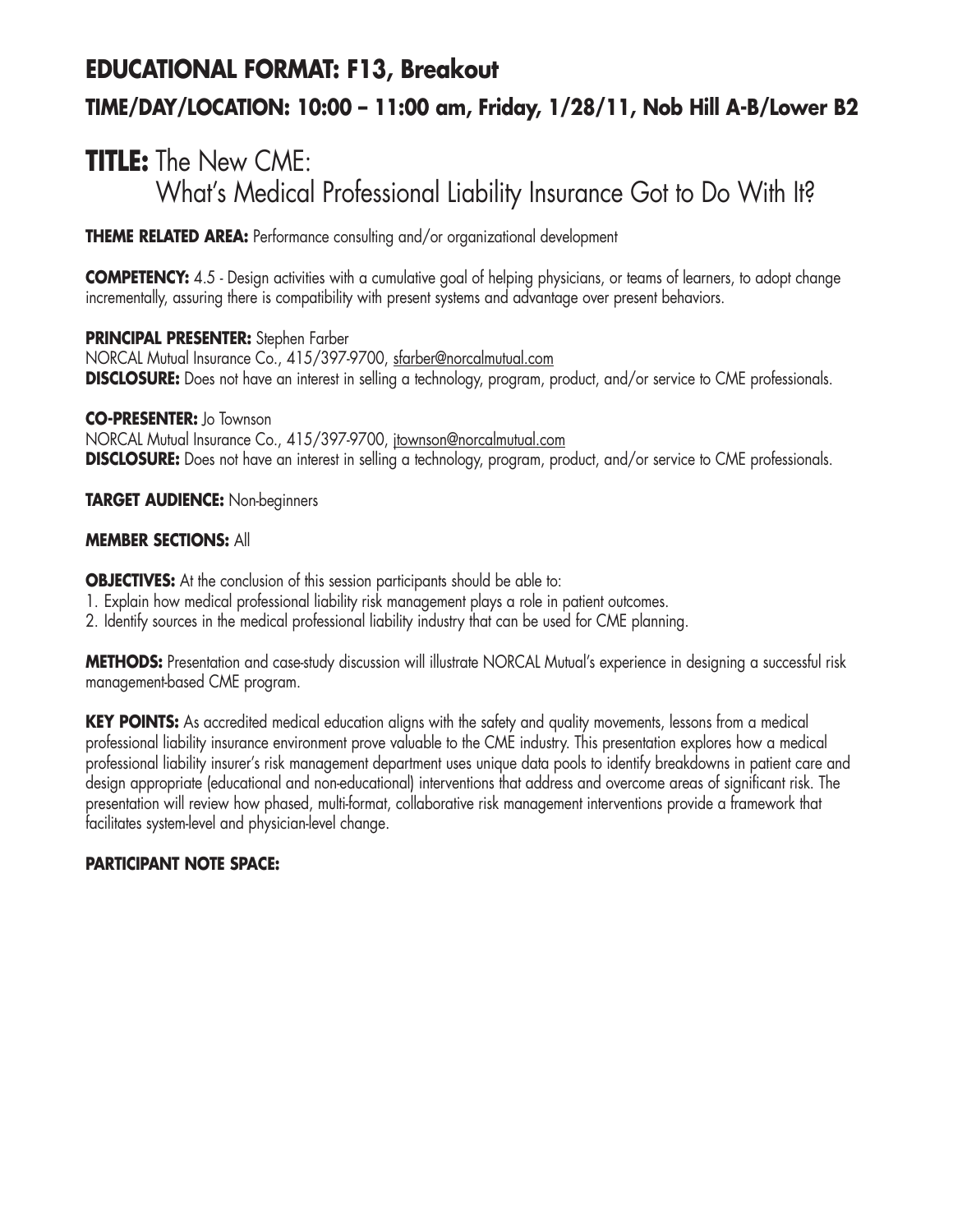# **EDUCATIONAL FORMAT: F14, Breakout**

# **TIME/DAY/LOCATION: 10:00 – 11:00 am, Friday, 1/28/11, Nob Hill C-D/Lower B2**

# **TITLE:** Patient Safety and CME: A Case Study in Collaboration

**THEME RELATED AREA:** Quality of care and patient health outcomes improvement

**COMPETENCY:** 5.3 - Collaborate and build relationships that support educational improvements for the patient, the physician, and the organization in which the physician works.

**PRINCIPAL PRESENTER:** George Mejicano, MD University of Wisconsin, 608/240-2204, mejicano@wisc.edu **DISCLOSURE:** Does not have an interest in selling a technology, program, product, and/or service to CME professionals.

**CO-PRESENTER:** Maureen Doyle-Scharff, MBA Pfizer Inc, 212/733-6360, maureen.doyle-scharff@pfizer.com **DISCLOSURE:** Does not have an interest in selling a technology, program, product, and/or service to CME professionals.

**TARGET AUDIENCE:** Non-beginners

### **MEMBER SECTIONS:** All

**OBJECTIVES:** At the completion of this session, participants should be better able to: (1) understand the role that government agencies and regulatory bodies have in ensuring public safety in healthcare; (2) identify patient safety issues in one's own organization that might benefit from an integrated medical education strategy; (3) identify opportunities for collaboration between CME providers and industry to address patient safety issues; and (4) recognize the boundaries within which collaborators must work that address patient safety, where independence is paramount.

**METHODS:** Using ARS and a case study, workshop participants will be asked to select appropriate steps for tackling a government-mandated patient safety medical education initiative, including who initiates the dialog and how, industry's role, the provider's role and expected outcomes. A brief presentation of a case study will follow the interactive component.

**KEY POINTS:** A challenge in addressing patient safety issues through independent Continuing Medical Education (CME) is the fact that the need is often determined by a government or regulatory body, which is then conveyed to a manufacturer. This same regulatory agency will usually hold the manufacturer accountable for follow-up and remediation, which can include medical education. This workshop provides a forum for exchange about how CME providers and commercial supporters can collaborate on patient safety initiatives mandated by a government agency.

### **RECOMMENDED READING:**

- 1. ACCME Standards for Commercial Support
- 2. FDA Draft Guidance on REMS: http://www.fda.gov/downloads/Drugs/Guidance/ComplianceRegulatoryInformation/Guidances/UCM184128.pdf.

**FINANCIAL OR IN-KIND SUPPORT:** Audience response technology provider to be determined.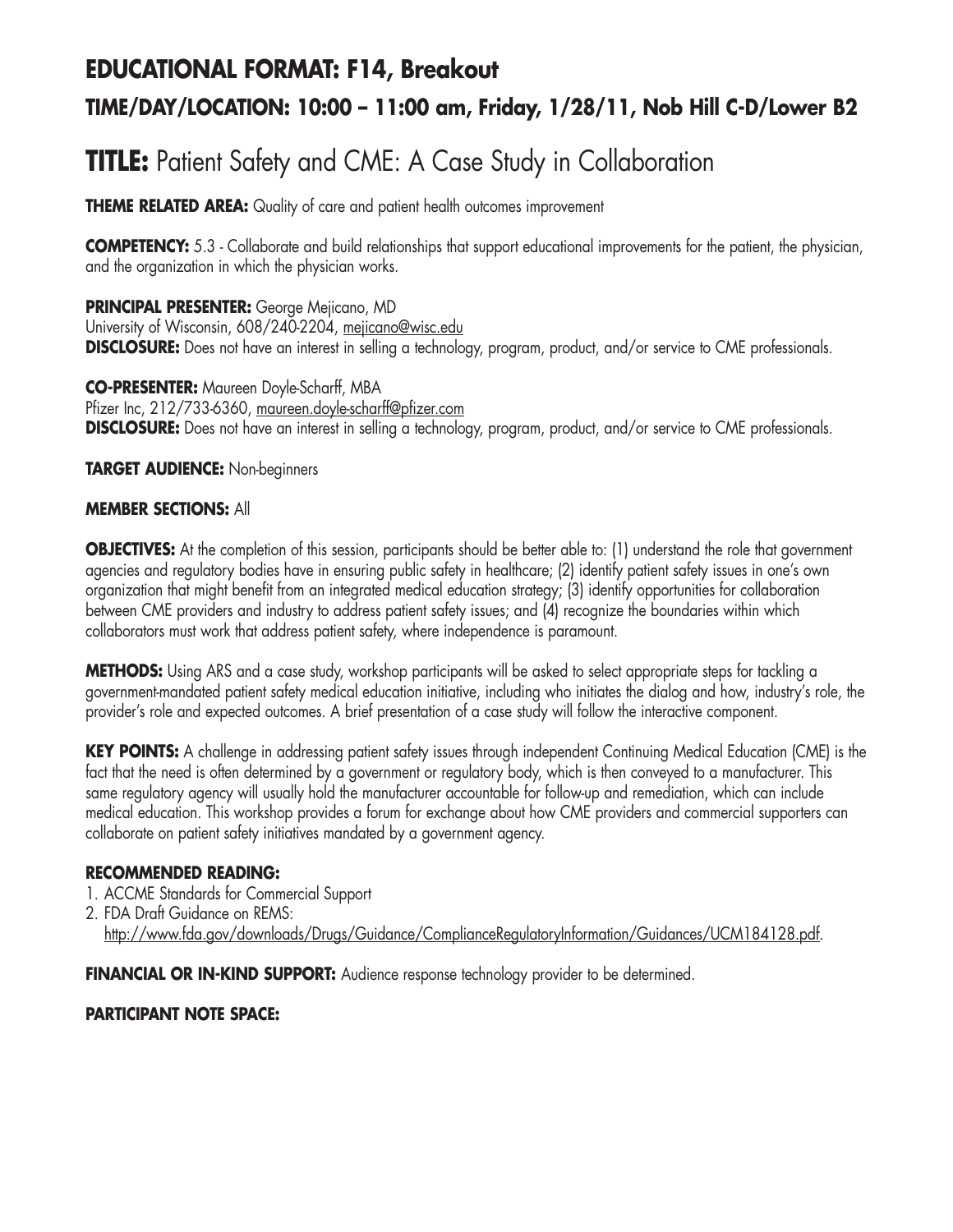## **EDUCATIONAL FORMAT: F15, Breakout TIME/DAY/LOCATION: 10:00 – 11:00 am, Friday, 1/28/11, Foothill G1-G2/2nd**

# **TITLE:** A Recipe for Herding the Cats

**THEME RELATED AREA:** Performance consulting and/or organizational development

**COMPETENCY:** 7.7 - Apply effective management skills including problem solving, communication and interpersonal skills, performance management, delegation and supervision, and organizational development.

**PRINCIPAL PRESENTER:** Jeffrey Melin, MEd American Epilepsy Society, 860/586-7505, ext. 562, jmelin@aesnet.org **DISCLOSURE:** Does not have an interest in selling a technology, program, product, and/or service to CME professionals.

**CO-PRESENTER:** Paul Levisohn, MD American Epilepsy Society, 720/777-2876, plevisohn@aesnet.org **DISCLOSURE:** Does not have an interest in selling a technology, program, product, and/or service to CME professionals.

#### **CO-PRESENTER:** JoLynn Amsden

American Epilepsy Society, 860/586-7505, ext. 585, jamsden@aesnet.org **DISCLOSURE:** Does not have an interest in selling a technology, program, product, and/or service to CME professionals.

#### **TARGET AUDIENCE:** Non-beginners

#### **MEMBER SECTIONS:** All

#### **OBJECTIVES:**

- 1. Describe today's volunteer activity chair and the barriers to getting their timely understanding of gaps and outcomes and their cooperation with presentation planning and submission.
- 2. Demonstrate management of 100 faculty with an online tracking system, one staff person and a .3 FTE medical content specialist.
- 3. Illustrate the effectiveness of a supported online submission and CME compliance system.

**METHODS:** Leading participants through the process of the AES developed Faculty Development Room system with live 'content' and 'technical support'.

#### **KEY POINTS:**

- 1. Old CME: Use many chefs to mix canned slides, fill seats and bake into a didactic lecture with Q&A topping to garner interest = empty knowledge which has no lasting effect.
- 2. New CME: Mix interested and enthusiastic chairs and faculty (trained by one of their own) and use an online submission and tracking system to slow churn the activity into an interactive but compliant and adult worthy presentation, competence based and rich with non-educational interventions = gourmet CME which produces enduring outcomes.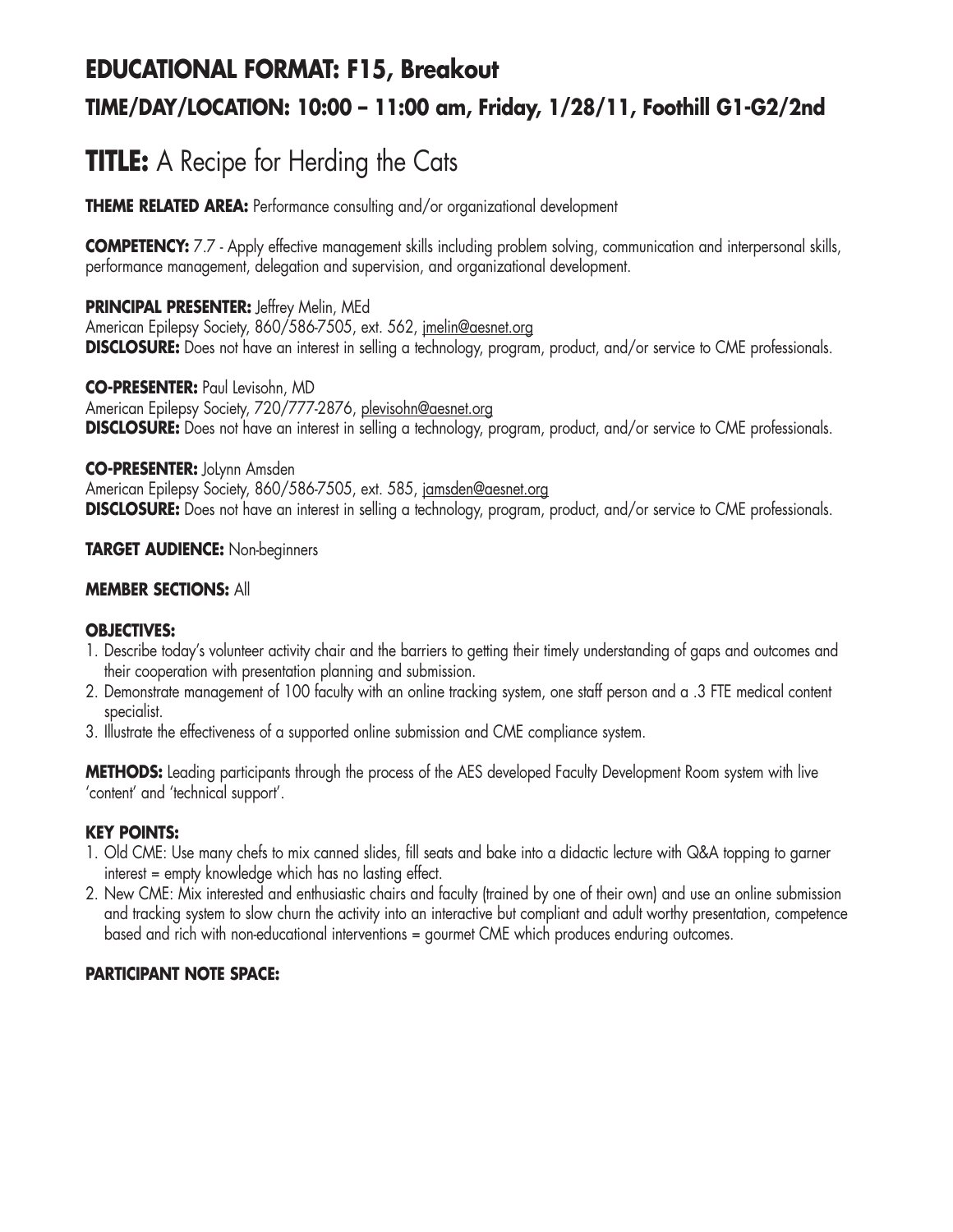### **EDUCATIONAL FORMAT: F16, Mini-plenary TIME/DAY/LOCATION: 11:15 am – 12:15 pm, Friday, 1/28/11, Yerba Buena 7-9/Lower B2**

# **TITLE:** Health Care Report - The Big Picture **(Invited Abstract)**

**COMPETENCY:** 6.1 - Provide a vision of the present role and future direction for CPD and physician/healthcare roles and responsibilities in continued learning.

**MODERATOR:** Greg Paulos, MBA 602/502-5227, greg.paulos1@gmail.com **DISCLOSURE:** Does not have an interest in selling a technology, program, product, and/or service to CME professionals.

**PRINCIPAL PRESENTER:** Joseph Scherger, MD, MPH Eisenhower Medical Center, 760/610-7301, jscherger@emc.org **DISCLOSURE:** Does not have an interest in selling a technology, program, product, and/or service to CME professionals.

**CO-PRESENTER:** Thomas Sullivan, BS Rockpointe Communications, 410/309-0690, ext. 223, tsullivan@rockpointe.com **DISCLOSURE:** Does have an interest in selling a technology, program, product, and/or service to CME professionals.

**CO-PRESENTER:** Ann Kaplan, JD Pharmaceutical Research and Manufacturers of America (PhRMA), 202/835-3569, akaplan@phrma.org **DISCLOSURE:** Does not have an interest in selling a technology, program, product, and/or service to CME professionals.

#### **TARGET AUDIENCE:** Non-beginners

#### **MEMBER SECTIONS:** All

#### **OBJECTIVES:**

- 1. Identify the significant and important aspects of the Health Care reform that influence CME/CE, physician and healthcare competence, and essential education and outcomes.
- 2. Discuss the impact of healthcare reform on macrosystems and microsystems (i.e. medical home) on the delivery of healthcare.
- 3. Relate the healthcare reform legislation and structure for reimbursement to the changes in healthcare delivery to patients.
- 4. Discuss the commonalities of current directions in Health Care reform to the Institute of Medicine Reports of the early 2000s.

**METHODS:** This invited mini-plenary highlights the perspectives from four experts with unique insights on the impact of Health Care Reform and its impact on healthcare delivery. Opportunities for questions from the audience will be included in the session.

**KEY POINTS:** Health Care Reform is changing the expectations for physicians and healthcare professionals and assessing performance at individual, team and systems levels. New technological advances that focus on patient-centric approaches to care and communication across systems as well as changes in reimbursement affect the learning and professional development needs of healthcare providers working in this ever changing system.

#### **RECOMMENDED READING:**

- 1. Redesigning Continuing Education in the Health Professions, December 2009
- 2. Health Professions Education: A Bridge to Quality, March 2003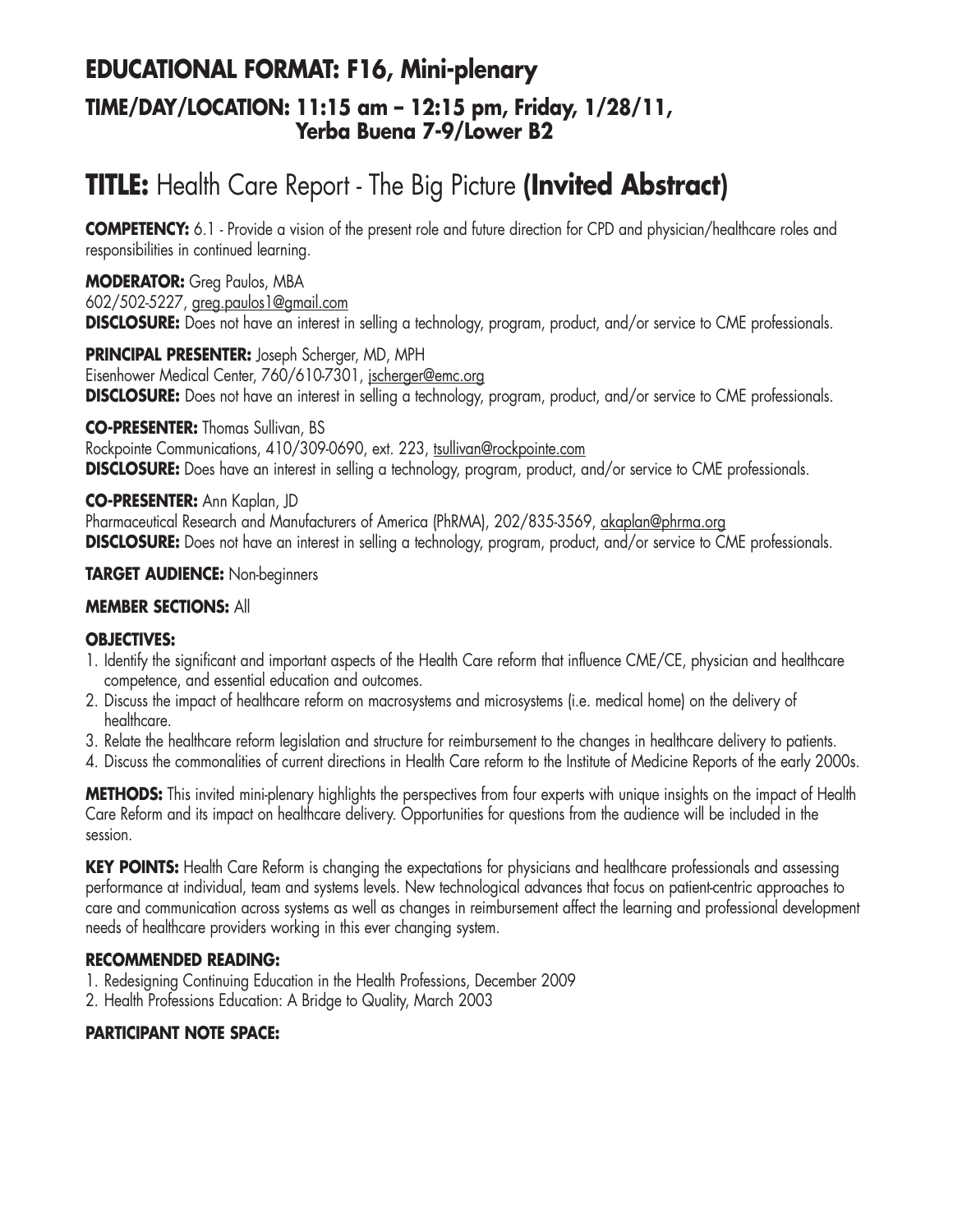# **EDUCATIONAL FORMAT: F17, Breakout**

### **TIME/DAY/LOCATION: 11:15 am – 12:15 pm, Friday, 1/28/11, Yerba Buena 1-2/Lower B2**

## **TITLE:** Public Health Data Sources: Gold Mines for CME Activity Planning and Evaluation

**THEME RELATED AREA:** Multi- and inter-disciplinary education

**COMPETENCY:** 2.2 - Identify physician learning needs using data, especially clinical practice data.

**PRINCIPAL PRESENTER:** Dierdre McKee, MPH National Comprehensive Cancer Network, 215/690-0247, mckee@nccn.org **DISCLOSURE:** Does not have an interest in selling a technology, program, product, and/or service to CME professionals.

**CO-PRESENTER:** Lori Marks, PhD American Gastroenterological Association, 301/941-2624, lmarks@gastro.org **DISCLOSURE:** Does not have an interest in selling a technology, program, product, and/or service to CME professionals.

**TARGET AUDIENCE:** Non-beginners

#### **MEMBER SECTIONS:** All

#### **OBJECTIVES:**

- 1. Identify public health data sources useful in the development of CME activities.
- 2. Use common public health data sets to complete a model gap analysis, gap identification and needs assessment.
- 3. Describe how public health data can be used in support of Moore's Level 6 outcomes—Population Health.

**METHODS:** Presentation, demonstration, group transfer-of-learning exercises with actual data sources, and discussion will illustrate how the public health world and the continuing medical education world intersect with data.

**KEY POINTS:** Public health is the science of protecting and improving the health of communities through education, promotion of healthy lifestyles, and research for disease and injury prevention. Public health offices and practitioners collect and track many types of data which can be of use to medical education providers both in planning and evaluating educational activities which aim to demonstrate outcomes at Level 6—population health.

RECOMMENDED READING: Healthy People 2020 web site: http://www.healthypeople.gov/hp2020/default.asp.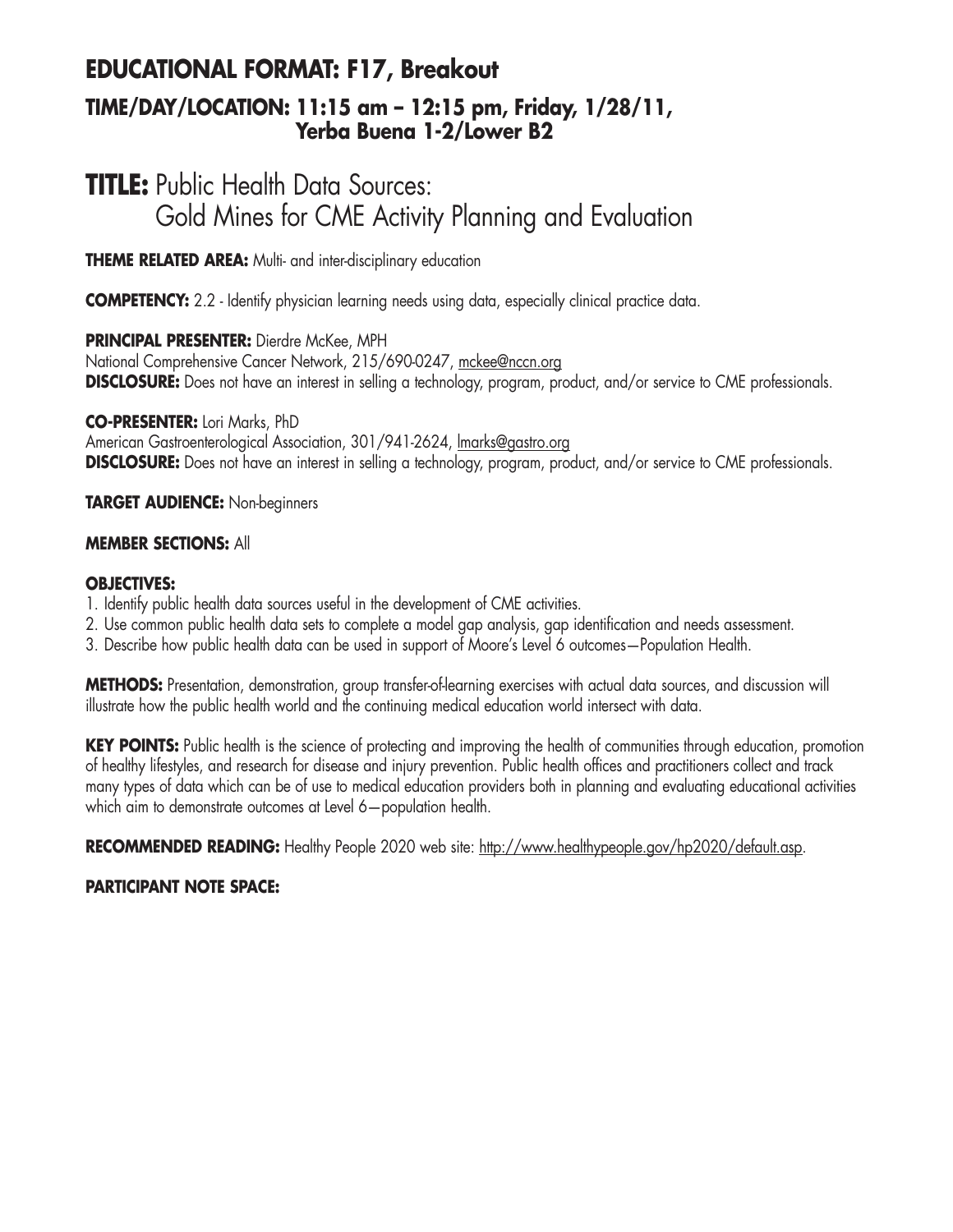### **EDUCATIONAL FORMAT: F18, Breakout**

### **TIME/DAY/LOCATION: 11:15 am – 12:15 pm, Friday, 1/28/11, Yerba Buena 3-4/Lower B2**

## **TITLE:** Small Group Discussions: How to Implement and Facilitate in CME Activities

**THEME RELATED AREA:** Skills (e.g., focus group facilitation, data analysis, test/question writing, etc.)

**COMPETENCY:** 2.6 - Consider the learning environment, select and apply learning formats that are effective for physician learning and meeting the expected outcome.

**PRINCIPAL PRESENTER:** Alexa Hawley, MEd AO North America, 610/993-5115, hawley.alexa@aona.org **DISCLOSURE:** Does not have an interest in selling a technology, program, product, and/or service to CME professionals.

**CO-PRESENTER:** Jane Mihelic, MA, FACME AO North America, 610/993-5117, mihelic.jane@aona.org **DISCLOSURE:** Does not have an interest in selling a technology, program, product, and/or service to CME professionals.

**CO-PRESENTER:** Angela Faulhaber, RN AO North America, 610/993-5127, faulhaber.angela@aona.org **DISCLOSURE:** Does not have an interest in selling a technology, program, product, and/or service to CME professionals.

#### **TARGET AUDIENCE:** Non-beginners **MEMBER SECTIONS:** All

**OBJECTIVES:** At the completion of this session, participants should be able to:

- Identify skills necessary to implement and effectively facilitate small group discussions (SGD)
- Recognize key external factors that will influence the interaction of small groups for a positive result
- Identify steps necessary to successfully integrate SGD into existing educational programs

**METHODS:** AO North America Continuing Medical Education Department will guide participants through a combination of presentation and small group exercises on the methods of integrating and conducting small group discussions in CME activities. Small group exercises based on the learning objectives will demonstrate the power of the small group method.

**KEY POINTS:** While small groups are not ideal for distributing information, they are helpful for learners to develop their understanding of concepts and to acquire or improve strategies and approaches to problems. To achieve these higher-order thinking and learning activities promoted by small group discussions, it is helpful for the learner to engage in meaningful communication directed towards a goal or set of goals. These higher-order thinking skills (e.g., application of concepts and principles, problem solving) are the primary objectives of small group discussions. Small group discussions give participants the opportunity to reflect on what they have learned, and help them improve their judgment and decision-making.

To successfully integrate SGD, there are several steps to be considered such as group size; teaching philosophy; gauging the participant's experience with working in groups; and assigning faculty roles. Identifying and understanding external factors such as the location of the small group discussion is important because they may influence the outcome of the discussions. Creating an atmosphere conducive to the open exchange of ideas is critical to achieve positive results from SGD to achieve the predetermined expected results. In addition, facilitating and leading small group discussions in order to achieve the predetermined expected results requires specific skills. For example, faculty must understand the art of switching from lecturer to moderator in order to lead the exchange of information among participants. Through small group exercises, this workshop will guide participants through the steps for integrating SGD, establishing a conducive learning environment and training faculty to be effective facilitators.

**RECOMMENDED READING:** Green, J. et al. AO Principles of Teaching and Learning, 2005.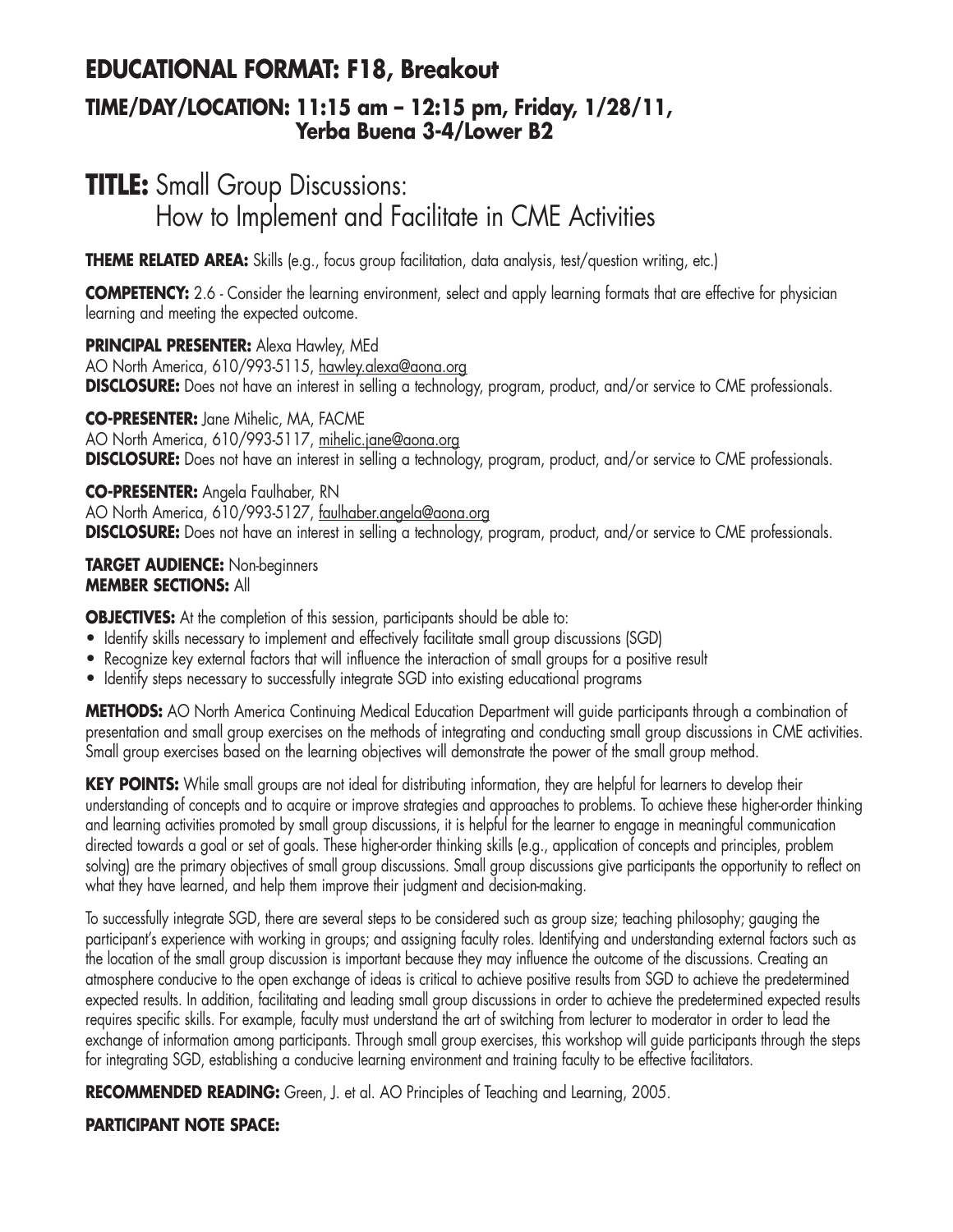# **EDUCATIONAL FORMAT: F19, Breakout TIME/DAY/LOCATION: 11:15 am – 12:15 pm, Friday, 1/28/11, Foothill E/2nd**

## **TITLE:** Case Study: Blending eLearning & Live Interaction between Faculty & Physicians to Meet AOA Recertification Requirements

**THEME RELATED AREA:** Electronic-based information systems and/or e-learning

**COMPETENCY:** 2.6 - Consider the learning environment, select and apply learning formats that are effective for physician learning and meeting the expected outcome.

#### **PRINCIPAL PRESENTER:** Mike Zarski, JD

American Osteopathic Information Association, 312/202-8148, mzarski@osteotech.org **DISCLOSURE:** Does not have an interest in selling a technology, program, product, and/or service to CME professionals.

**CO-PRESENTER:** Andrea Schatz-Anderer SciMed, 646/823-2658, aschatz@scimedny.com **DISCLOSURE:** Does not have an interest in selling a technology, program, product, and/or service to CME professionals.

**CO-PRESENTER:** Simone Karp, RPh CECity, Inc., 412/338-0366, SKarp@cecity.com **DISCLOSURE:** Does have an interest in selling a technology, program, product, and/or service to CME professionals.

#### **TARGET AUDIENCE:** Non-beginners

#### **MEMBER SECTIONS:** All

#### **OBJECTIVES:**

- 1. Describe the collaborative process used to develop a case-based, live webcast series designed to address clinical practice gaps of osteopathic physicians.
- 2. Discuss how a live faculty discussion can be combined with a case-based webcast series to enhance physician knowledge and competence.
- 3. Assess the incremental and sustained learning of participants in a case-based, live webcast series.

**METHODS:** The presentation and discussion will illustrate the educational planning, implementation, and outcomes of this casebased, live webcast series designed to improve sleep disorder-related knowledge and clinical competency.

**KEY POINTS:** Presenters will relay how to enable osteopathic physicians to obtain AOA Category 1-A Credit in an engaging, case-based and interactive format.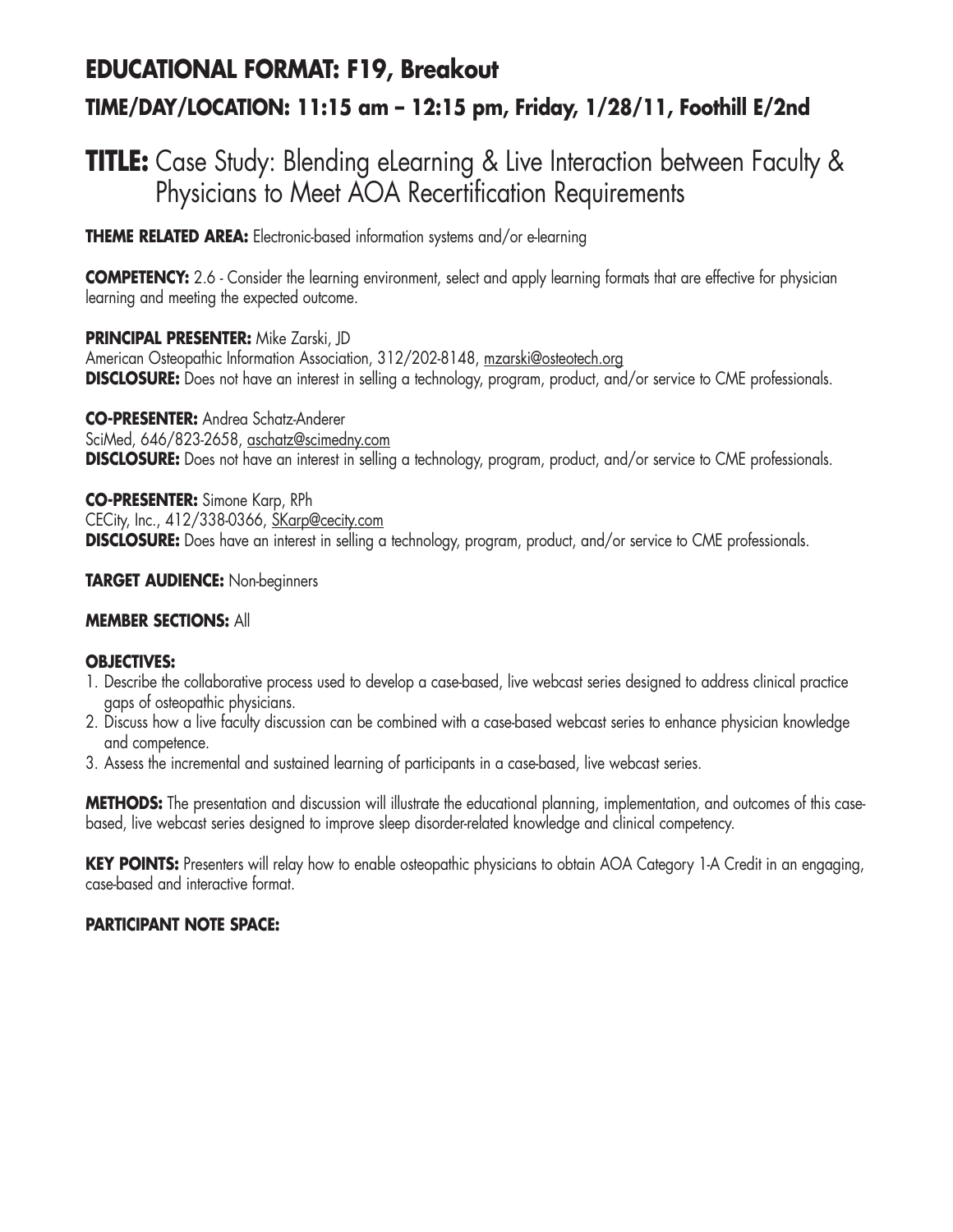### **EDUCATIONAL FORMAT: F20, Breakout TIME/DAY/LOCATION: 11:15 am – 12:15 pm, Friday, 1/28/11, Yerba Buena 5-6/Lower B2**

## **TITLE:** Effective and Efficient Content Validation

**THEME RELATED AREA:** Skills (e.g., focus group facilitation, data analysis, test/question writing, etc.)

**COMPETENCY:** 2.11 - Assure content validation in any CME educational intervention.

**PRINCIPAL PRESENTER:** Tina Stacy, PharmD, BCOP, CCMEP

Educational Concepts Group, LLC, 770/933-1681, tstacy@educationalconcepts.net **DISCLOSURE:** Does not have an interest in selling a technology, program, product, and/or service to CME professionals.

**CO-PRESENTER:** Maureen Haas, PharmD, BCPS, BCOP, MPHc Educational Concepts Group, LLC, 770/933-1681, mhaas@educationalconcepts.net **DISCLOSURE:** Does not have an interest in selling a technology, program, product, and/or service to CME professionals.

#### **TARGET AUDIENCE:** Beginners

#### **MEMBER SECTIONS:** All

#### **OBJECTIVES:**

1. Understand the role of content validation in the improvement of physician knowledge, competency, and performance.

- 2. Develop a comprehensive content validation plan.
- 3. Integrate physicians in the content validation process.
- 4. Implement a content validation program for all certified activities.

**METHODS:** Use interactive case-based discussion to (1) describe various methods for content development through collaboration among stakeholder groups within the CME community, (2) define content validation, (3) analyze the implications of ACCME guidelines on content validation, (4) determine personnel required to conduct content validation to maintain compliance with ACCME guidelines and promote professionalism, and (5) focus on issues specific to certified programs.

**KEY POINTS:** The dissemination of timely and accurate data has direct implications on physician knowledge, competence, performance, and ultimately patient outcomes. As a result, it is imperative for providers of continuing medical education to have a process in place by which data may be acquired, validated, and incorporated into education activities.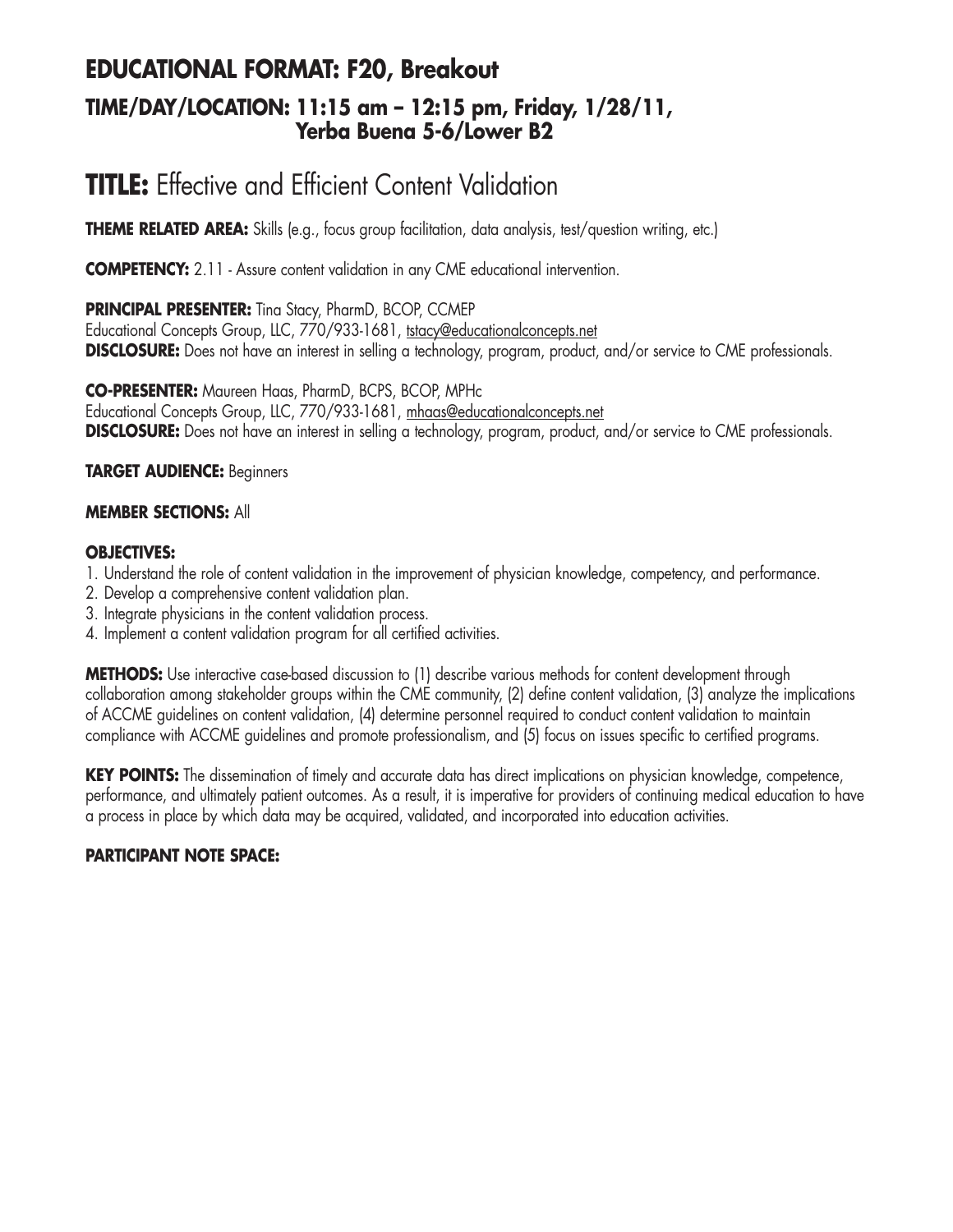### **EDUCATIONAL FORMAT: F21, Breakout TIME/DAY/LOCATION: 11:15 am – 12:15 pm, Friday, 1/28/11, Yerba Buena 10-11/Lower B2**

# **TITLE:** RSS Compliance Tracking Database

**THEME RELATED AREA:** Electronic-based information systems and/or e-learning

**COMPETENCY:** 3.1 - Develop, use and support an effective data management system for educational and administrative purposes.

#### **PRINCIPAL PRESENTER:** Caroline Flood, MBA

University of WI School of Medicine and Public Health, 608/240-6004, crflood@ocpd.wisc.edu **DISCLOSURE:** Does not have an interest in selling a technology, program, product, and/or service to CME professionals.

**CO-PRESENTER:** Teena Nelson, MHA University of WI School of Medicine and Public Health, 608/240-6006, tmnelson@ocpd.wisc.edu **DISCLOSURE:** Does not have an interest in selling a technology, program, product, and/or service to CME professionals.

**TARGET AUDIENCE:** Non-beginners

#### **MEMBER SECTIONS:** All

**OBJECTIVES:** After this session, learners will be able to: (1) Communicate with administration and key stakeholders the benefits of monitoring RSS activities electronically for accuracy and consistency, (2) Evaluate the RSS compliance monitoring system currently in place for overall effectiveness and meeting compliance, and (3) Should it better meet the needs of the organization, conceptualize an electronic RSS compliance monitoring system or improve the electronic monitoring system that is currently in place.

**METHODS:** Building a database to track RSS Compliance for each activity in relation as described in the "ACCME's Expectations of Systems to Monitor for Compliance in Regularly Scheduled Series" and in direct correlation with ACCME's Criteria for Compliance.

**KEY POINTS:** The key points of this breakout session are: (1) To demonstrate the user-friendly compliance monitoring system built and employed by the UW School of Medicine and Public Health for RSS activities. We will show how the system tracks and calculates compliance for each RSS and every session within the RSS. (2) To demonstrate the ease with which we are able to report on compliance at-a-glance and over time through querying database for reports (i.e. Commercial Support Policy compliance, Conflict of Interest Policy Compliance)allowing us to provide real time compliance analysis to RSS Coordinators for continuous improvement.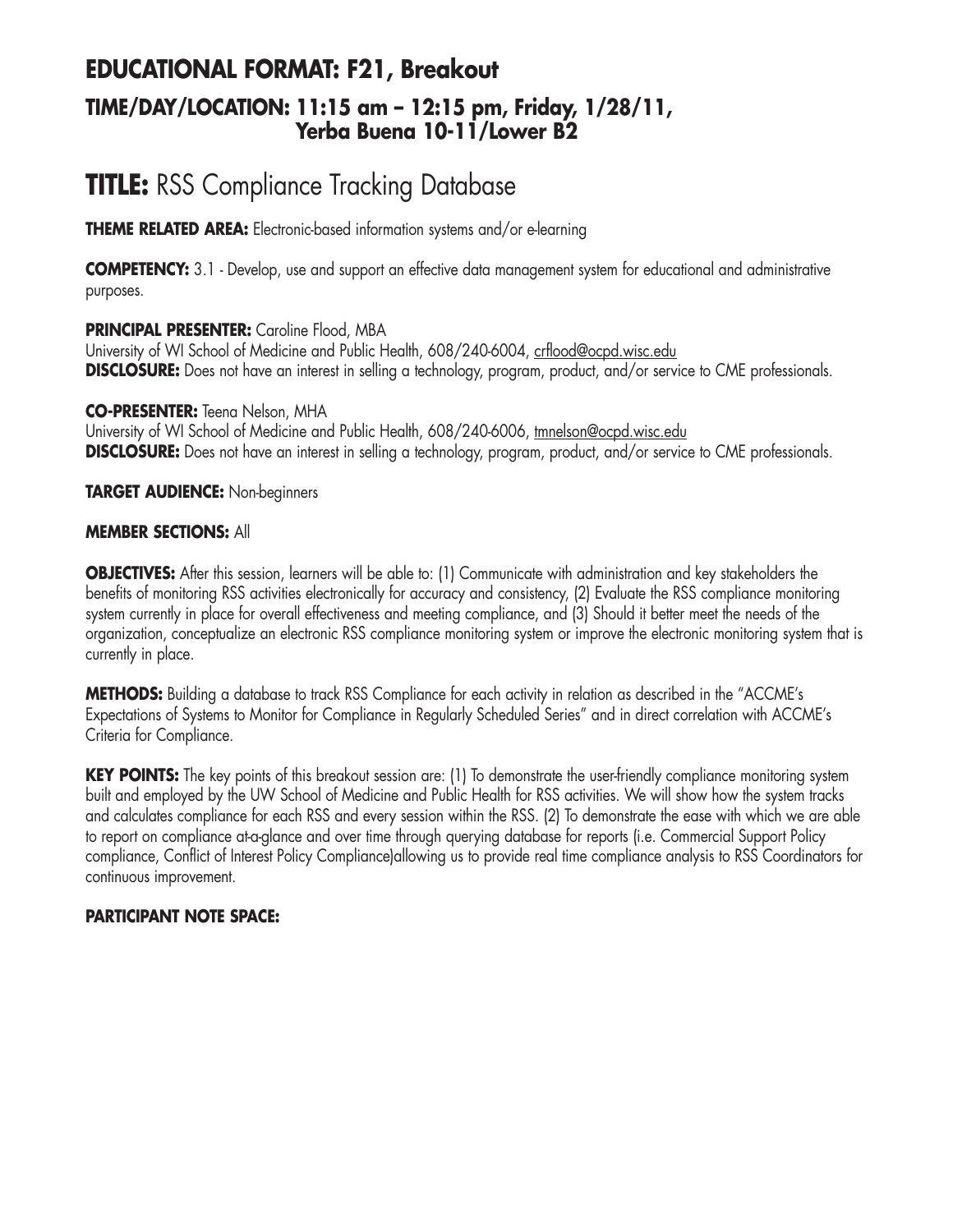### **EDUCATIONAL FORMAT: F22, Breakout TIME/DAY/LOCATION: 11:15 am – 12:15 pm, Friday, 1/28/11, Yerba Buena 12-13/Lower B2**

## **TITLE:** Use It or Lose It: How to Collect Useful Data

**THEME RELATED AREA:** Skills (e.g., focus group facilitation, data analysis, test/question writing, etc.)

**COMPETENCY:** 3.2 - Use measurement data to assess outcomes/results of the learning intervention as a basis for determining future learning needs and for determining the application of the educational knowledge and skills.

#### **PRINCIPAL PRESENTER:** Dina Modesto, BA

American College of Chest Physicians, 847/489-8361, ext. 361, dmodesto@chestnet.org **DISCLOSURE:** Does not have an interest in selling a technology, program, product, and/or service to CME professionals.

**CO-PRESENTER:** Jeniffer Pitts, MA

American College of Chest Physicians, 847/489-8361, ext. 373, jpitts@chestnet.org **DISCLOSURE:** Does not have an interest in selling a technology, program, product, and/or service to CME professionals.

#### **CO-PRESENTER:** Chad Jackson, MS

American College of Chest Physicians, 850/321-1823, cjackson@chestnet.org **DISCLOSURE:** Does not have an interest in selling a technology, program, product, and/or service to CME professionals.

#### **TARGET AUDIENCE:** Non-beginners

**MEMBER SECTIONS:** Medical Specialty Societies

#### **OBJECTIVES:**

- 1. Discuss how to utilize instructional design strategies to link the collection of data to desired outcomes.
- 2. Identify the tools for measuring learner progress throughout the CME activity planning and implementation process.
- 3. Discuss the multiple measurement tools utilized in a simulation-enhanced CME course that can assist in measuring Level 4 competency.

**METHODS:** The focus will be on determining what data is most important to collect, what measurement tools should be utilize to achieve the projected outcome. Also, analyzing the data for future mapping purposes will be discussed. Ways to make a distinction among tools for in situ verses online platforms of instruction will be discussed. From a perspective of in situ learning platforms, some of the challenges of implementing measurement tools will be discussed.

**KEY POINTS:** Information on choosing appropriate measurement tools, creating appropriate measurement tool content and how to best utilize these tools will be discussed. Information on efficient collection of data for a desired outcome based on various factors will be offered. A perspective of in situ based learning of the successes and challenges experienced by ACCP will be shared.

#### **RECOMMENDED READING:**

- 1. Joiner Associates Inc., (1995). Data collection: Plain & simple. Madison, WI: Joiner.
- 2. Myatt, G., (2006). Making sense of data: A practical guide to exploratory data analysis and data mining. Somerset, NJ: Wiley.
- 3. Wehlburg, C., (2006). Meaningful course revision: Enhancing academic engagement. Using student learning data. San Francisco, CA: Jossey-Bass.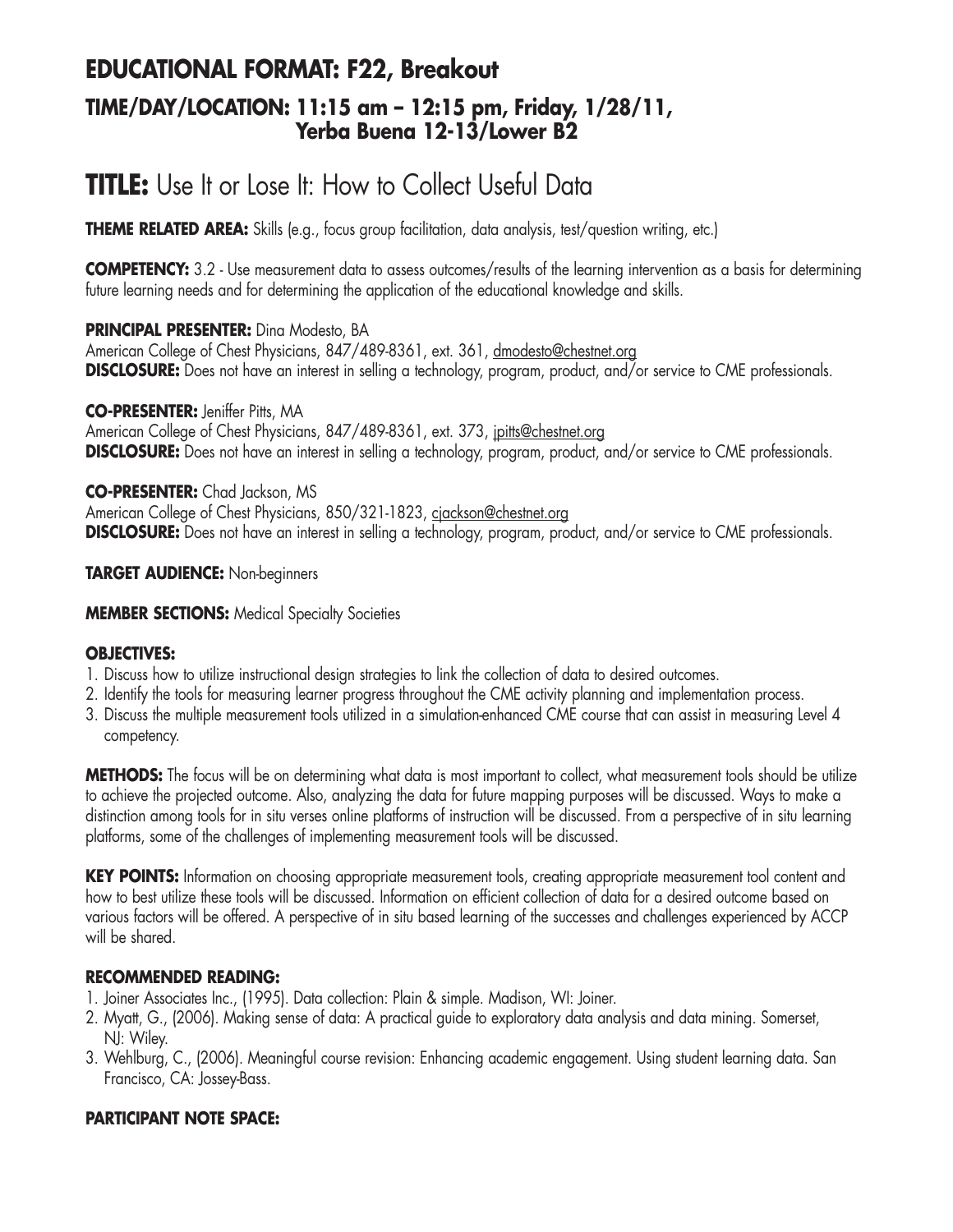### **EDUCATIONAL FORMAT: F23, Breakout TIME/DAY/LOCATION: 11:15 am – 12:15 pm, Friday, 1/28/11, Yerba Buena 14-15/Lower B2**

### **TITLE:** Collaborative Design: Better Relationships, Better Education, Better Evaluation

**THEME RELATED AREA:** Performance consulting and/or organizational development

**COMPETENCY:** 4.1 - Recognize that, when offering learning interventions, CME professionals and the individual physicians they serve are part of a team and the system in which they work.

**PRINCIPAL PRESENTER:** Andrea Thrasher, MEd

Cincinnati Children's Hospital Medical Center, 513/803-0689, andrea.thrasher@cchmc.org **DISCLOSURE:** Does not have an interest in selling a technology, program, product, and/or service to CME professionals.

**CO-PRESENTER:** Laura Werts, MS

Cincinnati Children's Hospital Medical Center, 513/636-1826, laura.werts@cchmc.org **DISCLOSURE:** Does not have an interest in selling a technology, program, product, and/or service to CME professionals.

**TARGET AUDIENCE:** Non-beginners

#### **MEMBER SECTIONS:** All

**OBJECTIVES:** Upon completion of this activity, participants will be able to: (1) Identify strategies for partnering collaboratively with physician planners and planning committees; (2) Implement an educational design model to use for all program activities; (3) Create worksheets and tools to help guide planners and reduce confusion; (4) Align program goals with appropriate and effective learning methods; and (5) assist planners in developing objectives that not only relate to the gap/needs assessment but are also measurable.

**METHODS:** Lecture, case study discussion, group exercises, lead participants through a process

**KEY POINTS:** A challenge for CME professionals can be partnering with planners to create appropriate, effective activities. Recognizing the expertise of the physician (medicine) and CME representative (education), partnering achieves quality activities and educational outcomes with the goal of changed practice and patient outcomes. Cincinnati Children's implemented techniques to effectively blend adult learning expertise with physician expertise, including collaborative relationships with planners, as well as utilizing educational models and process tools. This has created more consistent activities, enhanced collaboration, and improved ability to measure outcomes – helping Cincinnati Children's to achieve and maintain Accreditation with Commendation.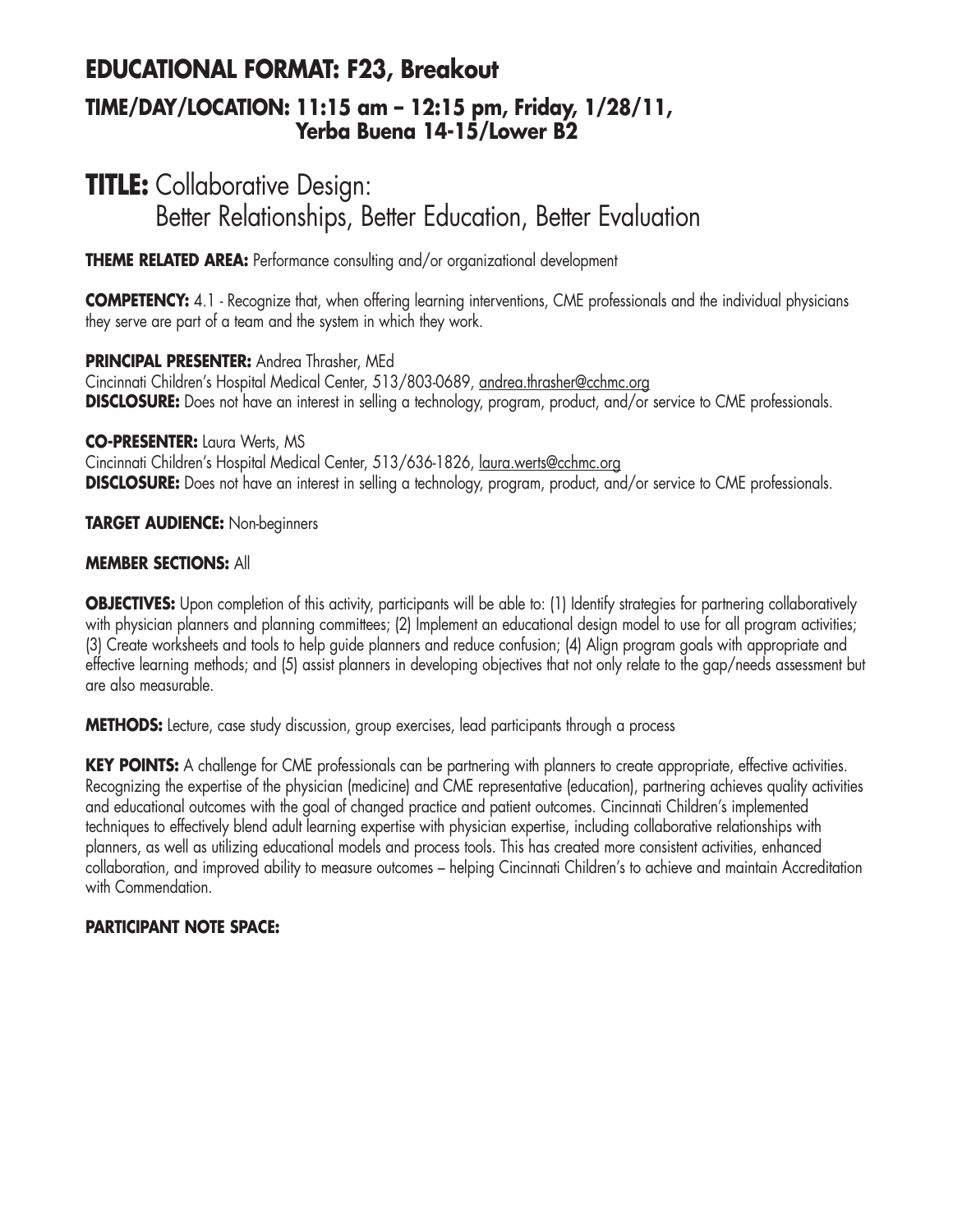### **EDUCATIONAL FORMAT: F24, Breakout TIME/DAY/LOCATION: 11:15 am – 12:15 pm, Friday, 1/28/11, Nob Hill A-B/Lower B2**

# **TITLE:** From "To Do List" to "Checklist": Identifying Key Steps that Make a Difference

**THEME RELATED AREA:** Skills (e.g., focus group facilitation, data analysis, test/question writing, etc.)

**COMPETENCY:** 4.6 - Identify and help modify processes that are barriers to change and the implementation of new knowledge.

#### **PRINCIPAL PRESENTER:** Mary Ales, BA

Interstate Postgraduate Medical Association, 608/237-7331, males@ipmameded.org **DISCLOSURE:** Does not have an interest in selling a technology, program, product, and/or service to CME professionals.

**CO-PRESENTER:** Shelly Rodrigues, CAE California Academy of Family Physicians, 415/345-8667, srodrigues@familydocs.org **DISCLOSURE:** Does not have an interest in selling a technology, program, product, and/or service to CME professionals.

**CO-PRESENTER:** Carol Havens, MD The Permanente Medical Group, 510/625-3317, carol.havens@kp.org **DISCLOSURE:** Does not have an interest in selling a technology, program, product, and/or service to CME professionals.

**CO-PRESENTER:** Cheri Olson, MD

Franciscan-Skemp Healthcare, 608/785-0940, cheri.olson@mayo.edu **DISCLOSURE:** Does not have an interest in selling a technology, program, product, and/or service to CME professionals.

#### **TARGET AUDIENCE:** Beginners

#### **MEMBER SECTIONS:** All

**OBJECTIVES:** At the completion of this session, participants should be able to:

- 1. Convert "To Do" lists to "Checklists" by identifying key steps in processes that would make a difference in work flow or project implementation.
- 2. Complete a process/work map and recognize where natural check points occur.
- 3. Develop a "Checklist" to incorporate into the CME office for a live, enduring, RSS or outcomes assessment activity.
- 4. Apply leadership and change literature to the CME office.

**METHODS:** The presenters will use the tenets of "The Checklist Manifesto," by Atul Gawande, MD to offer checklists as valuable tools in CME. The session will be interactive, with attendees developing a standard process in the CME office, discussing key elements, and then identifying key processes which would be turned into checklists.

**KEY POINTS:** In his work reducing surgical error worldwide Atul Gawande MD identified best practices in error reduction from the airline industry, financial markets, and the operating room. He states "The fear people have about the idea of adherence to protocols is rigidity. But what you find, when a checklist is well made, is exactly the opposite." Within our CME offices we need to balance the structure of compliance with the innovation of technology and adult learning. Creating checklists that identify the mission critical issues can encourage creativity and move our CME organizations from fine to exemplary work.

**RECOMMENDED READING:** "The Checklist Manifesto", Atul Gawande, MD, 2009.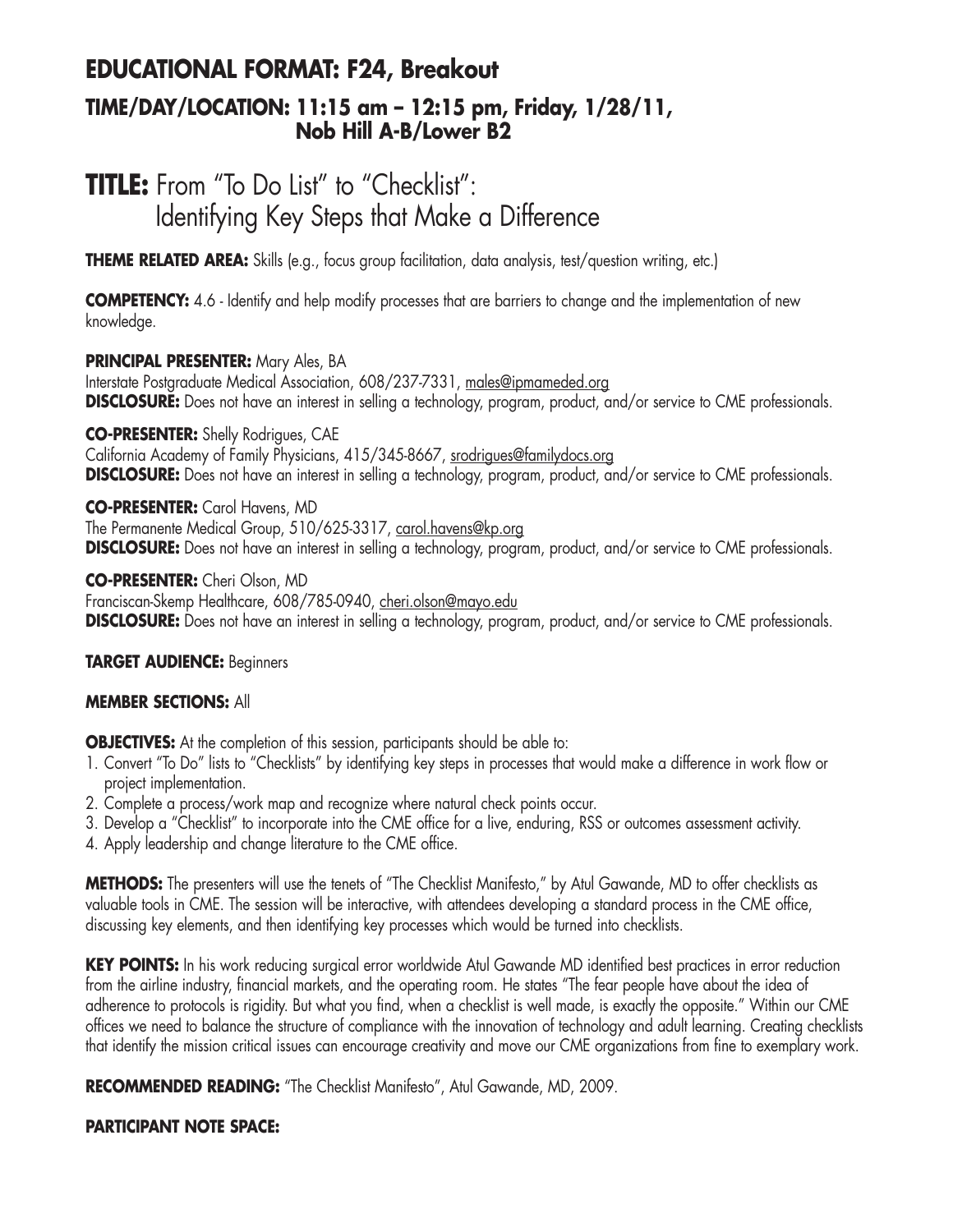# **EDUCATIONAL FORMAT: F25, Breakout TIME/DAY/LOCATION: 11:15 am – 12:15 pm, Friday, 1/28/11, Pacific H/4th**

## **TITLE:** A System-wide Process Model for Internal Collaboration between Performance Improvement and CME

**THEME RELATED AREA:** Quality of care and patient health outcomes improvement

**COMPETENCY:** 5.1 - Identify and collaborate with critical internal partners, including the quality improvement unit, performance improvement unit, the library, patients, and other related units, to accomplish the CME mission.

**PRINCIPAL PRESENTER:** Sharon Peng, MD Kaiser Permanente-Panorama City, 818/375-3685, sharon.c.peng@kp.org **DISCLOSURE:** Does not have an interest in selling a technology, program, product, and/or service to CME professionals.

**CO-PRESENTER:** Mei Ling Schwartz, MPH Kaiser Permanente-Panorama City, 818/375-3808, mei.ling.schwartz@kp.org **DISCLOSURE:** Does not have an interest in selling a technology, program, product, and/or service to CME professionals.

**TARGET AUDIENCE:** Non-beginners

#### **MEMBER SECTIONS:** All

#### **OBJECTIVES:**

- 1. Identify the challenges and benefits of collaborative team work between performance improvement and CME
- 2. Describe the structure, process and tools needed for linking CME to performance improvement
- 3. Design a model in own setting to link quality improvement with CME.

**METHODS:** Team presenters will describe the structure and process of a successful partnership between the QI and CME Departments. Included in this breakout will be discussions on the integration of efforts between QI and CME professionals and samples of tools used for the identification, implementation and evaluation of CME activities that are QI/PI linked. Instructional methodologies will consist of didactic format, group discussion and assisting participants to develop an action plan to translate QI/CME model into learners' own settings.

**KEY POINTS:** Transition from traditional CME to the new accreditation standards requires us to restructure the way we plan and design programs for system-wide quality improvement. For years, both CME and Quality Improvement have been in existence in health care and each working in silo on their own data sets and improvement efforts. Giving the cost and complexity of our health care environment today, collaboration and partnership between CME and QI/PI is critical to assist practitioners to close their practice performance gaps and to help organizations achieve performance improvements. At this session, we will be sharing a partnership model between CME and QI which we use to identify practice gaps and design educational interventions to improve patient care.

#### **RECOMMENDED READING:**

- 1. Institute of Medicine: Crossing the Quality Chasm, Washington DC, National Academy Press, 2001.
- 2. Moore DE, Pennington FC, Practiced-based learning and Improvement. J. Continuing Education in Health Professional, 2006;23:s73-S80.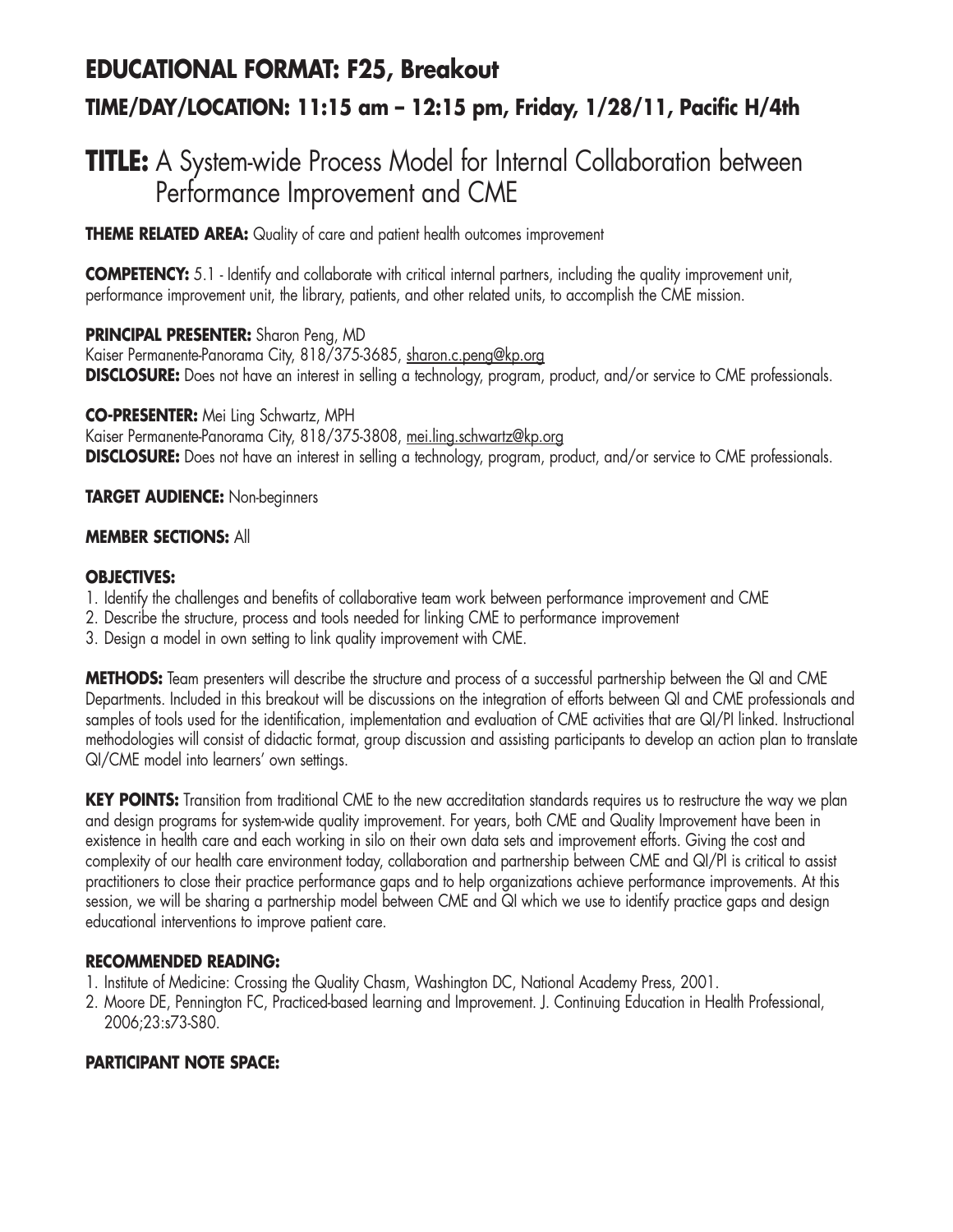**EDUCATIONAL FORMAT: F26, Breakout (Cancelled)**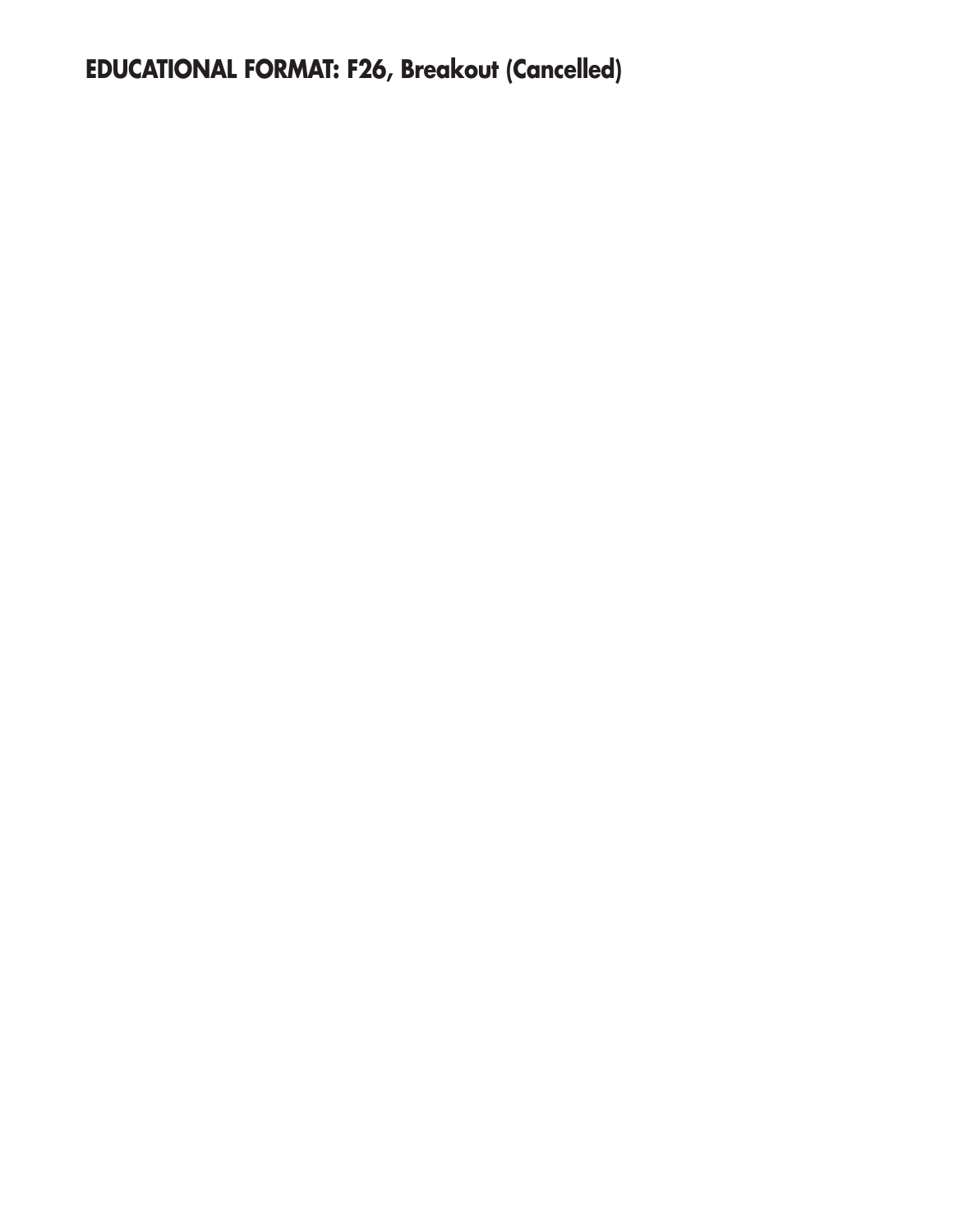# **EDUCATIONAL FORMAT: F27, Breakout TIME/DAY/LOCATION: 11:15 am – 12:15 pm, Friday, 1/28/11, Pacific I/4th**

## **TITLE:** Leading Physicians to Become Better Consumers of CME: Guidance from the Fields of Adult Learning and Quality Improvement

**THEME RELATED AREA:** Quality of care and patient health outcomes improvement

**COMPETENCY:** 6.1 - Provide a vision of present role and future direction for CME and physician role and responsibilities in continued learning.

**PRINCIPAL PRESENTER:** Tom Van Hoof, MD University of Connecticut, 860/486-0575, tom.vanhoof@uconn.edu **DISCLOSURE:** Does not have an interest in selling a technology, program, product, and/or service to CME professionals.

**TARGET AUDIENCE:** Non-beginners

#### **MEMBER SECTIONS:** All

**OBJECTIVES:** Participants will be able to:

- 1. Describe evidence-based adult learning and quality improvement practices that are effective in changing clinician behavior and improving patient outcomes.
- 2. Discuss strategies to help physicians become more informed consumers of multifaceted CME activities.

**METHODS:** The interactive workshop will describe evidence-based practices from the adult learning and quality improvement fields and provide examples from performance improvement CME of multifaceted strategies that leverage these practices. The workshop will include opportunities to discuss barriers and resistance and strategies to overcome them.

**KEY POINTS:** The adult learning and quality improvement literatures offer important explanations of effective CME practices and interventions. Physicians are conditioned to associate CME with passive methodologies, and CME leaders need to help physicians think differently about their educational needs and strategies to accomplish them. How to market CME differently – as a solution to daily problems in practice - is a skill required of CME professionals.

**RECOMMENDED READING:** Mazmanian PE, & Davis DA. Continuing medical education and the physician as a learner: Guide to the evidence. JAMA 2002; 288:1057-1060.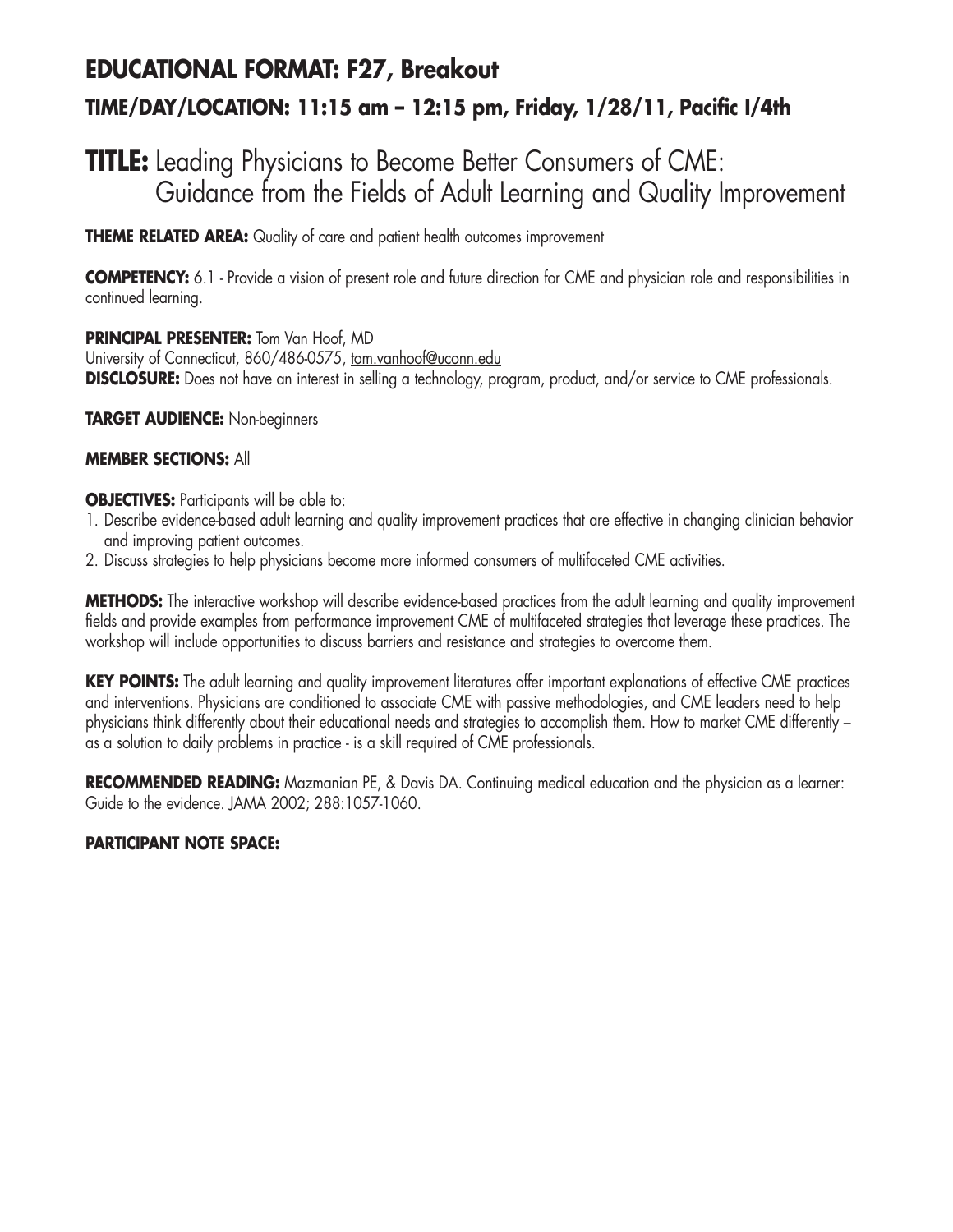### **EDUCATIONAL FORMAT: F28, Breakout TIME/DAY/LOCATION: 11:15 am – 12:15 pm, Friday, 1/28/11, Nob Hill C-D/Lower B2**

# **TITLE:** The AOA, AMA PRA, and AAFP Credit Systems

#### **THEME RELATED AREA:** CME Accreditation Systems

**COMPETENCY:** 7.6 - Assure that the CME program is in compliance with the Accreditation Essentials, Elements, and Policies and other regulatory requirements.

#### **PRINCIPAL PRESENTER:** Carly Harrington

American Academy of Family Physicians, 913/906-6000, charrington@aafp.org **DISCLOSURE:** Does not have an interest in selling a technology, program, product, and/or service to CME professionals.

**CO-PRESENTER:** Jeanette Harmon, MBA American Medical Association, 312/464-4667, jeanette.harmon@ama-assn.org **DISCLOSURE:** Does not have an interest in selling a technology, program, product, and/or service to CME professionals.

**CO-PRESENTER:** Diane Burkhart, PhD American Osteopathic Association, 312/202-8051, dburkhart@osteopathic.org **DISCLOSURE:** Does not have an interest in selling a technology, program, product, and/or service to CME professionals.

#### **TARGET AUDIENCE:** Beginners

#### **MEMBER SECTIONS:** All

**OBJECTIVES:** At the conclusion of this session, participants should be able to:

- 1. Discuss the AOA, AMA PRA, and AAFP credit systems;
- 2. Distinguish the key requirements of each credit system;
- 3. compare and contrast the requirements for designating and awarding the different types of credit
- 4. Determine when it is appropriate to designate credit for each system, and
- 5. Access resources for further information related to the three credit systems.

**METHODS:** The session will consist of didactic presentations regarding the key components of each of the accreditation systems. The panel will then provide a focused question and answer session where participants' questions regarding the AOA, AMA PRA and AAFP credit systems will be addressed.

**KEY POINTS:** This presentation is designed to give an overview of the three credit systems most widely uses by physicians and their application in a CME providers' CME program. The session will highlight and clarify policies and issues that are frequently asked by providers.

#### **RECOMMENDED READING:**

- 1. The Physician's Recognition Award and Credit System: Information for Accredited Providers and Physicians. 2006 Revision (www.ama-assn.org/go/prabooklet).
- 2. AAFP CME Center: www.aafp.org/online/en/home/cme.html.
- 3. AOA CME Guide for Osteopathic Physicians (www.osteopathic.org/index.cfm?PageID=cme\_guidereqs).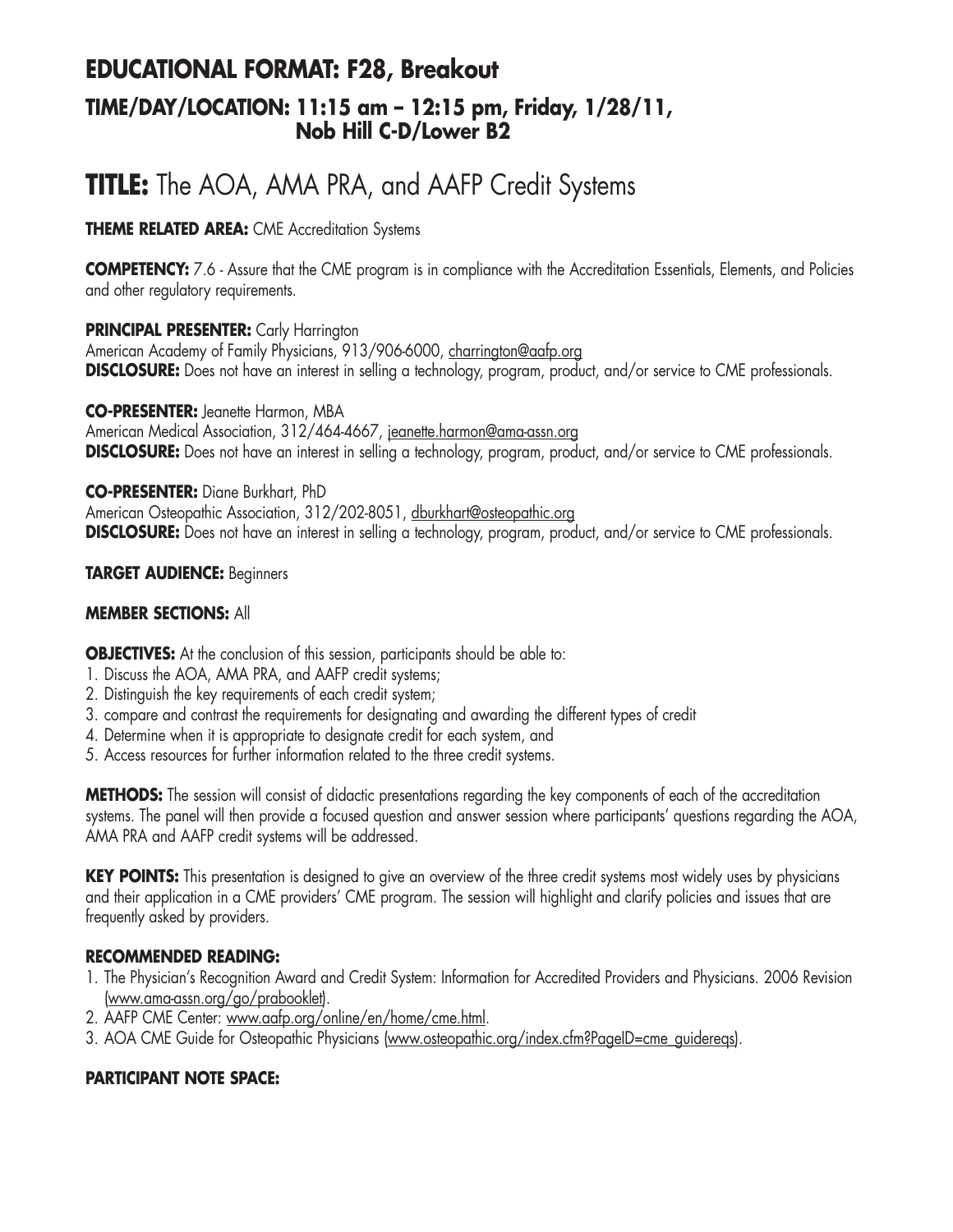## **EDUCATIONAL FORMAT: F29, Intensive TIME/DAY/LOCATION: 1:30 – 2:30 pm, 3:00 – 5:15 pm, Friday, 1/28/11, Club/2nd**

## **TITLE:** Conducting a Community-wide Health Assessment to Identify Health Issues, Plan Interventions, and Fulfill Your Mission

**THEME RELATED AREA:** Quality of care and patient health outcomes improvement

**COMPETENCY:** 5.3 - Collaborate and build relationships that support educational improvements for the patient, the physician, and the organization in which the physician works.

#### **PRINCIPAL PRESENTER:** Larry Tubb, MBA

Cook Children's Health Care System, 682/885-1430, larry.tubb@cookchildrens.org **DISCLOSURE:** Does not have an interest in selling a technology, program, product, and/or service to CME professionals.

**CO-PRESENTER:** Ginny Hickman, LMSW-AP

Cook Children's Health Care System, 682/885-6804, ginny.hickman@cookchildrens.org **DISCLOSURE:** Does not have an interest in selling a technology, program, product, and/or service to CME professionals.

**CO-PRESENTER:** Debra Jorden, CCMEP Cook Children's Health Care System, 682/885-7961, debra.jorden@cookchildrens.org **DISCLOSURE:** Does not have an interest in selling a technology, program, product, and/or service to CME professionals.

#### **TARGET AUDIENCE:** Non-beginners

#### **MEMBER SECTIONS:** All

**OBJECTIVES:** At the completion of this session, participants should be able to: (1) Advocate for a local, collaborative community-wide health assessment to identify health issues, (2) Interpret data to identify outside factors that impact health, (3) Discuss how sharing health benchmarks and survey data builds bridges with other stakeholders, and (4) Explain how to integrate survey data into the CME program to achieve provider accreditation with commendation.

**METHODS:** Presenters will discuss the CCHAPS process and data, showing how to apply innovative strategies to collaborate and build relationships in order to improve the quality of care and patient health outcomes. Small groups will brainstorm ways to implement these strategies in their regions and report their findings afterward.

**KEY POINTS:** Access to health data provides a valuable community and CME tool to identify health issues. The interpreted data allows a community and CME program to:

- 1. Evaluate health needs within the region by reviewing health measures and factors that influence health, including access to care, physician practice, and factors outside providers' control.
- 2. Identify health priorities within the community.
- 3. Promote and support community collaborations that identify and implement solutions to specifically targeted health priorities.
- 4. Plan educational activities to close physician practice and community health gaps.
- 5. Create and monitor community benchmarks to measure progress.

RECOMMENDED READING: Community-wide Children's Health Assessment and Planning Survey website, http://www.CCHAPS.org.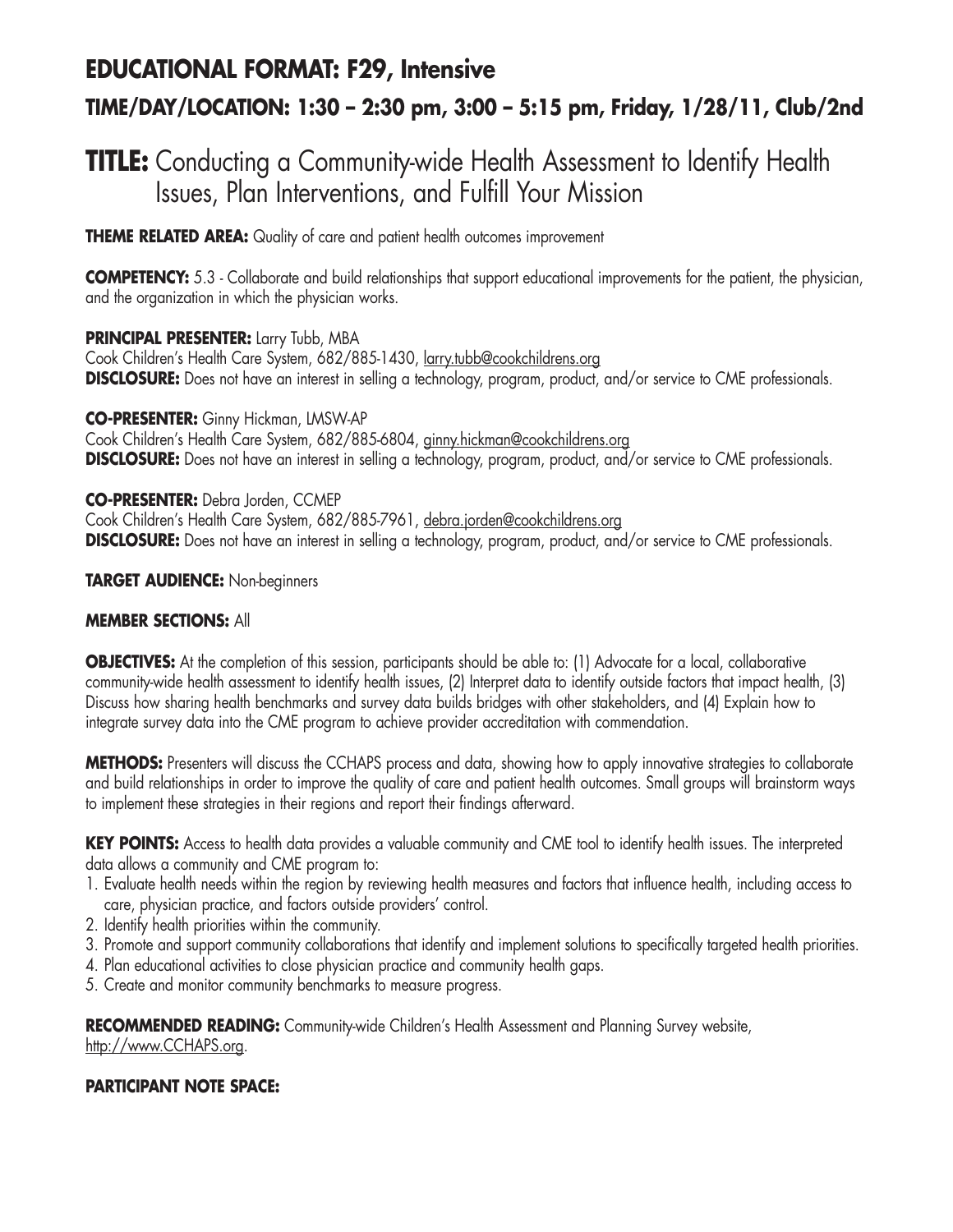### **EDUCATIONAL FORMAT: F30, Mini-plenary TIME/DAY/LOCATION: 1:30 – 2:30 pm, Friday, 1/28/11, Yerba Buena 7-9/Lower B2**

## **TITLE:** Health Care Reform: Translating Health Information into Practice -RECs, LECs, and HITs **(Invited Abstract)**

**COMPETENCY:** 4.5 - Design activities with a cumulative goal of helping physicians, or teams of learners, to adopt change incrementally, assuring there is compatibility with present systems and advantage over present behaviors.

**PRINCIPAL PRESENTER:** Ignatius Bau, JD Health Policy Consultant, 415/902-6378, ignatius.bau@gmail.com **DISCLOSURE:** Does have interest in selling a service to CME professionals.

**CO-PRESENTER:** Dorian Seamster, MPH CalHIPSO, 510/285-5733, dorian@calhipso.org **DISCLOSURE:** Does not have interest in selling technology, programs, products, and/or services to CME professionals.

**CO-PRESENTER:** Leah Newkirk, JD California Academy of Family Physicians, 415/345-8667, lnewkirk@familydocs.org **DISCLOSURE:** Does not have interest in selling technology, programs, products, and/or services to CME professionals.

#### **TARGET AUDIENCE:** All

#### **MEMBER SECTIONS:** All

**OBJECTIVES:** (1) Understand the unique opportunities created by the health care reform act for the intersection of quality improvement, technology and CME. (2) Identify potential collaborators inside and outside your organization for educational activity development, including an assessment of the gaps between current skills and the skill set you will need to address these learner needs. (3) Formulate a technology development plan to close take advantage of collaborative opportunities.

**METHODS:** This panel will use a combination of didactic, best cases, and illustration to outline the many opportunities for collaboration to meet learn needs for meaning use and technology implementation. Participants will complete a self-assessment instrument to identify skill gaps and will use a worksheet to capture contact opportunities.

**KEY POINTS:** The American Recovery and Reinvestment Act (ARRA) (2009) allocated \$30 billion to accelerate the adoption of certified electronic health records (EHRs) by physicians. ARRA and related regulations provide incentives to physicians who demonstrate "meaningful use" of an EHR and allocate money for states to develop Health Information Exchanges (HIEs) and Regional Extension Centers (RECs) supporting physicians implementing EHRs. Physicians will likely be required to document patient information electronically, use evidence-based order sets, apply clinical decision support alerts at point of care, report key quality measures to CMS, offer patients electronic access to their records, prescribe medications electronically, and send reminders to patients in need of routine and recommended care.

The "plugging in" of the medical practice will require not only expertise in the technology itself, but will call for the best practices in adult education to assist physicians in addressing these areas. HIT has not been in the traditional basket of CMEaccredited activities, but the practice and professional gaps in capacity building, technology readiness assessment, meaningful use, data analysis cry out for a new basket of educational activities. And this basket, whether CME-accredited or not, must be developed as a collaboration among technology, practice management, policy and education. This plenary panel will present an overview of the HIT landscape, the structure determined by the federal government to push the needle, and practical examples of how CME providers can work in collaboration with others inside or outside of their organizations to meet the learner gaps.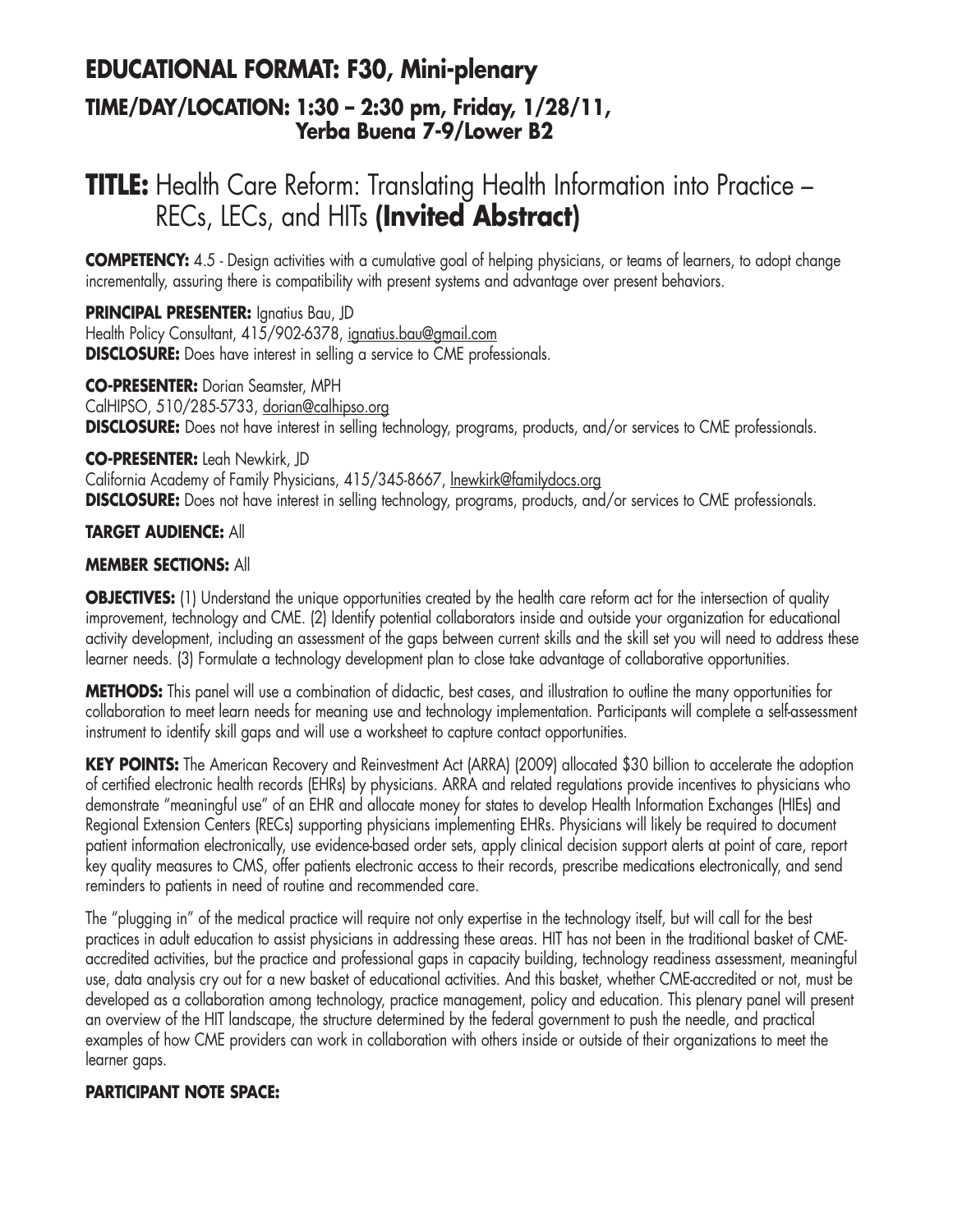## **EDUCATIONAL FORMAT: F31, Breakout**

### **TIME/DAY/LOCATION: 1:30 – 2:30 pm, Friday, 1/28/11, Yerba Buena 1-2/Lower B2**

# **TITLE:** Mini-personal Practice Audits: A Diagnostic Tool for Continuing Professional Development

**THEME RELATED AREA:** Skills (e.g., focus group facilitation, data analysis, test/question writing, etc.)

**COMPETENCY:** 2.2 - Identify physician learning needs using data, especially clinical practice data.

**PRINCIPAL PRESENTER:** Douglas Wooster University of Toronto, 416/516-3641, wooster@sympatico.ca **DISCLOSURE:** Does not have an interest in selling a technology, program, product, and/or service to CME professionals.

**CO-PRESENTER:** Elizabeth Wooster, MEd University of Toronto, 416/516-3641, elizabeth.wooster@utoronto.ca **DISCLOSURE:** Does not have an interest in selling a technology, program, product, and/or service to CME professionals.

### **CO-PRESENTER:** Andrew Dueck

University of Toronto, 416/516-3641, andrew.dueck@sunnybrook.ca **DISCLOSURE:** Does not have an interest in selling a technology, program, product, and/or service to CME professionals.

### **TARGET AUDIENCE:** Non-beginners

### **MEMBER SECTIONS:** All

**OBJECTIVES:** A workshop is proposed in which previously developed mini-personal practice audit tools in each of the three focus areas are linked to recognized CPD activities. The model will be demonstrated in practice and address an applications of clinical scenarios as a competency 'system' audit, a discussion of treatment options 'process' and the 'outcomes' of diagnostic test requisitions as well as to the 6 sections of the RCPSC MOC framework for CPD. The results will be linked to learning activities; subsequent to each activity, a sub-section repeat audit would be modeled to show practice change.

**METHODS:** The participants will be made aware of the concept of the mini-personal practice audit and how it can provide relevant information to guide CPD activities. The participants will have practical examples from which to develop their own audits relevant to their practices.

The following instructional techniques will be used within this workshop:

- 1. Modeling to allow participants to see how the audits can be applied to 'real-life' scenarios,
- 2. Small group discussions,
- 3. Didactic lecture to provide background information,
- 4. Hands-on application of audits to a 'sample' of information.

**KEY POINTS:** Such audits can address system, process or outcome issues; linking the results to continuing professional development (CPD) opportunities can provide meaningful, relevant and cost-effective learning.

### **RECOMMENDED READING:**

- 1. A Structured Audit Tool of Vascular Ultrasound Interpretation Reports: A Quality Initiative Douglas L. Wooster, The Journal for Vascular Ultrasound 31(4):207–210, 2007.
- 2. Reviewing Audit: barriers and facilitating factors for effective clinical audit.G Johnson, IK Crombie, EM Alder, etal. Qual Health Care 2000;9:23-36.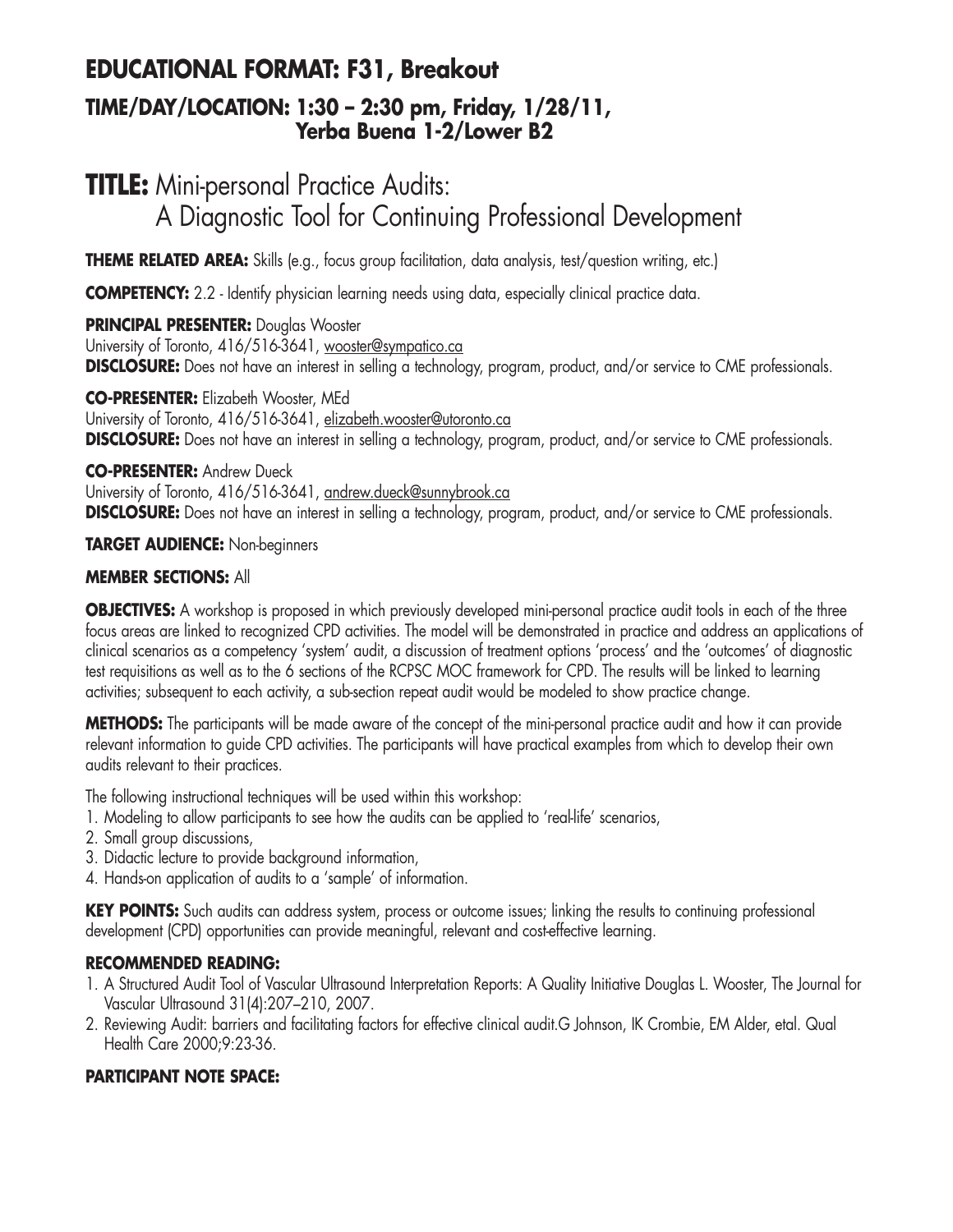### **EDUCATIONAL FORMAT: F32, Breakout TIME/DAY/LOCATION: 1:30 – 2:30 pm, Friday, 1/28/11, Yerba Buena 3-4/Lower B2**

## **TITLE:** Developing Online Learning Beyond PowerPoint™: Training 2,500 Physicians at Mayo Clinic

**THEME RELATED AREA:** Electronic-based information systems and/or e-learning

**COMPETENCY:** 2.6 - Consider the learning environment, select and apply learning formats that are effective for physician learning and meeting the expected outcome.

**PRINCIPAL PRESENTER:** Leslie Redinger, MEd Mayo School of CPD-Rochester, 507/266-4466, redinger.leslie@mayo.edu **DISCLOSURE:** Does not have an interest in selling a technology, program, product, and/or service to CME professionals.

**TARGET AUDIENCE:** Non-beginners

#### **MEMBER SECTIONS:** All

**OBJECTIVES:** At the completion of this session, participants should be able to: (1) Address the major objections to online learning; (2) Apply Instructional System Design (ISD) methodology to build online educational activities; (3) Identify key project partners to build online educational activities, and (4) Identify alternative open source or low-cost solutions for creating online learning.

**METHODS:** CME team member uses a case study to show how online learning was created to train internal staff on institutional policies for withholding resuscitation. Part of the discussion will focus on identifying the educational need of the organization, creating the development team, creating online assessments using various tools, highlighting the strategy for outcome measurements, and other critical issues. There will be a demonstration (live or video) of the project.

**KEY POINTS:** Asynchronous online learning is underutilized as an option for physician learning. Effective and interactive learning can be developed in-house to address the educational needs of the entire healthcare team.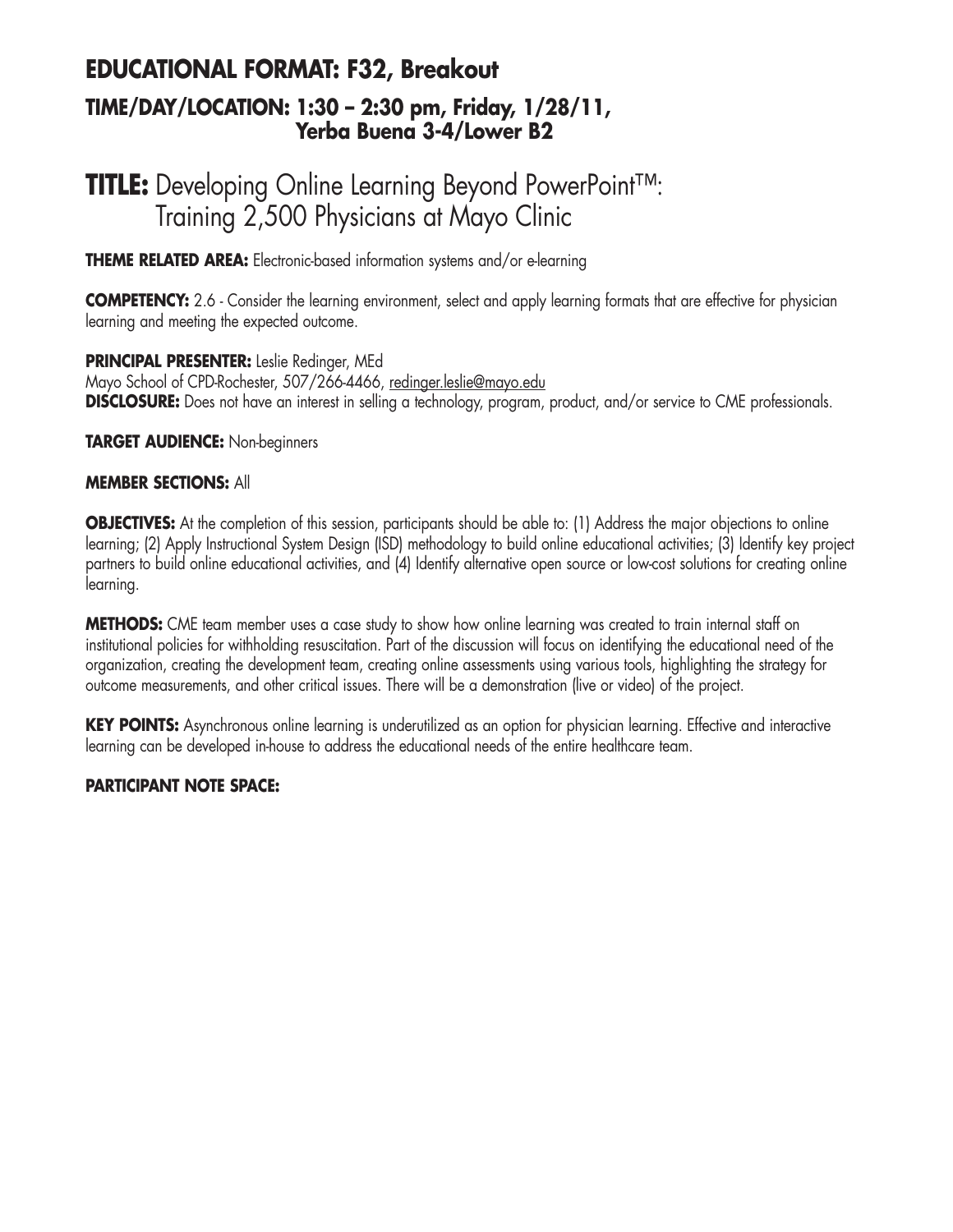### **EDUCATIONAL FORMAT: F33, Breakout**

### **TIME/DAY/LOCATION: 1:30 – 2:30 pm, Friday, 1/28/11, Yerba Buena 5-6/Lower B2**

## **TITLE:** Optimizing Primary Care Provider-patient Communication to Increase Patient Adherence

**THEME RELATED AREA:** Quality of care and patient health outcomes improvement

**COMPETENCY:** 2.9 - Provide interactive learning and opportunities to practice skills that lead to change in physician performance.

**PRINCIPAL PRESENTER:** Mila Kostic, BA University of Pennsylvania School of Medicine, 215/898-8872, mkostic@exchange.upenn.edu **DISCLOSURE:** Does not have an interest in selling a technology, program, product, and/or service to CME professionals.

**CO-PRESENTER:** Linda Raichle, PhD Spectrum Medical Education, 215/896-9462, linda\_raichle@spectrummeded.com **DISCLOSURE:** Does have an interest in selling a program to CME professionals.

**CO-PRESENTER:** Sean Hayes, PsyD AXDEV Group, 450/465-2011, hayess@axdevgroup.com **DISCLOSURE:** Does not have an interest in selling a technology, program, product, and/or service to CME professionals.

**CO-PRESENTER:** Suzanne Murray AXDEV Group, 450/465-2011, murrays@axdevgroup.com **DISCLOSURE:** Does not have an interest in selling a technology, program, product, and/or service to CME professionals.

#### **TARGET AUDIENCE:** Non-beginners

#### **MEMBER SECTIONS:** All

**OBJECTIVES: (**1) Discuss use of standardized-patients as a non-traditional CME approach designed to enhance competencies in patient-centered communication skills to collaboratively engage patients in the development of strategies to overcome barriers to adherence. (2) Explore creative ways to enhance and facilitate health providers' communication competencies to increase adherence and improve patient outcomes. (3) Encourage participant discussion and knowledge-sharing of relevant experiences.

**METHODS:** Through the use of presentation and facilitated group discussions, the participants will discover how patientfocused communication and collaboration can improve adherence leading to better healthcare outcomes in patients with chronic disorders.

KEY POINTS: Offering an innovative look at long-term patient health, the University of Pennsylvania School of Medicine, Office of CME with support from Spectrum Medical Education and AXDEV Group, will lead a workshop discussing the relationship between patient-provider communication and adherence. Based on the results of an educational program delivered in workshops across multiple cities and by web, participants will learn how standardized patients were used to encourage patient-centric care to enhance patient-adherence. Facilitated small group discussions will give participants an opportunity to share experiences and creative ways to address similar issues in their practice.

#### **RECOMMENDED READING:**

- 1. Cochrane, LJ. Olson, CA. Murray, S. Dupuis, M. Tooman, T, Hayes, S. Gaps Between Knowing and Doing: Understanding and Assessing the Barriers to Optimal Health Care. Journal of Continuing Education in the Health Professions, 27(2):94-102, 2007.
- 2. Cytryn,KN, Garvey, WT, Hayes, SM, Myhal,G. Cann,L. Murray,S. A qualitative assessment of educational opportunities for primary care providers in type 2 diabetes care. Diabetes Spectrum. November, 2009.
- 3. Standards for the American Board of Medical Specialties (ABMS)-Maintenance of Certification Program. March 16, 2009.

**FINANCIAL OR IN-KIND SUPPORT:** The educational initiative to be discussed was supported by educational grants from sanofi-aventis and Pfizer Medical Education.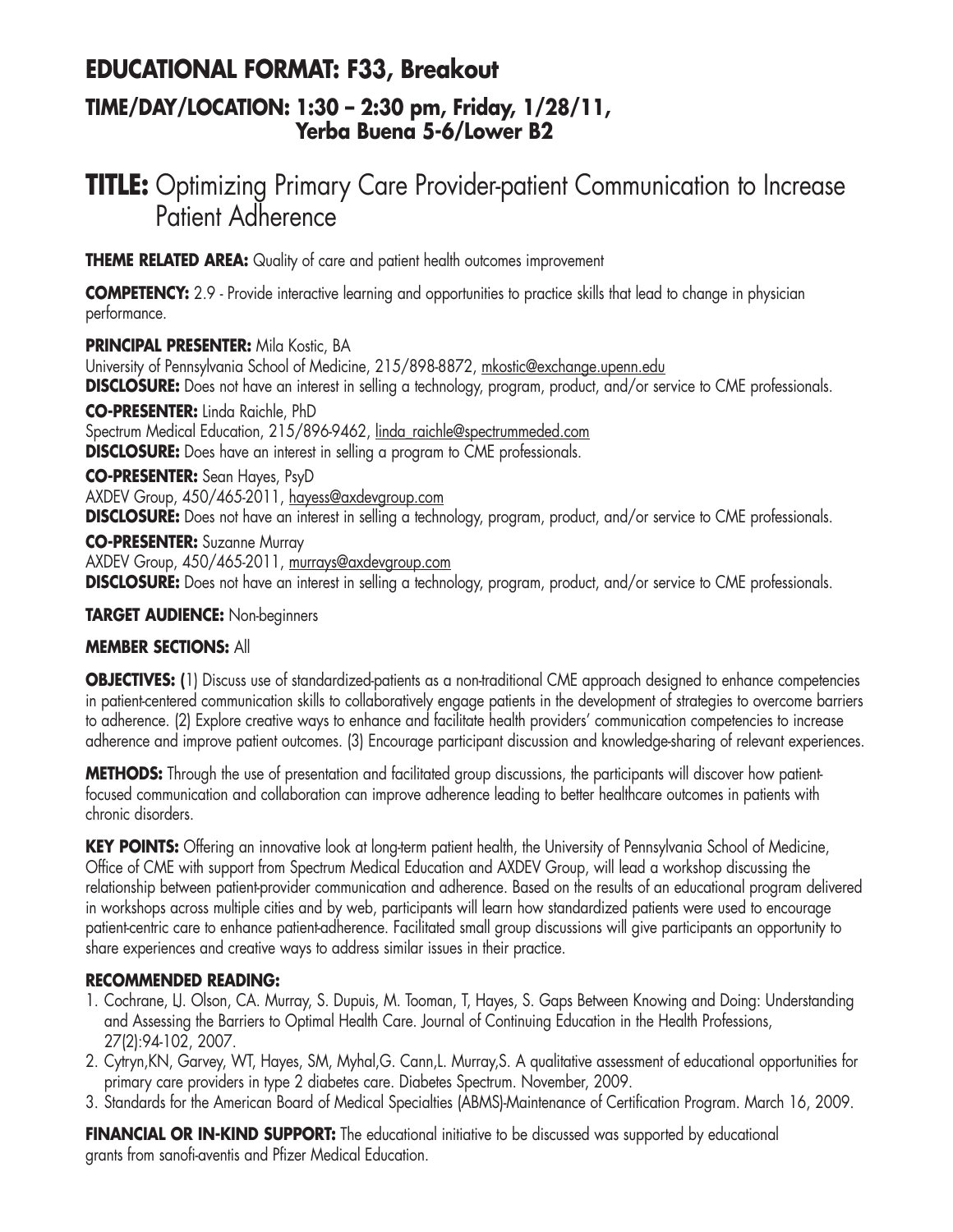### **EDUCATIONAL FORMAT: F34, Breakout**

### **TIME/DAY/LOCATION: 1:30 – 2:30 pm, Friday, 1/28/11, Foothill G1-G2/2nd**

# **TITLE:** Using Basic Research Methods to Assess CME Outcomes

**THEME RELATED AREA:** Skills (e.g., focus group facilitation, data analysis, test/question writing, etc.)

**COMPETENCY:** 3.2 - Use measurement data to assess outcomes/results of the learning intervention as a basis for determining future learning needs and for determining the application of the educational knowledge and skills.

**PRINCIPAL PRESENTER:** Monika Safford, MD UAB School of Medicine, 205/934-2687, msafford@uab.edu **DISCLOSURE:** Does not have an interest in selling a technology, program, product, and/or service to CME professionals. **CO-PRESENTER:** Katie Crenshaw, JD UAB School of Medicine, 205/934-2687, kcrenshaw@uab.edu **DISCLOSURE:** Does not have an interest in selling a technology, program, product, and/or service to CME professionals. **CO-PRESENTER:** Trudi Horton, PhD UAB School of Medicine, 205/934-6698, thorton@uab.edu **DISCLOSURE:** Does not have an interest in selling a technology, program, product, and/or service to CME professionals. **CO-PRESENTER:** Michael Schoen, PhD UAB School of Medicine, 205/934-2687, mschoen@uab.edu **DISCLOSURE:** Does not have an interest in selling a technology, program, product, and/or service to CME professionals.

#### **TARGET AUDIENCE:** Beginners

#### **MEMBER SECTIONS:** All

**OBJECTIVES:** Following this session, CME professionals will be able to: (1) describe the importance of using basic research concepts and methods in CME program design and outcomes evaluation; (2) describe the value of using appropriate control groups to establish the relative effectiveness of different educational strategies; (3) recognize the relative strengths and weaknesses of using quasi-experimental and RCT design formats; and (4) describe resources available to individuals and organizations for enhancing competency in the area of CME research.

**METHODS:** Presentation, demonstration, and case-study discussion will illustrate one academic medical center's recent experience using a research-intensive approach to designing and evaluating CME programs. Interactivity among session participants and practical skills-building will be enhanced through use of small group, hands-on activities.

KEY POINTS: In the New CME, there is a clear expectation that providers begin to more rigorously evaluate their activities' effectiveness. Borrowing from several examples of implementation research projects conducted in a regional practice-based physician network, this session will focus on practical ways to infuse a research perspective and some basic methods into CME activity planning, design, implementation, and evaluation so that more reliable evidence of an intervention's effectiveness is generated. Through case discussions, participants will acquire the confidence and basic skills needed to incorporate research thinking into their existing CME activities, whether they work in a medical school, a small regional hospital, a large national specialty society, or other CME environment.

#### **RECOMMENDED READING:**

- 1. Passin SM, Sweetnam JM. The critical role of evaluation and improvement in the updated ACCME criteria for accreditation. CE Measure; 2008:2(2); 29-34.
- 2. Marinopoulos SS, Dorman T, Ratanawongsa N, Wilson LM, Ashar BH, Magaziner JL, Miller RG, Thomas PA, Prokopowicz GP, Qayyum R, Bass EB. Effectiveness of Continuing Medical Education. Evidence Report/Technology Assessment No. 149 (Prepared by the Johns Hopkins Evidence-based Practice Center, under Contract No. 290-02-0018.) AHRQ Publication No. 07-E006. Rockville, MD: Agency for Healthcare Research and Quality January 2007.
- 3. Crenshaw K, Curry W, Salanitro AH, Safford MM, Houston TK, Allison JJ, Estrada CA. Differences in engagement in a webbased intervention among physicians of patients with diabetes. Academic Med 2010, in press.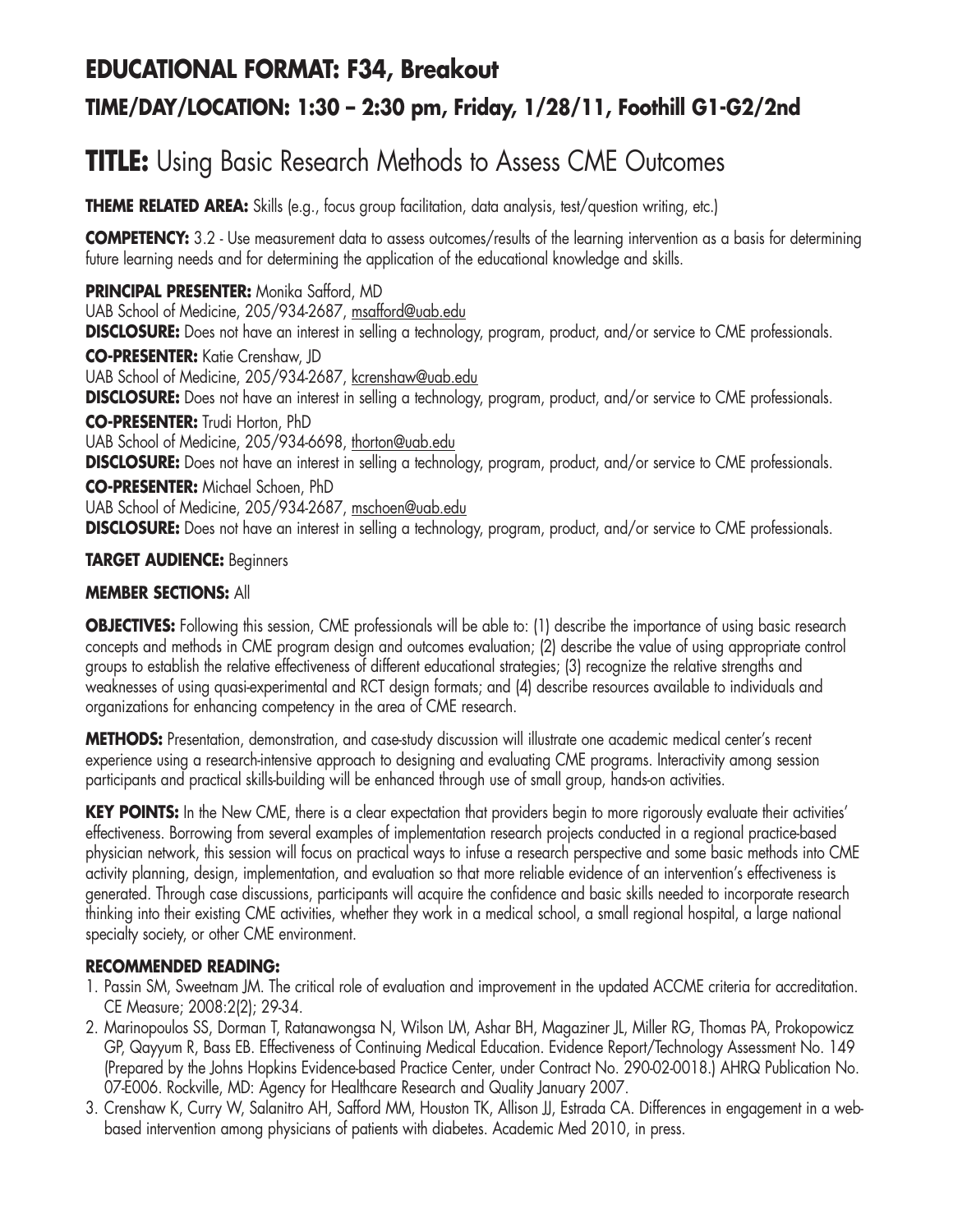### **EDUCATIONAL FORMAT: F35, Breakout TIME/DAY/LOCATION: 1:30 – 2:30 pm, Friday, 1/28/11, Yerba Buena 10-11/Lower B2**

# **TITLE:** The MoC Landscape: A Case Study on Effective Partnership

**THEME RELATED AREA:** Skills (e.g., focus group facilitation, data analysis, test/question writing, etc.)

**COMPETENCY:** 3.5 - Promote continuous improvement as an administrative skill for the staff of the CME office.

**PRINCIPAL PRESENTER:** Rick Kennison, DPM, MBA, CCMEP PeerPoint Medical Education Institute, LLC, 847/563-9520, Rick.Kennison@peerpt.com **DISCLOSURE:** Does have an interest in selling a technology, program, product, and/or service to CME professionals.

**CO-PRESENTER:** Christine Presta American Academy of Dermatology, 847/240-1698, cpresta@aad.org **DISCLOSURE:** Does not have an interest in selling a technology, program, product, and/or service to CME professionals.

**TARGET AUDIENCE:** Non-beginners

#### **MEMBER SECTIONS:** All

**OBJECTIVES:** At the completion of this session, participants should be able to: (1) Discuss some of the dynamics of partnership for best-practice Maintenance of Certification (MoC) programming; (2) Cite internal obstacles inherent to external partnerships, and (3) Identify some common pitfalls associated with the implementation of MoC CME.

**METHODS:** Incorporation of an interactive didactic presentation to: (1) Enumerate some of the inherent obstacles partners have in new relationships; (2) Provide insights on best-practice MoC creation and implementation, and (3) Create programming that not only meets the goals of partnering organizations, but also ensures value to the end users.

**KEY POINTS:** As medical societies are becoming better versed in the MoC landscape, many are exploring opportunities to strengthen their MoC programming. One way that the American Academy of Dermatology explored MoC 2.0 was through partnerships with proven PI CME organizations. The AAD and PeerPoint have entered a relationship to produce high quality performance-based programming based on the recently released AAD guidelines on psoriasis. This session will discuss the courting phases of the partnership, the steps taken to move the initiative forward and program results to date. This breakout is designed for organizations interested in developing quality relationships outside of their physical walls.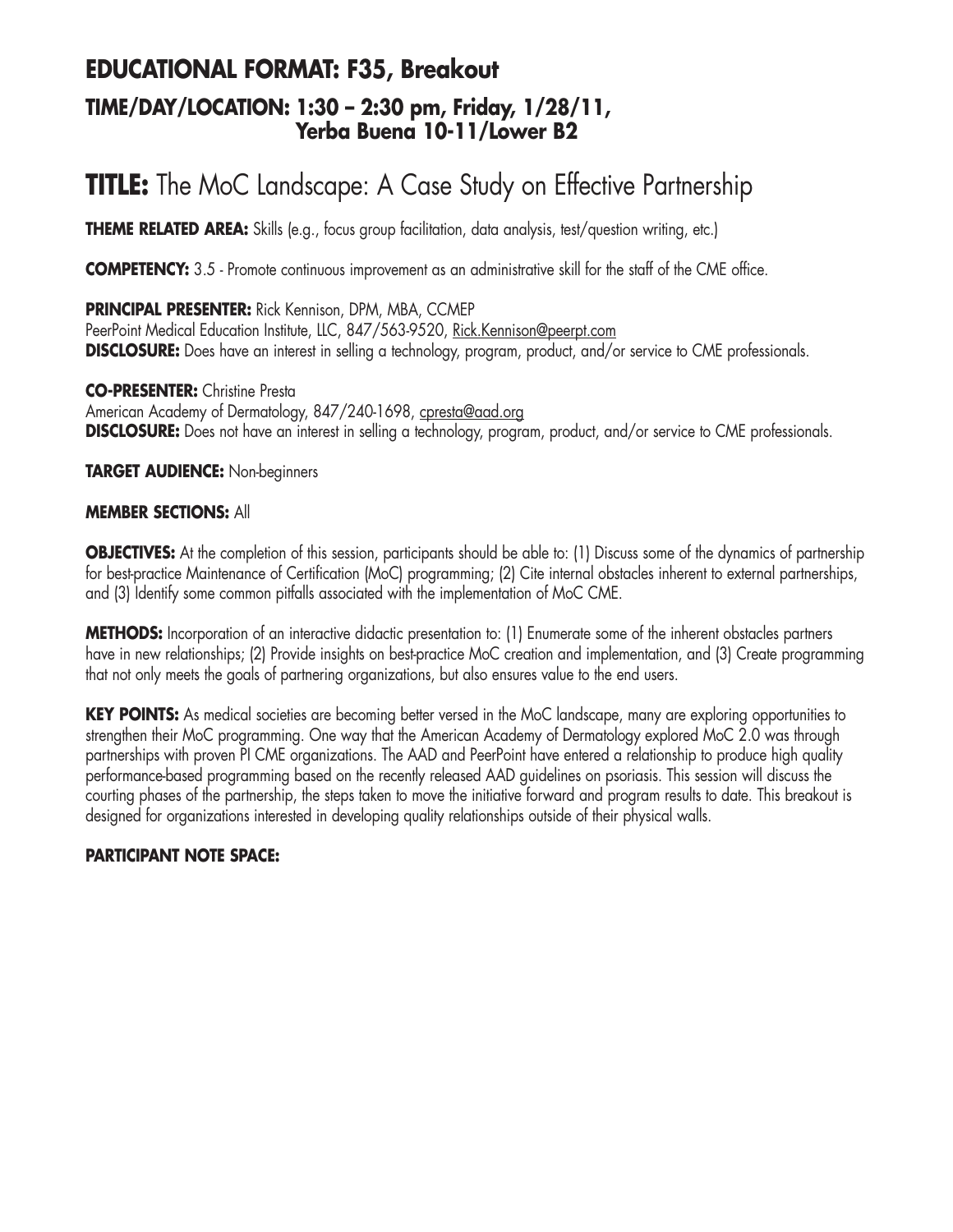# **EDUCATIONAL FORMAT: F36, Breakout TIME/DAY/LOCATION: 1:30 – 2:30 pm, Friday, 1/28/11, Foothill E/2nd**

## **TITLE:** Conducting Focus Groups: Process and Applications in CME/CPD Practice

**THEME RELATED AREA:** Skills (e.g., focus group facilitation, data analysis, test/question writing, etc.)

**COMPETENCY:** 3.6 - Provide measurement tools and utilize reliable data to enable physician-learners to compare present levels of performance with optimum performance.

**PRINCIPAL PRESENTER:** Sorush Batmangelich, EdD BATM Medical Education Consultants, 847/808-8182, BATM@aol.com **DISCLOSURE:** Does have an interest in selling a service to CME professionals.

#### **TARGET AUDIENCE:** Non-beginners

#### **MEMBER SECTIONS:** All

#### **OBJECTIVES:**

- 1. Describe the role of Focus Groups in CME/CPD.
- 2. Discuss the process and conduct of Focus Groups.
- 3. Provide actual examples of the applications of Focus Groups to obtain data for Practice Gap Assessment, Needs Assessment, Core Curriculum, and Maintenance of Certification.

**METHODS:** Presentation and demonstration of actual Focus Group cases will provide various applications of this educational intervention.

**KEY POINTS:** Focus Groups can derive key information and data that supplement other data seeking interventions in CME/CPD. The Focus Group is a type of qualitative study with high face validity, provides rich narratives through interviews and open-ended survey questions that address a variety of applications, including Needs Assessment, Practice Gap Assessment, Development of a Core Curriculum, and Maintenance of Certification. The Focus Group is an effective source for collecting opinions and attitudes, and needs assessment data yielding immediate results which will provide information and direction to key decision-makers and will more accurately define and determine membership educational needs.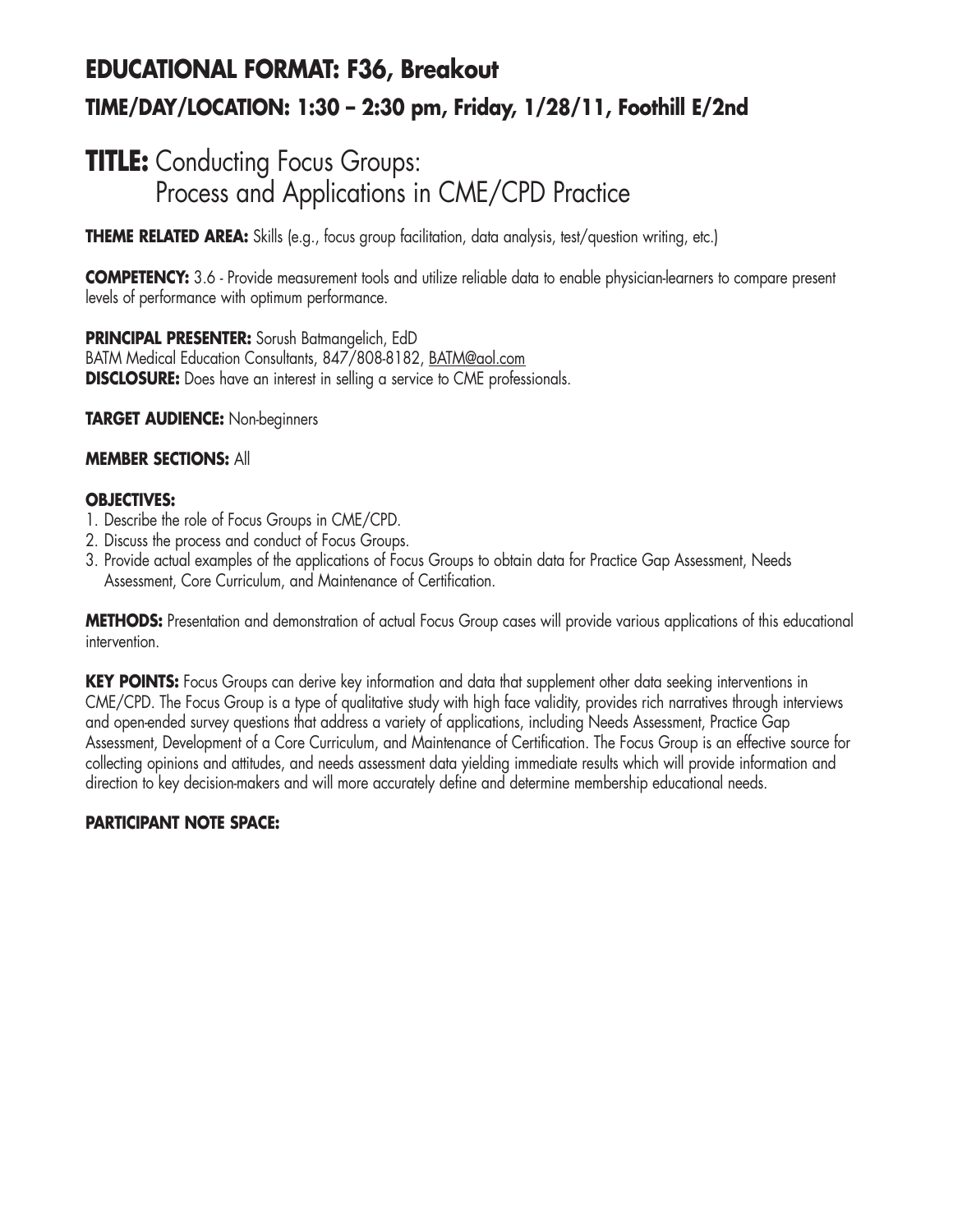### **EDUCATIONAL FORMAT: F37, Breakout TIME/DAY/LOCATION: 1:30 – 2:30 pm, Friday, 1/28/11, Yerba Buena 12-13/Lower B2**

# **TITLE:** PI/CME to Enhance Depression Screening in Adult Primary Care

**THEME RELATED AREA:** Quality of care and patient health outcomes improvement

**COMPETENCY:** 4.5 - Design activities with a cumulative goal of helping physicians, or teams of learners, to adopt change incrementally, assuring there is compatibility with present systems and advantage over present behaviors.

**PRINCIPAL PRESENTER:** George Beranek, MD Rockford Health System, 630/269-0076, GBeranek@rhsnet.org **DISCLOSURE:** Does not have an interest in selling a technology, program, product, and/or service to CME professionals.

**TARGET AUDIENCE:** Non-beginners

#### **MEMBER SECTIONS:** All

#### **OBJECTIVES:**

- 1. Describe strategies for assessing baseline data for PI/CME project on adult depression screening in primary care.
- 2. Evaluate strategies for integrating process improvement programs with multidisciplinary collaborative learning.
- 3. Identify potential barriers to implementing PI / CME programs.
- 4. Evaluate outcomes of a PI / CME program to enhance depression screening in adult primary care practices.

**METHODS:** Presentation and case study will examine how Rockford Health System developed and implemented a PI / CME program to enhance depression screening in adult primary care physician practices.

**KEY POINTS:** The presentation will review baseline data and assessment tools, describe the process used to standardize screening tool and implement standardized processes for screening in practices and the use of strategic collaborative multidisciplinary educational interventions during the implementation of the program. The presentation will address outcome analyses used, incremental changes to overcome barriers identified and the ultimate outcomes of the program over the first year of implementation.

**RECOMMENDED READING:** Depression: percent of patients screened positive for depression symptoms with PHQ-2 or PHQ-9 or affirmative answer to Question 9 of the PHQ-9 who have timely triage. http://www.qualitymeasures.ahrq.gov/summary/summary.aspx?ss=1&doc\_id=12129

**FINANCIAL OR IN-KIND SUPPORT:** There is no commercial support for this presentation. Original funding for the project describe came from an unrestricted educational grant from The Physicians' Institute for Excellence in Medicine in collaboration with the Illinois State Medical Society.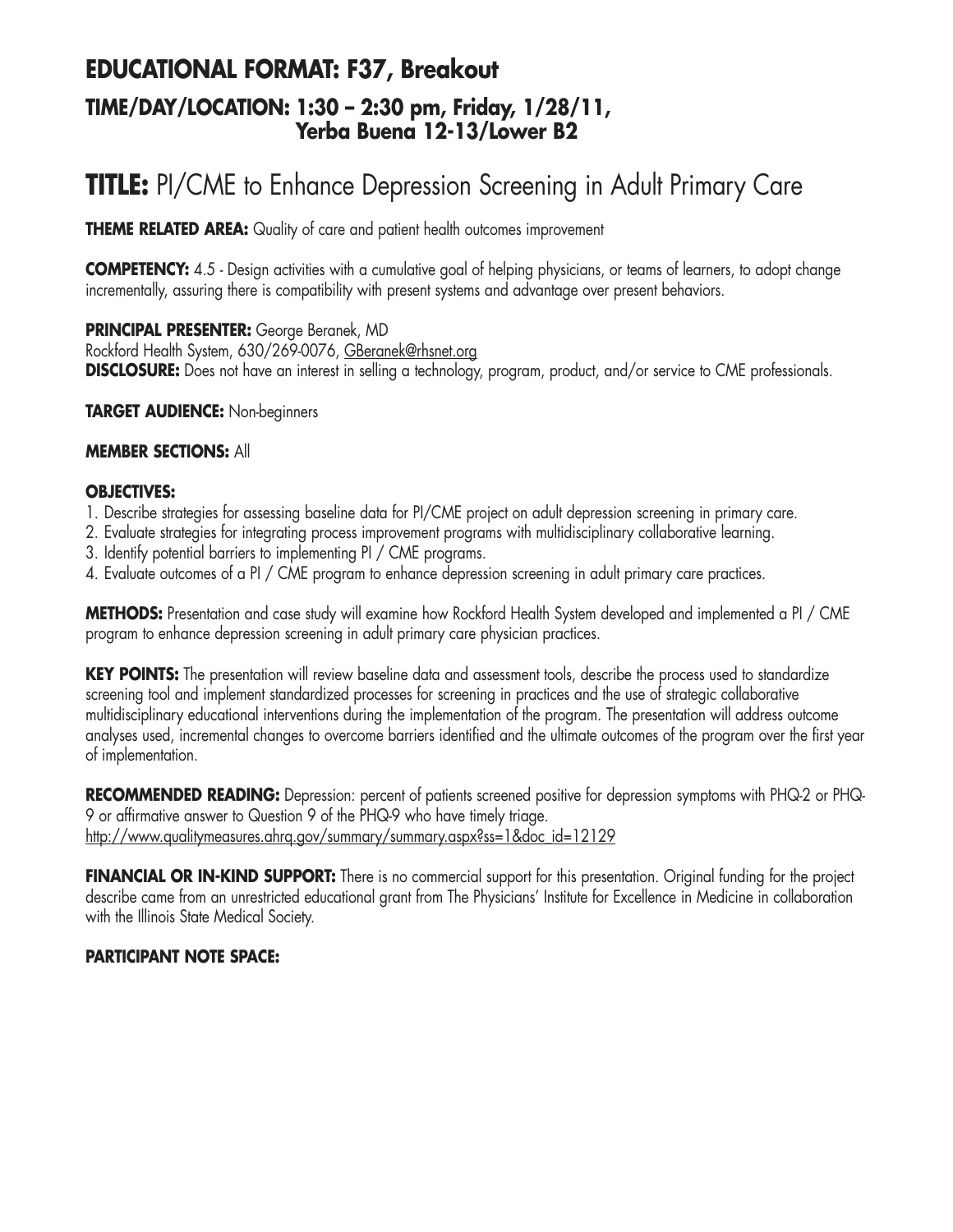## **EDUCATIONAL FORMAT: F38, Breakout**

### **TIME/DAY/LOCATION: 1:30 – 2:30 pm, Friday, 1/28/11, Yerba Buena 14-15/Lower B2**

## **TITLE:** How to Develop a Collaborative Relationship between CME, GME and Quality and Safety with PI as the Common Denominator

**THEME RELATED AREA:** Quality of care and patient health outcomes improvement

**COMPETENCY:** 5.3 - Collaborate and build relationships that support educational improvements for the patient, the physician, and the organization in which the physician works.

#### **PRINCIPAL PRESENTER:** Jane Nester, DrPH

Memorial University Medical Center, 912/350-8302, nesteja1@memorialhealth.com **DISCLOSURE:** Does not have an interest in selling a technology, program, product, and/or service to CME professionals.

#### **CO-PRESENTER:** Marty Scott, MD

Wake Forest University Baptist Medical Center, 336/713-2251, mscott@wfubmc.edu **DISCLOSURE:** Does not have an interest in selling a technology, program, product, and/or service to CME professionals.

#### **CO-PRESENTER:** Jean Wiggins

Memorial University Medical Center, 912/350-8168, wiggije1@memorialhealth.com **DISCLOSURE:** Does not have an interest in selling a technology, program, product, and/or service to CME professionals.

**CO-PRESENTER:** Jennifer Wilson, MBA Memorial University Medical Center, 912/350-8302, wilsoje1@memorialhealth.com **DISCLOSURE:** Does not have an interest in selling a technology, program, product, and/or service to CME professionals.

#### **TARGET AUDIENCE:** Non-beginners

#### **MEMBER SECTIONS:** All

**OBJECTIVES:** At the conclusion of this session, participants should be able to: (1) demonstrate a basic understanding of the PI process and methodology, (2) describe the benefits of CME,GME and the Quality and Safety Departments working together under the continuum of medical education, (3) describe strategies on integrating CME and GME related to PI, and (4) replicate a PI CME Initiative within their own institution based on strategies, tools and lessons learned from a comprehensive case study within a community-based academic medical center.

**METHODS:** Leaders/Collaborators in the development of this comprehensive PI CME Initiative will discuss how the Initiative was planned and implemented. Presenters will share their impressions and analysis of the success, challenges and outcomes of the Initiative. Strategies and infrastructure tools will be presented and available. Question/answer session will follow.

**KEY POINTS:** Are you interested in jump starting a Performance Improvement Initiative with your residents and attending physicians that will benefit them as well as patient outcomes and the organization? Learn how a community-based academic medical center brought together leadership from the CME, GME and Quality and Safety Departments to: design a comprehensive Performance Improvement Initiative and learning opportunity for both residents and attending physicians; maximize and enhance individual and organizational performance through the delivery of six PI CME projects; and, provide education, leadership and friendly peer competition among the Chief Residents in showcasing their PI projects in a judged competition at a Grand Rounds presentation where CME credit was provided.

RECOMMENDED READING: Philibert, Ingrid. (August 2008) ACGME and IHI 90-Day Project - Involving Residents in Quality Improvement: Contrasting "Top-Down" and "Bottom-Up" Approaches. acgme.org.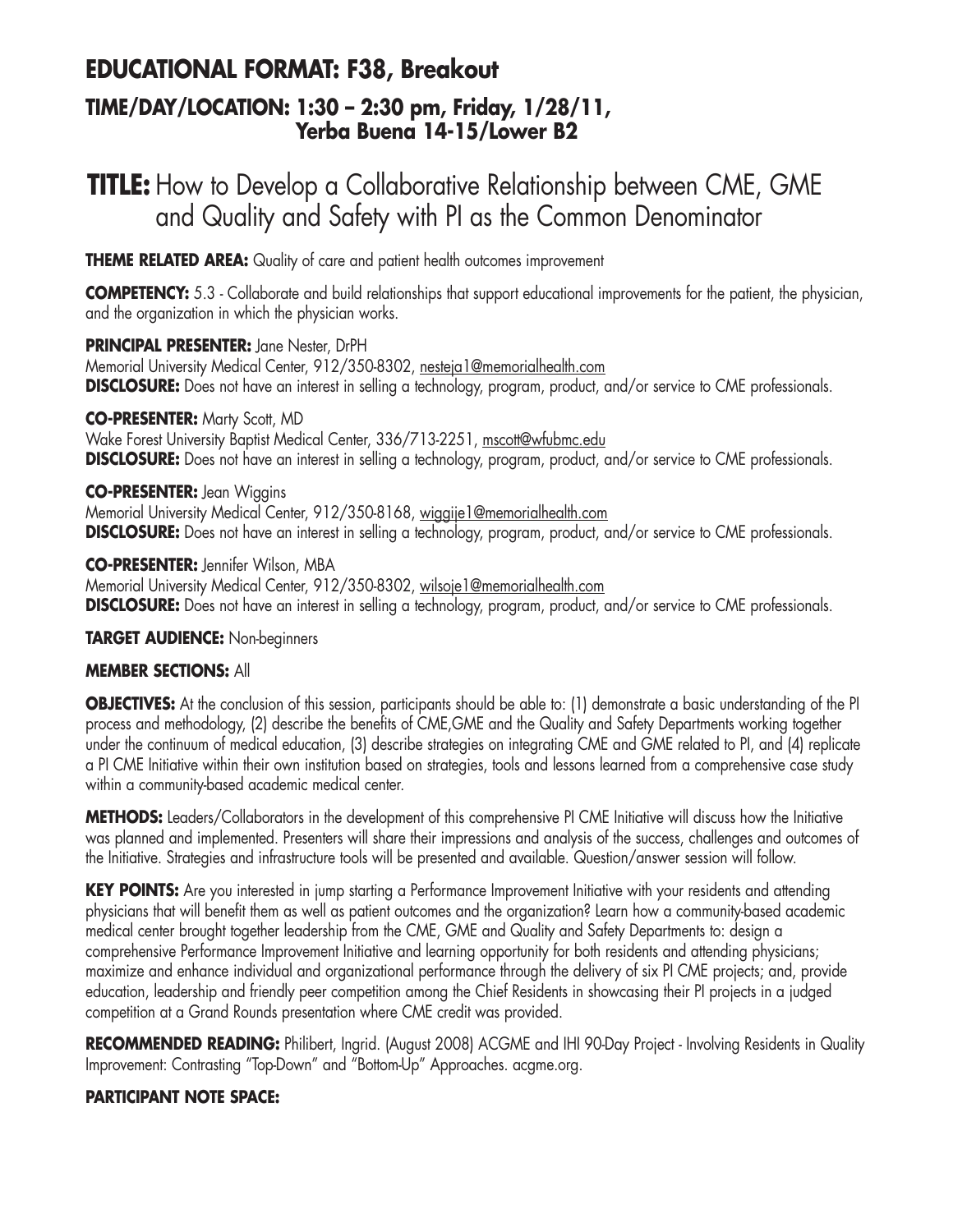# **EDUCATIONAL FORMAT: F39, Breakout TIME/DAY/LOCATION: 1:30 – 2:30 pm, Friday, 1/28/11, Pacific H/4th**

## **TITLE:** The Establishment and Development of Continuing Medical Education in China

**THEME RELATED AREA:** Quality of care and patient health outcomes improvement

**COMPETENCY:** 6.1 - Provide a vision of present role and future directions for CME and physician role and responsibilities in continued learning.

#### **PRINCIPAL PRESENTER:** Qun Meng, MD

China Continuing Medical Education Committee, 8613693676512, chinesecme@163.com **DISCLOSURE:** Does not have an interest in selling a technology, program, product, and/or service to CME professionals.

#### **TARGET AUDIENCE:** Non-beginners

#### **MEMBER SECTIONS:** All

#### **OBJECTIVES:**

- 1. Review the developmental stages of Continuing Medical Education (CME) in China and the great contribution from the established Chinese Characteristic institutions for CME.
- 2. Introduce CME systems in China, for example, in organizational management, the credit system, etc., according to the national conditions of China, and how to ease the shortage of medical education resources facing 6 million health professionals in China.
- 3. Discuss the challenges and opportunities of CME in China and how to develop rapidly to adapt to national medical reform and construction of a more consummate medical education system.

#### **METHODS:** presentation and discussion

#### **KEY POINTS:** Four developmental stages:

- 1. Organizational management
- 2. Objects of CME
- 3. Medical education resources
- 4. The institutionalization of CME

#### **RECOMMENDED READING:**

- 1. The Regulations for Continuing Medical Education (For Trial Implementation)
- 2. Credits Awarded and Management Measures for Continuing Medical Education
- 3. Application and Accreditation Measures for National Continuing Medical Education Programs
- 4. The Accreditation Standard and Tentative Management Measures for National Continuing Medical Education Base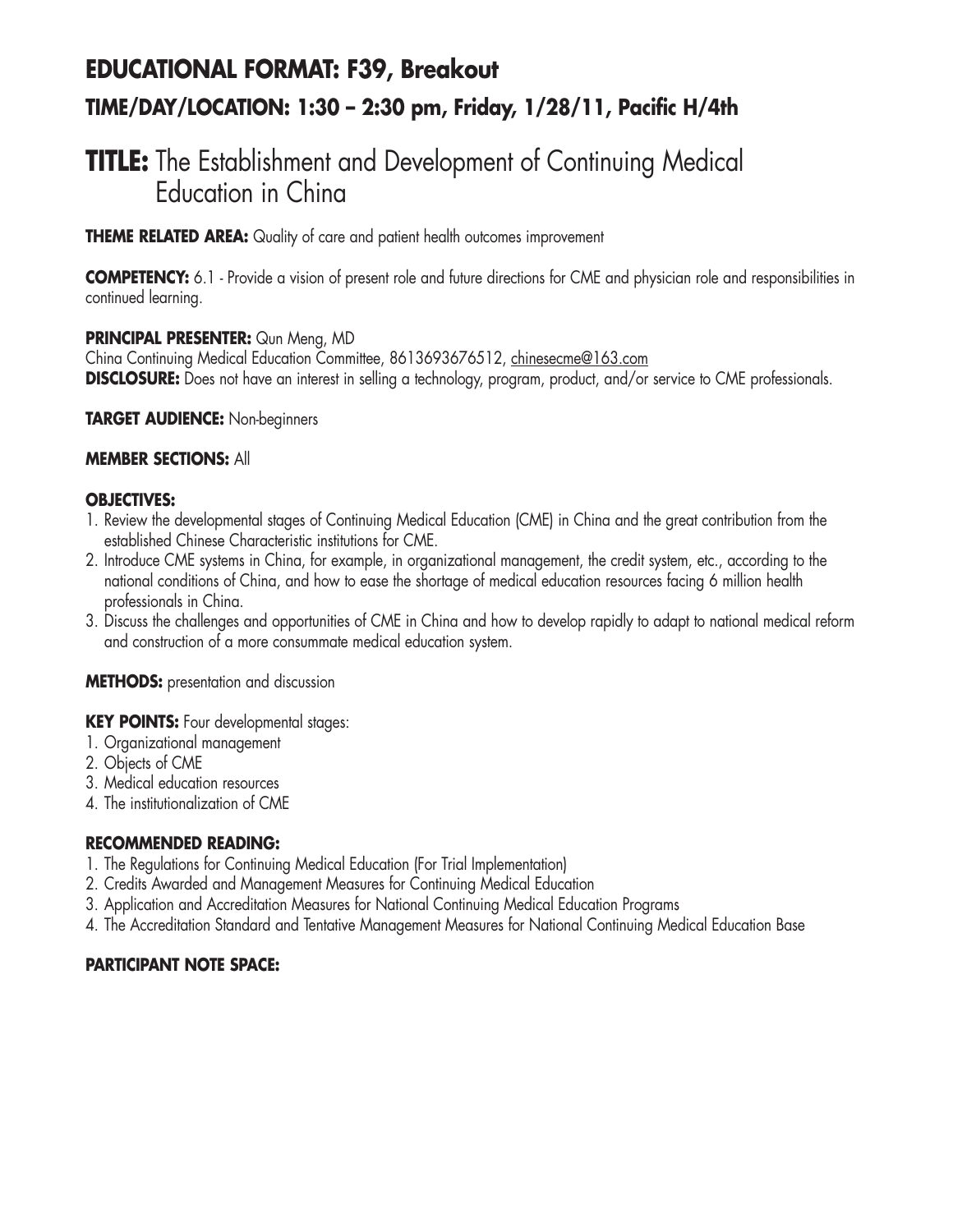### **EDUCATIONAL FORMAT: F40, Breakout**

### **TIME/DAY/LOCATION: 1:30 – 2:30 pm, Friday, 1/28/11, Nob Hill A-B/Lower B2**

# **TITLE:** A Risk Stratification Tool to Assess the Need for Peer Review

**THEME RELATED AREA:** Performance consulting and/or organizational development

**COMPETENCY:** 7.5 - Develop a management culture of the office that will reflect a collaborative, service oriented, continuous improvement system that meets the needs of the physicians served, the organization of the CME program, and the accreditation standards.

**PRINCIPAL PRESENTER: Maria Ortiz, BS** American College of Cardiology, 202/375-6388, mortiz@accc.org **DISCLOSURE:** Does not have an interest in selling a technology, program, product, and/or service to CME professionals.

**CO-PRESENTER:** Olga Korytko, MA CME Peer Review, LLC, 267/622-8076, okorytko@cmepeerreview.com **DISCLOSURE:** Does have an interest in selling a service to CME professionals.

**TARGET AUDIENCE:** Non-beginners

#### **MEMBER SECTIONS:** All

**OBJECTIVES:** At the conclusion of this session, participants should be able to:

- 1. Utilize a risk stratification tool to determine whether or not a peer review is needed.
- 2. Assess an organization's risk stratification process for employment of peer review.
- 3. Identify potential "red flags" in the selection of planners, topics, faculty, and commercial support.

**METHODS:** Presenters share a risk stratification tool and present case studies to illustrate how the tool and peer review process can identify activity "red flags" and mitigate risk for CME providers. Participants identify "high risk" activity areas and methods to mitigate risks through a peer review process.

KEY POINTS: The peer review process is an important step in validating content and ensuring that the planning process and activity content are free from commercial influence, that content is scientifically valid, that all information is accurate and balanced, and that patient recommendations are evidence-based. The risk stratification tool for CME activities will provide a mechanism to categorize an activity's level of risk to determine whether or not an in-depth peer review process is needed.

**RECOMMENDED READING:** University of WI Conflict of Interest Policy. http://www.ocpd.wisc.edu/Planners/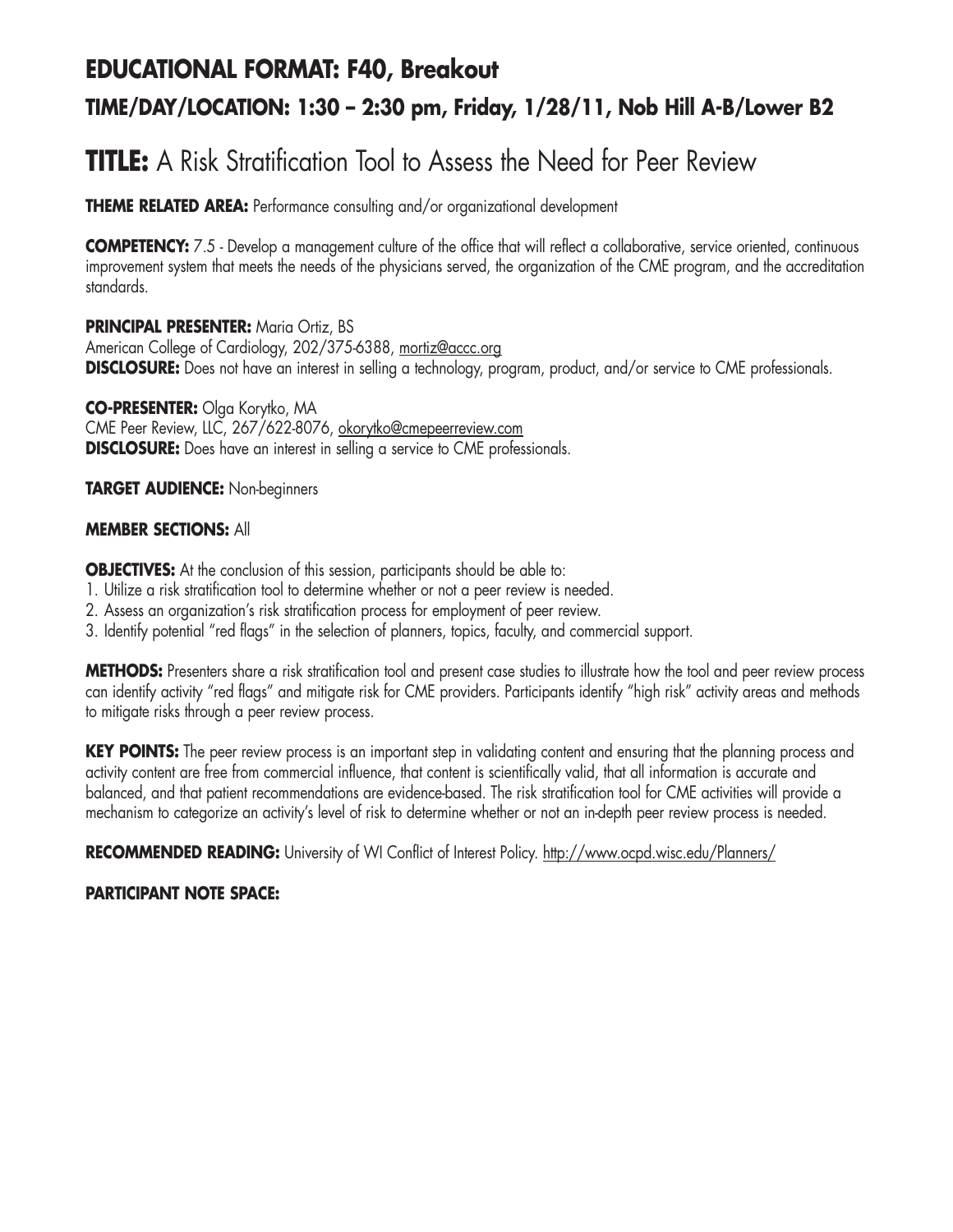# **EDUCATIONAL FORMAT: F41, Breakout TIME/DAY/LOCATION: 1:30 – 2:30 pm, Friday, 1/28/11, Pacific I/4th**

## **TITLE:** VA Employee Education System (EES): One System for Multi-disciplinary Healthcare CE Serving VA's Patient Care Teams

#### **THEME RELATED AREA:** Multi- and inter-disciplinary education

**COMPETENCY:** 7.6 - Assure that the CME program is in compliance with the Accreditation Essentials, Elements, and Policies and other regulatory requirements.

#### **PRINCIPAL PRESENTER:** Diana Durham Pusavat, PhD, FACME

VA Employee Education System, 562/826-5505, ext. 4188, Diana.Durham2@va.gov **DISCLOSURE:** Does not have an interest in selling a technology, program, product, and/or service to CME professionals.

**CO-PRESENTER:** Karen McCoy, MSW, PhD

VA Employee Education System, 801/944-1265, Karen.McCoy@va.gov

**DISCLOSURE:** Does not have an interest in selling a technology, program, product, and/or service to CME professionals.

**CO-PRESENTER:** Anne Sanford, MSW, LCSW

VA Employee Education System, 205/731-1812, ext. 206, Anne.Sanford1@va.gov

**DISCLOSURE:** Does not have an interest in selling a technology, program, product, and/or service to CME professionals.

#### **CO-PRESENTER:** Ramona Wallace, RN, MSN

VA Employee Education System, 314/894-6455, Ramona. Wallace1@va.gov **DISCLOSURE:** Does not have an interest in selling a technology, program, product, and/or service to CME professionals.

#### **TARGET AUDIENCE:** Non-beginners

#### **MEMBER SECTIONS:** All

#### **OBJECTIVES:**

- 1. Identify 2 key roles of the multi-disciplinary education planning committee to insure that all accreditation steps meet or exceed the accreditation organizations' quality criteria.
- 2. Describe at least 3 critical accreditation process steps to developing multi-disciplinary CME/CE.
- 3. Outline 7 critical elements of an effective accreditation toolkit for education planners in an organization.

#### **METHODS:** METHODS

Brief panel presentations followed by interactive discussion in small collaborative work groups. Participants will identify components to create CME/CE accreditation toolkits appropriate to their own organizations.

#### **KEY POINTS:**

(Objective 1) – Key Roles:

- In-depth understanding of each accreditation agency criteria requirements
- Working closely with identified faculty to insure educational materials
- (Objective 2) Some key processes
- Completion of front end analysis
- Identifying appropriate modality(ies) to meet objectives
- Developing outcome measures for each accreditation

(Objective 3) – Toolkit elements, such as gap/needs assessment tools; accreditation request forms; accreditation checklists to track all needed documentation; development of outcome-driven, measurable objectives

RECOMMENDED READING: Zachary, L. The Mentor's Guide: Facilitating Effective Learning Relationships, 2000.

Meier, D. The Accelerated Learning Handbook: A Creative Guide to Designing and Delivering Faster, More Effective Training Programs, 2000.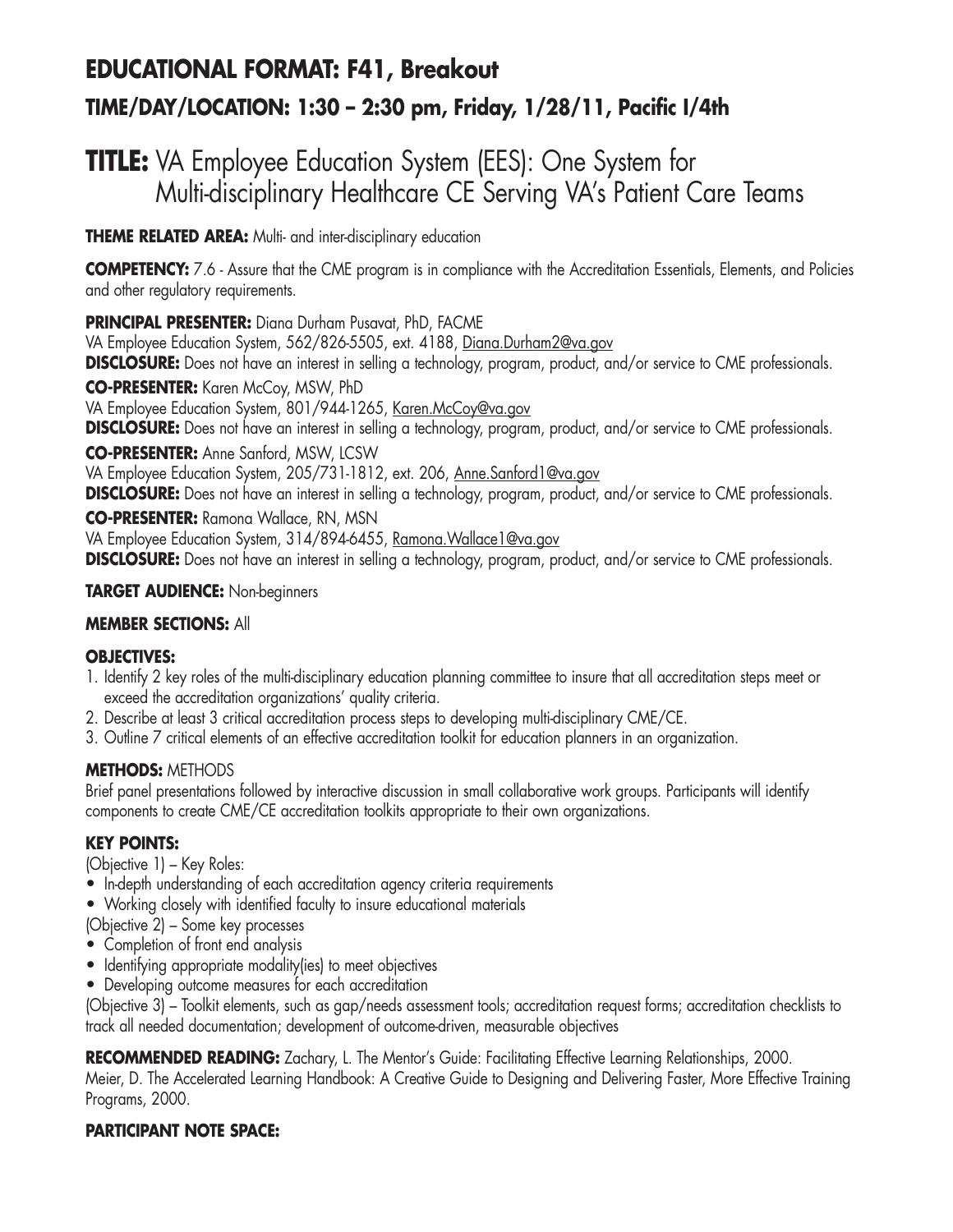## **EDUCATIONAL FORMAT: F42, Breakout TIME/DAY/LOCATION: 1:30 – 2:30 pm, Friday, 1/28/11, Nob Hill C-D/Lower B2**

# **TITLE:** 10 Keys to Successful Faculty Management

**THEME RELATED AREA:** Performance consulting and/or organizational development

**COMPETENCY:** 7.7 - Apply effective management skills including problem solving, communication and interpersonal skills, performance management, delegation and supervision, and organizational development.

#### **PRINCIPAL PRESENTER:** Allison Kickel

Global Education Group, 303/395-1782, ext. 77, akickel@globaleducationgroup.com **DISCLOSURE:** Does not have an interest in selling a technology, program, product, and/or service to CME professionals.

**CO-PRESENTER:** Amanda Glazar, PhD Global Education Group, 303/395-1782, ext. 73, aglazar@globaleducationgroup.com **DISCLOSURE:** Does not have an interest in selling a technology, program, product, and/or service to CME professionals.

#### **TARGET AUDIENCE:** Beginners

#### **MEMBER SECTIONS:** All

**OBJECTIVES:** At the completion of this session, participants should be better able to:

- 1. Describe methods of incorporating faculty during activity conception and the resulting benefits
- 2. Underline the importance of integrating faculty into program development to drive timeline management
- 3. Employ telephone-, paper-, and online-based faculty training tools to drive compliance and active involvement
- 4. Illustrate key steps to assist faculty in developing presentations designed to affect performance

**METHODS:** Didactic lecture, case-study and interactive audience participation will highlight methods for successfully managing program faculty.

**KEY POINTS:** This presentation will highlight methods designed to streamline and improve faculty management with a focus on case-studies. These case-studies will demonstrate targeted tactics to achieve the above stated learning objectives through the use of improved faculty training, communication, and partnership. We will also review methods of incorporating faculty during the activity development in order to increase a sense of ownership of a project in faculty.

**RECOMMENDED READING:** National Faculty Education Initiative. Retrieved: March 1, 2010 from the Alliance for Continuing Medical Education Web Site: http://www.acme-assn.org/national\_faculty/index.html.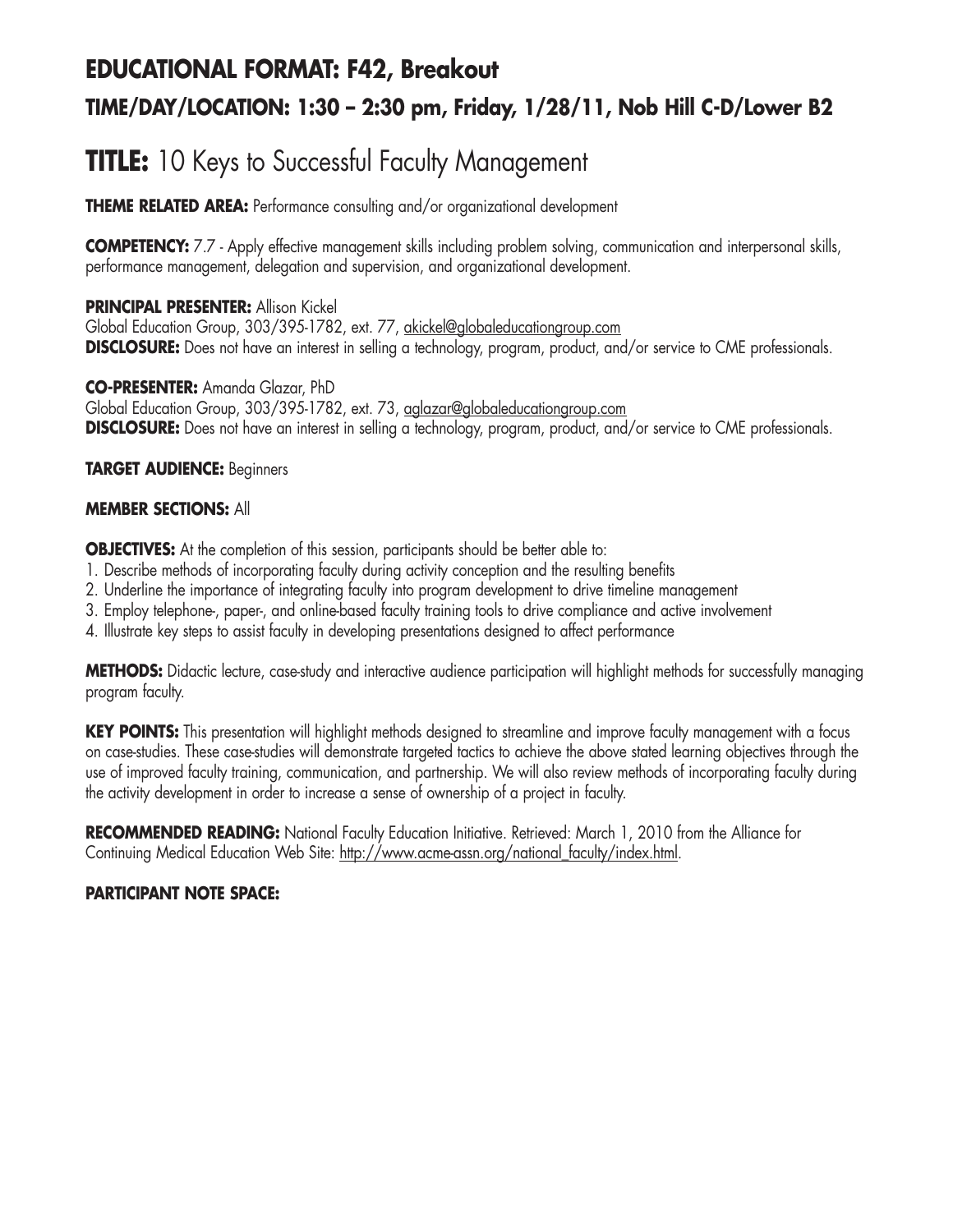# **EDUCATIONAL FORMAT: F43, Breakout TIME/DAY/LOCATION: 3:00 – 4:00 pm, Friday, 1/28/11, Foothill E/2nd**

## **TITLE:** Implementing a Cell Phone-based Audience Response System (ARS) for a Large, Multidisciplinary Educational Conference

**THEME RELATED AREA:** Skills (e.g., focus group facilitation, data analysis, test/question writing, etc.)

**COMPETENCY:** 2.1 **-** Use evidence based adult learning principles to guide the practice of CME.

**PRINCIPAL PRESENTER:** Nancy Bowers, BSN, RN, MPH

American Society for Reproductive Medicine, 205/978-5000, nbowers@asrm.org **DISCLOSURE:** Does not have an interest in selling a technology, program, product, and/or service to CME professionals.

**CO-PRESENTER:** Andrew La Barbera, PhD, HCLD

American Society for Reproductive Medicine, 205/978-5000, alabarbera@asrm.org **DISCLOSURE:** Does not have an interest in selling a technology, program, product, and/or service to CME professionals.

#### **CO-PRESENTER:** Penelope Fenton, MA

American Society for Reproductive Medicine, 205/978-5000, pfenton@asrm.org **DISCLOSURE:** Does not have an interest in selling a technology, program, product, and/or service to CME professionals.

#### **TARGET AUDIENCE:** Non-beginners

#### **MEMBER SECTIONS:** All

#### **OBJECTIVES:**

- 1. Identify current technology options for audience response in a live educational session.
- 2. Describe the planning, implementation and follow-up experience of implementing a cell phone-based ARS for multiple activities at a large multidisciplinary educational conference.
- 3. Identify technical and logistical challenges in using such a system and list strategies to overcome them.
- 4. Review ARS results, methods of reporting and faculty feedback.

**METHODS:** Presentation, demonstration, and discussion will illustrate ASRM's experience in implementing a cell phone-based ARS in multiple educational sessions at a large, multidisciplinary conference.

#### **Participants in this session should bring their text-message compatible cell phones for optimal interaction.**

KEY POINTS: Audience response technology provides opportunities to create interactivity between a presenter and the audience. It is an effective adult learning tool that allows the presenter to confirm audience understanding of key points, maintain attentiveness, and gather data for reporting and analysis. ASRM implemented a cell phone-based audience response system for its 2009 Annual Meeting and Postgraduate Program. The goal was to use ARS in as many sessions as possible in the most cost-effective way. Much was learned from the more than 100 ARS questions used in 12 symposia and 4 postgraduate courses. The hands-on experience of implementing the audience response system and troubleshooting technical issues, along with faculty and learner feedback were valuable in planning future activities.

#### **RECOMMENDED READING:** Websites: http://www.polleverywhere.com/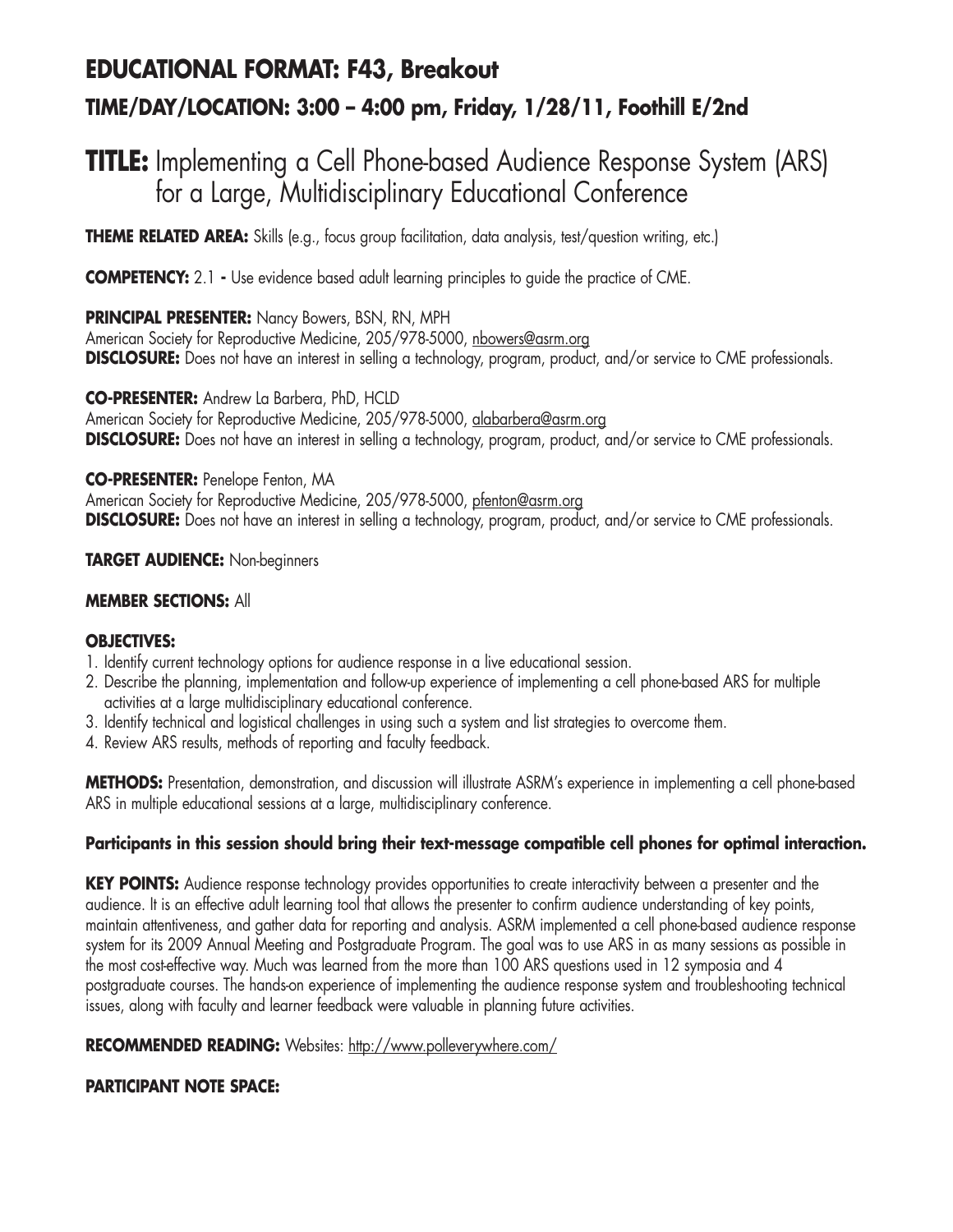# **EDUCATIONAL FORMAT: F44, Breakout TIME/DAY/LOCATION: 3:00 – 4:00 pm, Friday, 1/28/11, Pacific H/2nd**

## **TITLE:** Who Is Talking? Learning by Actively Connecting with Others: A "Learner Centered" Approach to Teaching

**THEME RELATED AREA:** Skills (e.g., focus group facilitation, data analysis, test/question writing, etc.)

**COMPETENCY:** 2.6 - Consider the learning environment, select and apply learning formats that are effective for physician learning and meeting the expected outcome.

**PRINCIPAL PRESENTER:** Beverly Wood, MD American Academy of Pediatrics, 818/952-2876, bwood@usc.edu **DISCLOSURE:** Does not have an interest in selling a technology, program, product, and/or service to CME professionals.

**CO-PRESENTER:** Win May, MD USC Keck School of Medicine, 323/442-2381, winmay@usc.edu **DISCLOSURE:** Does not have an interest in selling a technology, program, product, and/or service to CME professionals.

**TARGET AUDIENCE:** Non-beginners

#### **MEMBER SECTIONS:** All

**OBJECTIVES:** After attending this breakout you will be able to:

- 1. Ensure that learning occurs by collaborating
- 2. Limit passive content delivery to half (or less) of the learning activity time
- 3. Foster engagement through involvement with the learning content during the activity
- 4. Develop "learner centered" methods of teaching

**METHODS:** Through a mix of content delivery, group discussion and participation in interactive exercises, the audience members will be introduced to concepts and methods by which "learner centered" instruction is designed and delivered.

#### **KEY POINTS:**

- 1. Learning occurs during personal engagement in the process.
- 2. Decreasing the time the instructor talks and increasing the time learners talk aids memory, application of content, sharing of experiences, and developing collaborative skills.
- 3. Learners can demonstrate learning and evaluate their success through their own activity.
- 4. Concrete practice leads to application of concepts and content learned.

#### **RECOMMENDED READING:**

- 1. Bowman, S. Training from the Back of the Room. Pfeiffer 2009.
- 2. Cross, J. Informal Learning. Pfeiffer 2007.
- 3. Aldrich, C. Learning by Doing. Pfeiffer 2005.
- 4. Weimer, M. Learner-centered teaching. Jossey-Bass 2002.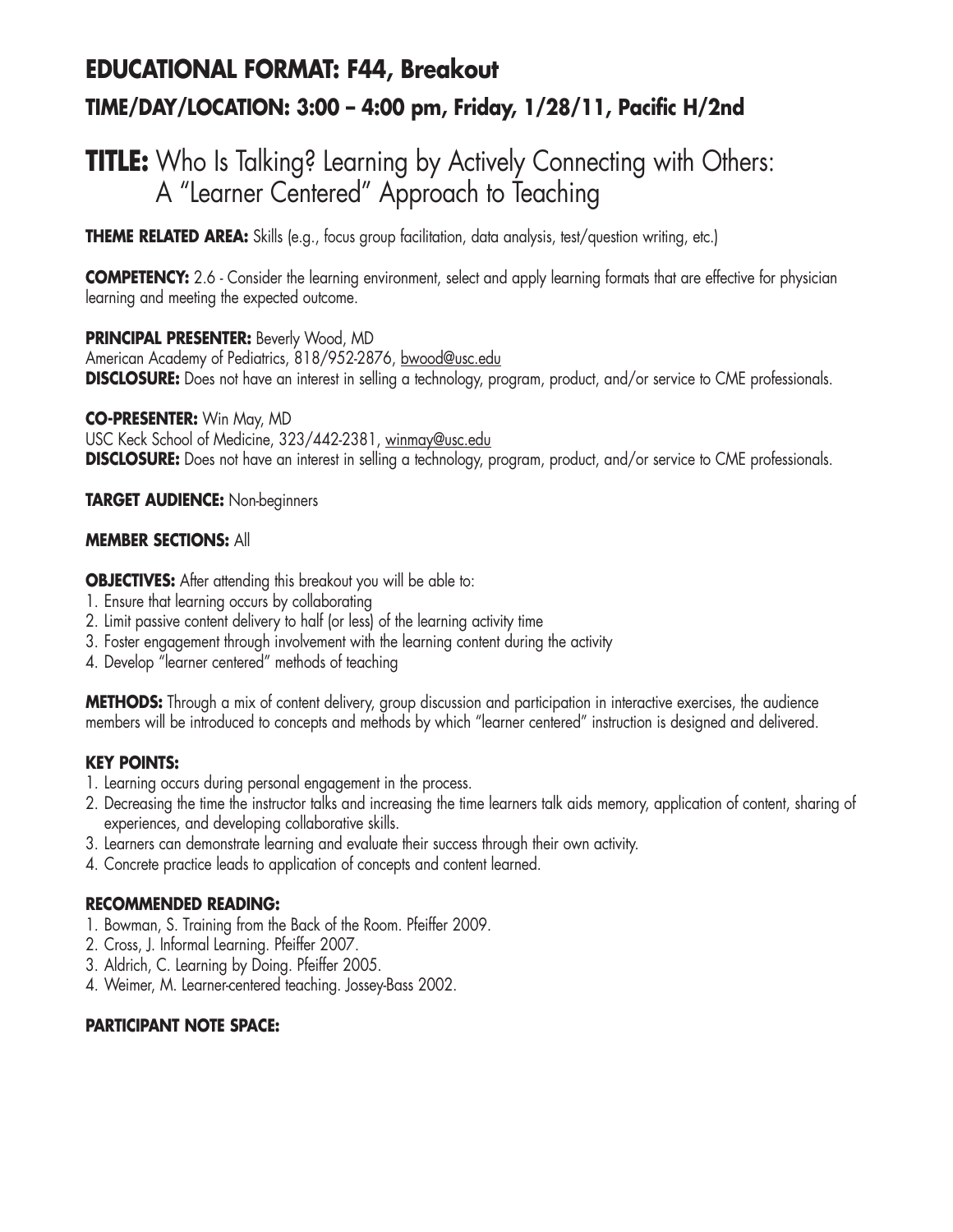### **EDUCATIONAL FORMAT: F45, Breakout TIME/DAY/LOCATION: 3:00 – 4:00 pm, Friday, 1/28/11, Yerba Buena 1-2/Lower B2**

## **TITLE:** A Case Study: Developing and Deploying Inter-disciplinary Education to Transform Primary Care Practices

**THEME RELATED AREA:** Multi- and inter-disciplinary education

**COMPETENCY:** 2.6 - Consider the learning environment, select and apply learning formats that are effective for physician learning and meeting the expected outcome.

#### **PRINCIPAL PRESENTER:** Theresa Barrett, MS

NJ Academy Family Physicians, 609/394-1711, theresa@njafp.org **DISCLOSURE:** Does not have an interest in selling a technology, program, product, and/or service to CME professionals.

#### **CO-PRESENTER:** Cari Miller

NJ Academy of Family Physicians, 609/394-1711, cari@njafp.org **DISCLOSURE:** Does not have an interest in selling a technology, program, product, and/or service to CME professionals.

#### **TARGET AUDIENCE:** Non-beginners

#### **MEMBER SECTIONS:** All

**OBJECTIVES:** After attending this session, participants should be able to:

- 1. Apply adult learning principles to the development of inter-disciplinary educational programs
- 2. Identify challenges to inter-disciplinary education and develop an action plan to overcome these challenges
- 3. Discuss methods for successfully designing and implementing an inter-disciplinary curriculum for practice transformation

**METHODS:** This session is an interactive presentation with multiple opportunities for participant questions and answers, grounded in a case-study format. Participants will have the opportunity to apply their learning to a case, and presenters will allow time for group discussion, review and feedback

**KEY POINTS:** Key points highlighted in this session will include:

- 1. Advanced-level discussion on transformative learning theory
- 2. Designing curriculum for practice transformation using a multi-disciplinary educational team
- 3. Applying critical components of transformative learning theory into a primary care practice-based curriculum
- 4. A case will be presented in which transformative learning was successfully implemented to transition primary care practices from acute episodic care to a patient centered model
- 5. A discussion of the results of the program evaluation and assessment from the case study
- 6. Debrief of the group learning activity

#### **RECOMMENDED READING:**

- 1. Cranton, P. (2006). Understanding and promoting transformative learning (2nd ed.). San Francisco: Jossey-Bass.
- 2. Dirkx, J. M. (2000). Transformative learning and journey to individuation. ERIC Digest No. 223, (Eric Document Reproduction Service No. 448305 442000-448300-448300).
- 3. Schwarz, M., Landis,S., Rowe, J. (1999). A Team approach to quality improvement. Family Practice Management, Retrieved from http://www.aafp.org/fpm/990400fm/25.html .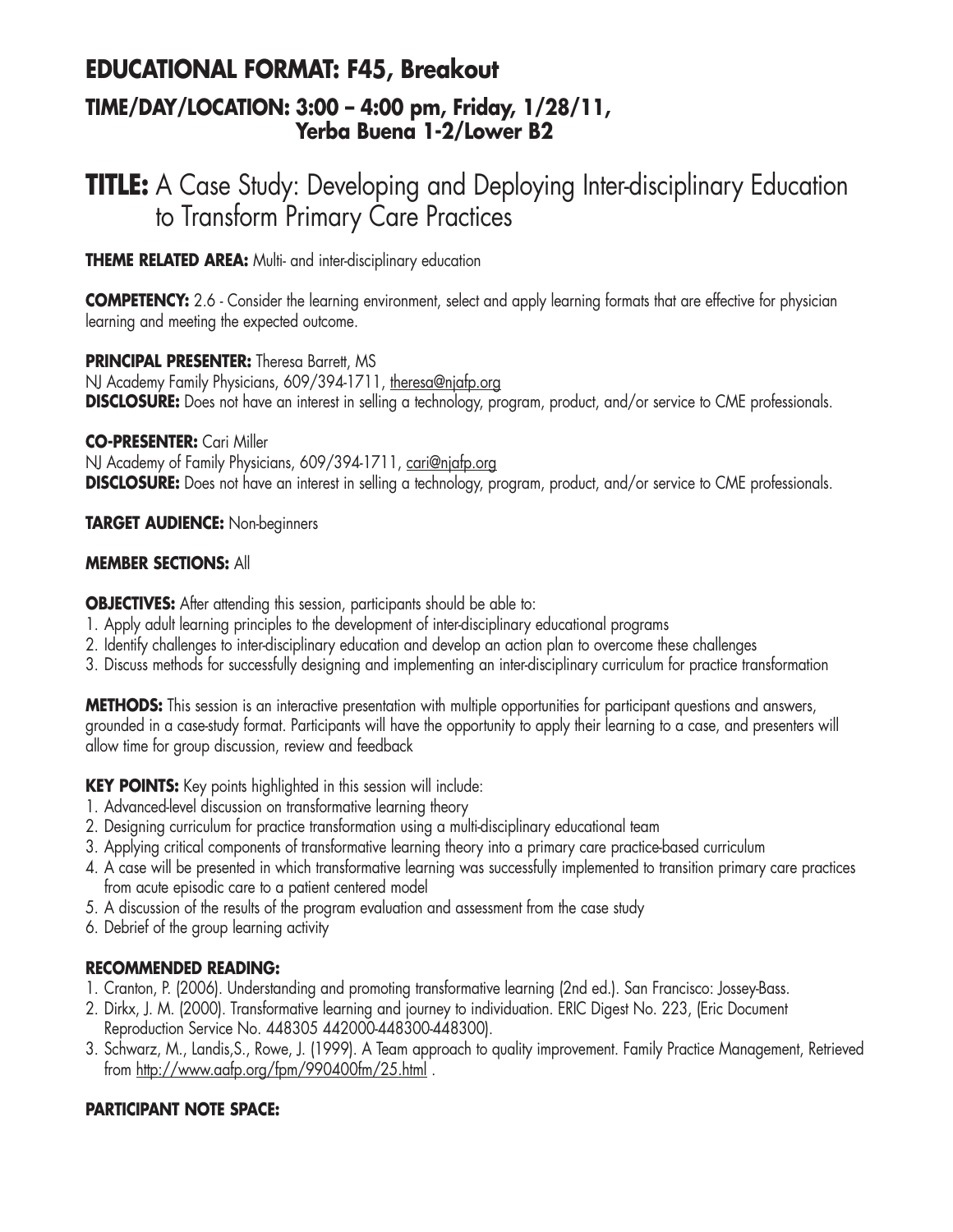### **EDUCATIONAL FORMAT: F46, Breakout**

### **TIME/DAY/LOCATION: 3:00 – 4:00 pm, Friday, 1/28/11, Yerba Buena 3-4/Lower B2**

# **TITLE:** Expanding Inter-professional Education (IPE) to Faculty Development and Continuing Education in the Health Professions

**THEME RELATED AREA:** Multi- and inter-disciplinary education

**COMPETENCY:** 2.7 - Consider multi-disciplinary educational interventions when appropriate.

### **PRINCIPAL PRESENTER:** Brenda Johnson, MEd, CCMEP

UT Health Science Center San Antonio School of Medicine, 210/567-4442, johnsonb3@uthscsa.edu **DISCLOSURE:** Does not have an interest in selling a technology, program, product, and/or service to CME professionals.

#### **CO-PRESENTER:** Marissa Howard

UT Health Science Center San Antonio School of Medicine, 210/567-4435, howardm@uthscsa.edu **DISCLOSURE:** Does not have an interest in selling a technology, program, product, and/or service to CME professionals.

### **CO-PRESENTER:** Amruta Parekh, MD, MPH

UT Health Science Center San Antonio School of Medicine, 210/567-1871, parekha@uthscsa.edu **DISCLOSURE:** Does not have an interest in selling a technology, program, product, and/or service to CME professionals.

#### **CO-PRESENTER:** Jan Patterson, MD, MS

UT Health Science Center San Antonio School of Medicine, 210/567-4445, pattersonj@uthscsa.edu **DISCLOSURE:** Does not have an interest in selling a technology, program, product, and/or service to CME professionals.

**TARGET AUDIENCE:** Non-beginners

### **MEMBER SECTIONS:** All

### **OBJECTIVES:**

- 1. Describe the process of integrating continuing education principles in an inter-professional performance improvement project.
- 2. Improve patient health outcomes by assimilating inter-professional education among healthcare professionals.
- 3. Describe how optimal healthcare for patients can be achieved by healthcare professionals learning and working together.

**METHODS:** Presentation and case-study discussion will illustrate how UTHSCSA Center for Patient Safety & Health Policy's Clinical Safety and Effectiveness Course facilitated improved communication among healthcare professionals resulting in improved patient outcomes in an HIV/AIDS clinic.

KEY POINTS: Learners will discover a proven model which integrates IPE and PI CME resulting in improved patient outcomes.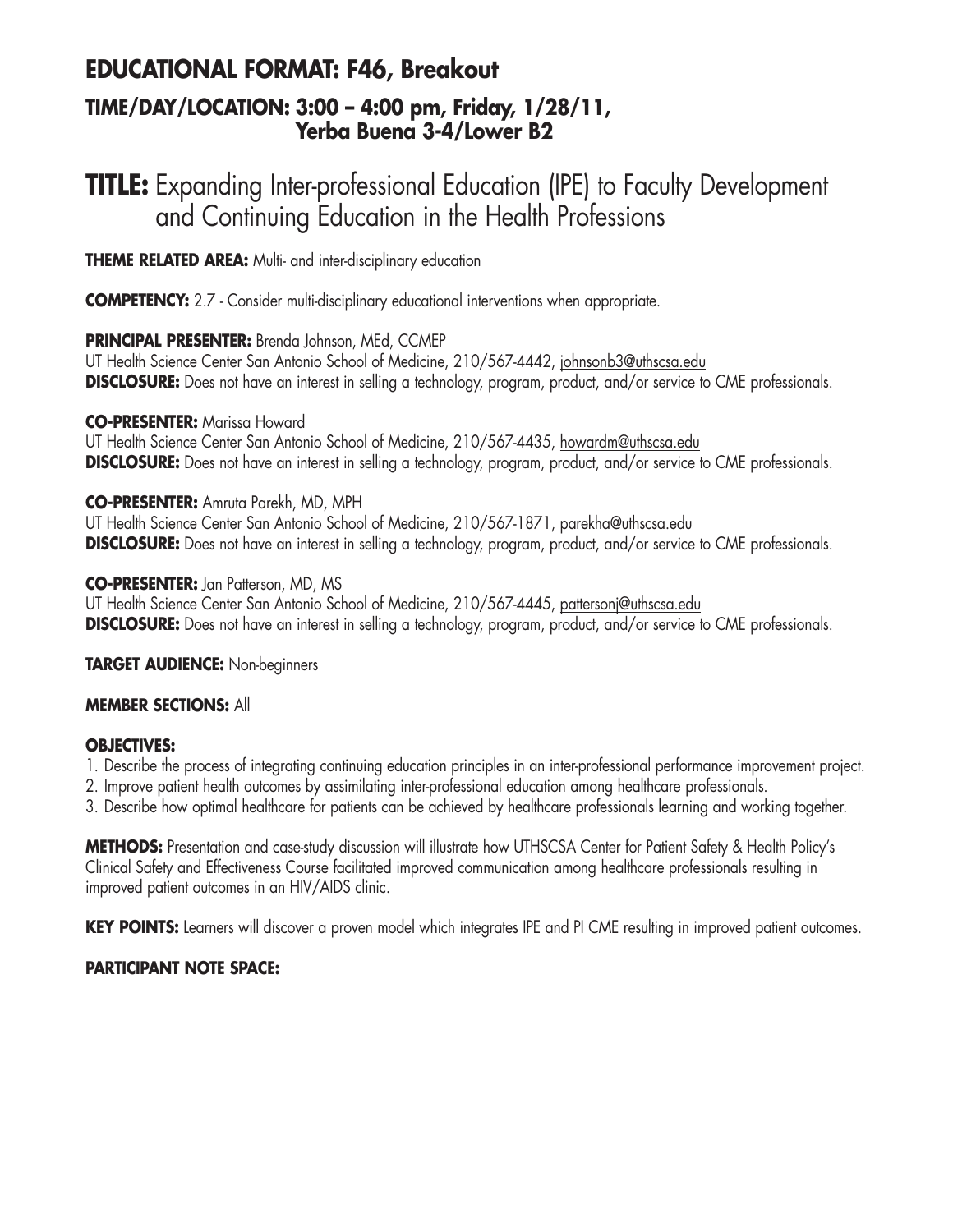# **EDUCATIONAL FORMAT: F47, Breakout TIME/DAY/LOCATION: 3:00 – 4:00 pm, Friday, 1/28/11, Pacific I/2nd**

## **TITLE:** Designing and Implementing Effective Outcomes Measurement Processes for European CME Activities

**THEME RELATED AREA:** Skills (e.g., focus group facilitation, data analysis, test/question writing, etc.)

**COMPETENCY:** 3.2 - Use measurement data to assess outcomes/results of the learning intervention as a basis for determining future learning needs and for determining the application of the educational knowledge and skills.

**PRINCIPAL PRESENTER:** Donna Harris Imedex, LLC, 770/751-7332, d.harris@imedex.com **DISCLOSURE:** Does not have an interest in selling a technology, program, product, and/or service to CME professionals.

**CO-PRESENTER:** Amy Burdette, PhD Imedex, LLC, 770/751-7332, a.burdette@imedex.com **DISCLOSURE:** Does not have an interest in selling a technology, program, product, and/or service to CME professionals.

**TARGET AUDIENCE:** Non-beginners

#### **MEMBER SECTIONS:** All

**OBJECTIVES:** At the completion of this session, participants should be able to (1) describe various approaches to European outcomes measurement, (2) discuss challenges with faculty compliance and methods to overcome those challenges, (3) identify effective approaches when discussing the outcomes measurement process with supporters, and (4) prepare for challenges that may arise due to cultural differences and language barriers.

**METHODS:** Using a slide presentation, handouts and examples from previous European activities, the presenters will guide the audience towards laying a proper foundation for applying effective outcomes measurement processes within the European CME space. Highlights of the presentation will include (1) faculty "buy in" and training, (2) cultural differences and language barriers, (3) educating your supporters, and (4) successful electronic and paper –based options for data collection.

**KEY POINTS:** Continuing medical education providers have an obligation to demonstrate that activities they sponsor impart changes in physician competency and/or performance changes which ultimately lead to a positive impact on patient outcomes. This obligation holds true not only in the US, but in all parts of the world, including Europe.

European CME, as an entity and industry, is distinct from the American model in several aspects. These differences, and the unique opportunities they present, must be appreciated and addressed by providers. In particular, outcomes measurement processes which are successful in the US must be thoughtfully tailored for the European CME space. Providers must effectively navigate cultural and linguistic aspects as well as set expectations and "proof of concept" for the value and function EOM.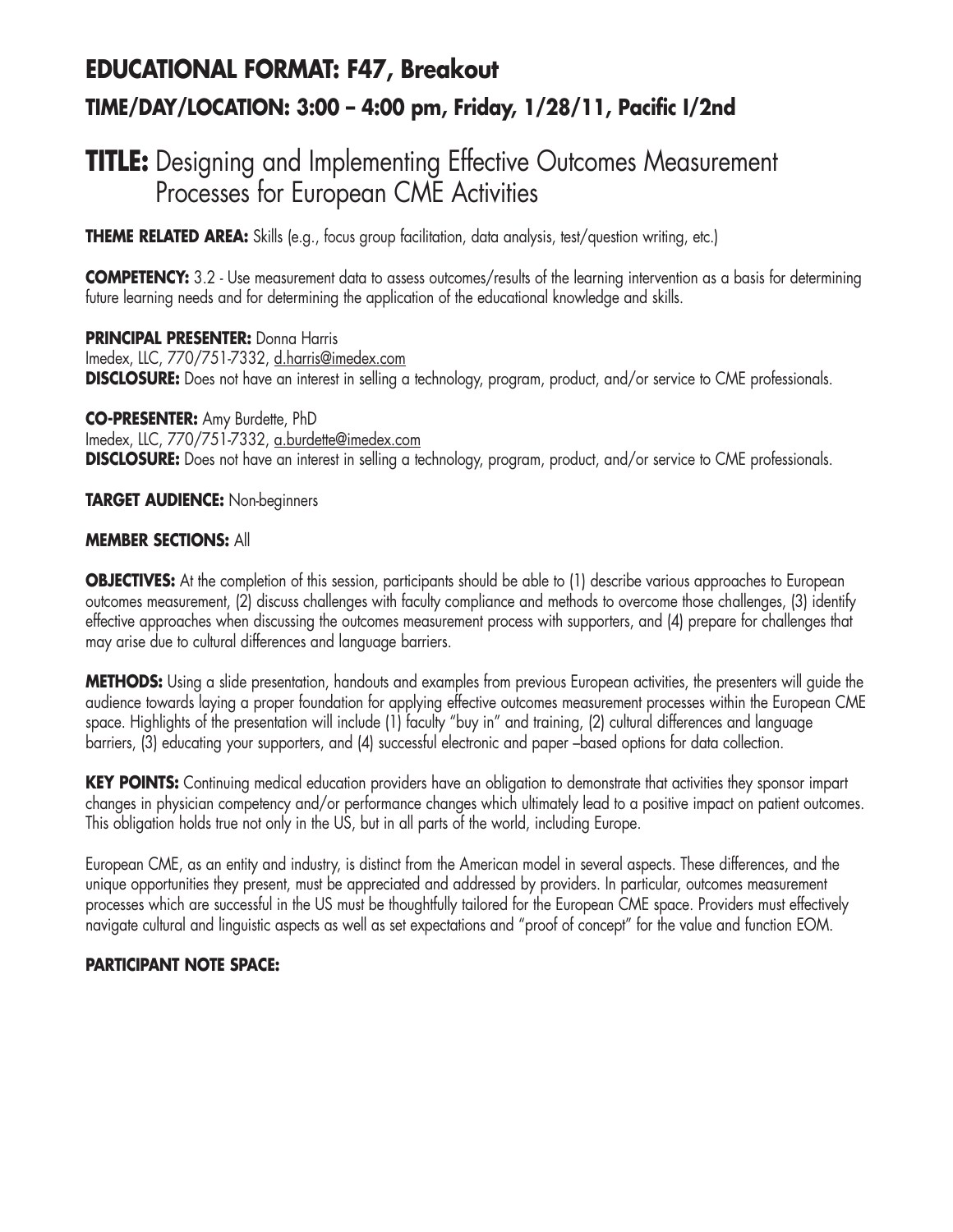### **EDUCATIONAL FORMAT: F48, Breakout TIME/DAY/LOCATION: 3:00 – 4:00 pm, Friday, 1/28/11, Yerba Buena 5-6/Lower B2**

# **TITLE:** Emerging Innovations and Best Practices in CME Activities

**THEME RELATED AREA:** Electronic-based information systems and/or e-learning

**COMPETENCY:** 3.3 - Use data to assess the performance of the CME office in meeting its mission and organizational goals.

**PRINCIPAL PRESENTER:** Scott Dahl, MBA CRM Healthcare, 469/484-9450, scott.dahl@crmhealth.com **DISCLOSURE:** Does have an interest in selling a technology, program, product and/or service to CME professionals.

**TARGET AUDIENCE:** Non-beginners

#### **MEMBER SECTIONS:** All

**OBJECTIVES:** (1) Identify models for the future of learning that fuse emerging technologies and learner-centered strategies to yield new learning environments designed for CME participant success. (2) Describe how emerging technology use can fundamentally redesign the learning experience. (3) Describe innovative approaches to curriculum and instruction that will improve learning

**METHODS:** Presentation, demonstration, and case-study discussion

**KEY POINTS:** Rethinking learning activities in ways that can improve learning is a critical requirement of the CME profession. Using innovative approaches to curriculum, instruction, and the use of technology to enhance learning is imperative to foster deep understanding and collaboration. Areas of emerging technology and learner-centered strategies likely to have a significant impact on teaching, learning, or creative expression in continuing medical education include multi-user virtual environments, nonlinear branching or sequencing, real-time graphical response, gaming, collaborative annotation tools, data visualization, backchannel communications, and micro blogging. Platforms and methods that disrupt the traditional channels of learning will be explored.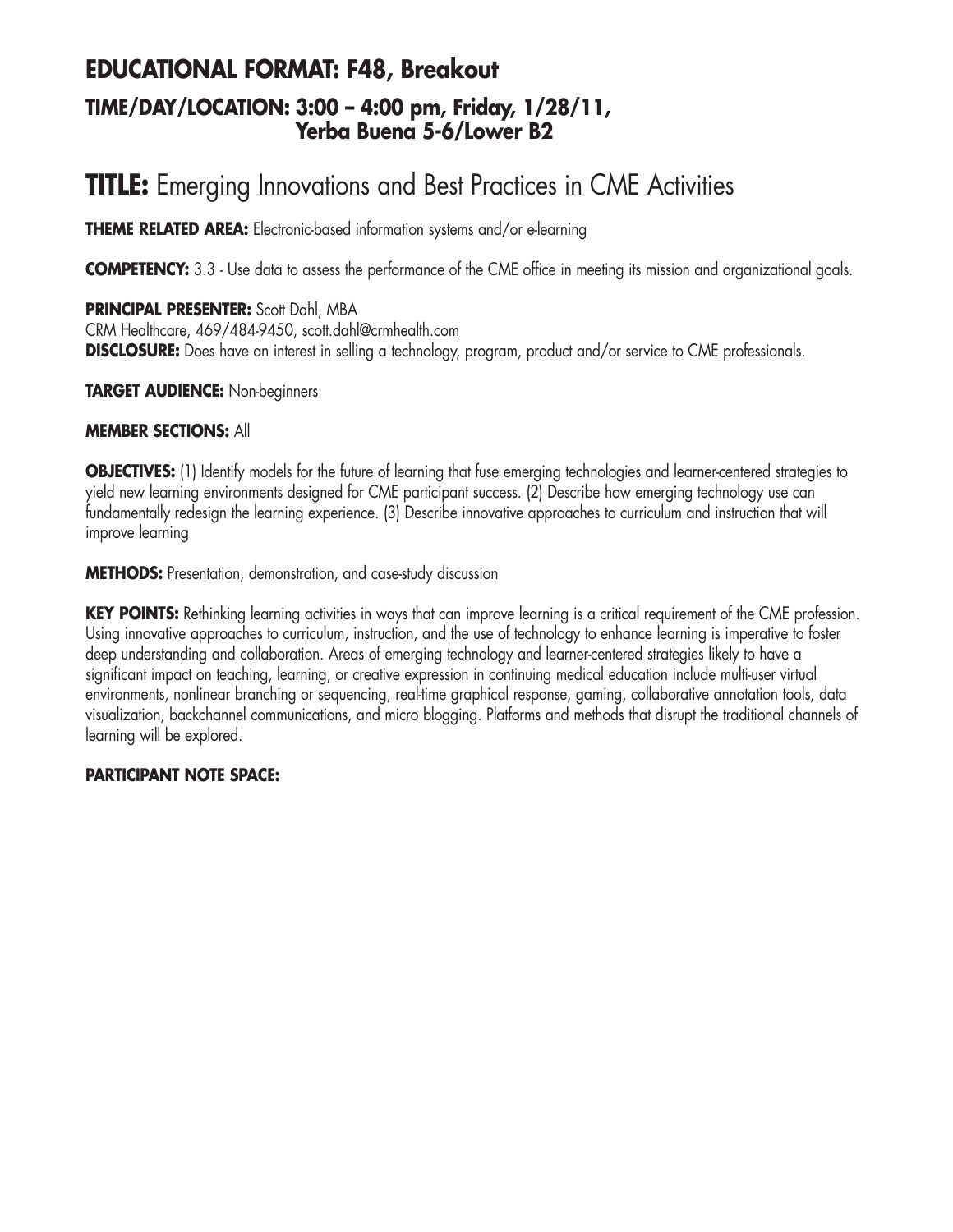### **EDUCATIONAL FORMAT: F49, Breakout TIME/DAY/LOCATION: 3:00 – 4:00 pm, Friday, 1/28/11, Yerba Buena 10-11/Lower B2**

## **TITLE:** Verifying Performance through Evaluation: Implementing a Model for Verification

**THEME RELATED AREA:** Performance consulting and/or organizational development

**COMPETENCY:** 3.6 - Provide measurement tools and utilize reliable data to enable physician-learners to compare present levels of performance with optimum performance.

**PRINCIPAL PRESENTER:** Ann-Valerie Griffin, MA American College of Surgeons, 312/202-5266, agriffin@facs.org **DISCLOSURE:** Does not have an interest in selling a technology, program, product, and/or service to CME professionals.

**CO-PRESENTER:** Ajit Sachdeva, MD American College of Surgeons, 312/202-5405, asachdeva@facs.org **DISCLOSURE:** Does not have an interest in selling a technology, program, product, and/or service to CME professionals.

**TARGET AUDIENCE:** Non-beginners

#### **MEMBER SECTIONS:** All

**OBJECTIVES:** At the conclusion of this session, participants should be able to: (1) Describe the American College of Surgeons' (ACS) 5-level model for verification as it pertains to hands-on skills courses; (2) Define the assessment and evaluation process to meet the requirements for verification level II (course objectives) and level III (knowledge and skills); and (3) Discuss the linkages between the verification level process and ACCME criteria.

**METHODS:** Didactic presentation in combination with case studies to illustrate the value of the verification level process to hands-on skills courses, with the goal of fostering discussion between attendees and presenters.

**KEY POINTS:** Research suggests that the addition of a hands-on educational component to didactic lecture can lead to improvement in educational outcomes. The ACS is implementing a 5-level model of verification for hands-on skills courses to evaluate surgical knowledge and skills. The presentation will focus on the implementation of two of the five levels — Verification Level II: Successful completion of course objectives and Verification Level III: Verification of Knowledge and Skills. Creating an infrastructure and collaborating with faculty and staff are essential in developing a process of evaluation with limited (financial) resources. The result is a sound process of evaluation and assessment that can ultimately lead to favorable patient outcomes.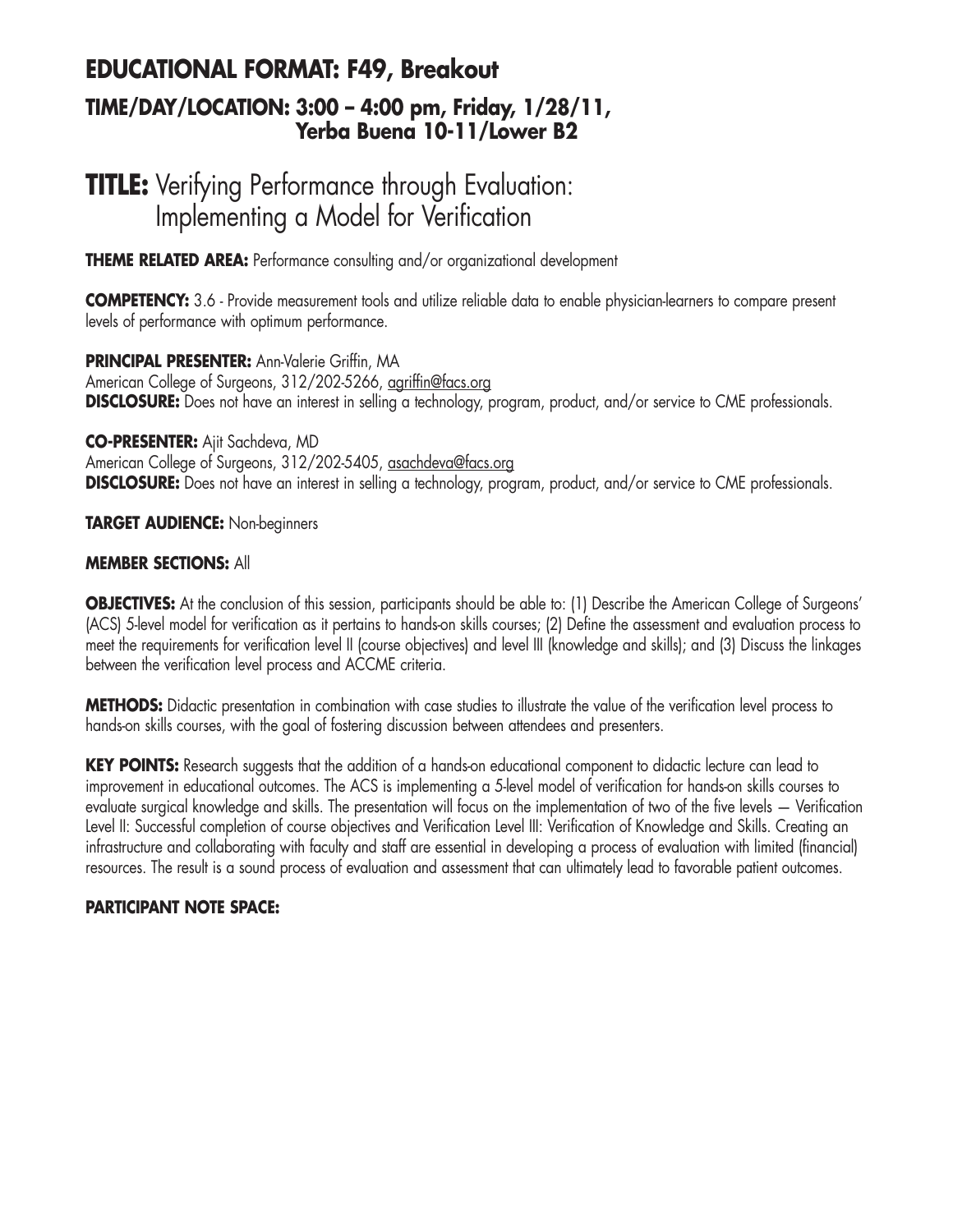### **EDUCATIONAL FORMAT: F50, Breakout TIME/DAY/LOCATION: 3:00 – 4:00 pm, Friday, 1/28/11, Yerba Buena 12-13/Lower B2**

# **TITLE:** Cross-team Collaboration: A Path to Improving Patient Outcomes

**THEME RELATED AREA:** Multi- and inter-disciplinary education

**COMPETENCY:** 4.5 - Design activities with a cumulative goal of helping physicians, or teams of learners, to adopt change incrementally, assuring there is compatibility with present systems and advantage over present behaviors.

**PRINCIPAL PRESENTER:** Maureen Haas, PharmD, BCPS, BCOP, MPHc Educational Concepts Group, LLC, 770/933-1681, mhaas@educationalconcepts.net **DISCLOSURE:** Does not have an interest in selling a technology, program, product, and/or service to CME professionals.

**CO-PRESENTER:** Tina Stacy, PharmD, BCOP, CCMEP Educational Concepts Group, LLC, 770/933-1681, tstacy@educationalconcepts.net **DISCLOSURE:** Does not have an interest in selling a technology, program, product, and/or service to CME professionals.

#### **CO-PRESENTER:** Robert Gish, MD

California Pacific Medical Center, 770/933-1681, NgSL@sutterhealth.org **DISCLOSURE:** Does not have an interest in selling a technology, program, product, and/or service to CME professionals.

#### **TARGET AUDIENCE:** Beginners

#### **MEMBER SECTIONS:** All

#### **OBJECTIVES:**

- 1. Integrate Communities of Practice technique into educational activities.
- 2. Facilitate the critical assessment of individual practice patterns and institutional procedures.
- 3. Evaluate the feasibility of interdisciplinary patient care algorithms.
- 4. Organize the appraisal of future steps needed to facilitate cross-team collaboration.

**METHODS:** Participants will be lead through the process of designing, implementing, and evaluating an interdisciplinary team collaborative education activity. Presentation, demonstration, and case-study discussion will illustrate ECG's experience in implementing their unique and innovative approach to interdisciplinary team collaboration.

**KEY POINTS:** The ASCO-ESMO Consensus Statement on Quality Cancer Care states "optimal treatment of cancer should be provided by a team that includes, where appropriate, multidisciplinary medical expertise…." However, engaging physicians in interdisciplinary education can be a logistical challenge. Reasons for this challenge include how physicians were socialized in medical school and the perception by physicians that their authority in the hierarchy is being challenged by the new focus on collaboration. To overcome these challenges, physicians must be engaged in team-based educational activities that can be linked to demonstrable improvements in patient outcomes.

#### **RECOMMENDED READING:**

- 1. Advisory Committee on Interdisciplinary, Community-Based Linkages, Fifth Annual Report to the Secretary of the U.S. Department of Health and Human Services and to the Congress, 2005. Available at: http://bhpr.hrsa.gov/interdisciplinary/ acicbl/reports/fifth/7.htm. Accessed March 18, 2010.
- 2. Hall P and Weaver L. Interdisciplinary education and teamwork: a long and winding road. Medical Education. 2001;(35):867-875.
- 3. McCallin A. Interdisciplinary practice a matter of teamwork: an integrated literature review. Journal of Clinical Nursing. 2001;(10):419-428.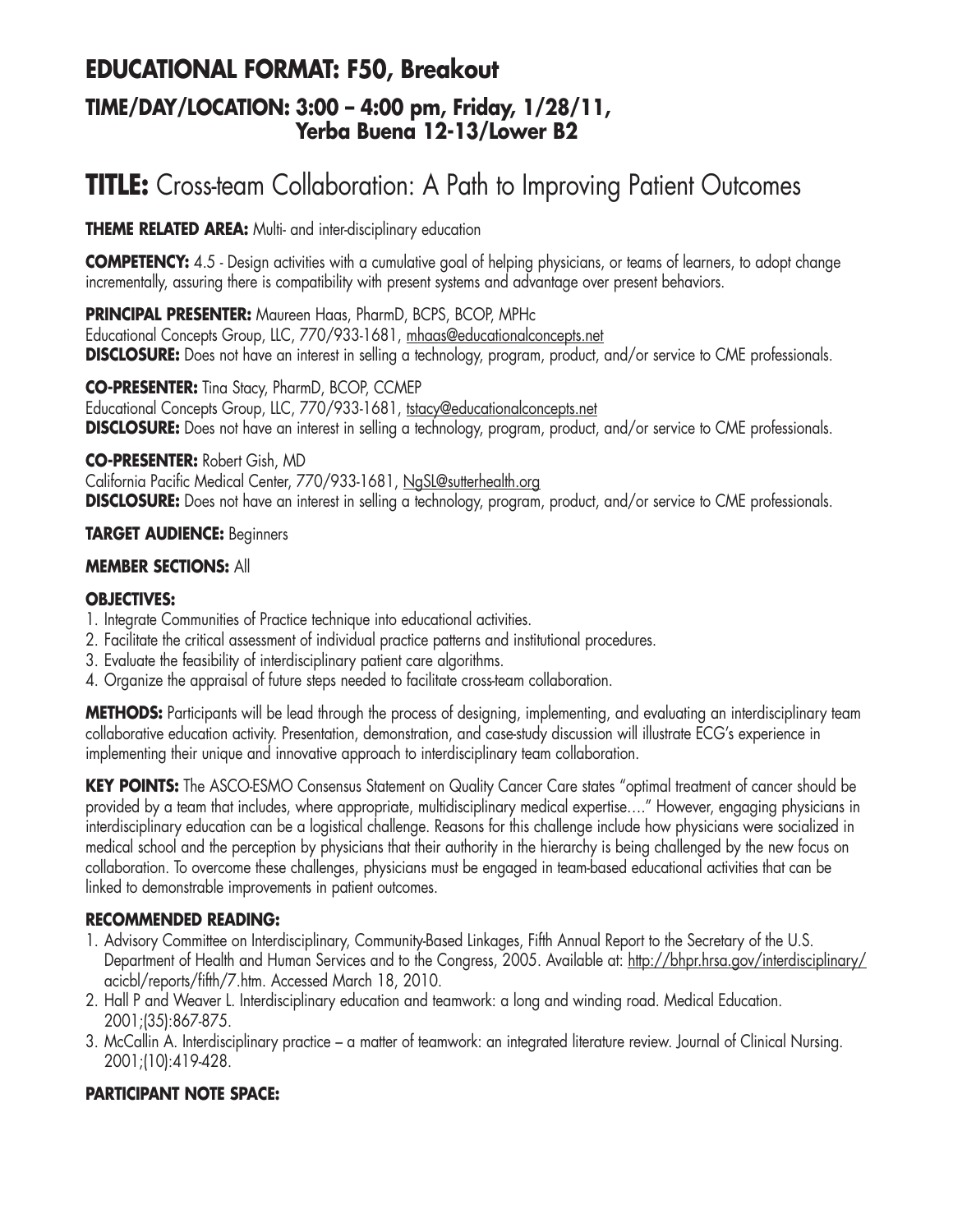## **EDUCATIONAL FORMAT: F51, Breakout TIME/DAY/LOCATION: 3:00 – 4:00 pm, Friday, 1/28/11, Foothill G1-G2/2nd**

## **TITLE:** A Continuum of Lifelong Learning: A Novel Method to Integrate a Multidisciplinary Poster Competition into a CME Activity

**THEME RELATED AREA:** Multi- and inter-disciplinary education

**COMPETENCY:** 5.3 - Collaborate and build relationships that support educational improvements for the patient, the physician, and the organization in which the physician works.

### **PRINCIPAL PRESENTER:** Lauren Vincent, MPH

University of SC School of Medicine PHR CME Organization, 803/434-4211, lauren.vincent@uscmed.sc.edu **DISCLOSURE:** Does not have an interest in selling a technology, program, product, and/or service to CME professionals.

#### **CO-PRESENTER:** Teri Evans, BS

University of SC School of Medicine PHR CME Organization, 803/434-4211, teresa.evans@uscmed.sc.edu **DISCLOSURE:** Does not have an interest in selling a technology, program, product, and/or service to CME professionals.

### **TARGET AUDIENCE:** Beginners

### **MEMBER SECTIONS:** All

**OBJECTIVES:** (1) To learn how to encourage physician engagement at a live CME Conference through a multidisciplinary poster competition; and (2) To practice using an instrument that assesses research projects based on sound research methodology as well as educational planning to close professional practice gaps.

**METHODS:** We will present the educational design and implementation of a novel educational format - a multidisciplinary peer-reviewed academic poster competition integrated into an Annual Live Geriatrics Symposium attended by (and accredited for) physicians, pharmacists, and nurses. We will highlight the multi-disciplinary collaboration on the peer-review team that included physicians, social workers, pharmacists, and nurses.

We will describe the two-part peer review process used to assess the posters for sound research methodology as well as meeting educational practice gaps being addressed at this conference. Participants will have an opportunity to work in small groups to evaluate sample poster abstracts with the scoring instrument.

**KEY POINTS:** Poster sessions have been a traditional part of many CME activities. However, it is a novel practice for CME providers to apply a mechanism to screen for sound research methodology and embed the research projects of merit into a live activity for CME credit. With this new format, physicians will be able to demonstrate a broader range of knowledge of evolving biomedical, clinical, epidemiological, and social-behavioral sciences.

**RECOMMENDED READING:** ACCME Updated Criteria for Compliance, ACGME Core Competencies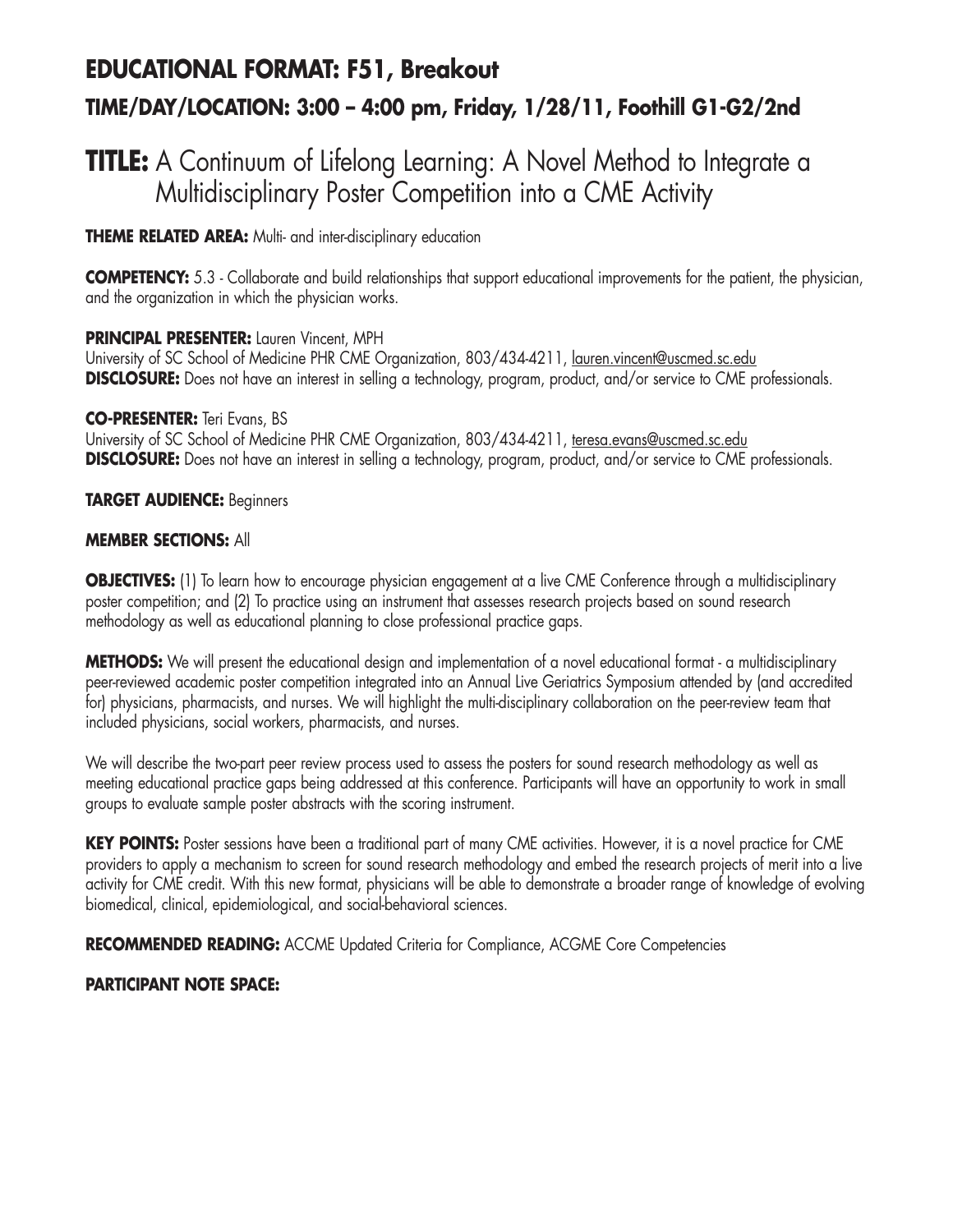### **EDUCATIONAL FORMAT: F52, Breakout TIME/DAY/LOCATION: 3:00 – 4:00 pm, Friday, 1/28/11, Yerba Buena 14-15/Lower B2**

## **TITLE:** Maintaining Line of Sight to the Patient: A Commercial Supporter's Case Study on the Value of PI CME

**THEME RELATED AREA:** Quality of care and patient health outcomes improvement

**COMPETENCY:** 5.3 - Collaborate and build relationships that support educational improvements for the patient, the physician, and the organization in which the physician works.

**PRINCIPAL PRESENTER:** Jason Singer, PharmD Lilly USA, LLC, 317/277-8333, jsinger@lilly.com **DISCLOSURE:** Does not have an interest in selling a technology, program, product, and/or service to CME professionals.

**TARGET AUDIENCE:** Non-beginners

### **MEMBER SECTIONS:** All

**OBJECTIVES:** At the completion of this session, participants should be able to: (1) Discuss the rationale and benefits for actively supporting/submitting PI CME, (2) Utilize key messages with internal leadership to promote PI CME, and (3) Model the successes and avoid the failures as identified by one supporter who has a deeper focus in PI CME.

**METHODS:** The presenter will guide participants through a supporter's journey of focusing support on PI CME using a casestudy presentation. Participants will have the opportunity to discuss physician learner market research data, de-identified PI proposals discussing the pros/cons as well as examine de-identified outcomes.

**KEY POINTS:** Performance improvement has created much commotion over the past few years within CME, and most recently has progressed from a vague nirvana to a modest reality with regard to participation and realized outcomes. This session will focus on the decisions of a commercial supporter to make a conscious investment in PI CME, including the data supporting the decisions as well as key drivers for convincing leadership on the idea. Additionally, the discussion will include best practices in review processes as well as barriers to avoid or how to overcome them.

**RECOMMENDED READING:** Miller, L. Examining the Value of Commercially Supported CME. JCHEP, 29(1):68–70, 2009.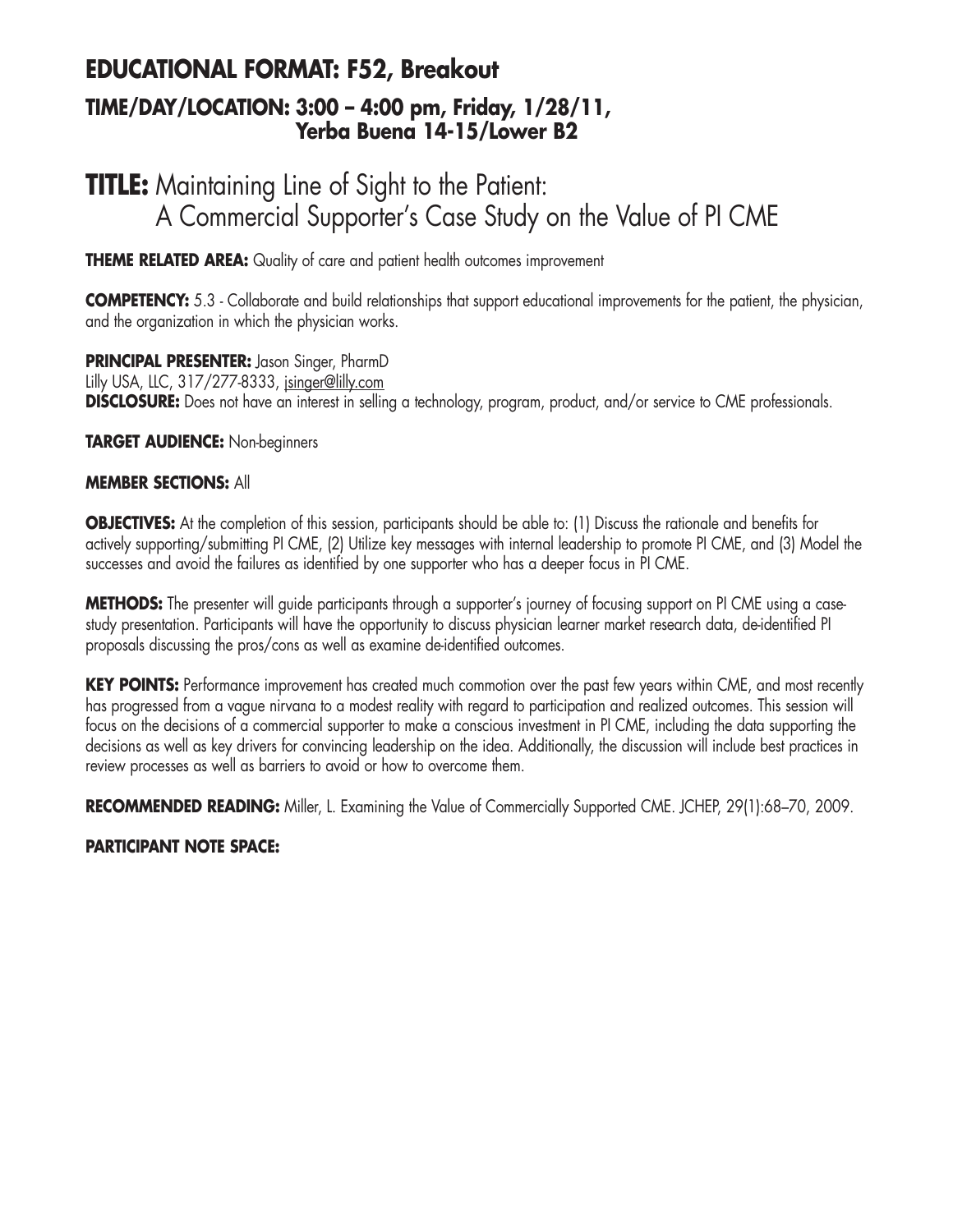## **EDUCATIONAL FORMAT: F53, Breakout TIME/DAY/LOCATION: 3:00 – 4:00 pm, Friday, 1/28/11, Nob Hill A-B/Lower B2**

## **TITLE:** Ethical Hypotheticals: Creative Approaches for Dealing with Dilemmas in CME

**THEME RELATED AREA:** Skills (e.g., focus group facilitation, data analysis, test/question writing, etc.)

**COMPETENCY:** 6.5 - Maintain a high standard of professionalism and ethics for all CME staff.

**PRINCIPAL PRESENTER:** Jacqueline Parochka, EdD Excellence in Continuing Education, Ltd., 847/680-6419, jacquelineparochka@comcast.net **DISCLOSURE:** Does have an interest in selling a service to CME professionals.

**CO-PRESENTER:** Karen Overstreet, EdD Lippincott CME Institute, 267/481-0183, karen.overstreet@wolterskluwer.com **DISCLOSURE:** Does not have an interest in selling a technology, program, product, and/or service to CME professionals.

**TARGET AUDIENCE:** Non-beginners

### **MEMBER SECTIONS:** All

**OBJECTIVES:** After participating in this session, CME professionals should be better able to (1) consider common ethical dilemmas from multiple perspectives, and (2) brainstorm alternative responses to address the varying needs of myriad stakeholders.

**METHODS:** Provocative cases will be solicited and discussed, participants will brainstorm and role play alternative methods for addressing them, and common themes and outcomes will be identified.

KEY POINTS: CME professional face various ethical dilemmas as our environment continues to evolve; considering alternative perspectives and thinking "outside the box" can help professionals address situations with poise and humor.

**RECOMMENDED READING:** Ethical Hypotheticals column in Medical Meetings.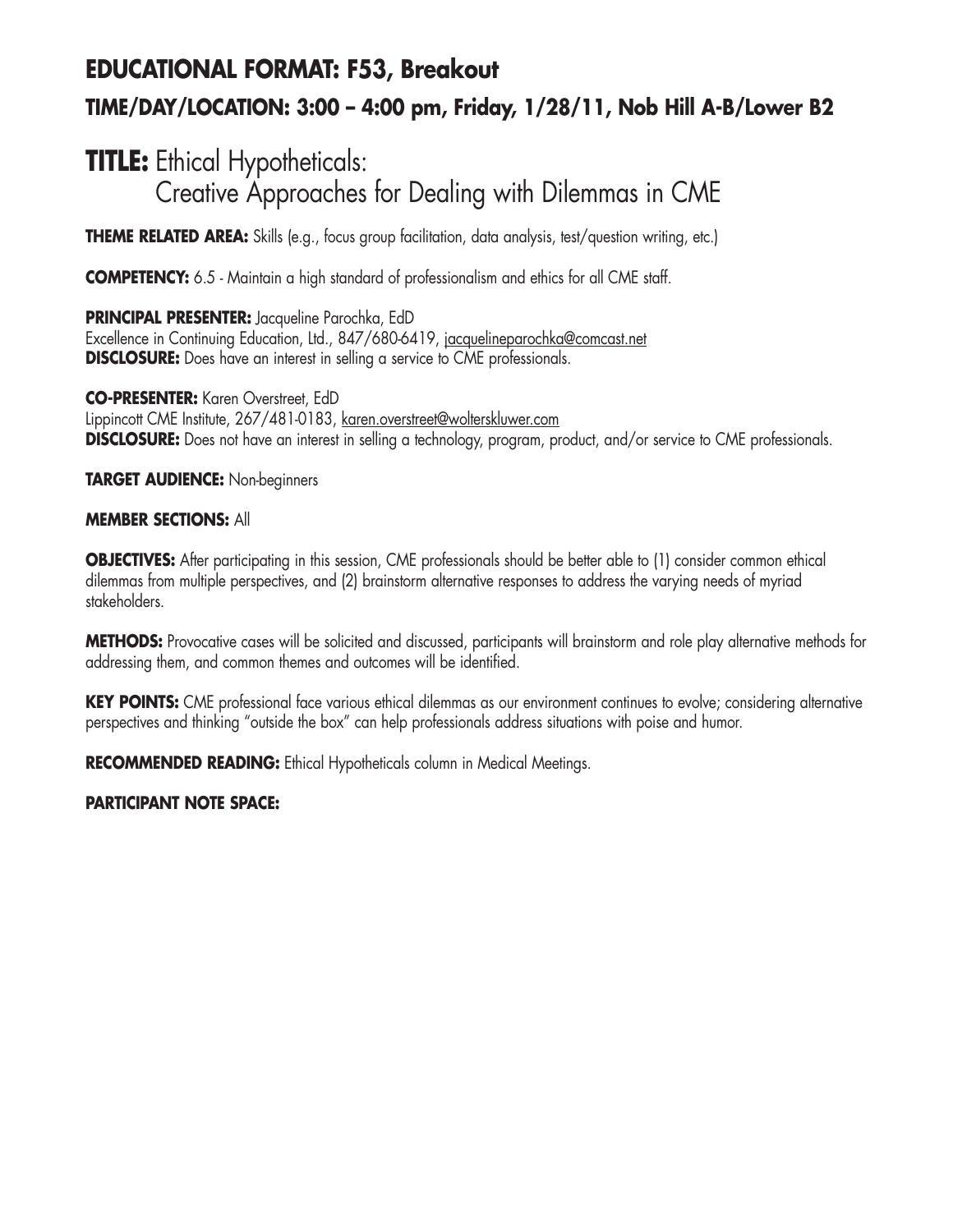### **EDUCATIONAL FORMAT: F54, Breakout TIME/DAY/LOCATION: 3:00 – 4:00 pm, Friday, 1/28/11, Yerba Buena 7-9/Lower B2**

## **TITLE:** ACCME's Accreditation Process (Part 1): Best Practices and Common Pitfalls

**THEME RELATED AREA:** Skills (e.g., focus group facilitation, data analysis, test/question writing, etc.)

**COMPETENCY:** 7.6 - Assure that the CME program is in compliance with the Accreditation Essentials, Elements, and Policies and other regulatory requirements.

### **PRINCIPAL PRESENTER:** Murray Kopelow, MD

Accreditation Council for Continuing Medical Education (ACCME), 312-527-9200, mkopelow@accme.org **DISCLOSURE:** Does not have an interest in selling a technology, program, product, and/or service to CME professionals.

### **CO-PRESENTER:** Steve Singer, PhD

Accreditation Council for Continuing Medical Education (ACCME), 312-527-9200, ssinger@accme.org **DISCLOSURE:** Does not have an interest in selling a technology, program, product, and/or service to CME professionals.

### **TARGET AUDIENCE:** Non-beginners

### **MEMBER SECTIONS:** All

**OBJECTIVES:** After this session, participants should be able to: (1) identify provider best practices for preparing for and participating in the ACCME's accreditation process; (2) discuss common missteps made during the accreditation process, including those that result in non-compliance; and (3) implement strategies to submit concise and complete information to the ACCME during the accreditation process.

**METHODS:** Instructors will explore examples of best practices and common pitfalls with attendees through vignettes and whole group discussion.

**KEY POINTS:** ACCME expects its accredited providers to monitor their overall CME program for compliance with the Accreditation Requirements and verify that compliance through an accreditation process. Understanding the components of the ACCME accreditation process and identifying strategies for completing the process will assist CME professionals in facilitating their organization's continued accreditation. The purpose of session is to explore best practices and common pitfalls that the ACCME has seen in the accreditation process.

RECOMMENDED READING: See www.accme.org for information and documents related to ACCME's "Accreditation Process.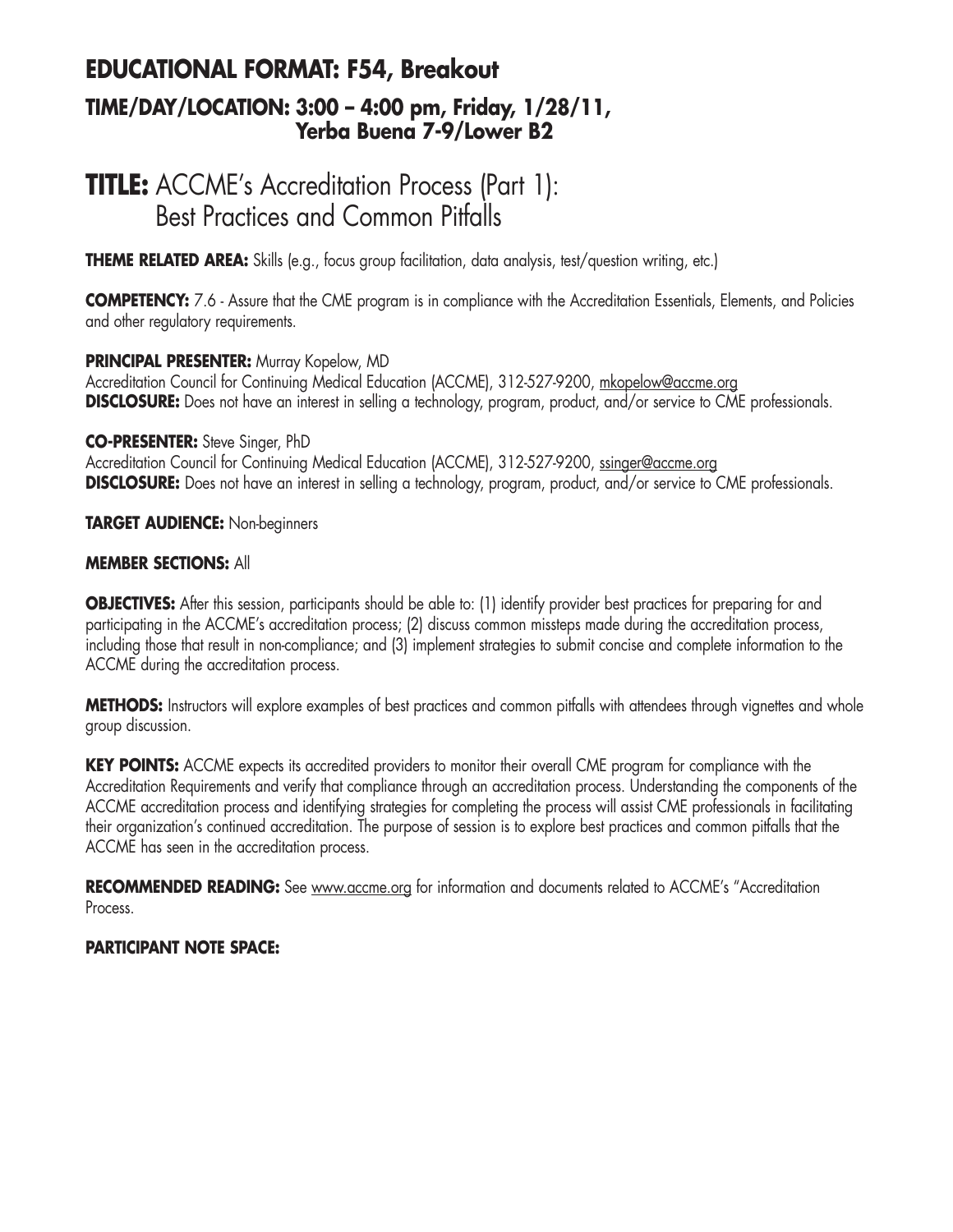## **EDUCATIONAL FORMAT: F55, Breakout**

### **TIME/DAY/LOCATION: 3:00 – 4:00 pm, Friday, 1/28/11, Nob Hill C-D/Lower B2**

## **TITLE:** Coaching and Preparing Subject Matter Experts (SMEs) for Success

**THEME RELATED AREA:** Skills (e.g., focus group facilitation, data analysis, test/question writing, etc.)

**COMPETENCY:** 8.2 - Continually improve educational performance of the CME program through professional development.

### **PRINCIPAL PRESENTER:** Jennifer Pitts, MA

The American College of Chest Physicians, 847/498-8373, jpitts@chestnet.org **DISCLOSURE:** Does not have an interest in selling a technology, program, product, and/or service to CME professionals.

**CO-PRESENTER:** Dina Modesto, BA

The American College of Chest Physicians, 847/489-8361, dmodesto@chestnet.org **DISCLOSURE:** Does not have an interest in selling a technology, program, product, and/or service to CME professionals.

**CO-PRESENTER:** Chad Jackson, MS, RRT, CHT The American College of Chest Physicians, 850/321-1823, cjackson@chestnet.org **DISCLOSURE:** Does not have an interest in selling a technology, program, product, and/or service to CME professionals.

### **TARGET AUDIENCE:** Non-beginners

**MEMBER SECTIONS:** Medical Specialty Societies

### **OBJECTIVES:**

- 1. Define specific roles SMEs can play in within your organization
- 2. Discuss the factors to consider when establishing a SME development strategy for your CME department.
- 3. Identify tools CME providers can make available to SMEs to prepare them to more effectively facilitate learning.
- 4. Formulate a 3-step plan to implement SME development strategy in your own organization.

**METHODS:** This session will present background information about SME (subject matter experts) development within the broader scope of the field of training and development using best practices information obtained by the ACCP. Practical examples of how the American College of Chest Physicians has applied a variety of these practices (both formal and informal methods), as well as barriers and challenges, will be discussed. A follow-up small group discussion will provide participants the opportunity to apply the concepts presented and share ideas with their peers. Participants will be encouraged to complete a commitment-to-change form to reinforce what they plan to do differently as a result of this session.

KEY POINTS: Professionals in the clinical medicine field are often asked to take on teaching responsibilities without any formal preparation in teaching or minimal informal exposure to education theory and methods. For multi-specialty medical societies one of the biggest challenges is preparing their volunteer SME (subject matter expert) faculty to deliver an effective CME learning experience. This requires a commitment on the part of organizations to develop a vision for how to support, encourage, and grow the next generation of CME leaders. Most people would agree that it's a process and it won't happen overnight. However, beginning to identify potential faculty development opportunities and how to incorporate adult learning principles into these opportunities can mark the first step to success.

### **RECOMMENDED READING:**

- 1. Lowe, M, Aparicio, A, Galbraith, R, Dorman, T and Dellert E. The Future of Continuing Medical Education. Effectiveness of Continuing Medical Education: American College of Chest Physicians Evidence-Based Educational Guidelines. CHEST 2009;135:69S-75S.
- 2. Zemke R, Susan Z. 30 Things to Know for Sure About Adult Learning. [abstract] Innovation Abstracts. 1984;6(8):62.
- 3 Moore, D, Green, J, and Gallis H. Achieving Desired Results and Improved Outcomes: Integrating Planning and Assessment Throughout Learning Activites. Journal of Continuing Education in the Health Professions. 2009; 29(1):1-15.
- 4. Willkerson L, and Irby, D. Strategies for Improving Teaching Practices: A Comprehensive Approach to Faculty Development. Acad. Med. 1998;73:387-396.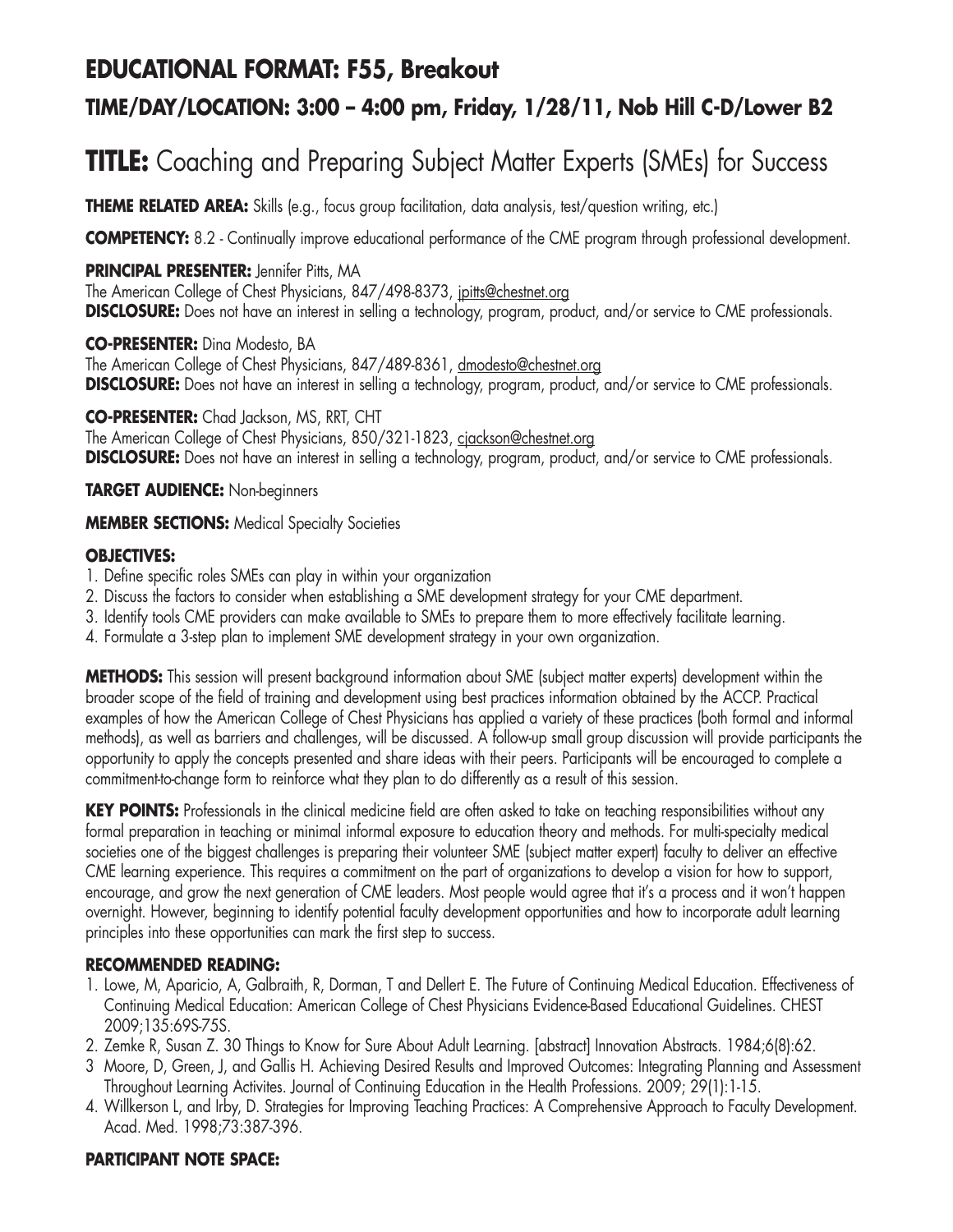### **EDUCATIONAL FORMAT: F56, Breakout**

### **TIME/DAY/LOCATION: 4:15 – 5:15 pm, Friday, 1/28/11, Yerba Buena 1-2/Lower B2**

## **TITLE:** A Competency-based Learning Activities Open Source Repository: An ASCP and University of Virginia Partnership

**THEME RELATED AREA:** Electronic-based information systems and/or e-learning

**COMPETENCY:** 1.1 - Maintain awareness of current evidence-based adult learning principles.

**PRINCIPAL PRESENTER:** Chitra Subramaniam, PhD

American Society of Clinical Pathology, 312/541-4757, chitra.subramaniam@ascp.org **DISCLOSURE:** Does not have an interest in selling a technology, program, product, and/or service to CME professionals.

### **CO-PRESENTER:** John Voss, MD

University of Virginia, 434/924-9146, JV4W@hscmail.mcc.virginia.edu **DISCLOSURE:** Does not have an interest in selling a technology, program, product, and/or service to CME professionals.

### **CO-PRESENTER:** John Jackson, PhD

University of Virginia, 434/924-1528, imi5g@virginia.edu **DISCLOSURE:** Does not have an interest in selling a technology, program, product, and/or service to CME professionals.

**CO-PRESENTER:** Chen Ye University of Virginia, 434/924-1528, yc5x@eservices.virginia.edu **DISCLOSURE:** Does not have an interest in selling a technology, program, product, and/or service to CME professionals.

### **TARGET AUDIENCE:** Non-beginners

### **MEMBER SECTIONS:** All

### **OBJECTIVES:**

- 1. Assess the features and uses of the competency based repository as it relates to CME
- 2. Identify the different ways in which educational activities can be organized to conduct a gap analysis to identify deficiencies in a curriculum and educational offerings
- 3. Discuss how educational activities can be described and associated with keywords, Metadata to facilitate easy search and retrieval.

**METHODS:** An interactive presentation with demonstration of the tool and discussions.

**KEY POINTS:** In an attempt to organize and catalog all of its educational activities within a competency based framework, ASCP has partnered with the University of Virginia under a grant from the Robert Wood Johnson Foundation to create a functional, validated curriculum repository. This partnership will map the existing pathology educational resources to this competency framework and deploy ACT (Achieving Competency Today) curriculum gap identification methods to allow the ASCP to identify content development needs. The open source platform allows educators to develop, organize and peer review educational content and establish relationships between the competencies, the various performance abilities associated with each competency, the learning activities and the assessments. In a separate web interface, educators can search keywordcoded libraries of learning activities and assessments organized by competency. Educators can also define and store collections of learning material, download specific resources or download predetermined complete curricula for their own use.

### **RECOMMENDED READING:**

- 1. Smith, et al. Curriculum Content and Evaluation of Resident Competency in Clinical Pathology (Laboratory Medicine): A Proposal. Clinical Chemistry, Vol. 52, 6, 2006.
- 2. Wick, et al. Curriculum content and evaluation of resident competency in Anatomic Pathology A proposal presented by the Association of Directors of Anatomic and Surgical Pathology.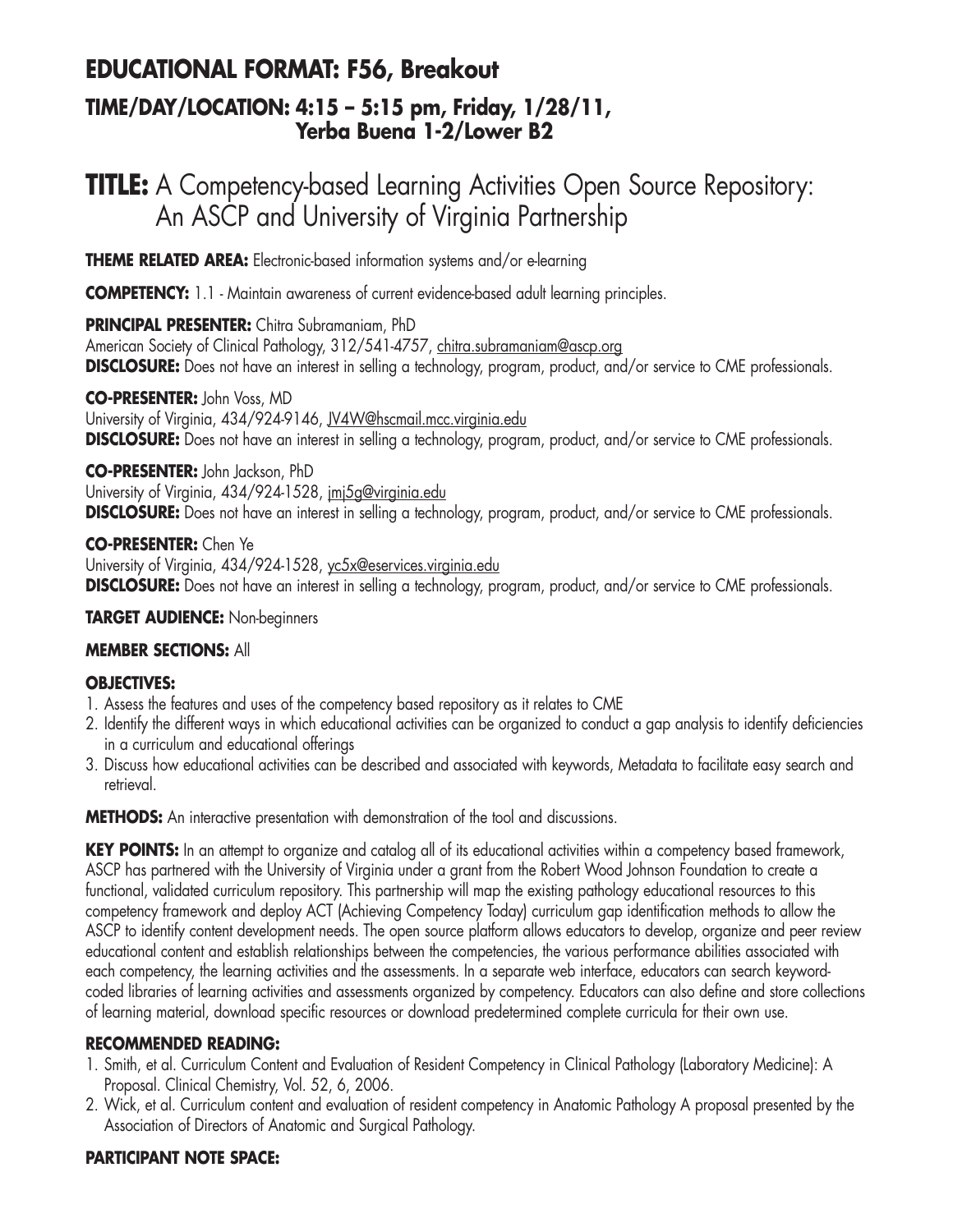## **EDUCATIONAL FORMAT: F57, Breakout TIME/DAY/LOCATION: 4:15 – 5:15 pm, Friday, 1/28/11, Foothill G1-G2/2nd**

## **TITLE:** Lecture, Small Group or Computer: Formatting and Reformatting CME Learning Experiences

**THEME RELATED AREA:** Learning Formats and Educational Outcomes

**COMPETENCY:** 2.6 - Consider the learning environment, select and apply learning formats that are effective for physician learning and meeting the expected outcome.

**PRINCIPAL PRESENTER:** Cynthia Tyska, MA

American Academy of Orthopaedic Surgeons, 847/384-4075, tyska@aaos.org **DISCLOSURE:** Does not have an interest in selling a technology, program, product, and/or service to CME professionals.

### **TARGET AUDIENCE:** Beginners

### **MEMBER SECTIONS:** All

**OBJECTIVES:** At the completion of this session, participants should be able to:

- 1. Identify three different modes of adult learning used in CME.
- 2. Describe learners' educational outcomes of three different learning formats.
- 3. Distinguish between cognitive and skill outcomes.
- 4. Identify situations where each learning method can be effectively utilized to achieve desired learners' outcomes.

**METHODS:** Using case study, didactic presentation and group discussion, participants will be guided through the learning formats and the similarities and differences of their outcomes.

**KEY POINTS:** Every learning format (e.g., lecture, small group discussion, individualized focus) has its pros and cons. How to use each (including how to combine them) is key to enabling the best learning environment for your constituency. AAOS study results comparing these three learning formats contributes additional information to the presentation and discussion.

### **RECOMMENDED READING:**

- 1. DeLorenzo, RA. Effectiveness of an adult-learning, self-directed model compared with traditional lecture-based teaching methods in out-of-hospital training. Academic Emergency Medicine, 2004 Jan; 11(1): 33-7.
- 2. Moulton CA, Dubrowski A, Macrae, H, Graham B, Grober E, Reznick R. Teaching surgical skills: what kind of practice makes perfect?: A randomized, controlled trial. Annals of Surgery, 2006 Sep; 244(3):400-9.
- 3. Smits PB, et al. Problem-based learning versus lecture-based learning in postgraduate medical education. Scan J Work Environ Health, 2003 Aug; 29(4): 280-7. Research shows no differences among the three learning formats in terms of outcomes.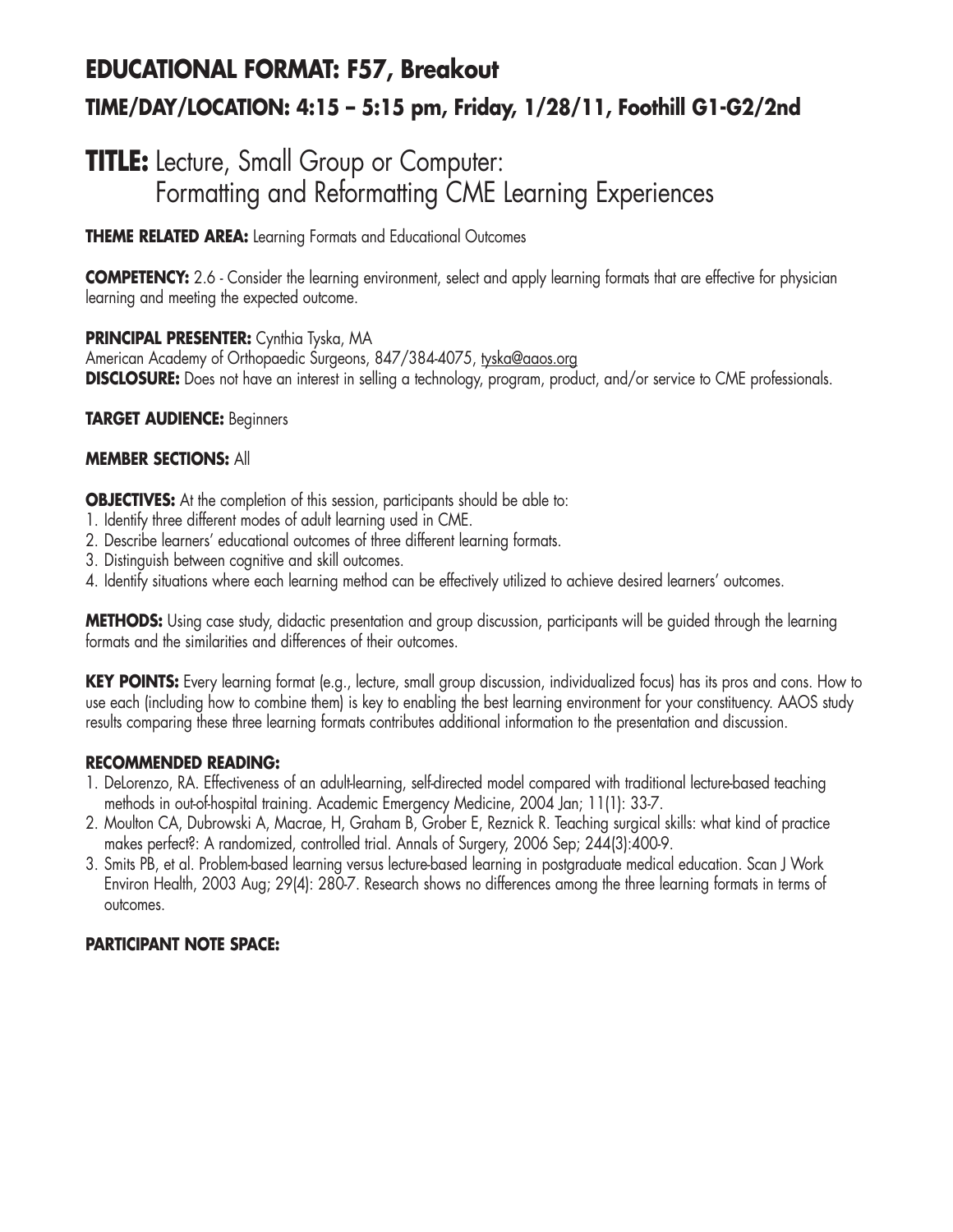## **EDUCATIONAL FORMAT: F58, Breakout**

### **TIME/DAY/LOCATION: 4:15 – 5:15 pm, Friday, 1/28/11, Yerba Buena 3-4/Lower B2**

## **TITLE:** The Patient Outcome Factor: A Novel Performance Improvement Process to Improve Patient Care and Maintain Board Certification

**THEME RELATED AREA:** Performance consulting and/or organizational development

**COMPETENCY:** 2.9 - Provide interactive learning and opportunities to practice skills that lead to change in physician performance.

**PRINCIPAL PRESENTER:** Dereck DeLeon, MD Kaiser Permanente-San Diego, 858/451-5004, dereck.j.deleon@kp.org **DISCLOSURE:** Does not have an interest in selling a technology, program, product, and/or service to CME professionals.

**CO-PRESENTER:** Stephanie Akens-Gunn, MBA

Kaiser Permanente-Pasadena, 626/405-6491, stephanie.akens-gunn@kp.org **DISCLOSURE:** Does not have an interest in selling a technology, program, product, and/or service to CME professionals.

**CO-PRESENTER:** Joy Miike, MBA Kaiser Permanente-Pasadena, 626/405-6514, joy.miike@kp.org **DISCLOSURE:** Does not have an interest in selling a technology, program, product, and/or service to CME professionals.

### **TARGET AUDIENCE:** Non-beginners

### **MEMBER SECTIONS:** All

**OBJECTIVES:** (1) Implement the self-assessment evaluation process of individual physicians and the integrating of commonly shared goals through performance reports at the individual physician level, team level and organization levels (COMPETENCE). (2) Apply a rapid-cycle performance improvement model (PDSA) to transform information into activities that will improve care delivery and patient outcomes (PERFORMANCE). (3) Communicate the value of participation in performance improvement initiatives that improve patient care and HELP MEET board certification criteria (KNOWLEDGE and COMPETENCE).

**METHODS:** Presentation, demonstration, and case-study discussion will illustrate Kaiser's experience in implementing their unique and innovative approach to performance improvement with focus on their Clinical Strategic Goals (Metrics).

KEY POINTS: Join us as we outline our innovative approach to Performance Improvement Continuing Medical Education (PI CME). As innovators in the field of quality improvement it was evident that physicians ought not to be forced into one pathway for demonstrating their practice performance and improvement activity. Our approach creates a learning environment for "reflective practice with a focus on permanent change in clinical behavior". The Patient Outcome Factor allows cohorts to be commissioned to; self reflect, receive feedback from their peers, improve PATIENT OUTCOMES DATA, and leverage THIS ability to meet the criteria for board certification. The curriculum was designed as a Peer-to-Peer best practice model where we take the standard PI process from being just qualitative data reporting to PRACTICAL CLINICAL APPLICATION THAT IMPROVES PATIENT CARE.

The Patient Outcome Factor "begins with the end in mind" (Stephen R. Covey) and has become the model and standard for assessment of knowledge, competencies, performance and outcomes in physician professional development and education at Kaiser Permanente.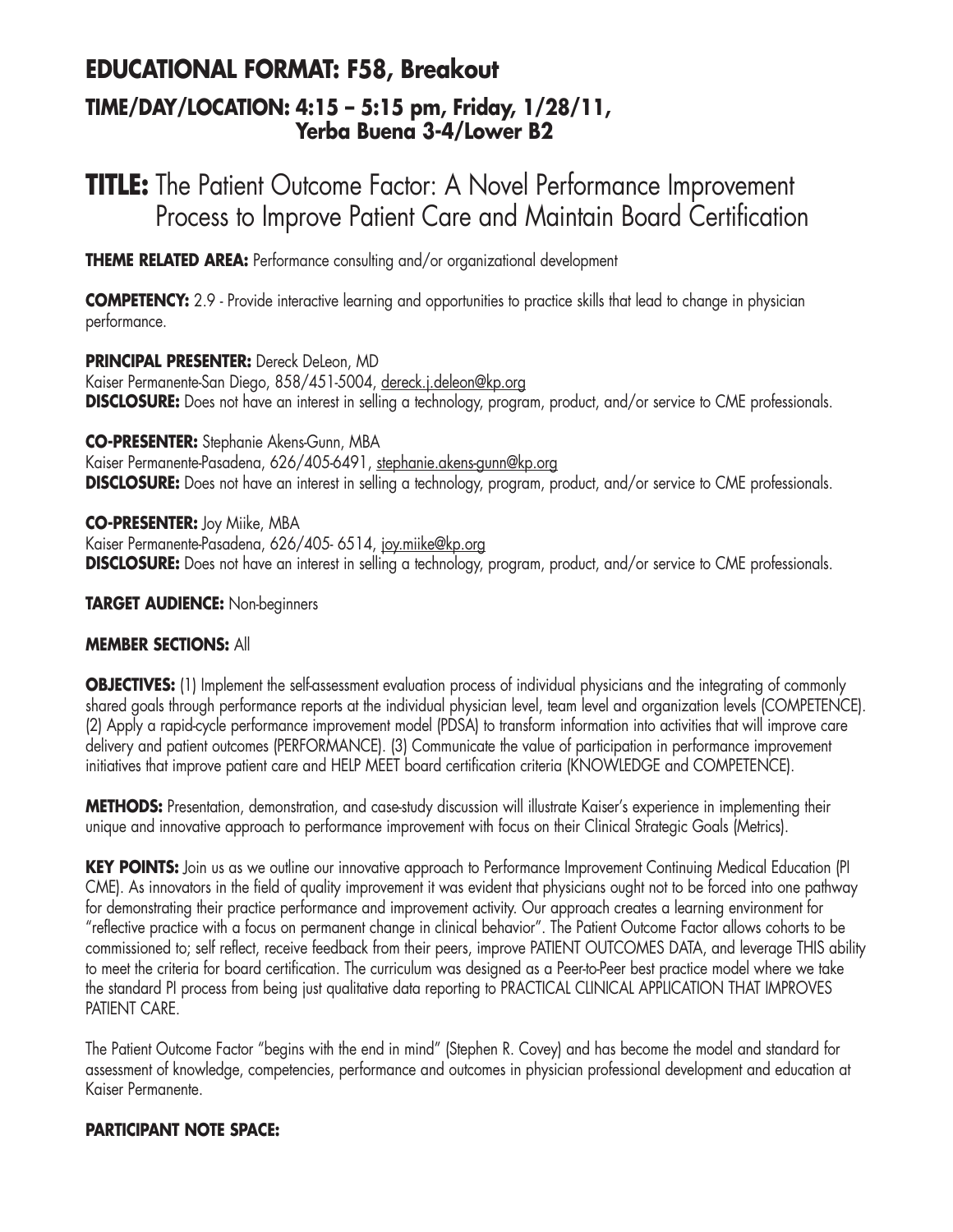**EDUCATIONAL FORMAT: F59, Breakout (Cancelled)**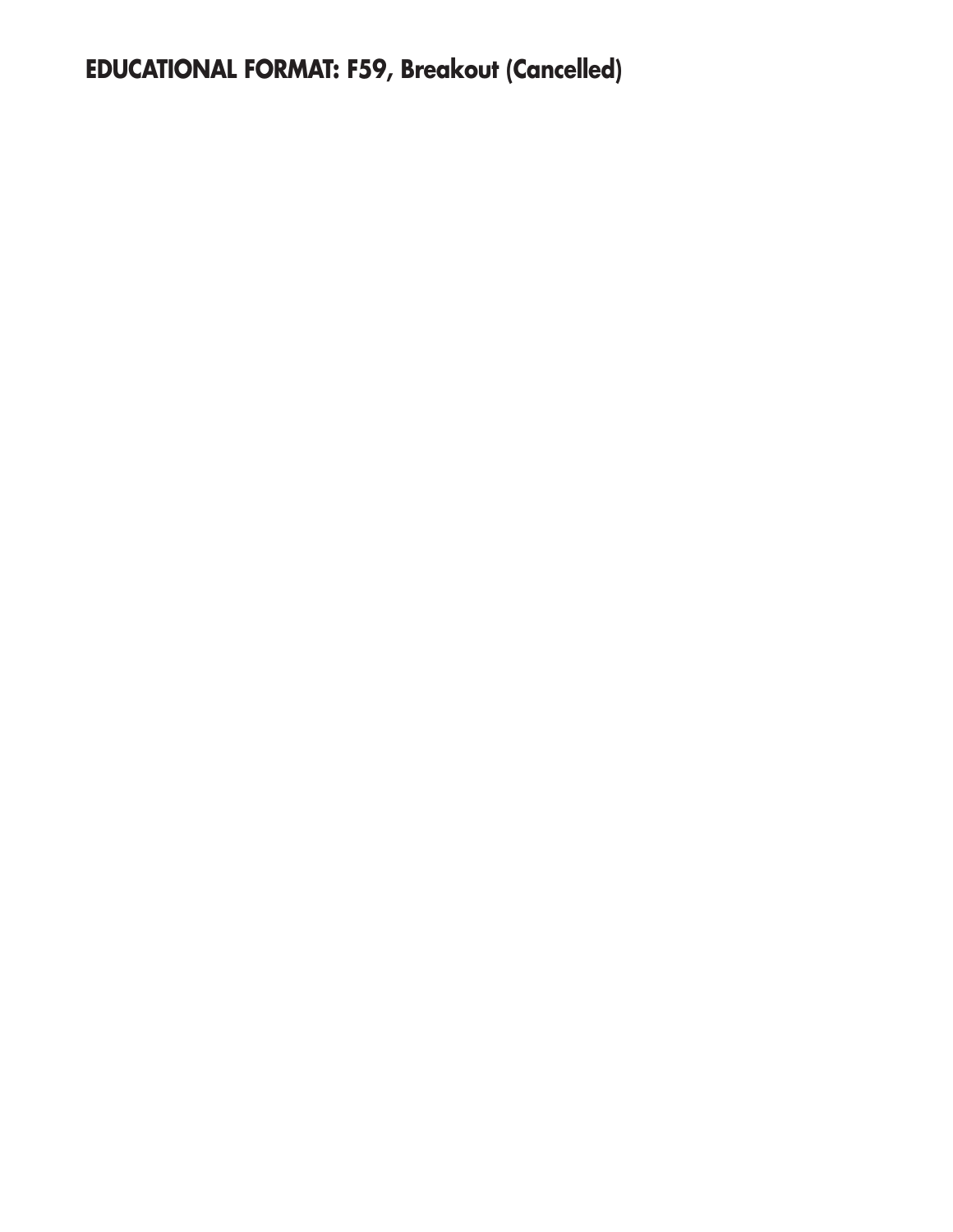### **EDUCATIONAL FORMAT: F60, Breakout TIME/DAY/LOCATION: 4:15 – 5:15 pm, Friday, 1/28/11, Yerba Buena 10-11/Lower B2**

## **TITLE:** What's in the Data? Creating Effective Evaluation and Outcomes Measurement Tools that Yield Meaningful Information

**THEME RELATED AREA:** Skills (e.g., focus group facilitation, data analysis, test/question writing, etc.)

**COMPETENCY:** 3.2 - Use measurement data to assess outcomes/results of the learning intervention as a basis for determining future learning needs and for determining the application of the educational knowledge and skills.

**PRINCIPAL PRESENTER:** Scott Kober, CCMEP Institute for Continuing Healthcare Education, 215/446-8088, skober@iche.edu **DISCLOSURE:** Does not have an interest in selling a technology, program, product, and/or service to CME professionals.

**CO-PRESENTER:** Karen Thomas, CCMEP

Institute for Continuing Healthcare Education, 215/446-8088, kthomas@iche.edu **DISCLOSURE:** Does not have an interest in selling a technology, program, product, and/or service to CME professionals.

#### **TARGET AUDIENCE:** Beginners

#### **MEMBER SECTIONS:** All

**OBJECTIVES:** (1) Identify basic terminology associated with the gathering and analysis of qualitative and quantitative research and identify proper reporting techniques. (2) Distinguish effective activity post-test question design that appropriately gauge whether or not learning objectives have been met from those that are poorly constructed and do not serve an educational purpose. (3) Discuss the importance of outcomes-based questions that generate measurable data on current and future educational gaps. (4) Avoid the number one pitfall in data reporting – not reporting the meaning of the data; or reporting conclusions that are not supported by your data analysis.

**METHODS:** A combination of didactic lecture and small group discussions will be used to review the differences between qualitative and quantitative data collection, as well as proper reporting techniques. Case examples will be used to help attendees reflect on their current activity post-test and evaluation design and consider any relevant changes.

**KEY POINTS:** Gathering and reporting data are critical elements that are becoming increasingly important to the CME professional. Because of the lack of time many learners spend completing activity post-tests and evaluations, it is important for providers to develop thoughtful and user-friendly forms that allow them to measure the effectiveness of their education and any intended changes in behavior. Doing so properly, however, requires significant foresight and planning from beginning to end. In this session, presenters will highlight skills from other fields, including market research and data analysis that have significant crossover appeal to the CME community and explain how those skills can be woven into the data collection and analysis process.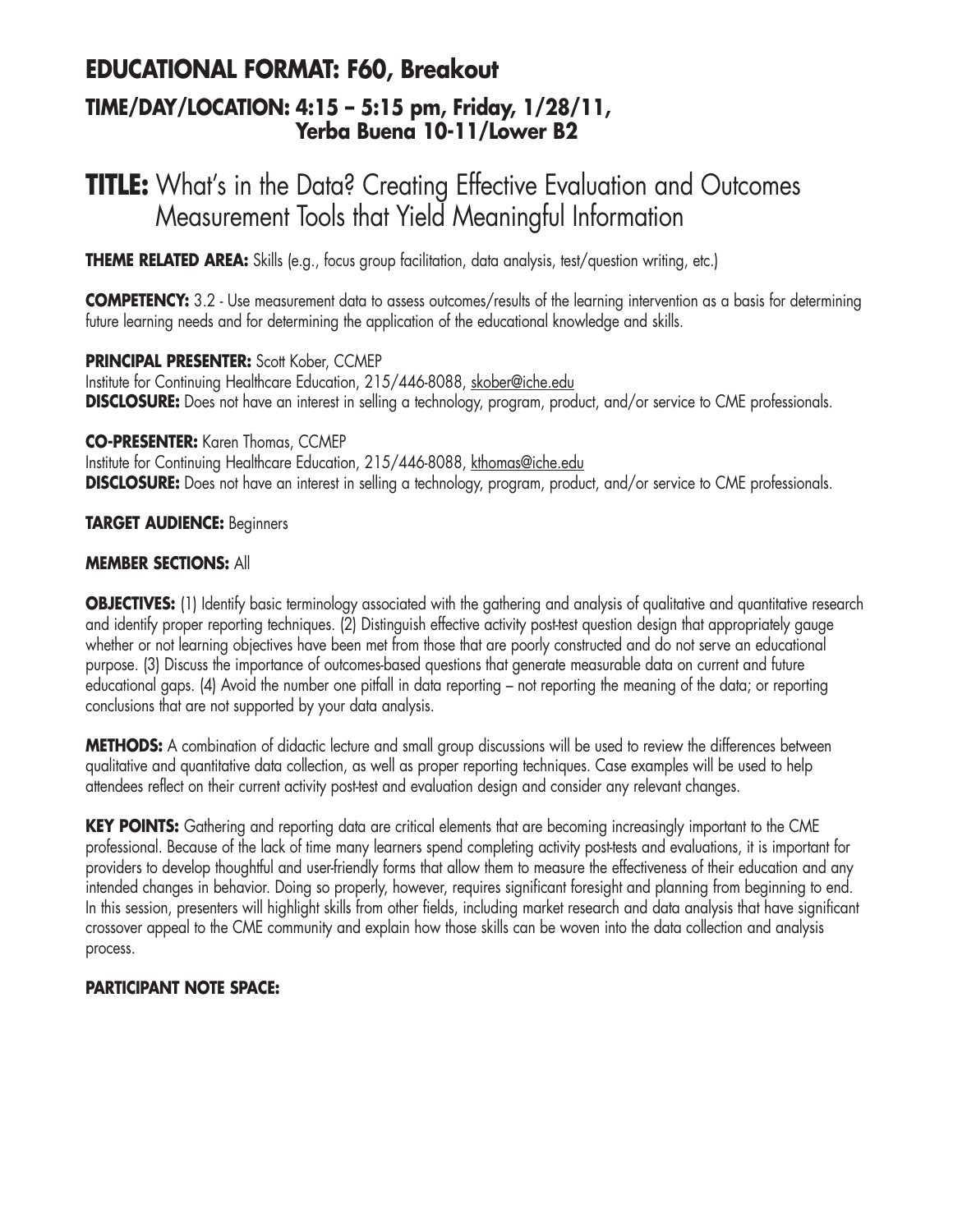## **EDUCATIONAL FORMAT: F61, Breakout TIME/DAY/LOCATION: 4:15 – 5:15 pm, Friday, 1/28/11, Pacific H/4th**

## **TITLE:** Bar Coding and Case Vignettes: A Comparison of Measurement Tools in One CME Intervention

**THEME RELATED AREA:** Skills (e.g., focus group facilitation, data analysis, test/question writing, etc.)

**COMPETENCY:** 3.6 - Provide measurement tools and utilize reliable data to enable physician-learners to compare present levels of performance with optimum performance.

**PRINCIPAL PRESENTER: Alicia Sutton, CCMEP** Omnia Education, Inc., 215/237-5892, asutton@omniaeducation.com **DISCLOSURE:** Does not have an interest in selling a technology, program, product, and/or service to CME professionals.

**CO-PRESENTER:** Greg Salinas, PhD CE Outcomes LLC, 205/259-1079, greg.salinas@ceoutcomes.com **DISCLOSURE:** Does have an interest in selling a product and/or service to CME professionals.

**TARGET AUDIENCE:** Non-beginners

#### **MEMBER SECTIONS:** All

**OBJECTIVES:** At the conclusion of this program, learners will better understand:

- 1. The use of bar coding to track learns in outcomes measurements
- 2. Bar coding at multiple stages: pre, post, and follow up
- 3. The use of case study vignettes to demonstrate change in performance

**METHODS:** This is a case-based presentation that will demonstrate how to utilize bar coding and case study vignettes to track learner progress and demonstrate change over time. Learners will review bar coding parameters and case studies as primary tools in outcomes measurements.

**KEY POINTS:** Tracking change over time is critical in demonstrating outcomes. This is a case-based presentation will demonstrate how to bar coding and case study vignettes were used in the same CME intervention, and a comparison will be made to their respective outcome measurements.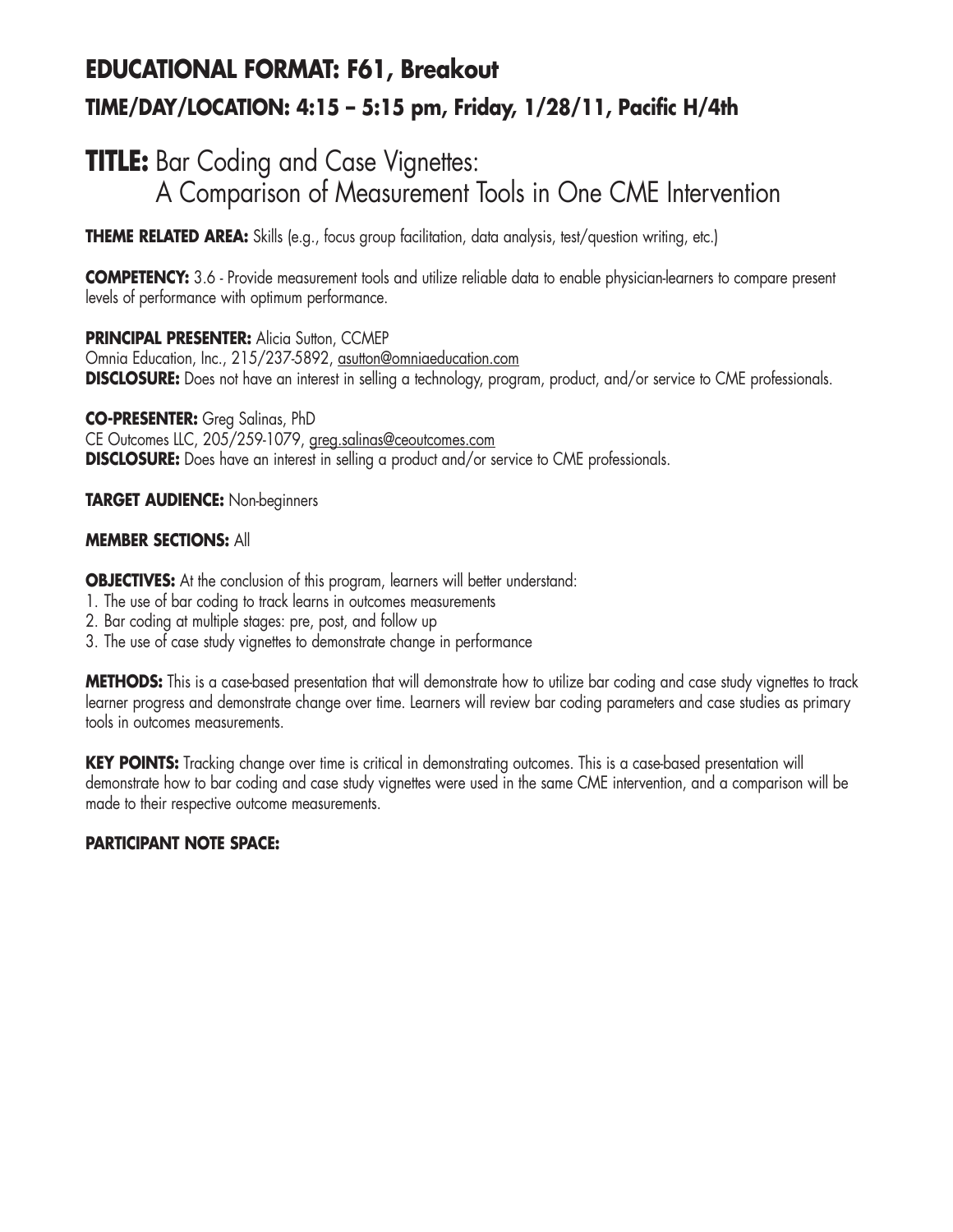## **EDUCATIONAL FORMAT: F62, Breakout**

### **TIME/DAY/LOCATION: 4:15 – 5:15 pm, Friday, 1/28/11, Yerba Buena 12-13/Lower B2**

## **TITLE:** Breaking Down the Barriers: Incorporating Lean Methodology and "A3" Thinking to Improve the CME Planning Process

**THEME RELATED AREA:** Performance consulting and/or organizational development

**COMPETENCY:** 4.6 - Identify and help modify processes that are barriers to change and the implementation of new knowledge.

**PRINCIPAL PRESENTER:** Jane Grube, BS Lehigh Valley Health Network, 610/402-2398, jane\_m.grube@lvh.com **DISCLOSURE:** Does not have an interest in selling a technology, program, product, and/or service to CME professionals.

**CO-PRESENTER:** Karen Craig, MEd

Lehigh Valley Health Network, 610/402-2481, karen\_c.craig@lvh.com **DISCLOSURE:** Does not have an interest in selling a technology, program, product, and/or service to CME professionals.

### **TARGET AUDIENCE:** Non-beginners

### **MEMBER SECTIONS:** All

### **OBJECTIVES:**

- 1. Identify common structures and elements of an A3.
- 2. Apply A3 methodology to develop needs assessments and identify practice gaps, educational interventions, and outcomes measurements.
- 3. Articulate the benefits of A3 thinking from the perspective of the individual, managers and organization.

**METHODS:** This session will include didactic lecture, case presentations and hands-on interactive small group instruction to introduce how to use A3 principles to remove barriers within healthcare institutions, plan CME activities, and improve the CME planning process. Presenters will provide examples of A3 documents utilized in CME planning and activity implementation, and guide participants through the process. Participants will have the opportunity to apply A3 methodology to CME accreditation applications.

KEY POINTS: Working with planning teams within healthcare institutions that have varied backgrounds, motivations for developing CME activities, and levels of experience with CME criteria, create difficult challenges for the CME office. Utilizing the A3 methodology to determine the reason for action or educational need, current conditions, target state, goals and outcomes, gap analysis, countermeasure plans or educational interventions, and follow-up, helps to break down barriers and overcome the language of CME while adhering to the necessary criteria. A3 thinking engages communication and dialogue in a manner that leads to good decisions, where the proposed countermeasures are based on facts, and data is gathered at the place the work is performed, from the people who perform it. This methodology follows the PDCA process, and can be incorporated into Quality Improvement initiatives.

### **RECOMMENDED READING:**

1. Shook, J., (2008), Managing to Learn, The Lean Enterprise Institute

2. ACCME Updated Criteria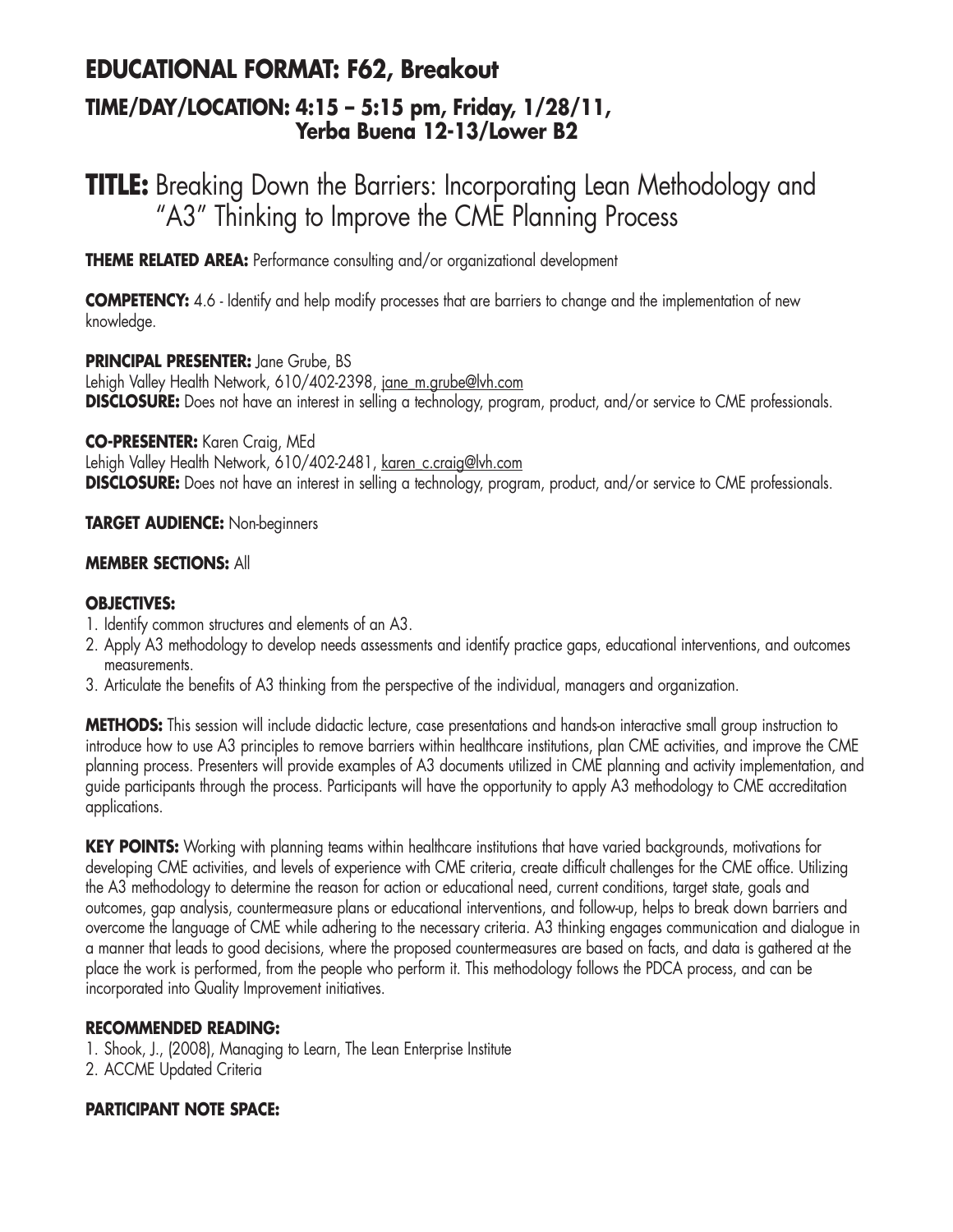### **EDUCATIONAL FORMAT: F63, Breakout TIME/DAY/LOCATION: 4:15 – 5:15 pm, Friday, 1/28/11, Yerba Buena 14-15/Lower B2**

## **TITLE:** Collaboration and Blended Education Methodology to Improve Quality of Care

**THEME RELATED AREA:** Quality of care and patient health outcomes improvement

**COMPETENCY:** 5.1 - Identify and collaborate with critical internal partners, including the quality improvement unit, performance improvement unit, the library, patients, and other related units, to accomplish the CME mission.

**PRINCIPAL PRESENTER:** Steven Kawczak, MA Cleveland Clinic, 216/444-2572, kawczas@ccf.org **DISCLOSURE:** Does not have an interest in selling a technology, program, product, and/or service to CME professionals.

**CO-PRESENTER:** Anne Grothe Cleveland Clinic, 216/444-8981, grothea@ccf.org **DISCLOSURE:** Does not have an interest in selling a technology, program, product, and/or service to CME professionals.

#### **TARGET AUDIENCE:** Non-Beginners

### **MEMBER SECTIONS:** All

### **OBJECTIVES:**

- 1. Discuss the benefits of breaking out of the silos inherent in institutions, create synergy and foster collaboration between CME and Quality.
- 2. Describe the blended educational methodology and related interventions in the continuum of learning.
- 3. Demonstrate results that show improvement in patient care.

**METHODS:** Presentation will illustrate our institution's experience in collaboration between the Center for Continuing Education and the Quality and Patient Safety Institute and demonstrate how using several blended methods of instruction benefit educational outcomes. Participants will interact and encouraged to share experiences from their own organizations that may be helpful to others.

**KEY POINTS:** Cleveland Clinic Center for Continuing Education and the Quality and Safety Institute created an effective collaboration to achieve our common mission of improved patient care. The strengths, talents and key goals of different areas of an institution can and should achieve synergy to improve outcomes. Our collaboration will show how the use of several Regularly Scheduled Series and various online activities were combined with additional resources to encourage reference and reinforcement. Data collected by both groups allowed measurement of the impact of these educational interventions on the quality of patient care in the institution.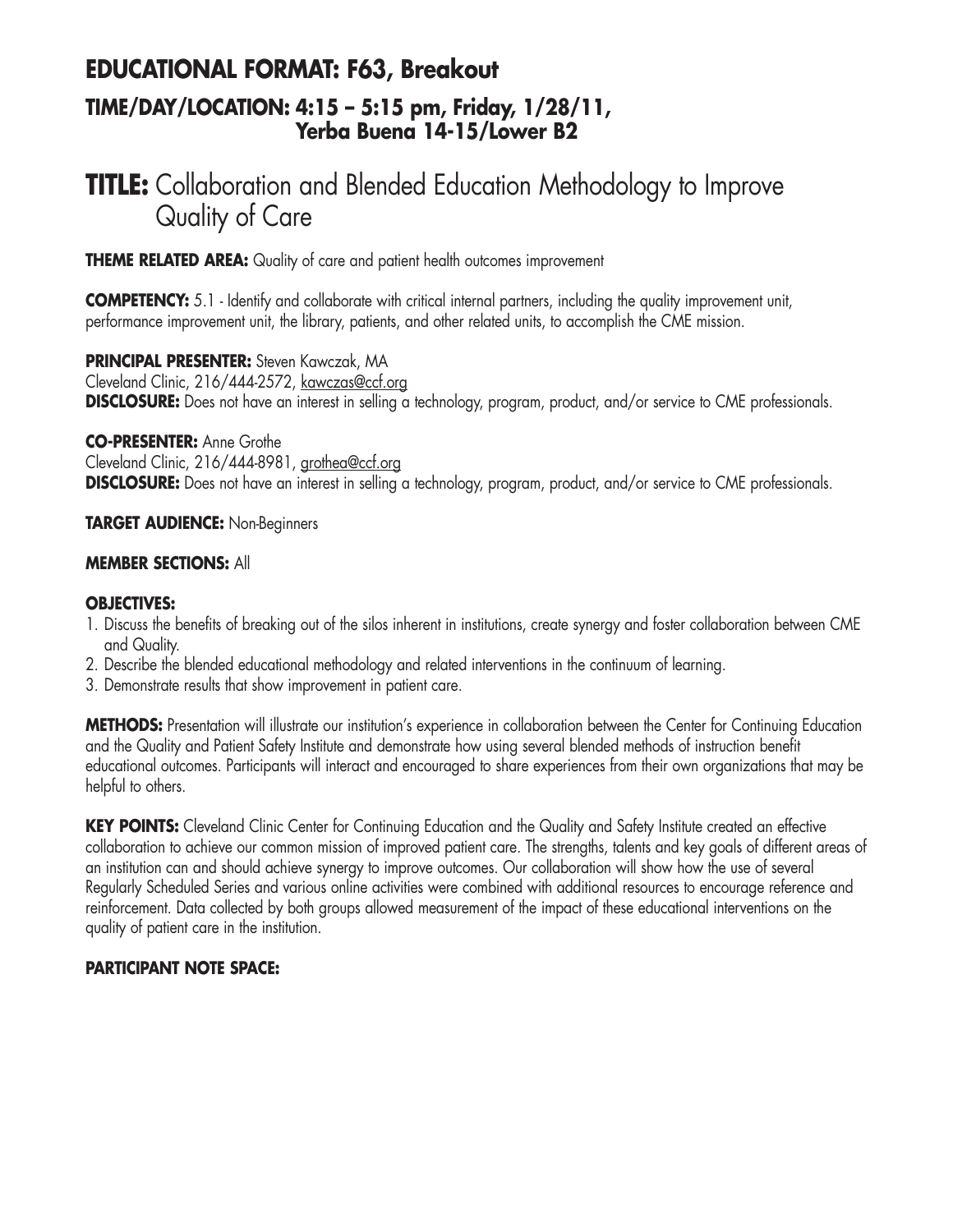## **EDUCATIONAL FORMAT: F64, Breakout TIME/DAY/LOCATION: 4:15 – 5:15 pm, Friday, 1/28/11, Nob Hill A-C/Lower B2**

## **TITLE:** Building a Community of Practice to Affect Performance Improvement in the CME Community

**THEME RELATED AREA:** Performance consulting and/or organizational development

**COMPETENCY:** 5.2 - Identify and collaborate with external partners that enhance effective CME activities.

**PRINCIPAL PRESENTER:** Floyd Pennington, PhD CTL Associates, Inc, 770/506-8150, ctlassoc@mindspring.com **DISCLOSURE:** Does have an interest in selling a service to CME professionals.

**CO-PRESENTER:** Nancy Davis, PhD

National Institute for Quality Improvement and Education, 412/205-5368, ndavis@nigie.org **DISCLOSURE:** Does have an interest in selling a program, product and/or service to CME professionals.

**CO-PRESENTER:** Melinda Steele, MEd

Confluence Educational Consulting, Inc, 806/789-6918, melindas@suddenlink.net **DISCLOSURE:** Does have an interest in selling a service to CME professionals.

**CO-PRESENTER:** Jack Kues, PhD University of Cincinnati, 513/558-3196, kuesjr@uc.edu **DISCLOSURE:** Does not have an interest in selling a technology, program, product, and/or service to CME professionals.

**TARGET AUDIENCE:** Non-beginners

#### **MEMBER SECTIONS:** All

#### **OBJECTIVES:**

- 1. Identify differences between CoPs and project teams.
- 2. Assess the role of CoP's in knowledge management.
- 3. List the benefits of CoP's and actions required to cultivate a successful CoP.
- 4. Discuss barriers to cultivating a successful CoP.

**METHODS:** Presentation of best practices and interactive discussion with audience.

**KEY POINTS:** Communities of Practice (CoP) refer to groups sharing a common interest and desire to learn from and contribute to the community with their variety of experiences. Community members establish norms and build collaborative relationships. They create and negotiate an understanding of the 'domain' of the community. And the community produces a set of communal resources used to pursue their mutual interests.

In early 2010 a group of CME professionals formed a CoP focused on Performance Improvement. This session describes the process used to establish the CoP; characteristics of the community including how it defined its domain of interest, its notion of community and its scope of practice and "rules" of engagement; and the accomplishments of the PI CoP.

**RECOMMENDED READING:** Wenger, Etienne; McDermott, Richard; Snyder, William M. (2002). Cultivating Communities of Practice (Hardcover). Harvard Business Press; 1 edition. ISBN 978-1578513307.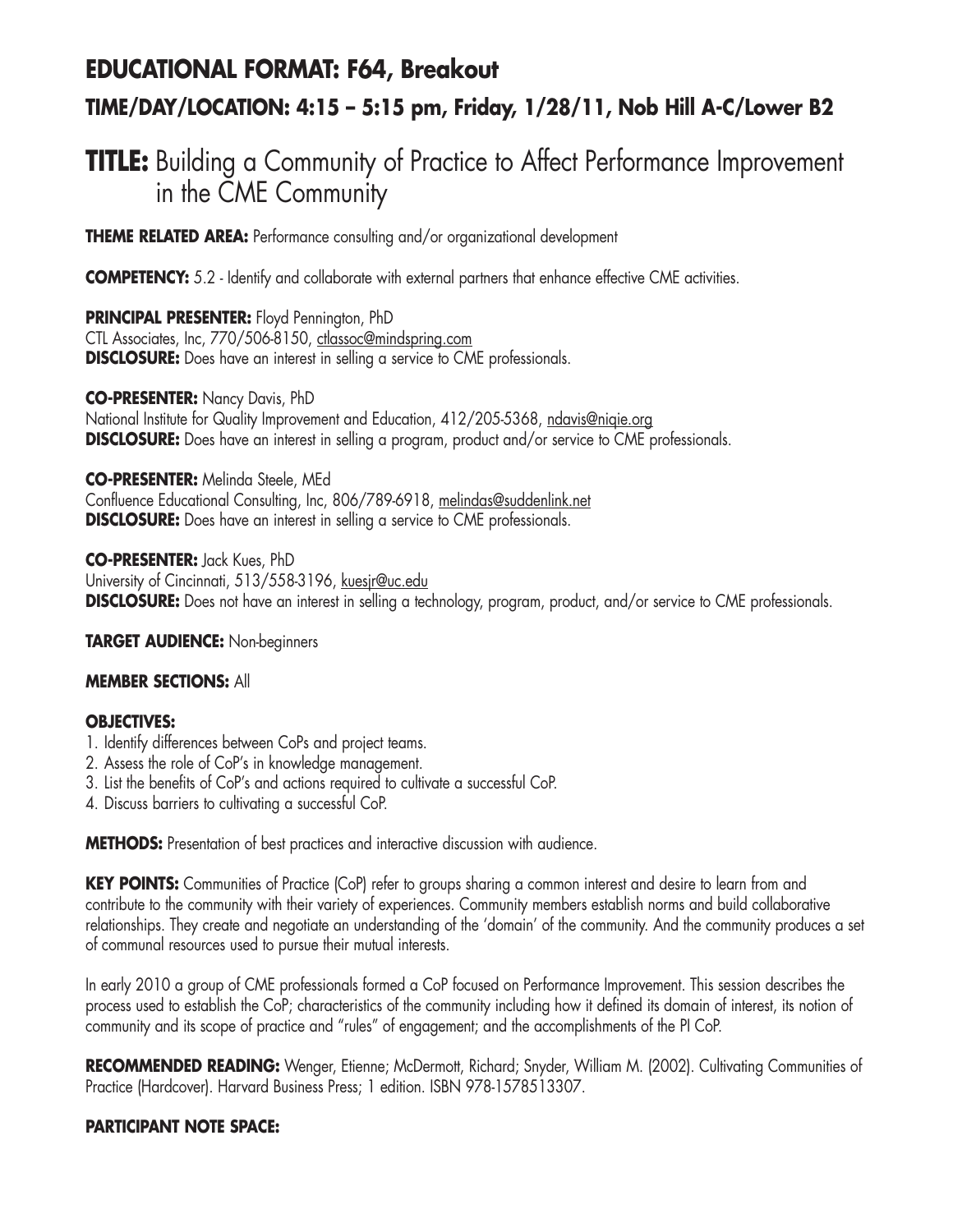**EDUCATIONAL FORMAT: F65, Breakout (Rescheduled as S23)**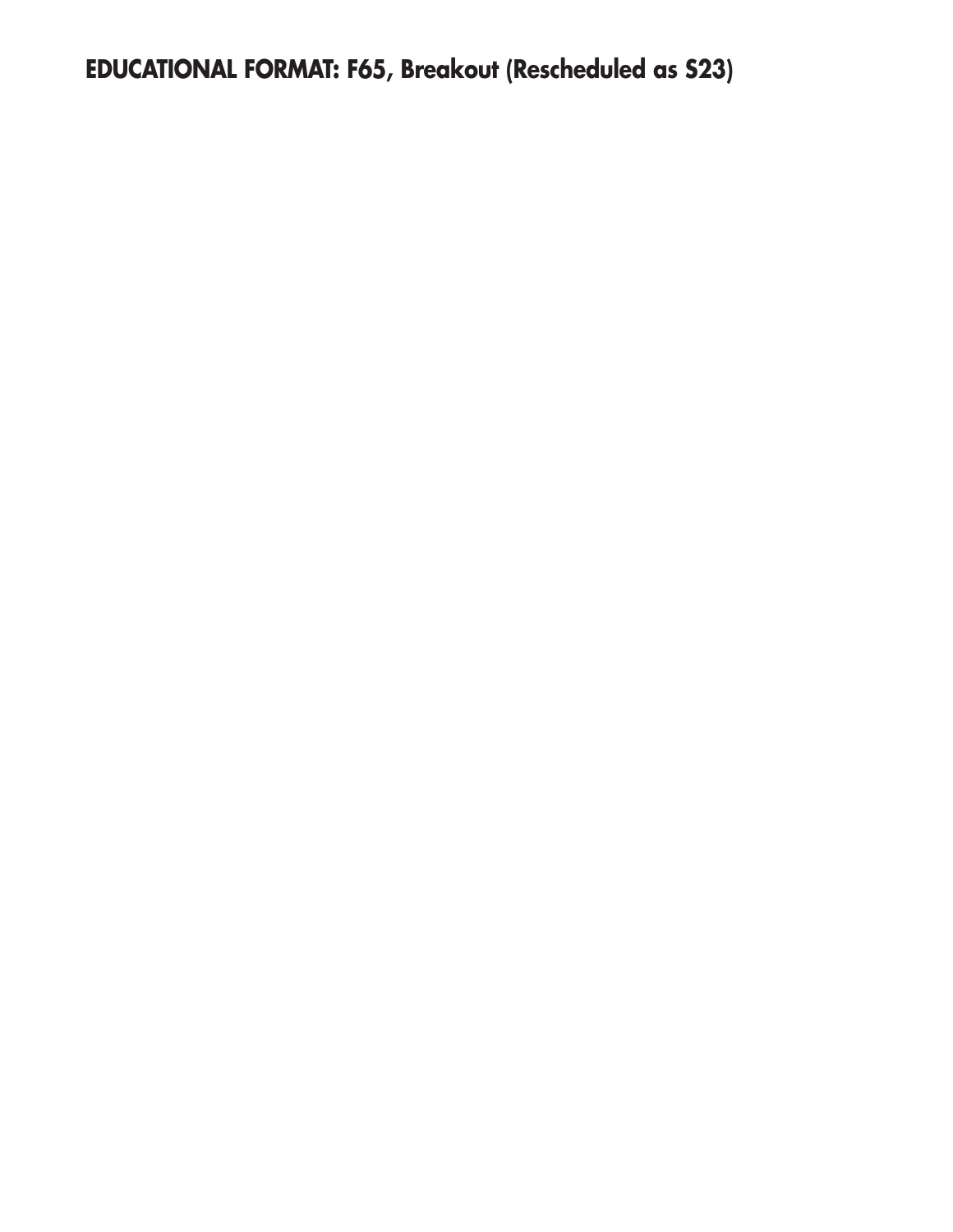## **EDUCATIONAL FORMAT: F66, Breakout TIME/DAY/LOCATION: 4:15 – 5:15 pm, Friday, 1/28/11, Pacific I/4th**

## **TITLE:** CME Without Borders: Best and Worst Practices in Global CME

**THEME RELATED AREA:** Skills (e.g., focus group facilitation, data analysis, test/question writing, etc.)

**COMPETENCY:** 5.4 - Apply effective communication and interpersonal skills to facilitate partnering with appropriate organizations.

### **PRINCIPAL PRESENTER:** Lawrence Sherman, FACME, CCMEP

Prova Education, 215/285-6034, LS@provaeducation.com **DISCLOSURE:** Does not have an interest in selling a technology, program, product, and/or service to CME professionals.

**CO-PRESENTER:** Maureen Doyle-Scharff, MBA Pfizer Inc, 212/733-6360, maureen.doyle-scharff@pfizer.com **DISCLOSURE:** Does not have an interest in selling a technology, program, product, and/or service to CME professionals.

**CO-PRESENTER:** Sarah Krüg Pfizer Inc, 212/733-7570, sarah.krug@pfizer.com **DISCLOSURE:** Does not have an interest in selling a technology, program, product, and/or service to CME professionals.

### **TARGET AUDIENCE:** Non-beginners

### **MEMBER SECTIONS:** All

### **OBJECTIVES:**

- 1. Apply principles of global CME best practices to activity development and implementation.
- 2. List appropriate factors to consider when developing global CME initiatives.
- 3. Define pitfalls to avoid when considering global CME initiatives.
- 4. Compare specifications of global CME with those of international CME.
- 5. Address cultural and geographic competences as related to CME.

**METHODS:** Presenters will assess the experience of the audience in global/international CME and based on experience level, will utilize an interactive format to use case examples and available data to describe best and worst practices. Practical tips and information will be provided to participants to help improve their competence and performance in delivering CME outside the US.

### **KEY POINTS:**

- 1. Best and worst practices exist in the delivery of CME and CPD around the world.
- 2. US and global providers can learn from both best and worst practices to facilitate educational that meets local requirements without sacrificing educational integrity.
- 3. Quality providers exist around the world; identification of these providers can lead to strong collaborations in the design, development and implementation of CME activities.
- 4. Cultural and geographic competences are key first steps in considering global and international CME initiatives.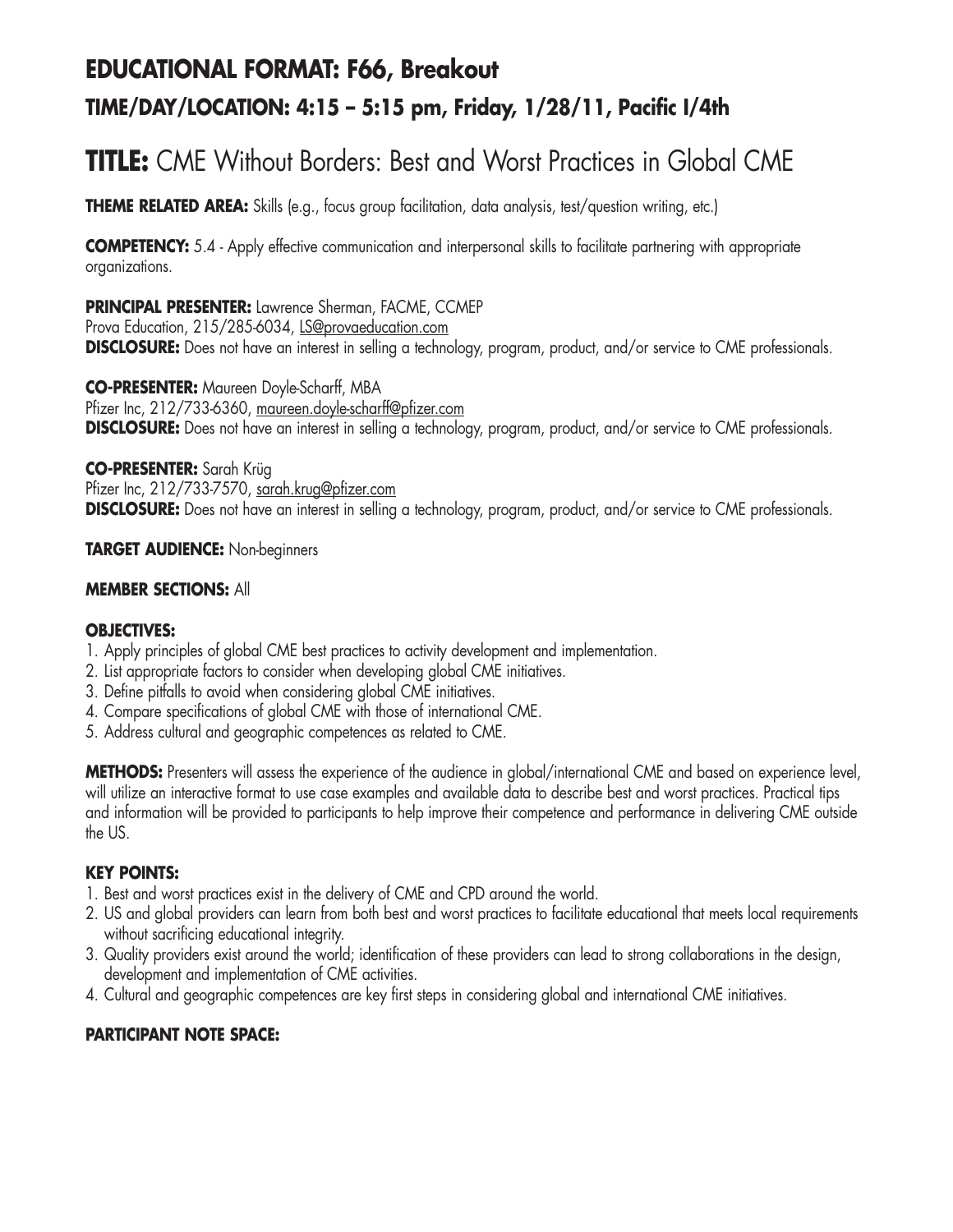## **EDUCATIONAL FORMAT: F67, Breakout**

### **TIME/DAY/LOCATION: 4:15 – 5:15 pm, Friday, 1/28/11, Yerba Buena 7-9/Lower B2**

## **TITLE:** ACCME's Accreditation Process (Part 2): Tools and Tips

**THEME RELATED AREA:** Skills (e.g., focus group facilitation, data analysis, test/question writing, etc.)

**COMPETENCY:** 7.6 - Assure that the CME program is in compliance with the Accreditation Essentials, Elements, and Policies and other regulatory requirements.

### **PRINCIPAL PRESENTER:** Murray Kopelow, MD

Accreditation Council for Continuing Medical Education (ACCME), 312/527-9200, mkopelow@accme.org **DISCLOSURE:** Does not have an interest in selling a technology, program, product, and/or service to CME professionals.

### **CO-PRESENTER:** David Baldwin, MPA

Accreditation Council for Continuing Medical Education (ACCME), 312/527-9200, dbaldwin@accme.org **DISCLOSURE:** Does not have an interest in selling a technology, program, product, and/or service to CME professionals.

### **CO-PRESENTER:** Dion Richetti

Discovery Institute of Medical Education (DIME), 312/553-8071, dion.richetti@dimeded.org **DISCLOSURE:** Does not have an interest in selling a technology, program, product, and/or service to CME professionals.

### **CO-PRESENTER:** Brooke Taylor, MPH

William Beaumont Hospital, 248/551-0908, brooke.taylor@beaumont.edu **DISCLOSURE:** Does not have an interest in selling a technology, program, product, and/or service to CME professionals.

### **TARGET AUDIENCE:** Non-beginners

### **MEMBER SECTIONS:** All

**OBJECTIVES:** After this session, participants should be able to: (1) discuss the various components of the ACCME accreditation process; (2) outline strategies for the ACCME self study process for accreditation; and (3) identify available ACCME accreditation tools and resources to aid in the ACCME accreditation process.

**METHODS:** ACCME staff will use a presentation format to describe the ACCME accreditation process. The presentation will be supplemented by insights from two provider panelists that have recently gone through the accreditation process.

**KEY POINTS:** ACCME expects its accredited providers to monitor their overall CME program for compliance with the Accreditation Requirements and verify that compliance through an accreditation process. Understanding the components of the ACCME accreditation process and identifying strategies for completing the process will assist CME professionals in facilitating their organization's continued accreditation. Participants will have an opportunity to ask both the presenters and provider panelists' questions during this session.

**RECOMMENDED READING:** See www.accme.org for information and documents related to ACCME's "Accreditation Process.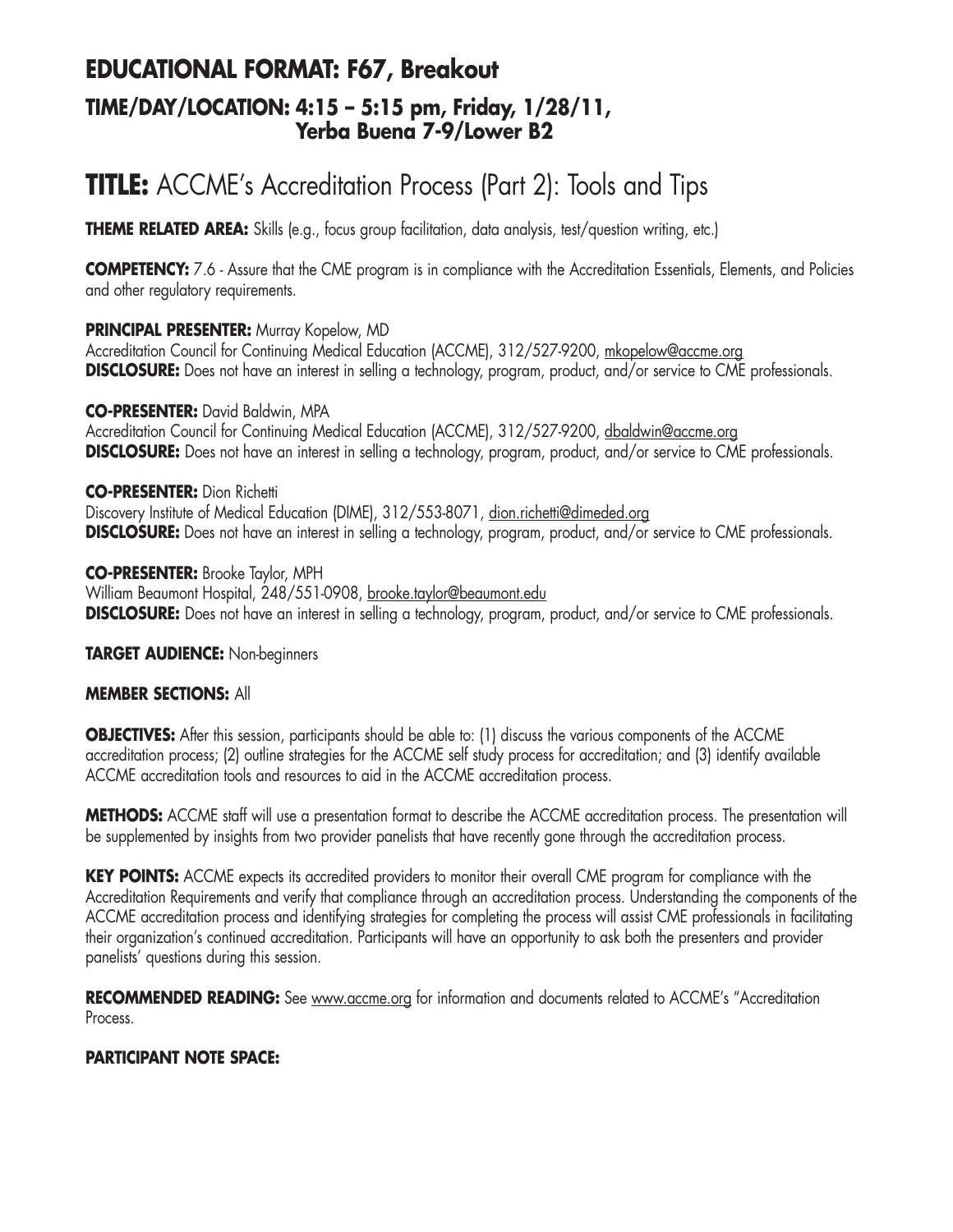## **EDUCATIONAL FORMAT: F68, Breakout TIME/DAY/LOCATION: 4:15 – 5:15 pm, Friday, 1/28/11, Foothill E/2nd**

## **TITLE:** Does Your Organization Walk the Talk? Using What You Already Know to Advance Your Organization through Staff CPD

**THEME RELATED AREA:** Performance consulting and/or organizational development

**COMPETENCY:** 8.3 - Promote professional development for self and staff.

### **PRINCIPAL PRESENTER:** Sheila Robertson, MPH

CME Enterprise, 317-846-2881, sheila\_robertson@cmeenterprise.com **DISCLOSURE:** Does not have an interest in selling a technology, program, product, and/or service to CME professionals.

### **CO-PRESENTER:** Bruce Bellande, PhD

DWA Healthcare Communications Group, 317/846-2690, bruce\_bellande@dwahcg.com **DISCLOSURE:** Does not have an interest in selling a technology, program, product, and/or service to CME professionals.

### **CO-PRESENTER:** Heather Flynn, BS

CME Enterprise, 317-846-2895, heather\_flynn@cmeenterprise.com **DISCLOSURE:** Does not have an interest in selling a technology, program, product, and/or service to CME professionals.

**CO-PRESENTER:** Richard Thielen, PhD CME Enterprise, 317-846-2875, richard\_thielen@cmeenterprise.com **DISCLOSURE:** Does not have an interest in selling a technology, program, product, and/or service to CME professionals.

**TARGET AUDIENCE:** Non-beginners

### **MEMBER SECTIONS:** All

**OBJECTIVES:** (1) Develop a value proposition for investing in staff CPD to elicit stakeholder support in your organization. (2) Describe key steps and associated timeframes for developing and maintaining a staff CPD program. (3) Prioritize initial and ongoing multi-disciplinary needs for staff CPD in your organization. (4) Propose relevant interventions and an appropriate tracking mechanism for your organization. (5) Create an action plan to advance your organization by utilizing staff CPD.

**METHODS:** Presenters will use lecture and visual aids to describe their comprehensive staff CPD program. Discussion will elicit ways to overcome resistance and/or barriers to implementing and sustaining such a program, and the audience will be encouraged to share success stories, best practices, and lessons learned.

**KEY POINTS:** Staff CPD can be easy to overlook when your organization is pressed for time and resources; however, taking only a few small steps can significantly increase the value your organization offers to its stakeholders. Regardless of where you are in the staff CPD process, this session will provide you with practical insights and tools to advance your efforts, including parallels to the CME planning processes you already know and use. Discussion will address how, by employing a mix of teambased CPD, self-directed learning, and ongoing reinforcement, organizations can empower their employees, support efforts to obtain certifications (e.g., CCMEP), and achieve sustainable improvement.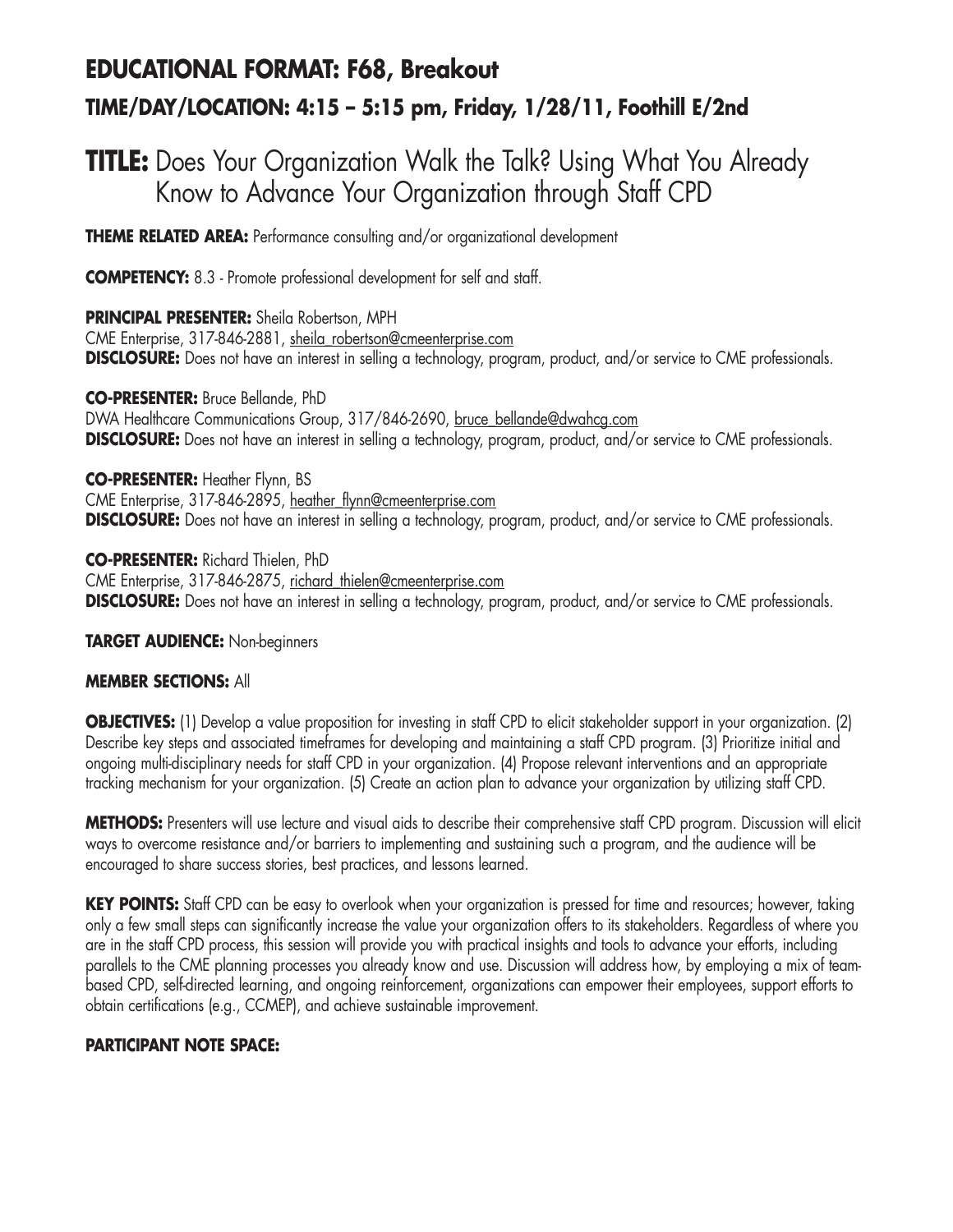### **EDUCATIONAL FORMAT: S1, Plenary TIME/DAY/LOCATION: 8:30 – 9:30 am, Saturday, 1/29/11, Yerba Buena 7-9/Lower B2**

## **TITLE:** Hot Topics in CME/CPD **(Invited Abstract)**

**THEME RELATED AREA:** Quality of care and patient health outcomes improvement

**COMPETENCY:** 1.4 - Remain current on the CME literature

**MODERATOR:** Greg Paulos, MBA 602/502-5227, greg.paulos1@gmail.com **DISCLOSURE:** Does not have an interest in selling a technology, program, product, and/or service to CME professionals.

**PRINCIPAL PRESENTER:** Hilary Schmidt, PhD sanofi-aventis, 908/981-5152, Hilary.Schmidt@sanofi-aventis.com **DISCLOSURE:** Does not have an interest in selling a technology, program, product, and/or service to CME professionals.

#### **TARGET AUDIENCE:** All

#### **MEMBER SECTIONS:** All

#### **Objectives:**

- 1. Recognize and relate a short synopsis of 5 or more hot topics in CME and CPD
- 2. Describe how cognitive bias can impact clinician decision-making and why it matters to CME professionals
- 3. Report on IHI initiatives to speed up the dissemination and spread of new ideas to improve patient outcomes and the clear link with CPD

**Methods:** Using a news reporter format, the moderator will brief the audience on multiple hot topics in CME and respond to extemporaneous questions from the audience. Guest speakers will address specific topics laying out specifics for consumption.

**Key Points:** Each year there are many issues in the field of continuing professional development that serve to promote education, deter education or challenge the current thinking about CME and CPD. The intent of this session is to highlight some of those topics and pique your interest in a quick fire way. Highlighted will be the need for CME to shift to accelerated improvement and the rapid spread of new ideas in healthcare. Cognitive Bias is also on the forefront of our field as clinician decision-making can be flawed leading to misdiagnosis or missed diagnosis of illness. Finally the call for transparency (sunshine) on pharmaceutical funding of education has been in the spotlight for the past 18 months. Is it likely to end any time soon? These and other hot topics will be part of the final conference day.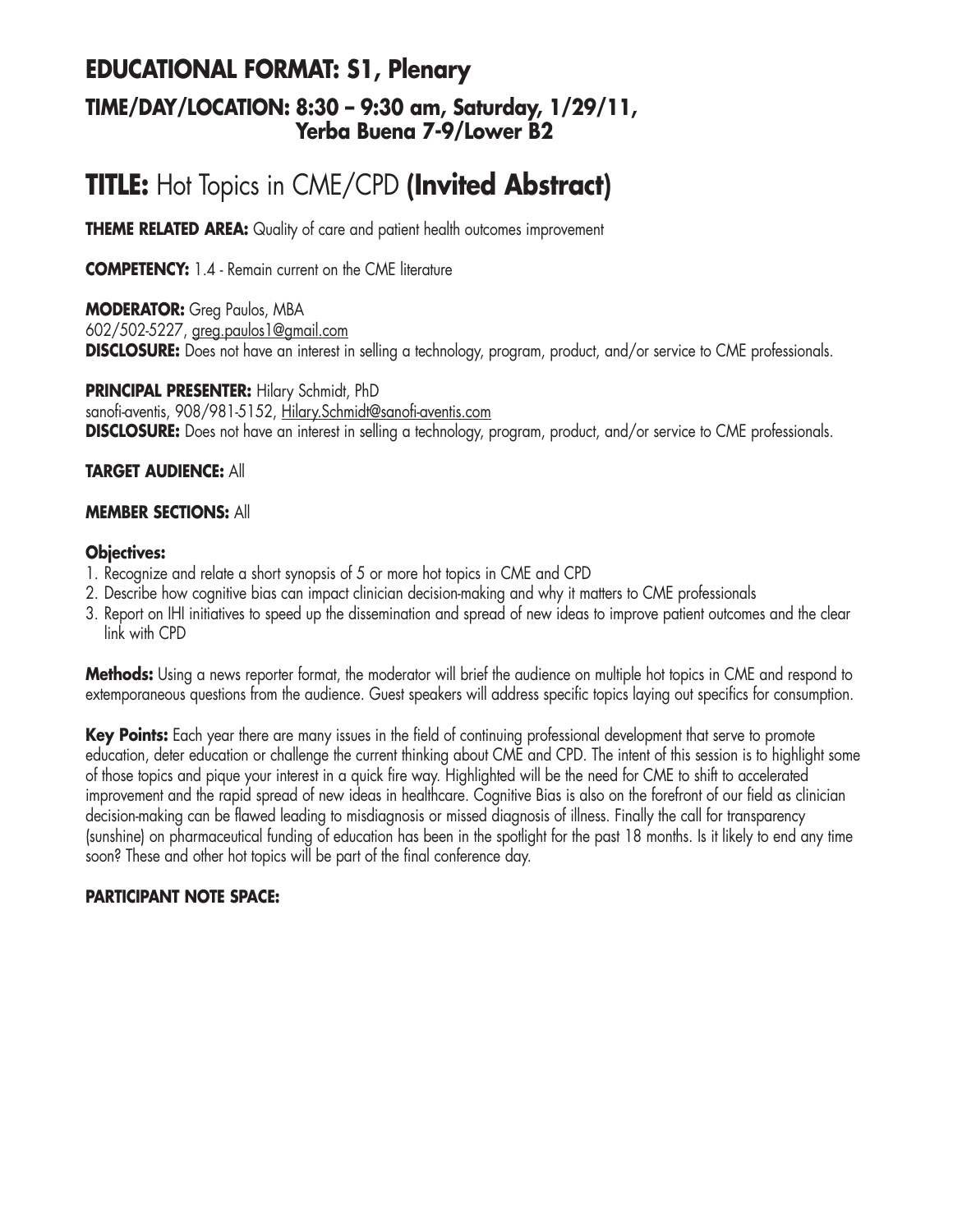### **EDUCATIONAL FORMAT: S2, Mini-plenary TIME/DAY/LOCATION: 10:00 – 11:00 am, Saturday, 1/29/11, Yerba Buena 7-9/Lower B2**

## **TITLE:** The Next Financial Model - Pay for Performance **(Invited Abstract)**

**COMPETENCY:** 4.5 - Design activities with a cumulative goal of helping physicians, or teams of learners, to adopt change incrementally, assuring there is compatibility with present systems and advantage over present behaviors.

### **PRINCIPAL PRESENTER:** Carol Havens, MD

Kaiser Permanente, 510/625-3317, carol.havens@kp.org **DISCLOSURE:** Does not have an interest in selling a technology, program, product, and/or service to CME professionals

#### **CO-PRESENTER:** Robert Wise, MD

The Joint Commission, 630/792-5000, rwise@jointcommission.org **DISCLOSURE:** Does not have an interest in selling a technology, program, product, and/or service to CME professionals

### **CO-PRESENTER:** Michael Zimmerman, MD

Affinity Medical Group, 510/230-2372, mzimmerman@affinitymd.com **DISCLOSURE:** Does not have an interest in selling a technology, program, product, and/or service to CME professionals

### **TARGET AUDIENCE:** Non-beginners

### **MEMBER SECTIONS:** All

**OBJECTIVES:** Participants will be able to:

- Discuss how changes in reimbursement are related to CME at the level of clinical practice or the practice system.
- Describe an alternative business model for paying for CME.
- Identify factors that influence quality measures and payments.
- Define the shift of CME from fee for service to QI/PI departments.

**METHODS:** Presentation and interactive discussion with audience.

**KEY POINTS:** This interactive session will be an overview of how changes in reimbursement (e.g., P4P) are related to CME or potential for CME at the level of the clinical practice or practice system. Physicians might be much more willing to pay for the expense of doing PICME and similar types of practice-based CME if they could relate it directly to increases or losses of income. This is a proposed alternative business model for paying for CME. In hospitals, the quality measures are tied to payments by CMS, accreditation by the Joint Commission, and arrangements with payors. Key areas for discussion will be: (1) Payor factor, (2) non-reimbursement for non-performance, (3) assisting physicians with getting education they need, (4) physician compliance with needed practice changes, (5) shift of CME as fee for service provided to QI/PI, etc. departments, (6) physician compliance with needed practice changes, (7) ongoing professional practice evaluation (OPPE) component, and (8) how handled in closed systems.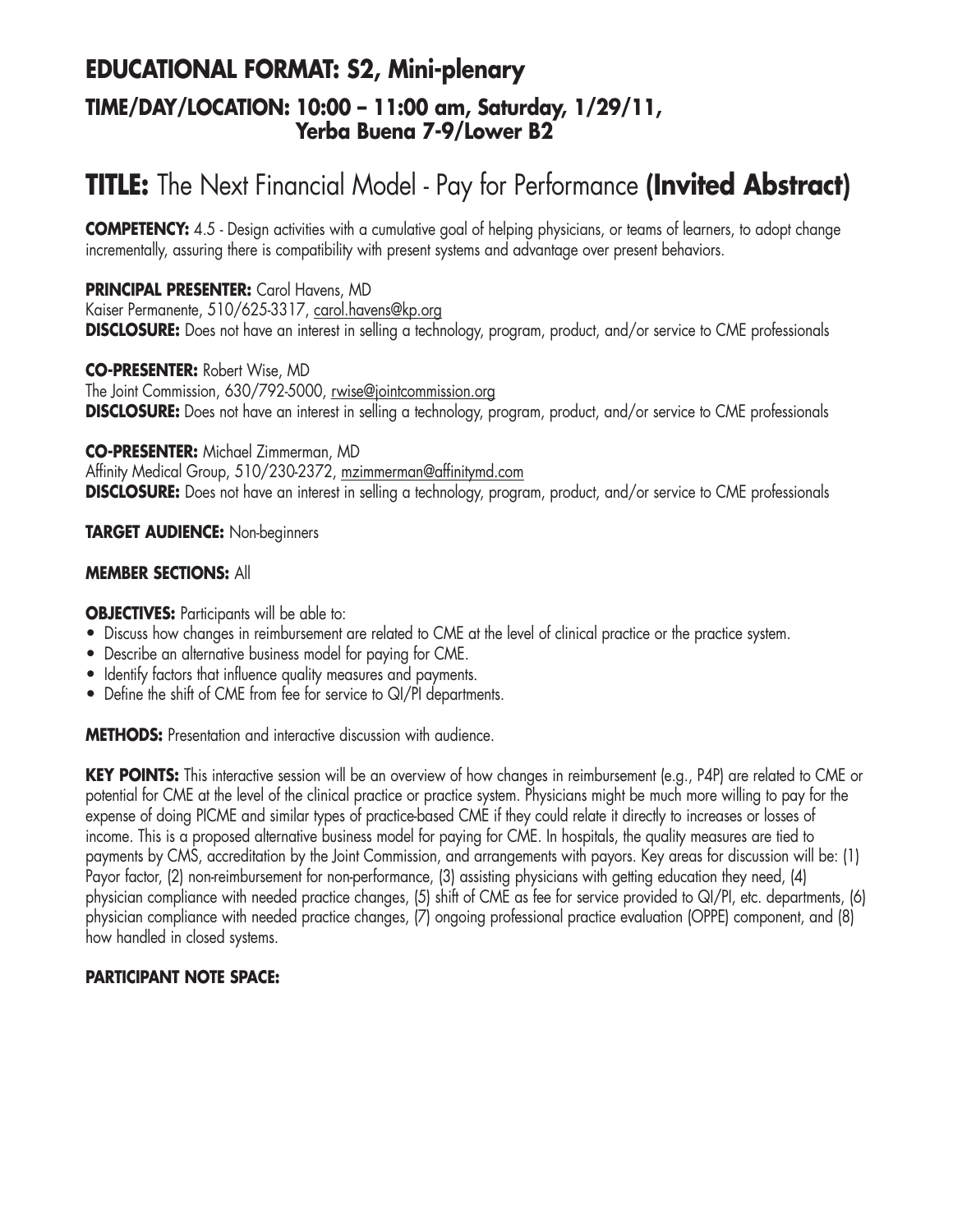### **EDUCATIONAL FORMAT: S3, Breakout**

### **TIME/DAY/LOCATION: 10:00 – 11:00 am, Saturday, 1/29/11, Foothill G1-G2/2nd**

## **TITLE:** Embedding Interdisciplinary Education in the CME Culture of Medical Specialists: A Sustainable Model that Works

**THEME RELATED AREA:** Multi- and inter-disciplinary education

**COMPETENCY:** 2.6 - Consider the learning environment, select and apply learning formats that are effective for physician learning and meeting the expected outcome.

### **PRINCIPAL PRESENTER:** Réjean Laprise, PhD

Fédération des médecins spécialistes du Québec, 514/350-5176, rlaprise@fmsq.org **DISCLOSURE:** Does not have an interest in selling a technology, program, product, and/or service to CME professionals.

### **CO-PRESENTER:** Robert Thivierge, MD

Fédération des médecins spécialistes du Québec, 514/350-5176, robert.thivierge@umontreal.ca **DISCLOSURE:** Does not have an interest in selling a technology, program, product, and/or service to CME professionals.

### **CO-PRESENTER:** Gilles Hudon, MD

Fédération des médecins spécialistes du Québec, 514/350-5033, ghudon@fmsq.org **DISCLOSURE:** Does not have an interest in selling a technology, program, product, and/or service to CME professionals.

### **CO-PRESENTER:** Pierre Assalian, MD

Association des médecins psychiatres du Québec, 514/934-1934, ext. 42051, pierre.assalian@muhc.mcgill.ca **DISCLOSURE:** Does not have an interest in selling a technology, program, product, and/or service to CME professionals.

### **TARGET AUDIENCE:** Beginners

### **MEMBER SECTIONS:** All

**OBJECTIVES:** At the end of this session, participants should be able to: (1) describe a model of interdisciplinary CME that was implemented by the Federation of Medical Specialists of Quebec (FMSQ) and its affiliated specialists' associations, (2) identify other initiatives that were tried in different organizational and healthcare contexts, and (3) discuss barriers and strategies for the implementation of models of interdisciplinary CME that would be adapted to the specific needs and reality of their own organization.

**METHODS:** A case-study presentation will illustrate FMSQ's experience in implementing a unique and innovative approach to interdisciplinary CME, based on the principles of interprofessional education. Small group and plenary discussions will be used to share initiatives and highlight barriers and enablers for implementation in other settings.

**KEY POINTS:** Several healthcare problems could be resolved by breaking up professional silos and adopting more collaborative and holistic approaches to patient care. To tackle this issue, FMSQ and its affiliated associations developed an educational format that stimulates and facilitates the organization of interdisciplinary CME activities between the 35 specialists' provincial associations. In the first 3 years of implementation, this model has generated 8 interdisciplinary activities for a total of 13 participating associations (37%). In the meantime, this activity has become one of the most attended CME specialist events in the province and the interest is growing.

**FINANCIAL OR IN-KIND SUPPORT:** The following individuals also contributed to the development of this model: Bernard Bissonnette (rheumatologist), Renée-Claude Duval (paediatrician), Diane Francoeur (gynaecologist), Lise Guindon, Josée Parent (gastroenterologist), and Nicole Pelletier.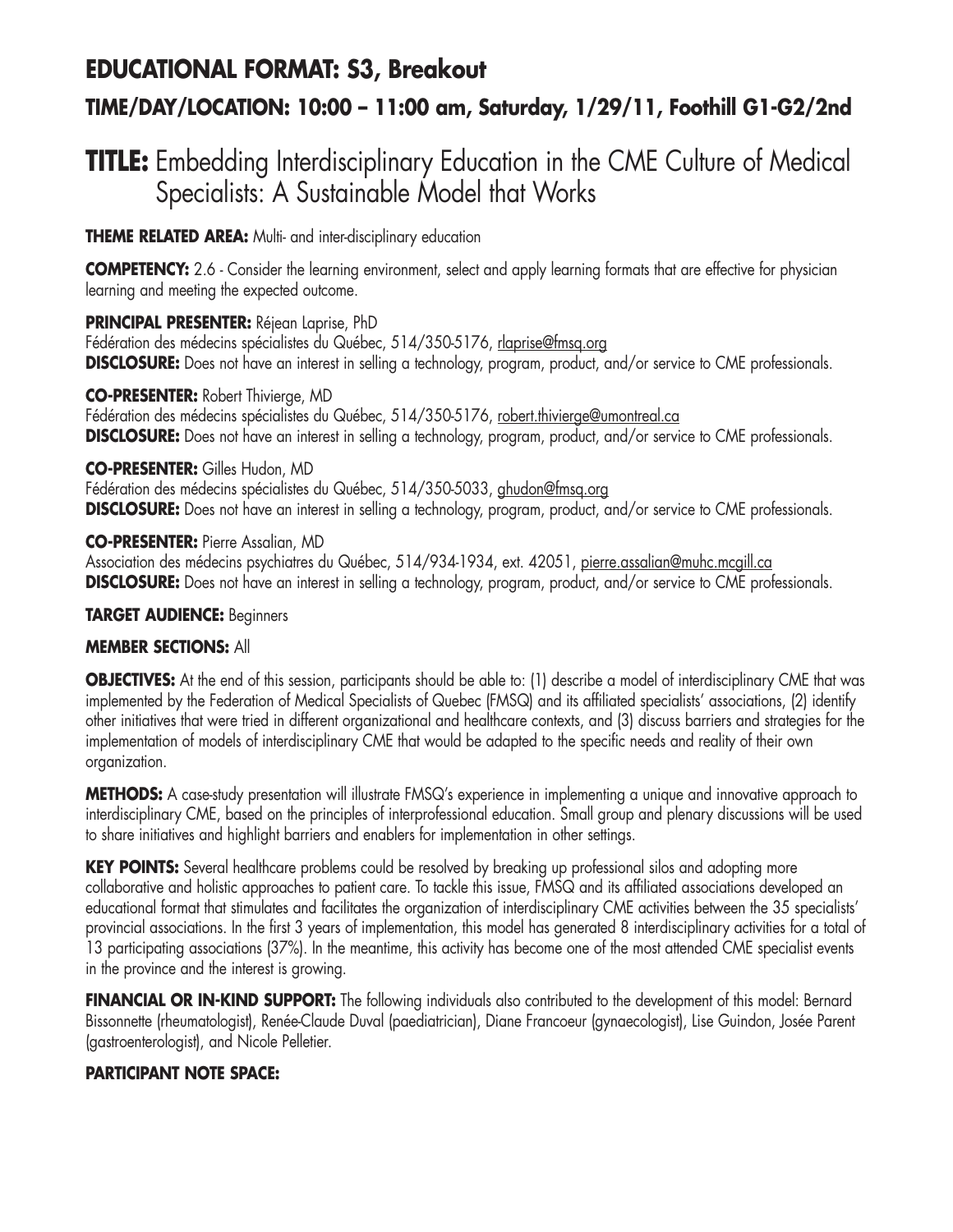### **EDUCATIONAL FORMAT: S4, Breakout TIME/DAY/LOCATION: 10:00 – 11:00 am, Saturday, 1/29/11, Yerba Buena 1-2/Lower B2**

## **TITLE:** Developing PI CME for ABMS Maintenance of Certification Part IV

**THEME RELATED AREA:** Quality of care and patient health outcomes improvement

**COMPETENCY:** 3.4 - Promote continuous improvement and performance measurement as skills for physicians during educational interventions.

### **PRINCIPAL PRESENTER:** Nancy Davis, PhD

National Institute for Quality Improvement and Education, 412/205-5368, ndavis@niqie.org **DISCLOSURE:** Does have an interest in selling a program, product and/or service to CME professionals.

**CO-PRESENTER:** Mellie Villahermosa Pouwels

American Board of Medical Specialties, 312/436-2677, mpouwels@abms.org **DISCLOSURE:** Does not have an interest in selling a technology, program, product, and/or service to CME professionals.

**CO-PRESENTER:** Sandra Selzer American Board of Internal Medicine, 215/446-3484, sselzer@abim.org **DISCLOSURE:** Does not have an interest in selling a technology, program, product, and/or service to CME professionals.

### **TARGET AUDIENCE:** Non-beginners

#### **MEMBER SECTIONS:** All

#### **OBJECTIVES:**

- 1. Define current Maintenance of Certification (MOC) Standards of the American Board of Medical Specialties.
- 2. Describe criteria and best practices in primary care Maintenance of Certification, Part IV: Practice performance assessment and improvement.
- 3. Develop Performance Improvement CME activities that meet criteria for MOC Part IV.
- 4. Recognize the requirements for application and approval of activities by individual certifying boards in primary care.

**METHODS:** Presentation of requirements and best practices along with interactive discussion with the audience.

**KEY POINTS:** The American Board of Medical Specialties has established standards for maintenance of certification for its 24 member boards. Each board is establishing processes for implementing the standards. MOC Part IV addresses processes for practice performance assessment and improvement. Performance Improvement CME, as defined by the AMA PRA, AAFP and AOA has a similar construct and can be effective in providing MOC credit if approved by the certifying boards. CME providers must be diligent in developing PI CME activities that provide the rigor required for MOC. This session will focus on primary care MOC.

RECOMMENDED READING: Standards for ABMS MOC (Parts I-IV) Program Approved March 16, 2009. http://www.abms.org/News\_and\_Events/Media\_Newsroom/pdf/Standards\_for\_ABMS\_MOC\_Approved\_3\_16\_09.pdf. Accessed March 12, 2010.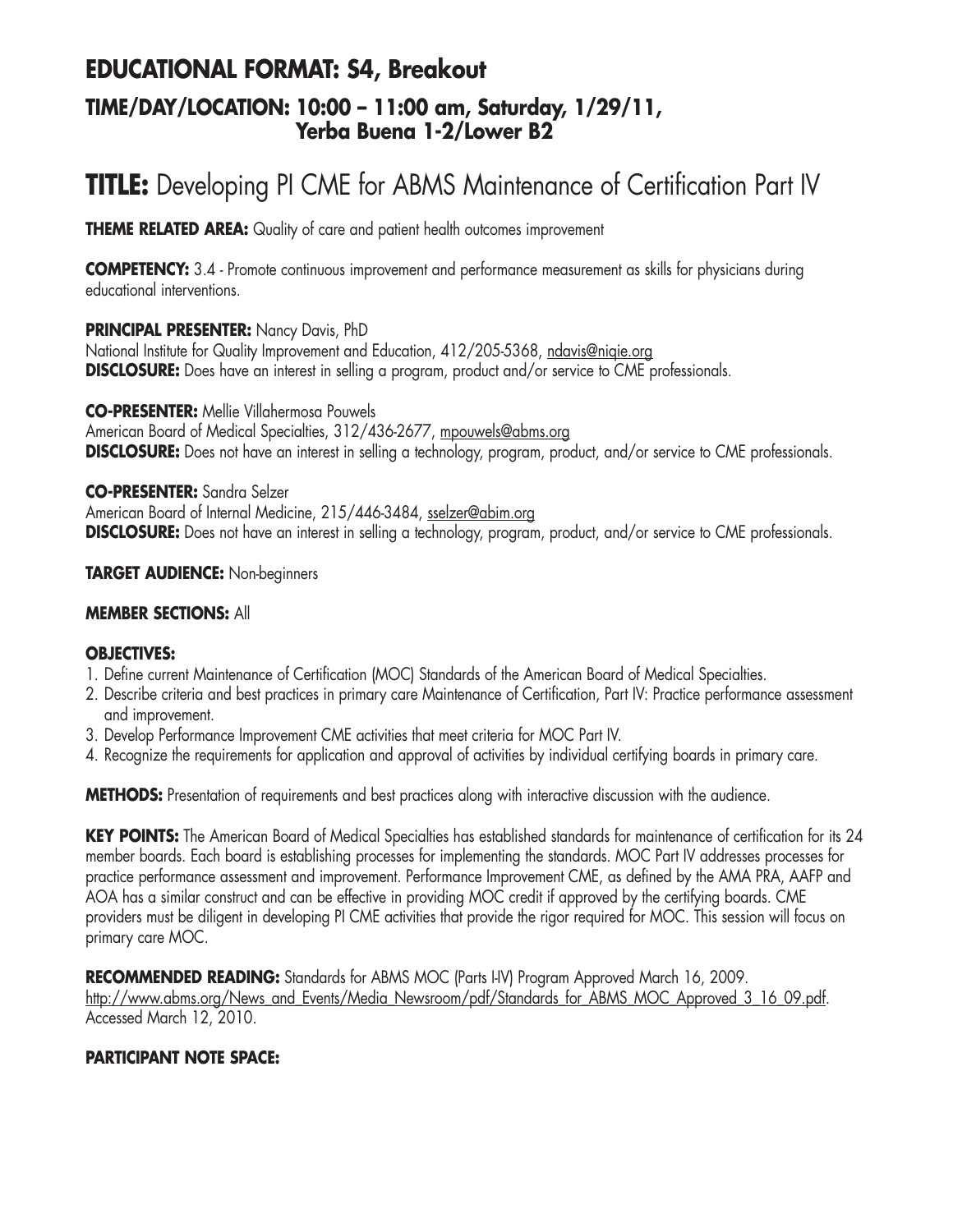### **EDUCATIONAL FORMAT: S5, Breakout TIME/DAY/LOCATION: 10:00 – 11:00 am, Saturday, 1/29/11, Yerba Buena 3-4/Lower B2**

## **TITLE:** Creating Performance Improvement Measures Using Registry Data

**THEME RELATED AREA:** Quality of care and patient health outcomes improvement

**COMPETENCY:** 3.6 - Provide measurement tools and utilize reliable data to enable physician-learners to compare present levels of performance with optimum performance.

### **PRINCIPAL PRESENTER:** Charles Willis, MBA

American Gastroenterological Association (AGA Institute), 301/941-2604, cwillis@gastro.org **DISCLOSURE:** Does not have an interest in selling a technology, program, product, and/or service to CME professionals.

**CO-PRESENTER:** Lori Marks, PhD American Gastroenterological Association (AGA Institute), 301/941-2624, *Imarks@gastro.org* **DISCLOSURE:** Does not have an interest in selling a technology, program, product, and/or service to CME professionals.

**TARGET AUDIENCE:** Non-beginners

### **MEMBER SECTIONS:** All

**OBJECTIVES:** (1) To identify performance improvement measures based on physician core competencies. (2) To outline steps for developing performance improvement measures, including selecting guidelines and faculty experts. (3) To generate examples of performance improvement measures from sources of patient data.

**METHODS:** Presentation with a case-study narrative discussion that illustrates how the AGA Institute's development of performance improvement measures (and PI activities) can be driven using a data registry.

**KEY POINTS:** We will outline our approach to developing performance improvement measures consistent with ABIM and PI CME requirements. We will use our case study to illustrate how medical specialty societies can demonstrate physician practice improvement and patient outcomes by integrating registry data. Participants will learn new ways to approach performance improvement based on physician core competencies.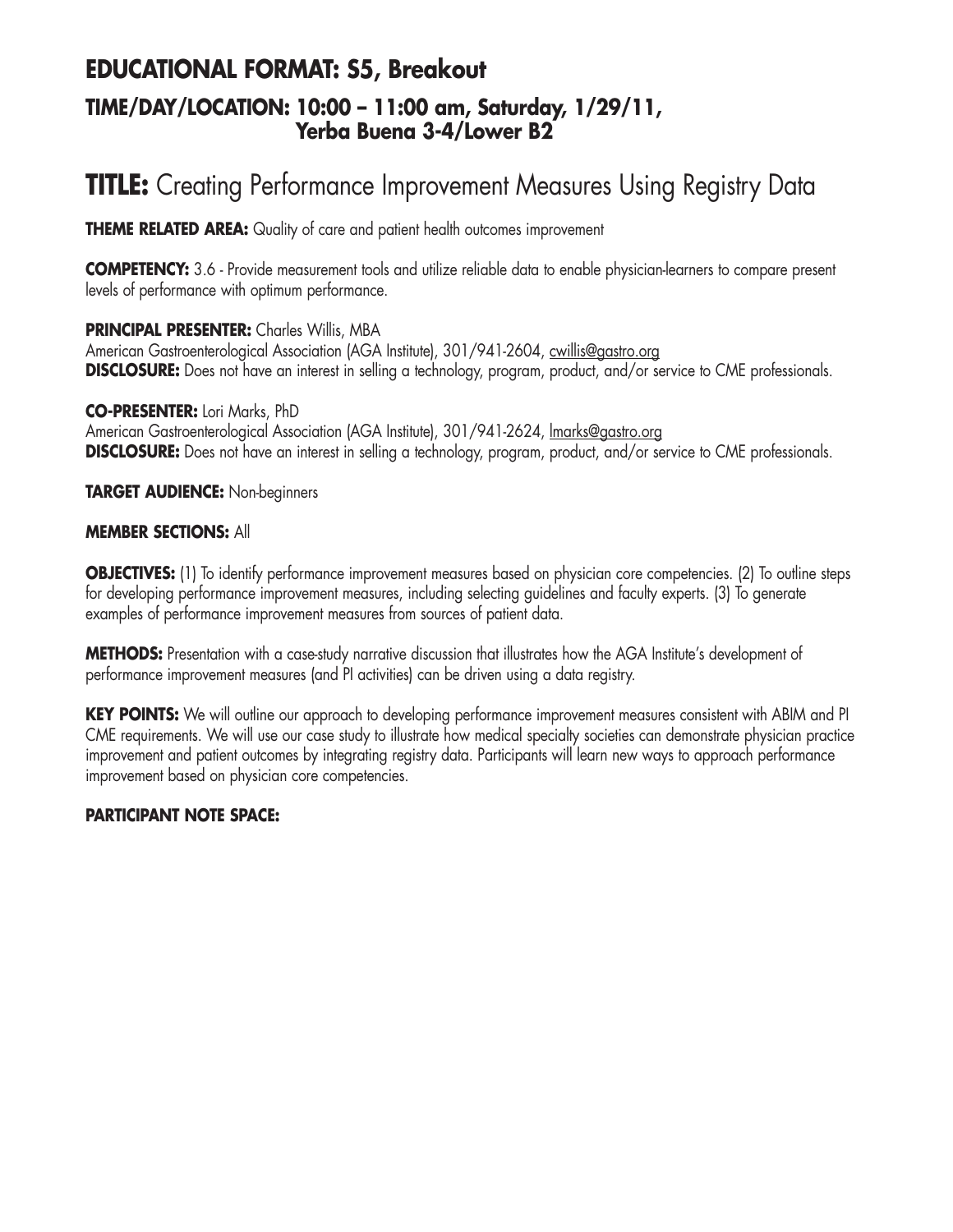## **EDUCATIONAL FORMAT: S6, Breakout**

### **TIME/DAY/LOCATION: 10:00 – 11:00 am, Saturday, 1/29/11, Yerba Buena 5-6/Lower B2**

## **TITLE:** Learn Together, Treat Together, and Succeed Together: Interdisciplinary Education as a Roadmap to Improving Patient Outcomes

**THEME RELATED AREA:** Multi- and inter-disciplinary education

**COMPETENCY:** 4.2 - Consider a multi-disciplinary focus for needs assessment, educational design, and evaluation, as appropriate.

**PRINCIPAL PRESENTER:** Jason Singer, PharmD Lilly USA, LLC, 317/277-8333, jsinger@lilly.com **DISCLOSURE:** Does not have an interest in selling a technology, program, product, and/or service to CME professionals.

**CO-PRESENTER:** Brian McGowan, PhD Pfizer, Inc., 484/865-5185, brian.mcgowan@pfizer.com **DISCLOSURE:** Does not have an interest in selling a technology, program, product, and/or service to CME professionals.

**CO-PRESENTER:** Lawrence Sherman, FACME, CCMEP Prova Education, 646/701-0041, ls@provaeducation.com **DISCLOSURE:** Does not have an interest in selling a technology, program, product, and/or service to CME professionals.

### **TARGET AUDIENCE:** Beginners

### **MEMBER SECTIONS:** All

**OBJECTIVES:** At the completion of this session, participants should be able to: (1) Discuss the benefits and challenges of interdisciplinary education; (2) Differentiate when interdisciplinary education is warranted and when it is not useful, and (3) Design an interdisciplinary program utilizing educational methodologies and activities which are best suited for effective interdisciplinary education.

**METHODS:** The presenters will guide participants using presentations on interdisciplinary education, demonstrations utilizing active learning, and designing case examples as the expected audience itself will be interdisciplinary.

**KEY POINTS:** Historically, continuing education has been provided in more or less a silo format, educating each discipline independently. As we begin to see changes in the practice of healthcare (e.g. Patient-Centered Medical Homes) there is an increased focus on a "team" approach. This session will focus on identifying scenarios when interdisciplinary education would be beneficial and how education can be structured to make it impactful to an interdisciplinary audience. The expectation is that the audience itself will be made up of CME professionals across disciplines; therefore, the entire program will in essence be a live case demonstration.

**RECOMMENDED READING:** Reeves S. An Overview of Continuing Interprofessional Education. JCHEP, 29(3): 142-146, 2009.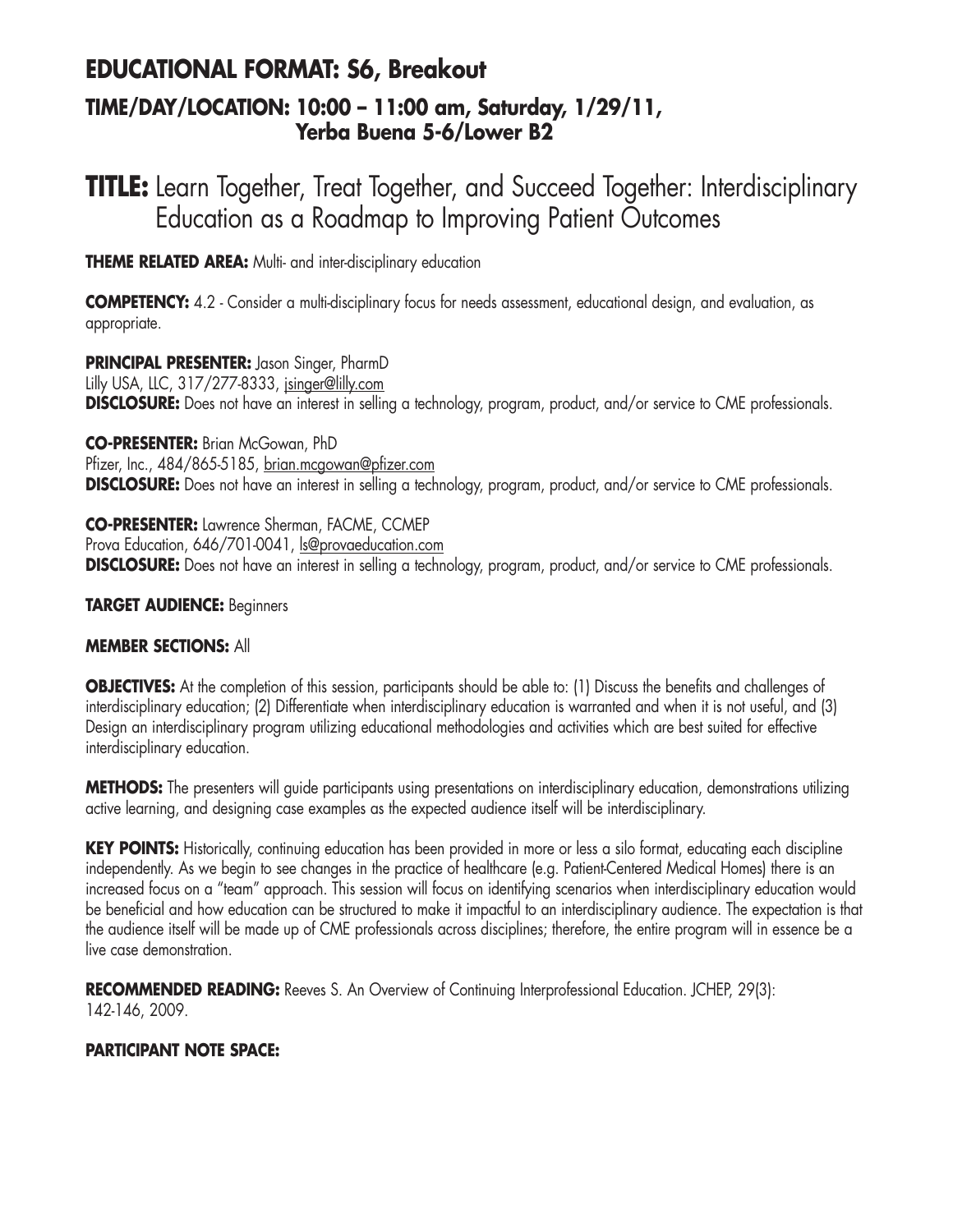### **EDUCATIONAL FORMAT: S7, Breakout TIME/DAY/LOCATION: 10:00 – 11:00 am, Saturday, 1/29/11, Yerba Buena 10-11/Lower B2**

## **TITLE:** Errors and Opportunities in Health Care

**THEME RELATED AREA:** Quality of care and patient health outcomes improvement

**THEME:** Quality of care and patient health outcomes improvement.

**COMPETENCY:** 4.5 - Design activities with a cumulative goal of helping physicians, or teams of learners, to adopt change incrementally, assuring there is compatibility with present systems and advantage over present behaviors.

**PRINCIPAL PRESENTER:** Debra Gist, MPH Independent CME Consultant, 760/331-7775, dgist@debragist.com **DISCLOSURE:** Does have an interest in selling a service to CME professionals.

**CO-PRESENTER:** Brooke Taylor, MPH

William Beaumont Hospital, 248/551-0908, brooke.taylor@beaumont.edu **DISCLOSURE:** Does not have an interest in selling a technology, program, product, and/or service to CME professionals.

### **TARGET AUDIENCE:** Non-Beginners

#### **MEMBER SECTIONS:** All

**OBJECTIVES:** (1) Differentiate between errors of ignorance and errors of ineptitude. (2) Compare and contrast "cognitive errors" and "attribution errors" made in clinical practice. (3) Analyze examples of clinician error. (4) Identify strategies and tools for reducing errors. (5) Describe the role of the CME professional in reducing errors in health care.

**METHODS:** Didactic presentation and illustration with small group exercise

**KEY POINTS:** Even in a "perfect" system, errors will occur because people are human and imperfect. CME professionals must be able to understand and analyze not only how clinicians learn but how they process information, taking into account the environment in which they practice, their motivators and stressors, how care is delivered, and why errors are made.

#### **RECOMMENDED READING:**

1. Groopman J. How Doctors Think. Mariner Books; Reprint edition (March 12, 2008).

2. Gawande A. The Checklist Manifesto: How to Get Things Right. Metropolitan Books; 1 edition (December 22, 2009).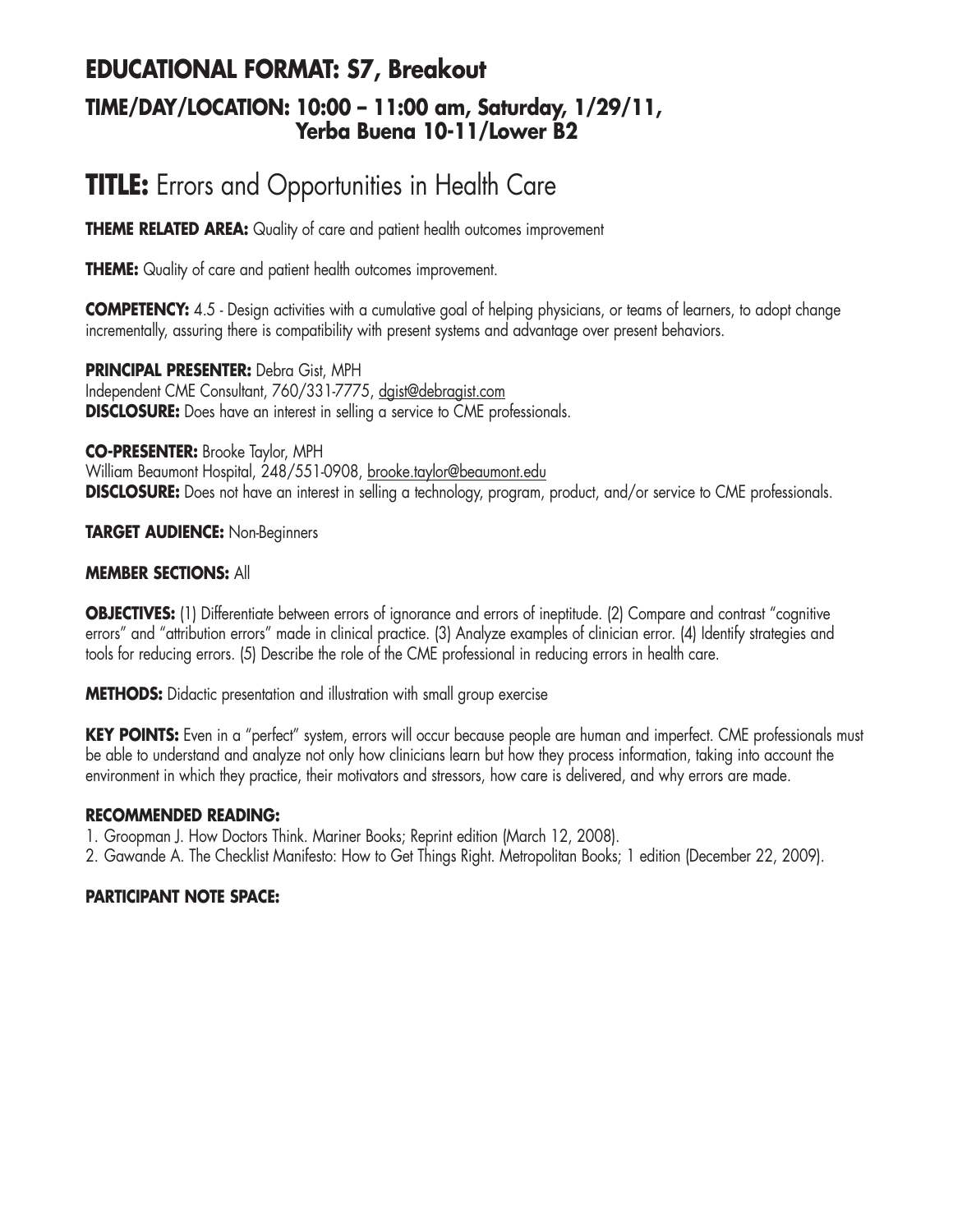### **EDUCATIONAL FORMAT: S8, Breakout TIME/DAY/LOCATION: 10:00 – 11:00 am, Saturday, 1/29/11, Yerba Buena 12-13/Lower B2**

## **TITLE:** Building QI Champions: Engaging Physicians in Lean Healthcare Quality Improvement through Train-the-Trainer Initiatives

**THEME RELATED AREA:** Quality of care and patient health outcomes improvement

**COMPETENCY:** 4.6 - Identify and help modify processes that are barriers to change and the implementation of new knowledge.

**PRINCIPAL PRESENTER:** Zev Winicur, PhD CME Enterprise, 317/846-2867, zev\_winicur@cmeenterprise.com **DISCLOSURE:** Does not have an interest in selling a technology, program, product, and/or service to CME professionals.

**CO-PRESENTER:** Tiffany Harazinova, CCMEP CME Enterprise, 317/846-2947, tiffany\_harazinova@cmeenterprise.com **DISCLOSURE:** Does not have an interest in selling a technology, program, product, and/or service to CME professionals.

**TARGET AUDIENCE:** Non-beginners

### **MEMBER SECTIONS:** All

**OBJECTIVES:** (1) Underscore the importance of physician engagement in QI. (2) Demonstrate the use of Lean tools in healthcare. (3) List the advantages of the train-the-trainer format in teaching Lean methodologies. (4) Outline a curriculum on using Lean tools in health care and best practices for engaging physicians in QI. (5) Describe an outcomes model that will measure to Moore's level 6 by assessing increases in physician engagement and improvement in key clinical performance measures.

**METHODS:** Methods involve didactic lecture, a showcase of an existing educational intervention, and an interactive discussion of best practices and lessons learned.

**KEY POINTS:** Systems-based practice is one of the 6 core competencies of the ACGME and ABMS. However, physician awareness of this competency remains low in the U.S. due to a lack of collaborative environments and a culture of physician autonomy. The Lean process improvement model provides an effective method for engaging physicians as it focuses on waste reduction, uses intuitive tools, and showcases early wins. Lean has been successfully adapted to healthcare. To increase the spread of Lean tools in healthcare, we developed a train-the-trainer curriculum directed toward QI specialists, CME specialists, allied health workers, and physician champions.

**RECOMMENDED READING:** Bellande, B. Workshop Brings Quality Improvement Methods from Manufacturing to Continuing Medical Education. Medical Meetings Magazine. March 2010.

**FINANCIAL OR IN-KIND SUPPORT:** Supported by an educational grant from Pfizer, Inc., Ortho-McNeil Janssen Scientific Affairs, LLC, Genentech, Inc., AstraZeneca, and sanofi-aventis U.S.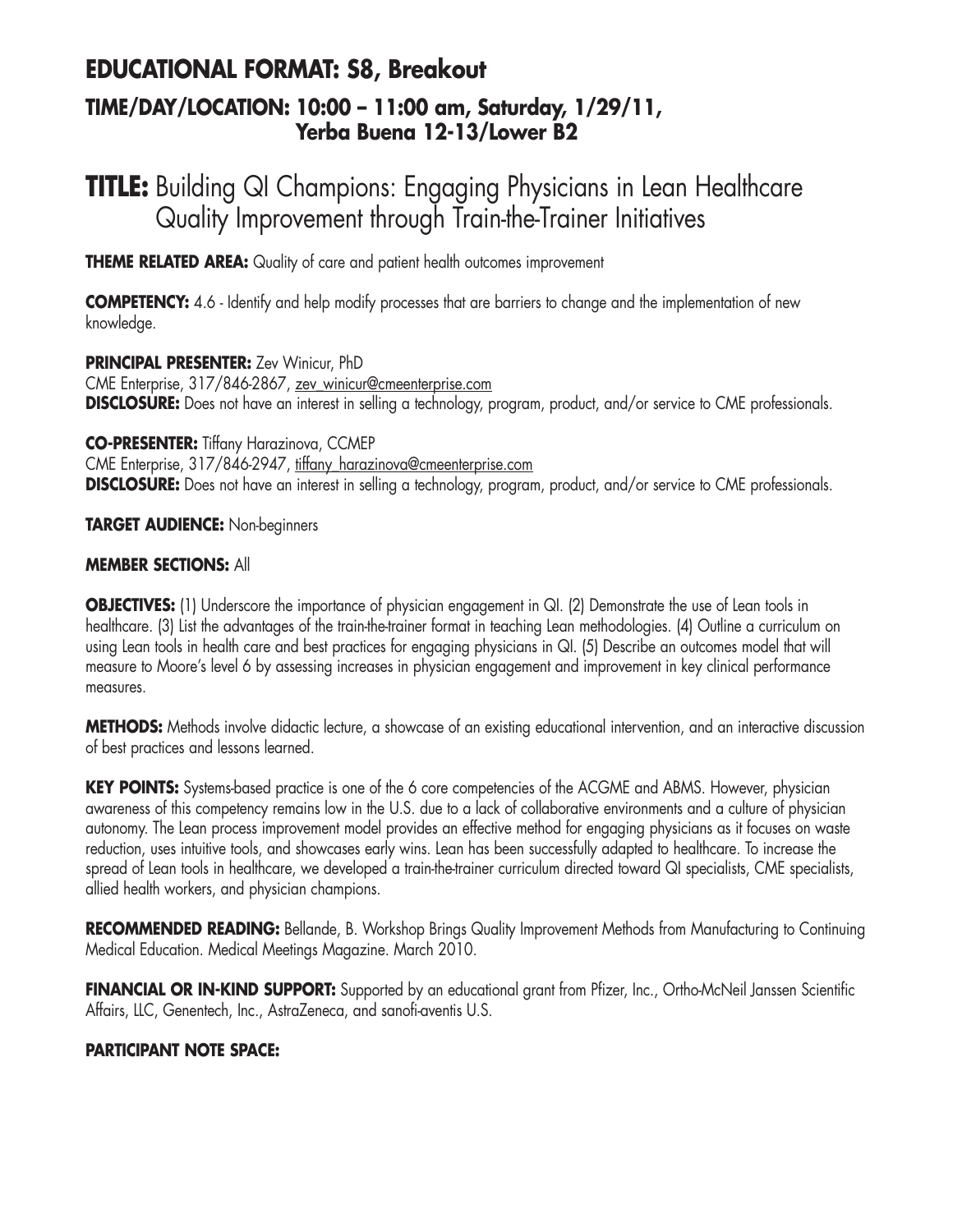### **EDUCATIONAL FORMAT: S9, Breakout TIME/DAY/LOCATION: 10:00 – 11:00 am, Saturday, 1/29/11, Yerba Buena 14-15/Lower B2**

## **TITLE:** Developing and Managing Multiple Educational Partnerships to Affect the Health of Rural Communities

**THEME RELATED AREA:** Multi- and inter-disciplinary education

**COMPETENCY:** 5.3 - Collaborate and build relationships that support educational improvements for the patient, the physician, and the organization in which the physician works.

**PRINCIPAL PRESENTER:** Jeanette Dunn, EdD Foundation for Care Management, 206/274-5722, jdunn@FCMcme.org

**DISCLOSURE:** Does not have an interest in selling a technology, program, product, and/or service to CME professionals.

**TARGET AUDIENCE:** Non-beginners

### **MEMBER SECTIONS:** All

### **OBJECTIVES:**

- 1. Describe the benefits of multiple educational partnerships for small rural hospitals and clinics, patient outcomes, and community health.
- 2. Determine whether an educational partner can be a joint sponsor or an educational collaborator.
- 3. Utilize an effective algorithm in setting up and working with multiple educational partnerships for interdisciplinary education.

**METHODS:** Presentation using slides and demonstration. Case studies will be used to illustrate FCM's proven process of setting up and working with multiple educational partners. Handouts will include an algorithm of the process.

**KEY POINTS:** Join FCM as it leads you through the process of setting up multiple educational partnerships to meet the needs of small rural hospitals, clinics and private practices that do not have the resources to have their own accreditation. With a proven effective process, working with multiple educational partners can be done efficiently, more cost effective, and can be taught to staff. FCM has developed this process over ten years and has 60 educational partners in the Northwest.

**FINANCIAL OR IN-KIND SUPPORT:** Audience response technology provided by Option Technologies, Inc.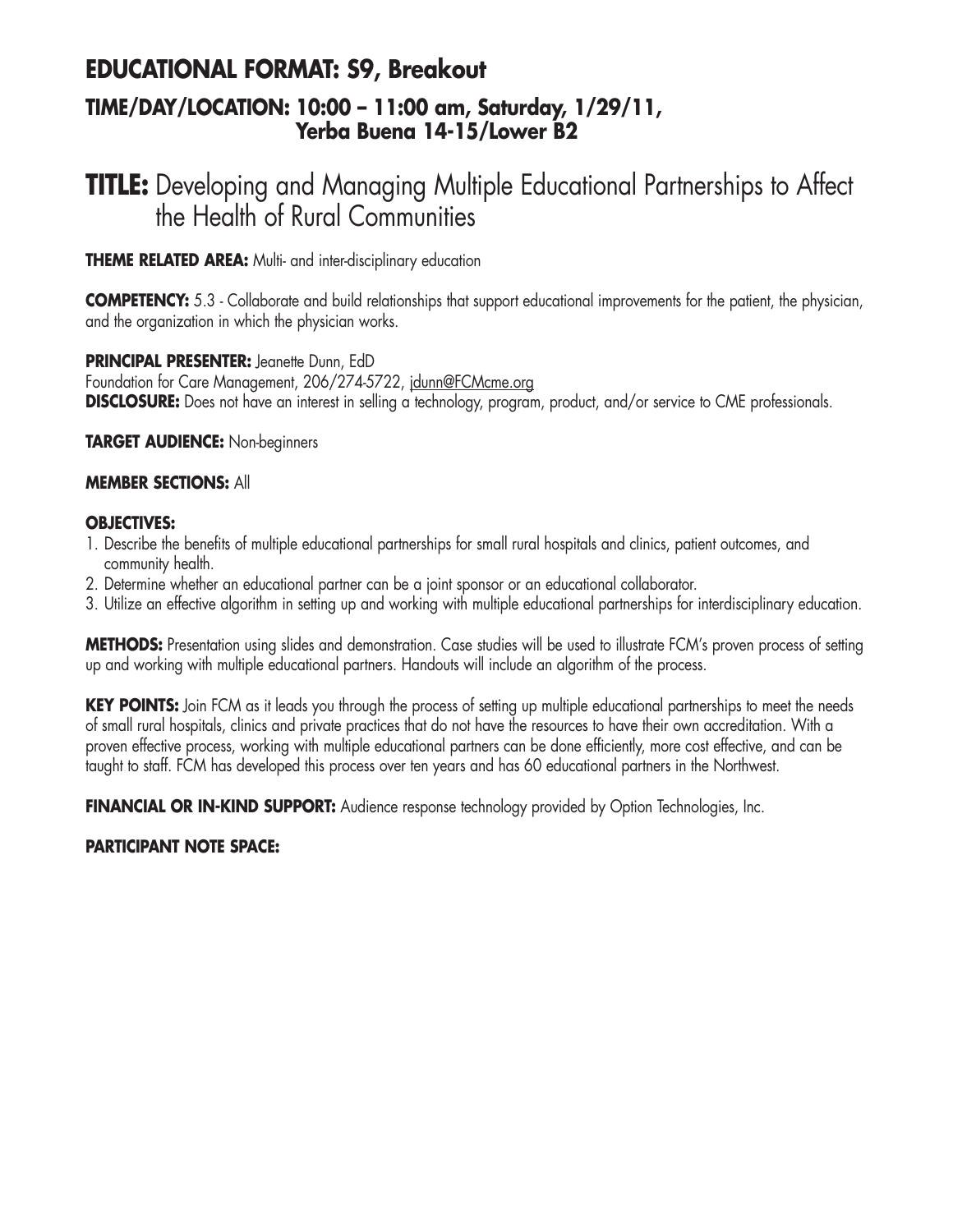## **EDUCATIONAL FORMAT: S10, Breakout TIME/DAY/LOCATION: 10:00 – 11:00 am, Saturday, 1/29/11, Club/2nd**

## **TITLE:** Health Disparities: The CME Leadership Imperative

**THEME RELATED AREA:** Quality of care and patient health outcomes improvement

**COMPETENCY:** 6.1 **-** Provide a vision of present role and future direction for CME and physician role and responsibilities in continued learning.

### **PRINCIPAL PRESENTER:** Karen Heiser, PhD

Nationwide Children's Hospital, 614/722-4901, karen.heiser@nationwidechildrens.org **DISCLOSURE:** Does not have an interest in selling a technology, program, product, and/or service to CME professionals.

#### **CO-PRESENTER:** Scott Weber Med-IQ, 203/762-0588, sweber@med-iq.com **DISCLOSURE:** Does not have an interest in selling a technology, program, product, and/or service to CME professionals.

**CO-PRESENTER:** Kim Evanyo Ortho-McNeil Janssen Scientific Affairs, LLC, 908/218-7426, kevanyo@its.jnj.com **DISCLOSURE:** Does not have an interest in selling a technology, program, product, and/or service to CME professionals.

### **TARGET AUDIENCE:** Non-beginners

### **MEMBER SECTIONS:** All

### **OBJECTIVES:**

- 1. Position medical education as a key resource to achieving strategic diversity goals.
- 2. Design CME activities to reduce health disparities and overcome barriers to quality patient care.
- 3. Implement scalable, multi-hospital quality improvement (QI)-education initiatives based on outcomes data.
- 4. Describe the role of commercial supporters in fostering education to address disparities.

**METHODS:** Presentation overview, case study discussions, ARS audience polling, and open forum to discuss barriers and solutions. Audience participation will be actively encouraged.

**KEY POINTS:** Leaders win the hearts and minds of their followers (Warren Bennis). Nowhere is the need greater than in the area of health care disparities. Medical educators are ideally positioned to serve a pivotal role by focusing on specific patient populations and developing strategies to overcome diversity-related barriers. Case studies will explore: (1) Measurement tools to support the conversion of disparities data into improved education and practice change, (2) Role of commercial supporters in funding disparities education, and (3) Pipeline, recruitment, and retention issues in medical education.

### **RECOMMENDED READING**

- 1. Moore DE, Cervero RM, Fox R. A conceptual model of CME to address disparities in depression of care. *J Cont Ed Health Prof.* 2007:S40-S54.
- 2. Whitla DK, Orfield G, Silen W, Teperow C, Howard C, Reede J. Educational benefits of diversity in medical school: a survey of students. *Academic Med.* 2003;78(5):460-466.
- 3. Metropolitan Chicago Breast Cancer Task Force. Improving Quality and Reducing Disparities in Breast Cancer Mortality in Metropolitan Chicago. Chicago, IL. October 2007. http://www.sinai.org/urban/summit/docs/Task%20Force%20Rpt\_Oct%202007\_FINAL.pdf

FINANCIAL OR IN-KIND SUPPORT: Audience response technology provided by Audience Response Systems, Inc.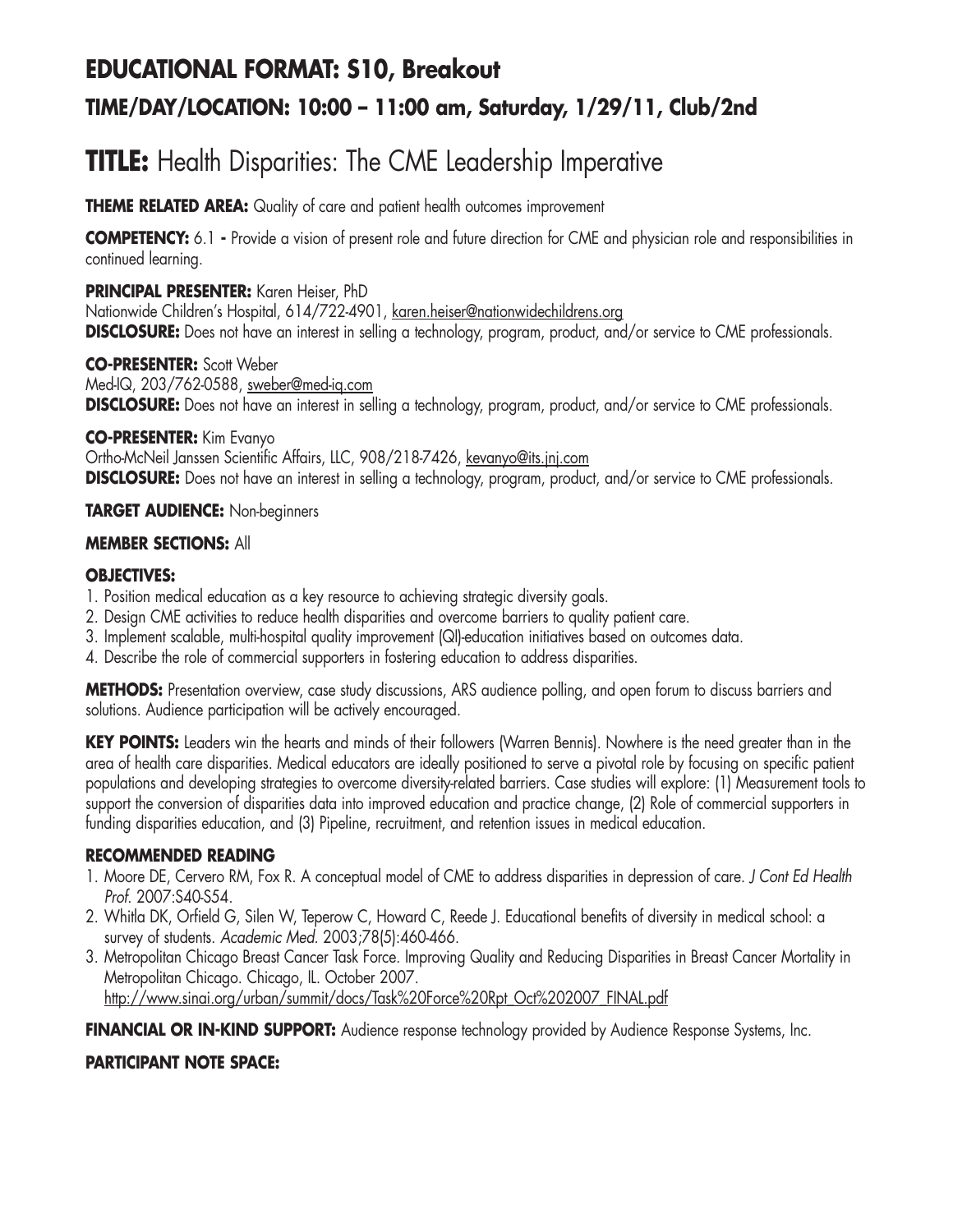### **EDUCATIONAL FORMAT: S11, Breakout TIME/DAY/LOCATION: 10:00 – 11:00 am, Saturday, 1/29/11, Nob Hill A-B/Lower B2**

## **TITLE:** What You Don't Know Can Hurt You (and Your Program): Implications of the Stark Rule for CME Professionals

**THEME RELATED AREA:** Performance consulting and/or organizational development

**COMPETENCY:** 7.6 - Assure that the CME program is in compliance with the Accreditation Essentials, Elements, and Policies and other regulatory requirements.

**PRINCIPAL PRESENTER:** David Kountz, MD Jersey Shore University Medical Center, 732/776-4226, dkountz@meridianhealth.com **DISCLOSURE:** Does not have an interest in selling a technology, program, product, and/or service to CME professionals.

**CO-PRESENTER:** Jean Primavera, RDH, MEd

Meridian Health, 732/776-4072, pprimavera@meridianhealth.com **DISCLOSURE:** Does not have an interest in selling a technology, program, product, and/or service to CME professionals.

**TARGET AUDIENCE:** Non-beginners

### **MEMBER SECTIONS:** All

**OBJECTIVES:** Our objective is to educate CME professionals on the implications of the Stark Law to CME, and describe how we worked with our Legal Department and physician leaders to ensure continuation of our CME program while maintaining compliance with the Rule. For hospital-based CME providers, free or discounted CME constitutes a financial relationship between the hospital and the attending physicians, and could violate the law.

**METHODS:** A member of our Legal Department serves on our CME Executive Committee, and apprised us of these evolving regulations. After review of ACCME correspondence related to Stark and opinions from outside counsel, we embarked on an education program to our Departments and key physician stakeholders, and established guidelines on Stark Law Compliance in the CME Policy and Procedures Manual.

### **KEY POINTS:**

- 1. CME Professionals need to be familiar with Stark Laws.
- 2. Given the current legal and regulatory climate, hospital-based CME professionals should be proactive in evaluating whether or not their programs meet the Stark test.
- 3. Transparency with key stakeholders in CME is important to adjust programs and policies to ensure compliance with Stark.
- 4. Do not assume that because another hospital CME provider, or non-hospital CME provider, is ignoring Stark that this is an effective excuse for you to do so.
- 5. Programs that address hospital-based clinical issues and topics related to compliance training are exceptions to Stark II.

**RECOMMENDED READING:** ACCME Receives Clarification from CMS Regarding Stark II Regulations. http://www.accme.org/index.cfm/fa/news.detail/News/.cfm/news\_id/f106aaf7-3281-45ce-aa29-ed2d2493ab68.cfm.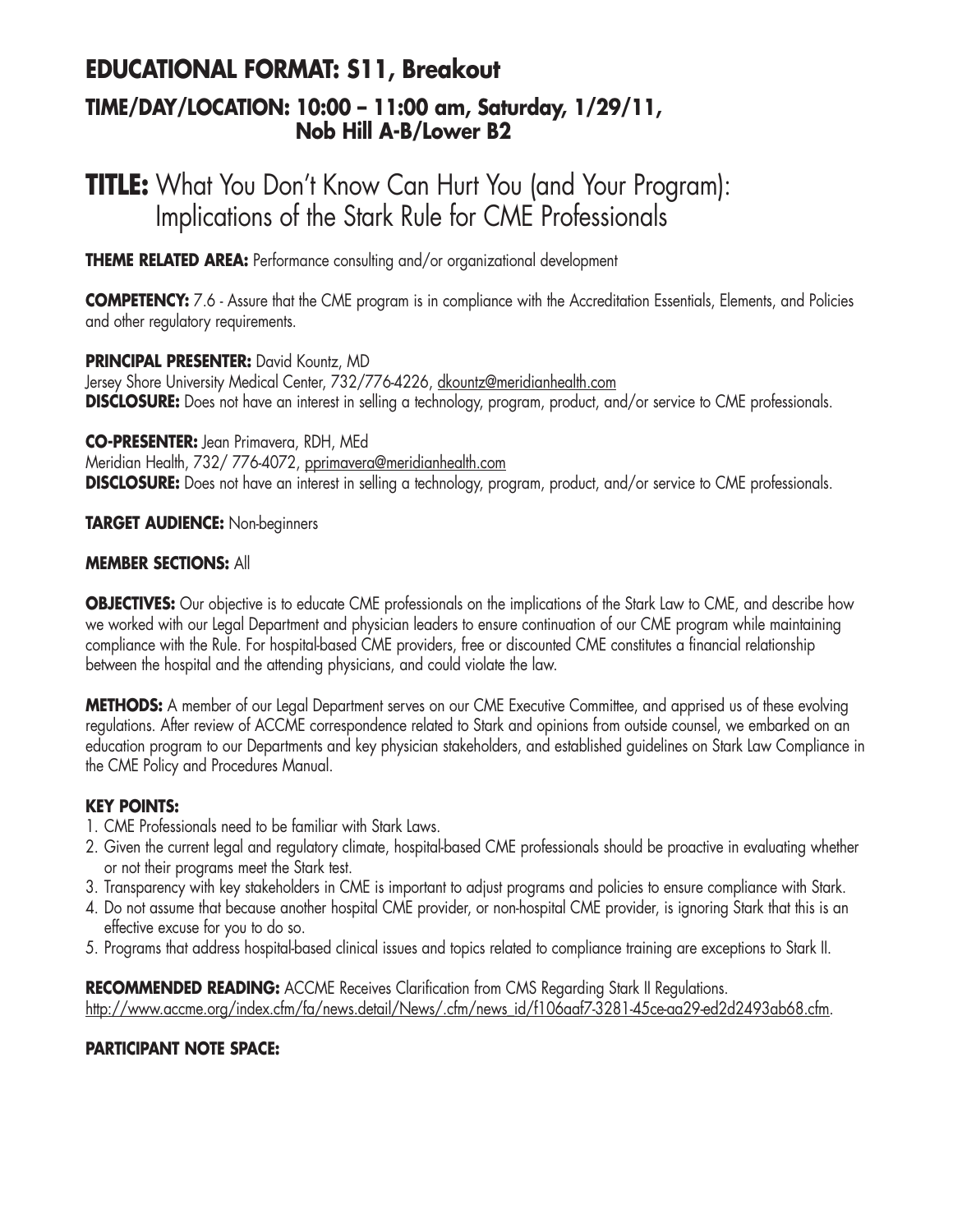### **EDUCATIONAL FORMAT: S12, Breakout TIME/DAY/LOCATION: 10:00 – 11:00 am, Saturday, 1/29/11, Nob Hill C-D/Lower B2**

## **TITLE:** CME 911: Handling Emergency Situations with Care

**THEME RELATED AREA:** Skills (e.g., focus group facilitation, data analysis, test/question writing, etc.)

**COMPETENCY:** 7.7 - Apply effective management skills including problem solving, communication and interpersonal skills, performance management, delegation and supervision, and organizational development.

**PRINCIPAL PRESENTER:** Scott Kober, CCMEP Institute for Continuing Healthcare Education, 215/446-8088, skober@iche.edu **DISCLOSURE:** Does not have an interest in selling a technology, program, product, and/or service to CME professionals.

**CO-PRESENTER:** Cathy Pagano, CCMEP Institute for Continuing Healthcare Education, 215/446-8088, cpagano@iche.edu **DISCLOSURE:** Does not have an interest in selling a technology, program, product, and/or service to CME professionals.

**TARGET AUDIENCE:** Non-beginners

#### **MEMBER SECTIONS:** All

**OBJECTIVES:** (1) Identify solutions to common (and not so common) emergency situations in the planning and implementation of continuing medical education activities. (2) Develop plans to preemptively address potential activity-related pitfalls before they occur. (3) Construct an emergency flowchart to help streamline solutions based upon the expertise of your internal team.

**METHODS:** This session will utilize case-based exercises and small group discussion. Cases will be chosen to highlight a variety of important issues for both providers and supporters of continuing medical education.

**KEY POINTS:** For even the best planners, unexpected situations often crop up that need to be dealt with urgently to ensure the success of the continuing medical education enterprise. Whether caused by logistical difficulties, uncooperative faculty, technological failures, or something else entirely, it is important to learn how to keep a cool head and think through solutions that will overcome these hurdles. In this session, the presenters will present real-life professional emergencies from their recent past, encourage audience members to consider possible solutions, and then explain how and why they addressed each situation in the manner they did.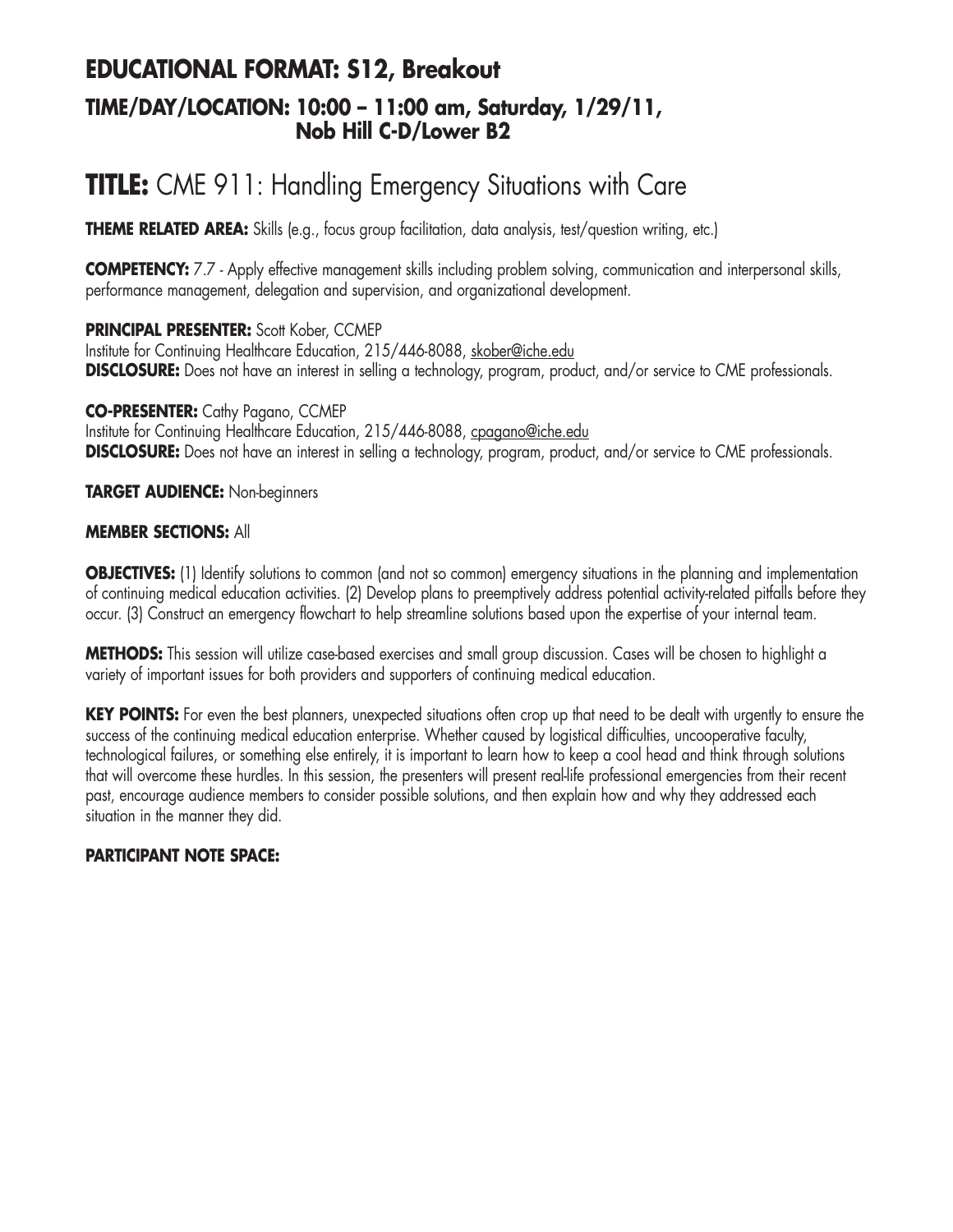### **EDUCATIONAL FORMAT: S13, Mini-plenary TIME/DAY/LOCATION: 11:15 am – 12:15 pm, Saturday, 1/29/11, Yerba Buena 7-9/Lower B2**

## **TITLE:** Examining the "Continuum" of Medical Education: Is the Tail Wagging the Dog? **(Invited Abstract)**

**COMPETENCY:** 6.1 - Provide a vision of present role and future direction for CME and physician role and responsibilities in continued learning.

**PRINCIPAL PRESENTER:** Jack Kues, PhD, FACME, CCMEP University of Cincinnati Academic Health Center, 513/558-3196, kuesjr@uc.edu **DISCLOSURE:** Does not have an interest in selling a technology, program, product, and/or service to CME professionals.

**CO-PRESENTER:** Donald Moore, Jr., PhD Vanderbilt University, 615/322-4030, don.moore@vanderbilt.edu **DISCLOSURE:** Does not have an interest in selling a technology, program, product, and/or service to CME professionals.

**CO-PRESENTER:** Bridget O'Brien, PhD

UCSF School of Medicine, 415/519-7935, obrienb@medsch.ucsf.edu **DISCLOSURE:** Does not have an interest in selling a technology, program, product, and/or service to CME professionals.

**TARGET AUDIENCE:** Non-beginners

### **MEMBER SECTIONS:** All

**OBJECTIVES:** At the completion of this session, participants will be able to: (1) describe how CME can take a lead role in changing medical education at the undergraduate and graduate medical education levels, (2) develop strategies to better integrate CME into the continuum of medical education, (3) develop CME programming that is informed by an understanding of the curricula for medical students and residents, and (4) propose an iterative model of education in which CME provides data, educational strategies, and guidance to other parts of the medical education continuum.

**METHODS**: Brief didactic presentations that describe current objectives, guidelines, and requirements in undergraduate and graduate medical education. Following the presentations there will be an open panel discussion about ways in which CME can address important needs of new and experienced practicing physicians that are not well addressed in other parts of the medical education continuum. Additionally, strategies will be proposed for ways in which CME can impact undergraduate and graduate medical curricula in order to better prepare graduating clinicians.

**KEY POINTS:** Undergraduate and graduate medical education programs are heavily prescripted and regulated by the LCME and the ACGME. These two important components of the medical education continuum are responsible for the basic competencies of a practicing physician. The medical education continuum has typically been depicted as a linear progression from medical school to residency to clinical practice. However, an alternative view is to see each of the three components connected to each other with the potential for information and influence moving in both directions. More specifically, gap analyses and educational programming developed by CME providers may be able to improve, and be improved by, both undergraduate and graduate medical education.

### **RECOMMENDED READING:**

- 1. Cooke M, Irby DM, Sullivan W, Ludmerer KM. American medical education 100 years after the Flexner report. N Engl J Med 2006;355:1339-44.
- 2. Cooke M, Irby DM, O'Brien B. Educating physicians: A call for reform of medical education and residency. The Carnegie Foundation for the Advancement of Teaching. 2009.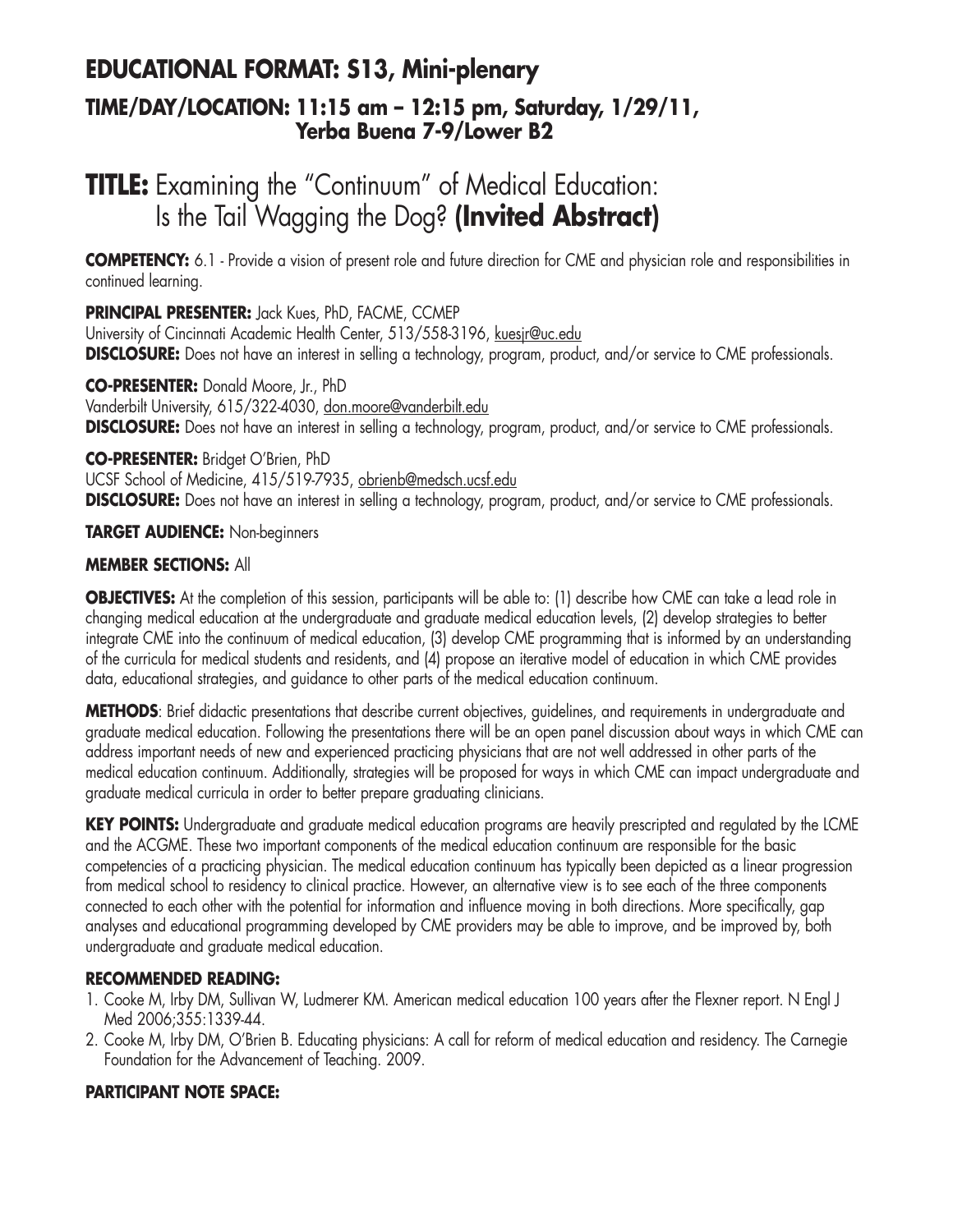### **EDUCATIONAL FORMAT: S14, Breakout**

### **TIME/DAY/LOCATION: 11:15 am – 12:15 pm, Saturday, 1/29/11, Yerba Buena 1-2/Lower B2**

## **TITLE:** Internet Point of Care: Applying Evidence-based Information to Clinical Care in the Real World

**THEME RELATED AREA:** Electronic-based information systems and/or e-learning

**COMPETENCY:** 2.9 - Provide interactive learning and opportunities to practice skills that lead to change in physician performance.

**PRINCIPAL PRESENTER:** Dion Richetti DIME, 312/553-8071, dion.richetti@dimeded.org **DISCLOSURE:** Does not have an interest in selling a technology, program, product, and/or service to CME professionals.

**CO-PRESENTER:** Beth Brillinger, CCMEP DIME, 215/375-6299, beth.brillinger@dimeded.org **DISCLOSURE:** Does not have an interest in selling a technology, program, product, and/or service to CME professionals.

#### **TARGET AUDIENCE:** Beginners

### **MEMBER SECTIONS:** All

### **OBJECTIVES:**

- 1. Compare existing methods of point of care CME available on the Internet.
- 2. Describe an approach to providing point-of-care CME to specialty care physicians.
- 3. Describe the effectiveness of this approach in changing physician behavior based on educational outcomes data presented.

**METHODS:** Didactic presentation and interactive case studies.

**KEY POINTS:** Physician errors, which significantly affect quality of care, are often the result of failures in judgment, problems retaining information, and lack of knowledge. Access to information at the time of decision-making is a way to prevent errors. The ability to immediately access evidence-based materials specific to the patient's disease can support clinical decision making and enhance patient care. POC CME has been available for 5 years. During that time, it has evolved and proliferated. This activity will compare/contrast existing POC, demonstrate one method of POC and review educational outcomes from this provider's POC CME activities.

#### **RECOMMENDED READING:**

1. AMA PRA, 2006. 2. Alliance for CME, Almanac, April 2010, pages 28-30.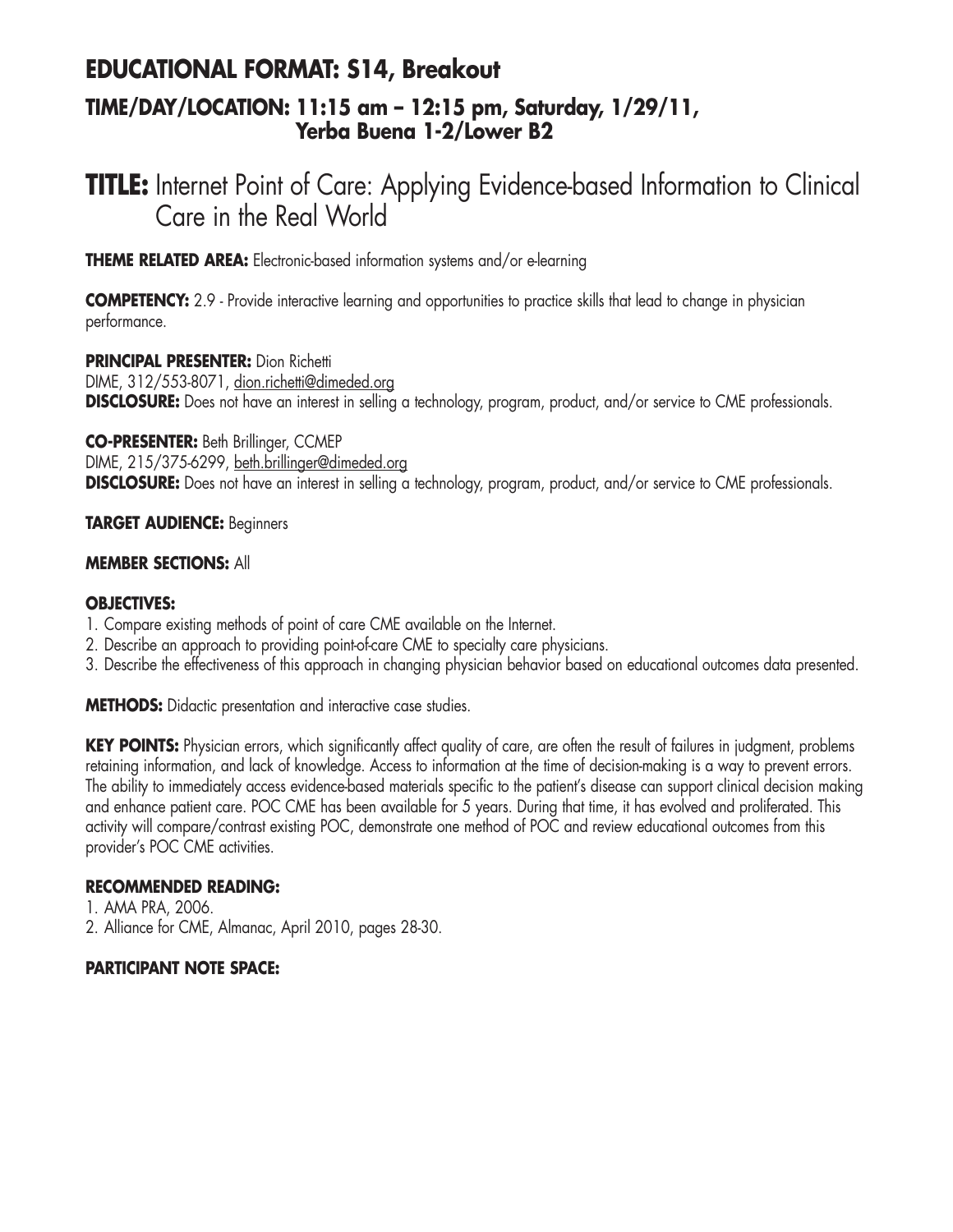### **EDUCATIONAL FORMAT: S15, Breakout**

### **TIME/DAY/LOCATION: 11:15 am – 12:15 pm, Saturday, 1/29/11, Yerba Buena 3-4/Lower B2**

## **TITLE:** A Comparative Analysis of Outcomes Quality Markers across Educational Grants

**THEME RELATED AREA:** Quality of care and patient health outcomes improvement

**COMPETENCY:** 3.2 - Use measurement data to assess outcomes/results of the learning intervention as a basis for determining future learning needs and for determining the application of the educational knowledge and skills.

**PRINCIPAL PRESENTER:** Ian Harding, PhD Educational Measures, 303/962-9970, ext. 322, ianharding@ndonet.com **DISCLOSURE:** Does have an interest in selling a technology to CME professionals.

**CO-PRESENTER:** Peg Bollella, PharmD sanofi-avenits U.S., 908/981-5145, peg.bollella@sanofi-aventis.com **DISCLOSURE:** Does not have an interest in selling a technology, program, product, and/or service to CME professionals.

**CO-PRESENTER:** Sara Bennett Educational Measures, 303/962-9970, ext. 227, sbennett@educationalmeasures.com **DISCLOSURE:** Does have an interest in selling a technology to CME professionals.

**CO-PRESENTER:** Gretchen Keefer Optimize, 303/210-2165, gkeefer@optimizestudy.com **DISCLOSURE:** Does have an interest in selling a product to CME professionals.

**TARGET AUDIENCE:** Non-beginners

#### **MEMBER SECTIONS:** All

**OBJECTIVES:** Upon completion of this activity participants will be able to:

- 1. Evaluate one method of normalizing and comparing educational outcomes associated with CME grants
- 2. Assess and compare the quality and impact of multiple educational programs

**METHODS:** Quality and evaluation data from providers are normalized using a step-by-step procedure. These data, together with derived Impact Factors, are stored in an online management tool to allow comparative analysis. Assessment of Moore's Outcome Levels, according to defined criteria, is made for each educational activity and a meta- analysis is performed to compare effect size for activities of a certain level and higher.

**KEY POINTS:** Comparison of grants in this manner allows for objective evaluation of the impact of each activity and assessment of the true outcomes potential. These data are used to improve future programming and supply feedback to providers in order to assist them in improving their programming and the grant application process.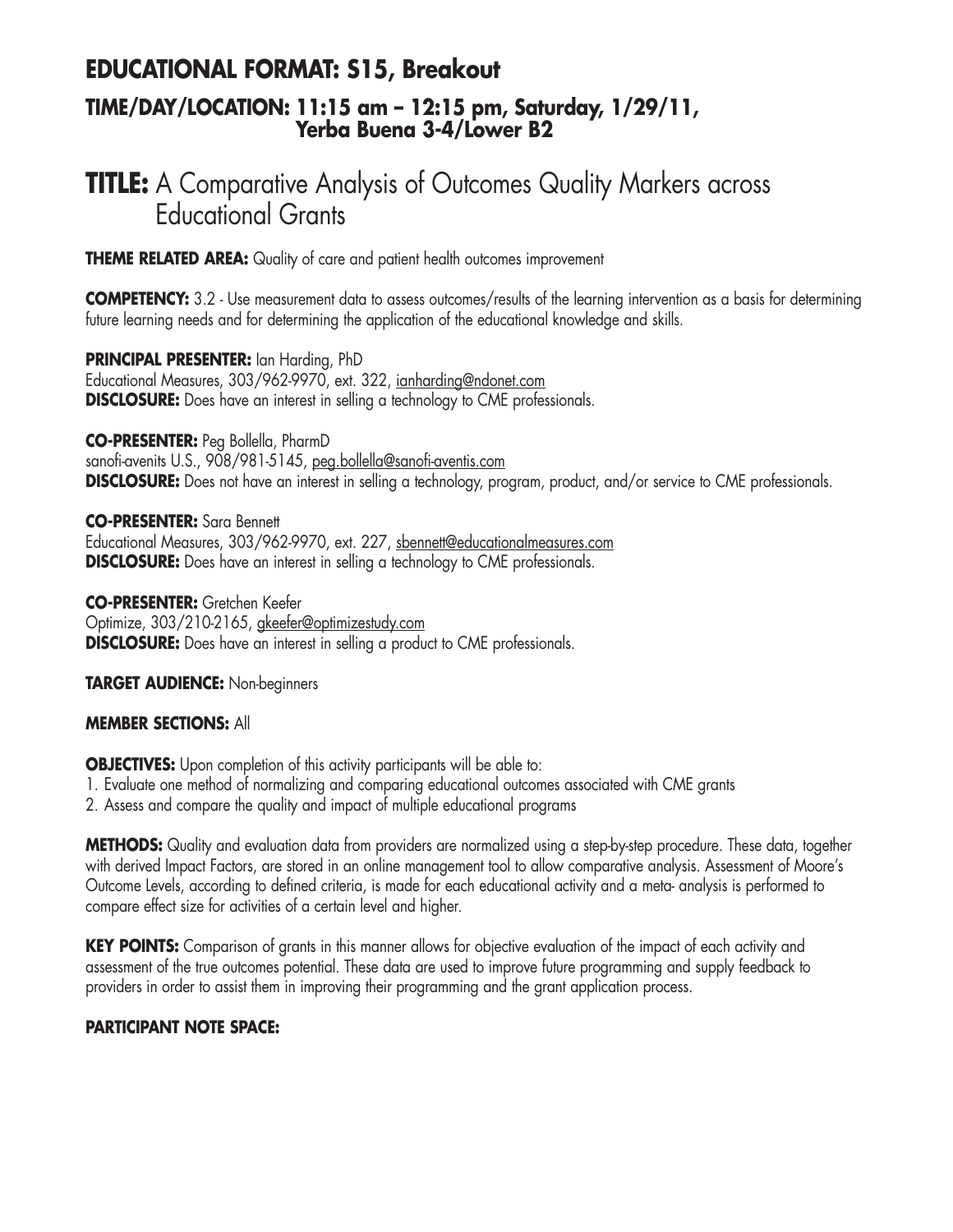# **EDUCATIONAL FORMAT: S16, Breakout**

### **TIME/DAY/LOCATION: 11:15 am – 12:15 pm, Saturday, 1/29/11, Yerba Buena 5-6/Lower B2**

## **TITLE:** Implementing Continuous Improvement in Chronic Disease Management

**THEME RELATED AREA:** Quality of care and patient health outcomes improvement

**COMPETENCY:** 3.4 - Promote continuous improvement and performance measurement as skills for physicians during educational interventions.

**PRINCIPAL PRESENTER:** Mary Ales

Interstate Postgraduate Medical Association, 608/237-1490, males@ipmameded.org **DISCLOSURE:** Does not have an interest in selling a technology, program, product, and/or service to CME professionals.

**CO-PRESENTER:** Mike Speight

lowa Foundation for Medical Care, 515/440-8251, MSpeight@ifmc.org **DISCLOSURE:** Does not have an interest in selling a technology, program, product, and/or service to CME professionals.

### **CO-PRESENTER:** Dixie Blankenship

Interstate Postgraduate Medical Education, 608/237-1490, dblankenship@ipmameded.org **DISCLOSURE:** Does not have an interest in selling a technology, program, product, and/or service to CME professionals.

### **CO-PRESENTER:** Ronda Scruggs

lowa Foundation of Medical Care, 405/810-3201, rscruggs@ifmc.org **DISCLOSURE:** Does not have an interest in selling a technology, program, product, and/or service to CME professionals.

### **TARGET AUDIENCE:** Non-beginners

### **MEMBER SECTIONS:** All

**OBJECTIVES:** At the completion of this session, participants should be able to:

- 1. Introduce a systematic quality improvement approach in PI CME in the practice setting using the Oklahoma Medicaid project as a model.
- 2. Identify tools and resources that can be used to develop process and performance improvement skills.
- 3. Create a cycle for lifelong performance improvement within the clinical practice setting.

**METHODS:** Presenters will use an interactive didactic presentation to guide the learners through the educational design and implementation of a PICME Activity. Interactive discussion will focus on measuring change, barriers to performance improvement and instilling a performance improvement culture

**KEY POINTS:** Implementing performance improvement within the practice setting requires integration of quality principles with practice management and clinical skills. Key steps in this process include an initial assessment of the patient population, identification of processes that impede delivery of best care, and assessment of clinician skills and knowledge. Education and practice redesign then combine to offer new pathways for practice. We will explore use of practice facilitators as change agents within Oklahoma based practices with prevalent chronic diseases and share lessons learned in creating a performance driven culture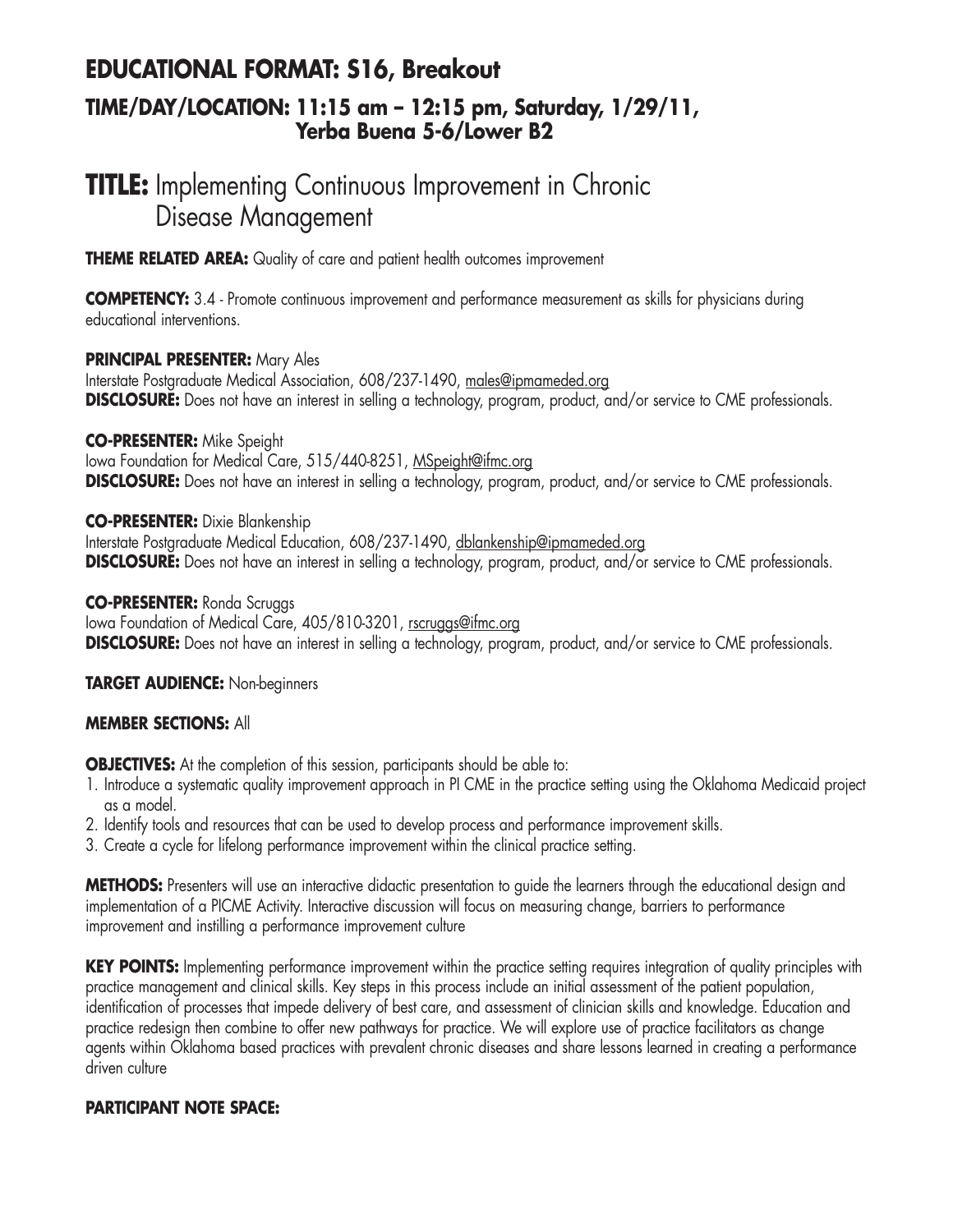## **EDUCATIONAL FORMAT: S17, Breakout**

### **TIME/DAY/LOCATION: 11:15 am – 12:15 pm, Saturday, 1/29/11, Yerba Buena 10-11/Lower B2**

## **TITLE:** Continuously Improving Quality of Care with Data-driven PI CME

**THEME RELATED AREA:** Quality of care and patient health outcomes improvement

**COMPETENCY:** 3.6 - Provide measurement tools and utilize reliable data to enable physician-learners to compare present levels of performance with optimum performance.

**PRINCIPAL PRESENTER:** Mila Kostic, BA University of Pennsylvania School of Medicine, 215/898-8872, mkostic@exchange.upenn.edu **DISCLOSURE:** Does not have an interest in selling a technology, program, product, and/or service to CME professionals. **CO-PRESENTER:** Linda Raichle, PhD Spectrum Medical Education, 610/565- 6170, linda\_raichle@spectrummeded.com **DISCLOSURE:** Does have an interest in selling a service to CME professionals. **CO-PRESENTER:** Lauren Patrick, MS Nethealth, LLC, 610/590-2229, lpatrick@nethealthinc.com **DISCLOSURE:** Does have an interest in selling a service to CME professionals. **CO-PRESENTER:** Jill Foster, MD CE Outcomes, LLC, 205/259-1508, jill.foster@ceoutcomes.com

**DISCLOSURE:** Does have an interest in selling a service to CME professionals.

### **TARGET AUDIENCE:** Non-beginners

### **MEMBER SECTIONS:** All

**OBJECTIVES:** At the completion of this session, participants should be able to: (1) Identify reliable data sources to drive PI CME needs assessment process; (2) Integrate population health data with practice gap analyses to drive QI/PI project design; (3) Plan PI CME outcome measurement at the clinician, practice, and patient levels to drive continuous program improvements, and (4) Implement a PI/QI CME initiative that meets and exceeds ACCME accreditation criteria.

**METHODS:** This session will feature didactic lecture, demonstrations of tools and resources used, analysis of collected results, and moderated discussion with all participants.

**KEY POINTS:** (1) Performance Improvement (PI) CME has become our profession's response to calls for further integrating CME/CPD with health care quality improvement. University of Pennsylvania School of Medicine's Office of CME implemented a comprehensive COPD PI CME initiative targeting primary care providers in a defined region. A strategic collaboration bringing expertise in educational and performance assessment, development of PI/QI tools and solutions, and project management facilitated data-driven decision making. (2) To inform PI CME program development, an independently developed assessment instrument was administered to the targeted learner group to explore knowledge, perceptions and current practice patterns in COPD care. The results were used in combination with public health data to validate and characterize educational needs. These formative data guided all aspects of program development including instructional design, selection of the quality indicators, and curriculum content. Outcomes were measured by comparing performance and underlying determinants at Stage A and Stage C using chart review data as well as a case-based self-assessment instrument. (3) Data from this pilot PI program provided insights into current competency- and practice-based educational needs in COPD care. These findings can be used in future planning to tailor education and practice-based changes to clinicians' individual needs and practice context. Selected findings from the PI CME program and lessons learned will be shared, followed by a moderated exchange of best practices with participants.

**RECOMMENDED READING:** Davis, N. Transitioning to Performance-Based Continuing Professional Development. CE Measure 2009, 3(3).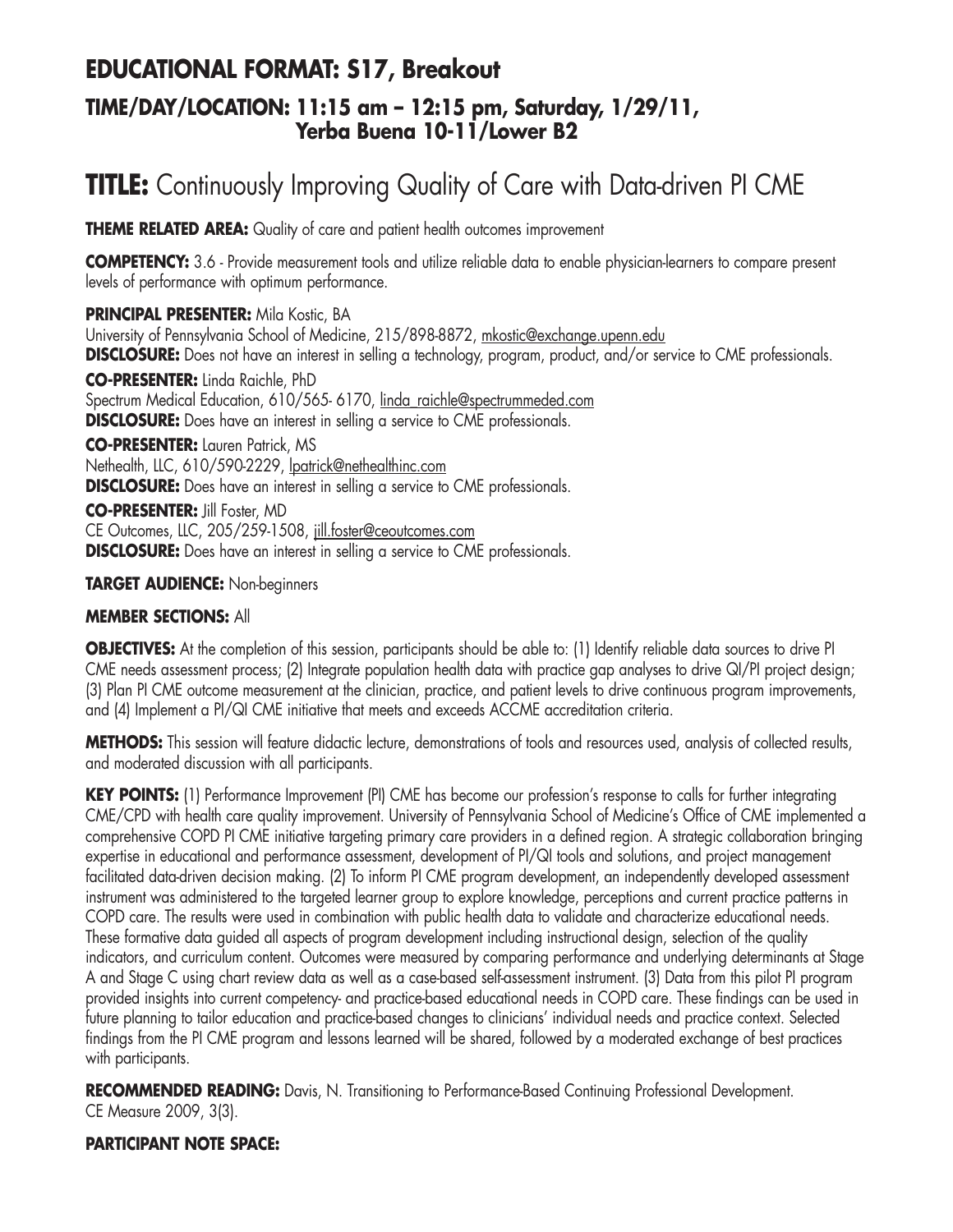### **EDUCATIONAL FORMAT: S18, Breakout TIME/DAY/LOCATION: 11:15 am – 12:15 pm, Saturday, 1/29/11, Yerba Buena 12-13/Lower B2**

## **TITLE:** Process Improvement: Population Registries Can Help

**THEME RELATED AREA:** Quality of care and patient health outcomes improvement

**COMPETENCY:** 4.1 - Recognize that, when offering learning interventions, CME professionals and the individual physicians they serve are part of a team and the system in which they work.

### **PRINCIPAL PRESENTER:** Ewa Matuszewski

Practice Transformation Institute, 248/475-4702, ematuszewski@transformcoach.org **DISCLOSURE:** Does not have an interest in selling a technology, program, product, and/or service to CME professionals.

**TARGET AUDIENCE:** Non-beginners

### **MEMBER SECTIONS:** All

### **OBJECTIVES:**

- 1. Describe strategies to improve population-based care using a population registry
- 2. Identify how to incorporate data from a population registry in process improvement activities

**METHODS:** Presentation, discussion, audience response system and question and answer session for assessment of learning.

KEY POINTS: Incorporating a population registry into a Patient-Centered Medical Home enables the practice team to identify the population being served and promotes the identification of gaps in care that may exist. This includes prevention and chronic care gaps that are identified utilizing evidence-based guidelines. Identifying these gaps supports both planned care and care management strategies to close these gaps in care. By improving the patient outcomes, as identified in the data within the registry, physicians and their teams can improve their processes, and use this journey of improvement for CME credit, maintenance of licensure and certification.

#### **RECOMMENDED READING:** http://www.aafp.org/fpm/2006/0400

**FINANCIAL OR IN-KIND SUPPORT:** Audience response technology provider to be determined.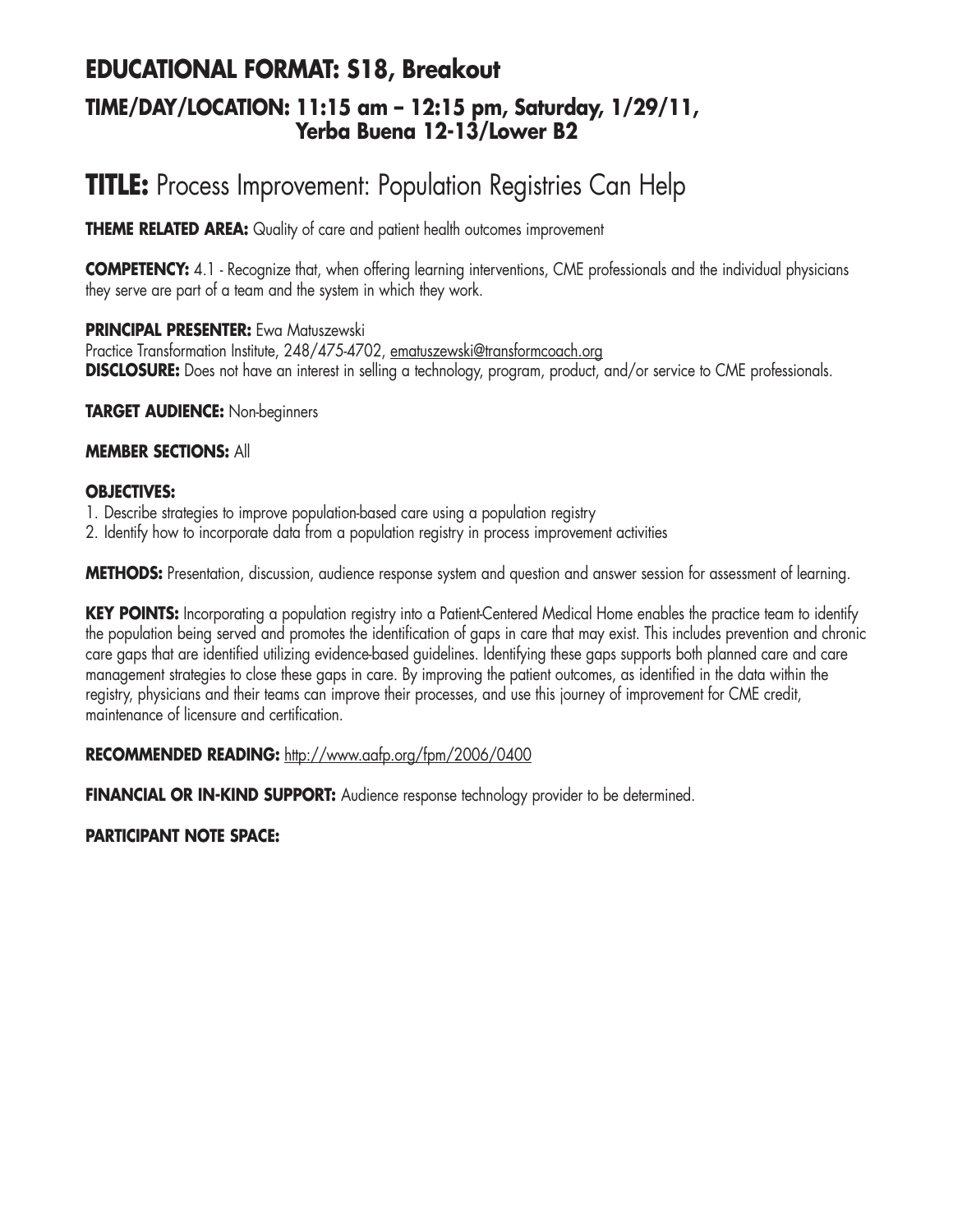# **EDUCATIONAL FORMAT: S19, Breakout**

### **TIME/DAY/LOCATION: 11:15 am – 12:15 pm, Saturday, 1/29/11, Yerba Buena 14-15/Lower B2**

## **TITLE:** The Care and Feeding of Faculty Reviewers: Teaching Them What and How to Review

**THEME RELATED AREA:** Performance consulting and/or organizational development

**COMPETENCY:** 5.1 - Identify and collaborate with critical internal partners, including the quality improvement unit, performance improvement unit, the library, patients, and other related units, to accomplish the CME mission.

**PRINCIPAL PRESENTER:** Jeffrey Melin, MEd American Epilepsy Society, 860/586-7505, ext. 562, imelin@aesnet.org **DISCLOSURE:** Does not have an interest in selling a technology, program, product, and/or service to CME professionals.

**CO-PRESENTER:** Mark Quigg, MD University of Virginia, 434/924-5312, quigg@virginia.edu **DISCLOSURE:** Does not have an interest in selling a technology, program, product, and/or service to CME professionals.

#### **TARGET AUDIENCE:** Non-beginners

#### **MEMBER SECTIONS:** All

#### **OBJECTIVES:**

- 1. Describe the issue of peer review audits and the variability due to lack of standards.
- 2. Review the PowerPoint Lecture used to alert, inform and instruct reviewers.
- 3. Illustrate the results of instruction and effect on subsequent reviews.

**METHODS:** Leading participants interactively through the identified interrater reliability problem and solution developed. Providing additional examples for participants to practice review.

**KEY POINTS:** Physicians peer-reviewers of material for CME accredited presentations have poor interrater reliability in designating the numbers and types of defects in durable teaching materials. Although reliability was poor, identification of potential commercial bias had the best interrater reliability. Physicians untrained in the requirements of CME accreditation may venture outside the scope of CME Review.

**RECOMMENDED READING:** Interrater Reliability to Assure Valid content in Peer Review of CME-Accredited Presentations. JCEHP, 29(4):242-245, 2009.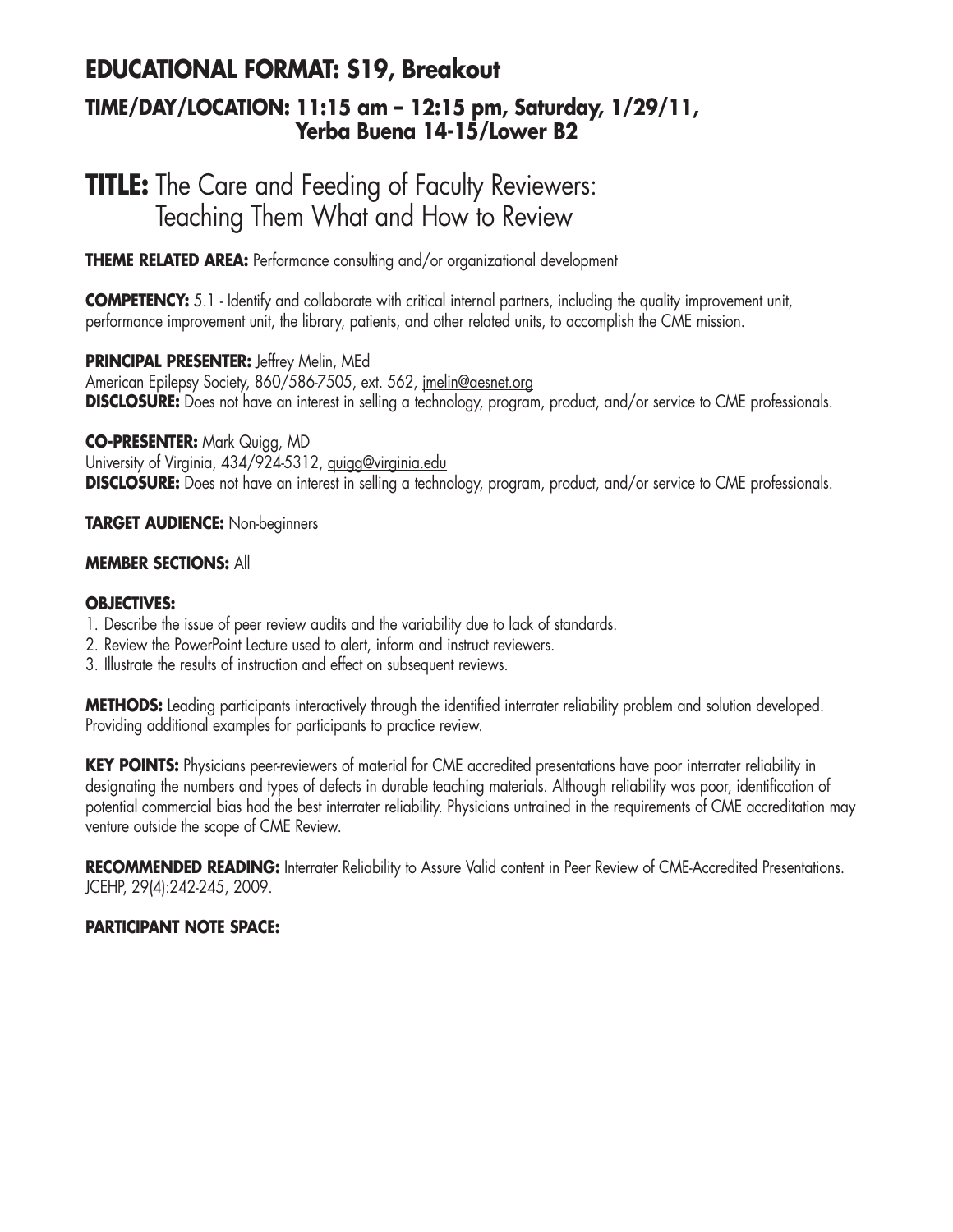### **EDUCATIONAL FORMAT: S20, Breakout TIME/DAY/LOCATION: 11:15 am – 12:15 pm, Saturday, 1/29/11, Nob Hill A-B/Lower B2**

## **TITLE:** Assessing Educational Outcomes of a Comprehensive Multidisciplinary Collaborative

**THEME RELATED AREA:** Multi- and inter-disciplinary education

**COMPETENCY:** 5.2 - Identify and collaborate with external partners that enhance effective CME activities.

#### **PRINCIPAL PRESENTER:** Tom McKeithen, MBA

Healthcare Performance Consulting, Inc., 904/529-6571, mckeithen@changingperformance.com **DISCLOSURE:** Does have an interest in selling a service to CME professionals.

**CO-PRESENTER:** Chris Larrison, BA Healthcare Performance Consulting, Inc., 317/733-9816, larrison@changingperformance.com **DISCLOSURE:** Does have an interest in selling a service to CME professionals.

#### **TARGET AUDIENCE:** Non-beginners

#### **MEMBER SECTIONS:** All

**OBJECTIVES:** After participation in this educational activity, participants will be able to:

- 1. Evaluate the potential of their own organization to participate in an educational collaborative with common outcomes measures.
- 2. Select appropriate outcomes measures for multi-disciplinary activities.
- 3. Produce an outcomes plan utilizing common measures across multiple educational activities.

#### **METHODS:**

- 1. Case presentation
- 2. Small-group Discussion
- 3. Individual Exercise

**KEY POINTS:** The CS2Day Smoking Cessation initiative has been a comprehensive 3-year collaboration involving 9 organizations. The comprehensive nature of this multidisciplinary initiative necessitated innovative approaches to assessing comprehensive outcomes. Assessment of knowledge, competency, performance and clinical outcomes required a new level of collaboration among the partners. This session will offer unique insights into collection, synthesis, analysis and reporting of outcomes data from a variety of partners, programs, and target audiences.

**RECOMMENDED READING:** http://www.ceasesmoking2day.com.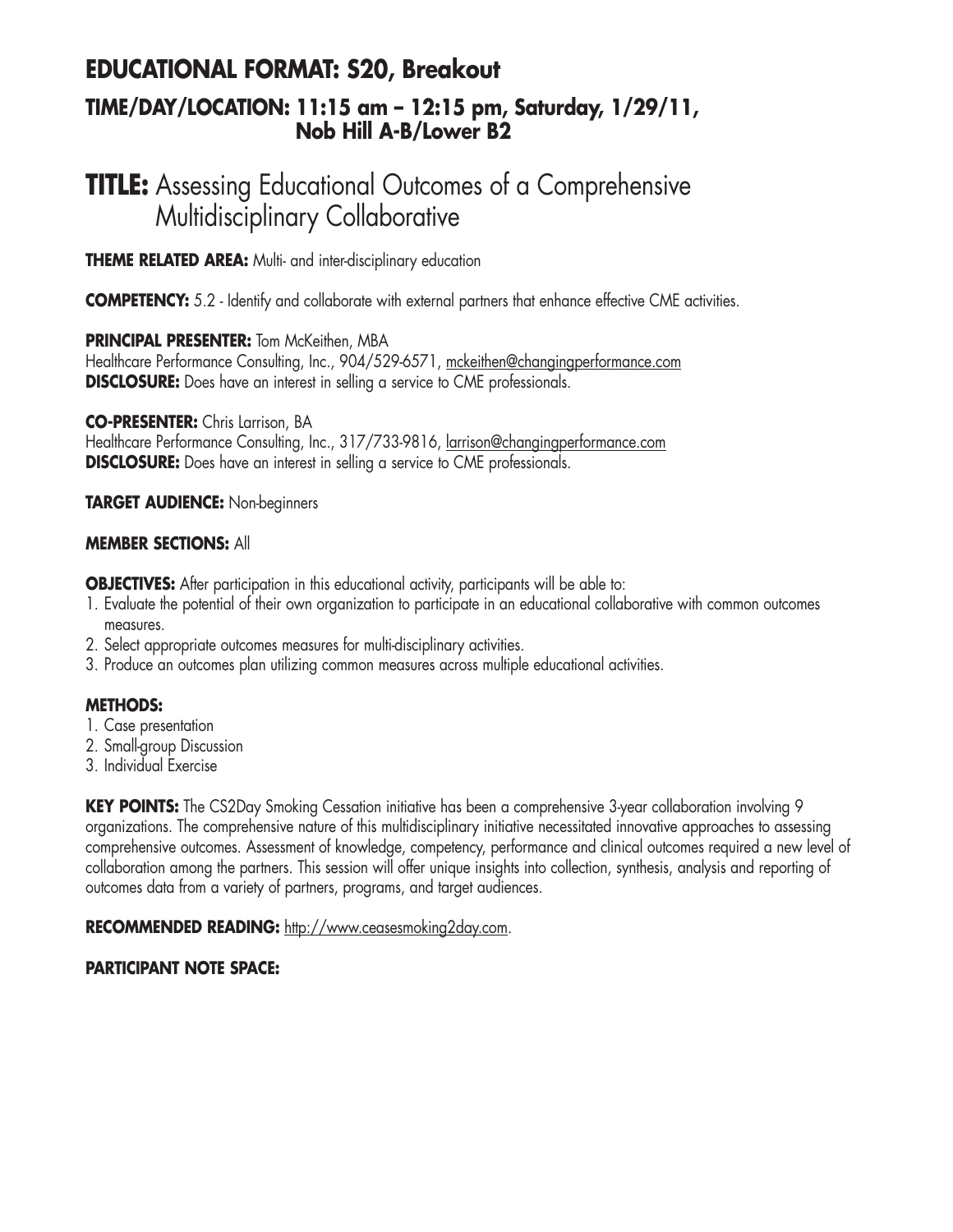### **EDUCATIONAL FORMAT: S21, Breakout TIME/DAY/LOCATION: 11:15 am – 12:15 pm, Saturday, 1/29/11, Nob Hill C-D/Lower B2**

# **TITLE:** One for All and All for One

**THEME RELATED AREA:** Performance consulting and/or organizational development

**COMPETENCY:** 5.3 - Collaborate and build relationships that support educational improvements for the patient, the physician, and the organization in which the physician works.

#### **PRINCIPAL PRESENTER:** Ron Murray, EdD

University of Virginia School of Medicine, 434/982-3687, rtm7a@virginia.edu **DISCLOSURE:** Does not have an interest in selling a technology, program, product, and/or service to CME professionals.

**CO-PRESENTER:** Tamara Eberly, PhD University of Virginia School of Medicine, 434/984-1657, teberly@virginia.edu **DISCLOSURE:** Does not have an interest in selling a technology, program, product, and/or service to CME professionals.

#### **TARGET AUDIENCE:** Non-beginners

#### **MEMBER SECTIONS:** All

#### **OBJECTIVES:**

- 1. Describe multiple levels of collaboration such as individual, local, regional, and national partnerships.
- 2. Identify various methods of implementing local PI-CME and outreach activities based on a smoking cessation curriculum derived from a multi-partnered collaboration.
- 3. Identify criteria predictive of successful partnerships.
- 4. Design a collaborative activity based on principles presented in case studies of community-based CME projects.

**METHODS:** Didactic presentation, case study analysis and group discussion to link lessons learned from local implementation of outreach and PI-CME.

#### **KEY POINTS:**

- 1. We will describe our experience in collaborating to provide knowledge acquisition leading to more comprehensive PI-CME activities.
- 2. We will compare these two approaches (outreach at the community hospital and health department level and PI-CME in a community mental health facility) to show how nationally funded projects can be implemented at the community level.
- 3. We will demonstrate how e-Learning can be used as a supportive tool to reach health care providers in underserved areas.

#### **RECOMMENDED READING:** www.ceasesmoking2day.com

FINANCIAL OR IN-KIND SUPPORT: Supported by disbursements from an independent medical education grant from Pfizer, Inc.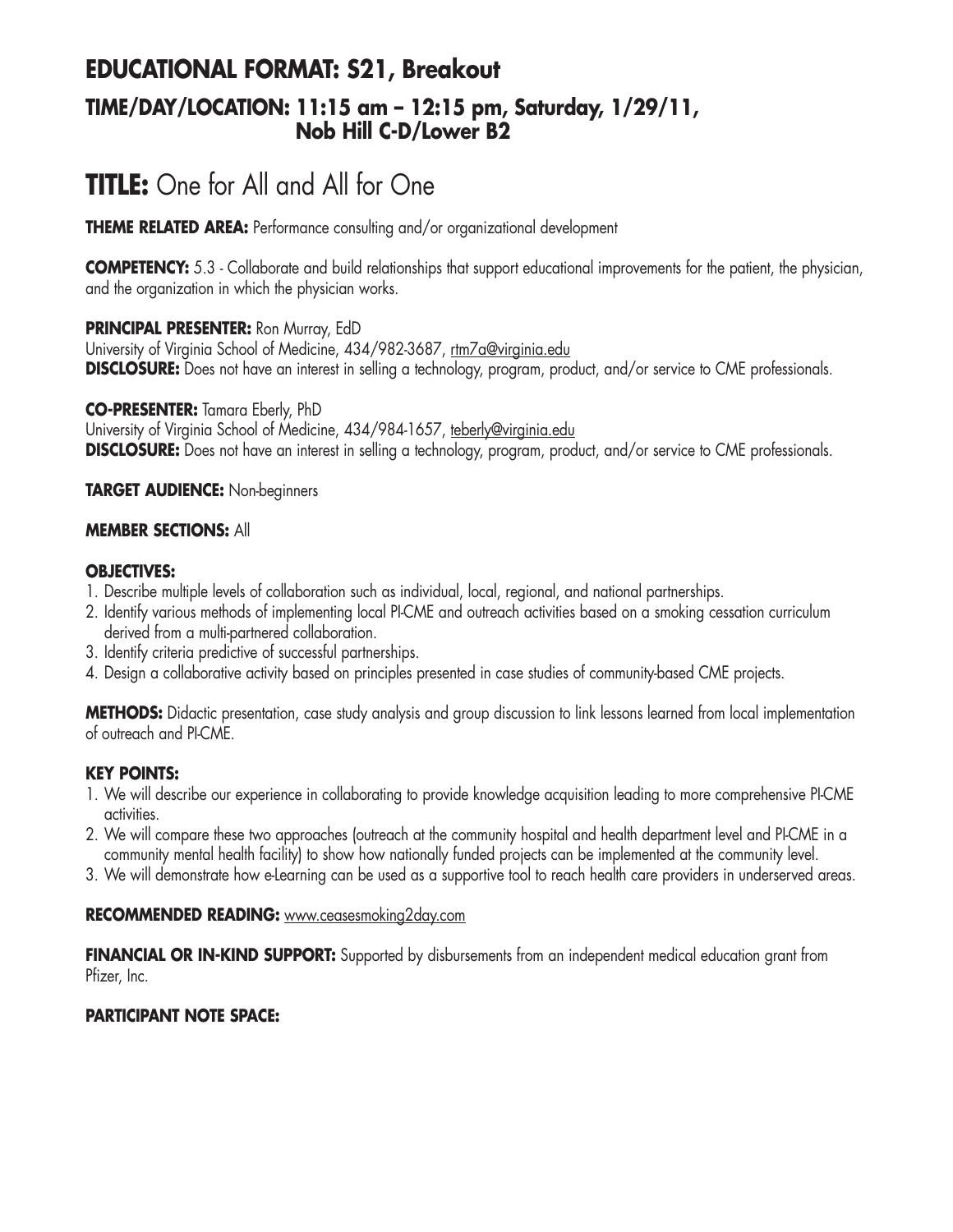# **EDUCATIONAL FORMAT: S22, Breakout TIME/DAY/LOCATION: 11:15 am – 12:15 pm, Saturday, 1/29/11, Club/2nd**

# **TITLE:** Exchanging Best Practices in CME Using "Speed Dating"

**THEME RELATED AREA:** Skills (e.g., focus group facilitation, data analysis, test/question writing, etc.)

**COMPETENCY:** 6.2 - Develop a model learning organization.

**PRINCIPAL PRESENTER:** Arnold Meyer, EdD

Temple University School of Medicine, 215/707-1550, ameyer@temple.edu **DISCLOSURE:** Does not have an interest in selling a technology, program, product, and/or service to CME professionals.

#### **TARGET AUDIENCE:** Beginners

#### **MEMBER SECTIONS:** All

**OBJECTIVES:** At the conclusion of this session, participants should be able to:

- 1. State five "best practices" learned from their colleagues.
- 2. Identify at least three "best practices" that have potential for application in their CME setting.
- 3. Formulate an action plan to apply three of the "best practices" to their organization.
- 4. Develop a network of CME colleagues who will serve as a potential CME resource network.

**METHODS:** "Speed dating" is a formalized matchmaking process with the purpose of encouraging people to meet and interact with a large number of new people. This fun and highly interactive educational session will use "speed dating" techniques to facilitate the exchange and discussion of "best practices" among participants. An important part of this session is to build relationships within the CME industry for continued learning and the exchange of great ideas.

**KEY POINTS:** Exchanging great ideas and innovative solutions while building a network of CME colleagues for future learning.

**RECOMMENDED READING:** ACCME Website, www.accme.org